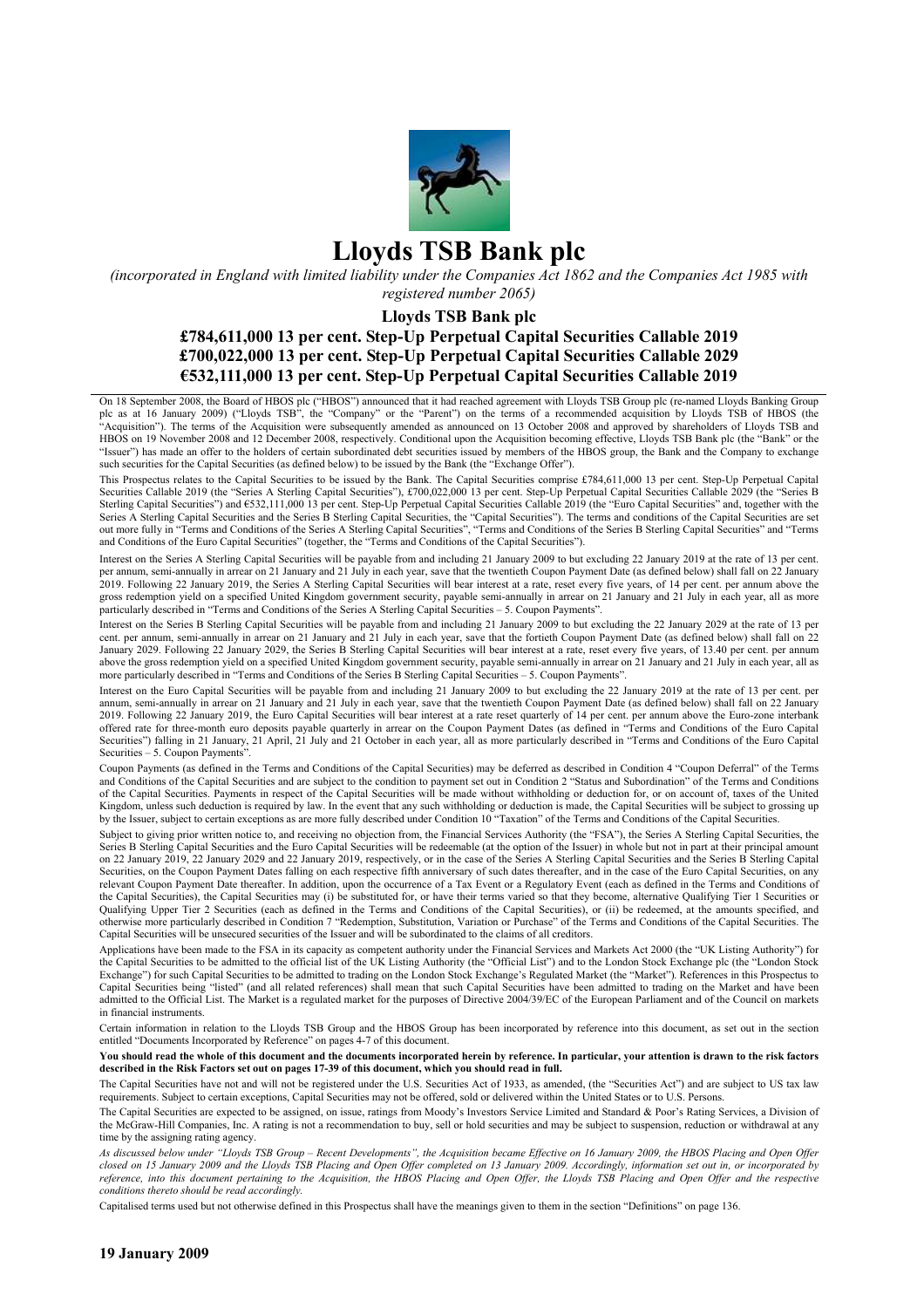This document comprises a prospectus for the purposes of the Prospectus Directive and for the purpose of giving information with regard to the Lloyds TSB Group (as defined below) and the Capital Securities which according to the particular nature of the Issuer and the Capital Securities, is necessary to enable investors to make an informed assessment of the assets and liabilities, financial position, profit and losses and prospects of the Issuer. The Issuer (the "Responsible Person") accepts responsibility for the information contained in this document. To the best of the knowledge and belief of the Issuer (which has taken all reasonable care to ensure that such is the case), the information contained in this document is in accordance with the facts and does not omit anything likely to affect the import of such information.

The Capital Securities will be in bearer form and in the denominations specified in the relevant Terms and Conditions of the Capital Securities. Each tranche of Capital Securities will initially be represented by a temporary global capital security (the "Temporary Global Capital Security"), without interest coupons or talons, which will be deposited with a common depositary on behalf of Euroclear Bank S.A./N.V. ("Euroclear") and Clearstream Banking, *société anonyme* ("Clearstream, Luxembourg") on or about the Issue Date specified in the relevant Final Terms. Each Temporary Global Capital Security will be exchangeable for interests in a permanent global capital security (the "Permanent Global Capital Security"), without interest coupons or talons, not earlier than 40 days after the Issue Date upon certification of non-U.S. beneficial ownership. Interests in each Permanent Global Capital Security will be exchangeable for definitive securities only in certain limited circumstances, as described under "Summary of Provisions relating to the Capital Securities while in Global Form".

This Prospectus is to be read in conjunction with all documents which are deemed to be incorporated herein by reference (see "Documents Incorporated by Reference" below).

No person is, or has been, authorised to give any information or to make any representation other than as contained in this Prospectus in its entirety in connection with the Exchange Offer or the issue or offering of the Capital Securities and, if given or made, such information or representation must not be relied upon as having been authorised by the Issuer. The delivery of this Prospectus shall not, under any circumstances, create any implication that there has been no change in the affairs of Lloyds TSB Group since the date hereof or the date upon which this document has been most recently amended or supplemented or that any other information supplied in connection with the Exchange Offer is correct as of any time subsequent to the date on which it is supplied or, if different, the date indicated in the document containing the same. Neither this Prospectus nor any other information supplied in connection with the Exchange Offer (i) is intended to provide the basis of any credit or other evaluation or (ii) should be considered as a recommendation or constituting an invitation or offer by the Bank that any recipient of this Prospectus or any other information supplied in connection with the Exchange Offer should purchase any Capital Securities. Each investor contemplating participating in the Exchange Offer should make its own independent investigation of the financial condition and affairs, and its own appraisal of the credit-worthiness, of the Bank. Neither this Prospectus nor any other information supplied in connection with the Exchange Offer constitutes an offer of, or an invitation by or on behalf of the Bank to any person to subscribe for or purchase, any Capital Securities.

This Prospectus does not constitute or form part of, and should not be construed as, an offer for sale or subscription of, or a solicitation of any offer to buy or subscribe for, the Capital Securities. The distribution of this document may nonetheless be restricted by law in certain jurisdictions. Persons into whose possession this document comes are required by the Bank to inform themselves about, and to observe, any such restrictions. This Prospectus does not constitute an offering in any circumstances in which such offering is unlawful. The Bank will not incur any liability for its own failure or the failure of any other person or persons to comply with the provisions of any such restrictions.

In this Prospectus, unless otherwise specified or the context otherwise requires, references to "£", "pounds", "sterling" and "pence" are to pounds sterling. References in this Prospectus to "€" or "euro" refer to the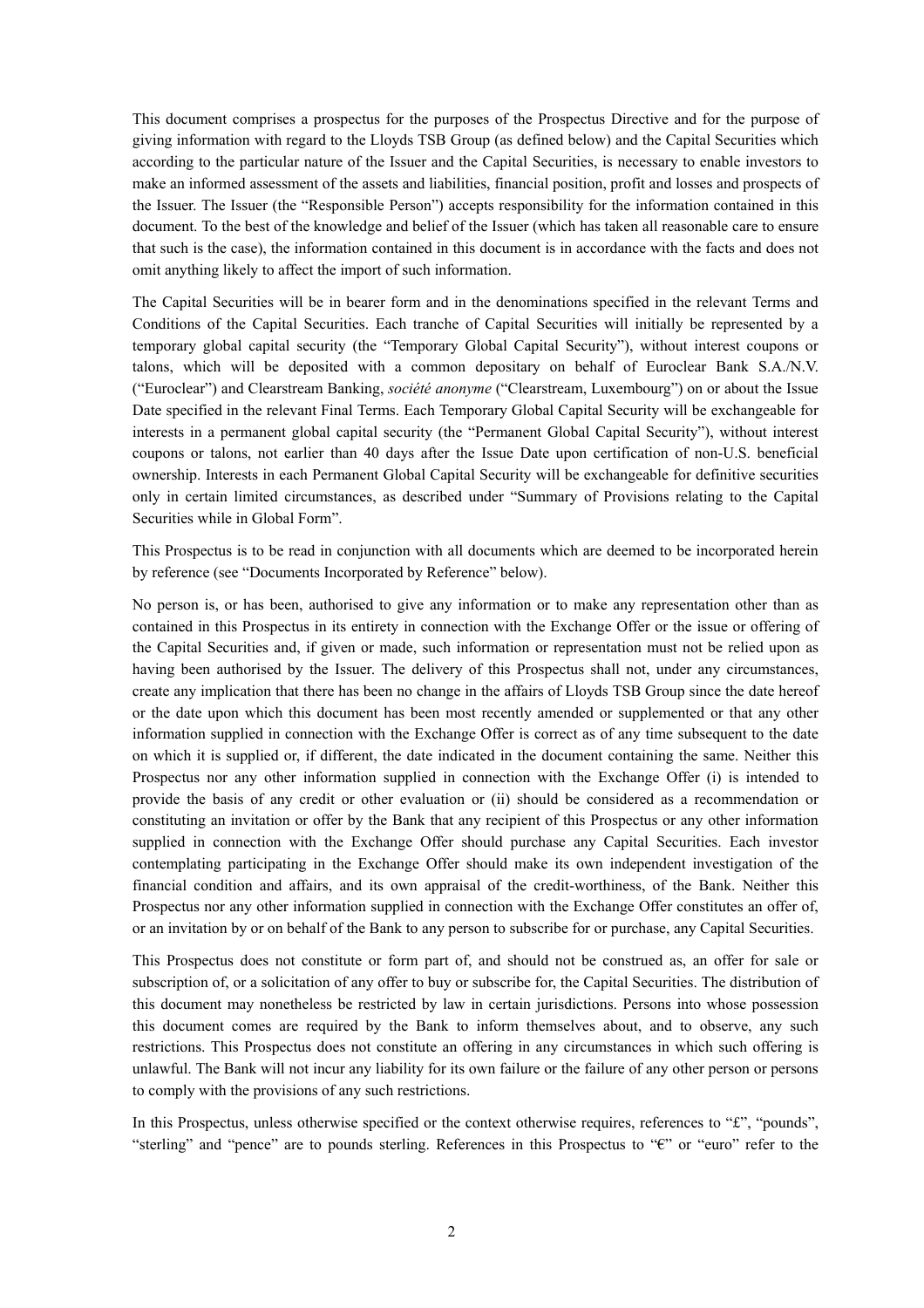lawful currency of the member states of the European Union that have adopted the single currency in accordance with the Treaty establishing the European Community, as amended by the Treaty on European Union and the Treaty of Amsterdam.

# **Forward-Looking Statements**

This document and the information incorporated by reference in this document include certain "forward-looking statements". Statements that are not historical facts, including statements about the Lloyds TSB Group's or the HBOS Group's or their respective directors' and or management's beliefs and expectations are forward-looking statements. Words such as "believes", "anticipates", "estimates", "expects", "intends", "plans", "aims", "potential", "will", "would", "could", "considered", "likely", "estimate" and variations of these words and similar future or conditional expressions, are intended to identify forward-looking statements but are not the exclusive means of identifying such statements. By their nature, forward-looking statements involve risk and uncertainty because they relate to events and depend upon future circumstances that may or may not occur, many of which are beyond the Issuer's control and all of which are based on the Issuer's current beliefs and expectations about future events. Such forward-looking statements involve known and unknown risks, uncertainties and other factors, which may cause the actual results, performance or achievements of Lloyds TSB, HBOS or the Enlarged Group, or industry results, to be materially different from any future results, performance or achievements expressed or implied by such forward-looking statements. Such forward-looking statements are based on numerous assumptions regarding Lloyds TSB's, HBOS' and the Enlarged Group's present and future business strategies and the environment in which the Enlarged Group will operate in the future. These forward-looking statements speak only as at the date of this document.

Investors should specifically consider all of the information set out in, and incorporated by reference into, this document before making any investment decision. In particular, investors should consider the risks, uncertainties and other factors as set out in the section Risk Factors of this document, which include general risks relating to the Lloyds TSB Group and, if the Acquisition becomes effective, the Enlarged Group, risks relating to the Acquisition, risks relating to the Placing and Open Offer and to investment in Lloyds TSB Shares, and risks relating to the Capital Securities.

Except as required by the FSA, the London Stock Exchange, the Listing Rules, the Prospectus Rules, the Disclosure and Transparency Rules or any other applicable law or regulation, the Issuer expressly disclaims any obligations or undertaking to release publicly any updates or revisions to any forward-looking statements contained in this document or incorporated by reference into this document to reflect any change in the Issuer's expectations with regard thereto or any change in events, conditions or circumstances on which any such statement is based.

Capitalised terms in this section "Forward-Looking Statements" unless otherwise defined herein shall have the meanings set out in the Definitions section of the Lloyds TSB Placing and Open Offer Prospectus as incorporated by reference herein.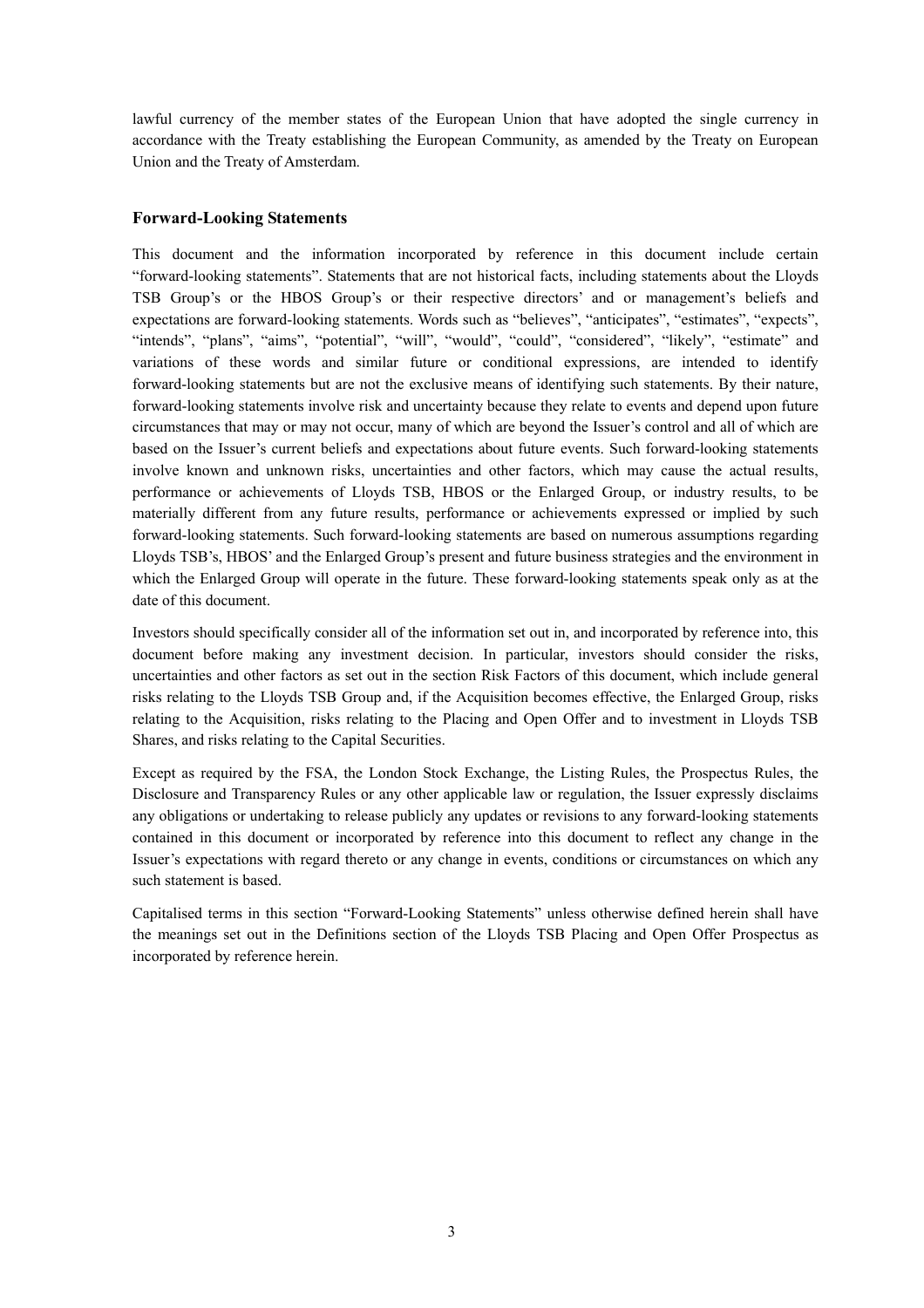#### **DOCUMENTS INCORPORATED BY REFERENCE**

This Prospectus should be read and construed in conjunction with the following documents:

- (i) the audited consolidated annual financial statements of the Issuer for the financial year ended 31 December 2006, together with the audit report thereon, as set out on pages 6 to 73 of the Issuer's Annual Report and Accounts 2006;
- (ii) the audited consolidated annual financial statements of the Issuer for the financial year ended 31 December 2007, together with the audit report thereon, as set out on pages 8 to 100 of the Issuer's Annual Report and Accounts 2007;
- (iii) the audited consolidated annual financial statements of Lloyds TSB Group plc for the financial year ended 31 December 2007 as set out on pages 76 to 147 of Lloyds TSB Group plc's Annual Report and Accounts 2007 together with the audit report thereon, including the information regarding Risk Management set out on pages 36 to 56, which is audited except for such information set out on page 51;
- (iv) pages 25 to (and including) 40 of the Issuer's Interim Management Report (the "Issuer's Interim Management Report") for the half-year to 30 June 2008, published on 30 July 2008;
- (v) pages 30 to (and including) 45 of Lloyds TSB Group plc's Interim Results News Release (the "2008 Company Interim Results") for the half-year to 30 June 2008, published on 30 July 2008;
- (vi) the following items from an announcement (the "Acquisition Announcement") published by Lloyds TSB Group plc on 18 September 2008 regarding the recommended acquisition of HBOS plc by Lloyds TSB Group plc to be implemented by means of a scheme of arrangement under sections 895 to 899 of the Companies Act 2006:
	- (A) From the section entitled "Introduction" to (and including) the section entitled "General" save that the following should be excluded:
		- $(x)$  the second paragraph of the section titled "Introduction";
		- (y) the first sentence of the fifth paragraph, the sixth paragraph, the second sentence of the seventh paragraph and the eighth paragraph of the section entitled "Background to and reasons for the Acquisition"; and
		- (z) the first, tenth, twelfth and thirteenth paragraphs of the section entitled "Synergies, financial effects and pro forma financials";
	- (B) Appendix I entitled "Conditions to the Implementation of the Scheme and the Acquisition";
	- (C) Appendix II entitled "Sources and Bases of Information"; and
	- (D) Appendix III entitled "Definitions" only to the extent that such defined terms are used in the documents or information incorporated pursuant to (A) through (C) above;
- (vii) the announcement (the "Acquisition and Capital Announcement") published by Lloyds TSB Group plc on 13 October 2008 regarding revised terms for the acquisition of HBOS plc and raising £5.5 billion of new capital, save that the fourth and fifth paragraphs (including the italicised wording in the fifth paragraph) thereof shall not be incorporated by reference in, or form part of, this Prospectus;
- (viii) the Lloyds TSB Group plc interim management statement (the "Management Statement") published on 3 November 2008;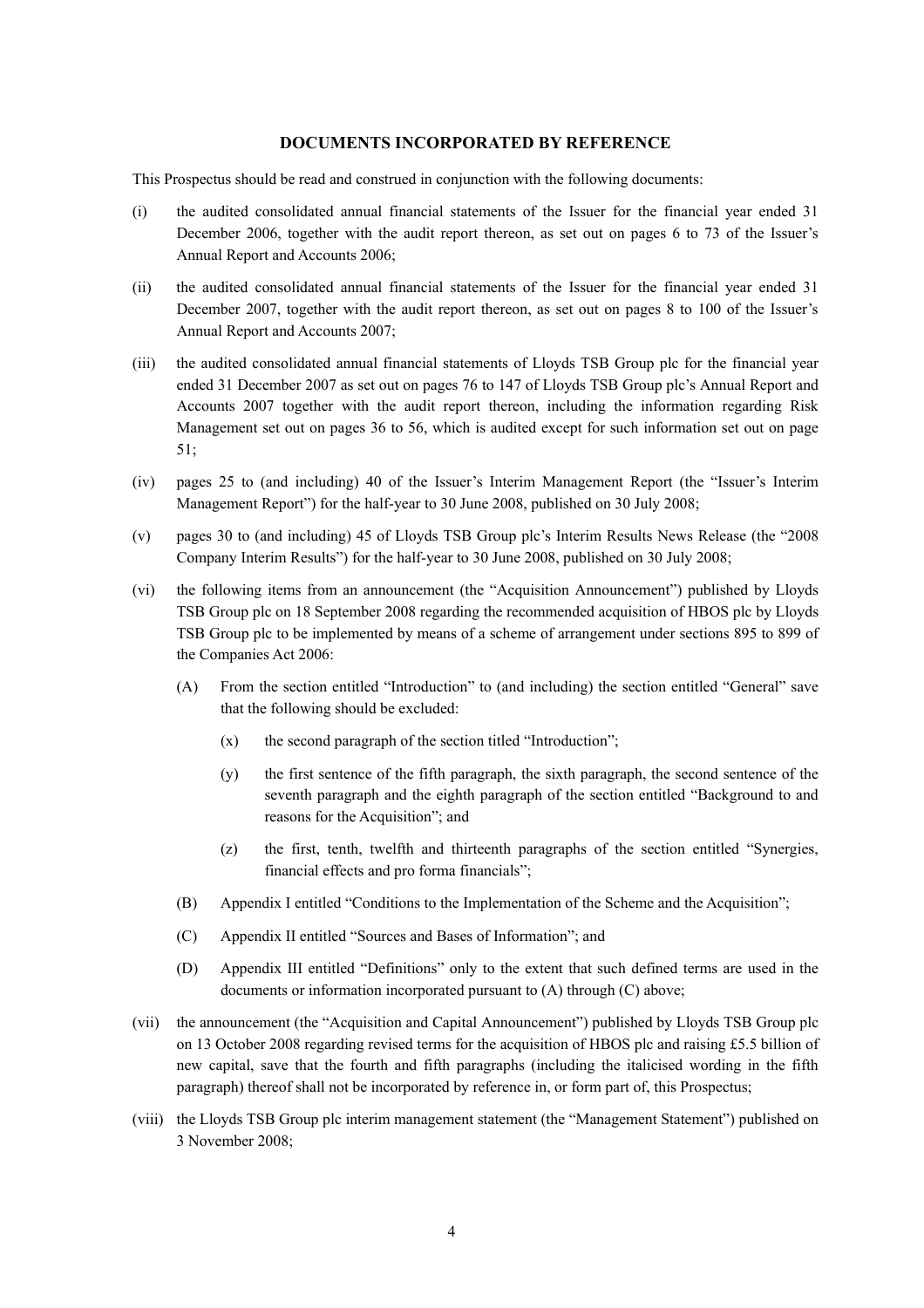- (ix) the following sections of the Lloyds TSB Group plc circular dated 3 November 2008 sent, with certain exceptions, to its shareholders (the "Share Circular") (page references are to the relevant page(s) of the Share Circular unless the context otherwise requires):
	- page 2: the section entitled "Presentation of Information";
	- page 7: the section entitled "Expected Timetable of Principal Events";
	- pages 47-52: the section entitled "Part III, Principal Terms of the Acquisition", save for subsections 9 and 11 thereof<sup>:</sup>
	- pages 53-56: the section entitled "Part IV, Principal Terms of the Placing and Open Offer", save for sub-sections 5 and 6 thereof;
	- pages 57-58: the section entitled "Part V, Conditions relating to the Proposed Government Funding";
	- pages 59-60: the section entitled "Part VI, Principal Terms of the Capitalisation Issue", save for sub-sections 5 and 6 thereof;
	- page 66: section 5 ("Summary of Total Income, Net of Insurance Claims, by Division") of the section entitled "Part VII, Information on the Lloyds TSB Group";
	- pages 67-71: section 7 ("Current Trading, Trends and Prospects") of the section entitled "Part VII, Information on the Lloyds TSB Group";
	- pages 72-74: the section entitled "Part VIII, Information on the HBOS Group";
	- pages 75-212: the section entitled "Part IX, Historical Financial Information relating to HBOS plc, Part A – Financial Information for the three years ended 31 December 2007";
	- pages 213-234: the section entitled "Part IX, Historical Financial Information relating to HBOS plc, Part B – Unaudited Interim Financial Information";
	- pages 235-237: the section entitled "Part X, Reconciliation of Accounting Policies";
	- pages 254-262: section 9.1 ("Material Contracts Lloyds TSB Material Contracts") of the section entitled "Part XII, Additional Information";
	- pages 271-273: the section entitled "Part XIII, HBOS Interim Management Statement 3 November 2008"; and
	- for the purposes of incorporating by reference the foregoing parts of the Share Circular, defined terms used (and not otherwise defined) in such parts of the Share Circular shall have the meanings set out in the section entitled "Definitions" on pages 274–282 of the Share Circular, which shall be deemed to be incorporated by reference herein for this purpose;
- (x) the following sections of the Lloyds TSB Group plc prospectus published on 18 November 2008 regarding the proposed placing and open offer of 2,596,653,203 open offer shares at 173.3 pence per open offer share and proposed issue of up to 7,873,180,756 consideration shares in connection with the proposed acquisition of HBOS plc (the "Lloyds Placing and Open Offer Prospectus") (page references are to the relevant page(s) of the Lloyds TSB Placing and Open Offer Prospectus unless the context otherwise requires):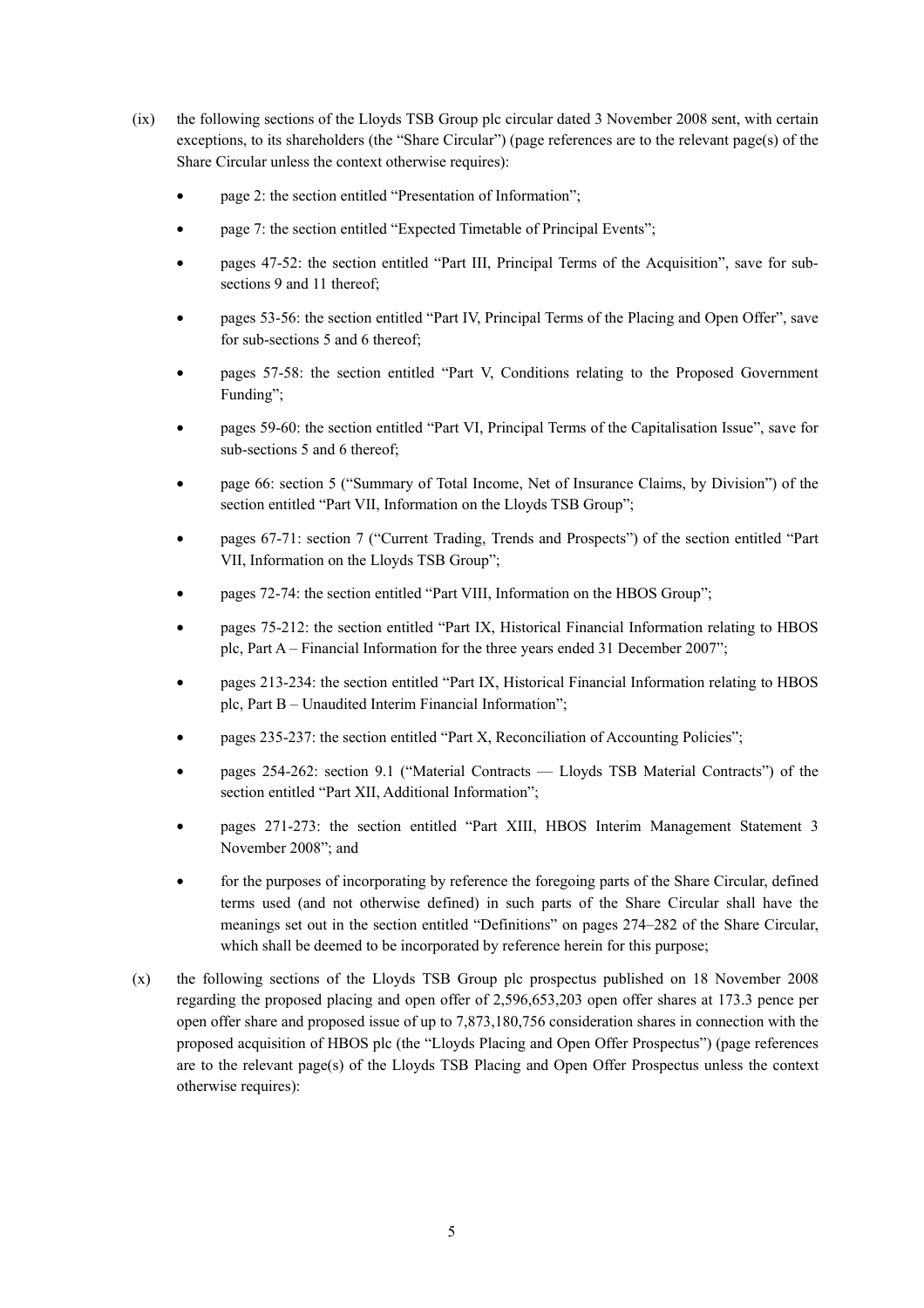- pages: 42-58: sub-sections 1-12 (inclusive) (but excluding sub-section 5) and sub-section 15 of the section entitled "Part VI, Information on the Acquisition, Part A: Letter from Sir Victor Blank, Chairman of Lloyds TSB Group plc";
- pages: 145-151, the section entitled "Part XVIII, Unaudited Pro Forma Net Assets Statement of the Enlarged Group as at 30 June 2008";
- pages: 194-197, section 8 ("Material Contracts") of the section entitled "Part XXI, Additional Information";
- pages 214-224: the section entitled "Part XXIII, Definitions" provided that, such section shall only be incorporated by reference for the purposes of construing defined terms set out in: (i) the information incorporated by reference herein from the Lloyds Placing and Open Offer Prospectus; (ii) the section entitled "Forward-Looking Statements" on page 3 herein; (iii) the section entitled "Risk factors relating to the Lloyds TSB Group" on pages 17-39 herein; (iv) the sections entitled "Lloyds TSB Group – Regulation and Supervision in the United Kingdom", "Lloyds TSB Group – Capital, Liquidity and Funding Arrangements" and "Lloyds TSB Group – Legal actions" set out in the section "Lloyds TSB Group" on pages 105-130 herein;
- (xi) the following sections of the prospectus published by HBOS plc on 18 November 2008 relating to the placing and open offer of 7,482,394,366 open offer shares at 113.6 pence per open offer share (the "HBOS Placing and Open Offer Prospectus"):
	- sections 17.1.2, 17.1.3, 17.1.5 and 17.1.6 ("Material Contracts HBOS") of the section entitled "Part XXII, Additional Information";
	- section 18.1 (Litigation HBOS) (except for the second paragraph of sub-section 18.1.4) of the section entitled "Part XXII, Additional Information"; and
	- for the purposes of incorporating by reference Part IV of the Lloyds TSB Supplementary Placing and Open Offer Prospectus (as described in (xiii) below) only, the section entitled Part XXIII ("Definitions");
- (xii) section 18 ("Litigation") of Part XVIII ("Additional Information") on pages 185 and 186 of the prospectus published by HBOS plc on 19 June 2008 relating to the 2 for 5 rights issue of 1,499,662,328 new shares at a price of 275 pence per share (the "HBOS Rights Issue Prospectus");
- (xiii) the following sections of the supplemental prospectus published on 17 December 2008 relating to the Lloyds TSB Placing and Open Offer Prospectus (the "Lloyds TSB Supplementary Placing and Open Offer Prospectus"):
	- pages 9-10: Part IV ("HBOS Trading Update"). Defined terms used in Part IV (and not otherwise defined therein) shall have the meanings set out in the section entitled Part XXIII ("Definitions") of the HBOS Placing and Open Offer Prospectus, as incorporated by reference herein; and
	- page 11: Part V ("Update on the Acquisition and the Placing and Open Offer, Payment Protection Insurance and Certain Other Matters");
- (xiv) the announcement (the "Acquisition Update Announcement") published by Lloyds TSB on 19 January 2009 containing, *inter alia*, an update as to the Acquisition and the trading position of Lloyds TSB and HBOS, save that the first five paragraphs thereof shall not be incorporated by reference in, or form part of, this Prospectus,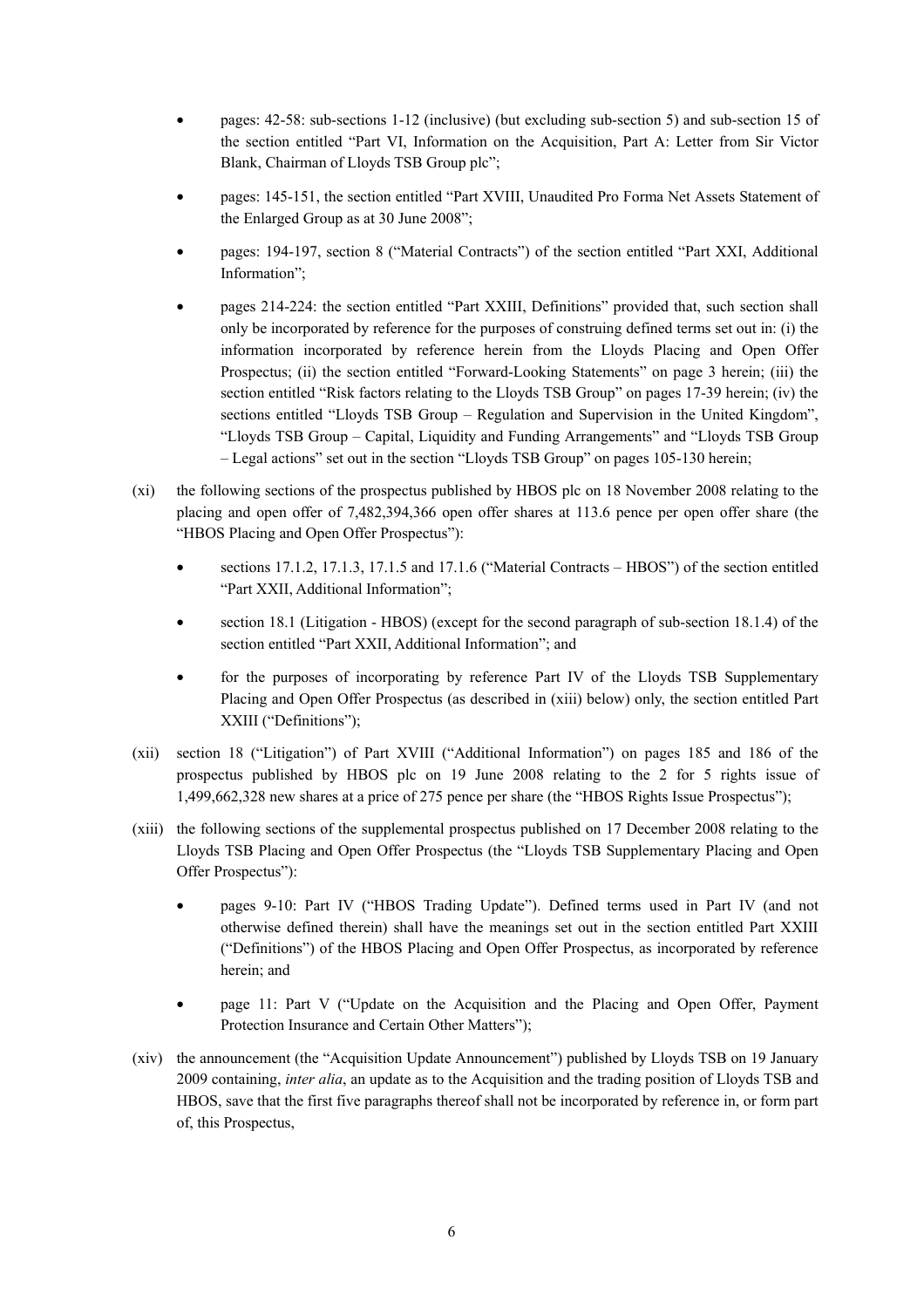all of which have been previously published and filed with the Financial Services Authority and which shall be deemed to be incorporated in, and form part of, this Prospectus, save that any statements contained in a document which is deemed to be incorporated by reference herein shall be deemed to be modified or superseded for the purpose of this Prospectus to the extent that a statement contained herein modifies or supersedes such earlier statement (whether expressly, by implication or otherwise). Any statement so modified or superseded shall not be deemed, except as so modified or superseded, to constitute a part of this Prospectus. Any information or documents incorporated by reference in the above listed documents does not form any part of this Prospectus unless expressly incorporated herein by reference.

The Issuer will provide, without charge, to each person to whom a copy of this Prospectus has been delivered, upon the oral or written request of such person, a copy of any or all of the documents which are incorporated in whole or in part by reference herein. Written or oral requests for such documents should be directed to the attention of the Investor Relations department of the Issuer at 25 Gresham Street, London EC2V 7HN, United Kingdom, telephone: +44 207 356 1273, e-mail: investor.relations@ltsbfinance.co.uk.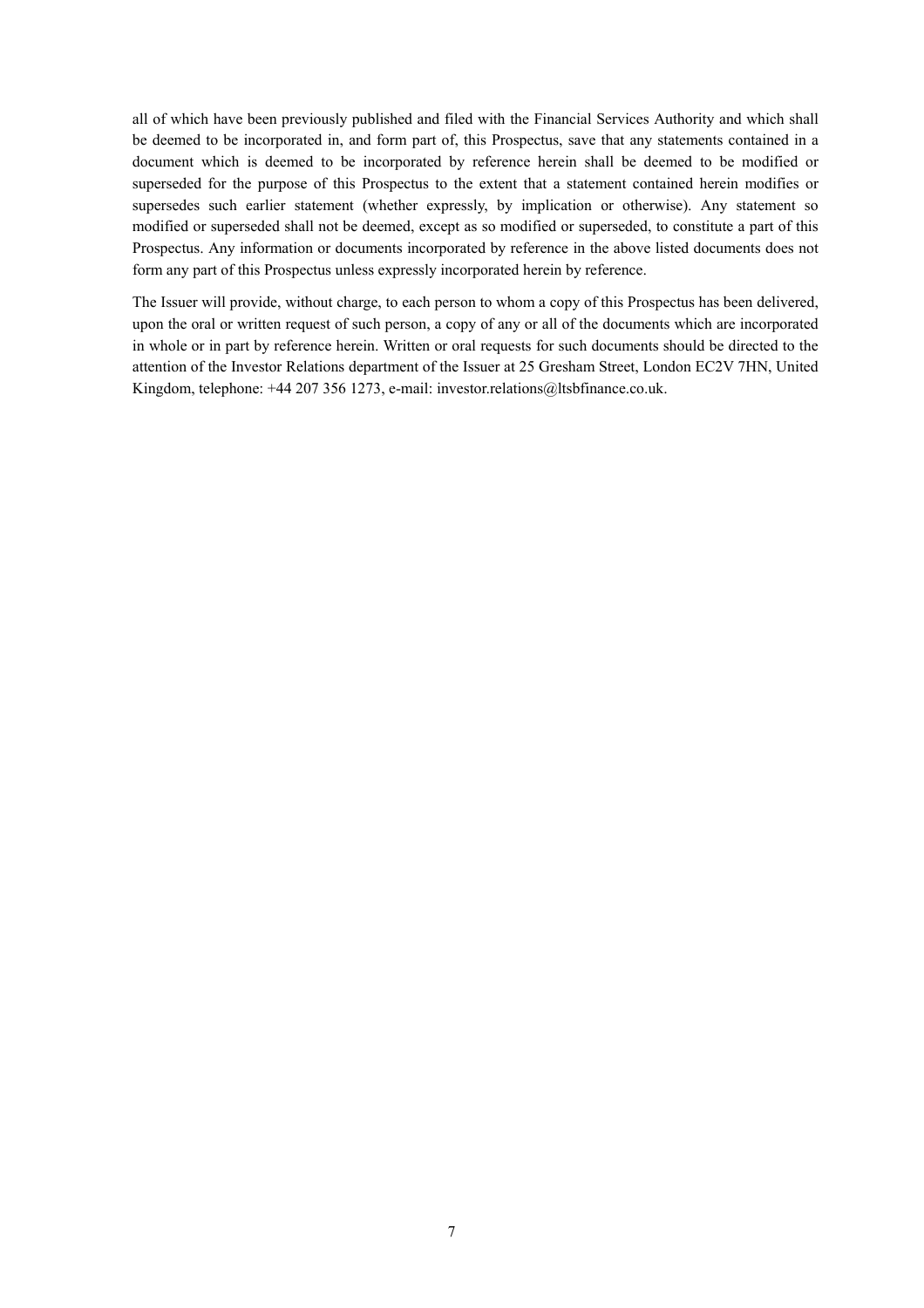# **TABLE OF CONTENTS**

| TERMS AND CONDITIONS OF THE SERIES A STERLING CAPITAL SECURITIES 40           |  |
|-------------------------------------------------------------------------------|--|
|                                                                               |  |
|                                                                               |  |
| SUMMARY OF PROVISIONS RELATING TO THE CAPITAL SECURITIES WHILE IN GLOBAL FORM |  |
|                                                                               |  |
|                                                                               |  |
|                                                                               |  |
|                                                                               |  |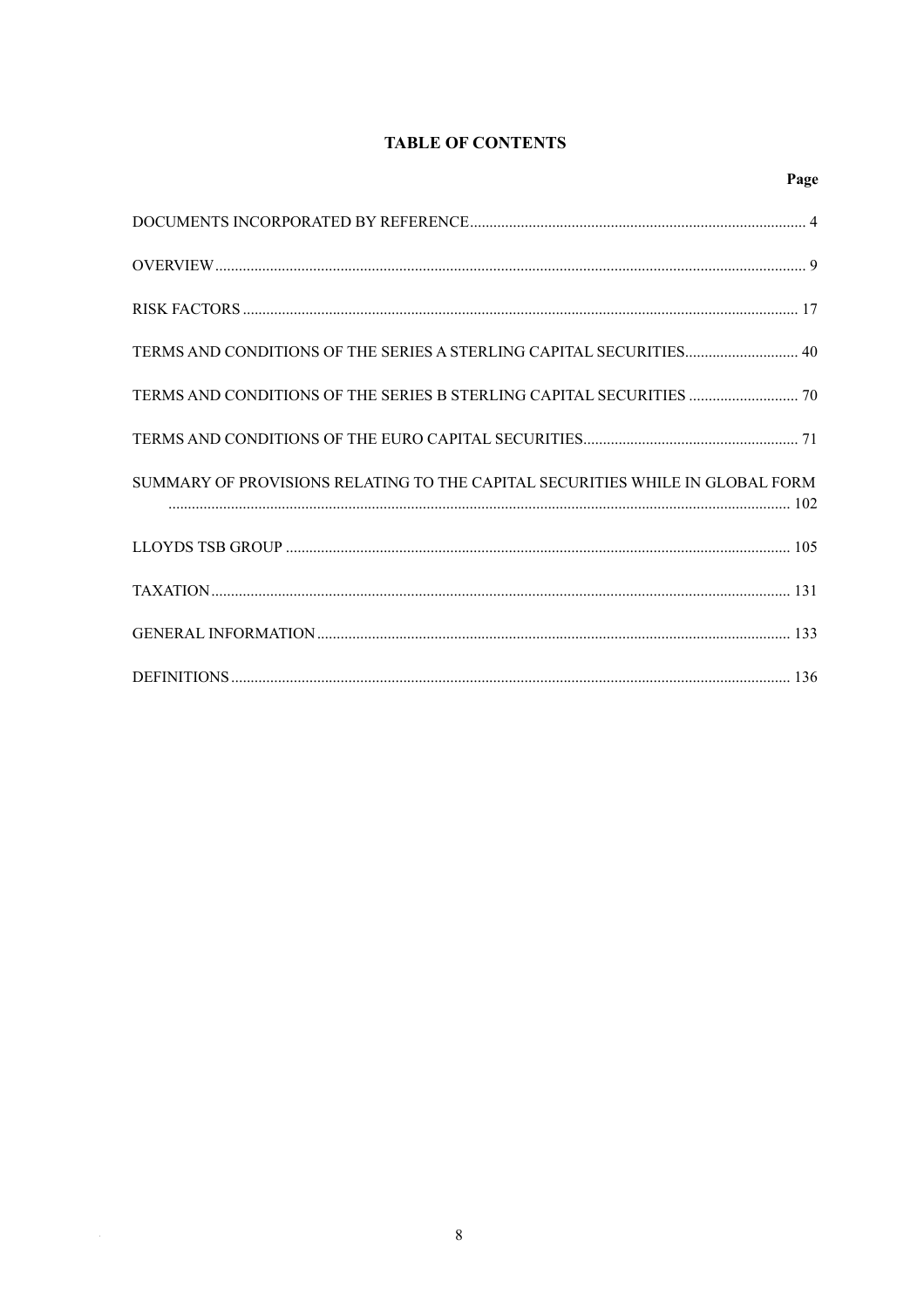## **OVERVIEW**

*The following overview must be read as an introduction to this document. Any decision to invest in the Capital Securities should be based on a consideration by an investor of this document as a whole, including the documents incorporated by reference. Capitalised terms used herein but not otherwise defined shall have the meanings as set out under the relevant terms and conditions of the Capital Securities.* 

| <b>Issuer</b>  | Lloyds TSB Bank plc.                                                                                                                                                                                                                                                                                                                                                                                                                                                                                                                                                                                                                                                                                                               |
|----------------|------------------------------------------------------------------------------------------------------------------------------------------------------------------------------------------------------------------------------------------------------------------------------------------------------------------------------------------------------------------------------------------------------------------------------------------------------------------------------------------------------------------------------------------------------------------------------------------------------------------------------------------------------------------------------------------------------------------------------------|
| Parent         | Lloyds Banking Group plc (formerly Lloyds TSB Group plc).                                                                                                                                                                                                                                                                                                                                                                                                                                                                                                                                                                                                                                                                          |
| <b>Issue</b>   | £784,611,000 13 per cent. Step-Up Perpetual Capital Securities<br>Callable 2019.                                                                                                                                                                                                                                                                                                                                                                                                                                                                                                                                                                                                                                                   |
|                | £700,022,000 13 per cent. Step-Up Perpetual Capital Securities<br>Callable 2029.                                                                                                                                                                                                                                                                                                                                                                                                                                                                                                                                                                                                                                                   |
|                | $\epsilon$ 532,111,000 13 per cent. Step-Up Perpetual Capital Securities<br>Callable 2019.                                                                                                                                                                                                                                                                                                                                                                                                                                                                                                                                                                                                                                         |
| <b>Coupons</b> | Interest on the Series A Sterling Capital Securities will be<br>payable from and including 21 January 2009 to but excluding<br>22 January 2019 at the rate of 13 per cent. per annum, semi-<br>annually in arrear on 21 January and 21 July in each year.<br>Following 22 January 2019, the Series A Sterling Capital<br>Securities will bear interest at a rate, reset every five years, of<br>14 per cent. per annum above the gross redemption yield on a<br>specified United Kingdom government security, payable semi-<br>annually in arrear on 21 January and 21 July in each year, all as<br>more particularly described in "Terms and Conditions of the<br>Series A Sterling Capital Securities - 5. Coupon Payments".     |
|                | Interest on the Series B Sterling Capital Securities will be<br>payable from and including 21 January 2009 to but excluding<br>22 January 2029 at the rate of 13 per cent. per annum, semi-<br>annually in arrear on 21 January and 21 July in each year.<br>Following 22 January 2029, the Series B Sterling Capital<br>Securities will bear interest at a rate, reset every five years, of<br>13.40 per cent. per annum above the gross redemption yield on<br>a specified United Kingdom government security, payable<br>semi-annually in arrear on 21 January and 21 July in each year,<br>all as more particularly described in "Terms and Conditions of<br>the Series B Sterling Capital Securities $-5$ . Coupon Payments". |
|                | Interest on the Euro Capital Securities will be payable from and<br>including 21 January 2009 to but excluding 22 January 2019 at<br>the rate of 13 per cent. per annum, semi-annually in arrear on<br>21 January and 21 July in each year. Following 22 January<br>2019, the Euro Capital Securities will bear interest at a rate<br>reset quarterly of 14 per cent. per annum above the Euro-zone<br>interbank offered rate for three-month euro deposits payable<br>quarterly in arrear on the Coupon Payment Dates (as defined in                                                                                                                                                                                              |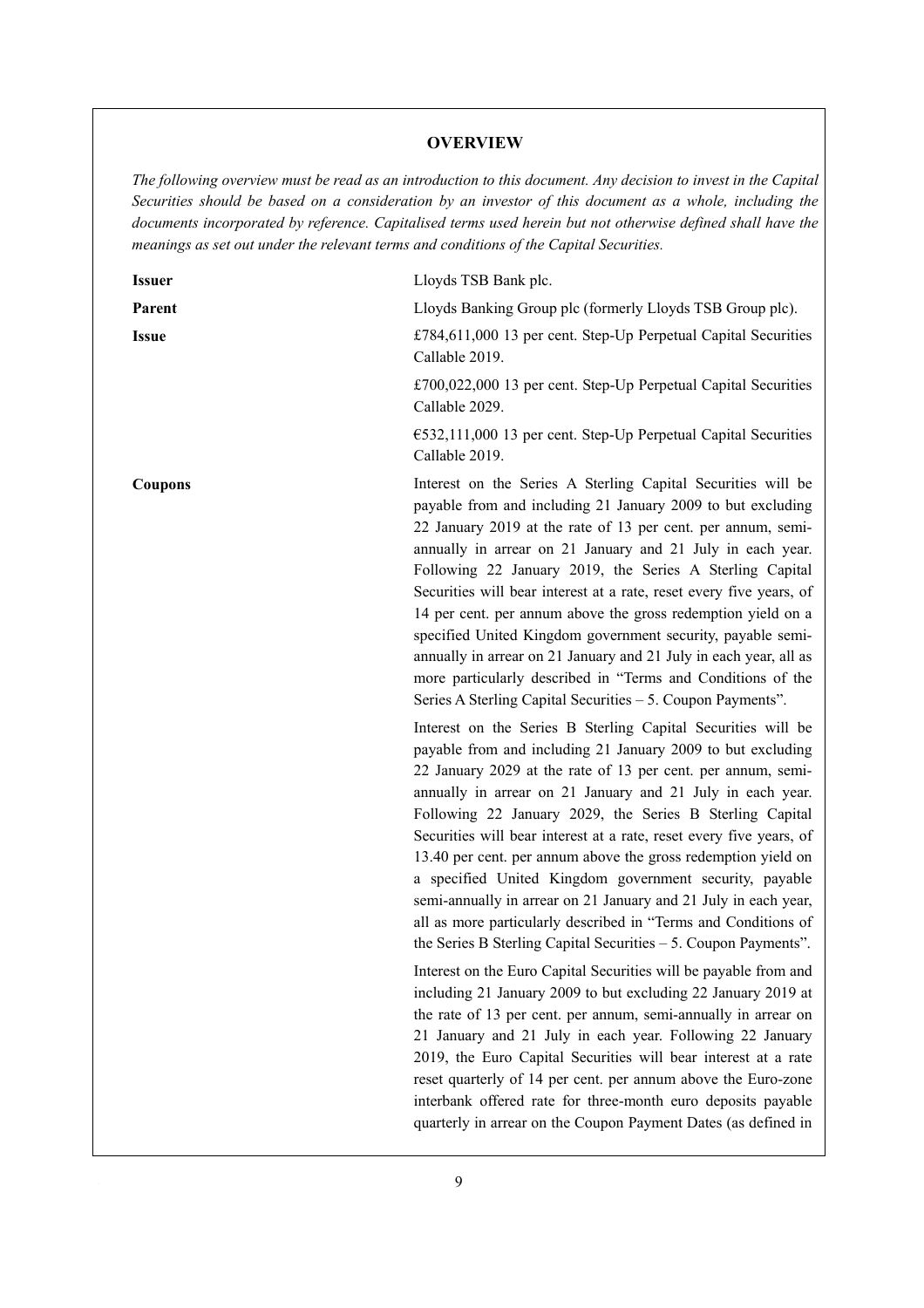the Terms and Conditions of the Euro Capital Securities) falling on 21 January, 21 April, 21 July and 21 October in each year, all as more particularly described in "Terms and Conditions of the Euro Capital Securities – 5. Coupon Payments".

**Additional Amounts** All payments in respect of the Capital Securities will be made without withholding or deduction for or on account of United Kingdom taxes, unless the withholding or deduction is required by law. In such event (subject to customary exceptions), the Issuer will pay such additional amounts as will be necessary to ensure that the net amount received by Holders or Couponholders, after the withholding or deduction, will equal the amount which would have been receivable in the absence of the withholding or deduction.

**Subordination The Capital Securities constitute direct, unsecured and** subordinated securities of the Issuer and rank *pari passu* without any preference among themselves.

> No payment of principal or interest in respect of the Capital Securities shall be due and payable except to the extent that the Issuer is solvent and could make such payment and still be solvent immediately thereafter, in each case except in the event of the winding-up or administration of the Issuer.

> For these purposes the Issuer will be solvent if  $(x)$  it is able to pay its debts to its Senior Creditors as they fall due and (y) its Assets exceed its Liabilities (other than its Liabilities to persons who are not Senior Creditors).

> The sole remedy against the Issuer available to the Trustee or any Holder for recovery of amounts owing in respect of any sum which has become due from the Issuer in respect of the Capital Securities will be the institution of proceedings for the winding-up of the Issuer in England (but not elsewhere) and/or proving in any winding-up of the Issuer.

**Winding-up or Administration** In the event of the winding-up or administration of the Issuer, the Holders will be treated as if, save as mentioned below, on the day prior to the commencement of the winding-up or administration and thereafter, they were the holders of one of a class of preference shares in the capital of the Issuer ("Notional Preference Shares") ranking *pari passu* as to a return of assets on a winding-up or administration with, the holders of Other Tier 1 Securities of the Issuer and the holders of that class or classes of preference shares (if any) from time to time issued or which may be issued by the Issuer which have a preferential right to a return of assets in the winding-up or administration over, and so rank ahead of, the holders of all other classes of issued shares for the time being in the capital of the Issuer, but ranking junior to the claims of Senior Creditors and junior to any other notional class of preference shares in the capital of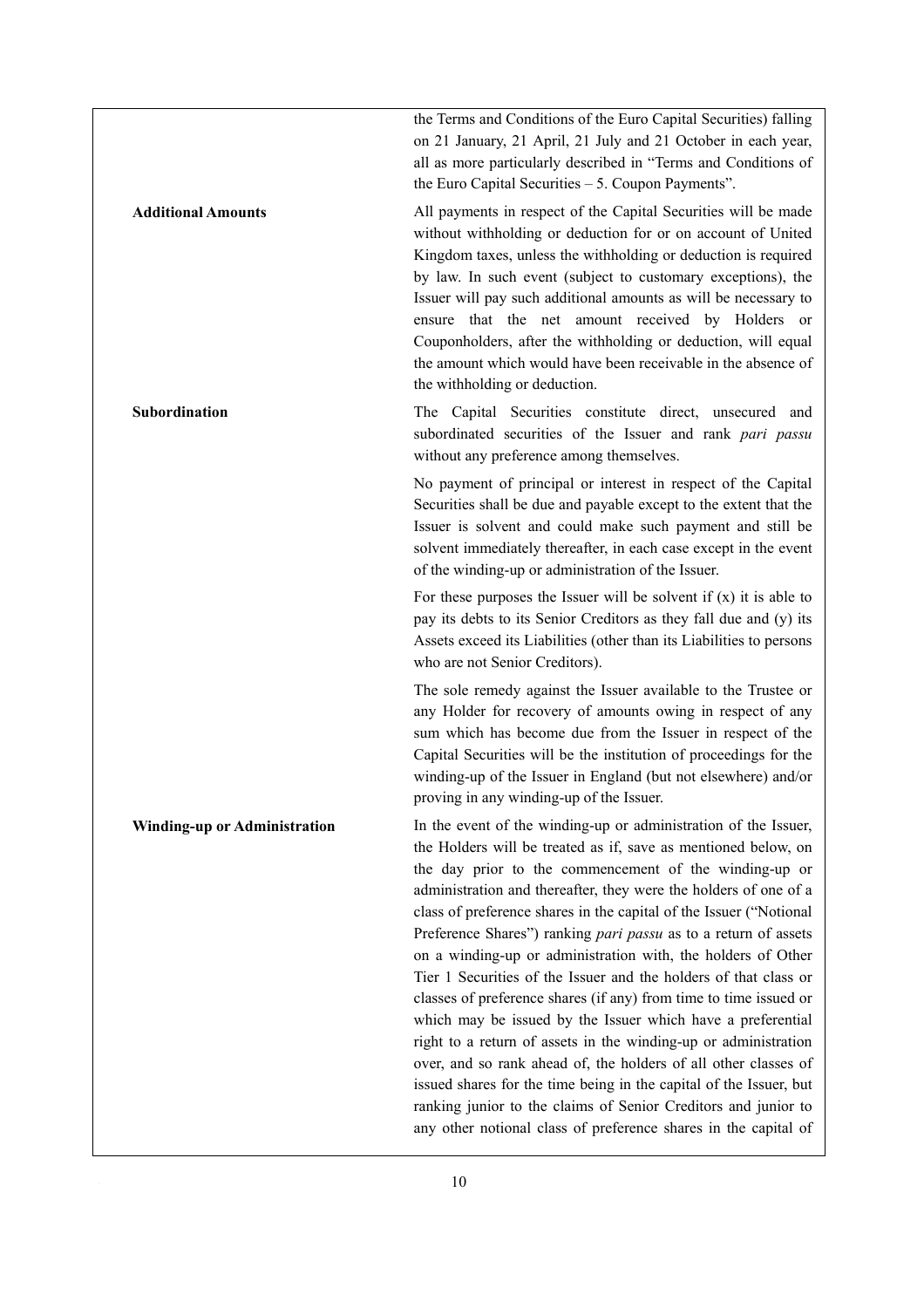|                                                                   | the Issuer by reference to which the amount payable in respect<br>of any Junior Subordinated Debt in a winding-up or<br>administration of the Issuer is determined.                                                                                                                                                                                                                                                                                                                                                                                                                                                                                  |
|-------------------------------------------------------------------|------------------------------------------------------------------------------------------------------------------------------------------------------------------------------------------------------------------------------------------------------------------------------------------------------------------------------------------------------------------------------------------------------------------------------------------------------------------------------------------------------------------------------------------------------------------------------------------------------------------------------------------------------|
| <b>Coupon Deferral</b>                                            | On any Coupon Payment Date (save as provided herein<br>following a Capital Disqualification Event), the Issuer shall<br>have the option to defer Coupon Payments on the Capital<br>Securities.                                                                                                                                                                                                                                                                                                                                                                                                                                                       |
|                                                                   | Deferred Coupon Payments, if any, may be made by the Issuer<br>at any time but shall become due only on the first of the<br>following to occur: (i) redemption of the Capital Securities<br>pursuant to the Issuer's call option; (ii) redemption, substitution<br>or variation of the Capital Securities following a Tax Event; and<br>(iii) redemption, substitution or variation of the Capital<br>Securities following a Regulatory Event. Deferred Coupon<br>Payments will also become due on the commencement of the<br>winding-up or administration of the Issuer.                                                                            |
|                                                                   | Except as provided in "Suspension" below or in a winding-up<br>or administration of the Issuer, Deferred Coupon Payments may<br>only be satisfied by means of the ACSM.                                                                                                                                                                                                                                                                                                                                                                                                                                                                              |
|                                                                   | Except in the limited circumstances provided under "Market"<br>Disruption" below, no interest will accrue on any Deferred<br>Coupon Payments.                                                                                                                                                                                                                                                                                                                                                                                                                                                                                                        |
| <b>Dividend and Capital Restriction</b>                           | If, on any Coupon Payment Date, payment of all Coupon<br>Payments scheduled to be made on such date is not made in<br>full, neither the Issuer nor the Parent shall:                                                                                                                                                                                                                                                                                                                                                                                                                                                                                 |
|                                                                   | declare or pay any distribution or dividend or make any<br>(a)<br>other payment on, and will procure that no distribution or<br>dividend or other payment is made on, any Junior Share<br>Capital other than, in the case where the Issuer has elected<br>to defer a Coupon Payment, a dividend (other than a<br>dividend which is, or is expressed to be, an extraordinary<br>or special dividend), distribution or other payment which<br>has been declared, paid or made by the Issuer or the<br>Parent on any Junior Share Capital prior to the date on<br>which the decision to defer the relevant Coupon Payment<br>is notified to Holders; or |
|                                                                   | redeem, purchase, cancel, reduce or otherwise acquire any<br>(b)<br>Junior Share Capital or any Other Tier 1 Securities (except<br>in certain circumstances),                                                                                                                                                                                                                                                                                                                                                                                                                                                                                        |
|                                                                   | in each case unless or until the Coupon Payments due and<br>payable during the following 12 months on all outstanding<br>Capital Securities have been paid in full.                                                                                                                                                                                                                                                                                                                                                                                                                                                                                  |
| <b>Alternative Coupon Satisfaction</b><br><b>Mechanism (ACSM)</b> | Investors will receive payments in respect of the Capital<br>Securities in cash. However, if the Issuer defers a Coupon<br>Payment, the Issuer must (except as provided in "Suspension"                                                                                                                                                                                                                                                                                                                                                                                                                                                              |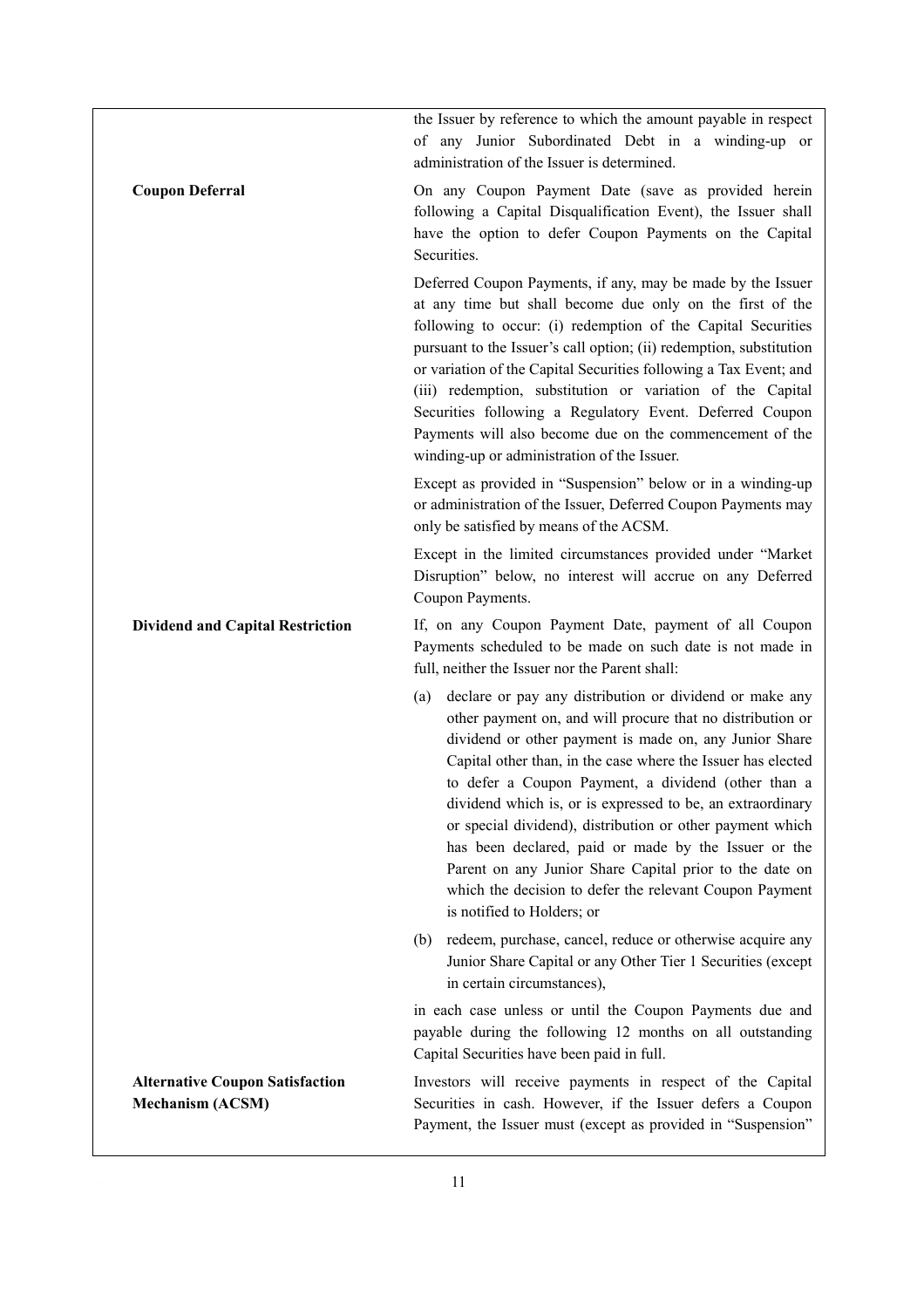below or in a winding-up of the Issuer) appoint a Calculation Agent (if it has not already done so) and satisfy its obligation to make the relevant ACSM Payment (being any Deferred Coupon and/or any Accrued Coupon Payment, as more fully described in the Terms and Conditions of the Capital Securities) by operation of the ACSM. The Issuer shall (subject to it having the necessary corporate authorisations in place) issue Payment Issuer Shares and issue and allot them in favour of the Trustee or its agent.

In that event, the Parent will issue ordinary shares ("Payment Ordinary Shares") to the Trustee or its agent in exchange for the Payment Issuer Shares. Such issue of Payment Issuer Shares shall satisfy in full the Issuer's obligation to make the relevant Deferred Coupon Payment. When sold, the Payment Ordinary Shares will provide a cash amount which, when converted into sterling or euro (as the case may be), the Paying Agent on behalf of the Trustee, will pay to the Holders in respect of the relevant Deferred Coupon Payment.

The number of Payment Ordinary Shares required to be issued will be such number of ordinary shares as, in the determination of the Calculation Agent, have a market value as near as practicable to, but not less than, the relevant Deferred Coupon Payment. The Trustee will use reasonable endeavours to procure purchasers for such Payment Ordinary Shares. If the proceeds of the sale of the Payment Ordinary Shares will not in the opinion of the Calculation Agent result in a sum at least equal to the relevant Deferred Coupon Payment being available to make the necessary payment in full, the Issuer, the Parent, the Trustee and the Calculation Agent will take such steps as are reasonably necessary to ensure, so far as practicable, that through issuing additional Payment Issuer Shares and Payment Ordinary Shares and following, *mutatis mutandis*, the procedures described above, a sum as near as practicable to, and at least equal to, the relevant Deferred Coupon Payment will be available in full on the relevant due date.

In addition, any Accrued Coupon Payment which accrues pursuant to Condition 6(e) must be satisfied by operation, *mutatis mutandis*, of the ACSM as described herein.

**Market Disruption Event If, in the opinion of the Issuer, a Market Disruption Event exists** on or after the 15th Business Day preceding any ACSM Payment Date, the relevant ACSM Payment may be deferred until, in the opinion of the Issuer, the Market Disruption Event no longer exists. Any such deferred ACSM Payments shall bear interest if the Market Disruption Event continues such that the relevant ACSM Payment is not satisfied for 14 days or more after the relevant ACSM Payment Date and such interest shall itself be satisfied by the operation of the ACSM.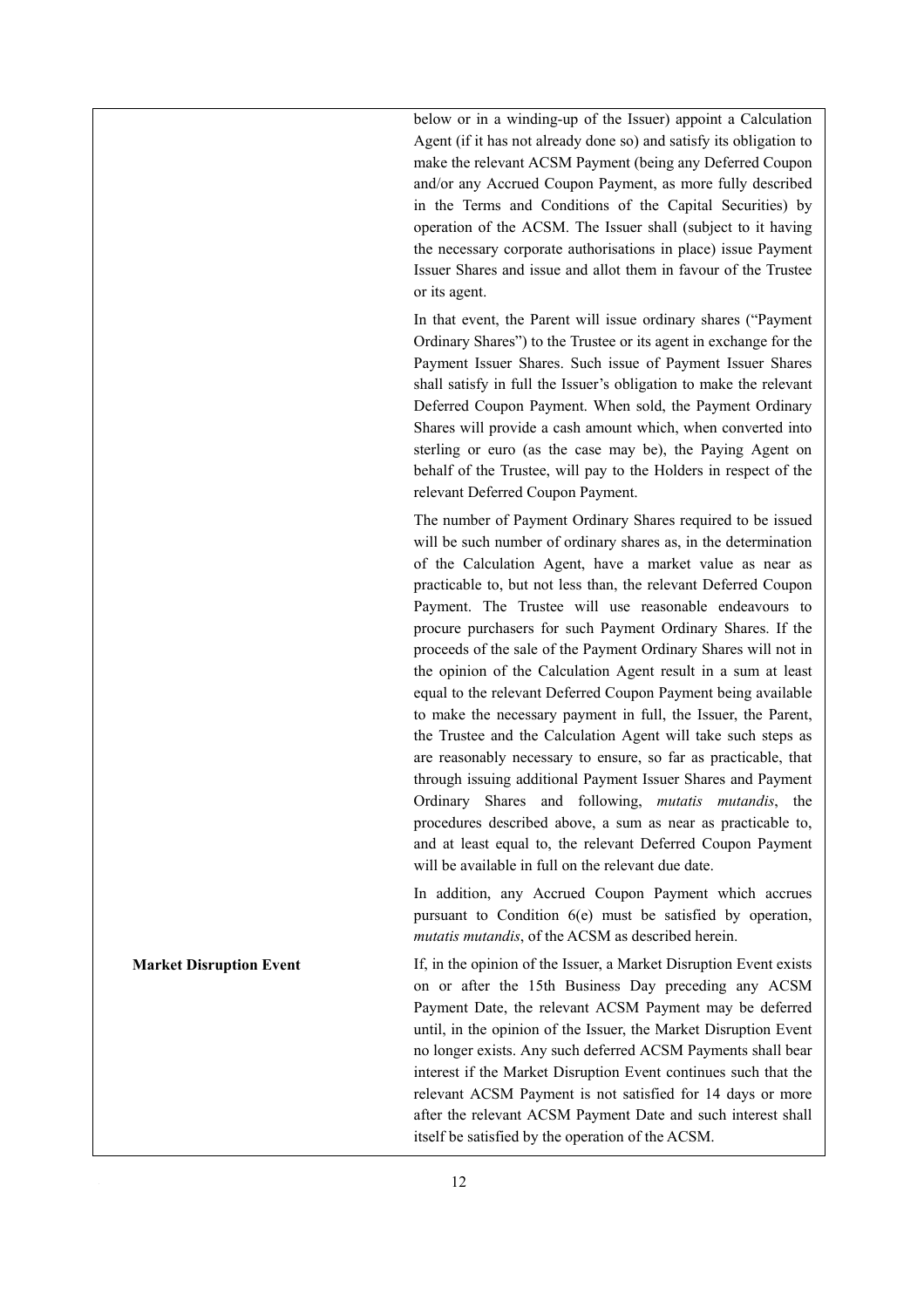**Insufficiency** The Issuer shall not be entitled to exercise its option to redeem, substitute or vary the terms of any of the Capital Securities as described herein unless both the Issuer and the Parent have available, and the Directors of both the Issuer and the Parent have the corresponding authority to allot, a sufficient number of authorised but unissued Issuer Shares or ordinary shares of the Parent, as the case may be, to be able to satisfy the Issuer's obligation to make any Deferred Coupon Payment and any other ACSM Payment by the operation of the ACSM.

**Suspension If, following any take-over offer made under the City Code on** Take-overs and Mergers or any reorganisation, restructuring or scheme of arrangement, the Parent or any subsequent New Owner ceases to be the ultimate holding company of Lloyds TSB Group, then, unless a Permitted Restructuring Arrangement shall be put in place, such amendments to the documentation relating to the Capital Securities as determined by an independent investment bank, merchant bank, commercial bank, stockbroker or financial institution (selected by the Issuer and approved by the Trustee) to be appropriate in order to (a) preserve substantially the economic effect, for the Holders, of a holding of the Capital Securities prior to the Suspension; and (b) replicate the ACSM in the context of the capital structure of the New Owner, will be made by the Issuer and the Trustee, and pending such amendments, the ACSM shall be suspended (the "Suspension"). If such institution is unable to determine appropriate amendments then the Capital Securities shall at the option of the Issuer either (in each case subject to the Issuer complying with applicable regulatory requirements as may be in force from time to time) be exchanged or have their terms varied in accordance with Condition 8 of the Terms and Conditions of the Capital Securities or be redeemed at their principal amount together with all Payments which are Outstanding thereon.

**Optional Redemption The Capital Securities are perpetual securities and have no** maturity date. The Capital Securities are not redeemable at the option of the Holders at any time. The Series A Sterling Capital Securities, Series B Sterling Capital Securities and Euro Capital Securities may be redeemed in whole (but not in part) at the option of the Issuer on 22 January 2019, 22 January 2029 and 22 January 2019, respectively or, in the case of the Series A Sterling Capital Securities and Series B Sterling Capital Securities, on the Coupon Payment Dates falling on each respective fifth anniversary of such dates thereafter, and in the case of the Euro Capital Securities, on any Coupon Payment Date thereafter, in each case at their principal amounts together with any Payments which are Outstanding thereon.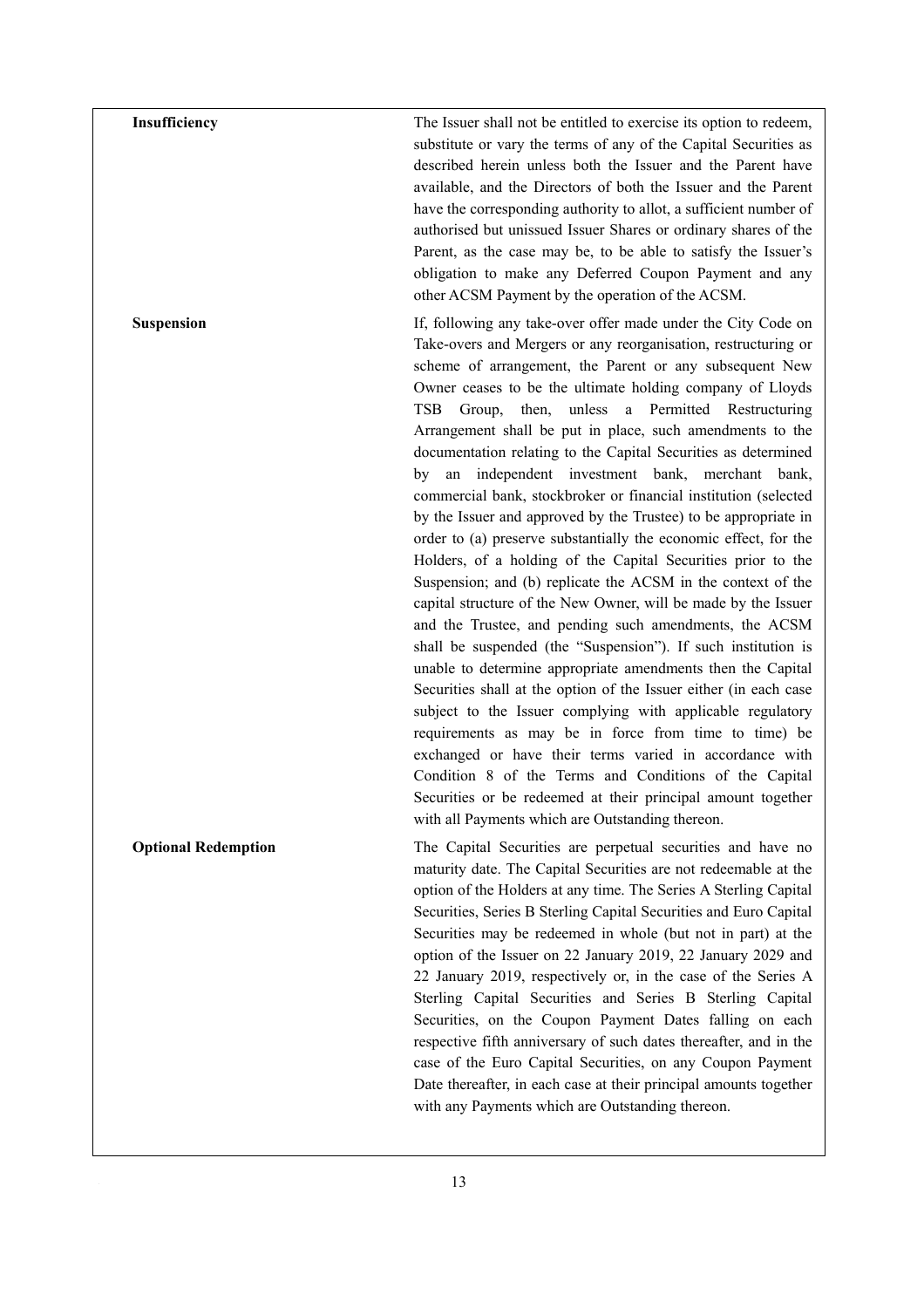**Tax Event Example 1** Upon the occurrence of a Tax Event, the Issuer may, subject to giving prior written notice to, and receiving no objection from, the FSA:

- (i) redeem at any time (in the case of the Series A Sterling Capital Securities and the Series B Sterling Capital Securities) or at any time prior to the First Reset Date (in the case of the Euro Capital Securities) all, but not some only, of the Capital Securities at their principal amount plus accrued interest (if any), together with any Payments which are Outstanding thereon (all such amounts so payable being payable in cash, save for any Deferred Coupon Payments which will be satisfied by the operation of the ACSM); or
- (ii) substitute at any time all (and not some only) of the Capital Securities for, or vary the terms of the Capital Securities so that they become, alternative Qualifying Tier 1 Securities or Qualifying Upper Tier 2 Securities. In connection therewith, the new Qualifying Tier 1 Securities or Qualifying Upper Tier 2 Securities will preserve the rights to all accrued but unpaid Coupon Amounts on the Capital Securities and all Deferred Coupon Payments (if any) on the Capital Securities will be satisfied by the operation of the ACSM.

"Tax Event" is deemed to have occurred if, as a result of a Tax Law Change:

- (i) in making any payments on the Capital Securities, the Issuer has paid or will or would on the next payment date be required to pay Additional Amounts on the Capital Securities and the Issuer cannot avoid the foregoing in connection with the Capital Securities by taking measures reasonably available to it; or
- (ii) in respect of the Issuer's obligation to make any Coupon Payment on the next following Coupon Payment Date, there is a more than insubstantial risk that Coupon Payments on the Capital Securities including, for the avoidance of doubt, the issue of Payment Issuer Shares and Payment Ordinary Shares pursuant to Condition 6, may be treated as "distributions" within the meaning of Section 832(1) of the Income and Corporation Taxes Act 1988 (or such other Section and/or Act as may from time to time supersede or replace Section 832(1) of the Income and Corporation Taxes Act 1988 for the purposes of such definition) and such requirement or circumstance cannot be avoided by the Issuer taking such measures as it (acting in good faith) deems appropriate; or
- (iii) in respect of the Issuer's obligation to make any Coupon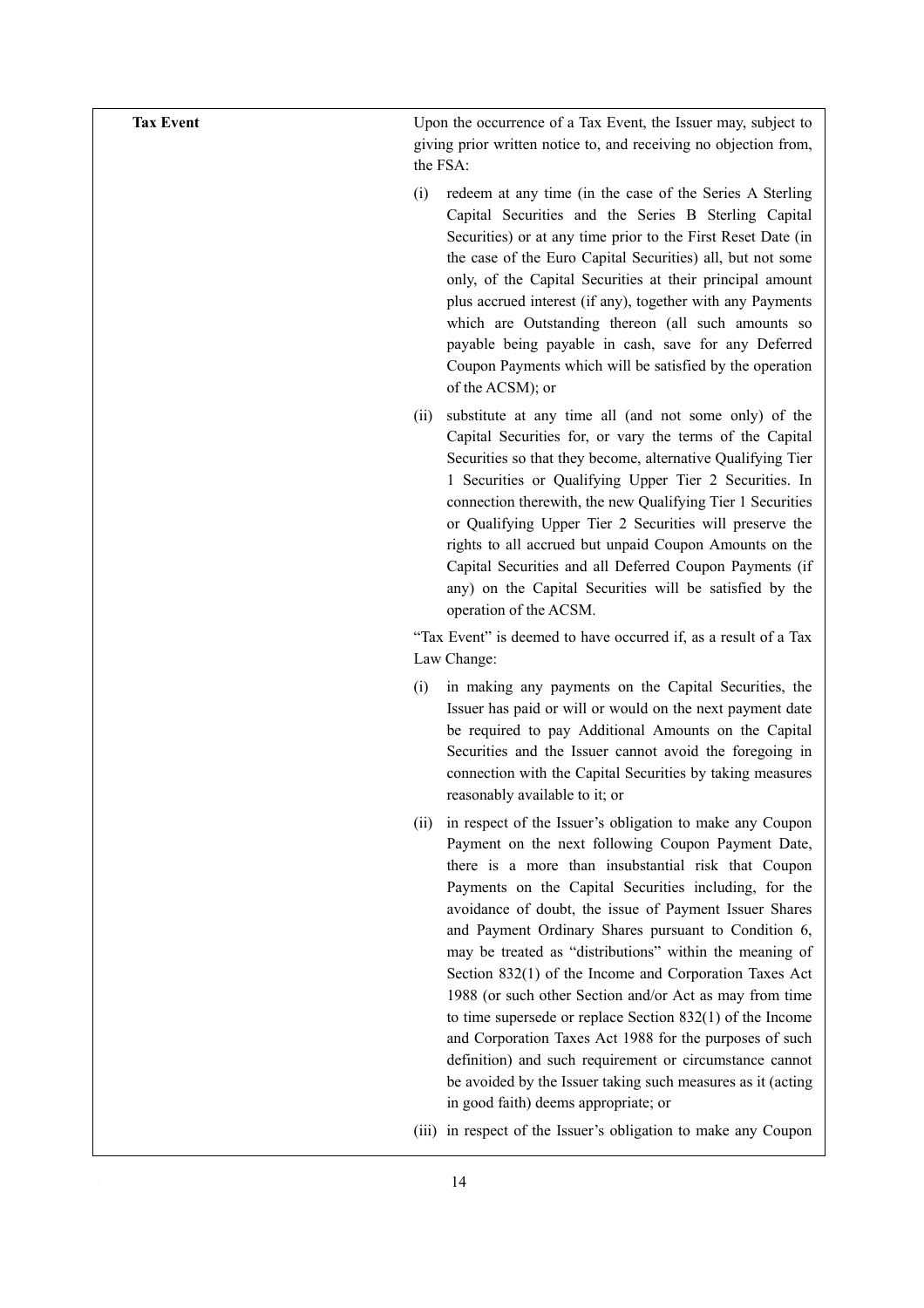Payment on the next following Coupon Payment Date, (a) there is more than an insubstantial risk that the Issuer would not be entitled to claim a deduction in respect thereof when computing its taxation liabilities in the United Kingdom, or such entitlement is materially reduced or (b) the Issuer would not to any material extent be entitled to have such deduction set against the profits of companies with which it is grouped for applicable United Kingdom tax purposes (whether under the group relief system current as at the Issue Date or any similar system or systems having like effect as may from time to time exist) or (c) the Issuer would not, as a result of the Capital Securities being in issue, be able to have losses or deductions set against the profits, or profits offset by the losses or deductions, of companies with which it is or would otherwise be so grouped; and in any such case the Issuer cannot avoid the foregoing in connection with the Capital Securities by taking measures as it (acting in good faith) deems appropriate.

**Withholding Tax and Additional Amounts** 

**Regulatory Event If a Regulatory Event occurs and is continuing, the Issuer may,** subject to giving prior written notice to, and receiving no objection from, the FSA:

The Issuer will pay such Additional Amounts as may be necessary in order that the net payment received by each Holder in respect of the Capital Securities, after withholding for any taxes imposed by tax authorities in the United Kingdom upon payments made by or on behalf of the Issuer in respect of the Capital Securities, will equal the amount which would have been received in the absence of any such withholding taxes, subject to customary exceptions (see also "Tax Event" above).

- (i) redeem at any time (in the case of the Series A Sterling Capital Securities and the Series B Sterling Capital Securities) or at any time prior to the First Reset Date (in the case of the Euro Capital Securities) all, but not some only, of the Capital Securities at their Make Whole Redemption Price, together with any Payments which are Outstanding thereon (all such amounts so payable being payable in cash, save for any Deferred Coupon Payments which will be satisfied by the operation of the ACSM); or
- (ii) substitute at any time all (and not some only) of the Capital Securities for, or vary the terms of the Capital Securities so that they become, alternative Qualifying Tier 1 Securities or Qualifying Upper Tier 2 Securities. In connection therewith, all Deferred Coupon Payments (if any) on the Capital Securities will be satisfied by the operation of the ACSM.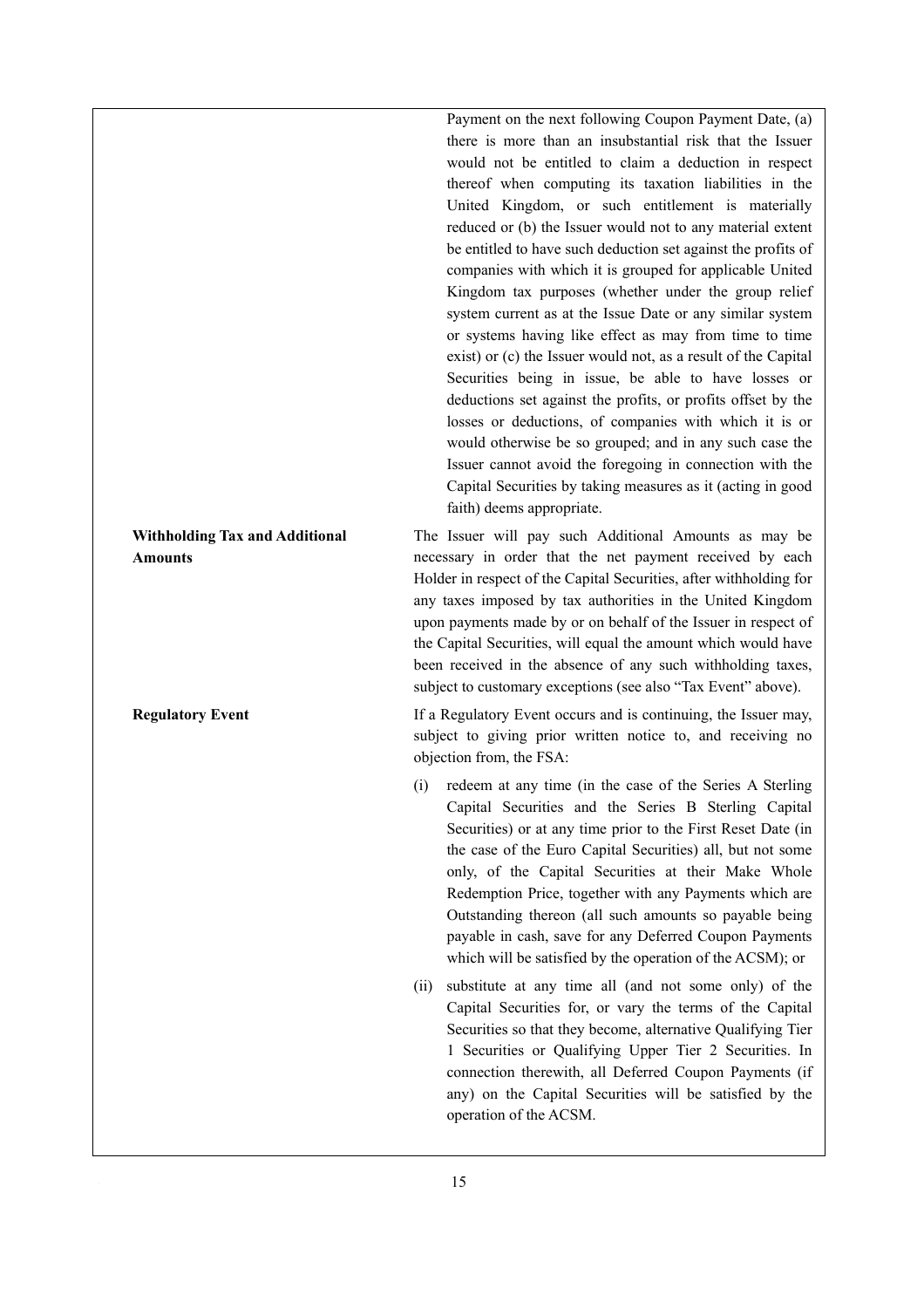|                              | A "Regulatory Event" is deemed to have occurred if as a result<br>of a change of law or regulation or interpretation thereof, the<br>FSA has determined that securities of the nature of the Capital<br>Securities cease to qualify as Tier 1 Capital (save where such<br>non-qualification is only as a result of any applicable limitation<br>on the amount of such capital).                                                                                                                                                                                                                                                                                                                                                                                                                                                                                                    |
|------------------------------|------------------------------------------------------------------------------------------------------------------------------------------------------------------------------------------------------------------------------------------------------------------------------------------------------------------------------------------------------------------------------------------------------------------------------------------------------------------------------------------------------------------------------------------------------------------------------------------------------------------------------------------------------------------------------------------------------------------------------------------------------------------------------------------------------------------------------------------------------------------------------------|
| <b>Form and Denomination</b> | The Series A Sterling Capital Securities will be issued in bearer<br>form in the denomination of $£100,000$ and integral multiples of<br>£1,000 in excess thereof.                                                                                                                                                                                                                                                                                                                                                                                                                                                                                                                                                                                                                                                                                                                 |
|                              | The Series B Sterling Capital Securities will be issued in bearer<br>form in the denomination of £100,000 and integral multiples of<br>£1,000 in excess thereof.                                                                                                                                                                                                                                                                                                                                                                                                                                                                                                                                                                                                                                                                                                                   |
|                              | The Euro Capital Securities will be issued in bearer form in the<br>denomination of $\epsilon$ 50,000 and integral multiples of $\epsilon$ 1,000 in<br>excess thereof.                                                                                                                                                                                                                                                                                                                                                                                                                                                                                                                                                                                                                                                                                                             |
|                              | Each tranche of Capital Securities will be represented initially<br>by a Temporary Global Capital Security which will be<br>deposited with a common depositary for Clearstream,<br>Luxembourg and Euroclear on or about the Issue Date. Each<br>Temporary Global Capital Security will be exchangeable for<br>interests in a Permanent Global Capital Security without<br>interest coupons or talons on or after a date which is expected<br>to be 40 days after the Issue Date upon certification as to non-<br>U.S. beneficial ownership as required by U.S. Treasury<br>regulations and as described in the relevant Temporary Global<br>Capital Security. Save in limited circumstances, Capital<br>Securities in definitive bearer form with coupons and a talon<br>attached on issue will not be issued in exchange for interests in<br>a Permanent Global Capital Security. |
| Listing                      | Applications have been made for the Capital Securities to be<br>admitted to listing on the Official List of the FSA and to trading<br>on the regulated market of the London Stock Exchange.                                                                                                                                                                                                                                                                                                                                                                                                                                                                                                                                                                                                                                                                                        |
| <b>Governing Law</b>         | The Capital Securities will be governed by, and construed in<br>accordance with, English law.                                                                                                                                                                                                                                                                                                                                                                                                                                                                                                                                                                                                                                                                                                                                                                                      |
| <b>Clearing Systems</b>      | Euroclear and Clearstream, Luxembourg.                                                                                                                                                                                                                                                                                                                                                                                                                                                                                                                                                                                                                                                                                                                                                                                                                                             |
| <b>Risk Factors</b>          | There are certain factors that may affect the Issuer's ability to<br>fulfil its obligations under the Capital Securities. These are set<br>out under "Risk Factors".                                                                                                                                                                                                                                                                                                                                                                                                                                                                                                                                                                                                                                                                                                               |
|                              |                                                                                                                                                                                                                                                                                                                                                                                                                                                                                                                                                                                                                                                                                                                                                                                                                                                                                    |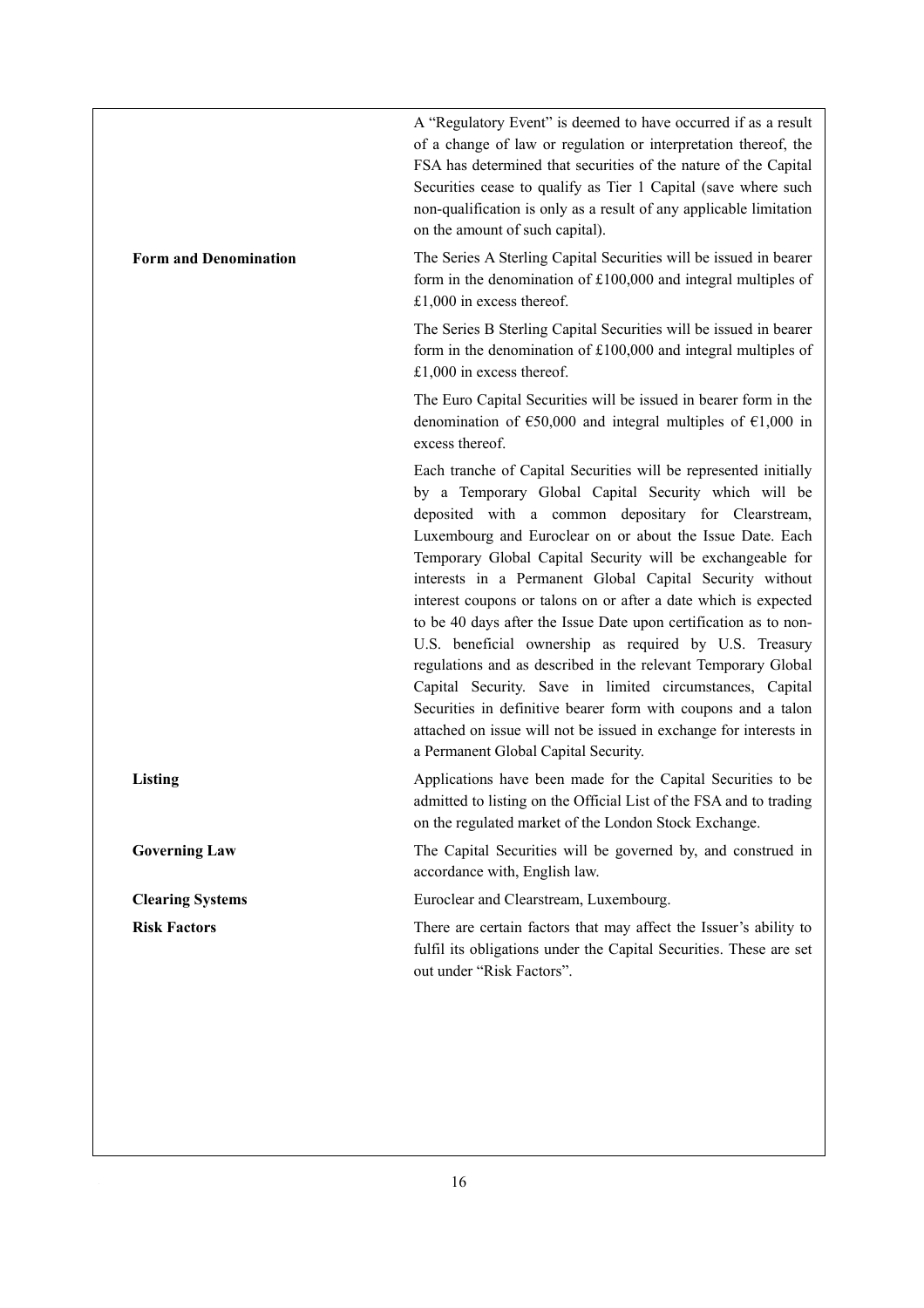# **RISK FACTORS**

*Prospective investors should consider carefully the risks set forth below and the other information contained in this Prospectus prior to making any investment decision with respect to the Capital Securities. Prospective investors should also note that the risks described below are not the only risks that the Issuer faces. The Issuer has described only those risks that it considers material. There may be additional risks that the Issuer currently considers not to be material or of which it is not currently aware, and any of these risks could have a material adverse effect on the Issuer's business, operations, financial condition or prospects, which, in turn, could have a material adverse effect on the amount of principal and interest which investors will receive in*  respect of the Capital Securities. In addition, each of the risks highlighted below could adversely affect the *trading price of the Capital Securities or the rights of investors under the Capital Securities and, as a result, investors could lose some or all of their investment.* 

*The Lloyds TSB Group's and/or following the Acquisition, the Enlarged Group's operating results, financial condition and prospects could be materially and adversely affected by any of the risks described in the section entitled "Risk factors relating to the Lloyds TSB Group" below. The section entitled "Risk factors relating to the Lloyds TSB Group" describes the risk factors which are considered by the Issuer to be material in relation to the Lloyds TSB Group and/or which will, following the Acquisition, apply to the Enlarged Group.* 

*As stated above, the risks set out below should not be regarded as a complete and comprehensive statement of all potential risks that are not presently known to the Issuer, or which it currently deems immaterial, that may also have an adverse affect on the Lloyds TSB Group's and/or, if the Acquisition becomes effective, the Enlarged Group's operating results, financial condition and prospects for upon the Capital Securities. The information given is as of the date of this document and, except as required by the FSA, the London Stock Exchange, the Listing Rules, the Prospectus Rules, the Disclosure and Transparency Rules or any other applicable law or regulation, will not be updated. Any forward-looking statements are made subject to the reservations specified under "Forward-Looking Statements" on page 3 of this document.* 

*You should consider carefully the risks and uncertainties described below, together with all other information contained in this document and the information incorporated by reference herein, before making any investment decision.* 

# **RISK FACTORS RELATING TO THE LLOYDS TSB GROUP**

*Terms defined in this section "Risk factors relating to the Lloyds TSB Group" shall have the meanings set out in the Definitions section of the Lloyds TSB Placing and Open Offer Prospectus as incorporated by reference herein.* 

# **1 Risks relating to the Lloyds TSB Group and, if the Acquisition becomes Effective, the Enlarged Group**

1.1 *The Lloyds TSB Group's businesses are, and the Enlarged Group's businesses will be, subject to inherent risks arising from general and sector specific economic conditions in the markets in which they operate, particularly the United Kingdom. Adverse developments, such as the current and ongoing crisis in the global financial markets and further deterioration of general economic conditions, particularly in the UK, have already adversely affected the Lloyds TSB Group's earnings and profits and could continue to cause its and the Enlarged Group's profitability to decline*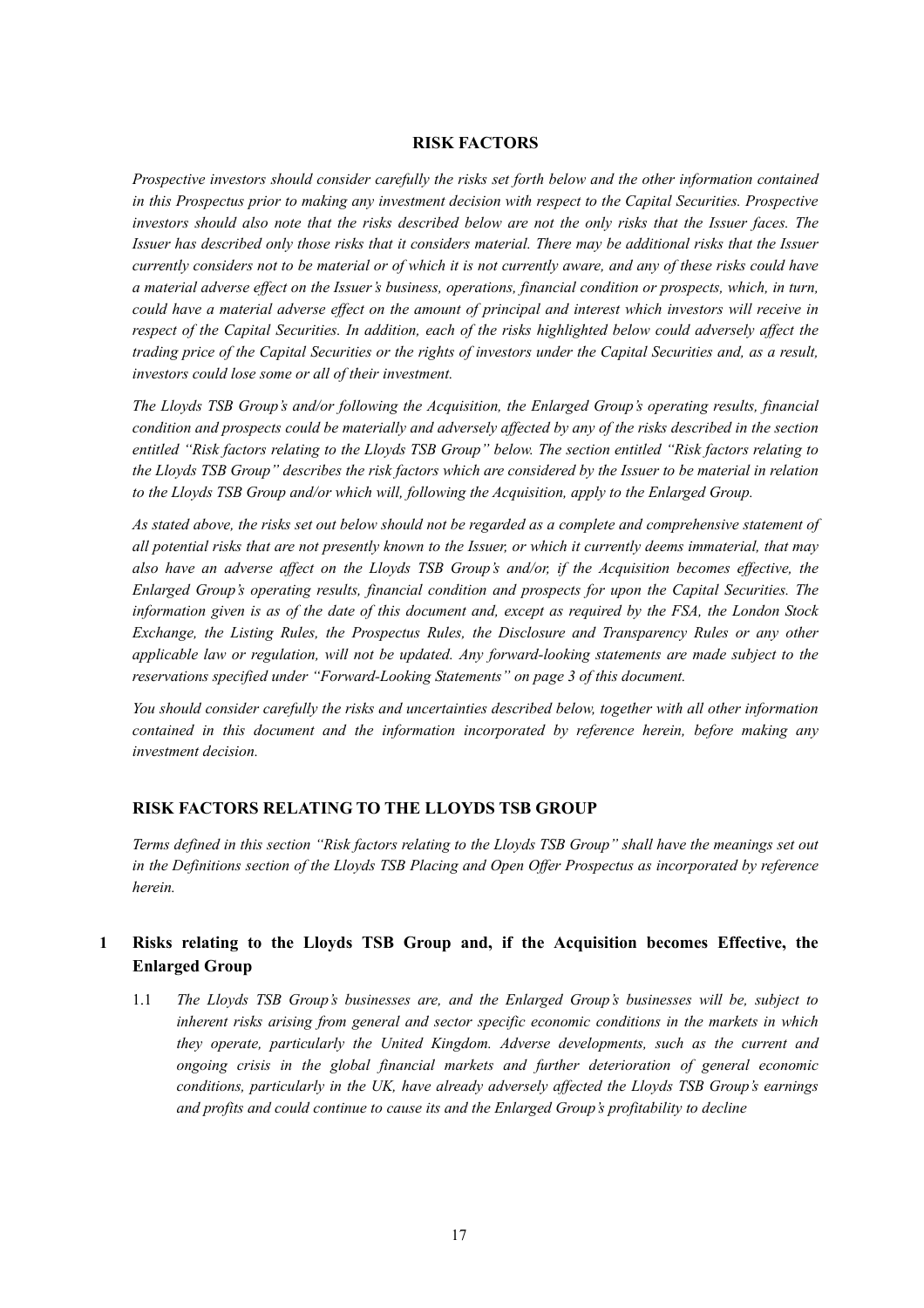The Lloyds TSB Group's businesses are, and the Enlarged Group's businesses will be, subject to inherent risks arising from general and sector-specific economic conditions in the markets in which they operate, particularly the United Kingdom in which the Lloyds TSB Group's earnings are, and the Enlarged Group's earnings will be, predominantly generated. Over approximately the past 15 months, the global economy and the global financial system have been experiencing a period of significant turbulence and uncertainty, particularly the very severe dislocation of the financial markets around the world that began in August 2007 and has substantially worsened since September 2008 and related problems at many large global and UK commercial banks, investment banks, insurance companies and other financial and related institutions. This dislocation has severely impacted general levels of liquidity, the availability of credit and the terms on which credit is available. This crisis in the financial markets led the United Kingdom and other governments to inject liquidity into the financial system and require (and participate in) recapitalisation of the banking sector to reduce the risk of failure of certain large institutions and provide confidence to the market.

Despite this intervention, the volatility and market disruption in the banking sector have continued to a degree unprecedented in recent history. This market dislocation has also been accompanied by recessionary conditions and trends in many economies throughout the world, including the United Kingdom. There is increasing concern of a deep and prolonged global recession. These conditions have already adversely affected the Lloyds TSB Group's and the HBOS Group's earnings and profits. Continued general deterioration in the UK or other major economies throughout the world, including, but not limited to, business and consumer confidence, unemployment trends, the state of the housing market, the commercial real estate sector, equity markets, bond markets, foreign exchange markets, counterparty risk, inflation, the availability and cost of credit, lower transaction volumes in key markets, the liquidity of the global financial markets and market interest rates, would reduce the level of demand for, and supply of, the Lloyds TSB Group's and the Enlarged Group's products and services, lead to lower realisations and write downs and impairments of investments and negative fair value adjustments of assets and materially and adversely impact their operating results, financial condition and prospects.

Additionally, the profitability of the Lloyds TSB Group's and the Enlarged Group's insurance businesses could be affected by increased claims from market factors such as increased unemployment. Significantly higher UK unemployment, reduced corporate profitability, increased corporate insolvency rates, increased personal insolvency rates and/or increased interest rates may reduce borrowers' ability to repay loans and may cause prices of residential or commercial real estate or other asset prices to fall further, thereby reducing the collateral value on many of the Lloyds TSB Group's and the Enlarged Group's loans and increasing write downs and, if this happens, impairment losses will occur. Poor general economic conditions and difficulty in valuation have depressed asset valuations for both the Lloyds TSB Group and the HBOS Group and are likely to continue to do so. This would be exacerbated by a further deterioration in general economic conditions.

As discussed in greater detail in the risk factor numbered 1.3 below, the Lloyds TSB Group has not yet been able to assess fully the level of fair value adjustments of the assets of the HBOS Group to be acquired in the Acquisition or other aspects of the HBOS business. If the fair valuation of the assets of the HBOS Group is materially less than anticipated, this could have a material and adverse impact on the financial condition and prospects of the Enlarged Group.

The exact nature of the risks faced by the Lloyds TSB Group and the Enlarged Group is difficult to predict and guard against in view of the severity of the global financial crisis and the fact that many of the related risks to the business are totally or in part outside of the control of the Lloyds TSB Group and the Enlarged Group.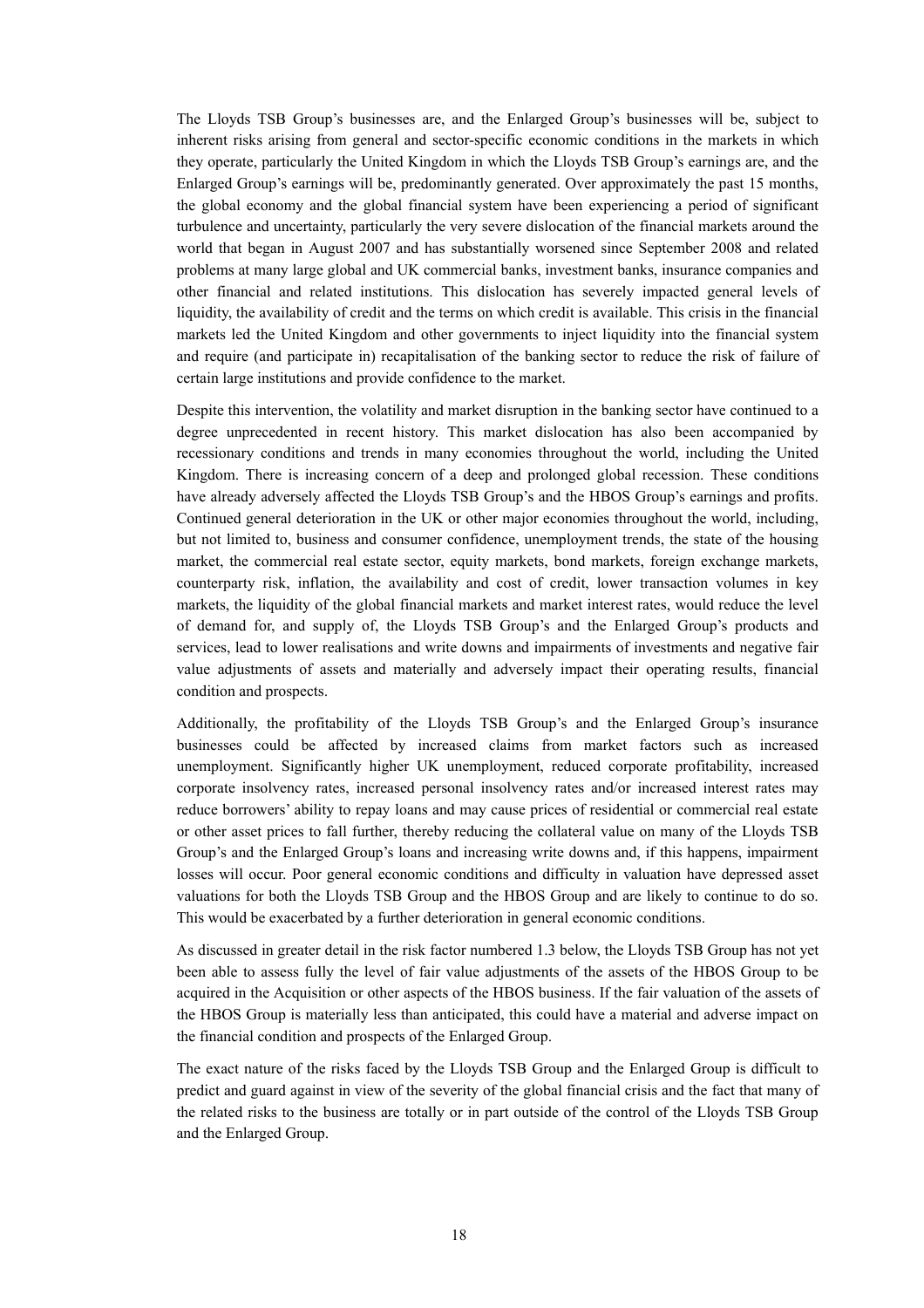1.2 *The Lloyds TSB Group's businesses are, and the Enlarged Group's businesses will be, inherently subject to the risk of market fluctuations, which could adversely affect operating results, financial condition and prospects* 

The Lloyds TSB Group's businesses are, and the Enlarged Group's businesses will be, inherently subject to the risk of financial market fluctuations, including changes in, and increased volatility of, interest rates, inflation rates, credit spreads, foreign exchange rates, commodity, equity, bond and property prices and the risk that their customers act in a manner which is inconsistent with business, pricing and hedging assumptions.

Market movements have (and will have) an impact on the Lloyds TSB Group and the Enlarged Group in a number of key areas. For example, adverse market movements would have an adverse effect, which could be material, upon the financial condition of the pension schemes of the Lloyds TSB Group and the Enlarged Group. In addition, banking and trading activities that are undertaken by the Lloyds TSB Group and will be undertaken by the Enlarged Group are subject to interest rate risk, foreign exchange risk, inflation risk and credit spread risk. For example, changes in interest rate levels, yield curves and spreads may affect the interest rate margin realised between lending and borrowing costs. Since August 2007, there has been a period of unprecedented high and volatile interbank lending rates (to the extent banks have been willing to lend at all), which has exacerbated these risks. Competitive pressures or fixed rates in existing loan commitments or facilities may mean that the Lloyds TSB Group is and the Enlarged Group will be restricted in their ability to increase interest rates charged to customers in response to changes in interest rates that affect wholesale borrowing. In addition, such increases in interest rates may result in each of the Lloyds TSB Group and the Enlarged Group having to increase the rates paid to wholesale and retail customers, which would have an adverse impact on net interest margins.

The insurance and investments businesses of the Lloyds TSB Group, and of the Enlarged Group, will face market risk arising, for example, from equity, bond and property markets in a number of ways depending upon the product and associated contract. Some of these risks are borne directly by the customer and some are borne by the insurance and investments businesses. Some insurance contracts involve guarantees and options that increase in value in adverse investment markets. There is a risk that the insurance and investments businesses will bear some of the cost of such guarantees and options. The insurance and investments businesses also have capital invested in the markets that are exposed to market risk. The performance of the investment markets will thus have a direct impact upon the embedded value of insurance and investments contracts and the Lloyds TSB Group's and Enlarged Group's operating results, financial condition and prospects. Adverse investment market conditions can affect investor confidence, which in turn can result in lower sales and/or reduced persistency.

Changes in foreign exchange rates affect the value of assets and liabilities denominated in foreign currencies and may affect earnings reported by the Lloyds TSB Group and the Enlarged Group. In the Lloyds TSB Group's and the Enlarged Group's international businesses, earnings and net assets are denominated in local currency, which will fluctuate with exchange rates in pounds sterling terms. It is difficult to predict with any accuracy changes in economic or market conditions, and such changes could have a material adverse effect on the Lloyds TSB Group's and the Enlarged Group's operating results, financial condition and prospects.

1.3 *Market conditions have resulted, and may in the future result, in material negative adjustments to the estimated fair values of financial assets of the Lloyds TSB Group and the Enlarged Group. This may include material negative adjustments to the valuation of financial assets that the Lloyds TSB Group will acquire as part of the Acquisition compared to the book value of such assets as at 30 June 2008.*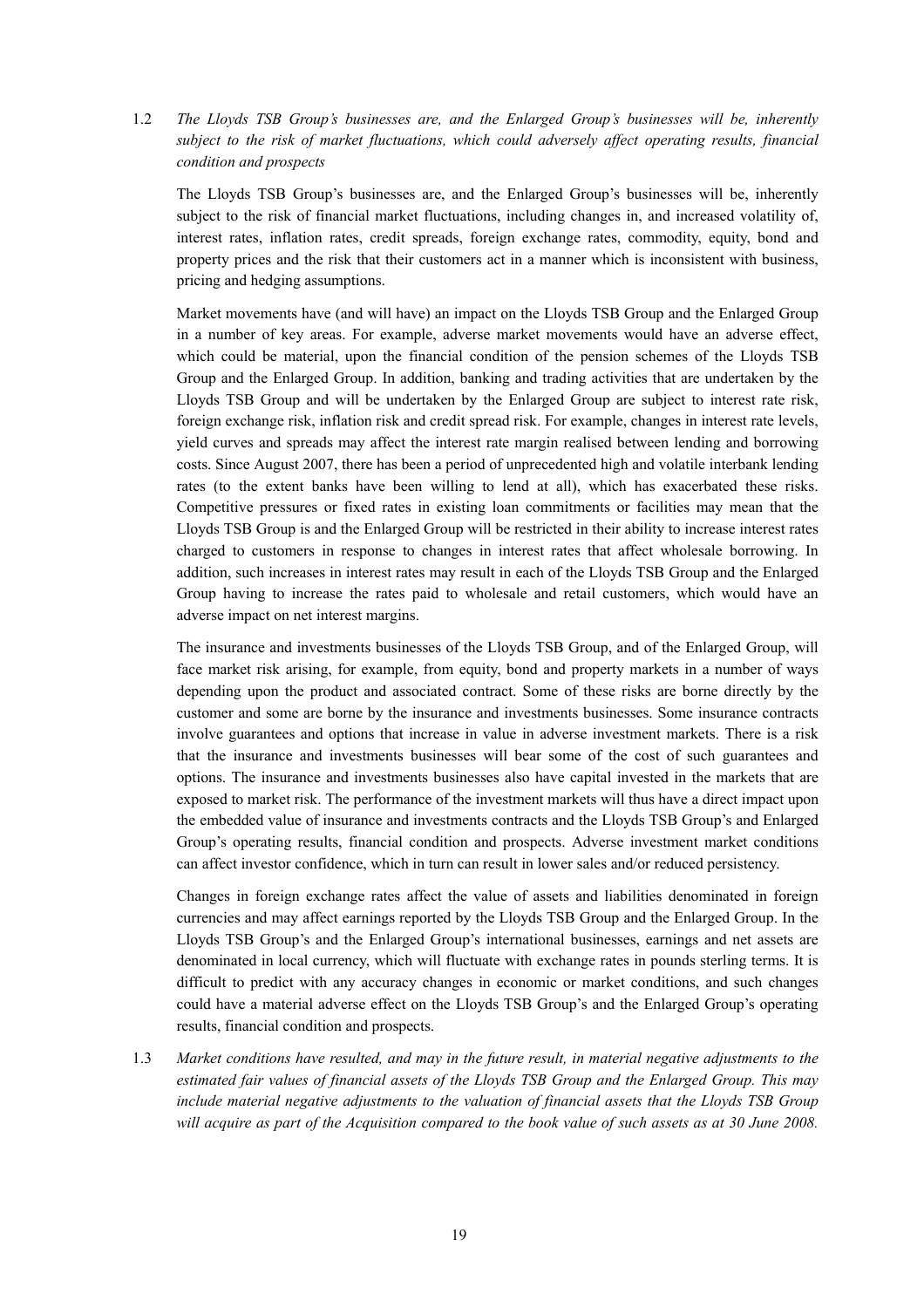# *Any such negative fair value adjustments could have a material adverse effect on operating results, financial conditions or prospects*

Financial markets have been subject to significant stress conditions resulting in steep falls in perceived or actual financial asset values. The severity of this phenomenon is exemplified by the current and ongoing crisis in the global financial markets.

The fair value of the Lloyds TSB Group's and the Enlarged Group's financial assets could fall further and therefore result in negative adjustments, particularly in view of current market dislocation and the prospect of recession. Asset valuations in future periods, reflecting then prevailing market conditions, may result in further negative changes in the fair values of the Lloyds TSB Group's and the Enlarged Group's financial assets. In addition, the value ultimately realised by the Lloyds TSB Group and the Enlarged Group may be lower than the current fair value. Any of these factors could require the Lloyds TSB Group and the Enlarged Group to record further negative fair value adjustments, which may have a material adverse effect on their operating results, financial condition or prospects.

The Lloyds TSB Group has made, and the Enlarged Group may make in the future, asset redesignations as permitted by recent amendments to IAS 39. The effect of such redesignations has been and would be that any effect on the profit and loss account of movements in the fair value of such redesignated assets that has occurred since 1 July 2008, in the case of assets redesignated prior to 1 November 2008, or may occur in the future may not be recognised until such time as the assets become impaired or are disposed of.

In addition, to the extent that fair values are determined using financial valuation models, the data used by such models may not be available or may become unavailable due to changes in market conditions, particularly for illiquid assets, and particularly in times of substantial instability such as the current economic crisis. In such circumstances the Lloyds TSB Group's valuation methodologies require it to make assumptions, judgements and estimates in order to establish fair value. These valuation models are complex and the assumptions used are difficult to make and are inherently uncertain, particularly in light of the uncertainty resulting from the current and ongoing crisis in the global financial markets.

In addition to some exposures of the Lloyds TSB Group to similar investments, the HBOS Group has, and the Enlarged Group will have, a significant portfolio of securities and other investments, including asset backed securities, structured investments and private equity investments, that are recorded at fair value and are therefore exposed to further negative fair value adjustments in the event of deterioration in market conditions.

Furthermore, fair value adjustments will be required in connection with the Acquisition. The pro forma net assets of the HBOS Group do not take account of any fair value adjustments that will be required as a result of the Acquisition. The Lloyds TSB Group has not yet been able to assess fully the level of fair value adjustments of the assets of the HBOS Group. These adjustments may be material. The provisional results of this valuation exercise are not expected to be available until such time as the Enlarged Group publishes its interim financial statements for the six-month period ended 30 June 2009. Given the material deterioration in the value of the financial assets since 30 June 2008, and the market outlook for the near future, as well as the different valuation methodologies for such assets, following the Acquisition, such fair valuations will differ from the book value of the HBOS Group's net assets at 30 June 2008 and such difference may be material.

1.4 *The Lloyds TSB Group's businesses are, and the Enlarged Group's businesses will be, subject to inherent risks concerning borrower and counterparty credit quality which could affect the recoverability and value of assets on the balance sheet. As a result of the Acquisition, the Enlarged*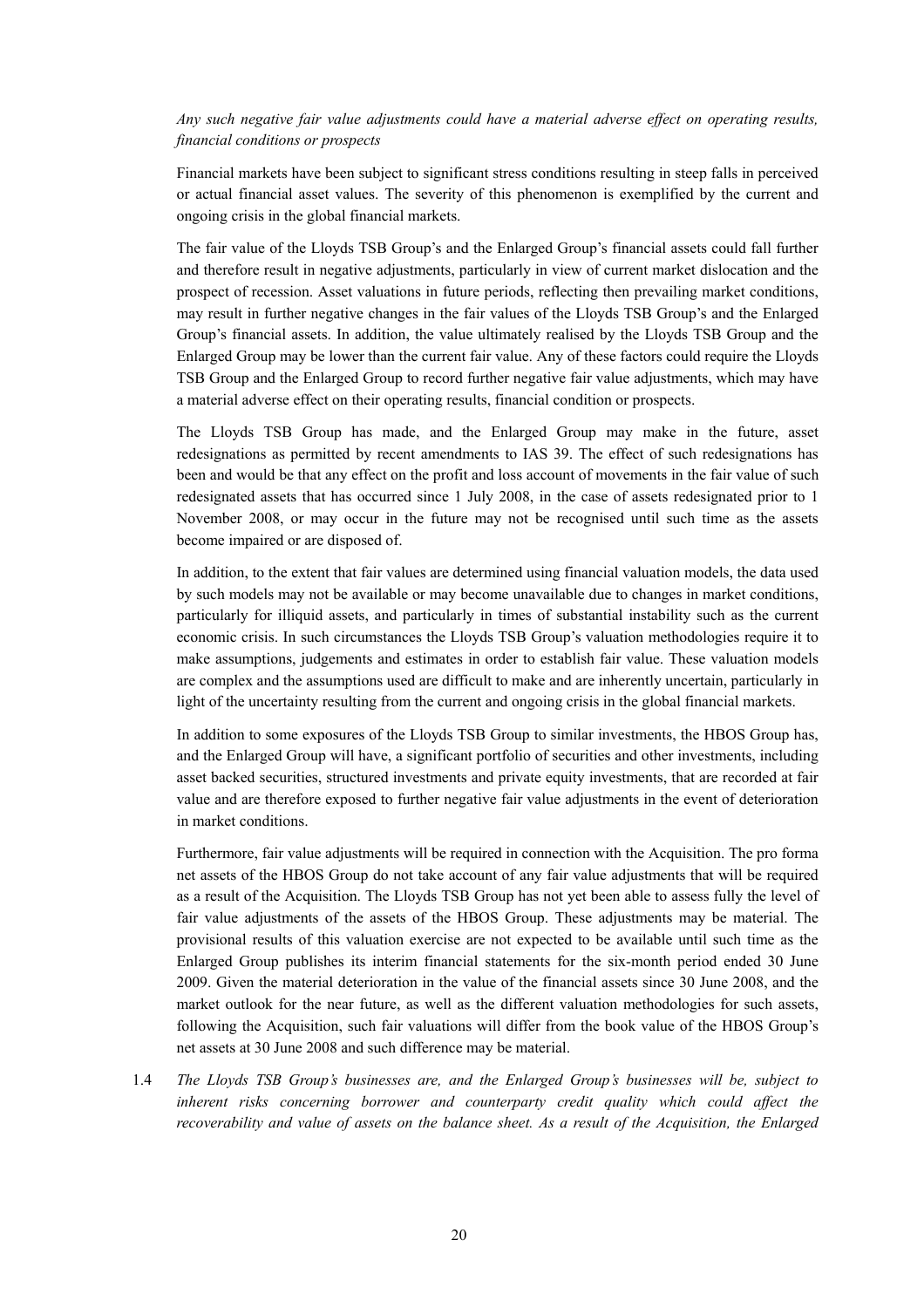# *Group will have greater exposure to certain sectors and asset classes than the Lloyds TSB Group currently has*

The Lloyds TSB Group makes, and the Enlarged Group will make, both secured and unsecured loans to retail and corporate customers. The Lloyds TSB Group's businesses are, and the Enlarged Group's businesses will be, subject to inherent risks regarding the credit quality of, and the recovery on loans to and amounts due from, customers and market counterparties. Changes in the credit quality of the Lloyds TSB Group's or the Enlarged Group's UK and/or international borrowers and counterparties, or in their behaviour, or arising from systemic risks in the UK and global financial system, could reduce the value of the Lloyds TSB Group's and the Enlarged Group's assets, and increase the Lloyds TSB Group's and the Enlarged Group's write downs and allowances for impairment losses. Factors including higher UK unemployment, reduced corporate profitability, increased corporate and personal insolvencies and/or increased interest rates may reduce borrowers' ability to repay loans. The outlook for the UK (and the global) economy has deteriorated significantly in recent months and this deterioration is expected to continue for the foreseeable future. In addition, changes in economic conditions may result in a deterioration in the value of security held against lending exposures and increase the risk of loss in the event of borrower default.

UK house prices have declined significantly in recent months, reflecting economic downturn and uncertainty, reduced affordability and lower availability of credit. Economic or other factors are likely to lead to further contraction in the mortgage market and further decreases in housing prices. Many borrowers in the UK borrow on short-term fixed or discounted floating rates and when such rates expire the continued reduced supply and stricter terms of mortgages together with the potential for higher mortgage rates have led and will continue to lead to higher delinquency rates. The Lloyds TSB Group and, to a greater extent, the HBOS Group both provide mortgages to buy-to-let investors where an excess supply of rental property or falls in rental demand could also impact the borrowers' income and ability to service the loans. In addition, the HBOS Group has a substantial exposure to the selfcertified mortgage sector where the Lloyds TSB Group has no exposure. If the current economic downturn continues, with further falls in house prices and increases in unemployment, the Enlarged Group's mortgage portfolios are likely to generate substantial increases in impairment losses which could materially affect the operations, financial condition and prospects of the Enlarged Group.

The average rating of the HBOS Group's corporate lending portfolio is lower than that of the Lloyds TSB Group, with substantial lending to mid-sized and private companies. The HBOS Group also has greater exposure to leveraged finance and subordinated loans, as well as significant exposure to the commercial real estate sector, including hotels and residential property developers. Commercial real estate prices have shown declines over the last year and the construction and real estate sectors are facing very challenging market conditions. If the current economic downturn continues, as expected, with weakening consumer spending and falling corporate profitability, the Enlarged Group's corporate lending portfolios are likely to generate substantial increases in impairment losses which could materially affect the operations, financial condition and prospects of the Enlarged Group.

1.5 *The Lloyds TSB Group's businesses are, and the Enlarged Group's businesses will be, subject to inherent risks concerning liquidity, particularly if current market conditions continue to reduce the availability of traditional sources of funding or the access to wholesale money markets becomes more limited, which could affect the Lloyds TSB Group's and the Enlarged Group's ability to meet its financial obligations as they fall due* 

The Lloyds TSB Group's businesses are, and the Enlarged Group's businesses will be, subject to risks concerning liquidity, which are inherent in banking operations, and could affect the Lloyds TSB Group's and the Enlarged Group's ability to meet financial obligations as they fall due or to fulfil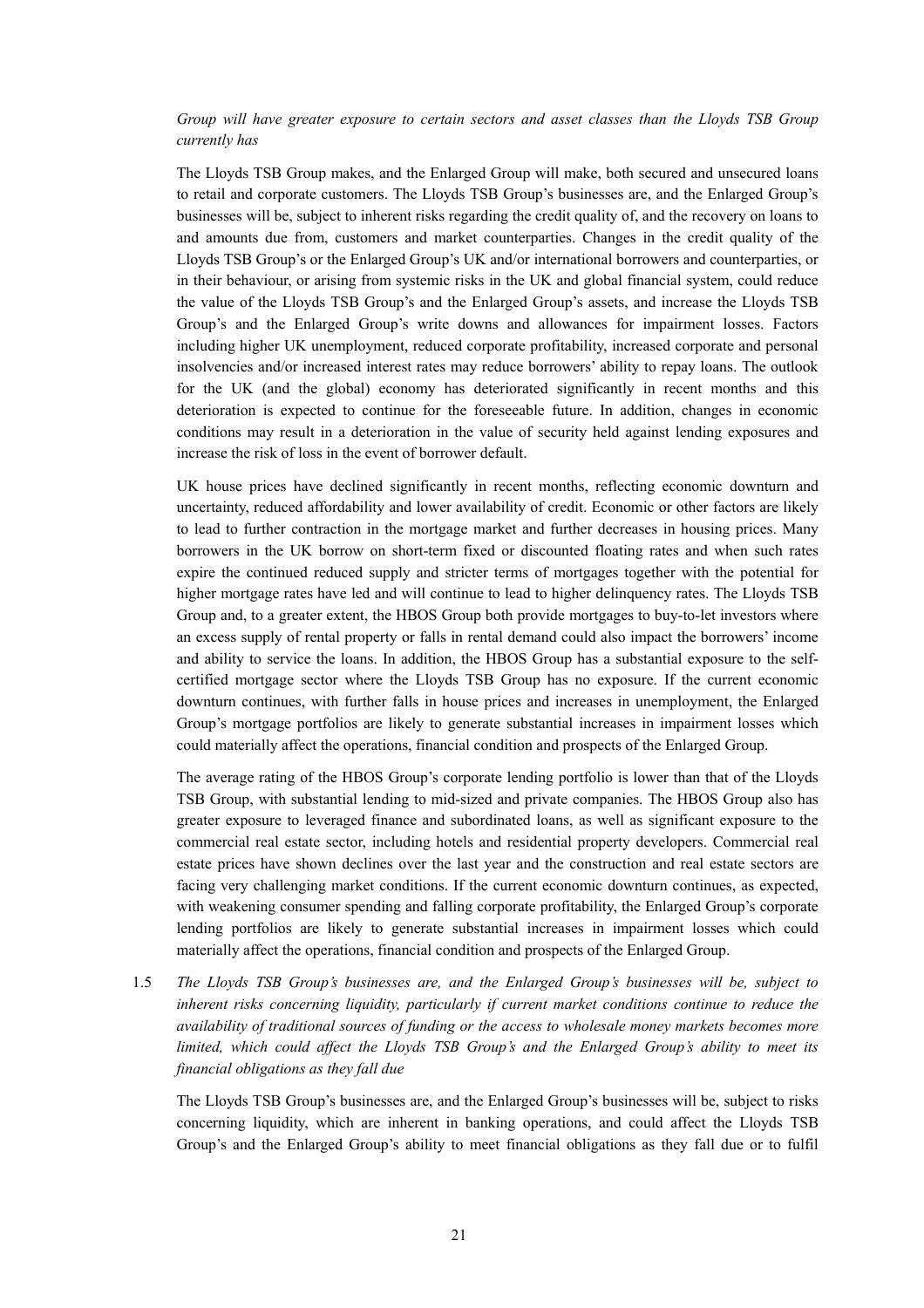commitments to lend. The HBOS Group has a funding profile that involves the need to refinance a significantly higher level of loan assets than that of the Lloyds TSB Group. Accordingly, the Enlarged Group's funding profile will involve higher refinancing risk than for the Lloyds TSB Group on a standalone basis. It is expected that the Enlarged Group will be required to refinance a significant amount of funding due to mature during 2009. These risks can be exacerbated by many enterprise-specific factors, including an overreliance on a particular source of funding (including, for example, securitisations, covered bonds and short-term and overnight money markets), and changes in credit ratings, or market-wide phenomena such as market dislocation and major disasters. There is also a risk that corporate and institutional counterparties may look to reduce aggregate credit exposures to the Enlarged Group or to all banks. The funding needs of the Enlarged Group will increase to the extent that customers, including conduit vehicles of the Enlarged Group, draw down under existing credit arrangements with the Enlarged Group and such increases in funding needs may be material. In order to continue to meet their funding obligations and to maintain or grow their businesses generally the Lloyds TSB Group relies, and the Enlarged Group will rely, on customer savings and transmission balances, as well as ongoing access to the wholesale lending markets and Bank of England liquidity facilities and the UK Government's guarantee scheme. The ability of the Lloyds TSB Group and the Enlarged Group to access wholesale and retail funding sources on favourable economic terms is subject to a variety of factors, including a number of factors outside of their control, such as liquidity constraints, general market conditions and loss of confidence in the UK banking system. See the risk factor numbered 1.19 for a discussion of the competitive nature of the banking industry and competitive pressures that could have a negative impact on the availability of customer deposits and retail funding. In the current environment of unprecedented market volatility, banks' access to traditional sources of liquidity has been and may continue to be significantly restricted which may affect Lloyds TSB Group's and the Enlarged Group's access to such sources of liquidity.

While various governments including the UK Government have taken substantial measures to ease the crisis in liquidity, such as the measures announced in the UK on 8 October 2008 and 13 October 2008, there can be no assurance that these measures will succeed in materially improving the liquidity position of major UK banks, including the Lloyds TSB Group and the Enlarged Group. In addition, the availability and the terms on which any such measures will be made available to the Lloyds TSB Group and the Enlarged Group (whether in the form of access to HM Treasury's recapitalisation scheme or guarantee scheme for short- and medium-term debt issuance or the Bank of England's special liquidity scheme) and how and when such measures will be implemented are uncertain. Lloyds TSB has, and the Enlarged Group will have, no influence over the policy making behind such measures. Further, there can be no assurance that these conditions will not lead to an increase in the overall cost of funding of the Lloyds TSB Group or the Enlarged Group. The Lloyds TSB Group expects that the Enlarged Group will substantially rely for the foreseeable future on the continued availability of Bank of England liquidity facilities as well as HM Treasury's guarantee scheme for short- and medium-term debt issuance. If the Bank of England liquidity facility, HM Treasury's guarantee scheme or other sources of short-term funding are not available after that period, the Lloyds TSB Group, or the Enlarged Group, could face serious liquidity constraints, which would have a material adverse impact on its solvency.

Access to sufficient liquidity might also determine whether or not the Enlarged Group will be in a position to redeem or repurchase the Enlarged Group HMT Preference Shares to be held by HM Treasury in accordance with their terms or, if circumstances permit, to repurchase them early. See the risk factor numbered 3.3 for a discussion of the limitation on cash dividends and other terms of the Enlarged Group HMT Preference Shares.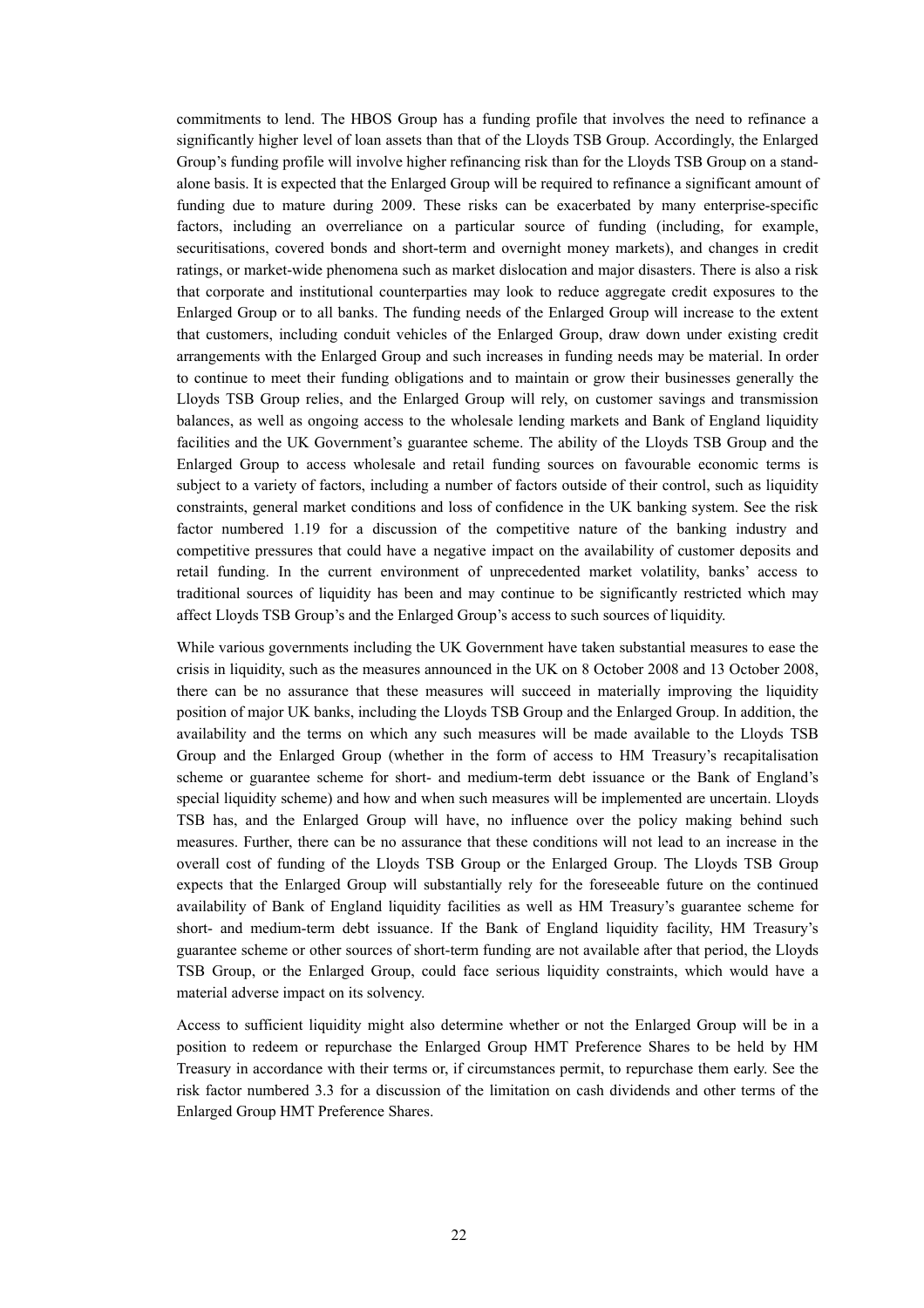# 1.6 *The Lloyds TSB Group is subject, and the Enlarged Group will be subject, to the risk of insufficient capital resources to meet the minimum required by regulators*

The Lloyds TSB Group is, and the Enlarged Group will be, subject to the risk, inherent in all regulated financial businesses, of having insufficient capital resources to meet the minimum regulatory capital requirements. In addition, those minimum regulatory requirements may increase in the future.

In the Announcement of 13 October 2008 Lloyds TSB stated that the pro forma core Tier 1 capital ratio for the Enlarged Group as at 30 June 2008 would have been in excess of 8.5 per cent. Such pro forma core Tier 1 capital ratio number does not take account of net negative capital adjustments that would be required to be made since that date and is for illustrative purposes only. Lloyds TSB has made a preliminary assessment that net negative capital adjustments of no more than £10 billion after tax would need to be made to HBOS' financial position for core Tier 1 capital purposes as a result of the Acquisition, the effect of which would mean that the Enlarged Group would have a core Tier 1 ratio in excess of 7 per cent.

The Enlarged Group's ability to maintain its targeted and regulatory capital ratios will depend on a number of factors, including post-Acquisition net synergies and implementation costs, the level of Enlarged Group's risk-weighted assets, the Enlarged Group's post-tax profit and the level of net negative capital adjustments resulting from the Acquisition. More specifically, the Enlarged Group's ability to maintain its targeted and regulatory capital ratios will be significantly impacted by net negative capital adjustments resulting from the Acquisition. In addition to the impact of net negative capital adjustments, the Enlarged Group's core Tier 1 ratio will be directly impacted by any shortfall in forecasted after-tax profit (which could result, most notably, from greater than anticipated asset impairments and/or adverse volatility relating to the insurance business). Furthermore, under Basel II, capital requirements are inherently more sensitive to market movements than under previous regimes and capital requirements will increase if economic conditions or negative trends in the financial markets worsen. Any failure of the Enlarged Group to maintain its minimum regulatory capital ratios could result in administrative actions or sanctions, which in turn may have a material adverse impact on the Lloyds TSB Group's and the Enlarged Group's operating results, financial condition and prospects. A shortage of available capital would also affect the ability to continue organic growth or to pursue acquisition or other strategic opportunities. For further information see section 9 ("Dividend Policy, Capitalisation Issue and Capital Position"), Part A ("Letter from Sir Victor Blank, Chairman of Lloyds TSB Group plc") of Part VI ("Information on the Acquisition") of the Lloyds TSB Placing and Open Offer Prospectus which is incorporated by reference into this document.

The Lloyds TSB Group's life assurance and general insurance businesses in the UK are, and the Enlarged Group's life assurance and general insurance businesses will be, subject to the capital requirements prescribed by the FSA, and the Lloyds TSB Group's life and general insurance companies outside the UK are, and the Enlarged Group's will be, subject to local regulatory capital requirements. In July 2007, the European Commission published a draft proposal for primary legislation to define broad "framework" principles for Solvency II, a fundamental review of the capital adequacy regime for the European insurance industry. Solvency II aims to establish a revised set of EU-wide capital requirements where the required regulatory capital will be dependent upon the risk profile of the entities, together with risk management standards, that will replace the current Solvency I requirements. At this early stage of development, it is not possible to predict the ultimate impact of this proposed regime on the Lloyds TSB Group's or the Enlarged Group's capital. However, the final regime could significantly impact the regulatory capital the Lloyds TSB Group's or the Enlarged Group's life assurance and general insurance businesses are required to hold.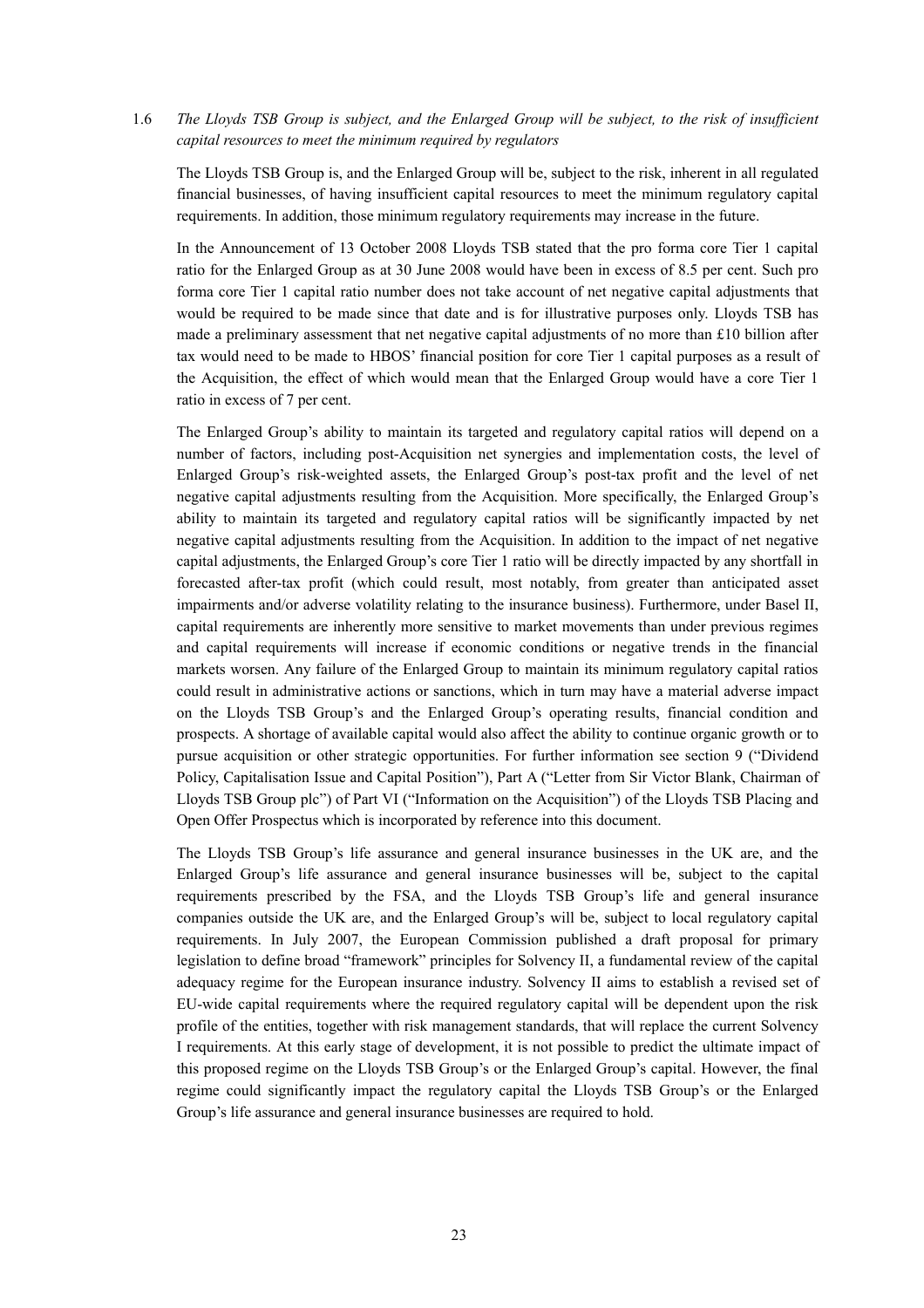1.7 *The Lloyds TSB Group and the Enlarged Group could be negatively affected by the soundness and/or the perceived soundness of other financial institutions, which could result in significant systemic liquidity problems, losses or defaults by other financial institutions and counterparties* 

Against the backdrop of the lack of liquidity and high cost of funds in the interbank lending market, which is unprecedented in recent history, the Lloyds TSB Group is, and the Enlarged Group will be, subject to the risk of deterioration of the commercial soundness and/or perceived soundness of other financial services institutions within and outside the United Kingdom. Financial services institutions that deal with each other are interrelated as a result of trading, investment, clearing, counterparty and other relationships. This risk is sometimes referred to as "systemic risk" and may adversely affect financial intermediaries, such as clearing agencies, clearing houses, banks, securities firms and exchanges with whom the Lloyds TSB Group interacts and the Enlarged Group will interact on a daily basis, all of which could have an adverse effect on the Lloyds TSB Group's and the Enlarged Group's ability to raise new funding.

The Lloyds TSB Group routinely executes, and the Enlarged Group will routinely execute, a high volume of transactions with counterparties in the financial services industry, including brokers and dealers, commercial banks, investment banks, mutual and hedge funds and other institutional clients, resulting in a significant credit concentration. As a result, the Lloyds TSB Group is, and the Enlarged Group will be, exposed to counterparty risk as a result of recent financial institution failures and nationalisations and will continue to be exposed to the risk of loss if counterparty financial institutions fail or are otherwise unable to meet their obligations. A default by, or even concerns about the ability of, one or more financial services institutions could lead to further significant systemic liquidity problems, or losses or defaults by other financial institutions, which could materially and adversely affect the Lloyds TSB Group's and the Enlarged Group's operating results, financial condition and prospects.

1.8 *If the perceived credit-worthiness of monoline insurers and other market counterparties continues to deteriorate, the Lloyds TSB Group and the Enlarged Group may be forced to record further credit valuation adjustments on securities insured or guaranteed by such parties, which could have a material adverse effect on the Lloyds TSB Group's and the Enlarged Group's results of operations, financial condition and prospects* 

The Lloyds TSB Group has, and the Enlarged Group will have, credit exposure to monoline insurers and other market counterparties through securities insured or guaranteed by such parties and credit protection bought from such parties with respect to certain over-the-counter derivative contracts, mainly credit default swaps ("CDSs") which are carried at fair value. The fair value of these underlying CDSs and other securities, and the Lloyds TSB Group's and the Enlarged Group's exposure to the risk of default by the underlying counterparties, depend on the valuation and the perceived credit risk of the instrument insured or guaranteed or against which protection has been bought as well as on the credit-worthiness of the relevant monoline or other insurer. In 2007 and 2008, monoline and other insurers and other market counterparties have been adversely affected by their exposure to residential mortgage-linked products, and their perceived credit-worthiness has deteriorated significantly in 2008. Their credit-worthiness may further deteriorate as a consequence of the deterioration of the value of underlying assets. Although the Lloyds TSB Group tries, and the Enlarged Group will try, to limit and manage direct exposure to monoline or other insurers and other market counterparties, indirect exposure may exist through other financial arrangements and counterparties. If the financial condition of monoline or other insurers or market counterparties or their perceived credit-worthiness deteriorates further, the Lloyds TSB Group and/or the Enlarged Group may record further credit valuation adjustments on the underlying instruments insured by such parties in addition to those already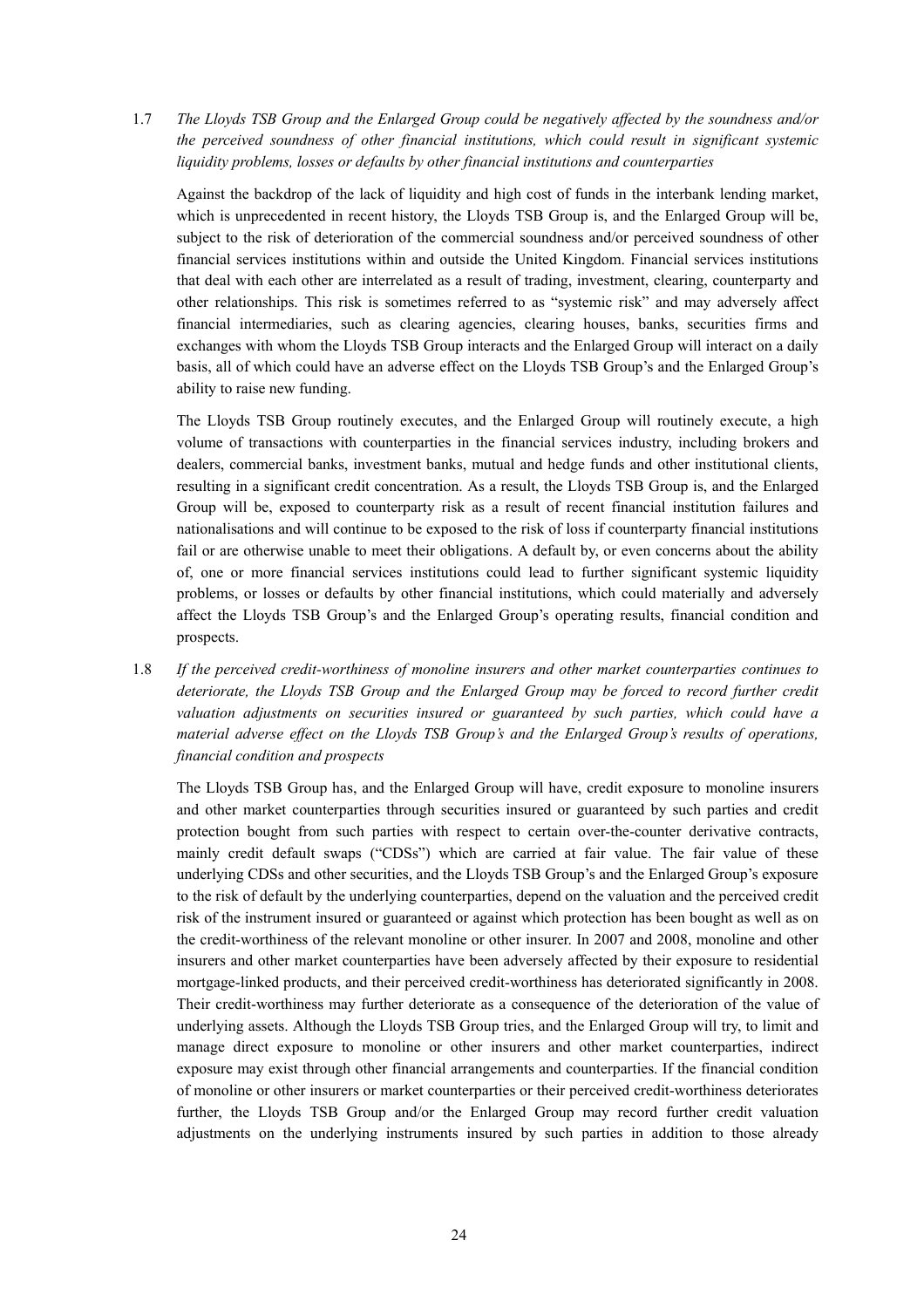recorded. In addition, to the extent that asset devaluations lower the credit-worthiness of monoline insurers, the Lloyds TSB Group and the Enlarged Group would be further exposed to diminished credit-worthiness of such insurers themselves. Any primary or indirect exposure to the financial condition or credit-worthiness of these counterparties could have a material adverse impact on the results of operations, financial condition and prospects of the Lloyds TSB Group and/or the Enlarged Group.

1.9 *The Lloyds TSB Group's and the Enlarged Group's insurance and investments businesses and employee pension schemes are subject to risks relating to insurance claims rates, pension scheme benefit payment levels and changes in insurance customer and employee pension scheme member behaviour* 

The life and pensions insurance businesses of the Lloyds TSB Group and the Enlarged Group and their employee pension schemes are exposed to short-term and longer-term impacts arising from uncertain longevity and ill-health rates. Adverse developments in any of these factors will increase the size of the liabilities and may adversely affect the Lloyds TSB Group's and the Enlarged Group's financial condition and results of operations.

Customer behaviour in the life and pensions insurance business may result in increased propensity to cease contributing to or cancel insurance policies at a rate in excess of business assumptions. The consequent reduction in policy persistency and fee income would have an adverse impact upon the profitability of the life and pensions business of the Lloyds TSB Group and the Enlarged Group. The behaviour of employee pension scheme members affects the levels of benefits payable from the schemes. For example, the rate at which members cease employment affects the aggregate amount of benefits payable by the schemes. This rate may differ from applicable business assumptions. Adverse variances may increase the size of the aggregate pension liabilities and may adversely affect the Lloyds TSB Group's and the Enlarged Group's financial condition and results of operations.

The general insurance businesses of the Lloyds TSB Group and the Enlarged Group are exposed to the risk of uncertain insurance claim rates. For example, extreme weather conditions can result in high property damage claims, higher levels of theft can increase claims on property, contents and motor vehicle insurance and changes to unemployment levels can increase claims on loan protection insurance. These claims rates may differ from business assumptions and negative developments may adversely affect the Lloyds TSB Group's and the Enlarged Group's financial condition and results of operations. UK banks recognise an asset in their balance sheets representing the value of in-force business ("VIF") in respect of long-term life assurance contracts, being insurance contracts and investment contracts with discretionary participation features. This asset represents the present value of future profits expected to arise from the portfolio of in-force life assurance contracts. Adoption of this accounting treatment results in the earlier recognition of profit on new business, but subsequently a lower contribution from existing business, when compared to the recognition of profits on investment contracts under IAS 39 (Financial Instruments: Recognition and Measurement). Differences between actual and expected experience may have a significant impact on the value of the VIF asset, as changes in experience can result in significant changes to modelled future cash flows. The VIF asset is calculated based on best-estimate assumptions made by management, including the value of investments under management, mortality experience and persistency. If these assumptions prove incorrect, the VIF asset could be materially reduced, which in turn could have a material adverse effect on the Lloyds TSB Group's and the Enlarged Group's financial condition and results of operations.

Also, as further described in the risk factor numbered 1.2, the Lloyds TSB Group's and the Enlarged Group's insurance assets are subject to the risk of market fluctuations.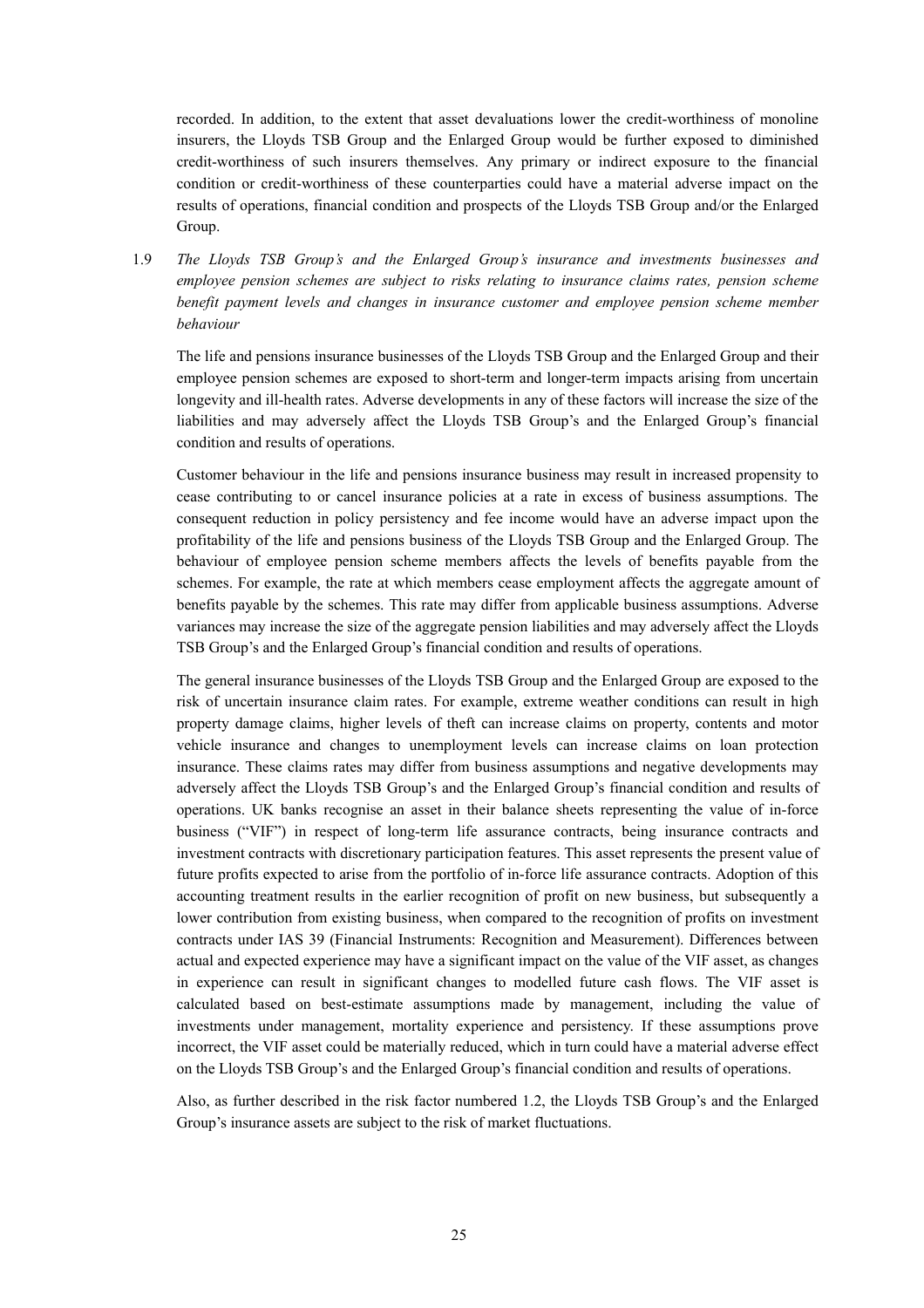1.10 *The Lloyds TSB Group's and the HBOS Group's borrowing costs and access to the capital markets depend significantly on their credit ratings, as will those of the Enlarged Group* 

As at 19 January 2009, the long-term credit ratings for the Issuer were 'Aaa' from Moody's Investors Service Limited, 'AA-' (AA minus) from Standard & Poor's Ratings Services, 'AA-' (AA minus) from Fitch Ratings Ltd and 'AA' from DBRS. As at 19 January 2009, the long-term credit ratings for HBOS were 'Aa2' from Moody's Investors Service Limited, 'A+' from Standard & Poor's Ratings Services, 'AA-' (AA minus) from Fitch Ratings Ltd and 'AA' from DBRS. See section "Lloyds TSB Group – Recent Developments" for information as regards the announcements made by Standard & Poor's Ratings Services on 14 January 2009, Fitch Ratings Ltd and DBRS on 16 January 2009 and Moody's Investors Service Limited on 18 September 2008; the Issuer anticipates that a further announcement will be made by Moody's Investors Service Limited prior to, or shortly following, the issue of the Capital Securities, there can be no assurances as to the contents of that announcement. Reduction in the long-term credit ratings of the Lloyds TSB Group, the HBOS Group and/or the Enlarged Group could significantly increase their respective borrowing costs, limit their access to the capital markets and trigger additional collateral requirements in derivative contracts and other secured funding arrangements. Therefore, a reduction in credit ratings could materially adversely affect the Enlarged Group's access to liquidity and competitive position and, hence, have a material adverse effect on the Enlarged Group's business, financial position and results of operations.

1.11 *Weaknesses or failures in the Lloyds TSB Group's and the Enlarged Group's internal processes and procedures and other operational risks could have a negative impact on results and could result in reputational damage* 

Operational risks, through inadequate or failed internal processes (including financial reporting and risk monitoring processes) or from people-related or external events, including the risk of fraud and other criminal acts carried out against the Lloyds TSB Group, are present in the Lloyds TSB Group's businesses and will be present in the business of the Enlarged Group. The Lloyds TSB Group's businesses and the HBOS Group's businesses are, and the Enlarged Group's business will be, dependent on their ability to process and report accurately and efficiently a high volume of complex transactions across numerous and diverse products and services, in different currencies and subject to a number of different legal and regulatory regimes. Following the Acquisition, the existing internal controls and procedures of the HBOS Group must be integrated with those of the Lloyds TSB Group. This is a complex and time-consuming process and there can be no assurance that delays will not occur or that systems weaknesses or inadequacies will be uncovered. Any weakness in such internal control systems and processes could have a negative impact on their results during the affected period. Furthermore, damage to the Lloyds TSB Group's or the Enlarged Group's reputation (including to customer confidence) arising from inadequacies, weaknesses or failures in such systems could have a significant adverse impact on the Lloyds TSB Group's and Enlarged Group's businesses. Notwithstanding anything in this risk factor, this risk factor should not be taken as implying that either the Issuer or any relevant company within the Lloyds TSB Group will be unable to comply with its obligations as a company with securities admitted to the Official List or as a supervised firm regulated by the FSA (as the case may be).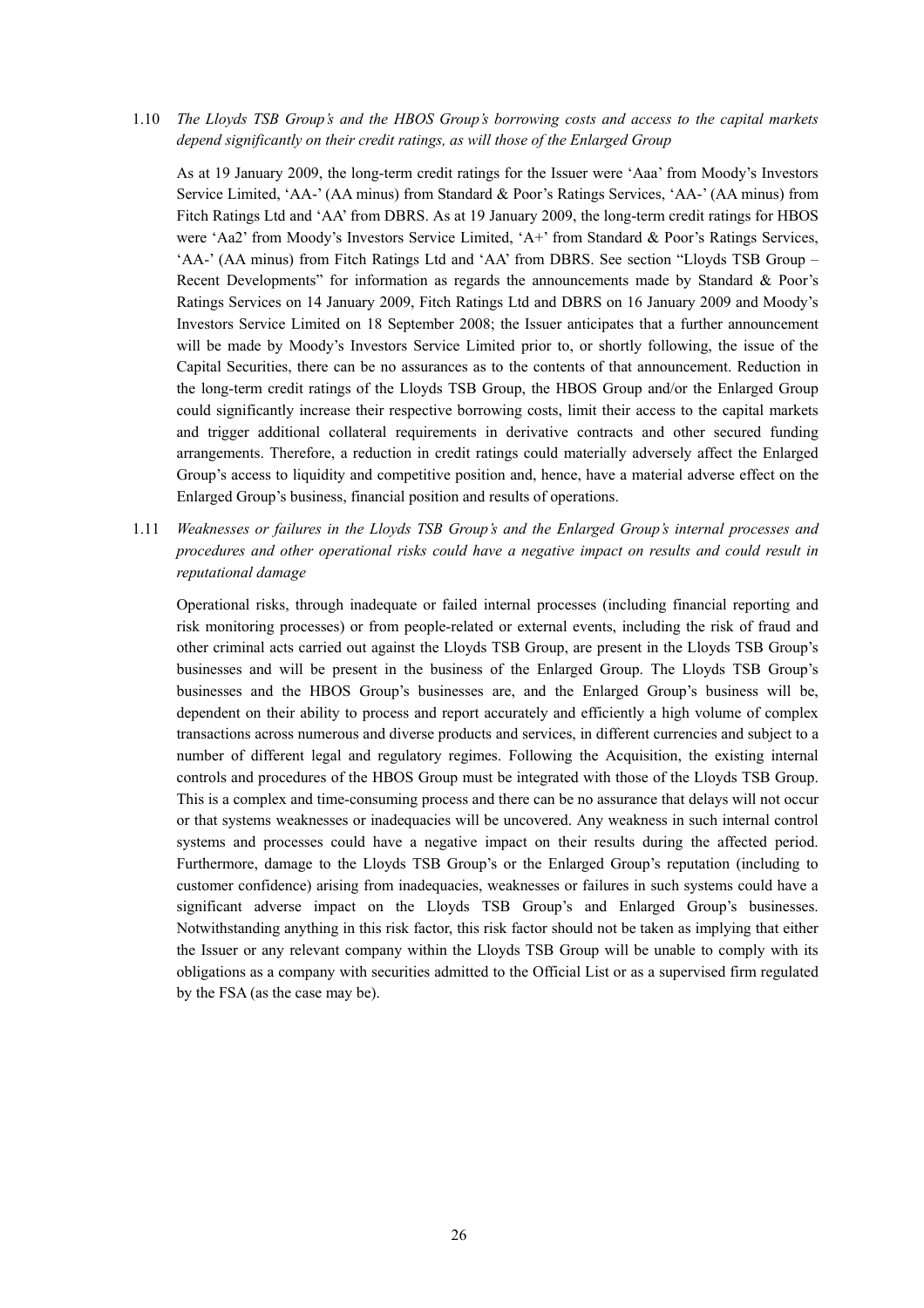1.12 *The Lloyds TSB Group relies, and the Enlarged Group will rely, in part on retail deposits to fund lending activities, the ongoing availability of which is sensitive to factors outside the Lloyds TSB Group's control. Loss in consumer confidence could result in high levels of withdrawals, which could*  have a material adverse effect on the Lloyds TSB Group's and the Enlarged Group's business, financial *position and results of operations and could, in extreme circumstances, prevent the Lloyds TSB Group or the Enlarged Group from meeting its minimum liquidity requirements* 

Medium-term growth in the Lloyds TSB Group's and the Enlarged Group's lending activities will depend, in part, on the availability of retail funding on appropriate terms, for which there is increasing competition. This reliance has increased in the recent past given the difficulties in accessing wholesale funding. Increases in the cost of such funding will impact on the Lloyds TSB Group's and the Enlarged Group's margins and affect profit, and a lack of availability of such retail deposit funding could impact on the Lloyds TSB Group's and the Enlarged Group's future growth.

The ongoing availability of retail deposit funding is dependent on a variety of factors outside the Lloyds TSB Group's and the Enlarged Group's control, such as general economic conditions and the confidence of retail depositors in the economy in general and the financial services industry specifically and the availability and extent of deposit guarantees. These factors could lead to a reduction in the Lloyds TSB Group's and the Enlarged Group's ability to access retail deposit funding on appropriate terms in the future. If the current difficulties in the wholesale funding markets are not resolved or central bank lending to financial institutions is withdrawn it is likely that wholesale funding will prove even more difficult to obtain.

Any loss in consumer confidence in the banking businesses of the Lloyds TSB Group or the Enlarged Group could significantly increase the amount of retail deposit withdrawals in a short space of time. Should the Lloyds TSB Group or the Enlarged Group experience an unusually high level of withdrawals, this may have an adverse effect on the Lloyds TSB Group's and the Enlarged Group's business, financial position and results of operations and could, in extreme circumstances, prevent the Lloyds TSB Group or the Enlarged Group from meeting its minimum liquidity requirements. In such extreme circumstances the Lloyds TSB Group and/or the Enlarged Group may not be in a position to continue to operate without additional funding support, which it may be unable to access.

1.13 *Terrorist acts, other acts of war, geopolitical, pandemic or other such events could have a negative impact on the business and results of the Lloyds TSB Group and the Enlarged Group* 

Terrorist acts, other acts of war or hostility, geopolitical, pandemic or other such events and responses to those acts/events may create economic and political uncertainties, which could have a negative impact on UK and international economic conditions generally, and more specifically on the business and results of the Lloyds TSB Group and the Enlarged Group in ways that cannot necessarily be predicted.

1.14 *The Lloyds TSB Group has agreed to certain undertakings in relation to the operation of its business in the Placing and Open Offer Agreement. The implications and details of some of these undertakings remain unclear and they could have a material adverse effect on the operations of the Lloyds TSB Group and the Enlarged Group* 

Under the terms of the Placing and Open Offer Agreement, the Lloyds TSB Group has provided certain undertakings aimed at ensuring that the potential acquisition by HM Treasury of Lloyds TSB Shares and the Lloyds TSB Group's participation in the guarantee scheme promoted by HM Treasury as part of its support for the banking industry is consistent with the State Aid Approval. The state aid rules aim to prevent companies from being given an artificial or unfair competitive advantage as a result of governmental assistance. It is Lloyds TSB's understanding that the undertakings are also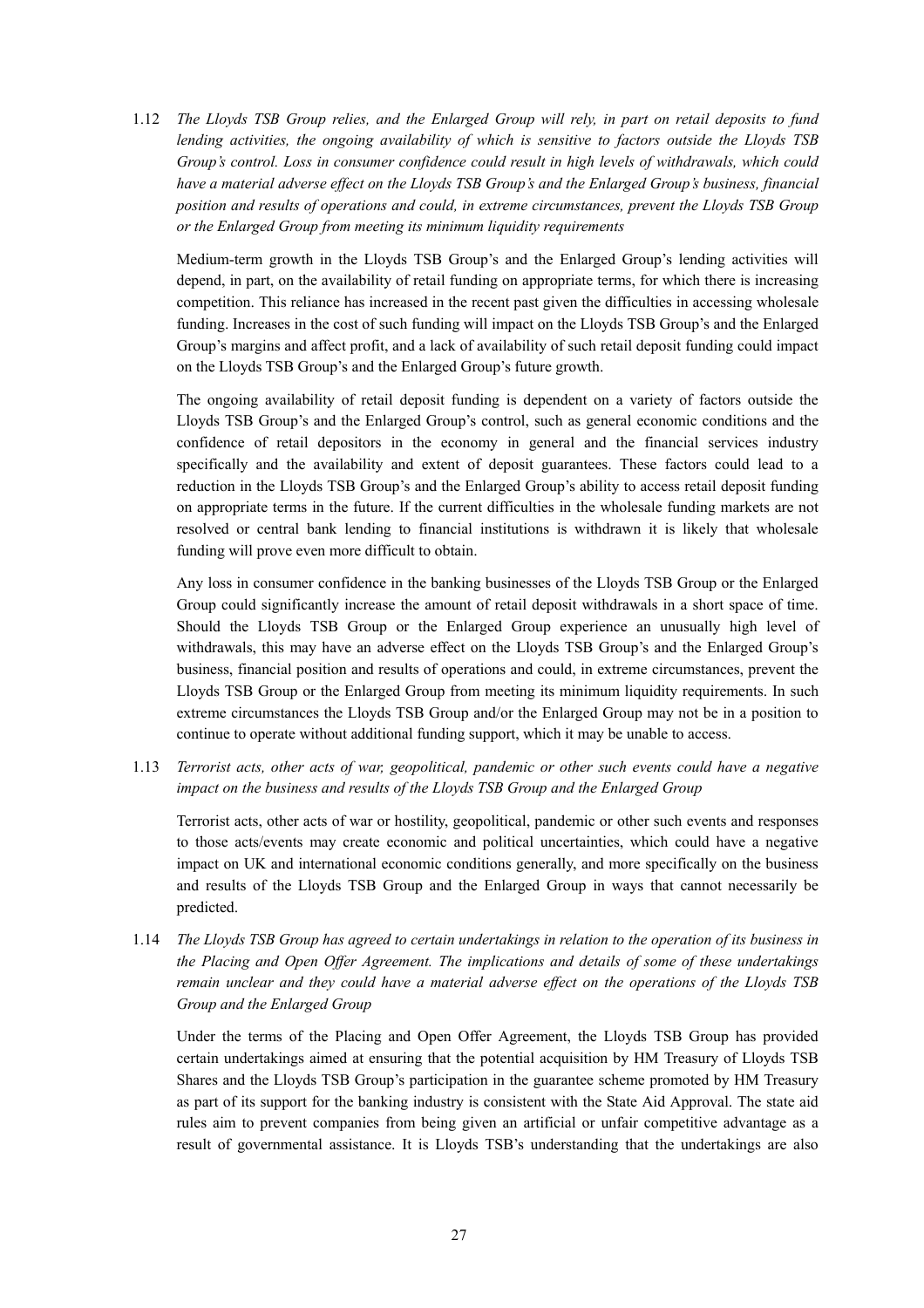aimed at supporting certain objectives of HM Treasury in providing assistance to the UK banking industry. These undertakings, which are consistent with the Lloyds TSB Group's existing focus in its relevant lines of business, include (i) supporting UK Government policy in relation to mortgage lending and lending to SMEs through 2011; (ii) regulating management remuneration; (iii) regulating the rate of growth of the Lloyds TSB Group's balance sheet; and (iv) requiring the presentation to HM Treasury of a restructuring plan within six months (as all banks participating in HM Treasury's recapitalisation and guarantee schemes are required to do). There is a risk that these undertakings or any further requirements introduced by HM Treasury could have a materially adverse effect on the operations of the Lloyds TSB Group and the Enlarged Group. For a description of these undertakings, see Part V ("Conditions Relating to the Proposed Government Funding") of the Share Circular which is incorporated by reference into this document. In addition, pursuant to the conditions attaching to the Proposed Government Funding, the Lloyds TSB Board is required to consult with HM Treasury in relation to the appointment of two new independent directors.

Through its shareholding, the UK Government may seek to influence Lloyds TSB or the Enlarged Group in other ways that would have a materially adverse effect on the Lloyds TSB Group's and the Enlarged Group's business.

HM Treasury has agreed to consult with Lloyds TSB with a view to applying to the European Commission to have the undertakings referred to above disapplied where (i) the Lloyds TSB Group is no longer participating in the guarantee scheme and (ii) HM Treasury either does not acquire shares in the Lloyds TSB Group or HM Treasury has substantively reduced its holding of Lloyds TSB Shares and/or preference shares.

1.15 *The Lloyds TSB Group's businesses are, and the Enlarged Group's business will be, subject to substantial regulation, and regulatory and governmental oversight. Adverse regulatory developments or changes in government policy could have a significant negative impact on the Lloyds TSB Group's and the Enlarged Group's operating results, financial condition and prospects* 

The Lloyds TSB Group conducts, and the Enlarged Group will conduct, their businesses subject to ongoing regulation and associated regulatory risks, including the effects of changes in the laws, regulations, policies, voluntary codes of practice and interpretations in the UK and the other markets where it operates. This is particularly the case in the current market environment, which is witnessing increased levels of government intervention in the banking sector. Future changes in regulation, fiscal or other policies are unpredictable and beyond the control of the Lloyds TSB Group and the Enlarged Group and could materially adversely affect the Lloyds TSB Group's and the Enlarged Group's business.

Areas where changes could have an adverse impact include, but are not limited to:

- the monetary, interest rate and other policies of central banks and regulatory authorities;
- general changes in government or regulatory policy, or changes in regulatory regimes that may significantly influence investor decisions in particular markets in which the Lloyds TSB Group and the Enlarged Group operate, may change the structure of those markets and the products offered or may increase the costs of doing business in those markets;
- other general changes in regulatory requirements, such as prudential rules relating to the capital adequacy or liquidity frameworks;
- external bodies applying or interpreting standards or laws differently to those applied by the Lloyds TSB Group or the HBOS Group historically;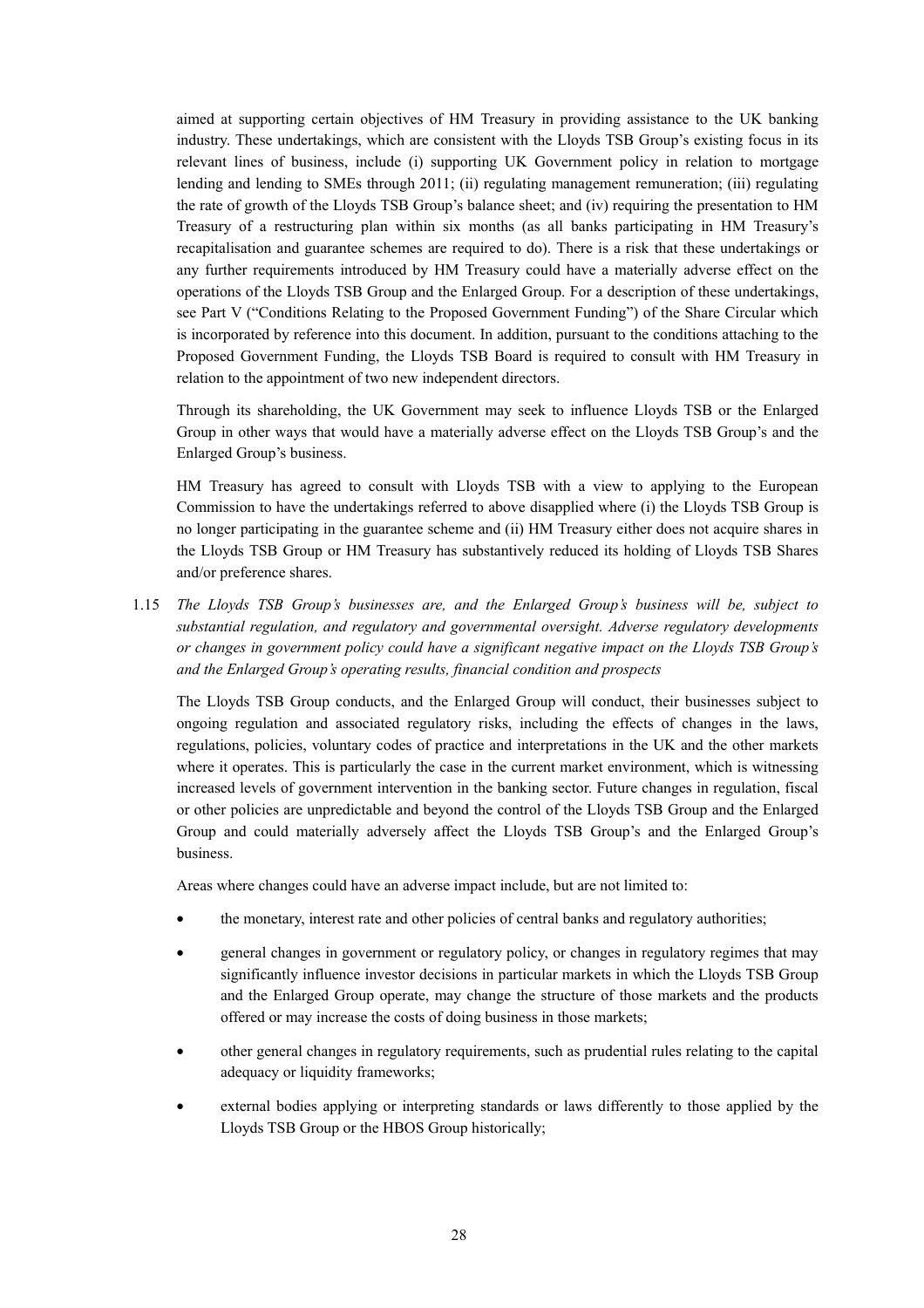- changes in competition and pricing environments;
- further developments in the financial reporting environment;
- expropriation, nationalisation, confiscation of assets and changes in legislation relating to foreign ownership; and
- other unfavourable political, military or diplomatic developments producing social instability or legal uncertainty which, in turn, may affect demand for the Lloyds TSB Group's and the Enlarged Group's products and services.

In addition, in the United Kingdom and elsewhere, there is continuing political and regulatory scrutiny of the banking industry and, in particular, retail banking. In the United Kingdom, the Competition Commission, the Financial Services Authority and the Office of Fair Trading are carrying out several inquiries, which are referred to in the "Lloyds TSB Group - Regulation and Supervision in the United Kingdom" and "Lloyds TSB Group – Legal actions" sections of this document. In recent years there have been several issues in the UK financial services industry in which the FSA has intervened directly, including the sale of personal pensions and the sale of mortgage related endowments. There may be further inquiries in the future which could lead to further regulatory intervention.

For example, in clearing the Acquisition without a reference to the Competition Commission the Secretary of State noted that there were some competition concerns identified by the OFT in the markets for personal current accounts and mortgages in Great Britain and the market for SME banking in Scotland. He said that he is asking the OFT to keep relevant markets under review in order to protect the interests of UK consumers and the British economy. It is too soon to tell what form, or implications for the Enlarged Group, those reviews might have. The UK Government, the FSA or other regulators, in the United Kingdom or overseas, may intervene further in relation to the areas of industry risk already identified, or in new areas, which could adversely affect the Lloyds TSB Group and the Enlarged Group.

1.16 *In the United Kingdom, the Lloyds TSB Group is responsible for contributing to compensation schemes in respect of banks and other authorised financial services firms that are unable to meet their obligations to customers* 

In the United Kingdom, the FSCS was established under FSMA and is the UK's statutory fund of last resort for customers of authorised financial services firms. The FSCS can pay compensation to customers if a firm is unable, or likely to be unable, to pay claims against it. The FSCS is funded by levies on firms authorised by the FSA, including the Lloyds TSB Group and, it is expected, the Enlarged Group. The recent arrangements put in place to protect the depositors of Bradford & Bingley and other failed deposit-taking institutions involving the FSCS are expected to result in a significant increase in the levies made by the FSCS on the industry. Lloyds TSB anticipates making a provision of approximately £120 million in its 2008 accounts in respect of its current obligation for the estimated interest cost on the FSCS borrowings. Going forward further provisions in respect of these costs are likely to be necessary until the borrowings are repaid. The ultimate cost to the industry, which will also include the cost of any compensation payments made by the FSCS and if necessary the cost of meeting any shortfall after recoveries on the borrowings entered into by the FSCS, remains uncertain although it may be significant and the associated costs to the Lloyds TSB Group and/or the Enlarged Group may have a material impact on its results of operations and financial condition.

1.17 *The Lloyds TSB Group is exposed to various forms of legal and regulatory risk, including the risk of misselling financial products, acting in breach of legal or regulatory principles or requirements and*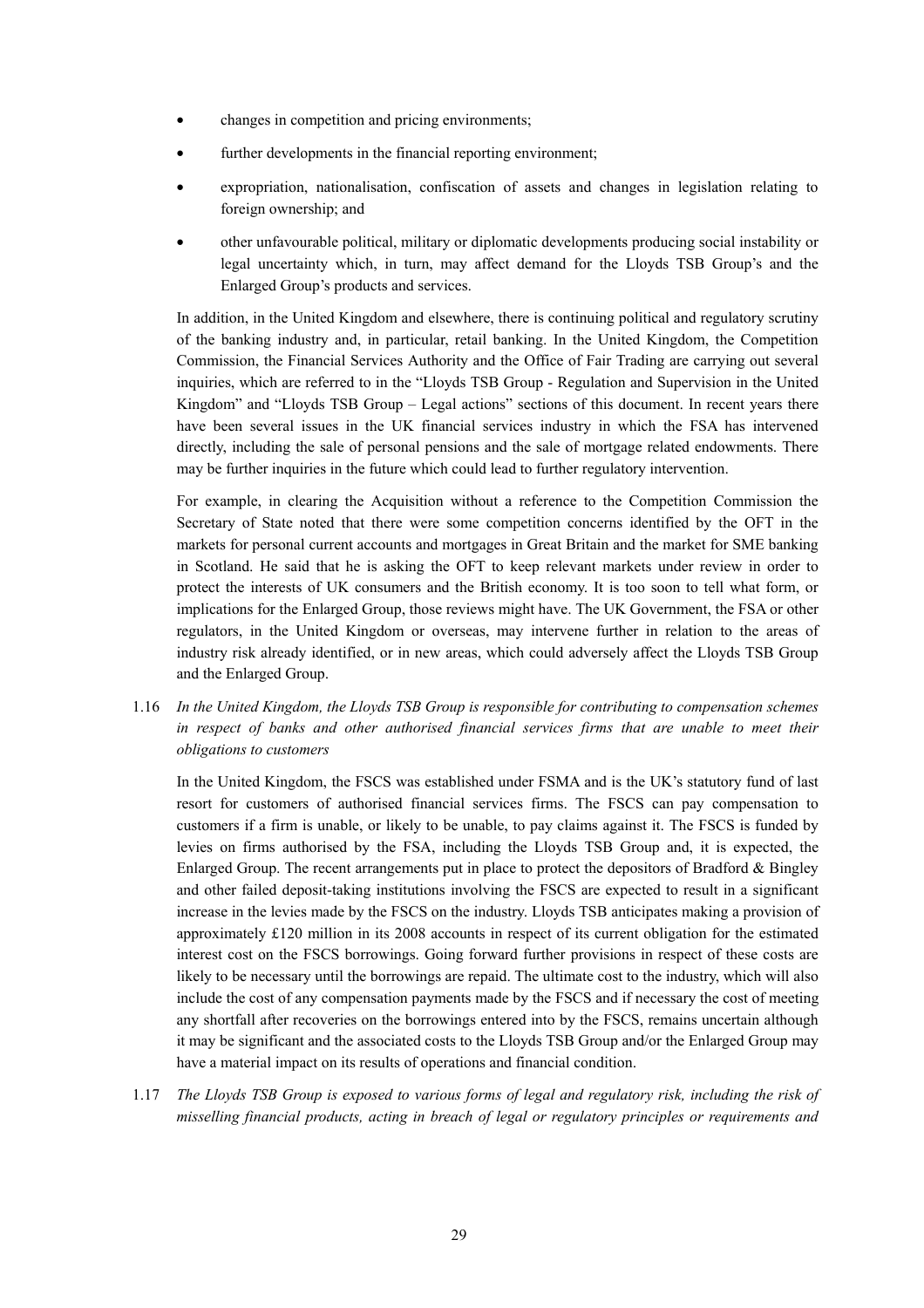*giving negligent advice, any of which could have a negative impact on its results or its relations with its customers. This will also be true of the Enlarged Group* 

The Lloyds TSB Group is, and the Enlarged Group will be, exposed to many forms of legal and regulatory risk, which may arise in a number of ways. Primarily:

- certain aspects of the Lloyds TSB Group's and the Enlarged Group's business may be determined by the authorities, the Financial Ombudsman Service ("FOS") or the courts as not being conducted in accordance with applicable laws or regulations, or, in the case of FOS, with what is fair and reasonable in the Ombudsman's opinion. For more information on additional constraints that may be imposed as a result of the State Aid Approval, see also the risk factor numbered 1.14;
- the possibility of alleged misselling of financial products which, as a result, may require additional provisions;
- contractual obligations may either not be enforceable as intended or may be enforced against the Lloyds TSB Group and the Enlarged Group in an adverse way;
- the intellectual property of the Lloyds TSB Group and the Enlarged Group (such as trade names) may not be adequately protected; and
- the Lloyds TSB Group and the Enlarged Group may be liable for damages to third parties harmed by the conduct of its business.

In addition, the Lloyds TSB Group faces and the Enlarged Group will face risk where legal or regulatory proceedings or FOS or other complaints are brought against it in the UK High Court or elsewhere, or in jurisdictions outside the UK, including other European countries and the United States. A major focus of US governmental policy relating to financial institutions in recent years has been combating money laundering and terrorist financing and enforcing compliance with US economic sanctions. See section "Lloyds TSB Group – Legal actions – Office of Foreign Assets Control". The outcome of any proceeding or complaint is inherently uncertain and could have a material adverse effect on the Lloyds TSB Group's and the Enlarged Group's operations and/or financial condition, particularly if extended more broadly.

Failure to manage these risks adequately could impact the Lloyds TSB Group and the Enlarged Group adversely, both financially and reputationally through an adverse impact on the Lloyds TSB brand.

1.18 *The Lloyds TSB Group is, and the Enlarged Group will be, exposed to tax risk* 

Tax risk is the risk associated with changes in taxation rates or law, or misinterpretation of the law. This could result in increased charges or financial loss. Failure to manage this risk adequately could impact the Lloyds TSB Group and the Enlarged Group materially and adversely.

1.19 *The Lloyds TSB Group's businesses are conducted in highly competitive environments. Achieving an appropriate return for shareholders depends upon management's ability to respond effectively to competitive pressures. This will also be true for the Enlarged Group* 

The markets for UK financial services and the other markets within which the Lloyds TSB Group operates, and the Enlarged Group will operate, are highly competitive, and management expects such competition to intensify in response to competitor behaviour, consumer demand, technological changes, the impact of consolidation, regulatory actions and other factors. If financial markets remain unstable, financial institution consolidation may accelerate. Moreover, government intervention in the banking sector may impact the competitive position of banks within a country and among international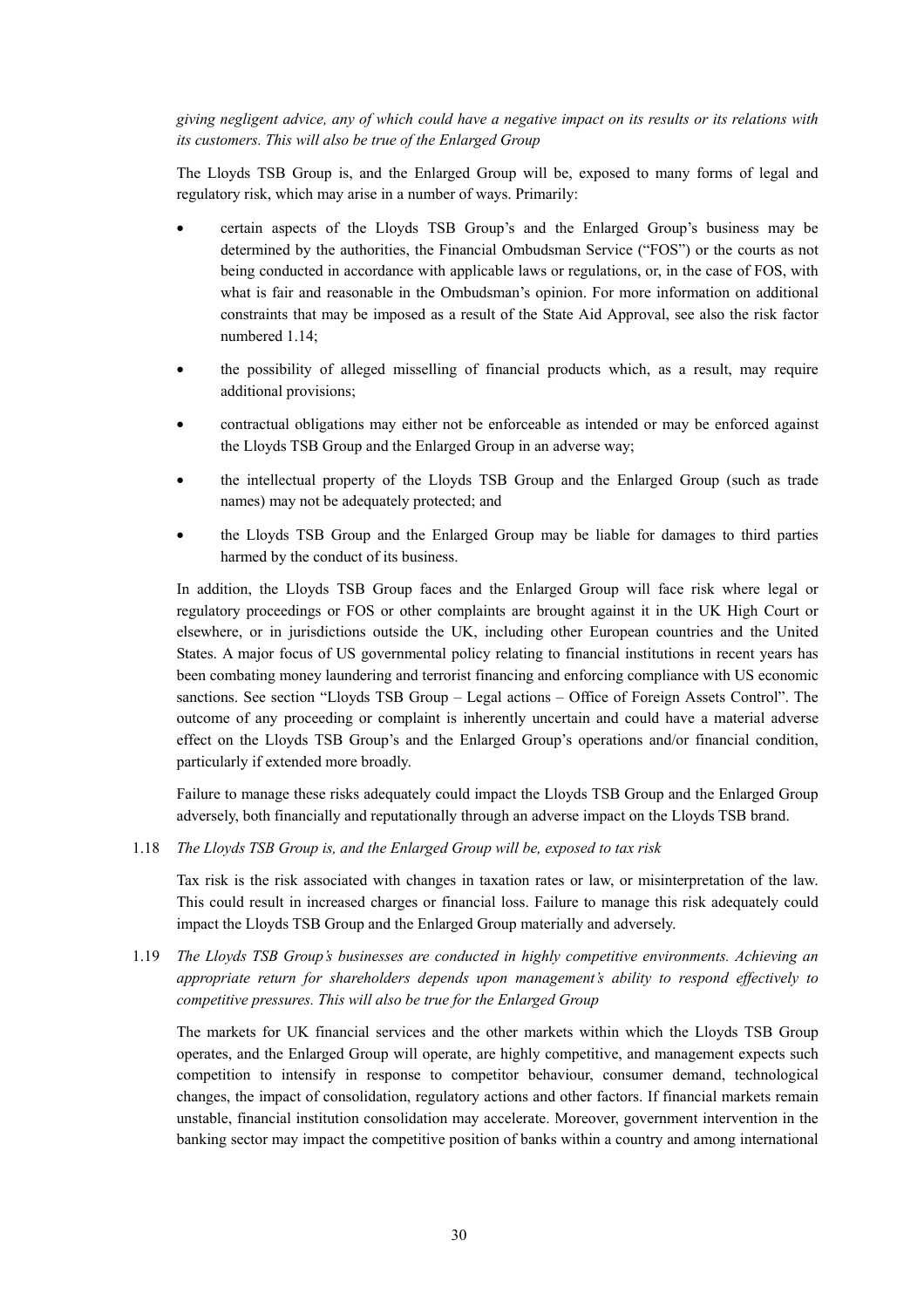competitors which may be subject to different forms of government intervention, thus potentially putting the Lloyds TSB Group and the Enlarged Group at a competitive disadvantage to local banks in such jurisdictions. Any combination of these factors could result in a reduction in profit. The Lloyds TSB Group's and the Enlarged Group's ability to generate an appropriate return for its shareholders depends significantly upon the competitive environment and management's response to it.

The Lloyds TSB Group's and the Enlarged Group's financial performance may be materially and adversely impacted by competition, including declining lending margins or competition for savings driving up funding costs which cannot be recovered from borrowers. Adverse persistency in the Lloyds TSB Group's insurance and investments business, as well as the Enlarged Group's insurance and investment operations, is a risk to current and future earnings.

A key part of the Lloyds TSB Group's strategy involves, and the Enlarged Group's strategy will involve, building strong customer relationships in order to win a bigger share of its customers' financial services spend. If the Lloyds TSB Group and the Enlarged Group are not successful in retaining and strengthening customer relationships they will not be able to deliver on this strategy, and may lose market share, incur losses on some or all of their activities or fail to attract new and retain existing deposits, which could have a material adverse effect on their business, financial position and results of operations.

1.20 *The Lloyds TSB Group and the Enlarged Group could fail to attract or retain senior management or other key employees* 

The Lloyds TSB Group's success depends, and the Enlarged Group's success will depend, on the ability and experience of its senior management. The loss of the services of certain key employees, particularly to competitors, could have a material adverse effect on the Lloyds TSB Group's and/or the Enlarged Group's revenue, profit and financial condition. In addition, as the Enlarged Group's business develops, both in the UK and in other jurisdictions, its future success will depend on its ability to attract and retain highly skilled and qualified personnel, which cannot be guaranteed, particularly in light of the increased regulatory oversight of financial institutions and management compensation arrangements coming under closer scrutiny. In addition, failure to manage trade union relationships effectively may result in disruption to the business and its operations causing potential financial loss. The failure to attract or retain a sufficient number of appropriate personnel could significantly impede the Lloyds TSB Group's and the Enlarged Group's financial plans, growth and other objectives and have a material adverse effect on their business, financial position and results of operations.

### **2 Risks relating to the Acquisition**

2.1 *The Lloyds TSB Group may fail to realise the business growth opportunities, revenue benefits, cost synergies, operational efficiencies and other benefits anticipated from, or may incur unanticipated costs associated with, the Acquisition. As a consequence, the Lloyds TSB Group's and the Enlarged Group's results of operations, financial condition and the price of the Lloyds TSB Shares may suffer* 

The integration of the HBOS Group into the Lloyds TSB Group will be complex, expensive and present a number of challenges for the management of the Lloyds TSB Group, its staff and potentially its customers. The Lloyds TSB Group believes that the anticipated cost synergies as well as other operating efficiencies and the business growth opportunities, revenue benefits and other benefits it expects to achieve by combining its operations with those of the HBOS Group constitute a large part of the business rationale for the Acquisition. However, these expected business growth opportunities, revenue benefits, cost synergies and other operational efficiencies and other benefits may not develop,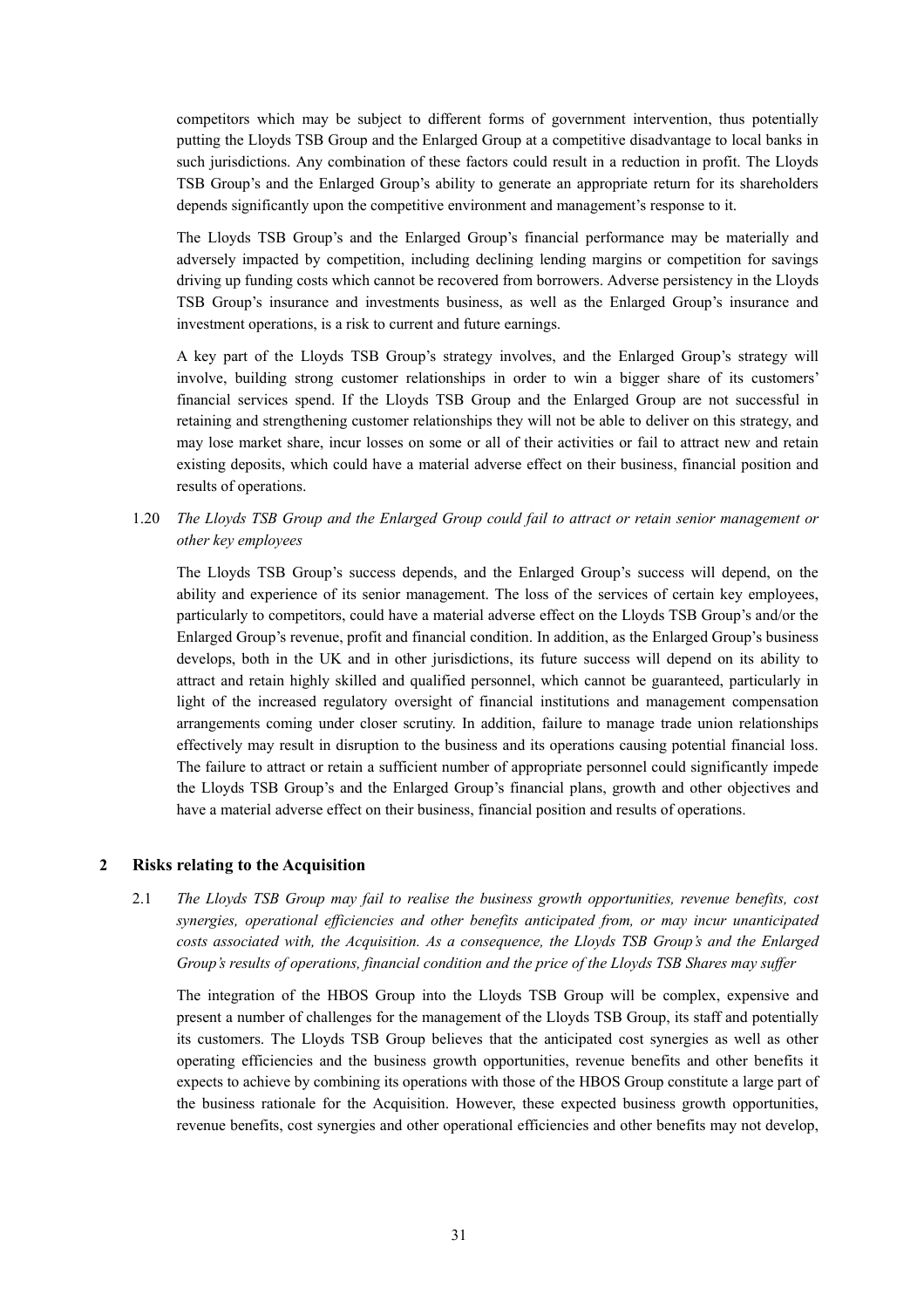including because the assumptions upon which the Lloyds TSB Group determined the Acquisition consideration may prove to be incorrect. For example, the expected cost synergies have been calculated by the Lloyds TSB Group on the basis of the existing and projected cost and operating structures of the Lloyds TSB Group and the Lloyds TSB Group's estimate of the existing and projected cost and operating structures of the HBOS Group. Statements of estimated synergies and other effectiveness and calculations of the costs of achieving them relate to future actions and circumstances which, by their nature, involve risks, uncertainties, contingencies and other factors. As a result, the synergies and other efficiencies referred to may not be achieved, or those achieved may be materially different from those estimated.

The Lloyds TSB Group may also face challenges with respect to: obtaining the required approvals of various regulatory agencies, any of which could refuse or impose conditions or restrictions on its approval; retaining key employees (including key employees of the HBOS Group); redeploying resources in different areas of operations to improve efficiency; unifying financial reporting and internal control procedures; minimising the diversion of management attention from ongoing business concerns; overcoming integration challenges, particularly as the Lloyds TSB Group's management may be unfamiliar with some aspects of the HBOS Group's business and operations; and addressing possible differences between the Lloyds TSB Group's business culture, processes, controls, procedures, systems, accounting practices and implementation of accounting standards and those of the HBOS Group.

Under any of these circumstances, the business growth opportunities, revenue benefits, cost savings and other benefits anticipated by the Lloyds TSB Group to result from the Acquisition may not be achieved as expected, or at all, or may be delayed. To the extent that the Lloyds TSB Group incurs higher integration costs or achieves lower revenue benefits or fewer cost savings than expected, its and the Enlarged Group's operating results, financial condition and prospects and the price of the Lloyds TSB Shares may suffer.

# 2.2 *Consummation of the Acquisition may result in adverse tax consequences resulting from a change of ownership*

The consummation of the Acquisition may result in adverse tax consequences related to the change of ownership of HBOS and its subsidiaries. A change of ownership of a corporation can lead to restrictions on the ability to utilise certain tax reliefs, including, but not limited to, tax losses. It can also lead to certain tax charges arising as a result of parties becoming connected with each other for tax purposes, such as credits related to loan relationships between the parties. Moreover, a change of ownership may result in other tax costs not normally associated with the ordinary course of business. Such other tax costs may include, but are not limited to, stamp duties, land transfer taxes, franchise taxes and other levies.

Furthermore, similar consequences could apply in relation to the Lloyds TSB Group and its subsidiaries if over a three year-period HM Treasury, alone or together with any other shareholders with a stake of 5 per cent. or more in the Lloyds TSB Group, acquires a controlling shareholding.

2.3 *Change of control provisions or termination rights in the HBOS Group's agreements may be triggered upon the completion of the Acquisition or upon the completion of any resulting reorganisation and may*  lead to adverse consequences for the Enlarged Group, including the loss of significant contractual *rights and benefits, the termination of joint venture and/or licensing agreements* 

Members of the HBOS Group are party to joint ventures, licences and other agreements and instruments that may contain change of control provisions or termination rights that will be triggered upon the completion of the Acquisition or upon completion of the reorganisation of HBOS within the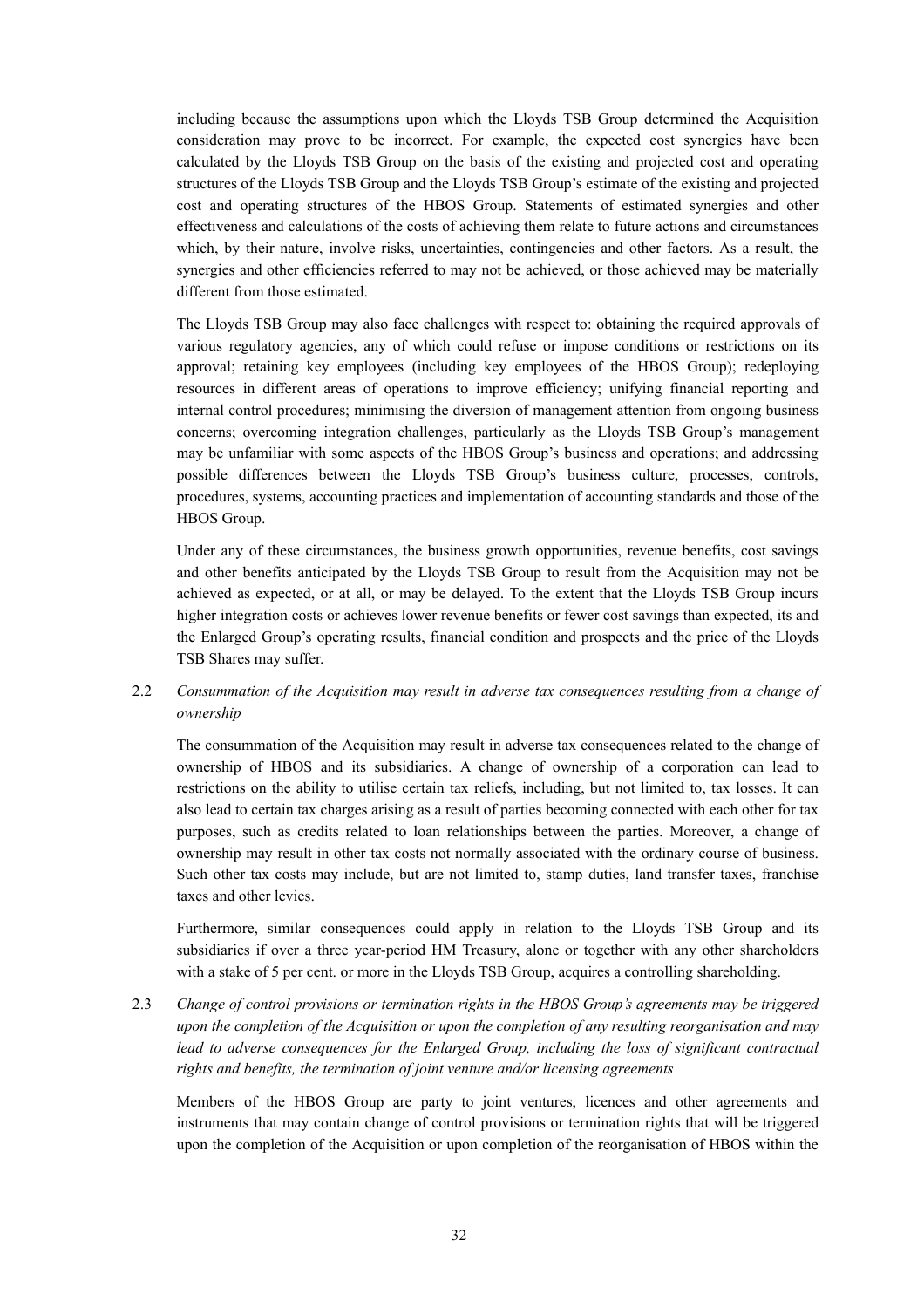Lloyds TSB Group. While the Lloyds TSB Group does not anticipate any material issues, the operation of such change of control provisions or termination rights, if any, could result in the loss of material contractual rights and benefits, the termination of joint venture agreements and licensing agreements or the requirement to repay outstanding indebtedness.

# **3 Risks relating to the Placing and Open Offer and to investment in the Lloyds TSB Shares**

### 3.1 *HM Treasury will become the largest shareholder of the Enlarged Group*

Following the Placing and the HBOS Placing, HM Treasury will own 43.5 per cent. of the Enlarged Group Ordinary Share Capital. Details of the conditions to the Proposed Government Funding are set out in Part V ("Conditions Relating to the Proposed Government Funding") of the Share Circular, which is incorporated by reference into this document. Subject to this, HM Treasury has informed the Lloyds TSB Group that it currently has no intentions or strategic plans concerning the Enlarged Group or its business and employees. HM Treasury has also informed the Lloyds TSB Group that it does not currently intend to seek to exert significant influence over financial management or operational matters. It might, however, change its views on whether it will seek to exert influence over the Lloyds TSB Group or the Enlarged Group, and may disagree with the commercial decisions of the Lloyds TSB Group, including over such matters as the implementation of synergies and commercial and consumer lending policies.

Moreover, arrangements have been announced by HM Treasury in relation to its equity participation in banks accessing the recapitalisation fund which may limit the operational flexibility of the Lloyds TSB Group and the Enlarged Group with regard to matters such as mortgage and small business lending.

Should HM Treasury decide to seek to exert influence over the Lloyds TSB Group or the Enlarged Group, it may be able to exercise a significant degree of influence over, among other things, the election of directors, the appointment of senior management and, subject to the terms of the bank recapitalisation scheme, the payment of any dividends on the Lloyds TSB Shares. Furthermore, if HM Treasury becomes a major shareholder, HM Treasury's interests might conflict with those of minority shareholders, and HM Treasury may have the ability to prevent or cause a change in control and could take other actions that may not be favourable to minority shareholders. However, the Lloyds TSB Group expects that HM Treasury will, in accordance with its public statements, act as a value-oriented shareholder.

Finally, HM Treasury has confirmed its intention over time, to dispose of its investment in Lloyds TSB Shares and the Enlarged Group. Any such sale, or the perception that such a sale might occur, could adversely affect the market price of the Lloyds TSB Shares.

Depending on the level of the shareholdings acquired by the UK Government in the Lloyds TSB Group, the Enlarged Group and other financial institutions, further filings may have to be made to UK and non-UK competition and regulatory authorities. The nature and extent of those filings and the risks of conditions being sought by or imposed upon the UK Government in relation to its shareholdings cannot be reasonably estimated at this point.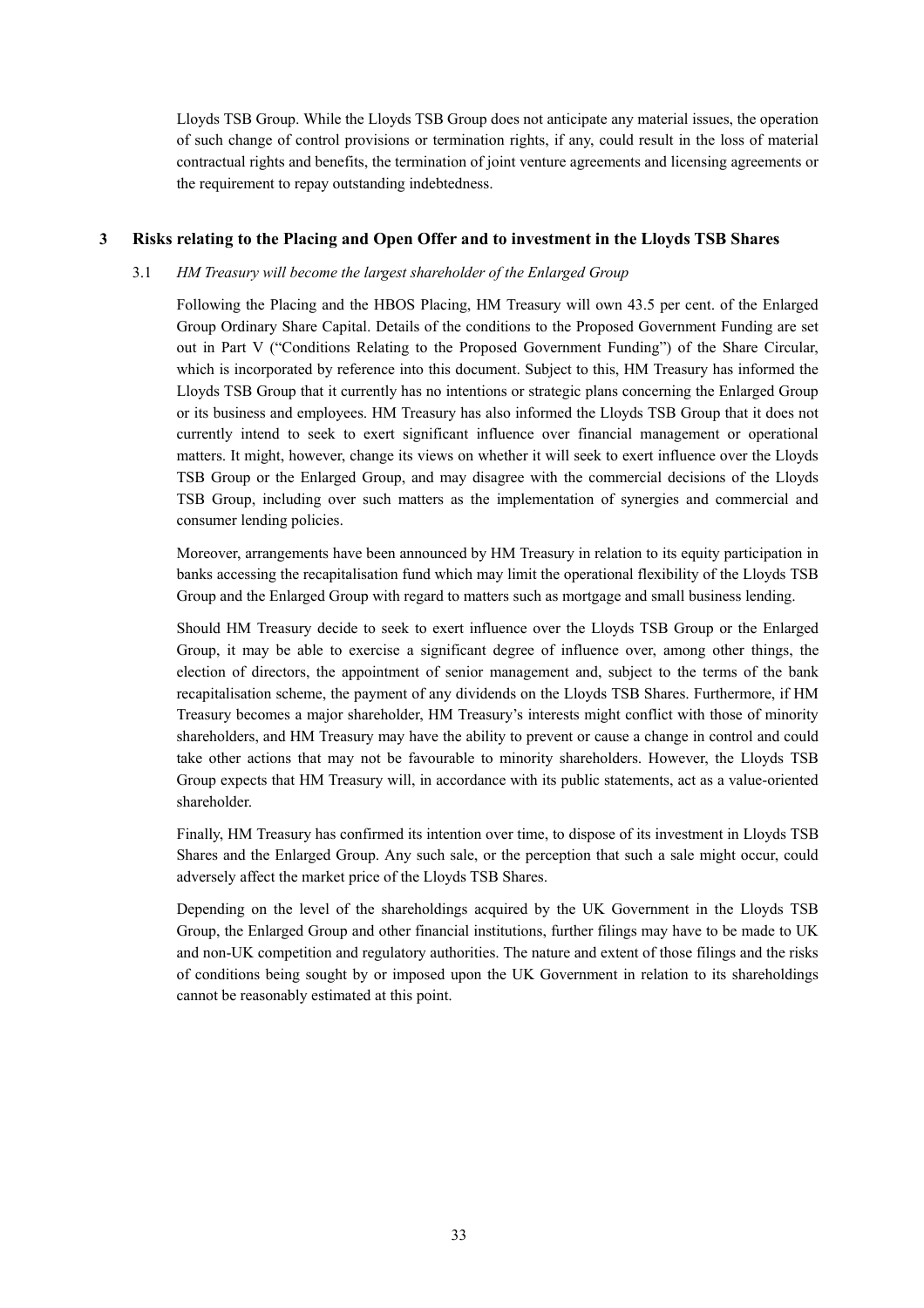3.2 *Under the BSP Act, HM Treasury is able to effect transfers of Lloyds TSB Shares or HBOS Shares and/or any property of the Lloyds TSB Group or the HBOS Group, or effect other transactions which could impact on the rights of Lloyds TSB Shareholders and/or HBOS Shareholders, and/or result in the de-listing of the Lloyds TSB Shares and/or the HBOS Shares* 

Under the BSP Act, until 21 February 2009, HM Treasury has wide powers to make certain orders in respect of a UK authorised deposit-taking institution (such as Lloyds TSB Bank plc and the HBOS Group) and, in certain circumstances, certain corporate-related undertakings. The orders which may be made under the BSP Act in respect of relevant deposit-taking institutions (and/or, in certain circumstances, certain related corporate undertakings) relate to (among other things) (i) transfers of securities issued by relevant entities (such as the Lloyds TSB Shares, the Open Offer Shares and the Consideration Shares) (and/or securing that rights of holders of securities cease to be exercisable by such holders, discontinuing the listing of securities and/or varying or nullifying the terms of securities), (ii) transfers of property, rights and liabilities of relevant entities notwithstanding any restrictions, requirements or interest (and/or modifying related interests, rights or liabilities of third parties), (iii) the disapplication or modification of laws, (iv) the imposition of a moratorium on the commencement or continuation of any legal process in relation to any body or property and/or (v) the dissolution of any relevant entity. Significantly, orders may have retrospective effect and may make provision for nullifying the effect of transactions or events taking place after the time in question.

While certain orders under the BSP Act may be made by HM Treasury only in certain circumstances for the purposes of maintaining the stability of the UK financial system and/or protecting the public interest where financial assistance has been provided by HM Treasury to the deposit-taking institution, such purpose conditions may not apply in respect of all orders which may be made under the BSP Act. The BSP Act includes provisions related to compensation in respect of any transfer orders made.

If HM Treasury were to make an order in respect of Lloyds TSB Bank plc and/or certain related corporate undertakings, such order may (among other things) (i) result in a transfer of shares in Lloyds TSB Bank plc and/or any property of Lloyds TSB Bank plc, or shares in UK authorised deposit-takers within the HBOS Group and/or any property of such HBOS Group entities, (ii) impact on the rights of Lloyds TSB Shareholders and/or HBOS Shareholders, and/or (iii) result in the de-listing of the Lloyds TSB Shares and/or the HBOS Shares. At present, HM Treasury has not made any orders under the BSP Act in respect of Lloyds TSB Bank plc or HBOS or any of their respective related corporate undertakings and there has been no indication that it will make any such order under the BSP Act, but there can be no assurance that this will not change and/or that Lloyds TSB Shareholders will not be adversely affected by any such order if made.

A draft Banking Bill was introduced to the United Kingdom parliament on 7 October 2008. If enacted, the Banking Bill may have significant consequences for the UK banking industry. For example, it is currently anticipated that a new "Special Resolutions Regime" will be implemented which will give wide powers in respect of UK authorised deposit-taking institutions (such as the Issuer) to HM Treasury, the FSA and the Bank of England in circumstances where any such UK-authorised deposittaking institution has encountered, or is likely to encounter, financial difficulties. It is also anticipated that a new administration and insolvency regime will be implemented in respect of UK-authorised deposit-taking institutions (such as the Issuer). However, given that the Banking Bill is at an early stage in the legislative process, currently it is not possible to predict with any certainty what form any legislation (if enacted) will take and the impact it will have on the Issuer and the impact it will have (if any) on the Lloyds TSB Shareholders.

Further information relating to the BSP Act and the proposed Banking Bill is set out in the section entitled "Lloyds TSB Group – Regulation and Supervision in the United Kingdom".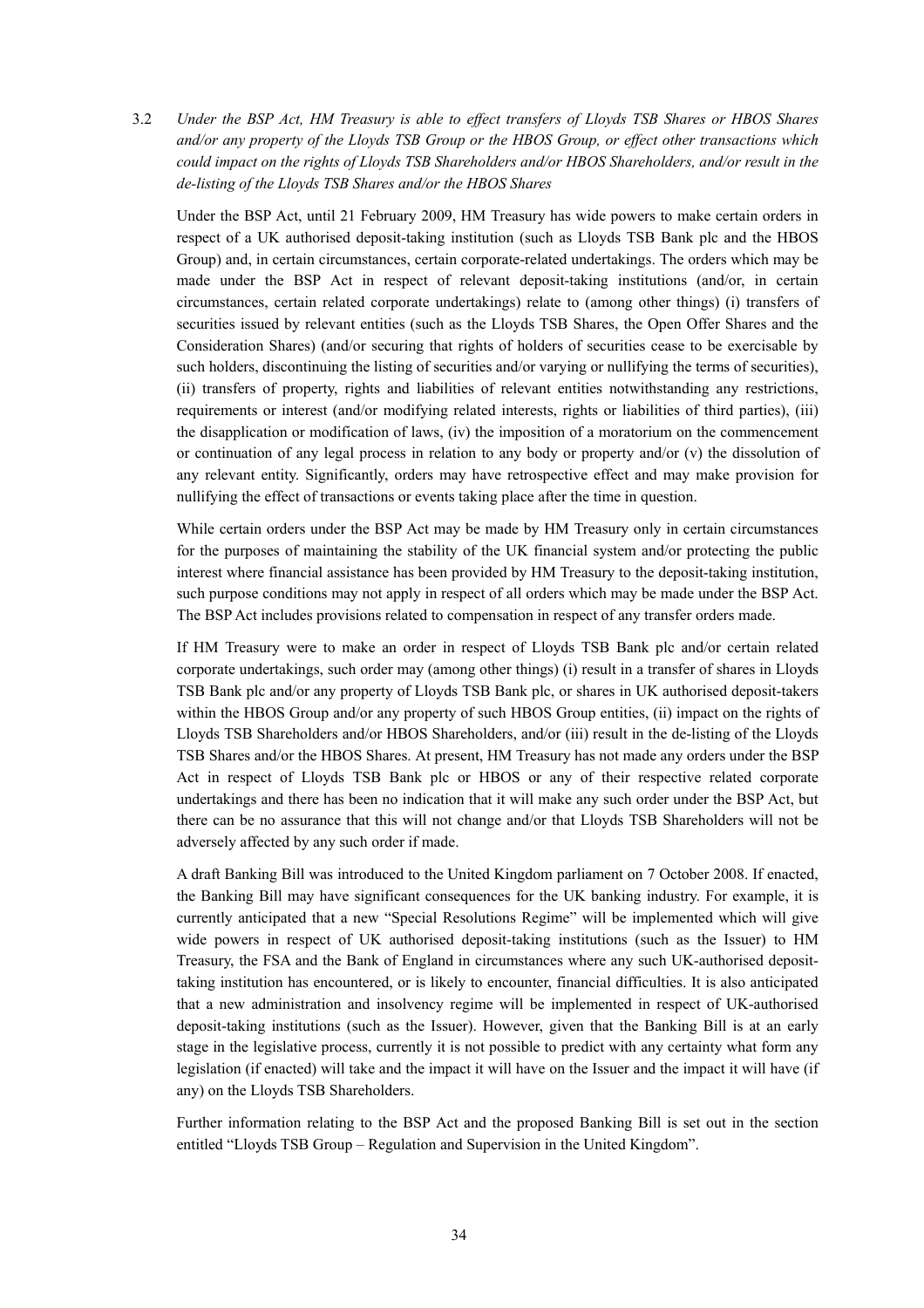3.3 *Lloyds TSB will not be able to pay cash dividends until it has repurchased or redeemed the Enlarged Group HMT Preference Shares* 

No dividends may be paid on the Lloyds TSB Shares until the Enlarged Group HMT Preference Shares have been repurchased or redeemed in full. The Enlarged Group HMT Preference Shares will not by their terms be redeemable for a period of five years after their issue. Although it is the Lloyds TSB Group's clear intention to seek their earlier repurchase in 2009 with the consent of the holders of the Enlarged Group HMT Preference Shares, such consent might not be forthcoming and there is no guarantee that the Lloyds TSB Group will be in a position to do so at such time. Even after repayment of the Enlarged Group HMT Preference Shares, the ability of Lloyds TSB to pay dividends in cash or otherwise on Lloyds TSB Shares is a function of its profitability and the extent to which, as a matter of law, it has available to it sufficient distributable reserves out of which any proposed dividend may be paid. Lloyds TSB's ability to pay dividends is also dependent upon receipt by it of dividends and other distributions from subsidiaries. Further, the Lloyds TSB Directors may not consider it appropriate to declare dividends in the context of prolonged economic uncertainty. Lloyds TSB can give no assurances that it will be able to pay a dividend in the future.

# **OTHER RISK FACTORS**

*Terms defined in this section "Other Risk Factors" shall have the meanings set out in the relevant Terms and Conditions of the Capital Securities.* 

### **4 Risk factors relating to the Capital Securities**

### 4.1 *Deferral of Coupon Payments*

The Issuer may elect to defer any Coupon Payment on the Capital Securities. If the Issuer does defer a Coupon Payment (whether pursuant to the general right to defer a Coupon Payment under Condition 4 or by virtue of failing to satisfy the condition to payment set out in Condition  $2(b)(i)$ , such Deferred Coupon Payment will become due only on the earliest of: (i) redemption of the Capital Securities pursuant to the Issuer's call option; (ii) redemption, substitution or variation of the Capital Securities as a result of a Tax Event; and (iii) redemption, substitution or variation of the Capital Securities as a result of a Regulatory Event. Deferred Coupon Payments will also become due on the commencement of the winding-up or administration of the Issuer. Deferred Coupon Payments may only (except in the circumstances otherwise provided in Condition 8(d) and in the winding-up of the Issuer) be satisfied by means of the Alternative Coupon Satisfaction Mechanism and the operation of such mechanism is subject to certain conditions (more particularly described in the Terms and Conditions of the Capital Securities).

Except in the limited circumstances provided in Condition 6(e), no Deferred Coupon Payment will bear interest.

### 4.2 *Perpetual Securities*

The Issuer is under no obligation to redeem the Capital Securities at any time and the Holders have no right to call for their redemption.

### 4.3 *Redemption and Substitution Risk*

The Capital Securities may, subject as provided in Condition 7, be redeemed at their principal amount together with any Payments which are Outstanding thereon at the option of the Issuer on the First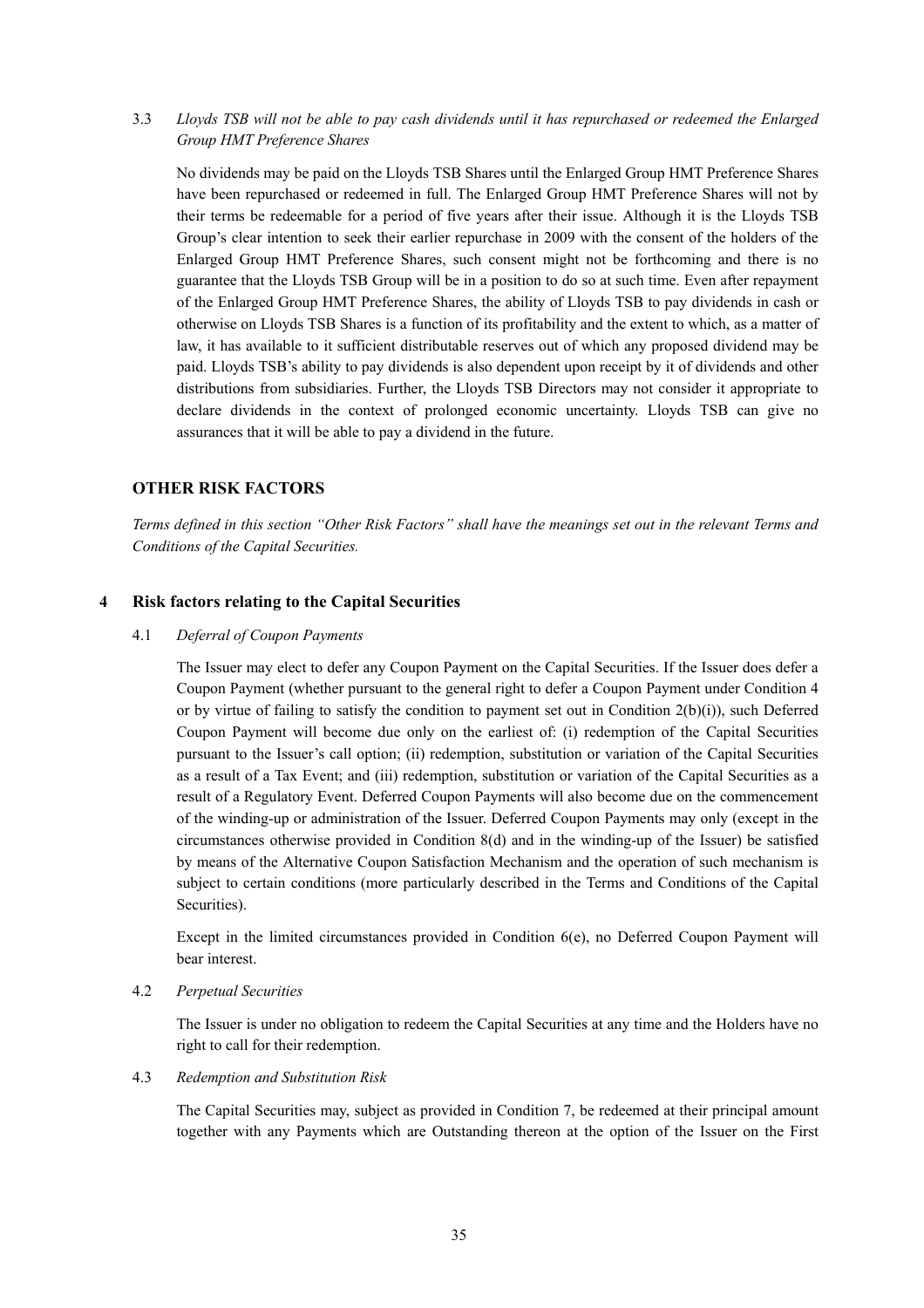Reset Date or, in the case of the Series A Sterling Capital Securities and the Series B Sterling Capital Securities, on the Coupon Payment Date falling each fifth anniversary thereafter, and in the case of the Euro Capital Securities, on any Coupon Payment Date thereafter. In addition, upon the occurrence of a Tax Event or a Regulatory Event, the Capital Securities may: (i) be substituted for, or have their terms varied so that they become, alternative Qualifying Tier 1 Securities or Qualifying Upper Tier 2 Securities; or (ii) be redeemed at any time (in the case of the Series A Sterling Capital Securities and the Series B Sterling Capital Securities) or at any time prior to the First Reset Date (in the case of the Euro Capital Securities) at their outstanding principal amount, or in the case of a Regulatory Event, the Make Whole Redemption Price, together in each case with any Payments which are Outstanding thereon, all as more particularly described in Condition 7 "Redemption, Substitution, Variation or Purchase" of the Terms and Conditions of the Capital Securities.

#### 4.4 *No Limitation on Issuing Senior or Pari Passu Securities; Subordination*

There is no restriction on the amount of securities which the Issuer may issue and which rank senior to, or *pari passu* with, the Capital Securities. The issue of any such securities may reduce the amount recoverable by Holders on a winding-up or administration of the Issuer and/or may increase the likelihood of a deferral of Coupon Amounts under the Capital Securities. In particular, on the windingup or administration of the Issuer, the Capital Securities shall rank junior to the claims of all Senior Creditors of the Issuer and any notional class of preference shares in the capital of the Issuer by reference to which the amount payable in respect of any Junior Subordinated Debt in a winding-up or administration of the Issuer is determined. Accordingly, in the winding-up or administration of the Issuer and after payment of the claims of creditors, there may not be a sufficient amount to satisfy the amount owing to the Holders.

### 4.5 *Availability of Shares*

The Issuer and the Parent will undertake to use all reasonable endeavours to obtain and maintain certain corporate authorisations required for the operation of the ACSM, as more particularly described in Condition 18. However, if at the time when any Deferred Coupon Payments fall to be satisfied by means of the ACSM, the Issuer or the Parent do not have available and/or the relevant Directors do not have the necessary authority under English law to allot in favour of the Trustee or its agent (free from any pre-emption rights), a sufficient number of authorised but unissued Payment Issuer Shares and/or Payment Ordinary Shares, as the case may be, to satisfy the relevant ACSM Payments, then the Issuer will not be able to operate the ACSM.

The Issuer may not exercise its right to redeem, substitute or vary the terms of the Capital Securities, unless the Issuer and the Parent have available, and the relevant Directors have the corresponding authority to allot, such number of authorised but unissued Payment Issuer Shares and/or Payment Ordinary Shares, as the case may be, required to be issued for the purposes of satisfying in full any ACSM Payments which are required to be satisfied in connection with such redemption, substitution or variation (all as more particularly described in Condition 6 "Alternative Coupon Satisfaction Mechanism – (d) Insufficiency" of the Terms and Conditions of the Capital Securities. In addition, the Capital Securities may not be redeemed, substituted or have their terms varied unless all Deferred Coupon Payments (if any) are satisfied through the operation of the ACSM on or prior to the date set for the relevant redemption, substitution or variation.

#### 4.6 *Restricted Remedy for Non-Payment when due*

In accordance with the FSA's requirements for Tier 1 Capital, the sole remedy against the Issuer available to the Trustee or (where the Trustee has failed to proceed against the Issuer as provided in the Terms and Conditions of the Capital Securities) any Holder for recovery of amounts which have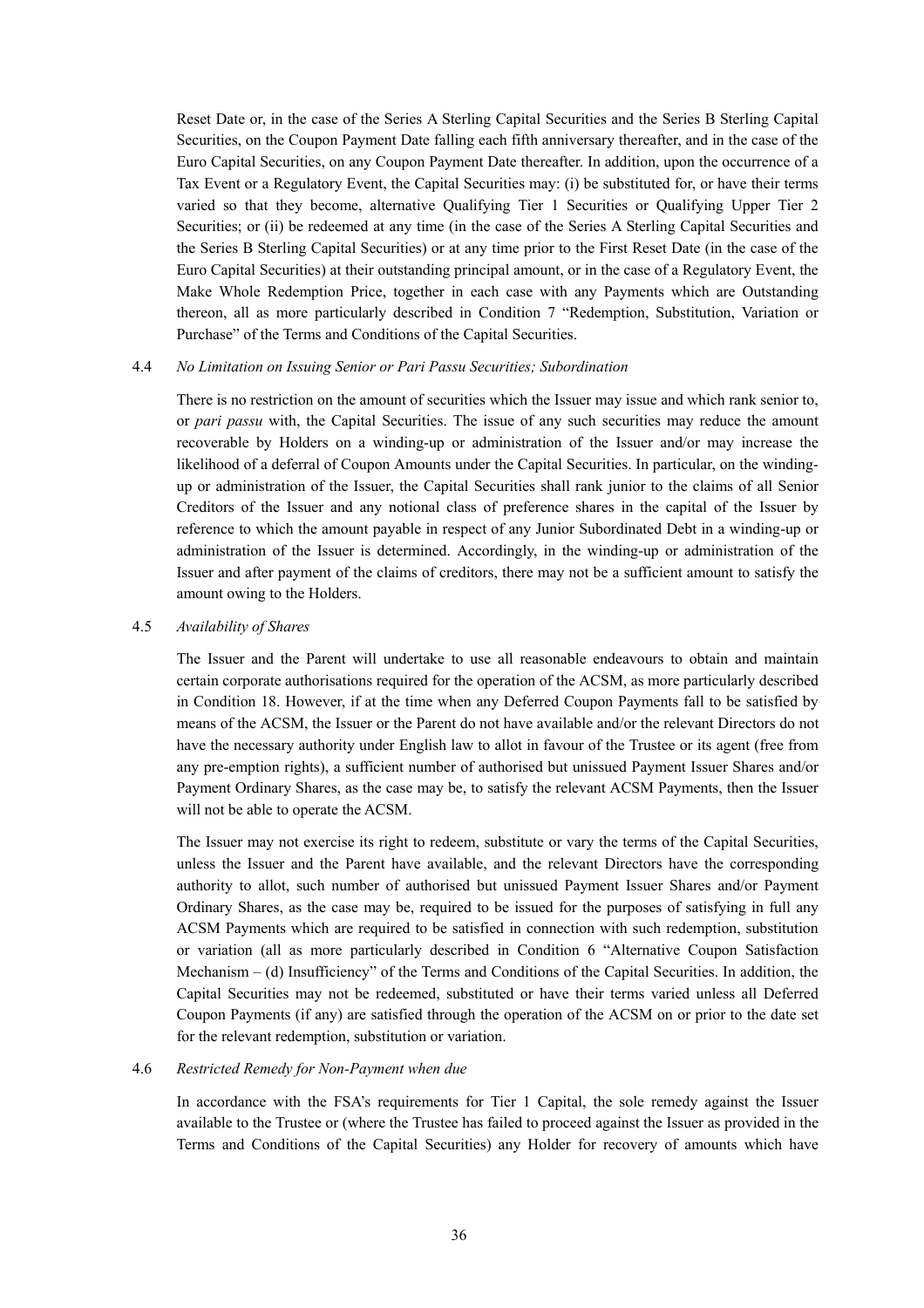become due in respect of the Capital Securities and Coupons will be the institution of proceedings for the winding-up of the Issuer in England and/or proving in any winding-up of the Issuer. Except on a winding-up, in accordance with Condition 2(b)(i), no payment in respect of the Capital Securities shall become due unless the condition (solvency) to payment set out in Condition 2(b)(i) is satisfied.

### 4.7 *Market Disruption Event*

If, following a decision by the Issuer to satisfy a payment using the ACSM, in the opinion of the Issuer a Market Disruption Event in respect of the Parent's ordinary shares exists, the payment to Holders may be deferred until the cessation of such Market Disruption Event, as more particularly described in Condition 6 "Alternative Coupon Satisfaction Mechanism — (e) Market Disruption" of the Terms and Conditions of the Capital Securities. Any such deferred payments shall bear interest at the rate applicable to the Capital Securities if the Market Disruption Event continues for 14 days or more.

## 4.8 *Set-Off*

Subject to applicable law, no Holder or Couponholder may exercise or claim any right of set-off in respect of any amount owed to it by the Issuer arising under or in connection with the Capital Securities or the Coupons and each Holder and Couponholder shall, by virtue of being the bearer of any Capital Security or Coupon, be deemed to have waived all such rights of set-off.

## 4.9 *Absence of Prior Public Markets*

The Capital Securities constitute a new issue of securities by the Issuer. Prior to this issue, there will have been no public market for the Capital Securities. Although application has been made to the UK Listing Authority under the FSMA for the Capital Securities to be admitted to the Official List and to the London Stock Exchange for the Capital Securities to be admitted to trading on the Market, there can be no assurance that an active public market for the Capital Securities will develop. The liquidity and the market prices for the Capital Securities can be expected to vary with changes in market and economic conditions, the financial condition and prospects of the Issuer and other factors that generally influence the market prices of securities.

### 4.10 *Tier 1 Capital Securities*

Except on a winding-up, payments in respect of the principal of, and interest on, the Capital Securities will be conditional upon the Issuer being solvent at the time of payment, as provided in, and as more particularly described in, Condition 2(b) and no payment shall be due to the extent that the Issuer is insolvent or would become insolvent as a result of making such payment.

### 4.11 *Rating methodologies, including "notching" practices, may change*

The rating methodologies for securities with features similar to the Capital Securities are still developing, and the rating agencies may change their methodologies in the future. This may include, for example, the relationship between ratings assigned to an issuer's senior securities and ratings assigned to securities with features similar to the Capital Securities, sometimes called "notching". If the rating agencies were to change their practices for rating such securities in the future and the ratings of the Capital Securities were to be subsequently lowered, this may have a negative impact on the trading price of the Capital Securities.

### 4.12 *Capital Securities may not be a suitable investment for all investors*

Each potential investor in any Capital Securities must determine the suitability of that investment in light of its own circumstances. In particular, each potential investor should: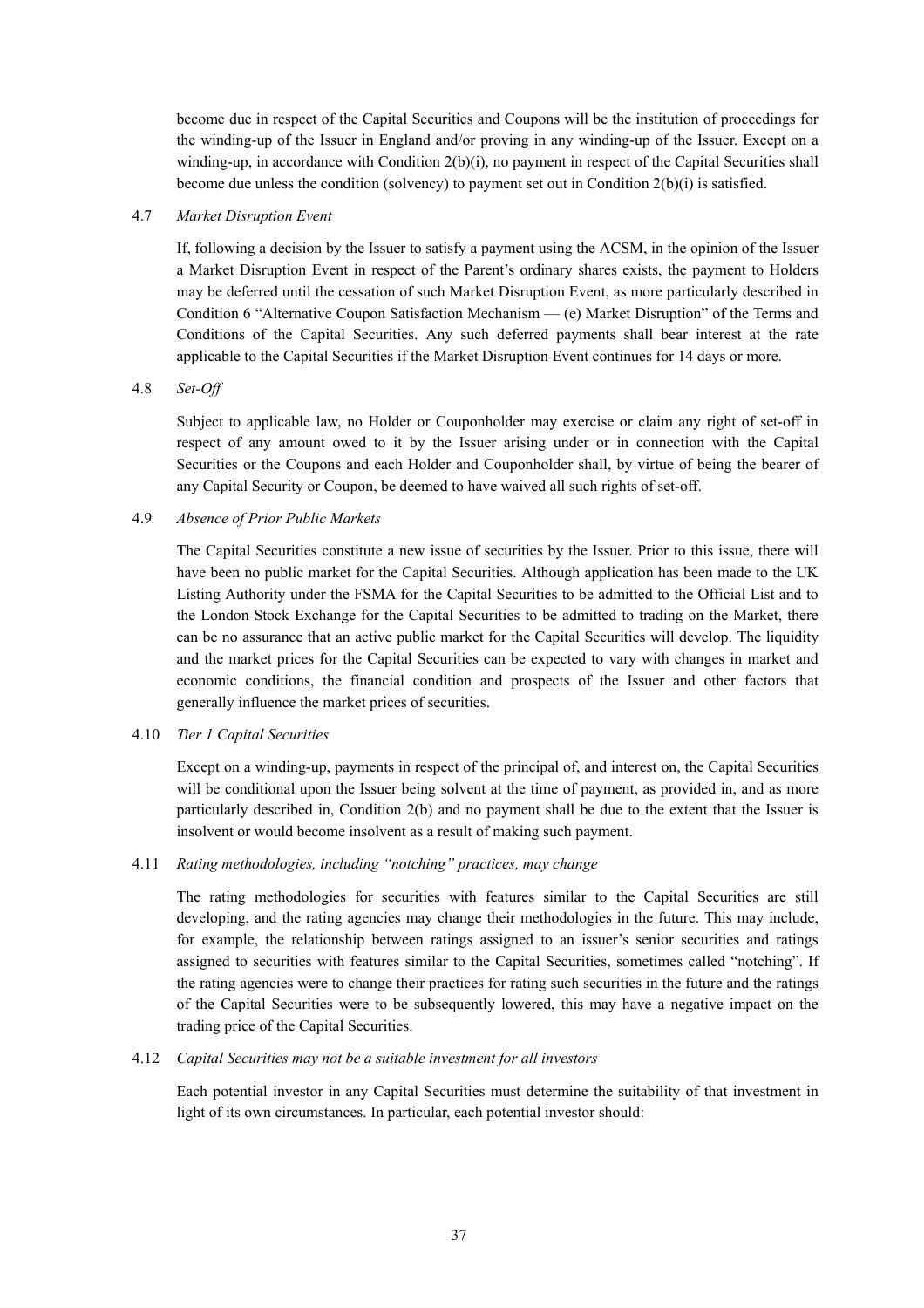- (i) have sufficient knowledge and experience to make a meaningful evaluation of the relevant Capital Securities, the merits and risks of investing in the Capital Securities and the information contained or incorporated by reference in this Prospectus;
- (ii) have access to, and knowledge of, appropriate analytical tools to evaluate, in the context of its particular financial situation, an investment in the Capital Securities and the impact such investment will have on its overall investment portfolio;
- (iii) have sufficient financial resources and liquidity to bear all of the risks of an investment in the Capital Securities;
- (iv) understand thoroughly the terms of the Capital Securities;
- (v) recognise that it may not be possible to make any transfer of the Capital Securities for a substantial period of time, if at all; and
- (vi) be able to evaluate (either alone or with the help of a financial adviser) possible scenarios for economic, interest rate and other factors that may affect its investment and its ability to bear the applicable risks.
- 4.13 *Interest rate risks*

Investment in Capital Securities as fixed rate instruments involves the risk that subsequent changes in market interest rates may adversely affect the value of the Capital Securities.

4.14 *Credit ratings may not reflect all risks* 

One or more independent credit rating agencies may assign credit ratings to the Capital Securities. The ratings may not reflect the potential impact of all risks related to structure, market, additional factors discussed above, and other factors that may affect the value of the Capital Securities. A credit rating is not a recommendation to buy, sell or hold securities and may be revised or withdrawn by the rating agency at any time.

# 4.15 *Change of law or regulation*

The Terms and Conditions of the Capital Securities are based on English law and the regulations, requirements, guidelines and policies of the FSA relating to capital adequacy in effect as at the Issue Date of the Capital Securities. No assurance can be given as to the impact of any possible judicial decision or change to English law, administrative practice or the regulations, requirements, guidelines and policies of the FSA after the Issue Date of the Capital Securities. Investors should be aware that changes to certain of the FSA's capital adequacy regulations are currently proposed.

# 4.16 *EU Savings Directive*

Under EC Council Directive 2003/48/EC on the taxation of savings income, each Member State is required to provide to the tax authorities of another Member State details of payments of interest (or similar income) paid by a person within its jurisdiction to an individual resident in that other Member State. However, for a transitional period, Belgium, Luxembourg and Austria are instead required (unless during that period they elect otherwise) to operate a withholding system in relation to such payments (the ending of such transitional period being dependent upon the conclusion of certain other agreements relating to information exchange with certain other counties). A number of non-EU countries and territories including Switzerland have adopted similar measures (a withholding system in the case of Switzerland).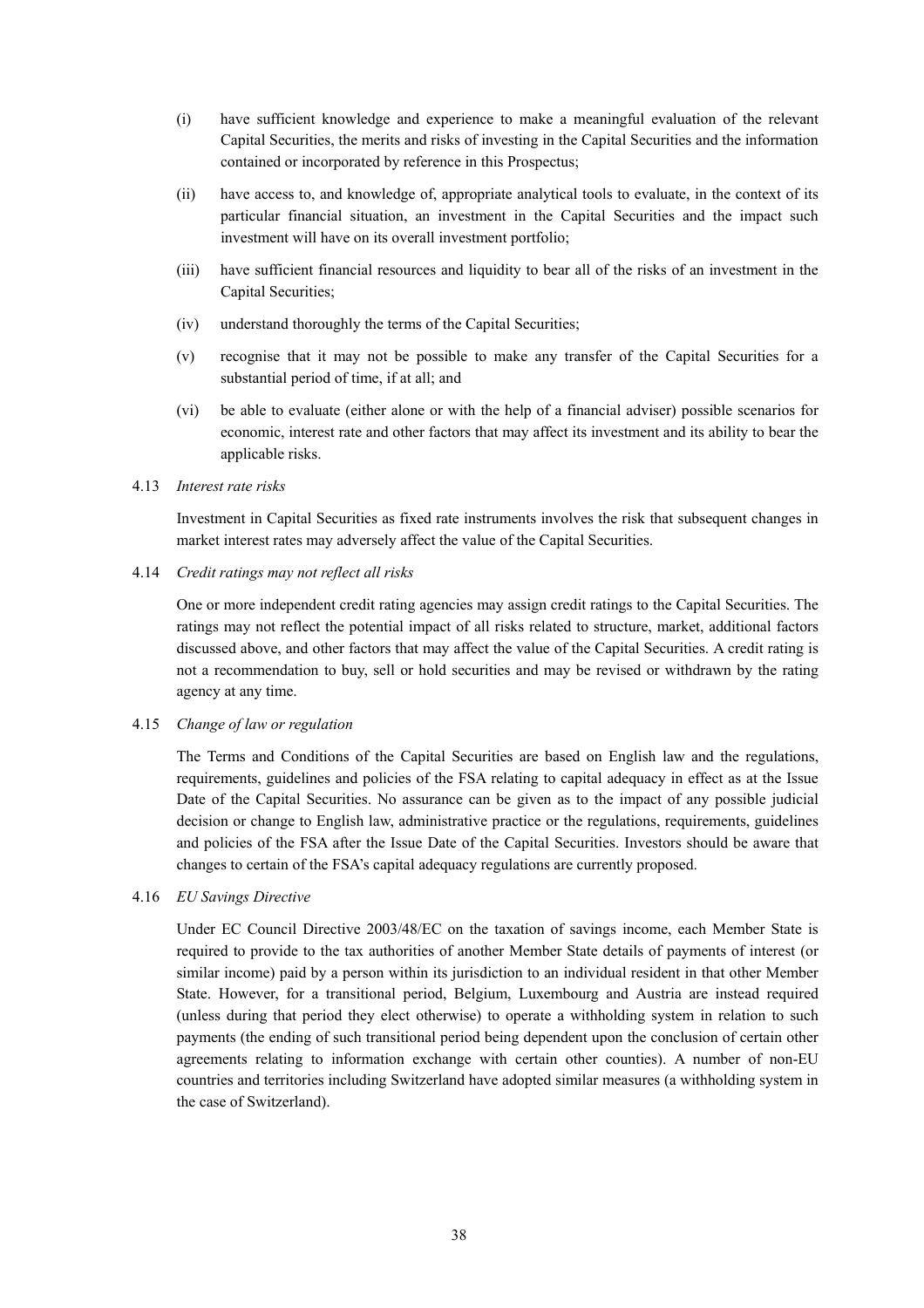If a payment were to be made or collected through a Member State which has opted for a withholding system and an amount of, or in respect of, tax were to be withheld from that payment, neither the Issuer nor any Paying Agent nor any other person would be obliged to pay additional amounts with respect to any Bank Capital Security as a result of the imposition of such withholding tax. If a withholding tax is imposed on payment made by a Paying Agent, the Issuer will be required, save as provided in Condition 17 of the Capital Securities, to maintain a Paying Agent in a Member State that will not be obliged to withhold or deduct tax pursuant to the Directive.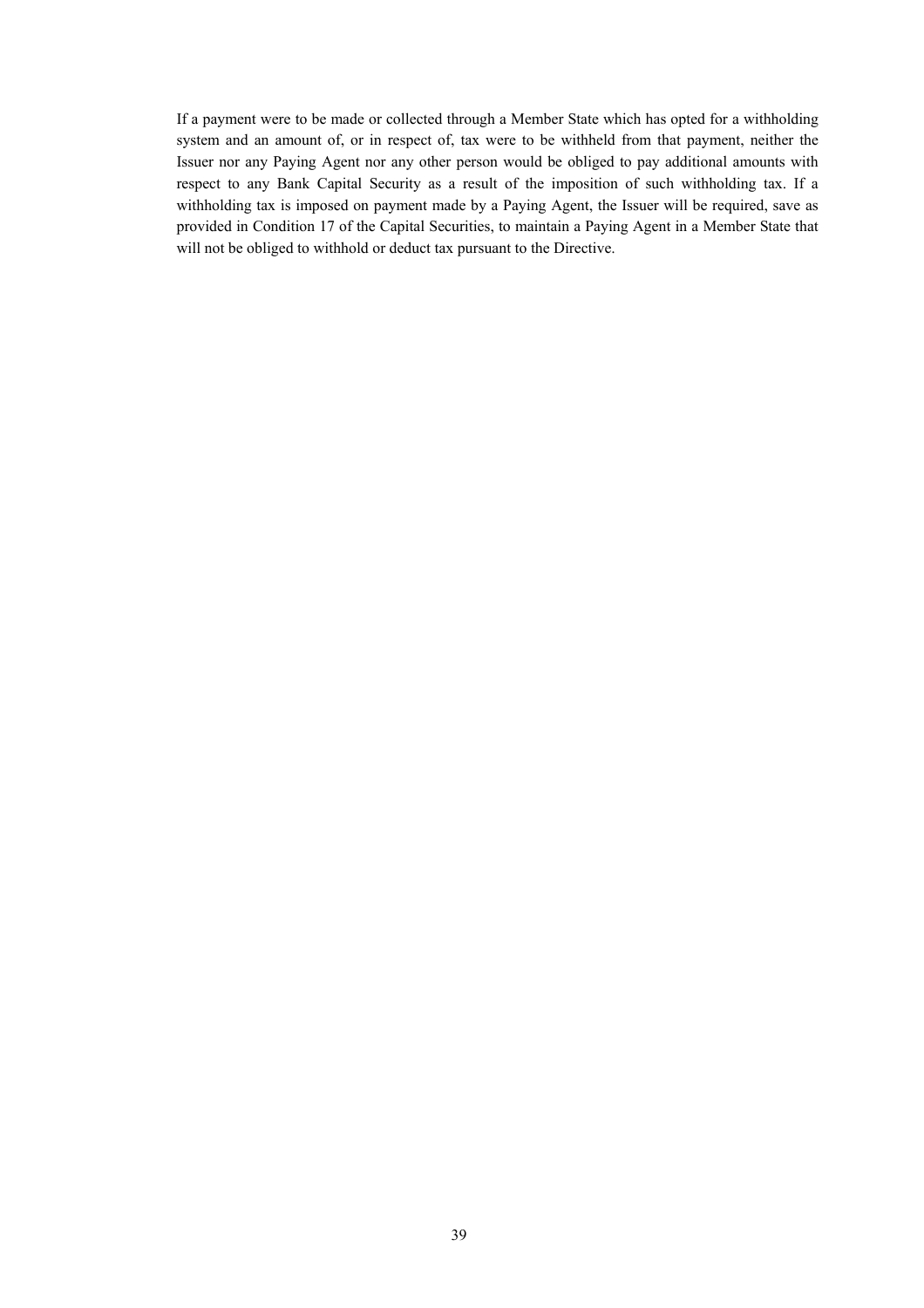# **TERMS AND CONDITIONS OF THE SERIES A STERLING CAPITAL SECURITIES**

*The following, subject to alteration and except for paragraphs in italics, are the terms and conditions of the Series A Sterling Capital Securities which will be endorsed on each Capital Security in definitive form (if issued).* 

The £784,611,000 13 per cent. Step-Up Perpetual Capital Securities Callable 2019 (the "**Capital Securities**", which expression shall in these Conditions, unless the context otherwise requires, include any further securities issued pursuant to Condition 16 and forming a single series with the Capital Securities) of Lloyds TSB Bank plc (the "**Issuer**") are constituted by a trust deed (the "**Trust Deed**") dated 21 January 2009 between the Issuer, the Parent and The Law Debenture Trust Corporation p.l.c. (the "**Trustee**", which expression shall include all persons for the time being the trustee or trustees under the Trust Deed) as trustee for the holders of the Capital Securities (the "**Holders**"). The issue of the Capital Securities was authorised pursuant to resolutions of the Board of Directors of the Issuer passed on 19 September 2008 and 12 December 2008 respectively. The statements in these terms and conditions (the "**Conditions**") include summaries of, and are subject to, the detailed provisions of the Trust Deed. Copies of (i) the Trust Deed and (ii) the agency agreement (the "**Agency Agreement**") dated 21 January 2009 made between the Issuer, the Parent, Citibank, N.A. as principal paying agent (the "**Principal Paying Agent**", which expression shall include any successor thereto) and the other paying agent named therein and any successors thereto (together with the Principal Paying Agent, the "**Paying Agents**") and the Trustee are available for inspection during normal business hours by the Holders and the holders of the interest coupons (the "**Coupons**", which expression includes, where the context so permits, Talons, as defined below) and talons for further Coupons (the "**Talons**") appertaining to Capital Securities in definitive form (the "**Couponholders**") at the specified office of each of the Paying Agents. The Holders and the Couponholders are entitled to the benefit of, and are bound by, all the provisions of the Trust Deed, and are deemed to have notice of all the provisions of the Agency Agreement applicable to them.

### **1 Form, Denomination and Title**

### **(a) Form and Denomination**

The Capital Securities are serially numbered and in bearer form in the denominations of £100,000 and integral multiples of £1,000 in excess thereof up to and including £199,000 each with Coupons and one Talon attached on issue. No Capital Securities will be issued with a denomination above £199,000.

### **(b) Title**

Title to the Capital Securities, Coupons and Talons will pass by delivery. The bearer of any Capital Security and the bearer of any Coupon or Talon shall be deemed to be, and may be treated as (except as otherwise required by law or as ordered by a court of competent jurisdiction) its absolute owner for all purposes (whether or not it is overdue and regardless of any notice of ownership, trust or any interest in it or its theft or loss or anything written on it) and no person will be liable for so treating the bearer.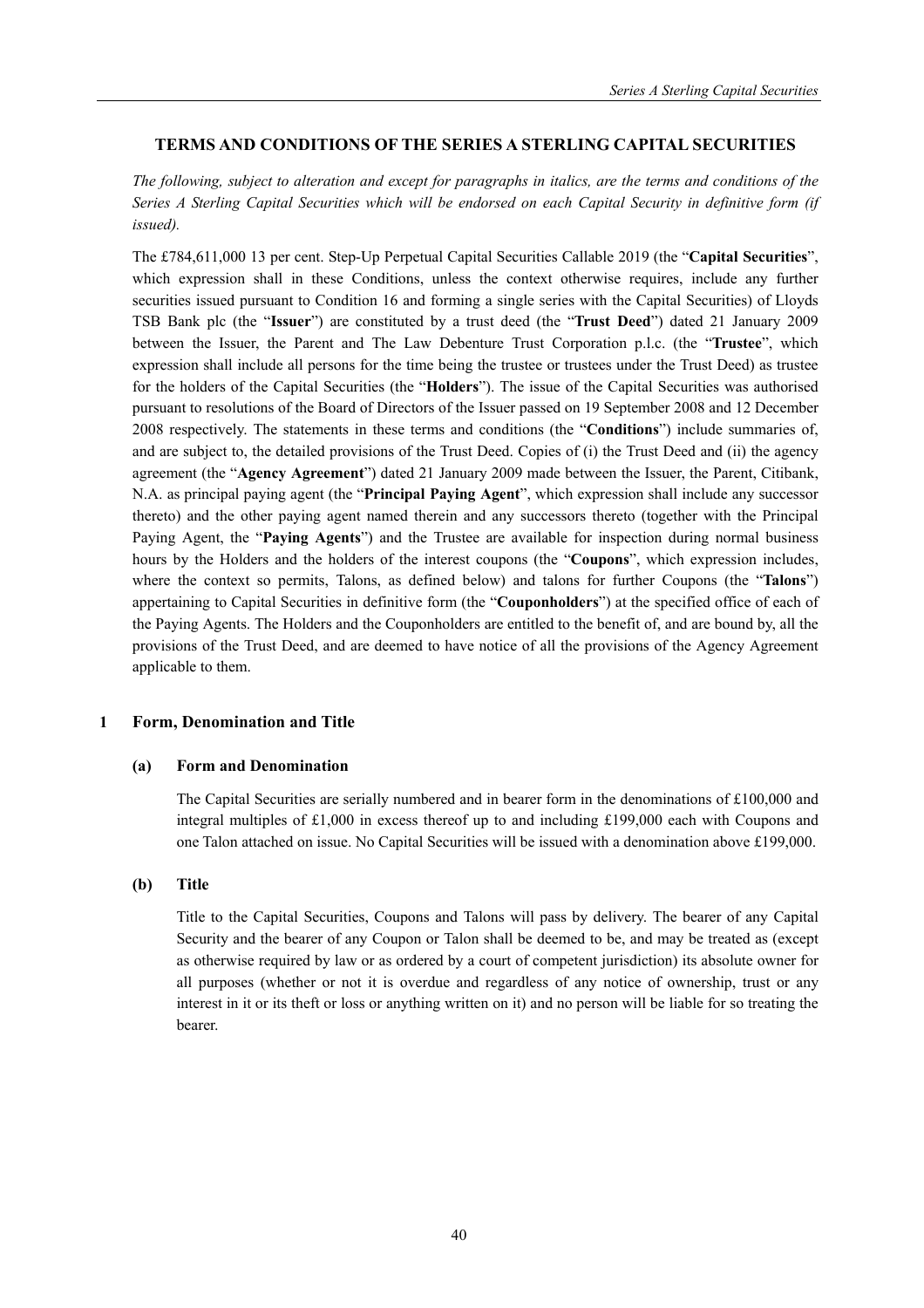### **2 Status and Subordination**

### **(a) Status**

The Capital Securities constitute direct, unsecured and subordinated securities of the Issuer and rank *pari passu* without any preference among themselves.

# **(b) Subordination**

(i) Condition to Payment

Subject to Condition 3, payments in respect of or arising from the Capital Securities (including Coupons payable in cash or by way of the issue of Issuer Shares in accordance with Condition 6 and including any damages awarded for breach of any obligation of the Issuer under these Conditions, the Trust Deed or the Agency Agreement) are conditional upon the Issuer being solvent at the time of payment by the Issuer (or at the time of issue of such Issuer Shares) and no principal, premium or Payments shall be due and payable in respect of the Capital Securities (including Coupons payable in cash or by way of the issue of Issuer Shares in accordance with Condition 6 and including any damages awarded for breach of any obligation of the Issuer under these Conditions, the Trust Deed or the Agency Agreement) except to the extent that the Issuer could make such payment and still be solvent immediately thereafter. Payments in respect of the Capital Securities may also be deferred pursuant to Condition 4.

In these Conditions, the Issuer shall be considered to be solvent if  $(x)$  it is able to pay its debts to its Senior Creditors as they fall due and (y) its Assets exceed its Liabilities (other than its Liabilities to persons who are not Senior Creditors). For the purposes of this Condition 2(b)(i) any reference to a payment by the Issuer in respect of a Capital Security shall be deemed to include a purchase of such Capital Security by the Issuer. A report as to the solvency of the Issuer by two Directors of the Issuer or, if the Issuer is in a winding-up, its liquidator or, if the Issuer is in administration, its administrators shall, in the absence of manifest error, be treated and accepted by the Issuer, the Parent, the Trustee, the Holders and the Couponholders as correct and sufficient evidence thereof.

(ii) Solvency Claims

Without prejudice to the rest of these Conditions, amounts in respect of principal, premium or Payments (including any damages awarded for breach of any obligation of the Issuer under these Conditions, the Trust Deed or the Agency Agreement) in respect of which the conditions referred to in Condition  $2(b)(i)$  are not satisfied on the date upon which the same would otherwise be due and payable ("**Solvency Claims**") will be payable by the Issuer in a windingup or administration of the Issuer as provided in Condition 3 and any redemption pursuant to Condition 7. A Solvency Claim shall not bear interest.

(iii) Set-off

Subject to applicable law, no Holder or Couponholder may exercise, claim or plead any right of set-off, compensation or retention in respect of any amount owed to it by the Issuer arising under or in connection with the Capital Securities or the Coupons and each Holder and Couponholder shall, by virtue of his holding of any Capital Security or Coupon, be deemed to have waived all such rights of set-off, compensation or retention. Notwithstanding the preceding sentence, if any of the amounts owing to any Holder or Couponholder by the Issuer in respect of, or arising under or in connection with, the Capital Securities is discharged by set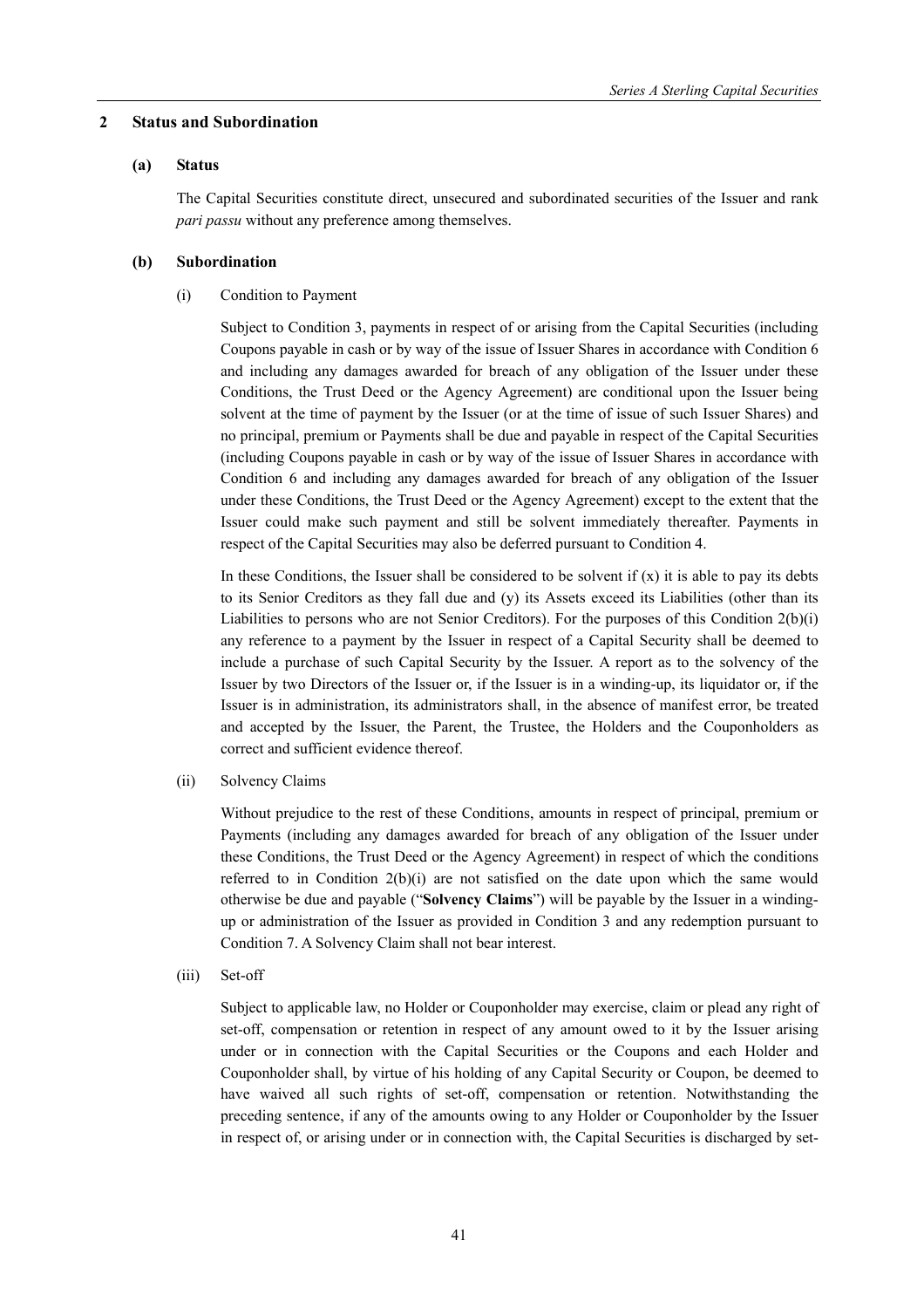off, such Holder shall, subject to applicable law, immediately pay an amount equal to the amount of such discharge to the Issuer (or, in the event of its winding-up or administration, the liquidator, or as appropriate, administrator of the Issuer) and, until such time as payment is made, shall hold an amount equal to such amount in trust for the Issuer (or the liquidator or, as appropriate, administrator of the Issuer (as the case may be)) and accordingly any such discharge shall be deemed not to have taken place.

*If the condition to payment set out in Condition 2(b)(i) is not satisfied, any sums which would otherwise have been payable in respect of the Capital Securities but are not paid by reason of such condition to payment will be available to be put towards the losses of the Issuer.* 

#### **3 Winding-Up or Administration**

If at any time an order is made, or an effective resolution is passed, for the winding-up of the Issuer (except, in any such case, a solvent winding-up solely for the purposes of a reorganisation, reconstruction or amalgamation or the substitution in place of the Issuer of a successor in business (as defined in the Trust Deed) of the Issuer, the terms of which reorganisation, reconstruction, amalgamation or substitution have previously been approved in writing by the Trustee or by an Extraordinary Resolution (as defined in the Trust Deed)), or, following the appointment of an administrator of the Issuer, an administrator gives notice that it intends to declare and distribute a dividend, there shall be payable by the Issuer in respect of each Capital Security (in lieu of any other payment by the Issuer but subject as provided in this Condition 3), such amount, if any, as would have been payable to the Holder if, on the day prior to the commencement of the winding-up or administration and thereafter, such Holder were the holder of one of a class of preference shares in the capital of the Issuer ("**Notional Preference Shares**") ranking *pari passu* as to a return of assets on a windingup or administration with the holders of Other Tier 1 Securities of the Issuer and the holders of that class or classes of preference shares (if any) from time to time issued or which may be issued by the Issuer which have a preferential right to a return of assets in the winding-up or administration over, and so rank ahead of, the holders of all other classes of issued shares for the time being in the capital of the Issuer, but ranking junior to the claims of Senior Creditors and junior to any notional class of preference shares in the capital of the Issuer by reference to which the amount payable in respect of any Junior Subordinated Debt in a windingup or administration of the Issuer is determined, on the assumption that the amount that such Holder was entitled to receive in respect of each Notional Preference Share on a return of assets in such winding-up or administration were an amount equal to the principal amount of, and any applicable premium on, the relevant Capital Security and any other Payments which are Outstanding thereon together with, to the extent not otherwise included within the foregoing, its pro rata share of any Solvency Claims attributable to the Capital Security.

On a winding-up or administration of the Issuer, there may be no surplus assets available to meet the claims of the Holders after the claims of the parties ranking senior to the Holders (as provided in Condition 3) have been satisfied.

#### **4 Coupon Deferral**

The Issuer may elect, subject as provided below, to defer any Coupon Payment otherwise scheduled to be paid on a Coupon Payment Date by giving notice of such election to the Holders (in accordance with Condition 15), the Trustee and the Principal Paying Agent not less than 20 Business Days prior to the relevant Coupon Payment Date. The Issuer may not exercise its rights under this Condition 4 to defer Coupon Payments if a Capital Disqualification Event has occurred (and the Issuer has notified the FSA of such occurrence), unless a Capital Breach Event has also occurred and is continuing.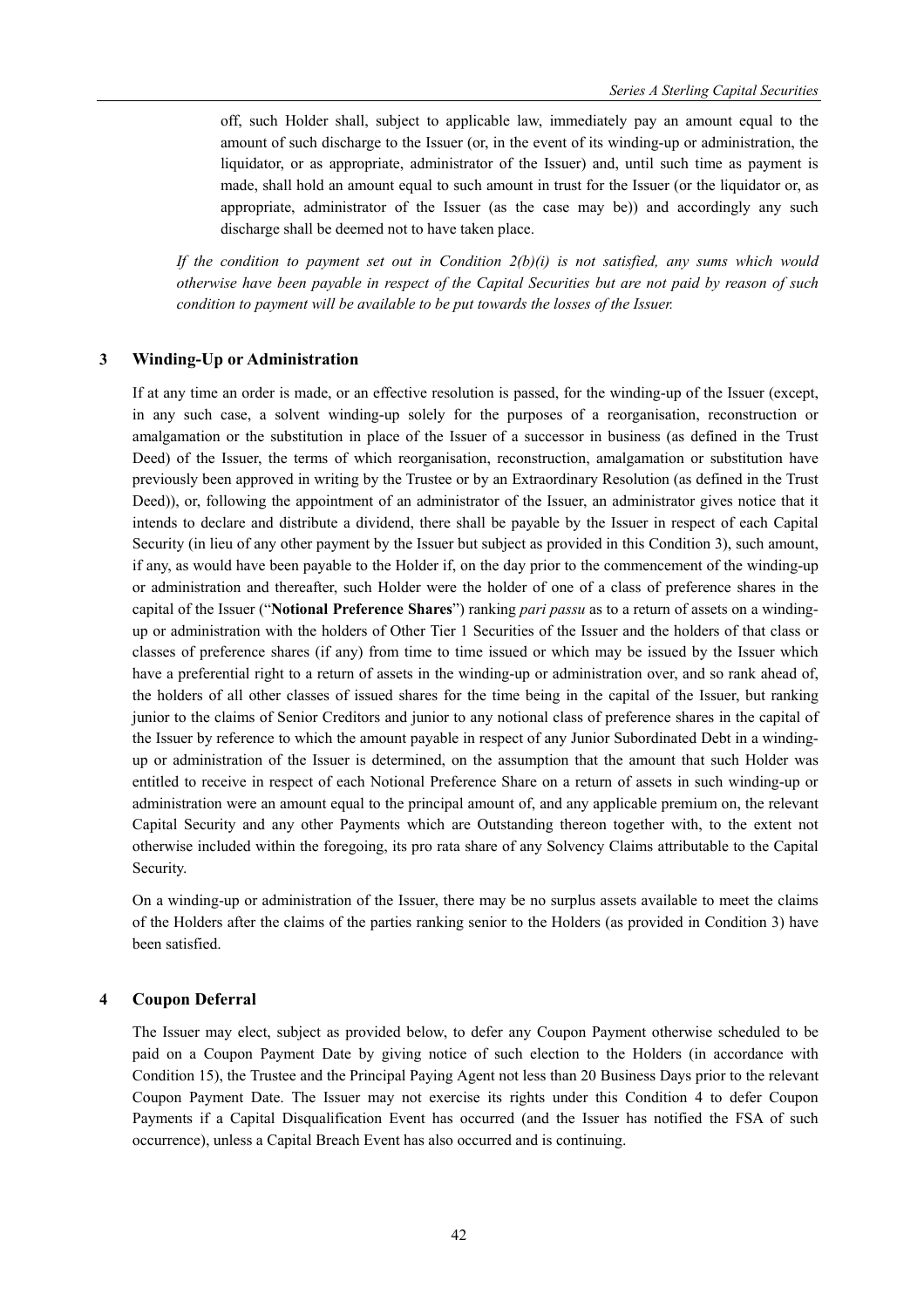The Issuer may at any time satisfy any Deferred Coupon Payment by operation of the procedures set out in Condition 6. The Issuer shall (except where Condition 3 applies) satisfy any Deferred Coupon Payment only by operation of the procedures set out in Condition 6 and, subject to Condition 8(d), shall only be obliged to do so upon the occurrence of the first of the following to occur: (i) redemption of the Capital Securities in accordance with Condition 7(b); (ii) redemption, substitution or variation of the terms of the Capital Securities in accordance with Condition 7(c); and (iii) redemption, substitution or variation of the terms of the Capital Securities in accordance with Condition 7(d).

If, on any Coupon Payment Date, payment of all Coupon Payments scheduled to be made on such date is not made in full by reason of either Condition 2(b)(i) or this Condition 4, neither the Issuer nor the Parent shall, (a) declare or pay any distribution or dividend or make any other payment on, and will procure that no distribution or dividend or other payment is made on, any Junior Share Capital other than, in the case where the Issuer has elected to defer a Coupon Payment in accordance with this Condition 4, a dividend (other than a dividend which is, or is expressed to be, an extraordinary or special dividend), distribution or other payment which has been declared, paid or made by the Issuer or the Parent on any Junior Share Capital, prior to the date on which the decision to defer the relevant Coupon Payment is notified to Holders in accordance with Condition 15, or (b) redeem, purchase, cancel, reduce or otherwise acquire any Junior Share Capital or any Other Tier 1 Securities (save where those shares or securities being redeemed, purchased or acquired are replaced contemporaneously by an issue of shares or securities of the same aggregate principal amount and the same ranking on a return of assets on a winding-up or administration or in respect of a distribution or payment of dividends and/or any other amounts thereunder to those shares or securities being redeemed, purchased or acquired), in each case unless or until the Coupon Payments due and payable in the next 12 months on all outstanding Capital Securities have been paid in full (or an amount equal to the same has been duly set aside or provided for in full for the benefit of the Holders and in a manner satisfactory to the Trustee).

Notwithstanding any other provision in these Conditions or the Trust Deed, the deferral of any Coupon Payment by virtue of this Condition 4 or Condition 2(b)(i) shall not constitute a default for any purpose (including, without limitation, Condition 9(a)) on the part of the Issuer. Any Coupon Payment so deferred shall not, except in the circumstances provided in Condition 6(e), bear interest.

The restrictions set out in this Condition 4 do not apply to the declaration and payment of any dividends and distributions or the making of any other payment by the Issuer to the Parent, any holding company of the Parent or to another wholly-owned subsidiary of the Parent.

# **5 Coupon Payments**

# **(a) Coupon Payment Dates**

The Capital Securities bear interest at the applicable Coupon Rate from the Issue Date in accordance with the provisions of this Condition 5.

Subject to Conditions 2(b)(i), 2(b)(ii), 4, 6(d), 6(e) and 8(d), interest shall be payable on the Capital Securities semi-annually (in two equal instalments) in arrear on each Coupon Payment Date, as provided in this Condition 5, save that the Coupon Payment in respect of the twentieth Coupon Period shall be the aggregate of a full semi-annual instalment and an amount calculated on the basis of one day divided by two times the number of days in the period from and including 21 July to but excluding 21 January.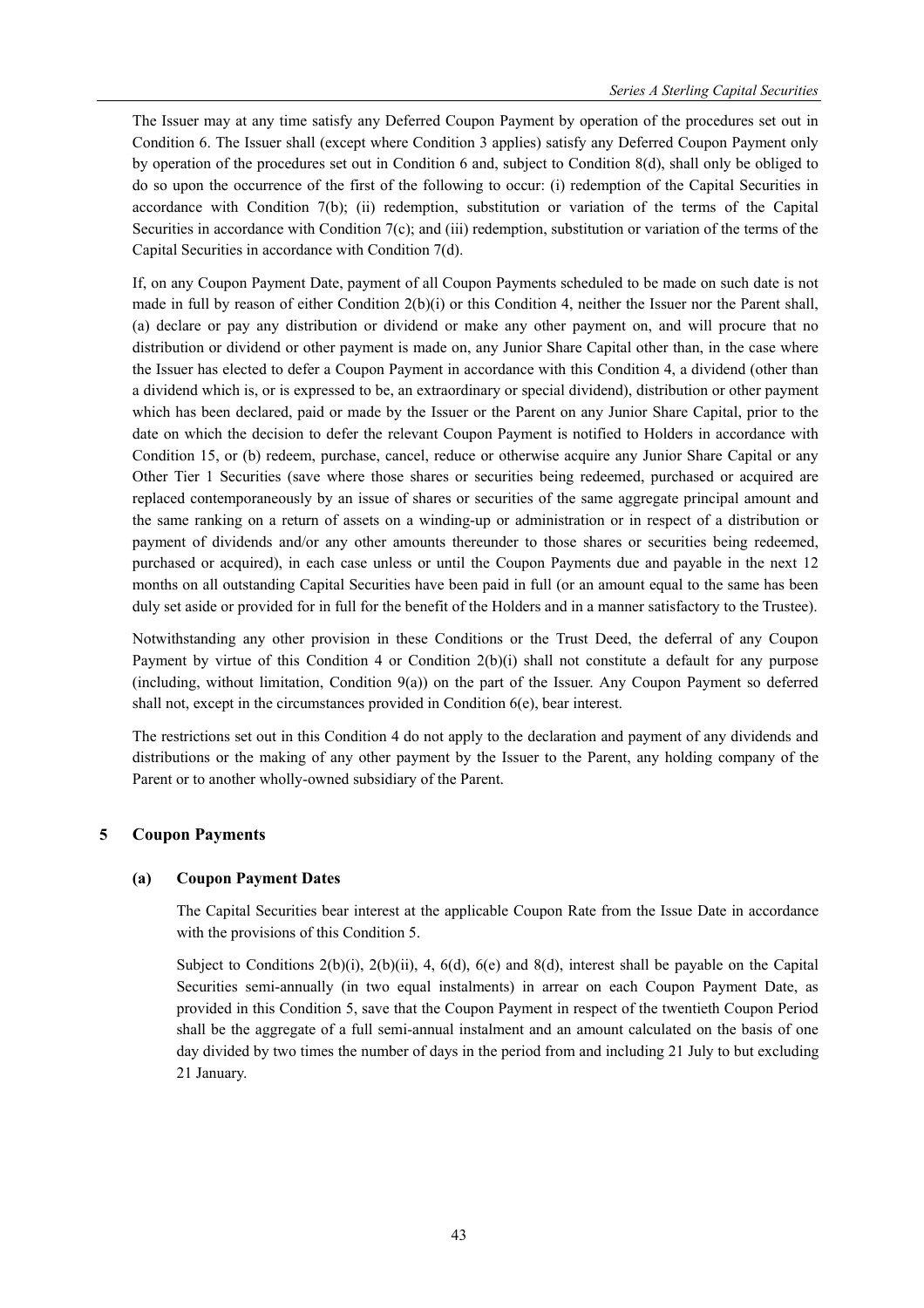### **(b) Interest Accrual**

The Capital Securities will cease to bear interest from (and including) the date of redemption thereof pursuant to Condition 7(b) or the date of redemption or substitution thereof pursuant to Condition 7(c), 7(d) or 8(d), as the case may be, unless, upon due presentation, payment and performance of all amounts and obligations due in respect of the Capital Securities is not properly and duly made, in which event interest shall continue to accrue as provided in the Trust Deed.

# **(c) Coupon Rate**

The relevant coupon rate (the "**Coupon Rate**"):

- (i) in respect of the period from (and including) the Issue Date to (but excluding) the First Reset Date shall be 13 per cent. per annum; and thereafter
- (ii) in respect of each Reset Period shall be the aggregate of 14 per cent. per annum and the Five Year Benchmark Gilt Rate in respect of such Reset Period (as determined by the Agent Bank).

## **(d) Determination of Coupon Rate and Calculation of Coupon Amounts**

The Agent Bank will, as soon as practicable after 11.00 a.m. (London time) on each Coupon Determination Date (i) determine the Coupon Rate applicable in respect of the relevant Reset Period pursuant to Condition  $5(c)(ii)$  and (ii) calculate the amount of interest payable in respect of a Calculation Amount on each of the Coupon Payment Dates falling in the relevant Reset Period by applying the Coupon Rate applicable to the Reset Period in which such Coupon Payment Dates fall to the Calculation Amount and dividing by two. Where it is necessary to compute an amount of interest in respect of a Capital Security for a period which is less than a complete Coupon Period, such Coupon Amount shall be calculated on the basis of the number of days in the relevant period, from and including the date from which interest begins to accrue, to but excluding the date on which it falls due, divided by the product of (1) the number of days in the Coupon Period in which the relevant period falls (including the first such day but excluding the last) and (2) the number of Coupon Periods normally ending in any year. Where it is necessary to compute an amount of interest in respect of any Capital Security for a period of more than a complete Coupon Period, such interest shall be calculated in respect of each full Coupon Period within such period, with the interest in respect of any remaining period being calculated in the manner as aforesaid. The resultant figure shall, if necessary, be rounded to the nearest £0.01 (£0.005) being rounded upwards). Where the denomination of a Capital Security is more than the Calculation Amount, the amount of interest payable in respect of such Capital Security is the aggregate of the amounts (calculated as aforesaid) for each Calculation Amount comprising the denomination of the Capital Security.

### **(e) Publication of Coupon Rate and Coupon Amounts**

The Issuer shall cause notice of the Coupon Rate and Coupon Amount in respect of each of the Coupon Payment Dates falling in the relevant Reset Period determined in accordance with Conditions 5(c)(ii) and 5(d) to be given to the Trustee, the Paying Agents, any stock exchange or other relevant authority on which the Capital Securities are for the time being listed or admitted to trading and, in accordance with Condition 15, the Holders, in each case as soon as practicable after its determination but in any event not later than the fourth Business Day after the relevant Reset Date.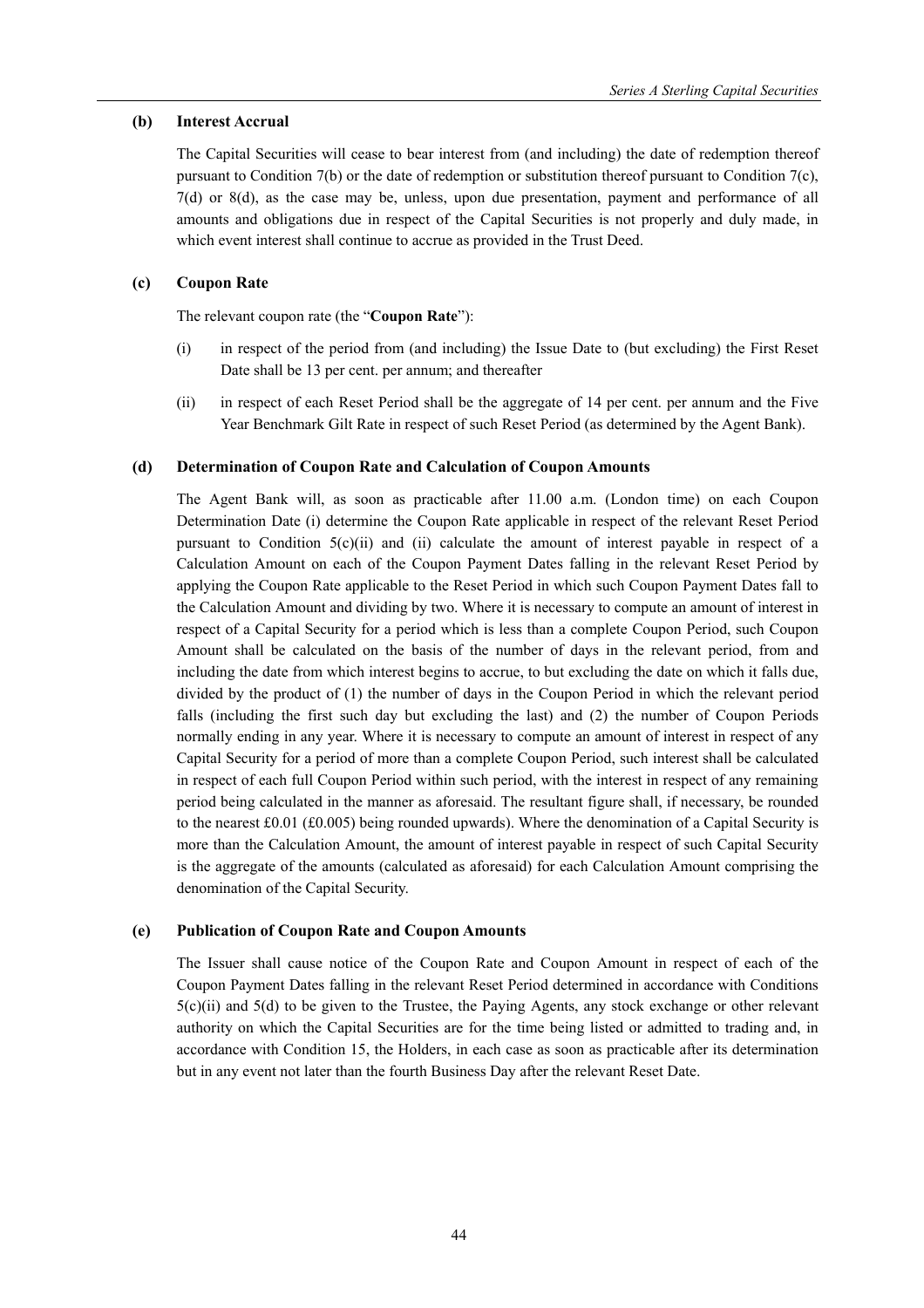# **(f) Determination or Calculation by Trustee**

If the Agent Bank does not at any relevant time for any reason determine the Coupon Rate on the Capital Securities or calculate the relevant Coupon Amounts in accordance with Conditions  $5(c)(ii)$ and 5(d), the Trustee (or an agent appointed by it) shall do so and such determination or calculation shall be deemed to have been made by the Agent Bank. In doing so, the Trustee (or such agent appointed by it) shall apply the foregoing provisions of this Condition, with any necessary consequential amendments, to the extent that, in its opinion, it or such agent can do so, and in all other respects it or such agent shall deem fair and reasonable in all the circumstances.

# **(g) Agent Bank**

Provided the Issuer has not given notice to redeem the Capital Securities on the First Reset Date pursuant to Condition 7(b), the Issuer shall on or before the Coupon Determination Date relating to the First Reset Date appoint and, for so long as any Capital Securities remain outstanding, maintain an Agent Bank.

The Issuer may, with the prior written approval of the Trustee, from time to time replace the Agent Bank with another leading investment, merchant or commercial bank in London. If the Agent Bank is unable or unwilling to continue to act as the Agent Bank or (without prejudice to Condition 5(f) above) fails duly to determine the Coupon Rate or calculate the Coupon Amounts in respect of any Reset Period as provided in Conditions  $5(c)(ii)$  and  $5(d)$ , the Issuer shall forthwith appoint another leading investment, merchant or commercial bank in London approved in writing by the Trustee to act as such in its place. The Agent Bank may not resign its duties or be removed without a successor having been appointed as aforesaid.

# **(h) Determinations of Agent Bank or Trustee Binding**

All notifications, opinions, determinations, certificates, calculations, quotations and decisions given, expressed, made or obtained for the purposes of this Condition 5, whether by the Agent Bank or the Trustee (or its agent), shall (in the absence of wilful default, bad faith or manifest error) be binding on the Issuer, the Agent Bank, the Trustee, the Paying Agents and all Holders and Couponholders and (in the absence as aforesaid) no liability to the Holders, the Couponholders or the Issuer shall attach to the Agent Bank or the Trustee in connection with the exercise or non-exercise by them of any of their powers, duties and discretions.

# **6 Alternative Coupon Satisfaction Mechanism**

# **(a) Alternative Coupon Satisfaction Mechanism**

Each ACSM Payment, when due to be satisfied in accordance with these Conditions, will (except as provided in Condition 8(d) or if Condition 3 applies) be satisfied by the Issuer in full only through the issue of Ordinary Shares and their allotment to the Trustee or its agent for the purposes of, and in accordance with, this Condition 6.

The Issuer shall appoint a Calculation Agent (if it has not already done so), and notify the Parent, the Trustee, the Principal Paying Agent and the Calculation Agent that an ACSM Payment is to be satisfied on the relevant ACSM Payment Date. All other Payments due must, subject to Conditions 2 and 4, be satisfied in accordance with Condition 8(a).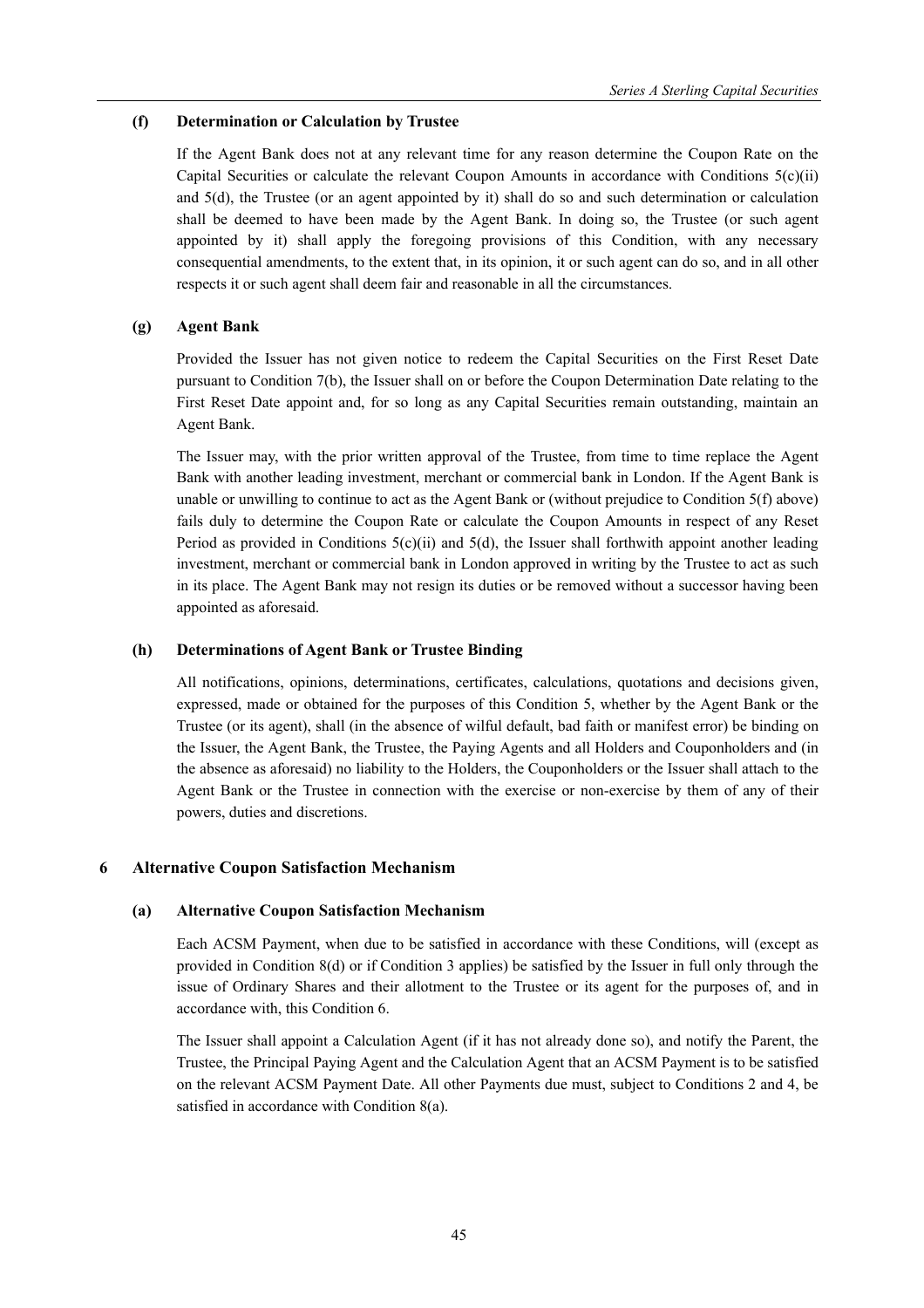### **(b) Issue of Ordinary Shares**

If any ACSM Payment is to be satisfied through the issue to or to the order of the Trustee of Ordinary Shares as required by the provisions of this Condition 6 then, subject to Conditions 6(d), 6(e) and 8(d):

- (i) by close of business in London on or before the seventh Business Day prior to the relevant ACSM Payment Date, the Issuer will, subject to it having the necessary corporate authorisations in place, issue and allot in favour of the Trustee (or, if so agreed between the Issuer and the Trustee, an agent of the Trustee) such number of Ordinary Shares (the "**Payment Issuer Shares**") as, in the determination of the Parent, will have a market value (converted, where necessary, into pounds sterling) as near as practicable to, but not less than, the relevant ACSM Payment to be satisfied in accordance with this Condition 6; and
- (ii) on or before the sixth Business Day prior to the relevant ACSM Payment Date, the Trustee shall transfer or instruct its agent to transfer the Payment Issuer Shares to the Parent in consideration for which the Parent shall issue to the Trustee (or, if so agreed between the Issuer and the Trustee, to an agent of the Trustee) within one Business Day of the Parent receiving the Payment Issuer Shares such number of ordinary shares of the Parent (the "**Payment Ordinary Shares**") as, in the determination of the Calculation Agent, will have a market value (converted, where necessary, into pounds sterling) as near as practicable to, but not less than the relevant ACSM Payment to be satisfied in accordance with this Condition 6.

The Trustee shall hold such Payment Ordinary Shares and such proceeds of the sale of the Payment Ordinary Shares, in each case: (i) as have a value equal to the applicable ACSM Payment as certified by the Calculation Agent, on trust for the Holders; and (ii) as have a value equal to any Associated Costs as certified by the Calculation Agent, on trust for itself or its agent. The remainder (if any) of the Payment Ordinary Shares or the proceeds of the sale of the Payment Ordinary Shares shall, in each case, be held on trust for the Issuer by the Trustee. Following the sale of the Payment Ordinary Shares in accordance with this Condition 6 and the discharge of any Associated Costs and satisfaction of the relevant ACSM Payment as provided below, the Trustee or its agent shall pay the remainder (if any) of the proceeds of the sale of the Payment Ordinary Shares as certified by the Calculation Agent to the Issuer.

The Trustee shall use reasonable endeavours to effect the transfer or instruct its agent to effect the transfer of such Payment Ordinary Shares to or to the order of the Calculation Agent (subject to any necessary consents being obtained) as soon as practicable and in any case by not later than the close of business in London on the fifth Business Day prior to the relevant ACSM Payment Date and the Calculation Agent shall be required to agree in the Calculation Agency Agreement to use reasonable endeavours to procure purchasers for such Payment Ordinary Shares. If necessary, the Calculation Agent has further agreed to exchange, as agent of the Trustee, the proceeds of such sale into pounds sterling at prevailing market exchange rates and deliver such exchanged proceeds to, or hold such exchanged proceeds to the order of, the Trustee who shall pay or procure that its agent pays such proceeds as it holds in respect of the relevant Payment on its due date to the Principal Paying Agent. The Calculation Agent shall further be required to agree in the Calculation Agency Agreement to discharge, on behalf of the Trustee or its agent, the Associated Costs and pay the remaining proceeds of such sale to, or hold the remaining proceeds of such sale to the order of, the Trustee, who shall pay or procure that its agent pays such remaining proceeds as it holds in respect of the relevant ACSM Payment on its due date to the Principal Paying Agent for application in accordance with Condition 6(c).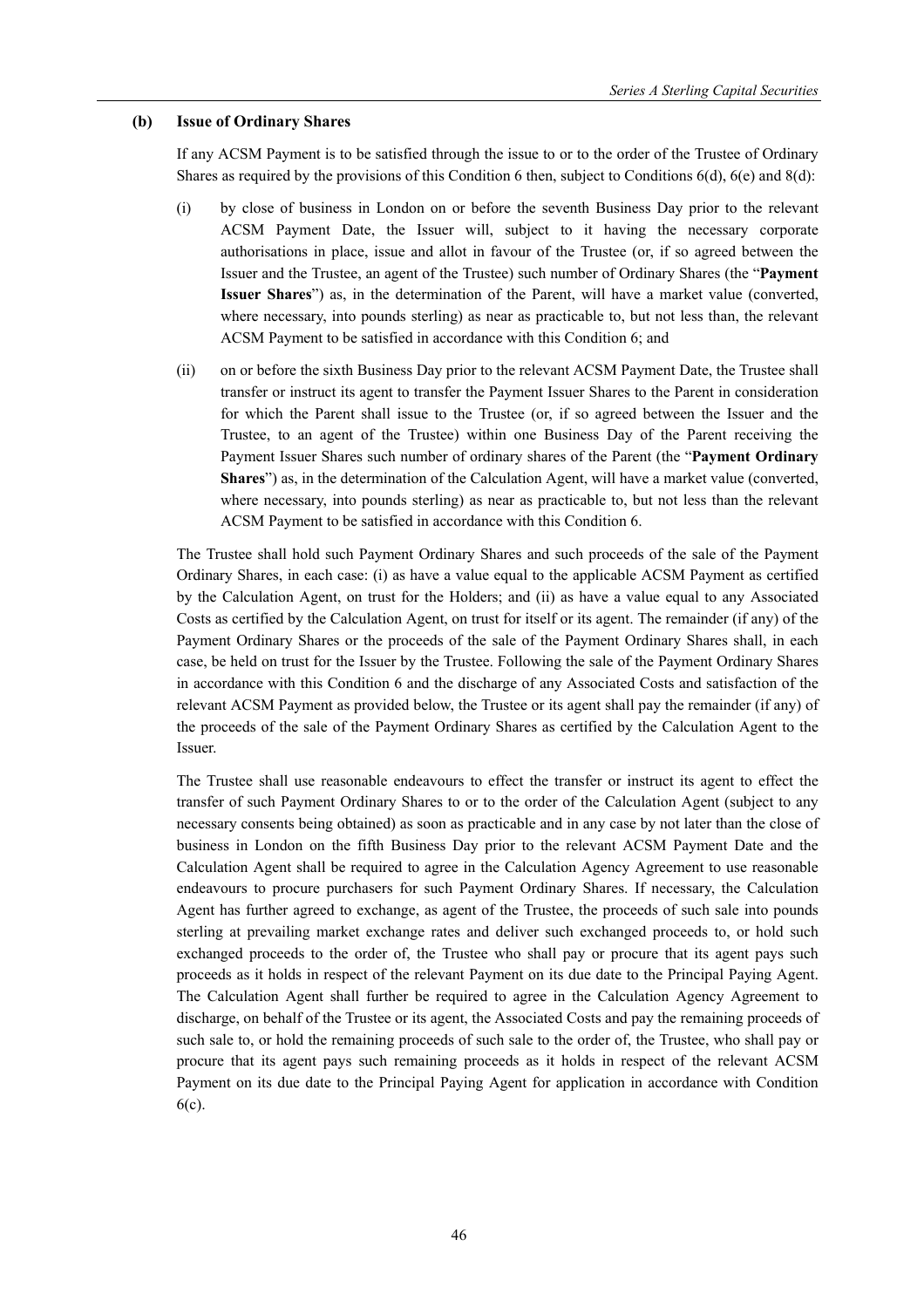The Trustee shall not be liable to anyone for any loss occasioned by the transfer or sale of the Payment Issuer Shares or the Payment Ordinary Shares, in each case by or on behalf of the Trustee, or any delay or failure in effecting such transfer or sale of the Payment Issuer Shares or the Payment Ordinary Shares under these Conditions.

If the proceeds of the sale of the Payment Ordinary Shares will not, in the opinion of the Calculation Agent, subject to Conditions 6(d) and 6(e) but despite the arrangements contained above, result in a sum (if necessary, when converted into pounds sterling) at least equal to the relevant ACSM Payment and any Associated Costs being available to satisfy the necessary ACSM Payment in full on its due date and the Associated Costs, the Issuer, the Parent, the Trustee and the Calculation Agent shall take such steps as are reasonably necessary to ensure, so far as practicable, that through issuing additional Issuer Payment Shares and Payment Ordinary Shares on one or more further occasions and allotting them to the Trustee or its agent and following, *mutatis mutandis*, the procedures contained above, a sum (if necessary, when converted into pounds sterling) as near as practicable to, and at least equal to, the relevant ACSM Payment and any Associated Costs will be available to satisfy the relevant ACSM Payment in full on its due date and the Associated Costs.

# **(c) Issue Satisfies Payment**

Where the Issuer elects or is required to satisfy an ACSM Payment hereunder by issuing Payment Issuer Shares and issues such Payment Issuer Shares to the Trustee or its agent (with the subsequent issue by the Parent to the Trustee or its agent of Payment Ordinary Shares in exchange therefor), such issue shall satisfy the relevant ACSM Payment if done in accordance with this Condition 6. The proceeds of sale of Payment Ordinary Shares shall be paid by the Principal Paying Agent to the Holders in respect of the relevant ACSM Payment.

*The Trustee is a company incorporated under English law and is acting on its capacity as trustee on behalf of the Holders. It does not hold itself out as engaging in the business of buying or selling investments (including the Payment Issuer Shares or the Payment Ordinary Shares) and will carry out its obligations under this Condition 6 only in its capacity as trustee for the Holders. For the avoidance of doubt, the Trustee is not remunerated separately for accepting any investments on behalf of the Holders in addition to any remuneration it receives as trustee.* 

# **(d) Insufficiency**

The Issuer shall not be entitled to exercise its option pursuant to any of Conditions 7(b), 7(c) or 7(d) to redeem, substitute or vary the terms of any of the Capital Securities until such time as the Issuer and the Parent have available, and the Directors of both the Issuer and the Parent have the corresponding authority to allot, a sufficient number of authorised but unissued Payment Issuer Shares and Payment Ordinary Shares as may be required to be issued in accordance with this Condition 6 for the purposes of satisfying in full in accordance with this Condition 6 any ACSM Payment required to be satisfied in connection with such redemption, substitution or variation of the terms of the Capital Securities.

# **(e) Market Disruption**

Notwithstanding the provisions of Condition 6(b), if there exists, in the opinion of the Issuer, a Market Disruption Event on or after the 15th Business Day preceding any ACSM Payment Date, then the Issuer may give a notice to the Trustee, the Principal Paying Agent, the Calculation Agent and (in accordance with Condition 15) the Holders as soon as possible after the Market Disruption Event has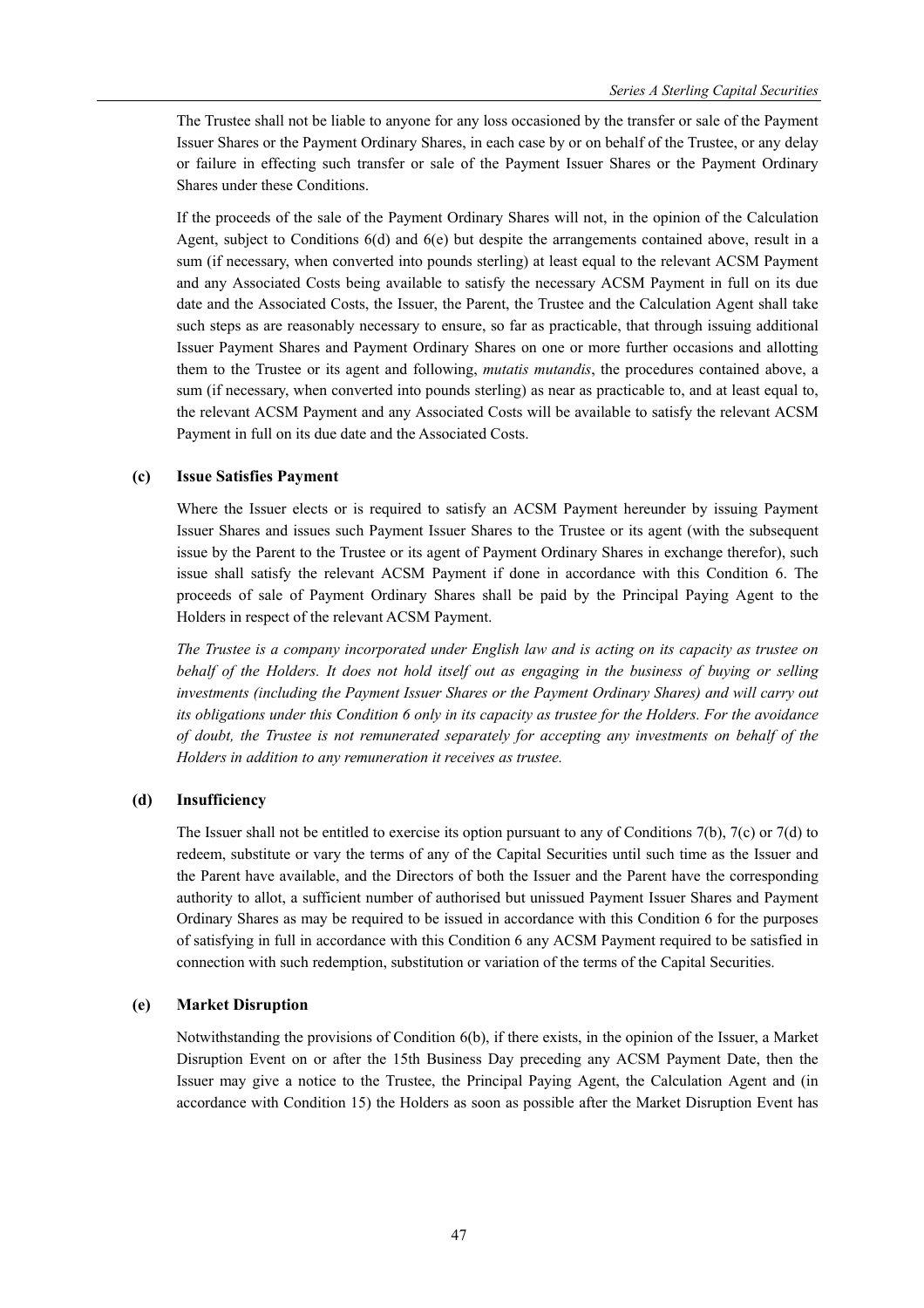arisen or occurred, whereupon the relevant ACSM Payment may be deferred until such time as the Market Disruption Event, in the opinion of the Issuer, no longer exists.

Any such deferred ACSM Payment will be satisfied as soon as practicable following such time as the Market Disruption Event, in the opinion of the Issuer, no longer exists. Interest shall not accrue on such deferred ACSM Payment, unless, as a consequence of the existence of the relevant Market Disruption Event, the Issuer does not satisfy the relevant ACSM Payment for a period of 14 days or more after the relevant ACSM Payment Date, in which case interest shall accrue on such deferred ACSM Payment from (and including) the relevant ACSM Payment Date to (but excluding) the date on which such ACSM Payment is satisfied. Any such interest shall accrue at a rate determined in accordance with Condition 5 and shall be satisfied only in accordance with this Condition 6, as soon as reasonably practicable after the relevant deferred ACSM Payment is satisfied. No liability shall attach to the Trustee or its agent if, as a result of a Market Disruption Event or any other event outside the control of the Trustee or its agent, the Trustee or its agent is unable to comply with the provisions of Condition 6(b).

### **(f) Listing**

The Parent has undertaken in the Trust Deed to ensure (to the extent possible) that, at the time when any Payment Ordinary Shares are issued pursuant to this Condition 6, such Payment Ordinary Shares are listed on the Official List of the FSA in its capacity as competent authority under the Financial Services and Markets Act 2000 and are admitted to trading on the market for listed securities of the London Stock Exchange (or, if the London Stock Exchange is not a Recognised Stock Exchange at that time, such other stock exchange as is a Recognised Stock Exchange at that time).

### **7 Redemption, Substitution, Variation or Purchase**

#### **(a) No Fixed Redemption Date**

The Capital Securities are perpetual securities in respect of which there is no fixed redemption date and the Issuer shall (subject to the provisions of Conditions 2 and 3 and without prejudice to the provisions of Condition 11) only have the right to repay them, substitute them, vary their terms or purchase them in accordance with the following provisions of this Condition 7 or in the circumstances provided for in Condition 8(d).

In addition, any redemption, substitution, variation of the terms or purchase of the Capital Securities is (i) subject to the Issuer giving prior written notice to, and receiving no objection from, or in the case of any redemption of the Capital Securities (or substitution or variation thereof for Qualifying Upper Tier 2 Securities) prior to the First Reset Date, receiving the consent of, the FSA, and (ii) subject to the Issuer (both at the time of, and immediately following, the redemption, substitution, variation or purchase) being in compliance with the Capital Regulations applicable to it from time to time (and a certificate from any two Directors of the Issuer confirming such compliance shall be conclusive evidence of such compliance), and (iii) (other than in the case of a purchase) conditional on the terms of Condition 6(d) being satisfied prior to the exercise by the Issuer of its rights with respect to such redemption, substitution or variation and all Deferred Coupon Payments (if any) being satisfied in full by the operation of Condition 6 and the Trust Deed on or prior to the date set for such redemption, substitution or variation.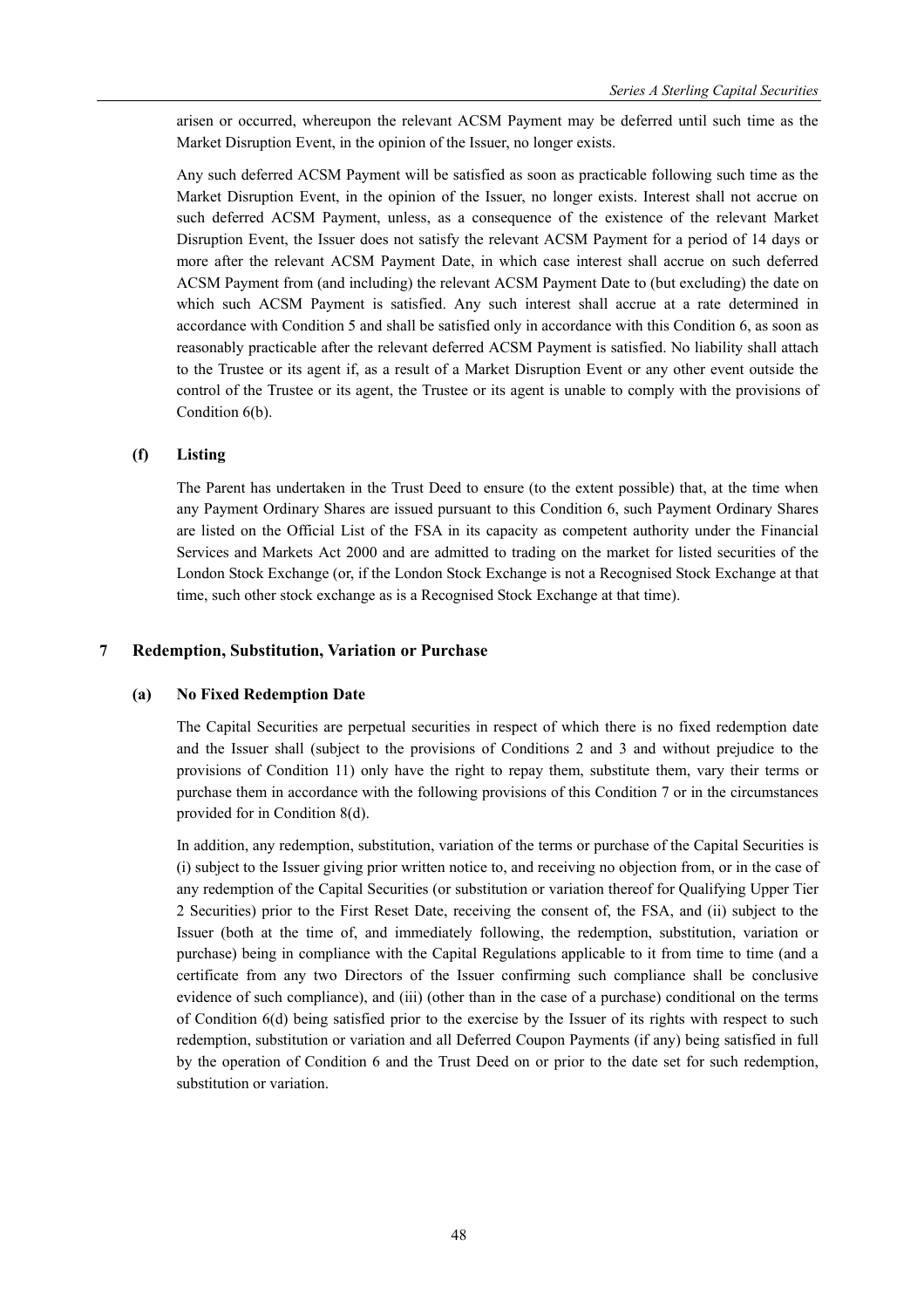### **(b) Issuer's Call Option**

Subject to Conditions  $2(b)(i)$  and  $7(a)$ , the Issuer may, by giving not less than 30 nor more than 60 days' notice to the Holders (in accordance with Condition 15), the Trustee and the Principal Paying Agent, which notice shall be irrevocable, elect to redeem all, but not some only, of the Capital Securities on the First Reset Date or any Reset Date thereafter at their principal amount together with any Payments which are Outstanding thereon (including any Deferred Coupon Payments, which will be satisfied by the operation of Condition 6).

# **(c) Redemption, Substitution or Variation Due to Taxation**

If, immediately prior to the giving of the notice referred to below, as a result of a Tax Law Change:

- (i) in making any payments on the Capital Securities, the Issuer has paid or will or would on the next payment date be required to pay Additional Amounts on the Capital Securities and the Issuer cannot avoid the foregoing in connection with the Capital Securities by taking measures reasonably available to it; or
- (ii) in respect of the Issuer's obligation to make any Coupon Payment on the next following Coupon Payment Date there is a more than insubstantial risk that Coupon Payments on the Capital Securities including, for the avoidance of doubt, any ACSM Payment and the related issue of Payment Issuer Shares and Payment Ordinary Shares pursuant to Condition 6, may be treated as "distributions" within the meaning of Section 832(1) of the Income and Corporation Taxes Act 1988 (or such other Section and/or Act as may from time to time supersede or replace Section 832(1) of the Income and Corporation Taxes Act 1988 for the purposes of such definition) and such requirement or circumstance cannot be avoided by the Issuer taking such measures as it (acting in good faith) deems appropriate; or
- (iii) in respect of the Issuer's obligation to make any Coupon Payment on the next following Coupon Payment Date, (a) there is a more than insubstantial risk that the Issuer would not be entitled to claim a deduction in respect thereof when computing its taxation liabilities in the United Kingdom, or such entitlement is materially reduced or (b) the Issuer would not to any material extent be entitled to have such a deduction set against the profits of companies with which it is grouped for applicable United Kingdom tax purposes (whether under the group relief system current as at the Issue Date or any similar system or systems having like effect as may from time to time exist), or (c) the Issuer would not, as a result of the Capital Securities being in issue, be able to have losses or deductions set against the profits, or profits offset by the losses or deductions, of companies with which it is or would otherwise be so grouped; and in any such case the Issuer cannot avoid the foregoing in connection with the Capital Securities by taking measures as it (acting in good faith) deems appropriate,

### then:

(aa) the Issuer may, subject to Condition 7(a) and having given not less than 30 nor more than 60 days' notice to the Trustee, the Principal Paying Agent and, in accordance with Condition 15, the Holders (which notice shall be irrevocable), redeem in accordance with these Conditions at any time all, but not some only, of the Capital Securities at their principal amount, together, with any Payments which are Outstanding thereon (including any Deferred Coupon Payments, which will be satisfied by the operation of Condition 6); or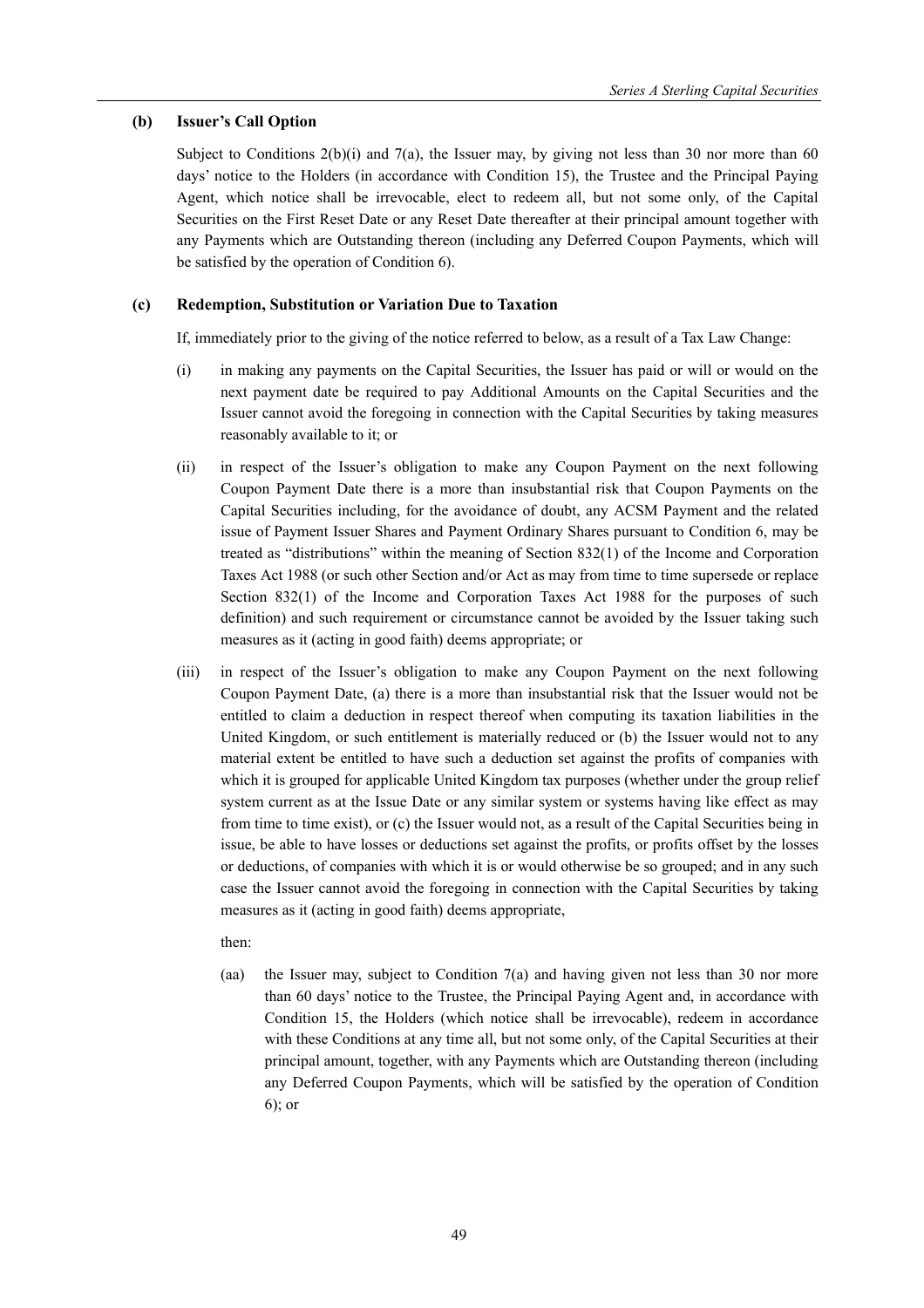(bb) the Issuer may, subject to Condition 7(a) (without any requirement for the consent or approval of the Holders) and having given not less than 30 nor more than 60 days' notice to the Trustee, the Principal Paying Agent and, in accordance with Condition 15, the Holders (which notice shall be irrevocable), substitute at any time all (and not some only) of the Capital Securities for, or vary the terms of the Capital Securities so that they become, alternative Qualifying Tier 1 Securities or Qualifying Upper Tier 2 Securities, and the Trustee shall (subject to the following provisions of this paragraph (bb) and subject to the receipt by it of the certificate of the Directors referred to below and the certificate of the Directors referred to in the definition of Qualifying Tier 1 Securities or (as the case may be) Qualifying Upper Tier 2 Securities) agree to such substitution or variation. In connection therewith, all Deferred Coupon Payments (if any) will be satisfied by the operation of Condition 6. The Trustee shall use its reasonable endeavours to participate in or assist the Issuer with the substitution of the Capital Securities for or the variation of the terms of the Capital Securities so that they become alternative Qualifying Tier 1 Securities or Qualifying Upper Tier 2 Securities, provided that the Trustee shall not be obliged to participate in or assist with any such substitution or variation if the terms of the proposed alternative Qualifying Tier 1 Securities or Qualifying Upper Tier 2 Securities or the participation in or assistance with such substitution or variation would impose, in the Trustee's opinion, more onerous obligations upon it. If, notwithstanding the above, the Trustee does not participate or assist as provided above, the Issuer may, subject as provided above, redeem the Capital Securities as provided above.

Prior to the publication of any notice of substitution, variation or redemption pursuant to this Condition 7(c), the Issuer shall deliver to the Trustee a certificate signed by two Directors of the Issuer stating that the relevant condition referred to in paragraph (i), (ii) or (iii) above is satisfied and the Trustee shall accept such certificate without any further inquiry as sufficient evidence of the satisfaction of the conditions set out in such paragraphs in which event it shall be conclusive and binding on the Holders. Upon expiry of such notice, the Issuer shall either redeem, vary the terms of or substitute the Capital Securities in accordance with this Condition 7(c), as the case may be.

In connection with any substitution or variation in accordance with this Condition 7(c), the Issuer shall comply with the rules of any stock exchange or other relevant authority on which the Capital Securities are for the time being listed or admitted to trading, and (for so long as the Capital Securities are listed on the London Stock Exchange and the rules of such exchange require) shall publish a supplement in connection therewith.

#### **(d) Substitution, Variation or Redemption for Regulatory Purposes**

If immediately prior to the giving of the notice referred to below a Regulatory Event has occurred and is continuing, then:

(i) the Issuer may, subject to Condition 7(a) and having given not less than 30 nor more than 60 days' notice to the Holders in accordance with Condition 15, the Trustee and the Principal Paying Agent (which notice shall be irrevocable), redeem in accordance with these Conditions at any time all, but not some only, of the Capital Securities at their Make Whole Redemption Price together with any Payments which are Outstanding thereon (including any Deferred Coupon Payments which will be satisfied by the operation of Condition 6); or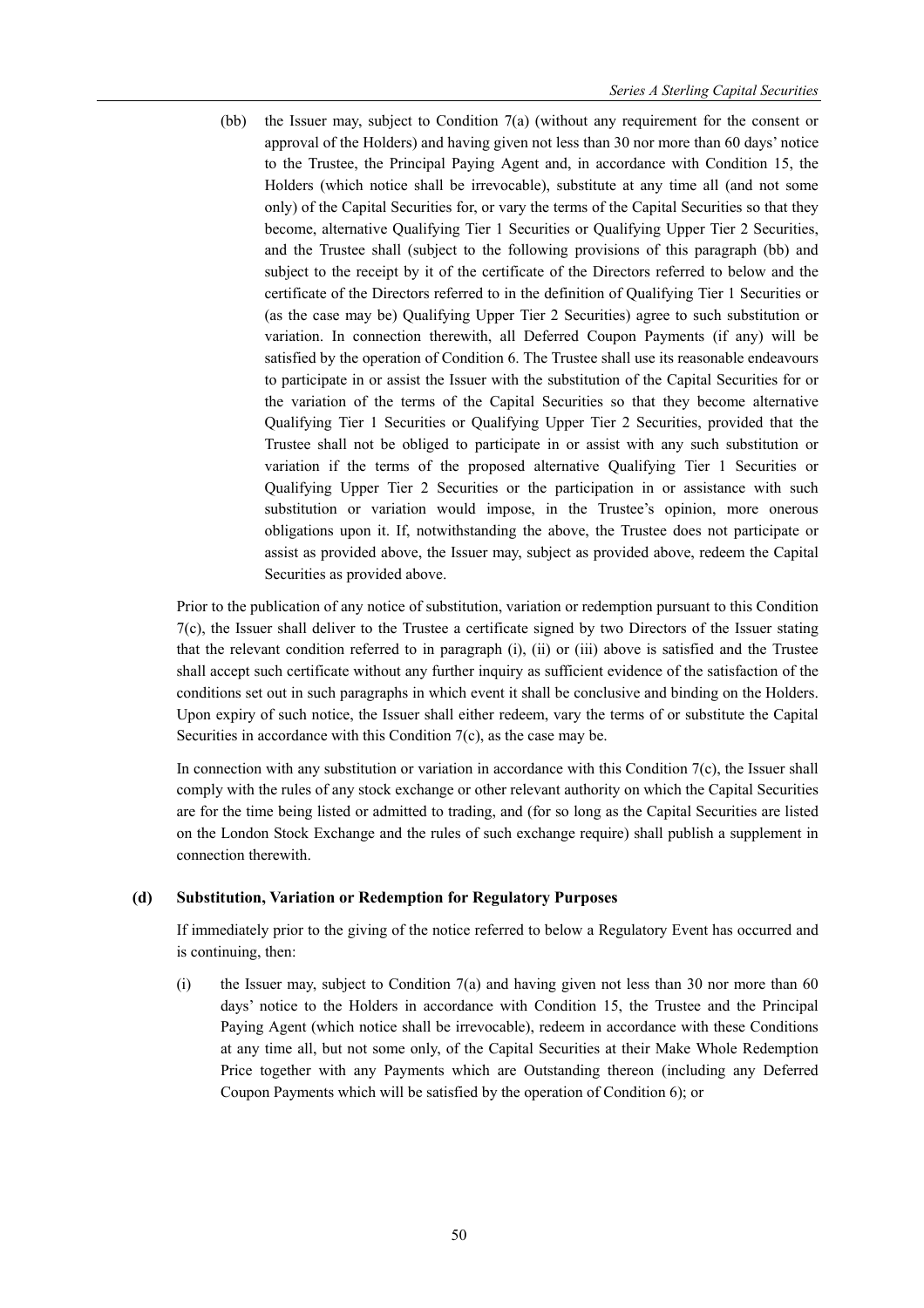(ii) the Issuer may, subject to Condition 7(a) (without any requirement for the consent or approval of the Holders) and having given not less than 30 nor more than 60 days' notice to the Trustee, the Principal Paying Agent and, in accordance with Condition 15, the Holders (which notice shall be irrevocable), substitute at any time all (and not some only) of the Capital Securities for, or vary the terms of the Capital Securities so that they become, alternative Qualifying Tier 1 Securities or Qualifying Upper Tier 2 Securities, and the Trustee shall (subject to the following provisions of this paragraph (ii) and subject to the receipt by it of the certificate of the Directors referred to below and the certificate of the Directors referred to in the definition of Qualifying Tier 1 Securities or (as the case may be) Qualifying Upper Tier 2 Securities) agree to such substitution or variation. In connection therewith, all Deferred Coupon Payments (if any) will be satisfied by the operation of Condition 6. The Trustee shall use its reasonable endeavours to participate in or assist the Issuer with the substitution of the Capital Securities for or the variation of the terms of the Capital Securities so that they become alternative Qualifying Tier 1 Securities or Qualifying Upper Tier 2 Securities, provided that the Trustee shall not be obliged to participate in or assist with any such substitution or variation if the terms of the proposed alternative Qualifying Tier 1 Securities or Qualifying Upper Tier 2 Securities or the participation in or assistance with such substitution or variation would impose, in the Trustee's opinion, more onerous obligations upon it or require the Trustee to incur any liability for which it is not indemnified and/or secured to its satisfaction. If, notwithstanding the above, the Trustee does not participate or assist as provided above, the Issuer may, subject as provided above, redeem the Capital Securities as provided above.

Prior to the publication of any notice of substitution, variation or redemption pursuant to this Condition 7(d), the Issuer shall deliver to the Trustee a certificate signed by two Directors of the Issuer stating that a Regulatory Event has occurred and is continuing as at the date of the certificate, and the Trustee shall accept such certificate without any further inquiry as sufficient evidence of the occurrence and continuation of a Regulatory Event in which event it shall be conclusive and binding on the Holders. Upon expiry of such notice, the Issuer shall either redeem, vary the terms of or substitute the Capital Securities in accordance with this Condition 7(d), as the case may be.

In connection with any substitution or variation in accordance with this Condition 7(d), the Issuer shall comply with the rules of any stock exchange or other relevant authority on which the Capital Securities are for the time being listed or admitted to trading, and (for so long as the Capital Securities are admitted to official listing on the London Stock Exchange and the rules of such exchange require) shall publish a supplement in connection therewith.

#### **(e) Purchases**

The Issuer, the Parent or any other subsidiary of the Parent may, subject to Condition 7(a), at any time purchase Capital Securities in any manner and at any price. In each case, purchases will be made together with all unmatured Coupons and Talons appertaining thereto.

### **(f) Cancellation**

All Capital Securities so redeemed or substituted by the Issuer and any unmatured Coupons and Talons appertaining thereto will be cancelled and may not be reissued or resold. Capital Securities purchased by the Issuer, the Parent or any other subsidiary of the Parent may be held, reissued or resold or, at the option of the Issuer, surrendered to any Paying Agent for cancellation. Any Capital Securities so surrendered for cancellation may not be reissued or resold and the obligations of the Issuer in respect of any such Capital Securities shall be discharged.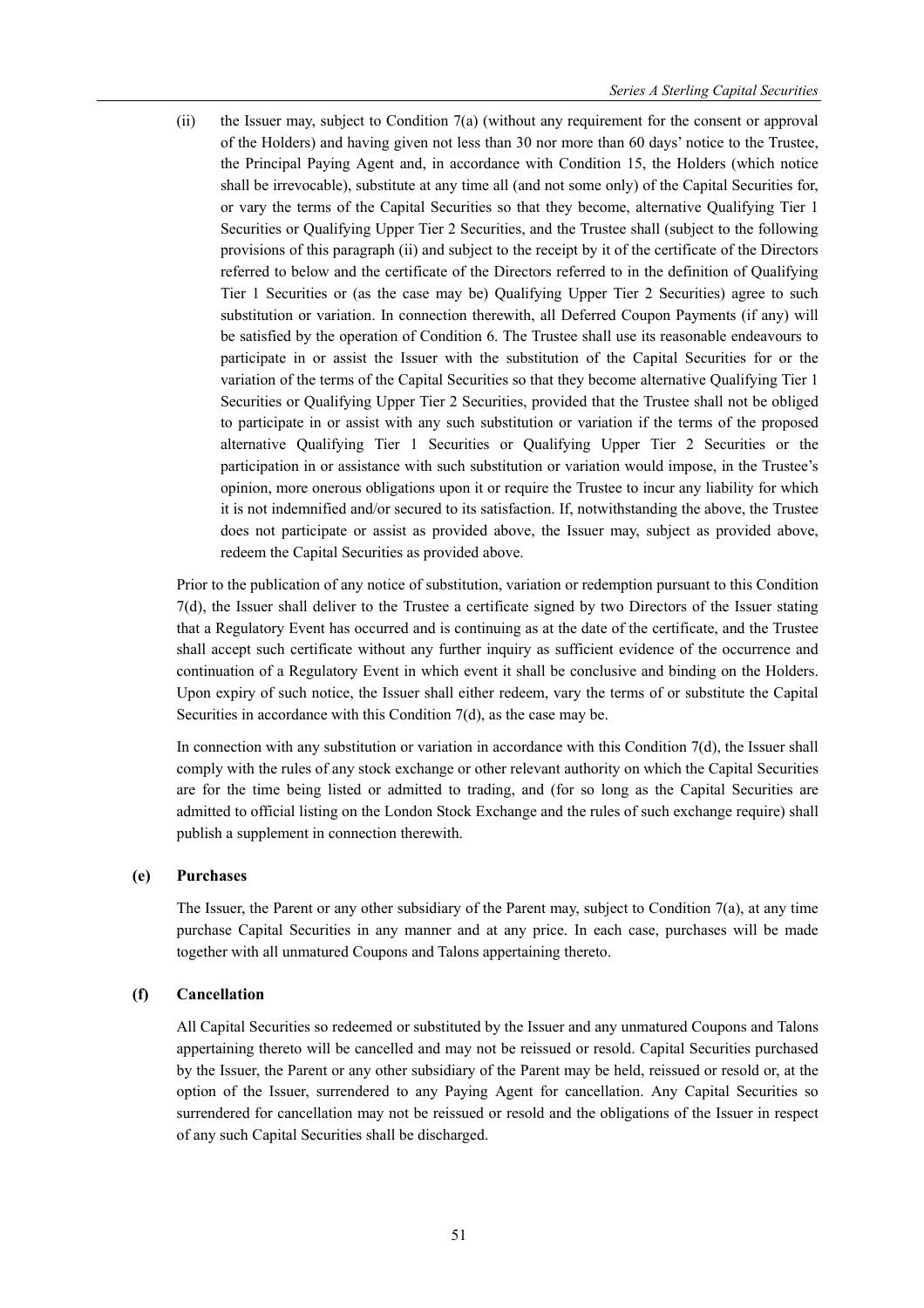# **(g) Trustee Not Obliged to Monitor**

The Trustee shall not be under any duty to monitor whether any event or circumstance has happened or exists within this Condition 7 or whether a Suspension under Condition 8(d) has occurred and will not be responsible to Holders for any loss arising from any failure by it to do so. Unless and until the Trustee has actual knowledge of the occurrence of any event or circumstance within this Condition 7 or the occurrence of a Suspension under Condition 8(d), it shall be entitled to assume that no such event or circumstance exists.

# **8 Payments**

# **(a) Method of Payment**

- (i) Payments of principal, premium and Coupon Amounts will be made by or on behalf of the Issuer against presentation and surrender of Capital Securities or the appropriate Coupons at the specified office of any of the Paying Agents except that payments of Coupon Amounts in respect of any period not ending on a Coupon Payment Date will only be made upon surrender of the relevant Capital Security. Such payments will be made (subject to Condition  $8(a)(ii)$ ) below), at the option of the payee, by sterling cheque drawn on, or by transfer to a sterling account maintained by the payee with, a bank in London.
- (ii) Upon the due date for redemption of any Capital Security, any unexchanged Talon relating to such Capital Securities (whether or not attached) shall become void and no Coupon shall be delivered in respect of such Talon and unmatured Coupons relating to such Capital Securities (whether or not attached) shall also become void and no payment shall be made in respect of them. If any Capital Security is presented for redemption without all unmatured Coupons and any unexchanged Talon relating to it, redemption shall be made only against the provision of such indemnity as the Issuer may require.
- (iii) On or after the Coupon Payment Date for the final Coupon forming part of a Coupon sheet issued in respect of any Capital Securities, the Talon forming part of such Coupon sheet may be surrendered at the specified office of the Principal Paying Agent in exchange for a further Coupon sheet (and another Talon for a further Coupon sheet) (but excluding any Coupons that may have become void pursuant to Condition 11).

# **(b) Payments Subject to Fiscal Laws**

Without prejudice to the terms of Condition 10, all payments made in accordance with these Conditions shall be made subject to any fiscal or other laws and regulations applicable in the place of payment. No commissions or expenses shall be charged to the Holders in respect of such payments.

# **(c) Payments on Business Days**

If the date for payment of any amount in respect of any Capital Security or Coupon, or any later date on which any Capital Security or Coupon is presented for payment, is not a business day, then the holder thereof shall not be entitled to payment at that place of payment of the amount payable until the next following business day at that place of payment and shall not be entitled to any further interest or other payment in respect of any such delay. In this Condition 8(c), "**business day**" means any day (not being a Saturday, Sunday or a public holiday) on which commercial banks and foreign exchange markets which settle payments in sterling are open in London and in the relevant place of payment.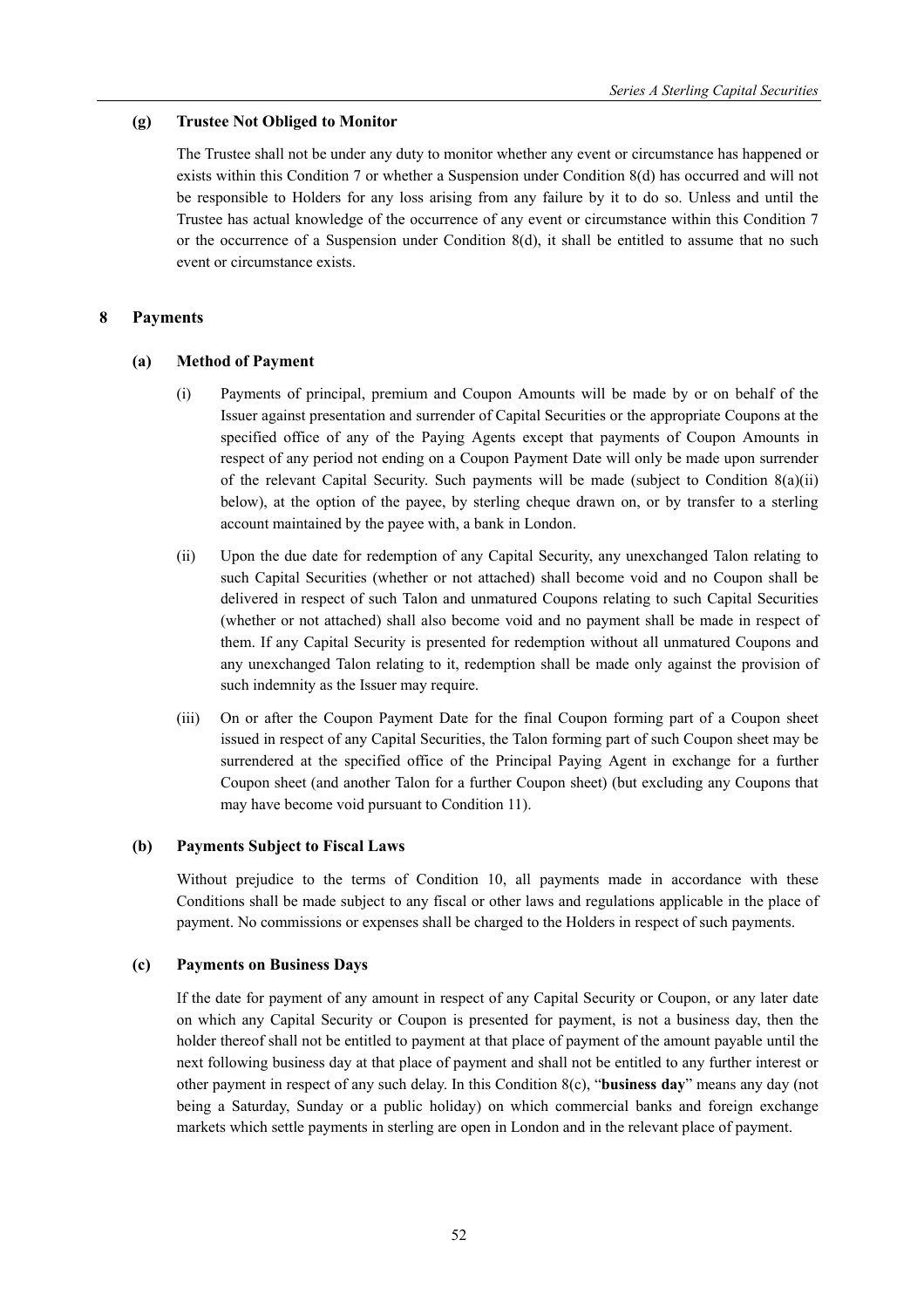#### **(d) Suspension**

If, following any take-over offer made under the City Code on Take-overs and Mergers or any reorganisation, restructuring or scheme of arrangement, the Parent or any subsequent New Owner ceases to be the ultimate holding company of the Lloyds TSB Group, then the Issuer shall as soon as practicable give notice to the Holders in accordance with Condition 15, the Trustee and the Principal Paying Agent, whereupon the operation of the ACSM shall be suspended (such event being a "**Suspension**"). In such event, unless a Permitted Restructuring Arrangement shall be put in place within six months of the occurrence of a Permitted Restructuring (in which case the Suspension shall cease upon such Permitted Restructuring Arrangement being put in place), an independent investment bank, merchant bank, commercial bank, stockbroker or financial institution appointed by the Issuer (at the Issuer's expense) (such appointed entity, the "**Independent Expert**") and approved by the Trustee shall determine, subject to the requirements that: (i) the Issuer shall not be obliged to reduce its net assets; (ii) no amendment may be proposed or made which would alter the FSA's regulatory capital treatment of the Capital Securities for regulatory capital and solvency purposes without the Issuer giving prior written notice to, and receiving no objection from, the FSA and (iii) no such amendment may be made which would, in the Trustee's opinion, impose more onerous obligations on it or require the Trustee to incur any liability for which it is not indemnified and/or secured to its satisfaction without its consent, what amendments (if any) to these Conditions, the Trust Deed and any other relevant documents are appropriate in order (aa) to preserve substantially the economic effect, for the Holders, of a holding of the Capital Securities prior to the Suspension and (bb) to replicate the ACSM in the context of the capital structure of the New Owner. Upon any such determination being reached and notified to the Trustee, the Parent and the Issuer by the Independent Expert, the Trustee, the Parent and the Issuer shall, pursuant to the terms of the Trust Deed and without any requirement for the consent or the approval of the Holders or Couponholders, effect the amendments that the Independent Expert has determined are appropriate together with any necessary consequential changes to these Conditions and the Trust Deed and any other relevant documents, whereupon the satisfaction of any ACSM Payment (when due) by the method contemplated in Condition 6 shall no longer be subject to the Suspension.

If, after using all reasonable endeavours, the Independent Expert is unable to formulate such amendments or if, having used all reasonable endeavours, the Issuer is unable to appoint an investment bank, merchant bank, commercial bank, stockbroker or financial institution willing and able to make such determination, the Independent Expert or, as the case may be, the Issuer shall so notify the Issuer (in the case of notification by the Independent Expert), the Parent, the New Owner, the Trustee and the Principal Paying Agent and the Capital Securities shall (subject in each case to the Issuer giving prior written notice to, and receiving no objection from, the FSA and with the prior agreement of the New Owner) at the option of the Issuer either be substituted for, or have their terms varied so that they become, alternative Qualifying Tier 1 Securities or Qualifying Upper Tier 2 Securities or be redeemed, in each case as described below.

If the Capital Securities are to be substituted for, or have their terms varied so that they become, alternative Qualifying Tier 1 Securities or Qualifying Upper Tier 2 Securities, the Issuer shall give not less than 30 nor more than 60 days' notice to the Trustee, the Principal Paying Agent and, in accordance with Condition 15, the Holders (which notice shall be irrevocable) and all (but not some only) of the Capital Securities will be substituted for, or have their terms varied so that they become, alternative Qualifying Tier 1 Securities or Qualifying Upper Tier 2 Securities, and the Trustee shall agree (subject to the following provisions of this paragraph and subject to the receipt by it of the certificate of the Directors referred to in the definition of Qualifying Tier 1 Securities or (as the case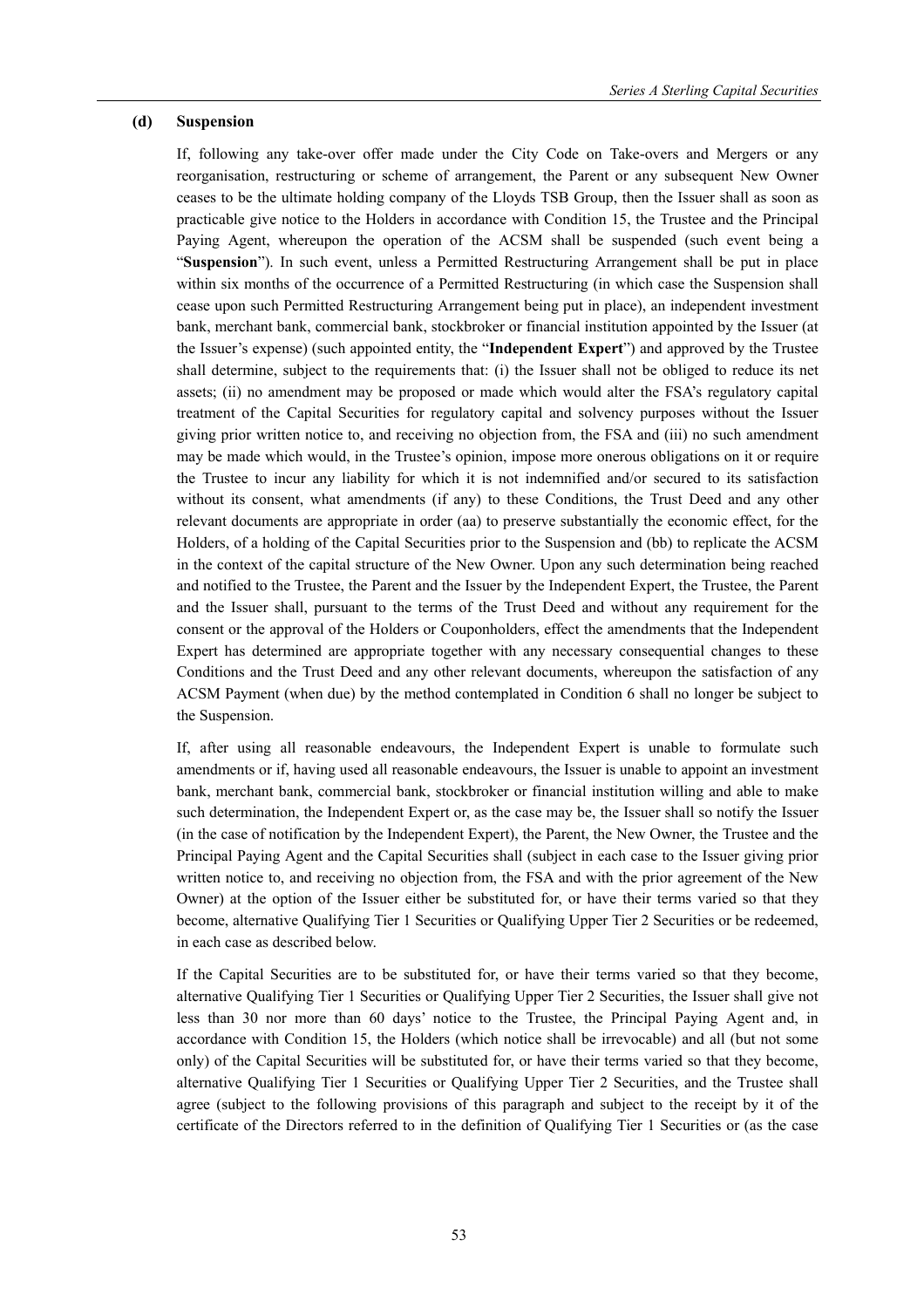may be) Qualifying Upper Tier 2 Securities and subject further to the receipt by it of the notification of the Independent Expert referred to above) to such substitution or variation. In connection therewith, all Deferred Coupon Payments (if any) will either (at the option of the Issuer)  $(x)$  be carried over such that the rights of the Holders with respect thereto are preserved in the new Qualifying Tier 1 Securities or Qualifying Upper Tier 2 Securities or (y) be satisfied (unless otherwise agreed by the Issuer and the Trustee) by the issue of Ordinary Shares to the New Owner in consideration for which the New Owner shall issue ordinary shares in its capital (or shares in its capital of an equivalent class) so as to enable it to satisfy the amount of such Deferred Coupon Payments in accordance, *mutatis mutandis*, with Conditions 6(b), 6(c), 6(d) and 6(e) (with references to the Payment Ordinary Shares being construed as references to such ordinary shares or equivalent shares in the capital of the New Owner which, when sold, provide a net cash amount of not less than the amount of such Deferred Coupon Payments which fall to be satisfied by the Issuer). The Trustee shall use its reasonable endeavours to participate in or assist the Issuer with the substitution of the Capital Securities for or the variation of the terms of the Capital Securities so that they become alternative Qualifying Tier 1 Securities or Qualifying Upper Tier 2 Securities, provided that the Trustee shall not be obliged to participate in or assist with any such substitution or variation if the terms of the proposed alternative Qualifying Tier 1 Securities or Qualifying Upper Tier 2 Securities or the participation in or assistance with such substitution or variation would impose, in the Trustee's opinion, more onerous obligations upon it or require the Trustee to incur any liability for which it is not indemnified and/or secured to its satisfaction. If, notwithstanding the above, the Trustee does not participate or assist as provided above, the FSA objects to such substitution or variation or it is otherwise not practicable for the Capital Securities to be substituted or varied as described above, the Issuer may, subject to Condition 7(a), elect to redeem the Capital Securities as provided in this Condition 8(d). In connection with any substitution or variation in accordance with this Condition 8(d), the Issuer shall comply with the rules of any stock exchange or other relevant authority on which the Capital Securities are for the time being listed or admitted to trading.

If the Capital Securities are to be redeemed by the Issuer in accordance with this Condition 8(d), the Issuer shall give notice thereof to the Trustee, the Principal Paying Agent and, in accordance with Condition 15, the Holders (which notice shall be irrevocable) and all (but not some only) of the Capital Securities will be redeemed at (in the case of any redemption prior to the First Reset Date) their Make Whole Redemption Price or (on or after the First Reset Date) their principal amount, together in each case with any Payments which are Outstanding thereon, not later than the 60th Business Day following the giving of such notice by the Issuer to the Holders. Such redemption will, unless otherwise agreed by the Issuer and the Trustee, be effected by the issue of Ordinary Shares to the New Owner in consideration for which the New Owner shall issue ordinary shares in its capital (or shares in its capital of an equivalent class) so as to enable it to satisfy such redemption amount in accordance, *mutatis mutandis*, with Conditions 6(b), 6(c), 6(d) and 6(e) (with references to the Payment Ordinary Shares being construed as references to such ordinary shares or equivalent shares in the capital of the New Owner which, when sold, provide a net cash amount of not less than the redemption amount which falls to be satisfied by the Issuer).

### **9 Non-Payment when due**

*Notwithstanding any of the provisions below in Condition 9, the right to institute winding-up proceedings is limited to circumstances where payment has become due. Except in the circumstances contemplated in Condition 3, no principal, premium or Payment (including any Payment which falls to be satisfied by means of the ACSM) will be due on the relevant payment date unless the condition to payment set out in Condition*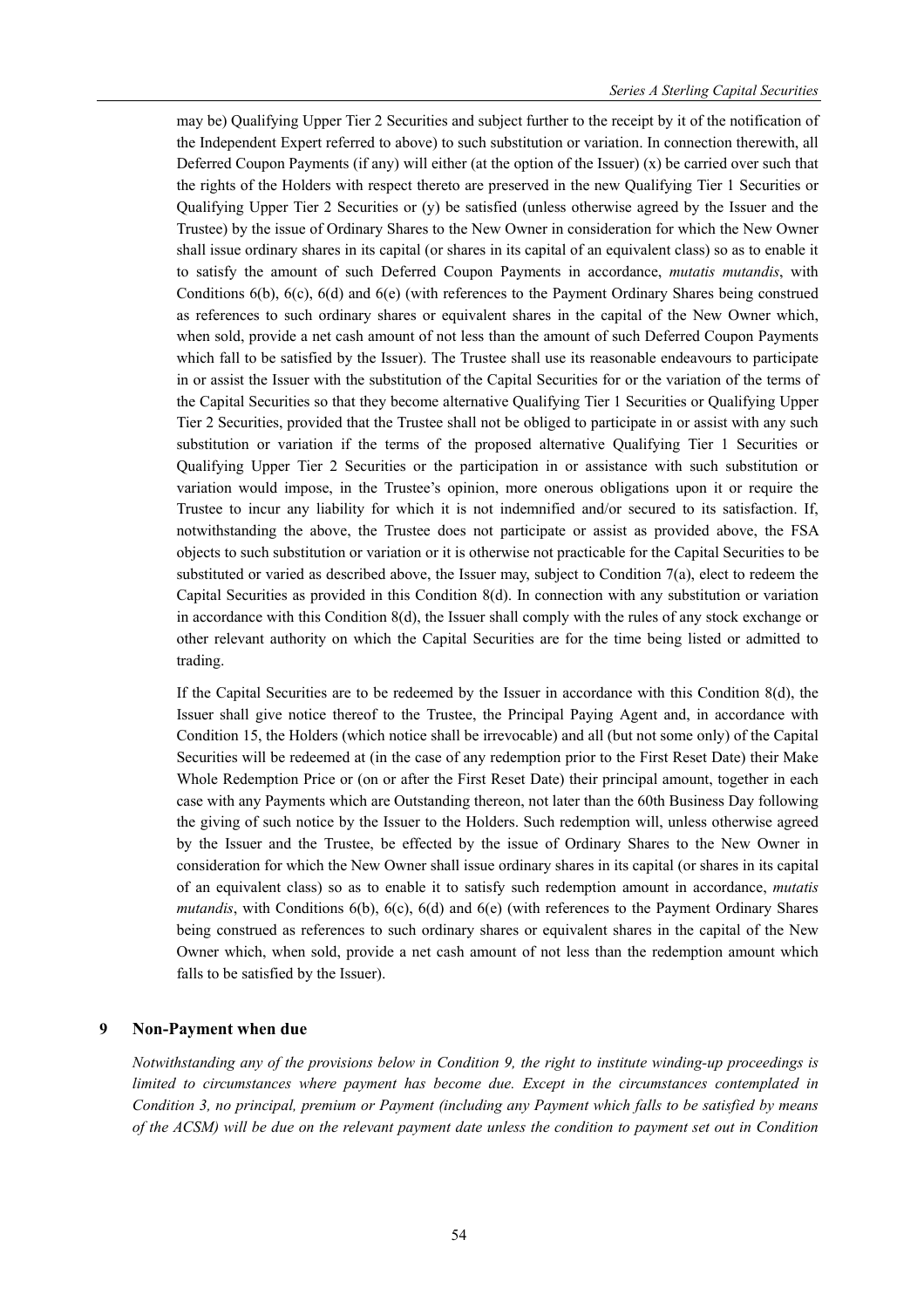*2(b)(i) is satisfied. Also, in the case of any Coupon Payment, such Payment will not be due if the Issuer has elected to defer that Payment pursuant to Condition 4 or if the circumstances referred to in any of Conditions 6(d), 6(e) or 8(d) then apply. The Trust Deed contains provisions entitling the Trustee to claim from the Issuer, inter alia, the fees, expenses and liabilities incurred by it in carrying out its duties under the Trust Deed. The restrictions on commencing proceedings described below will not apply to any such claim.* 

- (a) If the Issuer shall not make payment in respect of the Capital Securities (in the case of payment of principal and/or premium) for a period of 14 days or more after the due date for the same or (in the case of any Coupon Amount or Accrued Coupon Payment) shall not make payment for a period of 14 days or more after the date on which such payment is due, the Issuer shall be deemed to be in default under the Trust Deed, the Capital Securities and the Coupons and the Trustee may, notwithstanding the provisions of Condition 9(b), institute proceedings in England (but not elsewhere) for the winding-up of the Issuer and/or prove in any winding up of the Issuer, provided that it shall not have the right to institute such proceedings if the Issuer withholds or refuses any such payment (i) in order to comply with any fiscal or other law or regulation or with the order of any court of competent jurisdiction, in each case applicable to such payment, the Issuer, the relevant Paying Agent or the holder of the Capital Security or Coupon or (ii) (subject as provided in the Trust Deed) in case of doubt as to the validity or applicability of any such law, regulation or order, in accordance with advice as to such validity or applicability given at any time during the said period of 14 days by independent legal advisers acceptable to the Trustee.
- (b) Subject as provided in Condition 18, the Trustee may at its discretion and without further notice institute such proceedings against the Issuer or the Parent as it may think fit to enforce any term or condition binding on the Issuer or, as the case may be, the Parent under the Trust Deed, the Capital Securities or the Coupons (other than for the payment of any principal or premium or satisfaction of any Payments in respect of the Capital Securities or the Coupons or Accrued Coupon Payment) provided that the Issuer shall not by virtue of the institution of any such proceedings be obliged to pay any sum or sums, in cash or otherwise, sooner than the same would otherwise have been payable by it.
- (c) The Trustee shall not be bound to take any of the actions referred to in Condition 9(a) or (b) above against the Issuer or the Parent to enforce the terms of the Trust Deed, the Capital Securities or the Coupons or, save where expressly provided therein, take any other action under the Trust Deed unless (i) it shall have been so requested by an Extraordinary Resolution of the Holders or in writing by the holders of at least one-fifth in principal amount of the Capital Securities then outstanding and (ii) it shall have been indemnified and/or secured to its satisfaction.
- (d) No Holder or Couponholder shall be entitled to proceed directly against the Issuer, the Parent or to institute proceedings for the winding-up of the Issuer in England or to prove in any winding-up of the Issuer unless the Trustee, having become so bound to proceed or being able to prove in such windingup, fails to do so within a reasonable period and such failure shall be continuing, in which case the Holder or Couponholder shall have only such rights against the Issuer as those which the Trustee is entitled to exercise. No remedy against the Issuer shall be available to the Trustee or any Holder or Couponholder (i) for the recovery of amounts owing in respect of the Capital Securities or the Coupons, other than the institution of proceedings in England (but not elsewhere) for the winding-up of the Issuer and/or proving in any winding-up and (ii) for the breach of any other term under the Trust Deed, the Capital Securities or the Coupons, other than as provided in Condition 9(b) above. The Issuer has undertaken in the Trust Deed to pay United Kingdom, Belgian and Luxembourg stamp and other duties (if any) on or in connection with the execution of the Trust Deed and United Kingdom, Belgian and Luxembourg stamp and other duties or taxes (if any) on the constitution and issue of the Capital Securities in temporary global, permanent global or definitive form (provided such stamp and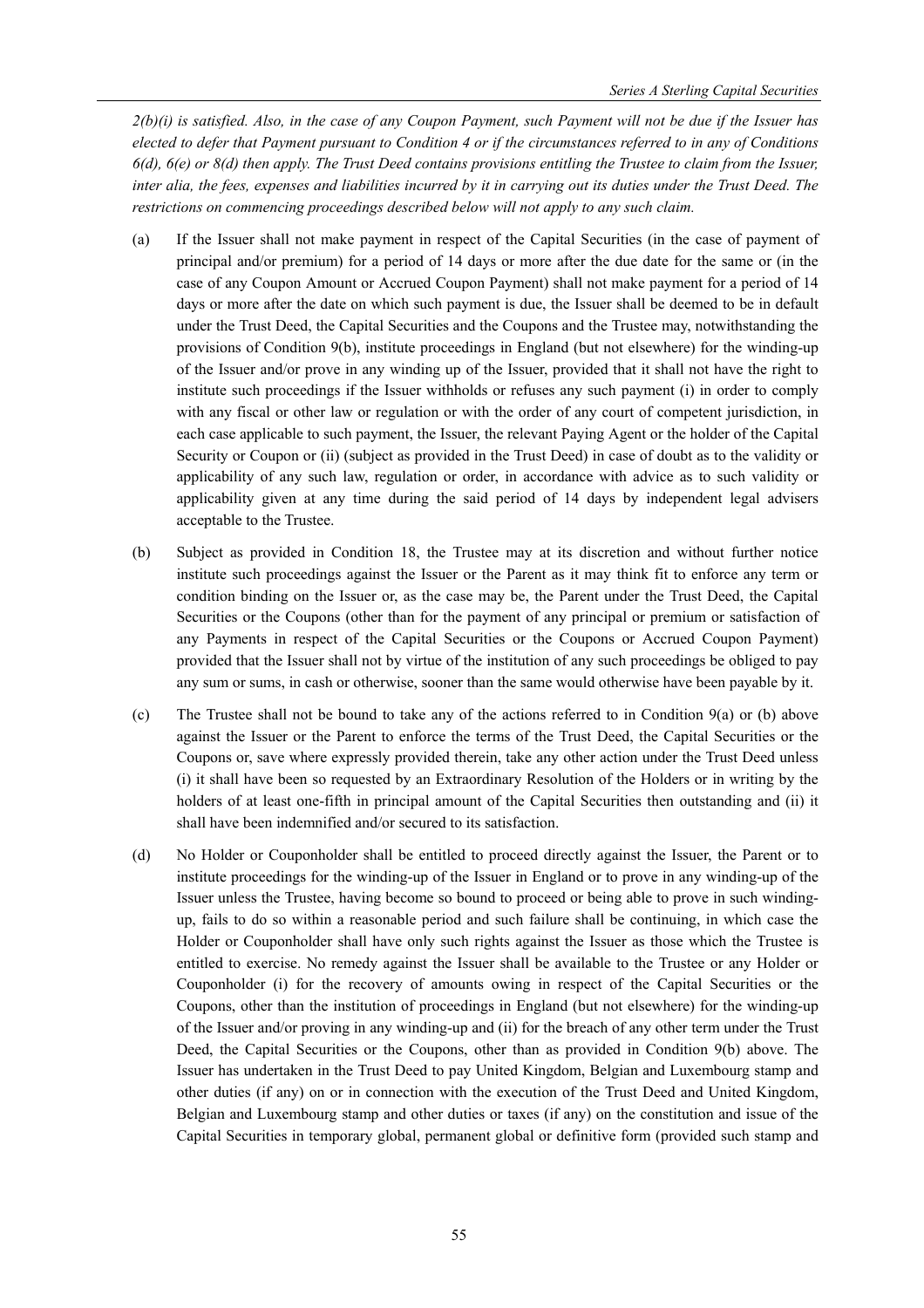other duties or taxes result from laws applicable on or prior to the date 40 days after the Issue Date and, in the case of exchange of a global Capital Security for Capital Securities in definitive form, such tax results from laws applicable on or prior to the date of such exchange) and stamp and other duties or taxes (if any) payable in the United Kingdom (but not elsewhere) solely by virtue of and in connection with any proceedings under and in accordance with the Trust Deed or the Capital Securities, save that the Issuer shall not be liable to pay any such stamp duties or taxes to the extent that the obligation arises or the amount payable is increased by reason of the Holder or, as the case may be, Couponholder at the relevant time unreasonably delaying in producing any relevant document for stamping or similar process. Subject as aforesaid, the Issuer will not be otherwise responsible for stamp or other duties or taxes otherwise imposed and in particular (but without prejudice to the generality of the foregoing) for any penalties arising on account of late payment where due by the Holder or Couponholder at the relevant time. Any such stamp or other duties or taxes that might be imposed upon or in respect of Capital Securities in temporary global, permanent global or definitive form or the Coupons (in each case other than as aforesaid) are the liability of the holders thereof.

- (e) If payment to any Holder of any amount due in respect of the Capital Securities (other than interest) is improperly withheld or refused (any withholding or refusal effected in reliance upon the proviso to paragraph (a) of this Condition where the relevant law, regulation or order proves subsequently not to be valid or applicable shall be treated, for the purpose of ascertaining entitlement to accrued interest but not for any other purpose, as if it had been at all times an improper withholding or refusal), interest shall accrue at the rate determined in accordance with Condition 5 from the date of such withholding or refusal, as the case may be, until (but excluding) the date on which notice is given in accordance with Condition 15 that the full amount in sterling payable in respect of such Capital Securities is available for payment or the date of payment, whichever first occurs and shall be calculated in accordance with Condition 5.
- (f) If, in reliance upon the proviso to paragraph (a) above, payment of any amount (each a "**withheld amount**") in respect of the whole or any part of the principal, premium and/or any Payment due (other than a Deferred Coupon Payment) in respect of Capital Securities or any of them is not paid or provided by the Issuer to the Trustee or to the account of or with the Principal Paying Agent, or is withheld or refused by any of the Paying Agents, in each case other than improperly within the meaning of paragraph (e) above, or which is paid or provided after the due date for payment thereof, such withheld amount shall, where not already on interest bearing deposit, if lawful, promptly be so placed, all as more particularly described in the Trust Deed. If subsequently it shall be or become lawful to make payment of such withheld amount in sterling, notice shall be given in accordance with Condition 15, specifying the date (which shall be no later than seven days after the earliest date thereafter upon which such interest bearing deposit falls or may (without penalty) be called due for repayment) on and after which payment in full of such withheld amount (or that part thereof which it is lawful to pay) will be made. In such event (but subject in all cases to any applicable fiscal or other law or regulation or the order of any court of competent jurisdiction), the withheld amount or the relevant part thereof, together with interest accrued thereon from (and including) the date the same was placed on deposit to (but excluding) the date upon which such interest bearing deposit was repaid, shall be paid to (or released) by the Principal Paying Agent for payment to the relevant holders of Capital Securities and/or Coupons, as the case may be (or, if the Principal Paying Agent advises the Issuer of its inability to effect such payment, shall be paid to (or released by) such other Paying Agent as there then may be or, if none, to the Trustee, in any such case for payment as aforesaid). For purposes of paragraph (a) above, the date specified in the said notice shall become the due date for payment in respect of such withheld amount or the relevant part thereof. The obligations under this paragraph (f)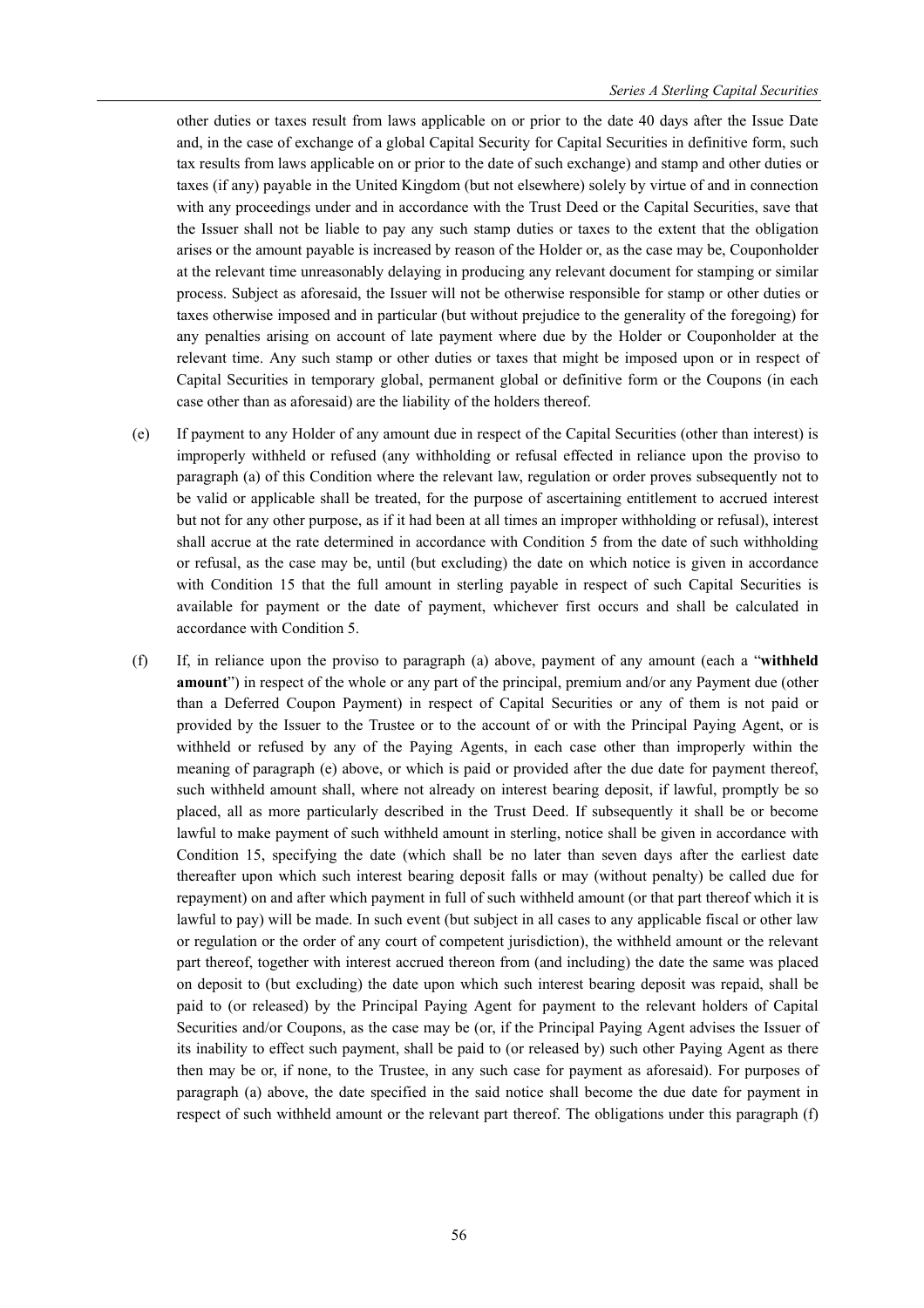shall be in lieu of any other remedy otherwise available under these Conditions, the Trust Deed or otherwise in respect of such withheld amount or the relevant part thereof.

(g) Any interest payable as provided in paragraph (f) above shall be paid net of any taxes applicable thereto and Condition 10 shall not apply in respect of the payment of any such interest.

# **10 Taxation**

All payments by or on behalf of the Issuer of principal, premium, Coupon Amounts, Deferred Coupon Payments, Accrued Coupon Payments and Solvency Claims (whether or not to be satisfied by way of the ACSM) in respect of the Capital Securities will be made without withholding of or deduction for, or on any account of, any present or future United Kingdom taxes, duties, assessments or governmental charges of whatsoever nature imposed or levied by or on behalf of the United Kingdom or any political subdivision thereof or by any authority therein or thereof having power to tax, unless the withholding or deduction of such taxes, duties, assessments or governmental charges is required by law. In that event the Issuer will pay such additional amounts ("**Additional Amounts**") as may be necessary in order that the net amounts receivable by Holders or Couponholders after such withholding or deduction shall equal the respective amounts of principal and interest which would have been receivable in respect of the Capital Securities or, as the case may be, Coupons in the absence of a requirement to make such withholding or deduction, except that no such Additional Amounts shall be payable in relation to any payment with respect to any Capital Securities or Coupon:

- (a) presented for payment by, or on behalf of, a Holder or Couponholder who (i) would be able to avoid such withholding or deduction by satisfying any statutory requirements or by making or procuring that any third party makes a declaration of non-residence or similar claim for exemption but fails to do so, or (ii) is liable to such taxes, duties, assessments or governmental charges in respect of such Capital Security or Coupon by reason of his having some connection with the United Kingdom other than a mere holding of such Capital Security or Coupon;
- (b) where such withholding or deduction is imposed on a payment to an individual and is required to be made pursuant to European Council Directive 2003/48/EC or any other Directive implementing the conclusions of the ECOFIN Council meeting of 26-27 November 2000 on the taxation of savings income or any law or treaty implementing or complying with, or introduced in order to conform to, such Directive;
- (c) presented for payment by or on behalf of a Holder or a Couponholder who would have been able to avoid such withholding or deduction by presenting the relevant Capital Security or Coupon to another Paying Agent in a Member State of the European Union; or
- (d) presented for payment more than 30 days after the Relevant Date except to the extent that the Holder or Couponholder thereof would have been entitled to such additional amounts on presenting the same for payment on the last day of such period of 30 days.

References in these Conditions to principal, premium, Coupon Amounts, Deferred Coupon Payments and/or Accrued Coupon Payments, shall be deemed to include any Additional Amounts which may become payable pursuant to the foregoing provisions or any undertakings given in addition thereto or in substitution therefor pursuant to the Trust Deed.

If the Issuer becomes resident for tax purposes in any jurisdiction other than or in addition to the United Kingdom, references in this Condition 10 to the United Kingdom shall be construed as references to the United Kingdom and/or such other jurisdiction as the case may be.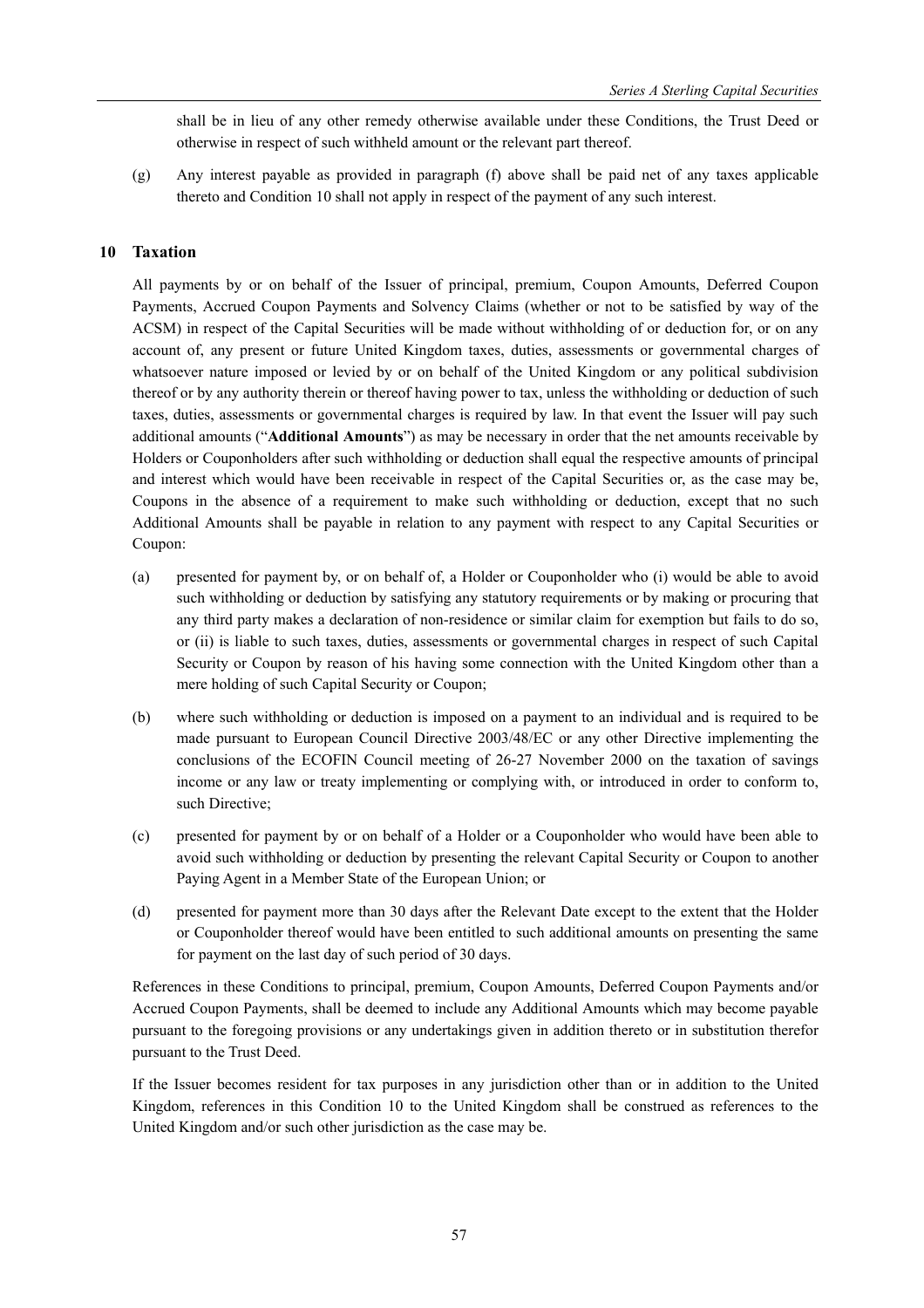In the event that any payment is satisfied by means of the ACSM then any Additional Amounts which are payable shall also be satisfied by means of the ACSM.

## **11 Prescription**

Claims in respect of Capital Securities and Coupons (which for this purpose shall not include Talons) will become void unless presented for payment within a period of 10 years in the case of Capital Securities and five years in the case of Coupons from the Relevant Date relating thereto. There shall be no prescription period for Talons but there shall not be included in any Coupon sheet issued in exchange for a Talon any Coupon the claim in respect of which would be void pursuant to this Condition 11 or Condition 8(a)(ii) or any Talon which would be void pursuant to Condition 8(a)(ii).

## **12 Meetings of Holders, Modification, Waiver and Substitution**

The Trust Deed contains provisions for convening meetings of Holders to consider any matter affecting their interests including the sanctioning by Extraordinary Resolution of any modification of any of these Conditions or any of the provisions of the Capital Securities, the Coupons or the Trust Deed, except that certain provisions of the Trust Deed may only be modified subject to approval by Extraordinary Resolution passed at a meeting of Holders to which special quorum provisions shall have applied. Any Extraordinary Resolution duly passed shall be binding on all Holders (whether or not they were present at the meeting at which such resolution was passed) and on all Couponholders.

The Trustee may agree, without the consent of the Holders or the Couponholders, to (i) any modification of any of the provisions of the Trust Deed or these Conditions that is of a formal, minor or technical nature or is made to correct a manifest error or an error which, in the opinion of the Trustee, is proven, and (ii) any modification (except as mentioned in the Trust Deed) of any of the provisions of the Trust Deed or these Conditions, and any waiver or authorisation of any breach or proposed breach, of any of the provisions of the Trust Deed or these Conditions that is in the opinion of the Trustee not materially prejudicial to the interests of the Holders. Any such modification, authorisation or waiver shall be binding on the Holders and the Couponholders and, if the Trustee so requires, shall be notified to the Holders as soon as practicable thereafter in accordance with Condition 15.

No modification which in the opinion of the Issuer is material to these Conditions or any other provisions of the Trust Deed shall become effective unless the Issuer has given at least one month's prior written notice to, and received no objection from, the FSA (or such other period of notice as the FSA may from time to time require or accept and, in any event, provided that there is a requirement to give such notice).

Subject to the Issuer giving one month's prior written notice to, and receiving no objection from, the FSA (or such other period of notice as the FSA may from time to time require or accept and, in any event, provided that there is a requirement to give such notice) and as provided in the Trust Deed, the Trustee shall agree, if requested by the Issuer and subject to such amendment of the Trust Deed and such other conditions as the Trustee may reasonably require, but without the consent of the Holders or the Couponholders, to the substitution, subject to the Capital Securities and the Coupons being irrevocably guaranteed by the Issuer on a subordinated basis equivalent to that mentioned in Condition 2(b) of the Parent, any New Owner, any other subsidiary of the Parent or any New Owner, any successor in business of the Issuer or any subsidiary of any successor in business of the Parent in place of the Issuer as a new issuing party under the Trust Deed, the Capital Securities and the Coupons and as a party to the Agency Agreement and so that the claims of the Holders and the Couponholders may, in the case of the substitution of the Parent, any New Owner or a banking company (as defined in the Trust Deed) in the place of the Issuer, also be subordinated to the rights of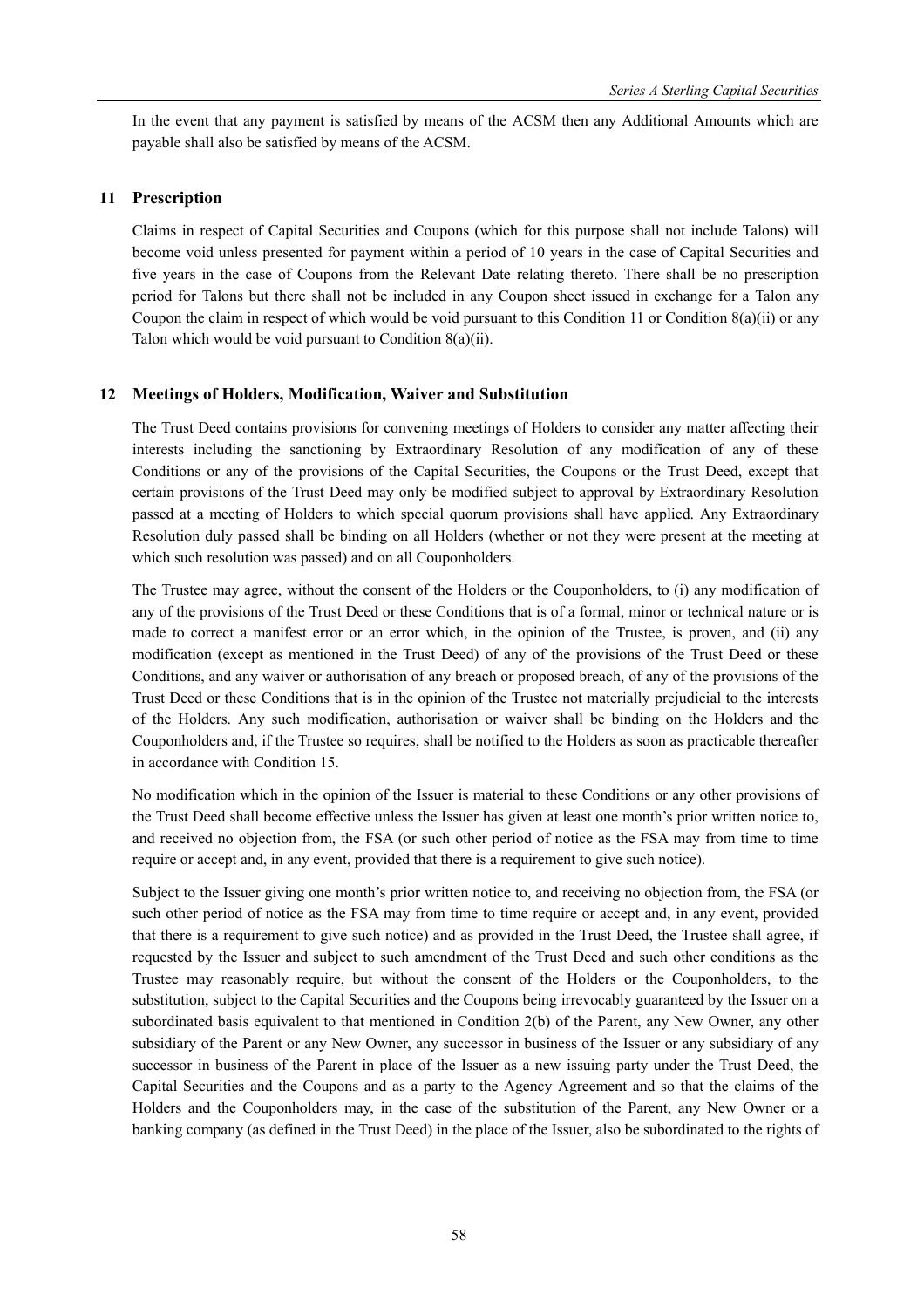Senior Creditors (as defined in Condition 21, but with the substitution of references to "the Parent", any such "New Owner" or to "that subsidiary" in place of references to "the Issuer" together with such consequential amendments as are appropriate).

In connection with the exercise by it of any of its trusts, powers, authorities and discretions (including, without limitation, any modification, waiver, authorisation or substitution), the Trustee shall have regard to the general interests of the Holders as a class and shall not have regard to any interests arising from circumstances particular to individual Holders or Couponholders (whatever their number) and, in particular but without limitation, shall not have regard to the consequences of any such exercise for individual Holders or Couponholders (whatever the number) resulting from their being for any purpose domiciled or resident in, or otherwise connected with, or subject to the jurisdiction of, any particular territory or any political subdivision thereof and the Trustee shall not be entitled to require, nor shall any Holder or Couponholder be entitled to claim, from the Issuer, the Parent, the Trustee or any other person any indemnification or payment in respect of any tax consequence of any such exercise upon individual Holders or Couponholders except to the extent already provided for in Condition 10 and/or any undertaking given in addition thereto or in substitution therefor under the Trust Deed.

### **13 Replacement of the Capital Securities, Coupons and Talons**

Should any Capital Security, Coupon or Talon be lost, stolen, mutilated, defaced or destroyed it may be replaced at the specified office of the Principal Paying Agent (or any other place of which notice shall have been given in accordance with Condition 15) upon payment by the claimant of the expenses incurred in connection therewith and on such terms as to evidence and indemnity as the Issuer may reasonably require. Mutilated or defaced Capital Securities, Coupons or Talons must be surrendered before any replacement Capital Securities, Coupons or Talons will be issued. In addition the Issuer may require the person requesting delivery of a replacement Capital Security or Coupon to pay, prior to delivery of such replacement Capital Security or Coupon, any stamp or other tax or governmental charges required to be paid in connection with such replacement.

### **14 The Trustee**

The Trust Deed contains provisions for the indemnification of the Trustee and for its relief from responsibility, including provisions relieving it from taking any action unless indemnified and/or secured to its satisfaction. The Trustee is entitled to enter into business transactions with the Issuer, the Parent or any other subsidiary of the Parent without accounting for any profit resulting therefrom. The Trustee is entitled under the Trust Deed to rely on reports and certificates addressed and/or delivered to it by two Directors of the Issuer, its auditors or the liquidator or administrators of the Issuer or any other expert (as the case may be) whether or not the report or certificate of its auditors or such liquidator or administrators or any such expert is subject to any limitation on the liability of the auditors or the liquidator or administrators or such expert (as the case may be) and whether by reference to a monetary cap or otherwise.

### **15 Notices**

Notices to Holders will be valid if published in a leading newspaper having general circulation in London (which is expected to be the *Financial Times*). Any such notice shall be deemed to have been given on the date of such publication or, if published more than once or on different dates, on the first date on which publication is made. If publication as provided above is not practicable notice will be given in such other manner, and shall be deemed to have been given on such date, as the Trustee may approve. Couponholders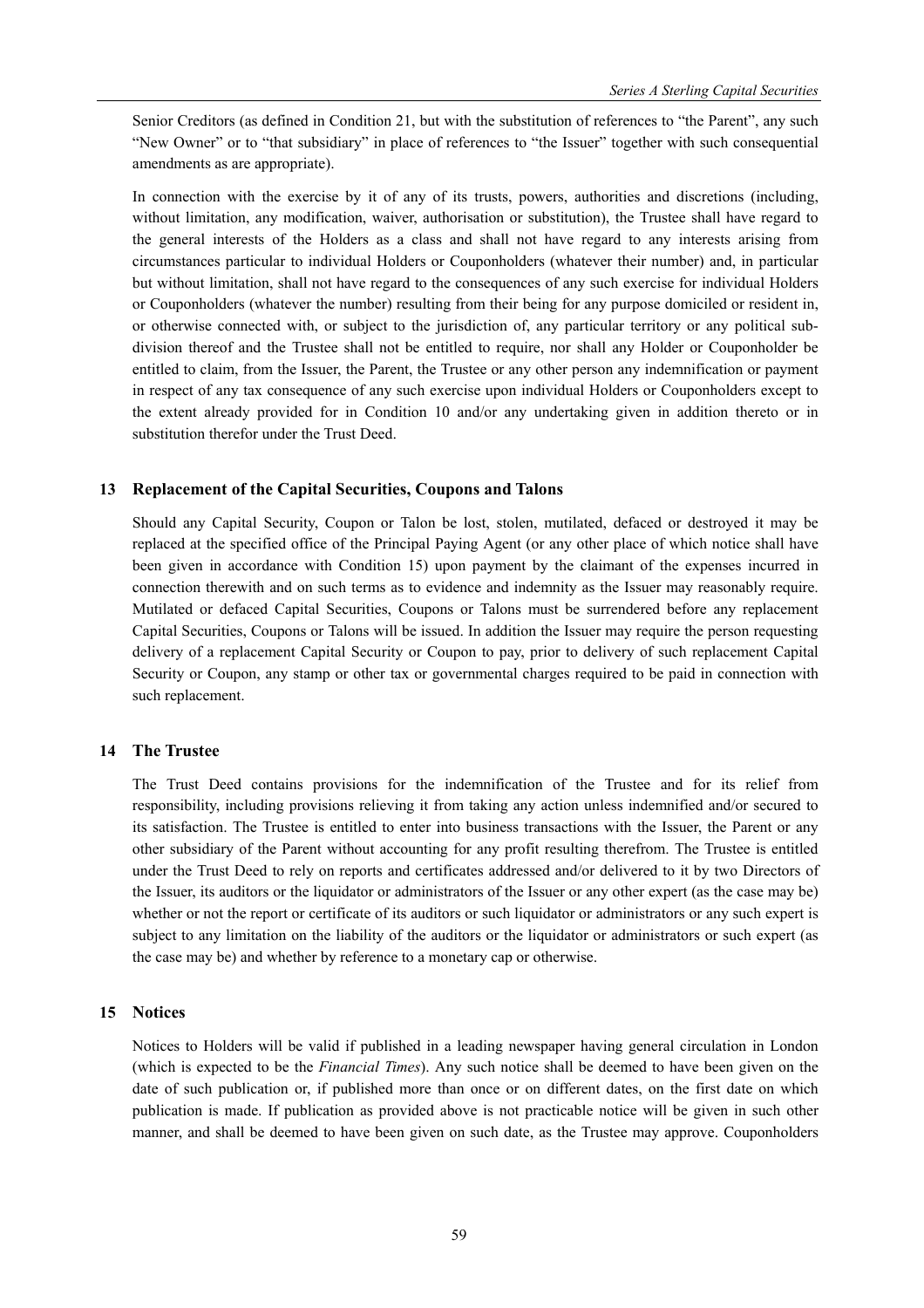will be deemed for all purposes to have notice of the contents of any notice given to the Holders in accordance with this Condition.

# **16 Further Issues**

The Issuer is at liberty from time to time without the consent of the Holders or the Couponholders to create and issue further Capital Securities ranking *pari passu* in all respects (or in all respects save for the date from which interest thereon accrues and the amount of the first payment of interest on such further Capital Securities) and so that the same shall be consolidated and form a single series with the outstanding Capital Securities. Any such Capital Securities shall be constituted by a deed supplemental to the Trust Deed.

## **17 Agents**

The names of the initial Paying Agents and their initial specified offices are set out below. The Issuer reserves the right, subject to the approval of the Trustee, such approval not to be unreasonably withheld, at any time to vary or terminate the appointment of any Paying Agent, Agent Bank or Calculation Agent and to appoint additional or other Paying Agents or (as the case may be) another Calculation Agent or Agent Bank (if a Calculation Agent or Agent Bank has already been appointed), provided that it will:

- (a) at all times maintain a Principal Paying Agent;
- (b) at all times maintain a Paying Agent having a specified office in London (which may be the same as the Principal Paying Agent);
- (c) whenever a function expressed in these Conditions to be performed by the Calculation Agent or an Agent Bank falls to be performed, appoint and (for so long as such function is required to be performed) maintain a Calculation Agent or, as appropriate, an Agent Bank;
- (d) for so long as the Capital Securities are admitted to official listing on any stock exchange maintain a Paying Agent having a specified office in such location as may be required by the rules of the stock exchange (if other than London); and
- (e) insofar as the Issuer would be obliged to pay Additional Amounts pursuant to Condition 10 upon presentation of the Capital Security or Coupon, as the case may be, for payment in the United Kingdom, maintain a Paying Agent having a specified office in a major city in a Member State of the European Union other than the United Kingdom that will not be obliged to withhold or deduct tax pursuant to European Council Directive 2003/48/EC or any other Directive on the taxation of savings income implementing the conclusions of the ECOFIN Council meeting of 26-27 November 2000 or any law implementing or complying with, or introduced to conform to such Directive which is approved by the Trustee, PROVIDED THAT under no circumstances shall the Issuer be obliged to maintain a Paying Agent with a specified office in such a Member State unless at least one Member State of the European Union other than the United Kingdom does not require a Paying Agent with a specified office in that Member State so to withhold or deduct tax.

Notice of any such termination or appointment and of any change in the specified offices of the Paying Agents will be given to the Holders in accordance with Condition 15. If any of the Agent Bank, Calculation Agent or the Principal Paying Agent is unable or unwilling to act as such or if it fails to make a determination or calculation or otherwise fails to perform its duties under these Conditions, the relevant Agent Bank Agreement, Calculation Agency Agreement or the Agency Agreement (as the case may be), the Issuer and the Parent shall appoint, on terms acceptable to the Trustee, an independent investment bank, merchant bank, commercial bank, or financial institution acceptable to the Trustee to act as such in its place. All calculations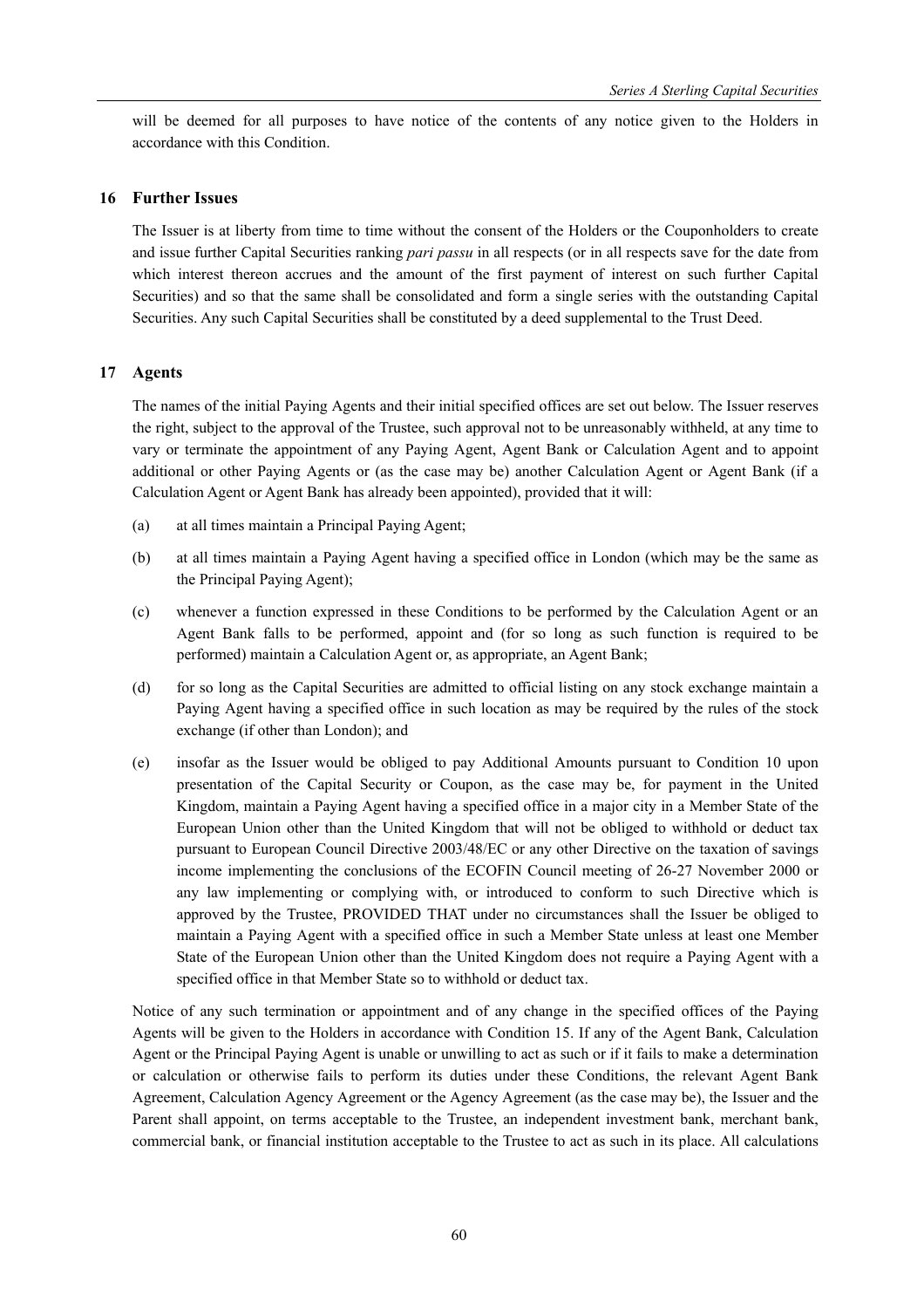and determinations made by the Agent Bank, Calculation Agent or the Principal Paying Agent in relation to the Capital Securities shall (save in the case of manifest error) be final and binding on the Issuer, the Parent, the Trustee, the Paying Agents, the Holders and the Couponholders.

Under no circumstances shall the Trustee be required to appoint a Calculation Agent (where the Issuer has failed to do so or otherwise), and the Trustee shall not be responsible, or liable to any person, for the consequences of any failure by the Issuer to appoint a Calculation Agent. None of the Issuer, the Parent, the Trustee, the Agent Bank and the Paying Agents shall have any responsibility to any person for any errors or omissions in any calculation, or any sale of Ordinary Shares made pursuant to Condition 6 or otherwise, by the Calculation Agent.

### **18 Pre-Emption**

Each of the Issuer and the Parent shall, subject to compliance with the requirements of the Companies Act, use all reasonable endeavours to obtain and maintain at all times all corporate authorisations and take any other corporate actions required for the issue and allotment to the Trustee or its agent (free from any preemption rights) of such number of Ordinary Shares and Payment Ordinary Shares, respectively as it reasonably considers would be required to be issued in order to enable the Issuer and the Parent to make a payment satisfying the aggregate amount of Deferred Coupon Payments (if any) and the aggregate of Coupon Payments due in the next 12 months, provided that such reasonable endeavours shall be satisfied where the relevant corporate authorisation or action required is to be obtained or done by the passing of a resolution of the shareholders of the Issuer or, as the case may be, the Parent and the board of directors of the Issuer or, as the case may be, the Parent proposes the relevant resolution to its shareholders for approval at any general meeting of the Issuer or, as the case may be, the Parent and, if such proposal is rejected, the relevant resolution is proposed again at the next general meeting of the Issuer or, as the case may be, the Parent.

No damages will be payable for breach of this covenant but, in the event of breach by the Issuer or the Parent of this Condition 18, the Trustee may only require the Parent, as applicable (i) to procure that the Issuer holds as soon as practicable an extraordinary general meeting of the shareholders of the Issuer at which a resolution is proposed to remedy the breach or (ii) to put before the next general meeting of the shareholders of the Parent a resolution to remedy the breach.

The Trustee shall not be obliged to monitor compliance by the Issuer or the Parent with this Condition and shall be entitled to assume, unless it has actual knowledge to the contrary, that each of the Issuer and the Parent is complying with its obligations under this Condition.

Any authorised but unissued Ordinary Shares which the Issuer or the Parent is required to maintain other than in connection with the Capital Securities shall be discounted in determining whether the Issuer or, as the case may be, the Parent, is complying with its obligations under this Condition 18.

### **19 Governing Law**

The Trust Deed, the Capital Securities, the Coupons and the Talons (including any non-contractual obligations arising out of or in connection with the Trust Deed, the Capital Securities, the Coupons or the Talons) are governed by, and shall be construed in accordance with, the laws of England.

The Courts of England are to have exclusive jurisdiction to settle any disputes which may arise out of or in connection with the Trust Deed, the Capital Securities, the Coupons or the Talons and accordingly any legal action or proceedings arising out of or in connection with the Trust Deed, the Capital Securities, the Coupons or the Talons ("**Proceedings**") may be brought in such courts. The Parent has in the Trust Deed irrevocably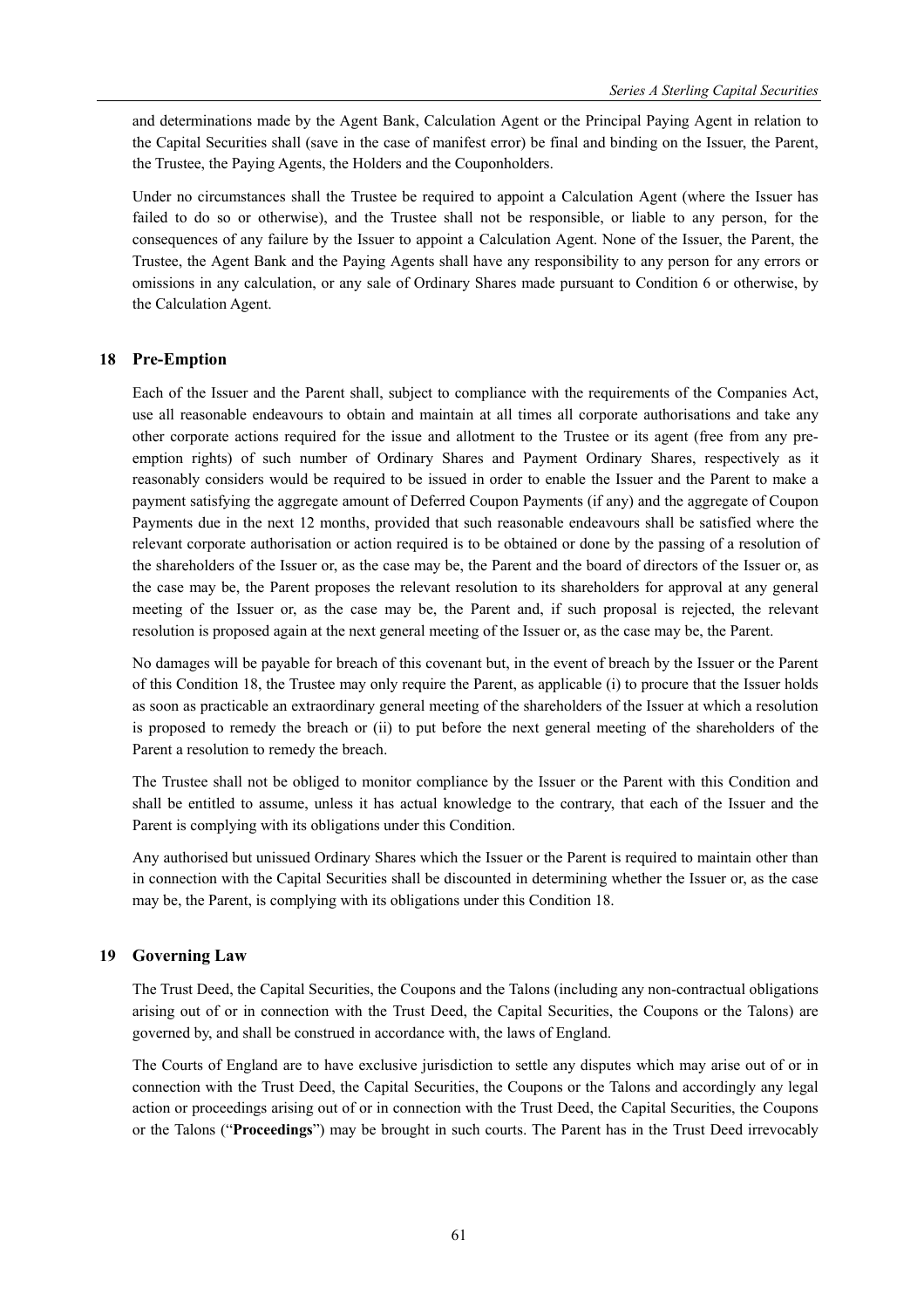submitted to the jurisdiction of such courts. Service or process in any Proceedings in England may be effected on the Parent by delivery to the Parent's principal place of business in England currently at 25 Gresham Street, London EC2V 7HN or such other address as may be notified to Holders in accordance with Condition 15.

# **20 Contracts (Rights of Third Parties) Act 1999**

No person shall have any right to enforce any term or condition of the Capital Securities by virtue of the Contracts (Rights of Third Parties) Act 1999.

# **21 Definitions**

In these Conditions:

"**Accrued Coupon Payment**" means, as at any given time, where these Conditions provide that interest shall continue to accrue after a Coupon Payment Date or ACSM Payment Date in respect of a Capital Security or an ACSM Payment, the amount of interest accrued thereon at that time in accordance with Condition 5 or 6(e), as the case may be;

"**ACSM Payment**" means any Deferred Coupon Payment and/or any Accrued Coupon Payment which has been or is to be satisfied pursuant to Condition  $6(e)$ ;

"**ACSM Payment Date**" means the date on which an ACSM Payment is due to be satisfied pursuant to these Conditions provided that where the provisions of Condition 6(e) cause an ACSM Payment to be deferred, references therein to "**ACSM Payment Date**" shall be to the date on which such ACSM Payment would otherwise have been due to be satisfied had such ACSM Payment not been deferred pursuant to Condition 6(e);

"**Additional Amounts**" has the meaning given to it in Condition 10;

"**Agency Agreement**" has the meaning given to it in the preamble to these Conditions;

"**Agent Bank**" means the independent investment bank of international repute, appointed on the terms of an Agent Bank Agreement, selected by the Issuer and approved by the Trustee, such approval not to be unreasonably withheld, for the purposes of performing any of the functions expressed to be performed by it under these Conditions;

"**Agent Bank Agreement**" means any agreement entered into between the Issuer, the Trustee and the Agent Bank in respect of any of the functions expressed to be performed by the Agent Bank under these Conditions;

"**Alternative Coupon Satisfaction Mechanism**" or "**ACSM**" means the mechanism described in Condition 6;

"**Assets**" means the unconsolidated gross assets of the Issuer, as shown in the latest published audited balance sheet of the Issuer, but adjusted for subsequent events in such manner as the Directors or, if the Issuer is in a winding-up or administration, its liquidator or administrator may determine;

"**Associated Costs**" means (a) any stamp duty, stamp duty reserve tax and any other duties or taxes (if any) and (b) costs (including any brokerage fees) that would be payable by the Trustee or its agent in connection with the issue, transfer and/or sale of Payment Issuer Shares or Payment Ordinary Shares pursuant to Condition 6;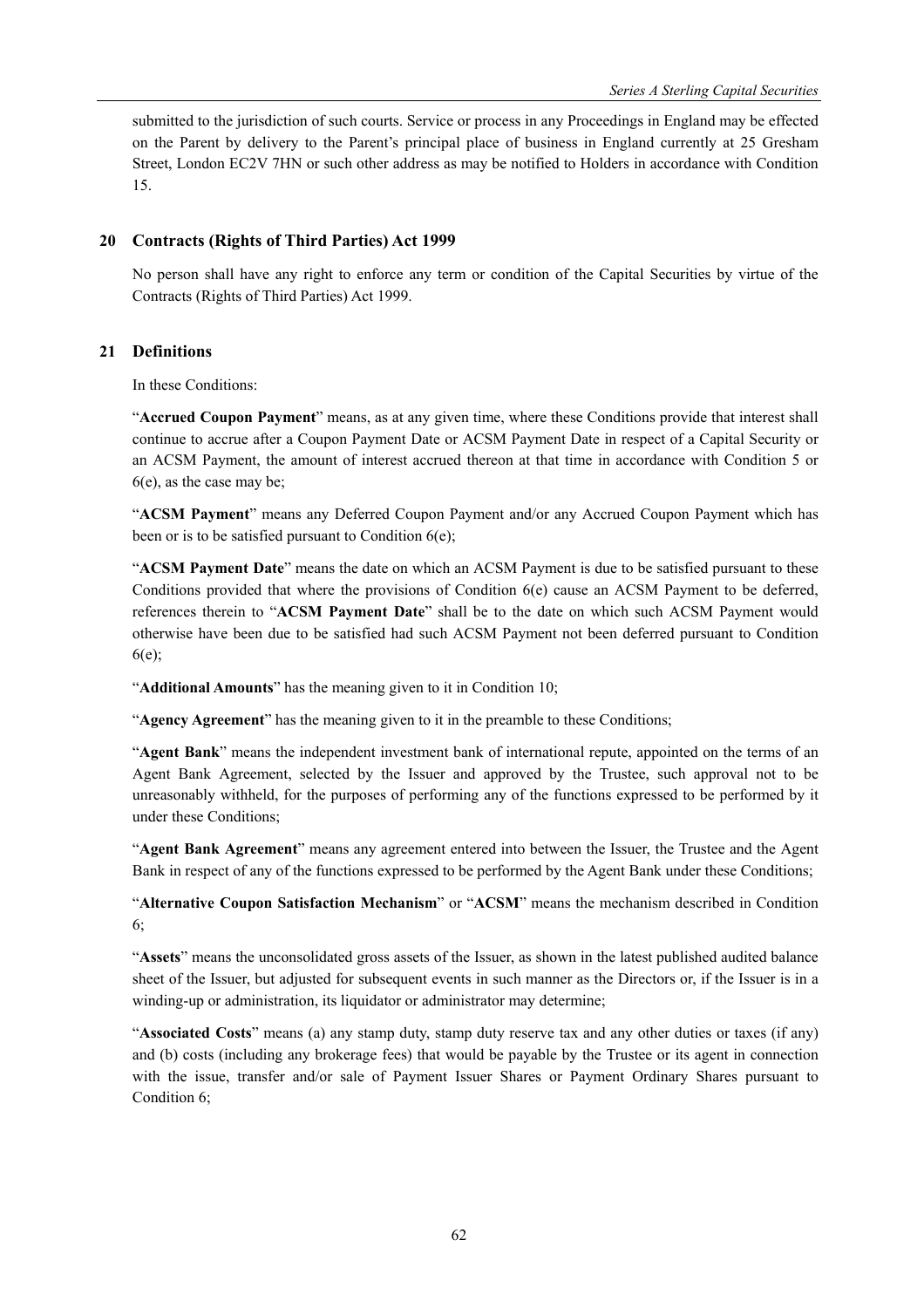"**Benchmark Gilt**" means, in respect of a Reset Period, such United Kingdom government stock with a maturity date as near as possible to the last day of such Reset Period as the Agent Bank, with the advice of the Reference Market Makers, may determine to be appropriate;

"**Business Day**" means a day, other than a Saturday, Sunday or public holiday, on which commercial banks and foreign exchange markets are open for general business in London;

"**Calculation Agency Agreement**" means any agreement entered into by the Issuer, the Parent, the Trustee and the Calculation Agent in respect of any of the functions expressed to be performed by the Calculation Agent under these Conditions;

"**Calculation Agent**" means the independent investment bank of international repute, appointed on the terms of a Calculation Agency Agreement, selected by the Issuer and approved by the Trustee, such approval not to be unreasonably withheld, for the purposes of performing any of the functions expressed to be performed by it under these Conditions;

"**Calculation Amount**" means £1,000 in principal amount;

"**Capital Breach Event**" means the occurrence of a breach by the Issuer or the Group or any member of the Group of the Capital Regulations applicable to the Issuer or the Group or any member of the Group, as the case may be (whether or not such requirements, guidelines or measures have the force of law and whether they are applied generally or specifically to the Issuer or the Group or any member of the Group, as the case may be);

"**Capital Disqualification Event**" is deemed to have occurred if as a result of a change of law or regulation or interpretation thereof, the Capital Securities would cease to be eligible to qualify (save where such nonqualification is only as a result of any applicable limitation on the amount of such capital) as regulatory capital for the Issuer on a solo and/or consolidated basis under applicable Capital Regulations;

"**Capital Regulations**" means at any time the regulations, requirements, guidelines and policies of the FSA relating to capital adequacy then in effect;

"**Capital Securities**" means the £784,611,000 13 per cent. Step-Up Perpetual Capital Securities, and such expression shall include, unless the context otherwise requires, any further capital securities issued pursuant to Condition 16 and forming a single series with the Capital Securities;

"**Companies Act**" means the Companies Act 2006 (as amended or re-enacted from time to time);

"**Conditions**" means these terms and conditions of the Capital Securities, as amended from time to time;

"**Coupon**" means an interest coupon relating to a Capital Security and includes, where the context so permits, a Talon;

"**Coupon Amount**" means, in respect of a Coupon, the amount of interest payable on the presentation and surrender of such Coupon for the relevant Coupon Period in accordance with Condition 5;

"**Coupon Determination Date**" means, in relation to each Reset Date, the third Business Day prior to such Reset Date;

"**Couponholder**" means the bearer of any Coupon;

"**Coupon Payment**" means, in respect of a Coupon Payment Date, the aggregate Coupon Amounts for the Coupon Period ending on such Coupon Payment Date;

"**Coupon Payment Date**" means 21 January and 21 July in each year, starting on (and including) 21 July 2009, save that the twentieth Coupon Payment Date shall fall on the First Reset Date;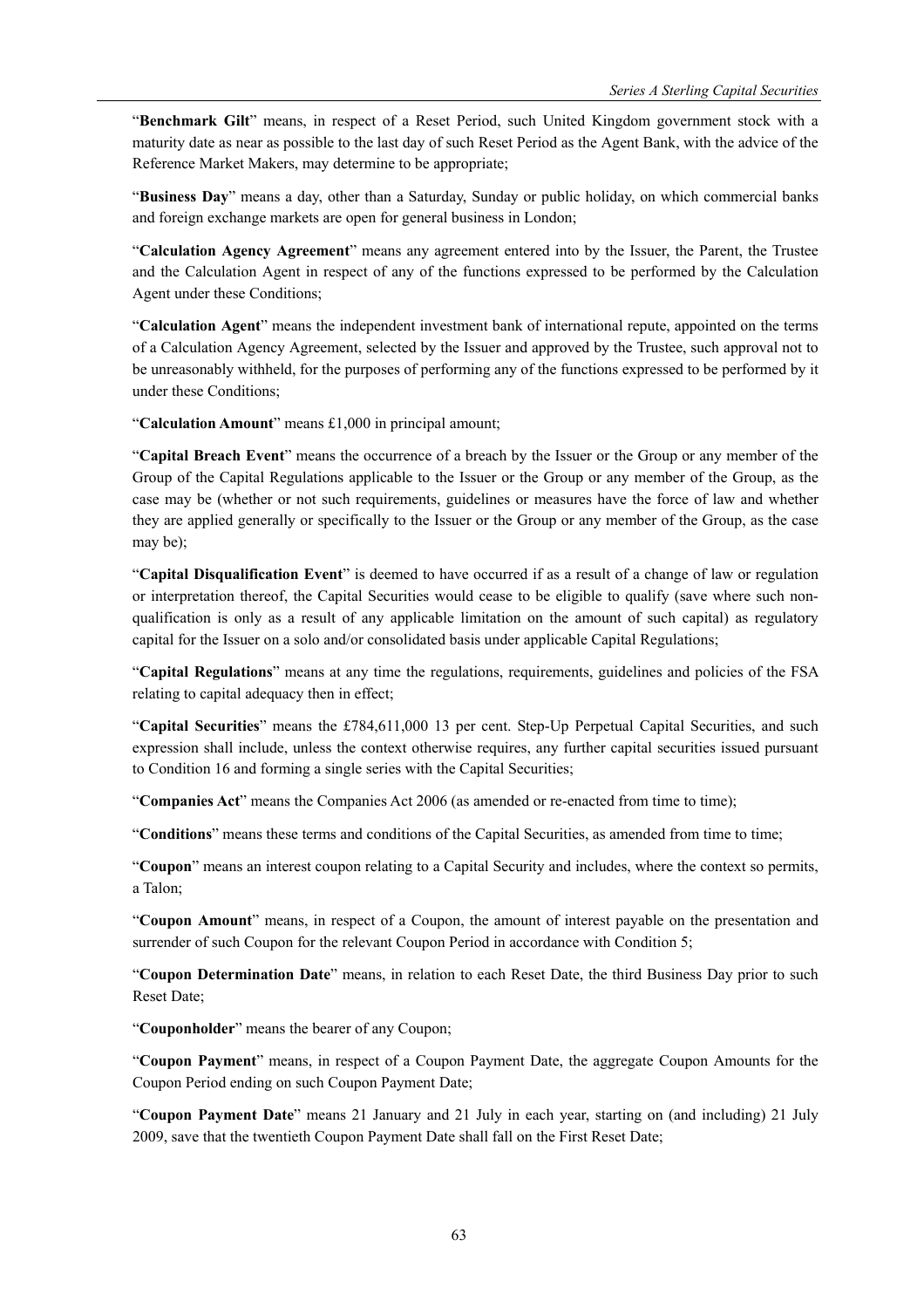"**Coupon Period**" means the period beginning on (and including) the Issue Date and ending on (but excluding) the first Coupon Payment Date and each successive period beginning on (and including) a Coupon Payment Date and ending on (but excluding) the next succeeding Coupon Payment Date;

"**Coupon Rate**" has the meaning given to it in Condition 5(c);

"**Deferred Coupon Payment**" means (i) any Coupon Payment which, pursuant to Condition 4, the Issuer has elected to defer and which has not been satisfied and (ii) any Coupon Payment which, by reason of the condition to payment set out in Condition 2(b)(i), has not been satisfied;

"**Directors**" means the directors of the Issuer or, as the case may be, the Parent;

"**EEA Regulated Market**" means a market as defined by Article 4.1(14) of Directive 2004/39/EC of the European Parliament and of the Council on markets in financial instruments;

"**Eligible Company**" means a company incorporated in a member state of the European Union or in the United States of America by or on behalf of the Parent whose ordinary shares are listed (i) on the Official List of the Financial Services Authority in its capacity as competent authority under the Financial Services and Markets Act 2000 and are admitted to trading on the Market or (ii) on such other internationally Recognised Stock Exchange as the Trustee may approve;

"**Financial Services Authority**" or "**FSA**" means the Financial Services Authority or such other governmental authority in the United Kingdom (or if the Issuer becomes domiciled in a jurisdiction other than the United Kingdom, in such other jurisdiction) having primary supervisory authority with respect to the Group;

"**FSMA**" means the Financial Services and Markets Act 2000;

"**First Reset Date**" means 22 January 2019;

"**Five Year Benchmark Gilt Rate**" means, in respect of a Reset Period, the Gross Redemption Yield on the Benchmark Gilt in respect of that Reset Period, with the price of the Benchmark Gilt for this purpose being the arithmetic average (rounded up (if necessary) to four decimal places) of the bid and offered prices of such Benchmark Gilt quoted by the Reference Market Makers at 11.00 a.m. (London time) on the relevant Coupon Determination Date on a dealing basis for settlement on the next following dealing day in London;

"**Gross Redemption Yield**" means, with respect to a security, the gross redemption yield on such security (as calculated by the Agent Bank on the basis set out in the United Kingdom Debt Management Office in the paper "Formulae for Calculating Gilt Prices from Yields" page 4, Section One: Price/Yield Formulae "Conventional Gilts; Double-dated and Undated Gilts with Assumed (or Actual) Redemption on a Quasi-Coupon Date" (published on 8 June 1998 and updated on 15 January 2002 and as further updated or amended) on a semi-annual compounding basis (converted to an annualised yield and rounded up (if necessary) to four decimal places));

"**Group**" means the Issuer and its Subsidiaries;

"**Holder**" means the bearer of any Capital Security;

"**holding company**" has the meaning given to it under Section 1159 of the Companies Act;

"**Holding Company Shares**" means ordinary shares in the capital of the New Holding Company;

"**interest**" shall, where appropriate, include Coupon Amounts, Deferred Coupon Payments and Accrued Coupon Payments;

"**Issue Date**" means 21 January 2009, being the date of the initial issue of the Capital Securities;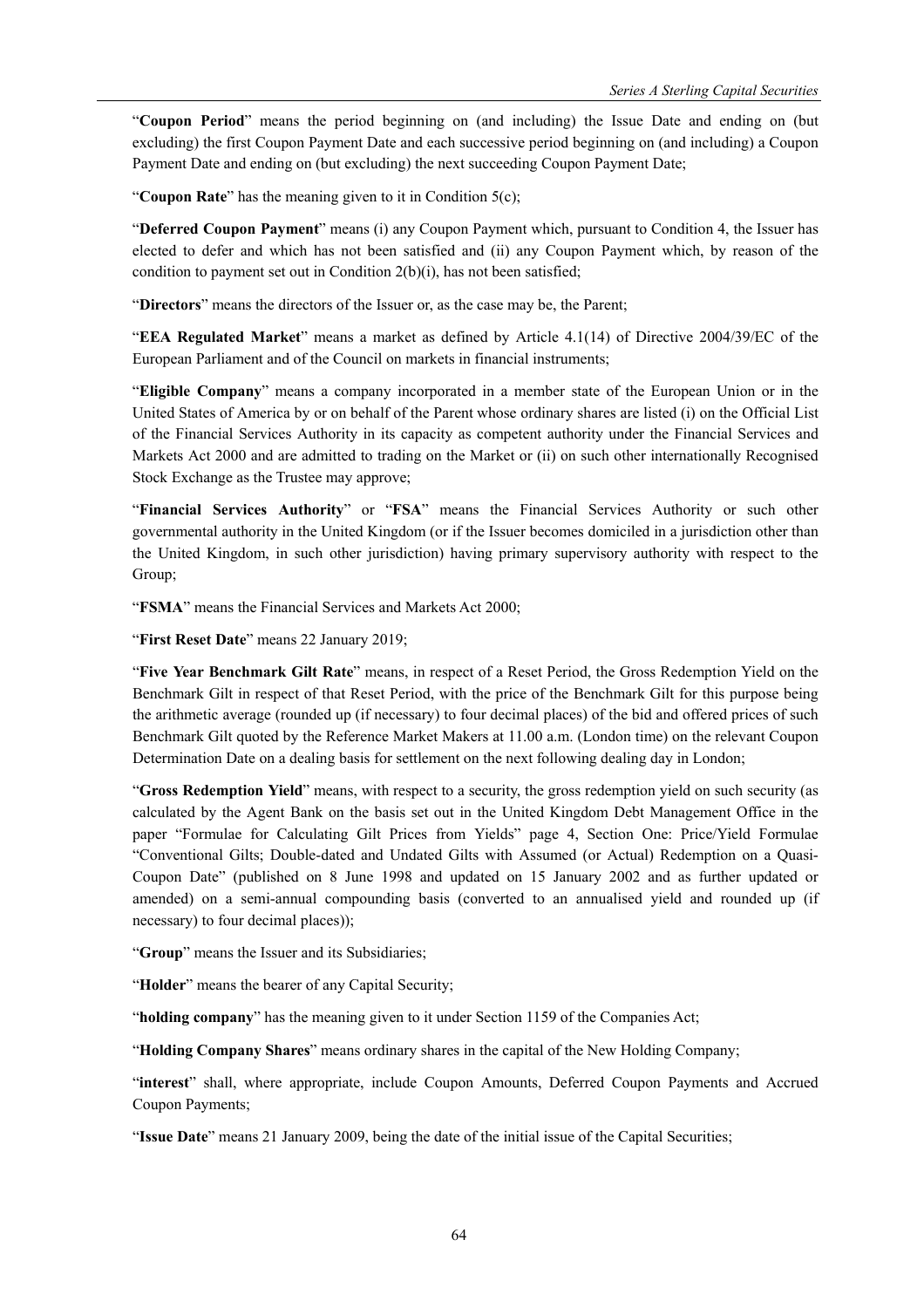"**Issuer**" means Lloyds TSB Bank plc;

"**Issuer Shares**" means ordinary shares of the Issuer;

"**Junior Share Capital**" means the Issuer Shares, the ordinary shares of the Parent, any other securities of the Issuer ranking, or expressed to rank, junior whether contractually or structurally to the Capital Securities (and shall include the 6 per cent. Non-Cumulative Redeemable Preference Shares issued by the Issuer) and any securities issued by any subsidiary of the Parent which securities benefit from a guarantee or support agreement entered into by the Issuer and ranking or expressed to rank junior to the Capital Securities and any other securities of the Parent or guarantee or support undertaking by the Parent ranking junior to the most senior preference shares of the Parent;

"**Junior Subordinated Debt**" means the Issuer's outstanding obligations which constitute Tier 2 Capital and any other obligations of the Issuer which rank or are expressed to rank *pari passu* with the aforesaid obligations;

"**Liabilities**" means the non-consolidated gross liabilities of the Issuer, as shown in the latest published audited balance sheet of the Issuer, but adjusted for contingent liabilities and for subsequent events in such manner as the Directors, the auditors or, if the Issuer is in a winding-up or administration, its liquidator or administrator may determine;

"**Lloyds TSB Group**" means the Parent and its subsidiary undertakings from time to time;

"**London Stock Exchange**" means the London Stock Exchange plc;

"**Make Whole Redemption Price**" means, in respect of each Capital Security, (a) the principal amount of such Capital Security or, if this is higher, (b) the price, expressed as a percentage (rounded to four decimal places, 0.00005 being rounded upwards), at which the Gross Redemption Yield on the Capital Securities on the Reference Date (assuming for this purpose that the Capital Securities are to be redeemed at their principal amount on the Reset Date next following the date fixed for redemption pursuant to Condition 7(d) or 8(d)) is equal to the Gross Redemption Yield (determined by reference to the middle market price) at 11.00 a.m. (London time) on the Reference Date of the Reference Bond plus five per cent., all as determined by the Agent Bank and for the purposes of the definition of Make Whole Redemption Amount:

"**Reference Bond**" means (i) in the case of any redemption pursuant to Condition 7(d) or 8(d) prior to the First Reset Date, the 4.75 per cent. Treasury Stock due 7 March 2020, or if such stock is no longer in issue such other United Kingdom government stock with a maturity date as near as possible to the First Reset Date, as the Agent Bank may, with the advice of the Reference Market Makers, determine to be appropriate by way of substitution for the 4.75 per cent. Treasury Stock due 7 March 2020 and (ii) in the case of any such redemption falling after the First Reset Date, such United Kingdom government stock with a maturity date as near as possible to the Reset Date next following the date fixed for redemption pursuant to Condition 7(d) or 8(d), as the Agent Bank may, with the advice of the Reference Market Makers, determine to be appropriate;

"**Reference Date**" means the date which is three Business Days prior to the date fixed for redemption pursuant to Condition 7(d) or 8(d) by the Issuer;

"**Market**" means the London Stock Exchange's EEA Regulated Market;

"**Market Disruption Event**" means (i) the occurrence or existence of any suspension of or limitation imposed on trading (by reason of movements in price exceeding limits permitted by the London Stock Exchange or such other principal exchange of the Parent from time to time or otherwise) or on settlement procedures for transactions in the ordinary shares of the Parent on the London Stock Exchange or such other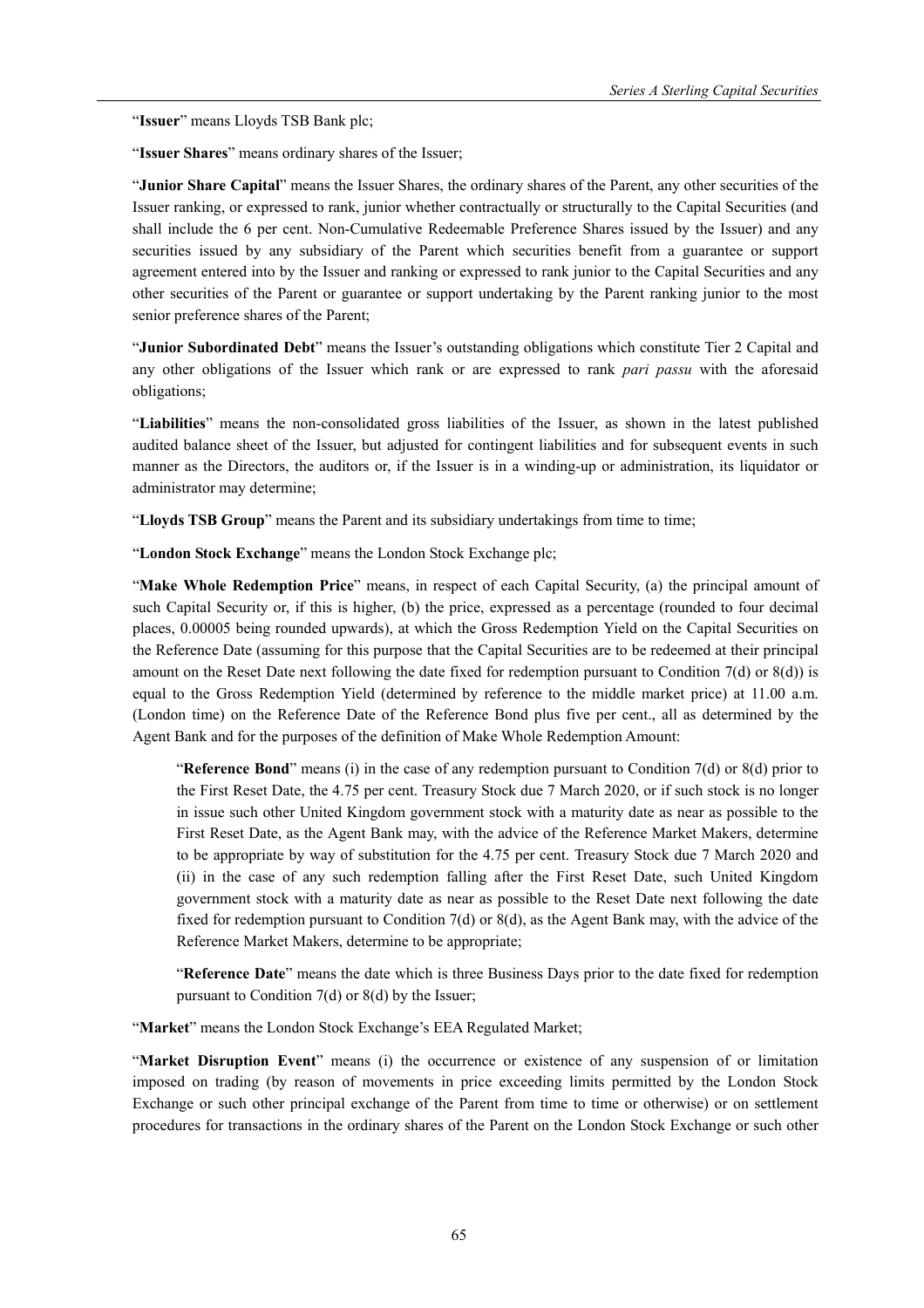principal exchange of the Parent from time to time if, in any such case, the Calculation Agent has confirmed to the Issuer and the Parent that the suspension or limitation is material in the context of the sale of the Payment Ordinary Shares, or (ii) in the opinion of the Issuer, there has been a substantial deterioration in the price and/or value of the ordinary shares of the Parent or circumstances are such so as to prevent or to a material extent restrict the issue, allotment, sale, delivery or listing of the Payment Ordinary Shares, as the case may be, including the Parent entering a close period (within the meaning of the FSA Handbook: Listing Rules), except that an event or circumstance contemplated by Condition 8(d) which leads to a Suspension shall not constitute a Market Disruption Event or (iii) where pursuant to these Conditions, moneys are required to be converted from one currency into another currency in respect of any Payment, the occurrence of any event that makes it impracticable to effect such conversion;

"**New Holding Company**" means an Eligible Company that becomes the New Owner following a Permitted Restructuring;

"**New Owner**" means any new ultimate holding company of the Parent;

"**New Owner Shares**" means ordinary shares of the New Owner;

"**Official List**" means the official list of the UK Listing Authority;

"**Ordinary Shares**" means ordinary shares in the capital of the Issuer, having on the Issue Date a par value of £0.25 each;

"**Other Tier 1 Securities**" means, in respect of the Issuer or the Parent (as the case may be), any securities which are Tier 1 Capital of the Issuer or the Parent (as the case may be) and which rank on a winding-up of the Issuer or the Parent (as the case may be) or in respect of a distribution or payment of dividends or any other payments thereon, in the case of the Issuer, *pari passu* with the Capital Securities (on the assumption that the Capital Securities are still Tier 1 Capital of the Issuer) or, in the case of the Parent, *pari passu* with the most senior preference share capital of the Parent;

"**Outstanding**" in relation to any Coupon Payment, Deferred Coupon Payment or Coupon Amount not falling within the definition of Coupon Payment, means that such payment (a) has either become due and payable or would have become due and payable except for the non-satisfaction on the relevant date of the condition to payment set out in Condition 2(b)(i) or the deferral, postponement or suspension of such payment in accordance with any of Condition 4,  $6(d)$ ,  $6(e)$  or  $8(d)$ ; and (b) in any such case has not been satisfied and, in respect of any Accrued Coupon Payment, means any amount thereof which has not been satisfied whether or not payment has become due;

"**Parent**" means Lloyds Banking Group plc (formerly Lloyds TSB Group plc);

 "**Paying Agents**" means the paying agents appointed pursuant to the Agency Agreement and such term shall, unless the context otherwise requires, include the Principal Paying Agent;

"**Payment**" means any Coupon Payment, Deferred Coupon Payment, Accrued Coupon Payment or Coupon Amount not falling within the definition of Coupon Payment;

"**Payment Issuer Shares**" has the meaning given to it in Condition 6(b);

"**Payment Ordinary Shares**" has the meaning given to it in Condition 6(b);

"**Permitted Restructuring**" means the completion of (i) an offer made by or on behalf of, an Eligible Company to all (or as nearly as may be practicable all) shareholders of the Parent to acquire the whole (or as nearly as may be practicable the whole) of the issued ordinary share capital of the Parent other than that which is already held by or on behalf of such Eligible Company or (ii) a reorganisation or restructuring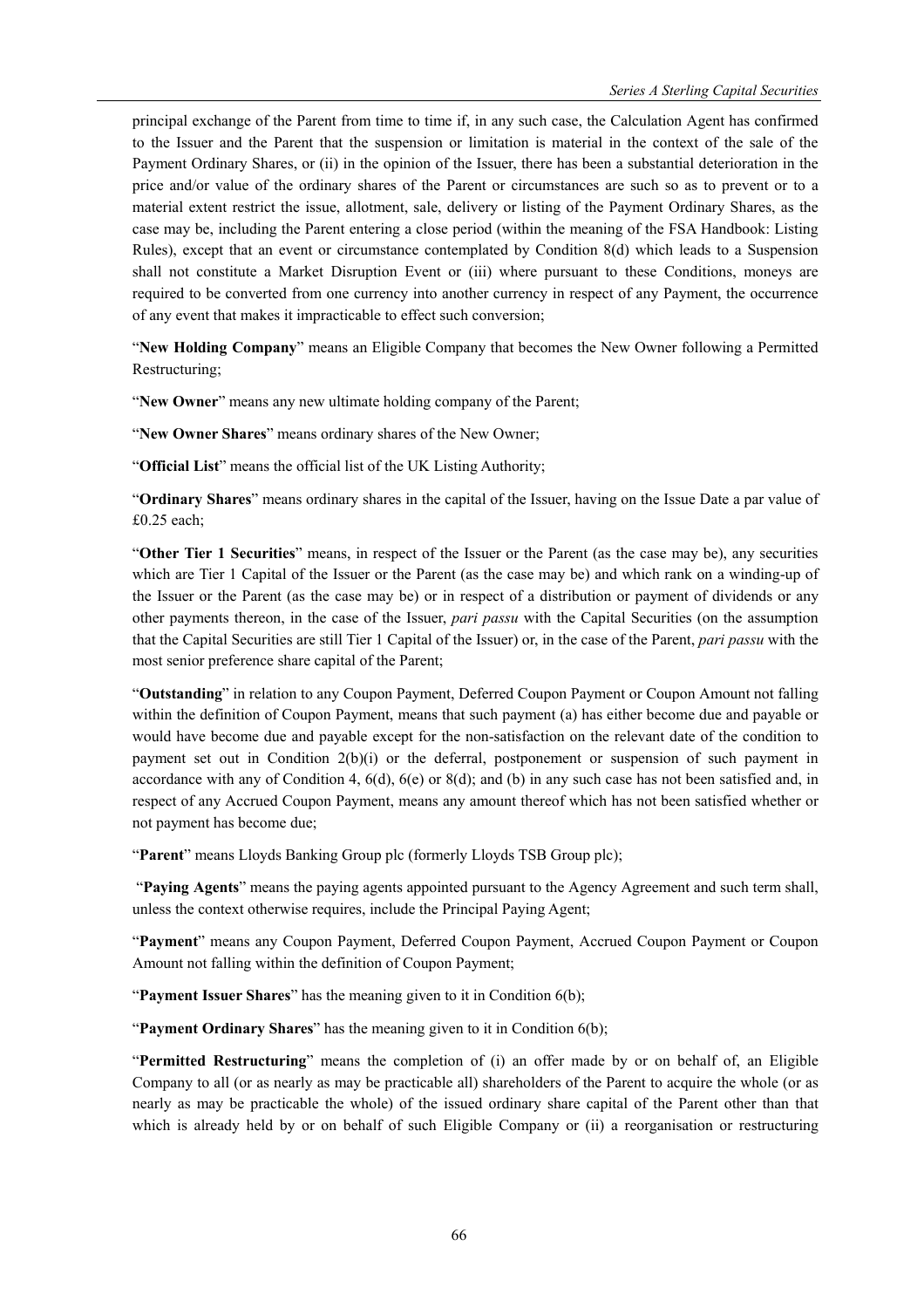whether by way of a scheme of arrangement or otherwise pursuant to which an Eligible Company acquires all (or as nearly as may be practicable all) of the issued ordinary share capital of the Parent other than that which is already held by such Eligible Company or pursuant to which all (or as nearly as may be practicable all) of the issued ordinary share capital of the Parent not held by the New Owner is cancelled;

"**Permitted Restructuring Arrangement**" means in relation to a Permitted Restructuring an arrangement whereby the following conditions are satisfied: (a) the execution of a trust deed supplemental to the Trust Deed and/or such other documentation as may be necessary to ensure that (i) the alternative coupon satisfaction mechanism as described in Condition 6, the Trust Deed and any Calculation Agency Agreement operates so that Issuer Shares may be exchanged for New Owner Shares in such a manner that ensures that upon the sale of such New Owner Shares the holder of each Capital Security then outstanding will receive, in the event of a payment to be satisfied pursuant to Condition 6, an amount not lower than that which would have been receivable had such a restructuring not taken place and (ii) the economic effect, for the Holders, of a holding of the Capital Securities prior to the Permitted Restructuring is substantially preserved; and (b) the Trustee is satisfied that the credit ratings that would be assigned to the Capital Securities by Standard  $\&$ Poor's Ratings Services, a Division of The McGraw-Hill Companies, Inc. and by Moody's Investors Service, Inc. following any such restructuring, shall not be lower than those assigned to the Capital Securities immediately prior to such Permitted Restructuring taking place as confirmed by each such rating agency in writing;

"**pounds sterling**", "**sterling**" or "**pence**" means the lawful currency of the United Kingdom;

"**Principal Paying Agent**" has the meaning given to it in the preamble to these Conditions;

"**Qualifying Tier 1 Securities**" means securities issued directly or indirectly by the Issuer that:

- (a) have terms not materially less favourable to an investor than the terms of the Capital Securities (as reasonably determined by the Issuer, and provided that a certification to such effect of two Directors of the Issuer shall have been delivered to the Trustee prior to the issue of the relevant securities), provided that (1) they shall contain terms which comply with the then current requirements of the FSA in relation to Tier 1 Capital; (2) they shall include terms which provide for the same Coupon Rate from time to time applying to the Capital Securities; (3) they shall rank *pari passu* with, the Capital Securities; and (4) such securities shall preserve any existing rights under these Conditions to any Accrued Coupon Payment which has not been satisfied, except that such securities need not necessarily include provisions analogous to the provisions of Condition 6; and
- (b) do not have terms such that (x) the Issuer would not, as a result of the Qualifying Tier 1 Securities being in issue, be able to have losses or deductions set against the profits, or profits offset by the losses or deductions, of companies with which it is or would otherwise be grouped for United Kingdom tax purposes or (y) the holders of such Qualifying Tier 1 Securities would constitute "equity holders" of the Issuer for United Kingdom tax purposes; and
- (c) are (i) listed on the Official List and admitted to trading on the Market or (ii) listed on such other stock exchange as is a Recognised Stock Exchange at that time as selected by the Issuer and approved by the Trustee;

"**Qualifying Upper Tier 2 Securities**" means securities issued directly or indirectly by the Issuer that:

(a) have terms not materially less favourable to an investor than the terms of the Capital Securities (as reasonably determined by the Issuer, and provided that a certification to such effect of two Directors of the Issuer shall have been delivered to the Trustee prior to the issue of the relevant securities), provided that (1) they shall contain terms which comply with the then current requirements of the FSA in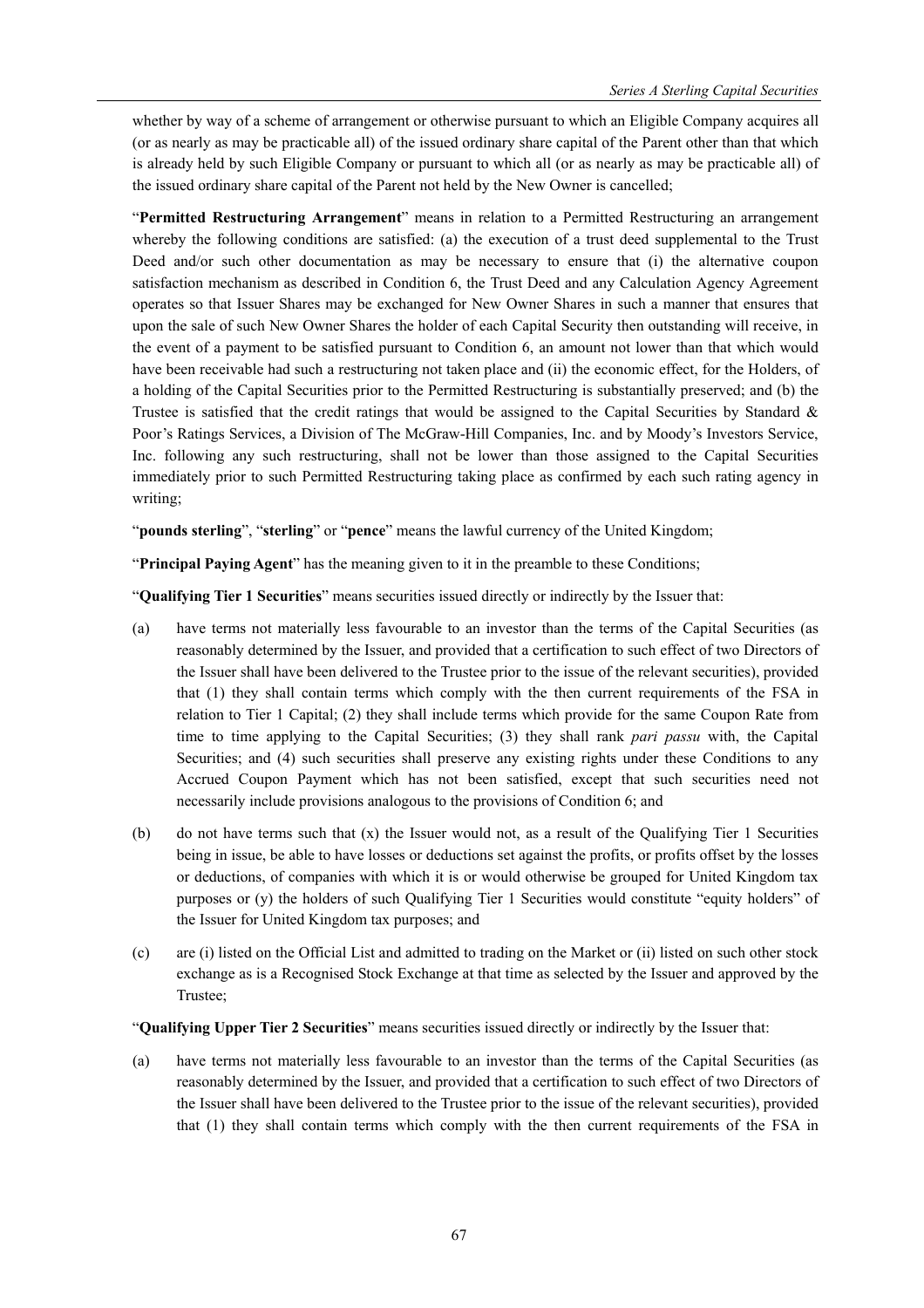relation to Upper Tier 2 Capital; (2) they shall include terms which provide for the same Coupon Rate from time to time applying to the Capital Securities; (3) they shall rank senior to, or *pari passu* with, the Capital Securities; and (4) such securities shall preserve any existing rights under these Conditions to any Accrued Coupon Payment which has not been satisfied, except that such securities need not include provisions analogous to the provisions of Condition 6; and

- (b) do not have terms such that (x) the Issuer would not, as a result of the Qualifying Upper Tier 2 Securities being in issue, be able to have losses or deductions set against the profits, or profits offset by the losses or deductions, of companies with which it is or would otherwise be grouped for United Kingdom tax purposes or (y) the holders of such Qualifying Upper Tier 2 Securities would constitute "equity holders" of the Issuer for United Kingdom tax purposes; and
- (c) are (i) listed on the Official List and admitted to trading on the Market or (ii) listed on such other stock exchange as is a Recognised Stock Exchange at that time as selected by the Issuer and approved by the Trustee;

"**Recognised Stock Exchange**" means a recognised stock exchange as defined in section 1005 of the Income Tax Act 2007 as the same may be amended from time to time and any provision, statute or statutory instrument replacing the same from time to time;

"**Reference Market Makers**" means three brokers or market makers of gilts selected by the Agent Bank and approved for this purpose by the Trustee or such other three persons operating in the gilt-edged market as are selected by the Agent Bank in consultation with the Issuer and approved for this purpose by the Trustee;

a "**Regulatory Event**" is deemed to have occurred if at any time the FSA has determined that securities of the nature of the Capital Securities cease to qualify as Tier 1 Capital (save where such non-qualification is only as a result of any applicable limitation on the amount of such capital);

"**Relevant Date**" means (i) in respect of any payment other than a Solvency Claim to be paid by the Issuer in a winding-up of the Issuer, the date on which such payment first becomes due and payable but, if the full amount of the moneys payable on such date has not been received by the Principal Paying Agent or the Trustee on or prior to such date, the Relevant Date means the date on which such moneys shall have been so received and notice to that effect shall have been given to the Holders in accordance with Condition 15, and (ii) in respect of a Solvency Claim to be paid by the Issuer in a winding-up of the Issuer, the date which is one day prior to the commencement of the winding-up or, in the case of an administration, one day prior to the date on which any dividend is distributed;

"**Reset Date**" means the First Reset Date and, thereafter, every Coupon Payment Date falling on or nearest to the fifth anniversary of the First Reset Date;

"**Reset Period**" means the period from (and including) a Reset Date to (but excluding) the next succeeding Reset Date;

"**Senior Creditors**" means creditors of the Issuer (a) who are depositors or other unsubordinated creditors of the Issuer; or (b) whose claims are, or are expressed to be, subordinated (whether only in the event of the winding-up of the Issuer or otherwise) to the claims of depositors and other unsubordinated creditors of the Issuer but not further or otherwise; or (c) whose claims are in respect of Junior Subordinated Debt of the Issuer; or (d) who are subordinated creditors of the Issuer other than those whose claims are, or are expressed to rank, *pari passu* with, or junior to, the claims of the Holders;

"**Solvency Claim**" has the meaning given to it in Condition 2(b)(ii);

"**Subsidiary**" means each subsidiary for the time being of the Issuer;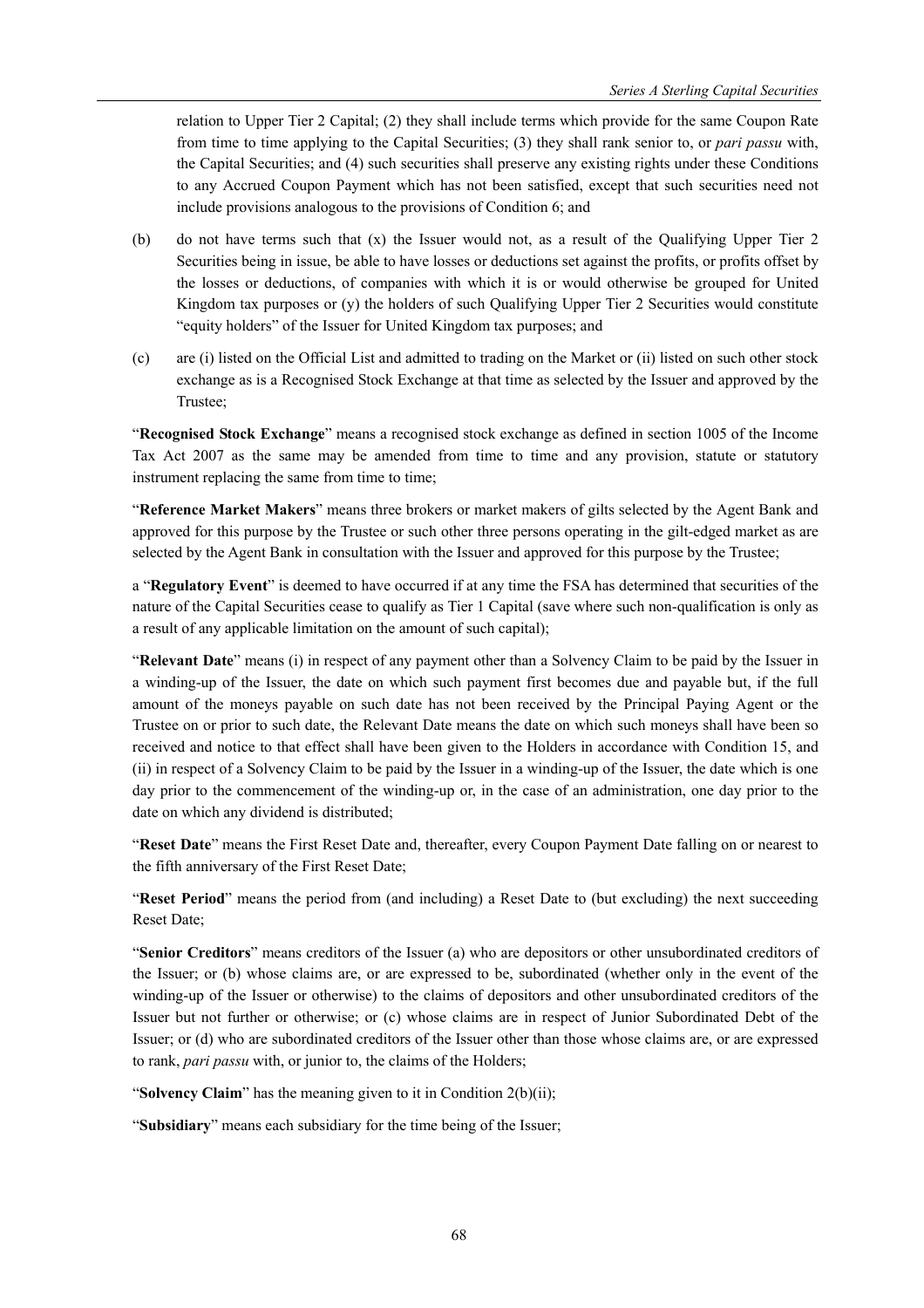"**subsidiary**" has the meaning given to subsidiary undertaking under section 1159 of the Companies Act 2006;

"**Suspension**" has the meaning given to it in Condition 8(d);

"**Talon**" has the meaning given to it in the preamble to these Conditions;

"**Tax Event**" means an event of the type described in Condition 7(c)(i), (ii) and/or (iii);

"**Tax Law Change**" means a change in or proposed change in, or amendment or proposed amendment to, the laws or regulations of the United Kingdom or any political subdivision or authority therein or thereof having the power to tax, including any treaty to which the United Kingdom is a party, or any change in the application of official or generally published interpretation of such laws, including a decision of any court or tribunal, or any written interpretation or pronouncement by any relevant tax authority that provides for a position with respect to such laws or regulations that differs from the previously generally accepted position in relation to similar transactions or which differs from any specific written statements made by a tax authority regarding the anticipated tax treatment of the Capital Securities, which change or amendment becomes, or would become, effective on or after the Issue Date;

"**Tier 1 Capital**" and "**Tier 2 Capital**" have the respective meanings given to them from time to time by the FSA;

"**Trust Deed**" means the trust deed dated the Issue Date between the Issuer, the Parent and the Trustee;

"**Trustee**" means The Law Debenture Trust Corporation p.l.c. as trustee for the Holders and includes its successor(s);

"**UK Listing Authority**" means the FSA in its capacity as competent authority under FSMA;

"**United Kingdom**" means the United Kingdom of Great Britain and Northern Ireland; and

"**Upper Tier 2 Capital**" has the meaning given to it by the FSA from time to time.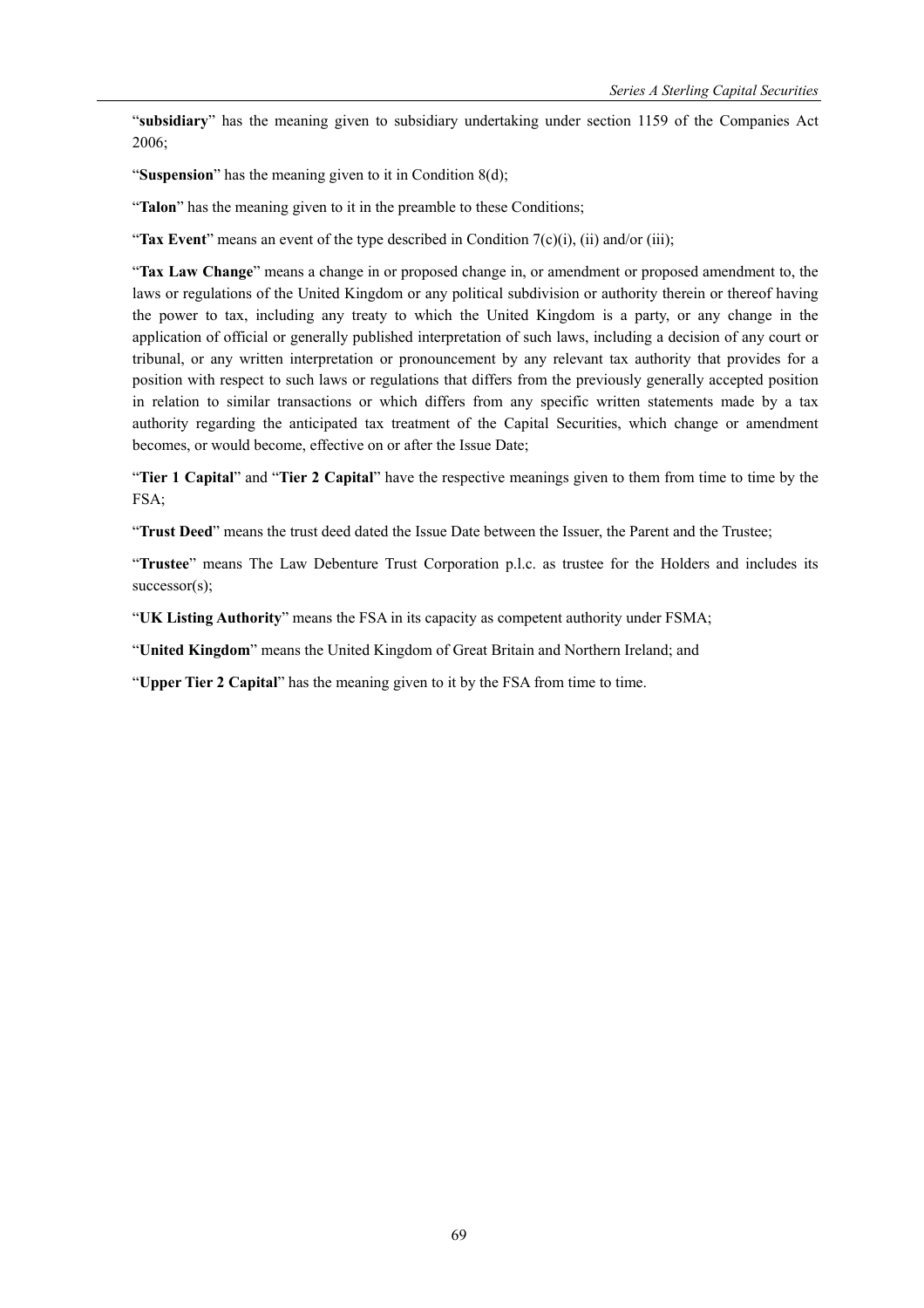# **TERMS AND CONDITIONS OF THE SERIES B STERLING CAPITAL SECURITIES**

The terms and conditions of the Series B Sterling Capital Securities, which will be endorsed on each Capital Security in definitive form (if issued), will be the same as the Terms and Conditions of the Series A Sterling Capital Securities on pages 40-69 of this document, save for the following:

- (i) in the preamble to the terms and conditions, the words "Series A" are deleted and replaced by "Series-B" and the number "784,611,000" is deleted and replaced by the number "700,022,000";
- (ii) in the terms and conditions, the words "Callable 2019" are deleted and replaced by "Callable 2029";
- (iii) in Condition 5(a), references to the twentieth Coupon Period should be to the fortieth Coupon Period;
- (iv) in Condition 5(c)(ii), the words "14 per cent. per annum" shall be replaced by "13.40 per cent. per annum";
- (v) in Condition 21:
	- (a) "Capital Securities" shall mean £700,022,000 13 per cent. Step-Up Perpetual Securities, and such expression shall include, unless the context otherwise requires, any further capital securities issued pursuant to Condition 16 and forming a single series with the Capital Securities;
	- (b) "Coupon Payment Date" shall mean 21 January and 21 July in each year, starting on (and including) 21 July 2009, save that the fortieth Coupon Payment Date shall fall on the First Reset Date;
	- (c) "First Reset Date" shall mean 22 January 2029; and
	- (d) "Reference Bond" shall mean (i) in the case of any redemption pursuant to Condition 7(d) or 8(d) prior to the First Reset Date, the six per cent. Treasury Stock due 7 December 2028, or if such stock is no longer in issue such other United Kingdom government stock with a maturity date as near as possible to the First Reset Date, as the Agent Bank may, with the advice of the Reference Market Makers, determine to be appropriate by way of substitution for the six per cent. Treasury Stock due 7 December 2028 and (ii) in the case of any such redemption falling after the First Reset Date, such United Kingdom government stock with a maturity date as near as possible to the Reset Date next following the date fixed for redemption pursuant to Condition 7(d) or 8(d), as the Agent Bank may, with the advice of the Reference Market Makers, determine to be appropriate.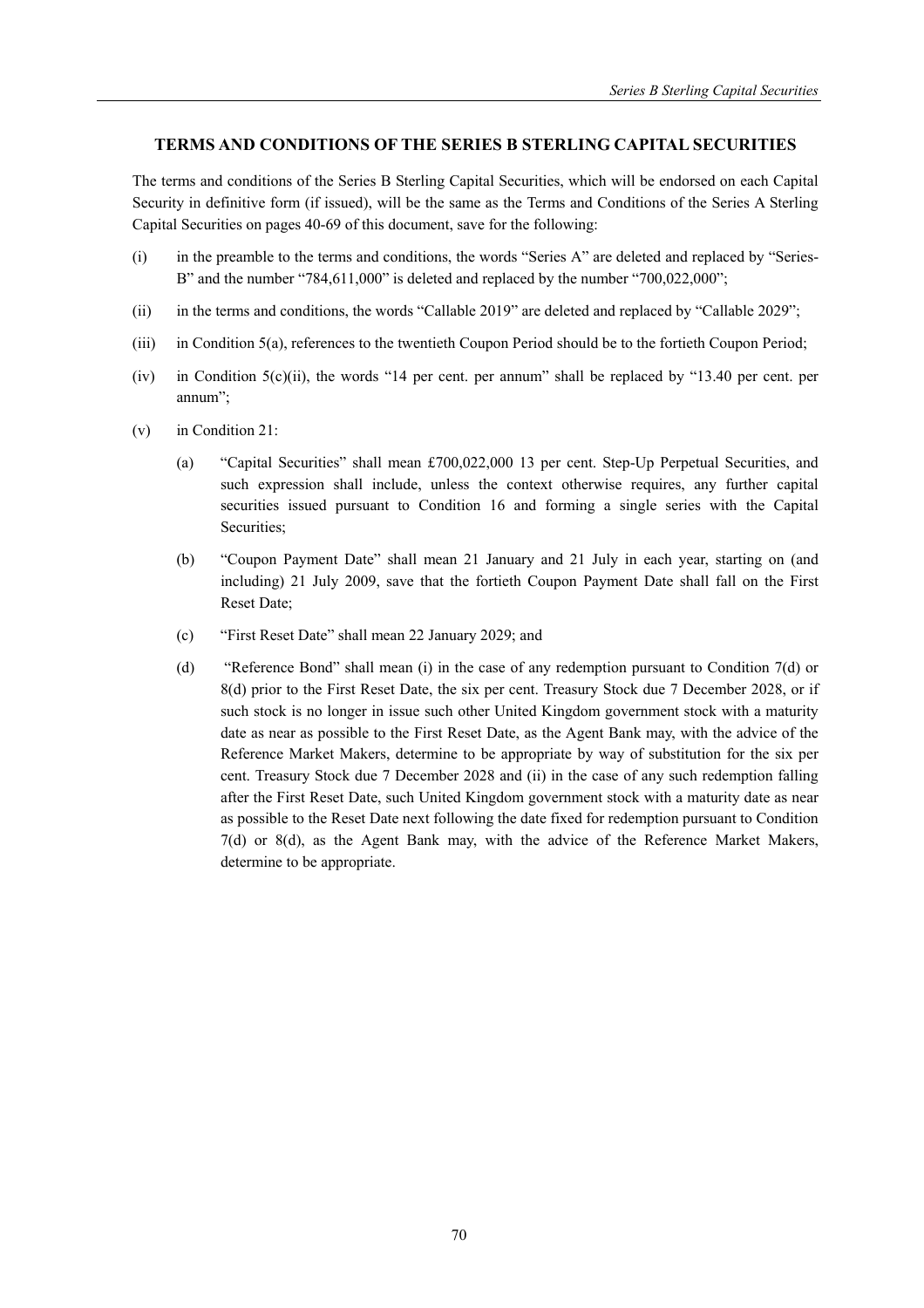# **TERMS AND CONDITIONS OF THE EURO CAPITAL SECURITIES**

# *The following, subject to alteration and except for paragraphs in italics, are the terms and conditions of the Euro Capital Securities which will be endorsed on each Capital Security in definitive form (if issued).*

The €532,111,000 13 per cent. Step-Up Perpetual Capital Securities Callable 2019 (the "**Capital Securities**", which expression shall in these Conditions, unless the context otherwise requires, include any further securities issued pursuant to Condition 16 and forming a single series with the Capital Securities) of Lloyds TSB Bank plc (the "**Issuer**") are constituted by a trust deed (the "**Trust Deed**") dated 21 January 2009 between the Issuer, the Parent and The Law Debenture Trust Corporation p.l.c. (the "**Trustee**", which expression shall include all persons for the time being the trustee or trustees under the Trust Deed) as trustee for the holders of the Capital Securities (the "**Holders**"). The issue of the Capital Securities was authorised pursuant to resolutions of the Board of Directors of the Issuer passed on 19 September 2008 and 12 December 2008 respectively. The statements in these terms and conditions (the "**Conditions**") include summaries of, and are subject to, the detailed provisions of the Trust Deed. Copies of (i) the Trust Deed and (ii) the Agency Agreement (the "**Agency Agreement**") dated 21 January 2009 made between the Issuer, the Parent, Citibank, N.A. as principal paying agent (the "**Principal Paying Agent**", which expression shall include any successor thereto) and the other paying agent named therein and any successors thereto (together with the Principal Paying Agent, the "**Paying Agents**"), Citibank, N.A. as agent bank (the "**Agent Bank**", which expression shall include any successor thereto) and the Trustee are available for inspection during normal business hours by the Holders and the holders of the interest coupons (the "**Coupons**", which expression includes, where the context so permits, Talons, as defined below) and talons for further Coupons (the "**Talons**") appertaining to Capital Securities in definitive form (the "**Couponholders**") at the specified office of each of the Paying Agents. The Holders and the Couponholders are entitled to the benefit of, and are bound by, all the provisions of the Trust Deed, and are deemed to have notice of all the provisions of the Agency Agreement applicable to them.

### **1 Form, Denomination and Title**

#### **(a) Form and Denomination**

The Capital Securities are serially numbered and in bearer form in the denominations of €50,000 and integral multiples of  $\epsilon$ 1,000 in excess thereof up to and including  $\epsilon$ 99,000 each with Coupons and one Talon attached on issue. No Capital Securities will be issued with a denomination above  $\epsilon$ 99,000.

### **(b) Title**

Title to the Capital Securities, Coupons and Talons will pass by delivery. The bearer of any Capital Security and the bearer of any Coupon or Talon shall be deemed to be, and may be treated as (except as otherwise required by law or as ordered by a court of competent jurisdiction) its absolute owner for all purposes (whether or not it is overdue and regardless of any notice of ownership, trust or any interest in it or its theft or loss or anything written on it) and no person will be liable for so treating the bearer.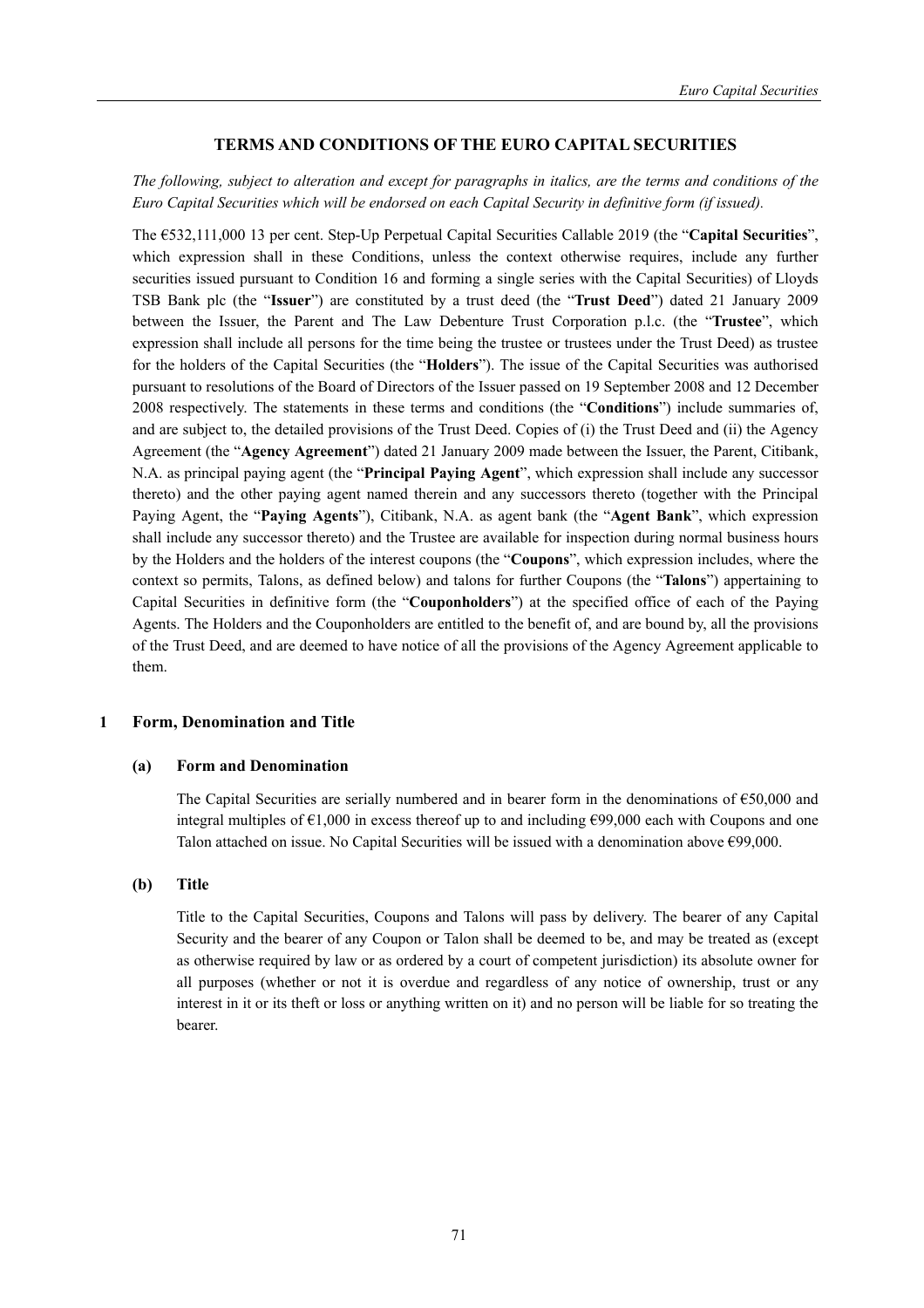### **2 Status and Subordination**

### **(a) Status**

The Capital Securities constitute direct, unsecured and subordinated securities of the Issuer and rank *pari passu* without any preference among themselves.

# **(b) Subordination**

(i) Condition to Payment

Subject to Condition 3, payments in respect of or arising from the Capital Securities (including Coupons payable in cash or by way of the issue of Issuer Shares in accordance with Condition 6 and including any damages awarded for breach of any obligation of the Issuer under these Conditions, the Trust Deed or the Agency Agreement) are conditional upon the Issuer being solvent at the time of payment by the Issuer (or at the time of issue of such Issuer Shares) and no principal, premium or Payments shall be due and payable in respect of the Capital Securities (including Coupons payable in cash or by way of the issue of Issuer Shares in accordance with Condition 6 and including any damages awarded for breach of any obligation of the Issuer under these Conditions, the Trust Deed or the Agency Agreement) except to the extent that the Issuer could make such payment and still be solvent immediately thereafter. Payments in respect of the Capital Securities may also be deferred pursuant to Condition 4.

In these Conditions, the Issuer shall be considered to be solvent if  $(x)$  it is able to pay its debts to its Senior Creditors as they fall due and (y) its Assets exceed its Liabilities (other than its Liabilities to persons who are not Senior Creditors). For the purposes of this Condition 2(b)(i) any reference to a payment by the Issuer in respect of a Capital Security shall be deemed to include a purchase of such Capital Security by the Issuer. A report as to the solvency of the Issuer by two Directors of the Issuer or, if the Issuer is in a winding-up, its liquidator or, if the Issuer is in administration, its administrators shall, in the absence of manifest error, be treated and accepted by the Issuer, the Parent, the Trustee, the Holders and the Couponholders as correct and sufficient evidence thereof.

(ii) Solvency Claims

Without prejudice to the rest of these Conditions, amounts in respect of principal, premium or Payments (including any damages awarded for breach of any obligation of the Issuer under these Conditions, the Trust Deed or the Agency Agreement) in respect of which the conditions referred to in Condition  $2(b)(i)$  are not satisfied on the date upon which the same would otherwise be due and payable ("**Solvency Claims**") will be payable by the Issuer in a windingup or administration of the Issuer as provided in Condition 3 and any redemption pursuant to Condition 7. A Solvency Claim shall not bear interest.

(iii) Set-off

Subject to applicable law, no Holder or Couponholder may exercise, claim or plead any right of set-off, compensation or retention in respect of any amount owed to it by the Issuer arising under or in connection with the Capital Securities or the Coupons and each Holder and Couponholder shall, by virtue of his holding of any Capital Security or Coupon, be deemed to have waived all such rights of set-off, compensation or retention. Notwithstanding the preceding sentence, if any of the amounts owing to any Holder or Couponholder by the Issuer in respect of, or arising under or in connection with, the Capital Securities is discharged by set-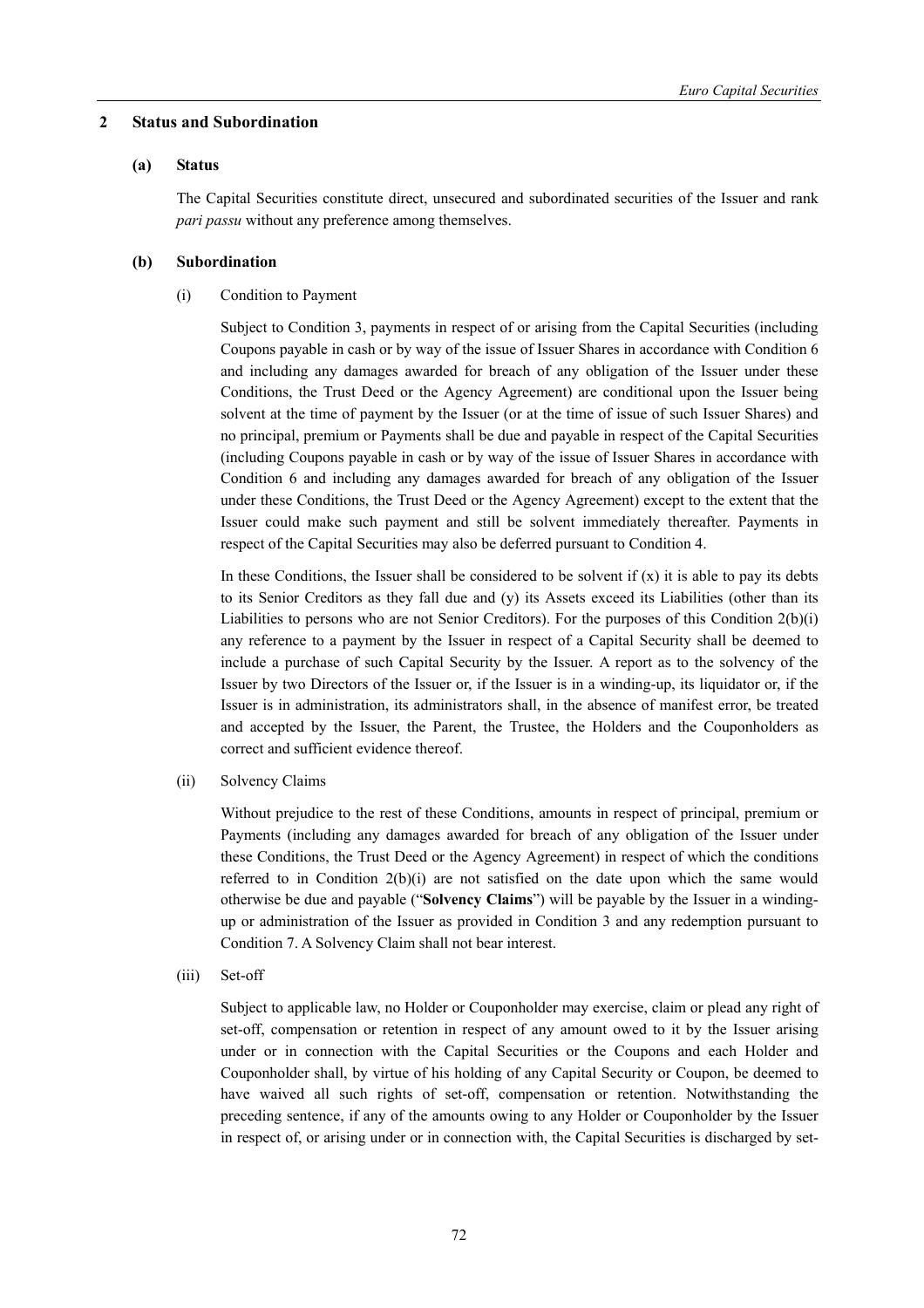off, such Holder shall, subject to applicable law, immediately pay an amount equal to the amount of such discharge to the Issuer (or, in the event of its winding-up or administration, the liquidator, or as appropriate, administrator of the Issuer) and, until such time as payment is made, shall hold an amount equal to such amount in trust for the Issuer (or the liquidator or, as appropriate, administrator of the Issuer (as the case may be)) and accordingly any such discharge shall be deemed not to have taken place.

*If the condition to payment set out in Condition 2(b)(i) is not satisfied, any sums which would otherwise have been payable in respect of the Capital Securities but are not paid by reason of such condition to payment will be available to be put towards the losses of the Issuer.* 

#### **3 Winding-Up or Administration**

If at any time an order is made, or an effective resolution is passed, for the winding-up of the Issuer (except, in any such case, a solvent winding-up solely for the purposes of a reorganisation, reconstruction or amalgamation or the substitution in place of the Issuer of a successor in business (as defined in the Trust Deed) of the Issuer, the terms of which reorganisation, reconstruction, amalgamation or substitution have previously been approved in writing by the Trustee or by an Extraordinary Resolution (as defined in the Trust Deed)), or, following the appointment of an administrator of the Issuer, an administrator gives notice that it intends to declare and distribute a dividend, there shall be payable by the Issuer in respect of each Capital Security (in lieu of any other payment by the Issuer but subject as provided in this Condition 3), such amount, if any, as would have been payable to the Holder if, on the day prior to the commencement of the winding-up or administration and thereafter, such Holder were the holder of one of a class of preference shares in the capital of the Issuer ("**Notional Preference Shares**") ranking *pari passu* as to a return of assets on a windingup or administration with the holders of Other Tier 1 Securities of the Issuer and the holders of that class or classes of preference shares (if any) from time to time issued or which may be issued by the Issuer which have a preferential right to a return of assets in the winding-up or administration over, and so rank ahead of, the holders of all other classes of issued shares for the time being in the capital of the Issuer, but ranking junior to the claims of Senior Creditors and junior to any notional class of preference shares in the capital of the Issuer by reference to which the amount payable in respect of any Junior Subordinated Debt in a windingup or administration of the Issuer is determined, on the assumption that the amount that such Holder was entitled to receive in respect of each Notional Preference Share on a return of assets in such winding-up or administration were an amount equal to the principal amount of, and any applicable premium on, the relevant Capital Security and any other Payments which are Outstanding thereon together with, to the extent not otherwise included within the foregoing, its pro rata share of any Solvency Claims attributable to the Capital Security.

On a winding-up or administration of the Issuer, there may be no surplus assets available to meet the claims of the Holders after the claims of the parties ranking senior to the Holders (as provided in Condition 3) have been satisfied.

#### **4 Coupon Deferral**

The Issuer may elect, subject as provided below, to defer any Coupon Payment otherwise scheduled to be paid on a Coupon Payment Date by giving notice of such election to the Holders (in accordance with Condition 15), the Trustee and the Principal Paying Agent not less than 20 Business Days prior to the relevant Coupon Payment Date. The Issuer may not exercise its rights under this Condition 4 to defer Coupon Payments if a Capital Disqualification Event has occurred (and the Issuer has notified the FSA of such occurrence), unless a Capital Breach Event has also occurred and is continuing.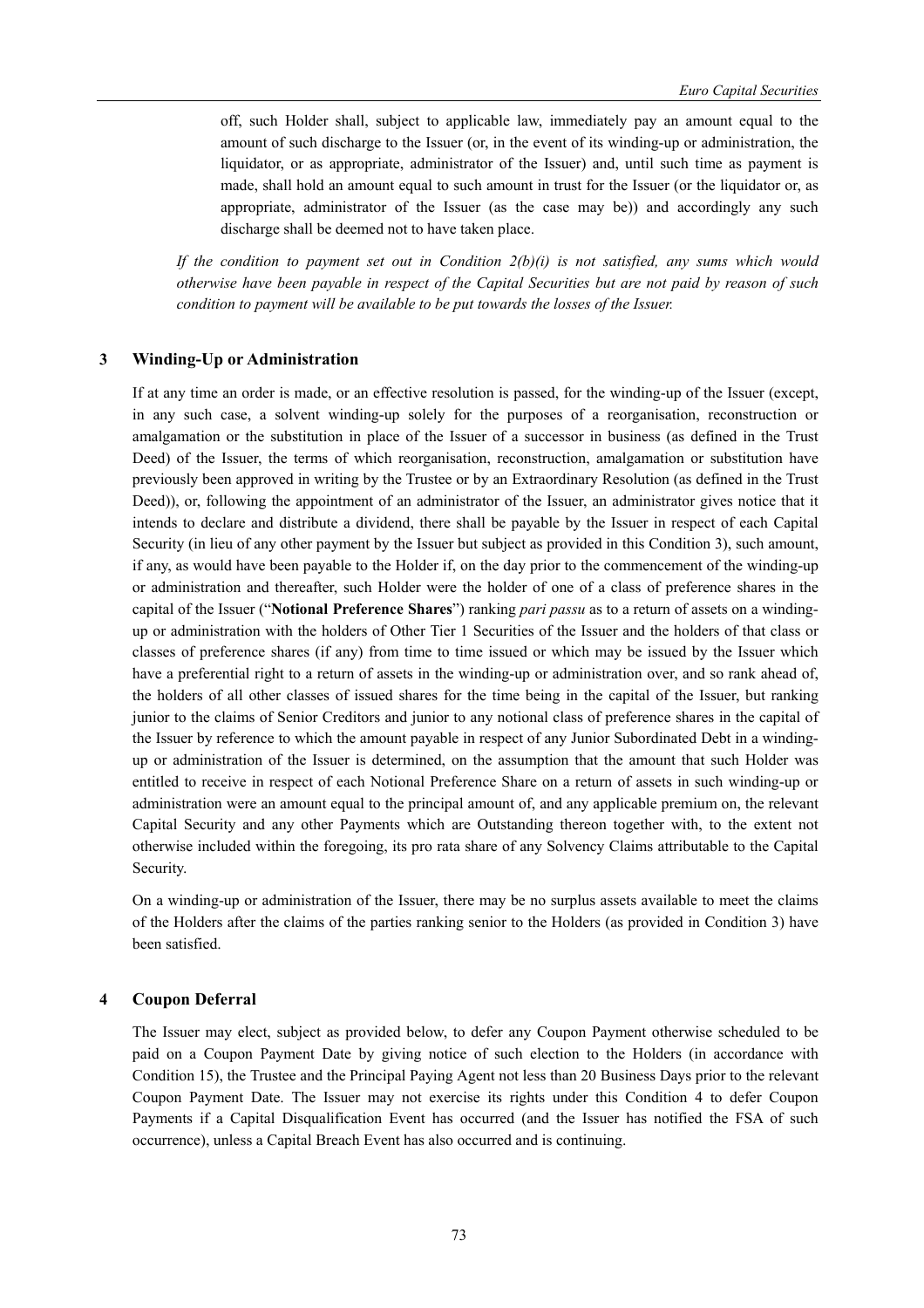The Issuer may at any time satisfy any Deferred Coupon Payment by operation of the procedures set out in Condition 6. The Issuer shall (except where Condition 3 applies) satisfy any Deferred Coupon Payment only by operation of the procedures set out in Condition 6 and, subject to Condition 8(d), shall only be obliged to do so upon the occurrence of the first of the following to occur: (i) redemption of the Capital Securities in accordance with Condition 7(b); (ii) redemption, substitution or variation of the terms of the Capital Securities in accordance with Condition 7(c); and (iii) redemption, substitution or variation of the terms of the Capital Securities in accordance with Condition 7(d).

If, on any Coupon Payment Date, payment of all Coupon Payments scheduled to be made on such date is not made in full by reason of either Condition 2(b)(i) or this Condition 4 neither the Issuer nor the Parent shall, (a) declare or pay any distribution or dividend or make any other payment on, and will procure that no distribution or dividend or other payment is made on, any Junior Share Capital other than, in the case where the Issuer has elected to defer a Coupon Payment in accordance with this Condition 4, a dividend (other than a dividend which is, or is expressed to be, an extraordinary or special dividend), distribution or other payment which has been declared, paid or made by the Issuer or the Parent on any Junior Share Capital, prior to the date on which the decision to defer the relevant Coupon Payment is notified to Holders in accordance with Condition 15, or (b) redeem, purchase, cancel, reduce or otherwise acquire any Junior Share Capital or any Other Tier 1 Securities (save where those shares or securities being redeemed, purchased or acquired are replaced contemporaneously by an issue of shares or securities of the same aggregate principal amount and the same ranking on a return of assets on a winding-up or administration or in respect of a distribution or payment of dividends and/or any other amounts thereunder to those shares or securities being redeemed, purchased or acquired), in each case unless or until the Coupon Payments due and payable in the next 12 months on all outstanding Capital Securities have been paid in full (or an amount equal to the same has been duly set aside or provided for in full for the benefit of the Holders and in a manner satisfactory to the Trustee).

Notwithstanding any other provision in these Conditions or the Trust Deed, the deferral of any Coupon Payment by virtue of this Condition 4 or Condition 2(b)(i) shall not constitute a default for any purpose (including, without limitation, Condition 9(a)) on the part of the Issuer. Any Coupon Payment so deferred shall not, except in the circumstances provided in Condition 6(e), bear interest.

The restrictions set out in this Condition 4 do not apply to the declaration and payment of any dividends and distributions or the making of any other payment by the Issuer to the Parent, any holding company of the Parent or to another wholly-owned subsidiary of the Parent.

# **5 Coupon Payments**

# **(a) Coupon Rate**

The Capital Securities bear interest at the applicable Coupon Rate from the Issue Date in accordance with the provisions of this Condition 5.

Subject to Conditions 2(b)(i), 2(b)(ii), 4, 6(d), 6(e) and 8(d), during the Fixed Rate Coupon Period interest shall be payable on the Capital Securities semi-annually in arrear in equal instalments on each Coupon Payment Date, and thereafter interest shall be payable on the Capital Securities quarterly in arrear on each Coupon Payment Date, in each case as provided in this Condition 5, save that the Coupon Payment in respect of the twentieth Coupon Period shall be the aggregate of a full semi-annual instalment and an amount calculated on the basis of one day divided by two times the number of days in the period from and including 21 July to but excluding 21 January.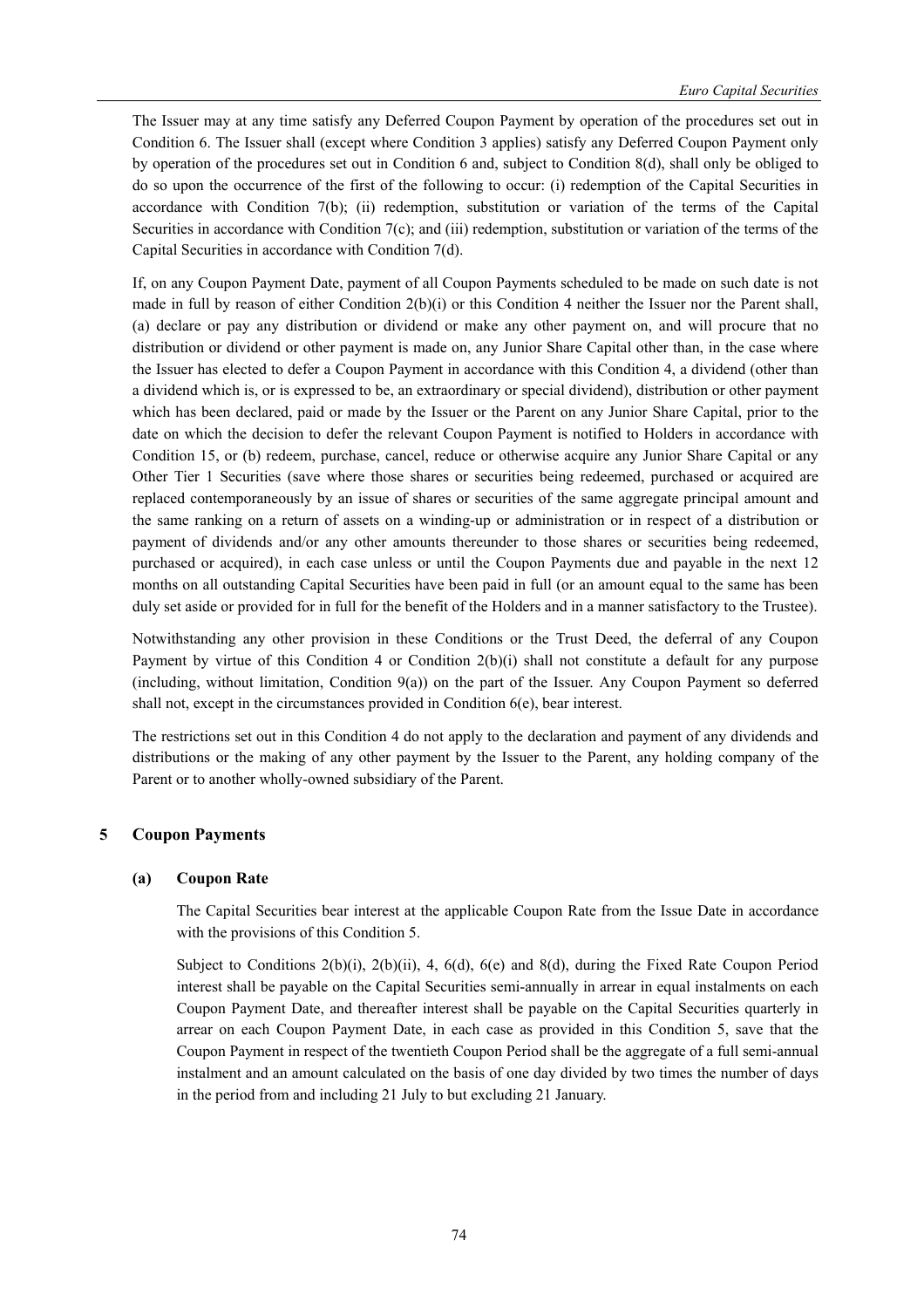## **(b) Interest Accrual**

The Capital Securities will cease to bear interest from (and including) the date of redemption thereof pursuant to Condition 7(b) or the date of redemption or substitution thereof pursuant to Condition 7(c), 7(d) or 8(d), as the case may be, unless, upon due presentation, payment and performance of all amounts and obligations due in respect of the Capital Securities is not properly and duly made, in which event interest shall continue to accrue as provided in the Trust Deed.

# **(c) Fixed Coupon Rate**

For the Fixed Rate Coupon Period, the Capital Securities bear interest at the rate of 13 per cent. per annum (the "**Fixed Coupon Rate**").

Where it is necessary to compute an amount of interest in respect of any Capital Security during the Fixed Rate Coupon Period for a period which is less than a complete Coupon Period, such interest shall be calculated on the basis of the number of days in the relevant period, from and including the date from which interest begins to accrue, to but excluding the date on which it falls due, divided by the product of (1) the number of days in the Coupon Period in which the relevant period falls (including the first such day but excluding the last) and (2) the number of Coupon Periods normally ending in any year. Where it is necessary to compute an amount of interest in respect of any Capital Security for a period of more than a complete Coupon Period, such interest shall be calculated in respect of each full Coupon Period within such period, with the interest in respect of any remaining period being calculated in the manner as aforesaid.

# **(d) Floating Coupon Rate**

From (and including) the First Reset Date, the Capital Securities will bear interest at a floating rate of interest (the "**Floating Coupon Rate**"). The Floating Coupon Rate in respect of each Coupon Period commencing on or after the First Reset Date will be determined by the Agent Bank on the basis of the following provisions:

- (i) On each Coupon Determination Date, the Agent Bank will determine the offered rate (expressed as a rate per annum) for three-month euro deposits as at 11.00 a.m. (Brussels time) on such Coupon Determination Date, as displayed on the display designated as page "LIBOR01" on the Reuters Monitor Money Rates Service (or such other page or pages as may replace it for the purpose of displaying such information). The Floating Coupon Rate for the Coupon Period commencing on the Coupon Determination Date shall be such offered rate as determined by the Agent Bank plus the Margin.
- (ii) If such offered rate does not so appear, or if the relevant page is unavailable, the Agent Bank will, on such date, request the principal Euro-zone office of the Reference Banks to provide the Agent Bank with its offered quotation to leading banks in the Euro-zone inter bank market for three-month euro deposits as at 11.00 a.m. (Brussels time) on the Coupon Determination Date in question. If at least two of the Reference Banks provide the Agent Bank with such offered quotations, the Floating Coupon Rate for the relevant Coupon Period shall be the rate determined by the Agent Bank to be the arithmetic mean (rounded upwards if necessary to the nearest one hundred thousandth of a percentage point (0.000005 per cent. being rounded upwards)) of such offered quotations plus the Margin.
- (iii) If on any Coupon Determination Date to which the provisions of sub-paragraph (ii) above apply, one only or none of the Reference Banks provides the Agent Bank with such a quotation,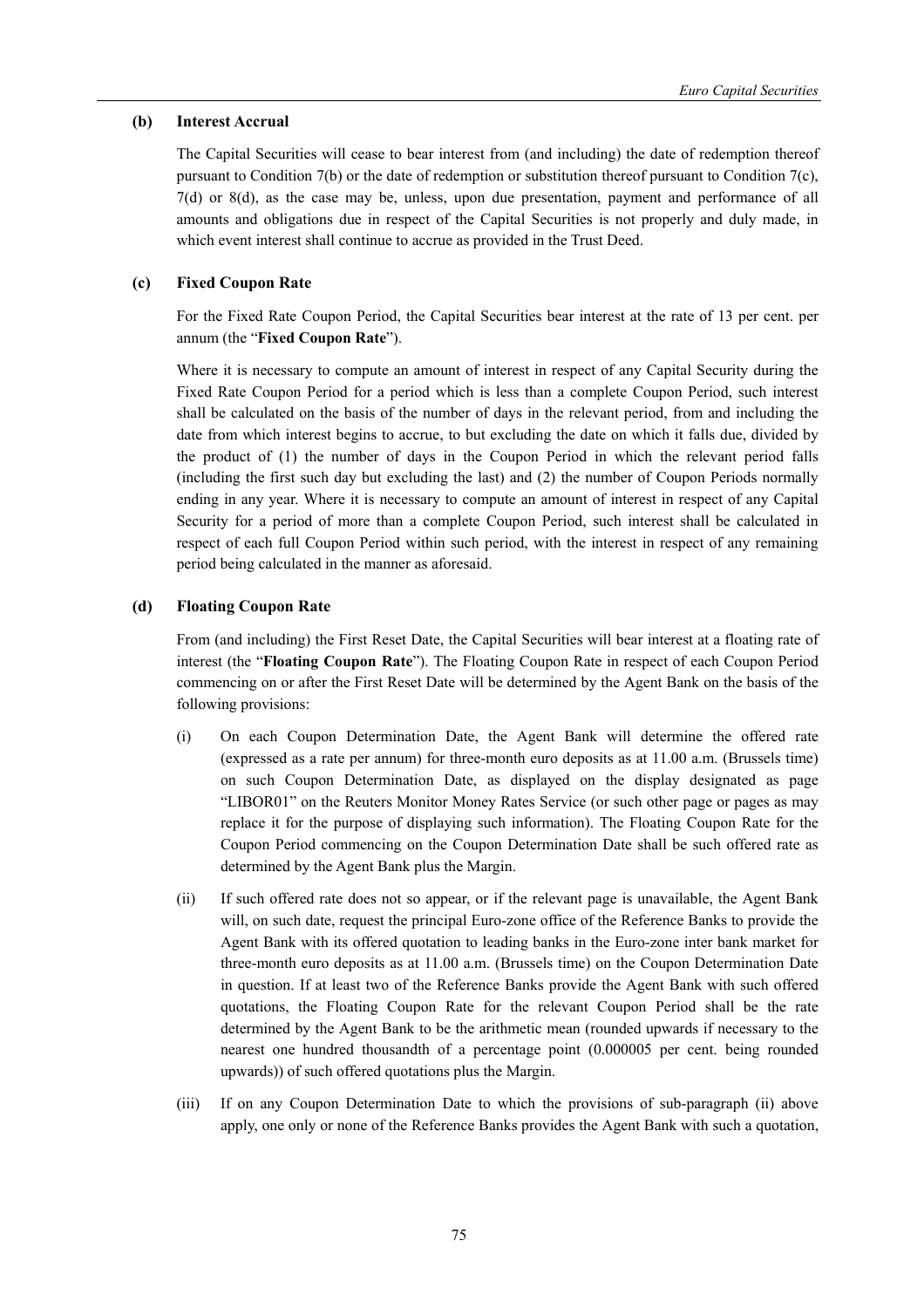the Floating Coupon Rate for the relevant Coupon Period shall be the rate which the Agent Bank determines to be the aggregate of the Margin and the arithmetic mean (rounded upwards, if necessary, to the nearest one hundred thousandth of a percentage point (0.000005 per cent. being rounded upwards)) of the euro lending rates which leading banks in the Euro-zone selected by the Agent Bank are quoting, on the relevant Coupon Determination Date, to leading banks in the Euro-zone for a period of three months, except that, if the banks so selected by the Agent Bank are not quoting as mentioned above, the Floating Coupon Rate for such Coupon Period shall be either (1) the Floating Coupon Rate in effect for the last preceding Coupon Period to which one of the preceding sub-paragraphs of this Condition 5(d) shall have applied or (2) if none, 13 per cent. per annum.

# **(e) Determination of Floating Coupon Rate and Calculation of Floating Coupon Amounts**

The Agent Bank will, as soon as practicable after 11.00 a.m. (Brussels time) on each Coupon Determination Date, determine the Floating Coupon Rate in respect of the Coupon Period and calculate the amount of interest payable in respect of a Calculation Amount on the Coupon Payment Date for that Coupon Period (the "**Floating Coupon Amounts**") by applying the Floating Coupon Rate for such Coupon Period to the Calculation Amount, multiplying such sum by the actual number of days in the Coupon Period concerned divided by 360 and, if necessary, rounding the resultant figure to the nearest  $\epsilon$ 0.01 ( $\epsilon$ 0.005) being rounded upwards). Where the denomination of a Capital Security is more than the Calculation Amount, the amount of interest payable in respect of such Capital Security, is the aggregate of the amounts (calculated as aforesaid) for each Calculation Amount comprising the denomination of the Capital Security.

## **(f) Publication of Floating Coupon Rate and Floating Coupon Amounts**

The Issuer shall cause notice of the Floating Coupon Rate determined in accordance with this Condition 5 in respect of each relevant Coupon Period, the Floating Coupon Amount and the relevant date scheduled for payment to be given to the Trustee, the Paying Agents, any stock exchange or other relevant authority on which the Capital Securities are for the time being listed or admitted to trading and, in accordance with Condition 15, the Holders, in each case as soon as practicable after its determination but in any event not later than the fourth Business Day thereafter.

The Floating Coupon Amount, the Floating Coupon Rate and the date scheduled for payment so notified may subsequently be amended (or appropriate alternative arrangements made by way of adjustment) without notice in the event of any extension or shortening of the relevant period in accordance with these Conditions or in the event of proven or manifest error.

## **(g) Determination or Calculation by Trustee**

The Trustee (or an agent appointed by it) shall, if the Agent Bank does not at any relevant time for any reason determine the Floating Coupon Rate on the Capital Securities in accordance with this Condition 5, determine the Floating Coupon Rate in respect of the relevant Coupon Period at such rate as, in its absolute discretion (having such regard as it shall think fit to the procedures described in this Condition 5), it shall deem fair and reasonable in all the circumstances and such determination shall be deemed to be a determination thereof by the Agent Bank.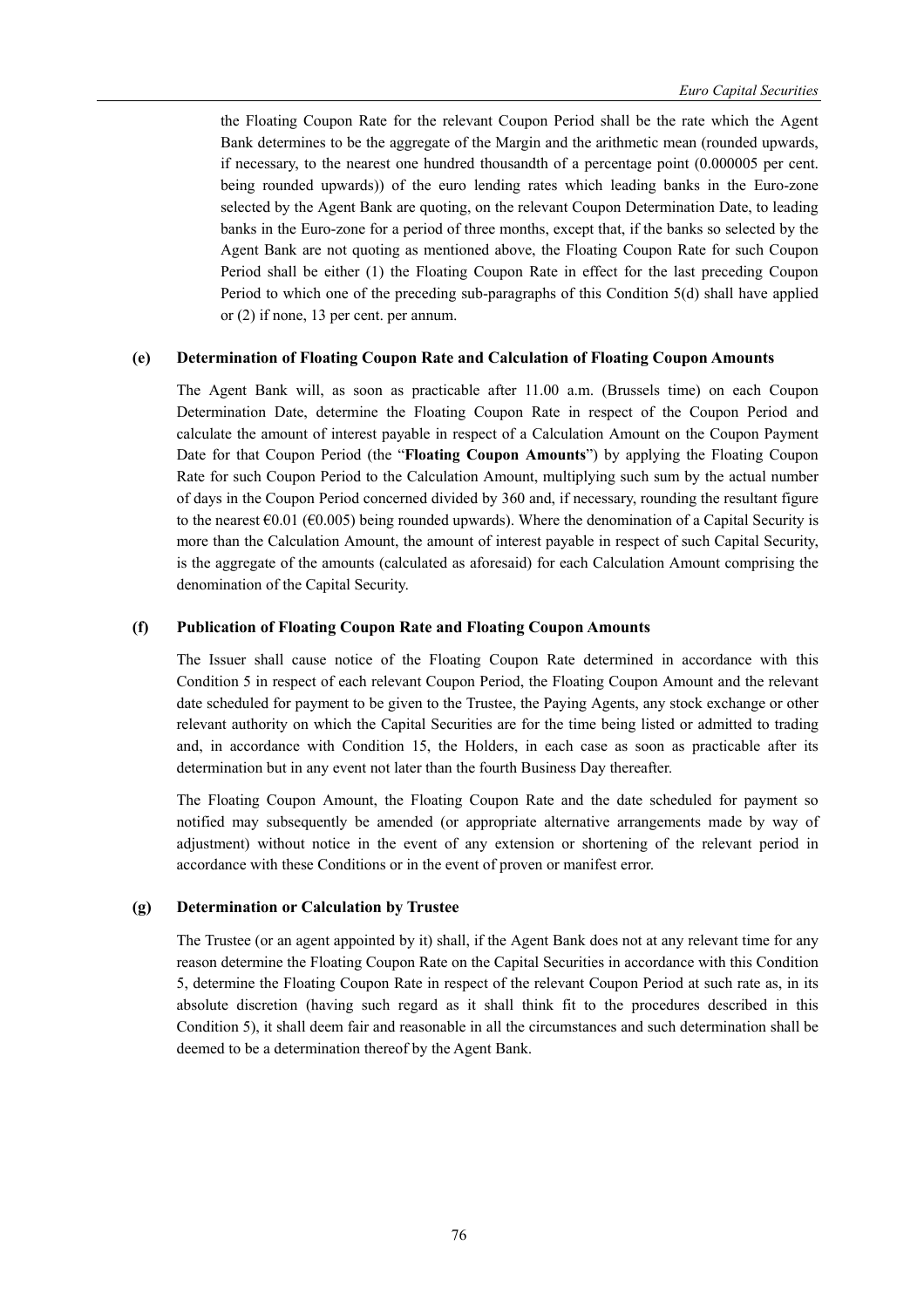## **(h) Agent Bank**

So long as any Capital Securities remain outstanding, the Issuer will maintain an Agent Bank. The name of the initial Agent Bank and its initial specified office is set out at the end of these Conditions.

The Issuer may, with the prior written approval of the Trustee, from time to time replace the Agent Bank with another leading investment, merchant or commercial bank in London. If the Agent Bank is unable or unwilling to continue to act as the Agent Bank or (without prejudice to Condition  $5(g)$ ) above) fails duly to determine the Floating Coupon Rate in respect of any Coupon Period as provided in Condition 5(d), the Issuer shall forthwith appoint another leading investment, merchant or commercial bank in London approved in writing by the Trustee to act as such in its place. The Agent Bank may not resign its duties or be removed without a successor having been appointed as aforesaid.

## **(i) Determinations of Agent Bank or Trustee Binding**

All notifications, opinions, determinations, certificates, calculations, quotations and decisions given, expressed, made or obtained for the purposes of this Condition 5, whether by the Agent Bank or the Trustee (or its agent), shall (in the absence of wilful default, bad faith or manifest error) be binding on the Issuer, the Agent Bank, the Trustee, the Paying Agents and all Holders and Couponholders and (in the absence as aforesaid) no liability to the Holders, the Couponholders or the Issuer shall attach to the Agent Bank or the Trustee in connection with the exercise or non-exercise by them of any of their powers, duties and discretions.

## **6 Alternative Coupon Satisfaction Mechanism**

## **(a) Alternative Coupon Satisfaction Mechanism**

Each ACSM Payment, when due to be satisfied in accordance with these Conditions, will (except as provided in Condition 8(d) or if Condition 3 applies) be satisfied by the Issuer in full only through the issue of Ordinary Shares and their allotment to the Trustee or its agent for the purposes of, and in accordance with, this Condition 6.

The Issuer shall appoint a Calculation Agent (if it has not already done so), and notify the Parent, the Trustee, the Principal Paying Agent and the Calculation Agent that an ACSM Payment is to be satisfied on the relevant ACSM Payment Date. All other Payments due must, subject to Conditions 2 and 4, be satisfied in accordance with Condition 8(a).

## **(b) Issue of Ordinary Shares**

If any ACSM Payment is to be satisfied through the issue to or to the order of the Trustee of Ordinary Shares as required by the provisions of this Condition 6 then, subject to Conditions 6(d), 6(e) and 8(d):

(i) by close of business in London on or before the seventh Business Day prior to the relevant ACSM Payment Date, the Issuer will, subject to it having the necessary corporate authorisations in place, issue and allot in favour of the Trustee (or, if so agreed between the Issuer and the Trustee, an agent of the Trustee) such number of Ordinary Shares (the "**Payment Issuer Shares**") as, in the determination of the Parent, will have a market value (converted, where necessary, into euro) as near as practicable to, but not less than, the relevant ACSM Payment to be satisfied in accordance with this Condition 6; and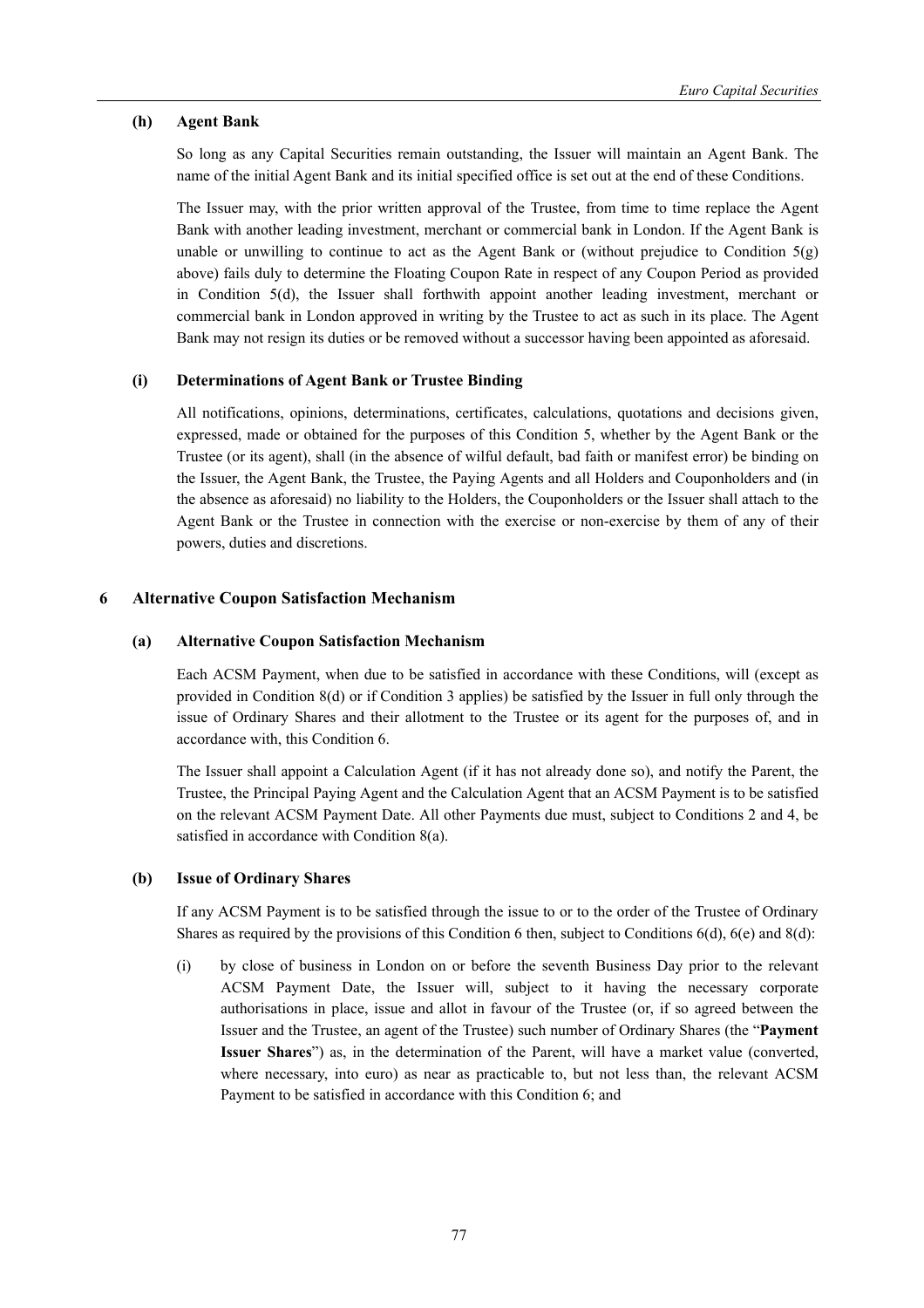(ii) on or before the sixth Business Day prior to the relevant ACSM Payment Date, the Trustee shall transfer or instruct its agent to transfer the Payment Issuer Shares to the Parent in consideration for which the Parent shall issue to the Trustee (or, if so agreed between the Issuer and the Trustee, to an agent of the Trustee) within one Business Day of the Parent receiving the Payment Issuer Shares such number of ordinary shares of the Parent (the "**Payment Ordinary Shares**") as, in the determination of the Calculation Agent, will have a market value (converted, where necessary, into euro) as near as practicable to, but not less than the relevant ACSM Payment to be satisfied in accordance with this Condition 6.

The Trustee shall hold such Payment Ordinary Shares and such proceeds of the sale of the Payment Ordinary Shares, in each case: (i) as have a value equal to the applicable ACSM Payment as certified by the Calculation Agent, on trust for the Holders; and (ii) as have a value equal to any Associated Costs as certified by the Calculation Agent, on trust for itself or its agent. The remainder (if any) of the Payment Ordinary Shares or the proceeds of the sale of the Payment Ordinary Shares shall, in each case, be held on trust for the Issuer by the Trustee. Following the sale of the Payment Ordinary Shares in accordance with this Condition 6 and the discharge of any Associated Costs and satisfaction of the relevant ACSM Payment as provided below, the Trustee or its agent shall pay the remainder (if any) of the proceeds of the sale of the Payment Ordinary Shares as certified by the Calculation Agent to the Issuer.

The Trustee shall use reasonable endeavours to effect the transfer or instruct its agent to effect the transfer of such Payment Ordinary Shares to or to the order of the Calculation Agent (subject to any necessary consents being obtained) as soon as practicable and in any case by not later than the close of business in London on the fifth Business Day prior to the relevant ACSM Payment Date and the Calculation Agent shall be required to agree in the Calculation Agency Agreement to use reasonable endeavours to procure purchasers for such Payment Ordinary Shares. If necessary, the Calculation Agent has further agreed to exchange, as agent of the Trustee, the proceeds of such sale into euro at prevailing market exchange rates and deliver such exchanged proceeds to, or hold such exchanged proceeds to the order of, the Trustee who shall pay or procure that its agent pays such proceeds as it holds in respect of the relevant Payment on its due date to the Principal Paying Agent. The Calculation Agent shall further be required to agree in the Calculation Agency Agreement to discharge, on behalf of the Trustee or its agent, the Associated Costs and pay the remaining proceeds of such sale to, or hold the remaining proceeds of such sale to the order of, the Trustee, who shall pay or procure that its agent pays such remaining proceeds as it holds in respect of the relevant ACSM Payment on its due date to the Principal Paying Agent for application in accordance with Condition 6(c).

The Trustee shall not be liable to anyone for any loss occasioned by the transfer or sale of the Payment Issuer Shares or the Payment Ordinary Shares, in each case by or on behalf of the Trustee, or any delay or failure in effecting such transfer or sale of the Payment Issuer Shares or the Payment Ordinary Shares under these Conditions.

If the proceeds of the sale of the Payment Ordinary Shares will not, in the opinion of the Calculation Agent, subject to Conditions 6(d) and 6(e) but despite the arrangements contained above, result in a sum (if necessary, when converted into euro) at least equal to the relevant ACSM Payment and any Associated Costs being available to satisfy the necessary ACSM Payment in full on its due date and the Associated Costs, the Issuer, the Parent, the Trustee and the Calculation Agent shall take such steps as are reasonably necessary to ensure, so far as practicable, that through issuing additional Issuer Payment Shares and Payment Ordinary Shares on one or more further occasions and allotting them to the Trustee or its agent and following, *mutatis mutandis*, the procedures contained above, a sum (if necessary, when converted into euro) as near as practicable to, and at least equal to, the relevant ACSM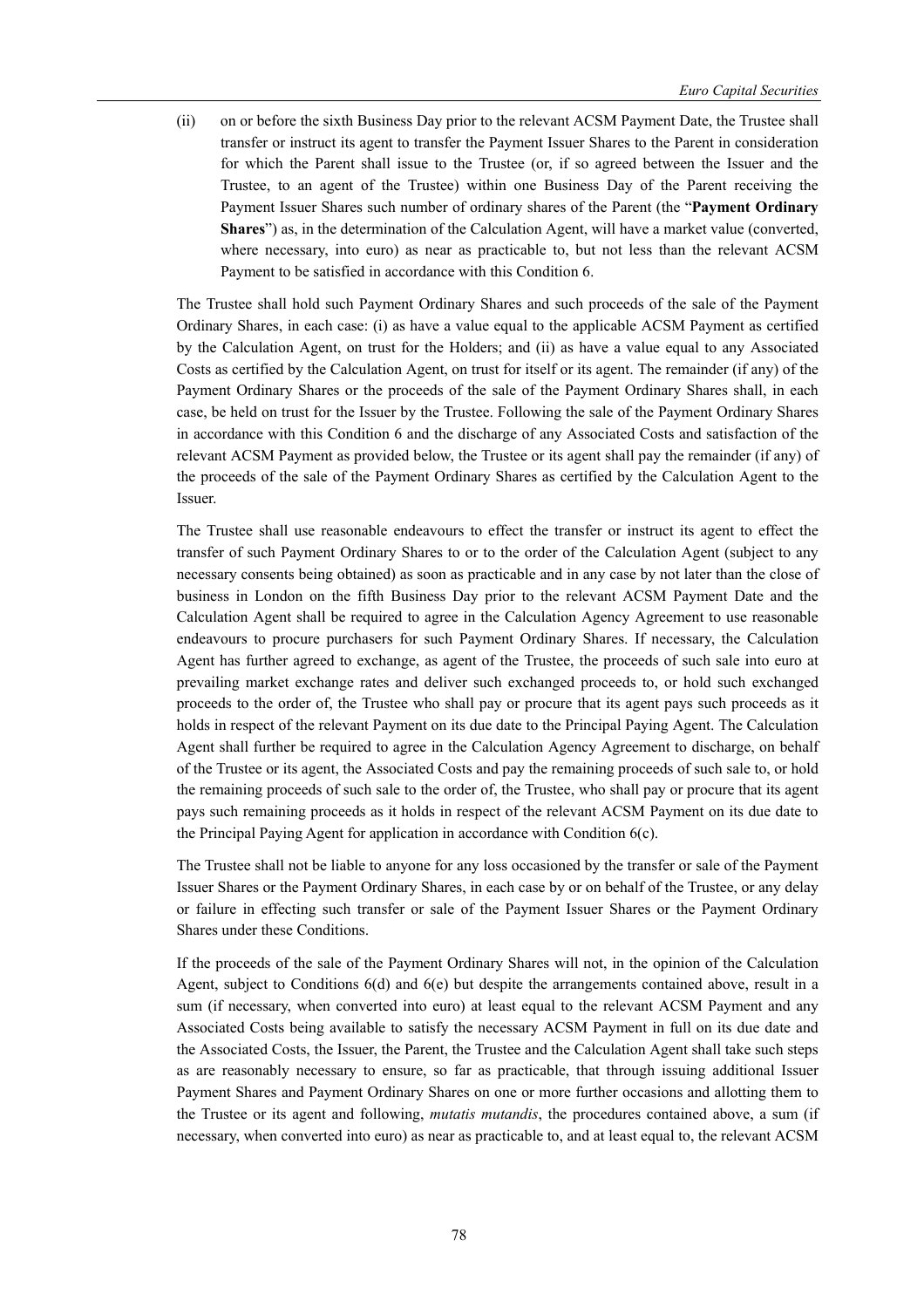Payment and any Associated Costs will be available to satisfy the relevant ACSM Payment in full on its due date and the Associated Costs.

## **(c) Issue Satisfies Payment**

Where the Issuer elects or is required to satisfy an ACSM Payment hereunder by issuing Payment Issuer Shares and issues such Payment Issuer Shares to the Trustee or its agent (with the subsequent issue by the Parent to the Trustee or its agent of Payment Ordinary Shares in exchange therefor), such issue shall satisfy the relevant ACSM Payment if done in accordance with this Condition 6. The proceeds of sale of Payment Ordinary Shares shall be paid by the Principal Paying Agent to the Holders in respect of the relevant ACSM Payment.

*The Trustee is a company incorporated under English law and is acting on its capacity as trustee on behalf of the Holders. It does not hold itself out as engaging in the business of buying or selling investments (including the Payment Issuer Shares or the Payment Ordinary Shares) and will carry out its obligations under this Condition 6 only in its capacity as trustee for the Holders. For the avoidance of doubt, the Trustee is not remunerated separately for accepting any investments on behalf of the Holders in addition to any remuneration it receives as trustee.* 

#### **(d) Insufficiency**

The Issuer shall not be entitled to exercise its option pursuant to any of Conditions 7(b), 7(c) or 7(d) to redeem, substitute or vary the terms of any of the Capital Securities until such time as the Issuer and the Parent have available, and the Directors of both the Issuer and the Parent have the corresponding authority to allot, a sufficient number of authorised but unissued Payment Issuer Shares and Payment Ordinary Shares as may be required to be issued in accordance with this Condition 6 for the purposes of satisfying in full in accordance with this Condition 6 any ACSM Payment required to be satisfied in connection with such redemption, substitution or variation of the terms of the Capital Securities.

## **(e) Market Disruption**

Notwithstanding the provisions of Condition 6(b), if there exists, in the opinion of the Issuer, a Market Disruption Event on or after the 15th Business Day preceding any ACSM Payment Date, then the Issuer may give a notice to the Trustee, the Principal Paying Agent, the Calculation Agent and (in accordance with Condition 15) the Holders as soon as possible after the Market Disruption Event has arisen or occurred, whereupon the relevant ACSM Payment may be deferred until such time as the Market Disruption Event, in the opinion of the Issuer, no longer exists.

Any such deferred ACSM Payment will be satisfied as soon as practicable following such time as the Market Disruption Event, in the opinion of the Issuer, no longer exists. Interest shall not accrue on such deferred ACSM Payment, unless, as a consequence of the existence of the relevant Market Disruption Event, the Issuer does not satisfy the relevant ACSM Payment for a period of 14 days or more after the relevant ACSM Payment Date, in which case interest shall accrue on such deferred ACSM Payment from (and including) the relevant ACSM Payment Date to (but excluding) the date on which such ACSM Payment is satisfied. Any such interest shall accrue at a rate determined in accordance with Condition 5 and shall be satisfied only in accordance with this Condition 6, as soon as reasonably practicable after the relevant deferred ACSM Payment is satisfied. No liability shall attach to the Trustee or its agent if, as a result of a Market Disruption Event or any other event outside the control of the Trustee or its agent, the Trustee or its agent is unable to comply with the provisions of Condition 6(b).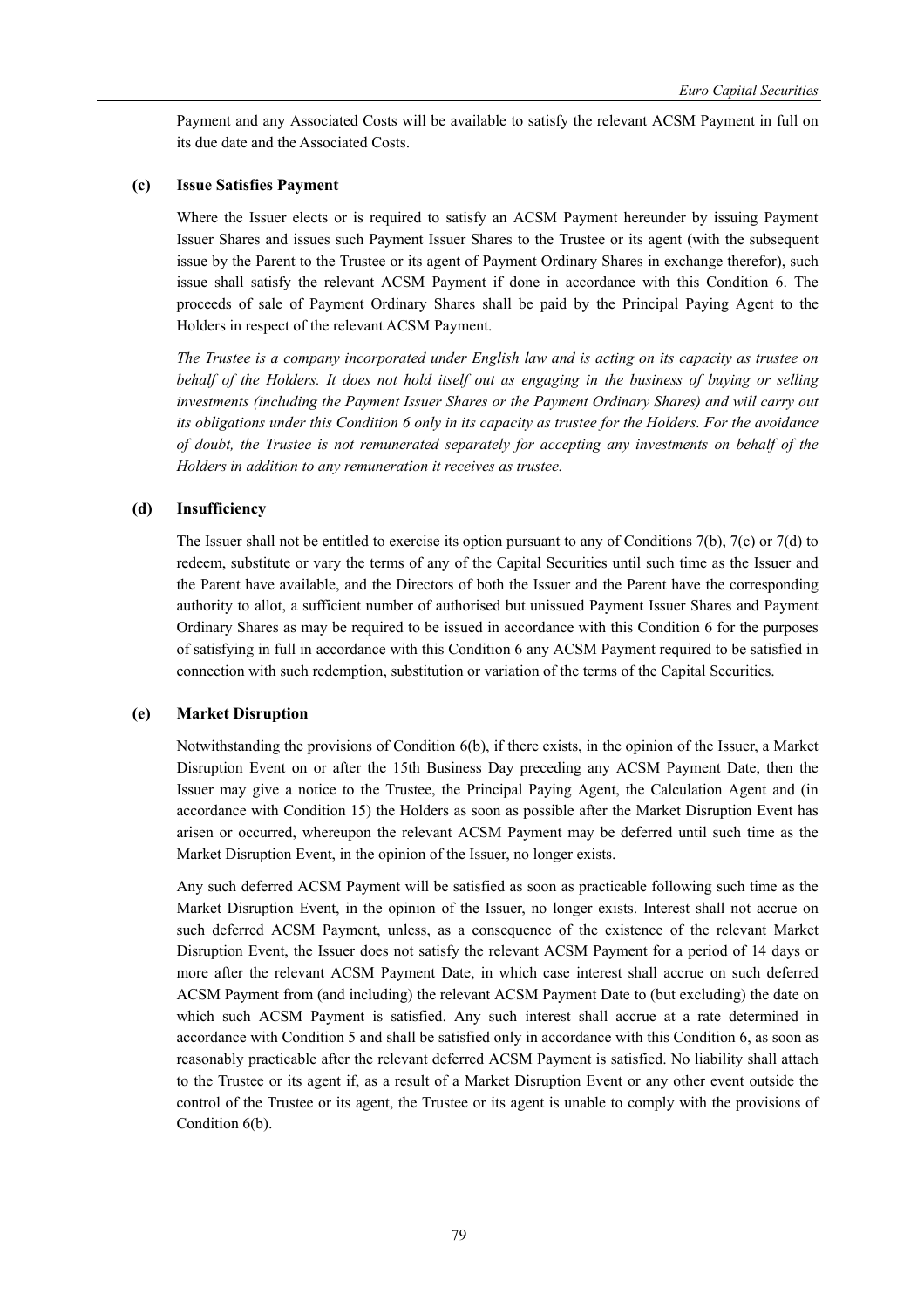# **(f) Listing**

The Parent has undertaken in the Trust Deed to ensure (to the extent possible) that, at the time when any Payment Ordinary Shares are issued pursuant to this Condition 6, such Payment Ordinary Shares are listed on the Official List of the FSA in its capacity as competent authority under the Financial Services and Markets Act 2000 and are admitted to trading on the market for listed securities of the London Stock Exchange (or, if the London Stock Exchange is not a Recognised Stock Exchange at that time, such other stock exchange as is a Recognised Stock Exchange at that time).

# **7 Redemption, Substitution, Variation or Purchase**

# **(a) No Fixed Redemption Date**

The Capital Securities are perpetual securities in respect of which there is no fixed redemption date and the Issuer shall (subject to the provisions of Conditions 2 and 3 and without prejudice to the provisions of Condition 11) only have the right to repay them, substitute them, vary their terms or purchase them in accordance with the following provisions of this Condition 7 or in the circumstances provided for in Condition 8(d).

In addition, any redemption, substitution, variation of the terms or purchase of the Capital Securities is (i) subject to the Issuer giving prior written notice to, and receiving no objection from, or in the case of any redemption of the Capital Securities (or substitution or variation thereof for Qualifying Upper Tier 2 Securities) prior to the First Reset Date, receiving the consent of, the FSA, and (ii) subject to the Issuer (both at the time of, and immediately following, the redemption, substitution, variation or purchase) being in compliance with the Capital Regulations applicable to it from time to time (and a certificate from any two Directors of the Issuer confirming such compliance shall be conclusive evidence of such compliance), and (iii) (other than in the case of a purchase) conditional on the terms of Condition 6(d) being satisfied prior to the exercise by the Issuer of its rights with respect to such redemption, substitution or variation and all Deferred Coupon Payments (if any) being satisfied in full by the operation of Condition 6 and the Trust Deed on or prior to the date set for such redemption, substitution or variation.

# **(b) Issuer's Call Option**

Subject to Conditions  $2(b)(i)$  and  $7(a)$ , the Issuer may, by giving not less than 30 nor more than 60 days' notice to the Holders (in accordance with Condition 15), the Trustee and the Principal Paying Agent, which notice shall be irrevocable, elect to redeem all, but not some only, of the Capital Securities on the First Reset Date or any Coupon Payment Date thereafter at their principal amount together with any Payments which are Outstanding thereon (including any Deferred Coupon Payments, which will be satisfied by the operation of Condition 6).

# **(c) Redemption, Substitution or Variation Due to Taxation**

If, immediately prior to the giving of the notice referred to below, as a result of a Tax Law Change:

(i) in making any payments on the Capital Securities, the Issuer has paid or will or would on the next payment date be required to pay Additional Amounts on the Capital Securities and the Issuer cannot avoid the foregoing in connection with the Capital Securities by taking measures reasonably available to it; or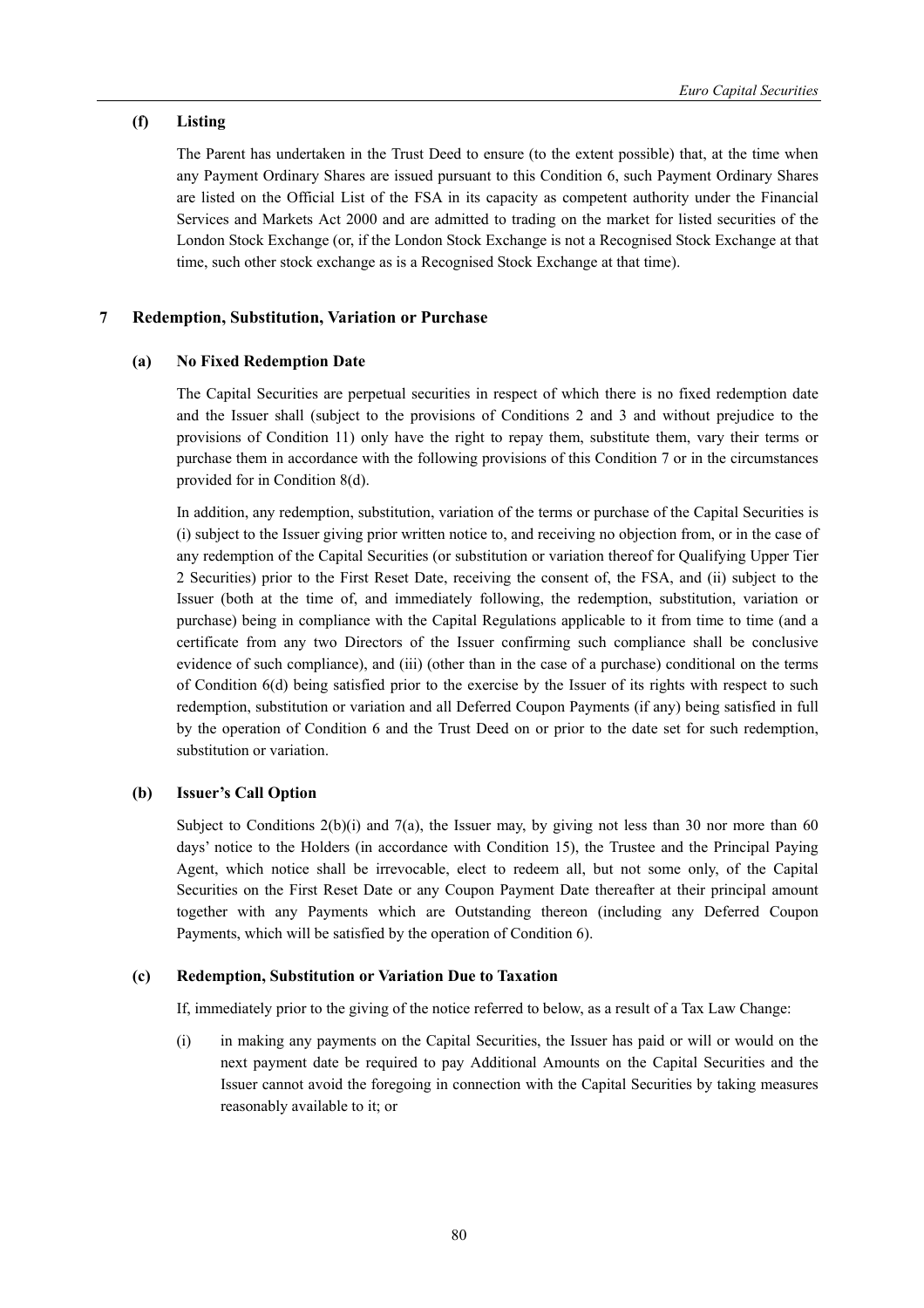- (ii) in respect of the Issuer's obligation to make any Coupon Payment on the next following Coupon Payment Date there is a more than insubstantial risk that Coupon Payments on the Capital Securities including, for the avoidance of doubt, any ACSM Payment and the related issue of Payment Issuer Shares and Payment Ordinary Shares pursuant to Condition 6, may be treated as "distributions" within the meaning of Section 832(1) of the Income and Corporation Taxes Act 1988 (or such other Section and/or Act as may from time to time supersede or replace Section 832(1) of the Income and Corporation Taxes Act 1988 for the purposes of such definition) and such requirement or circumstance cannot be avoided by the Issuer taking such measures as it (acting in good faith) deems appropriate; or
- (iii) in respect of the Issuer's obligation to make any Coupon Payment on the next following Coupon Payment Date, (a) there is a more than insubstantial risk that the Issuer would not be entitled to claim a deduction in respect thereof when computing its taxation liabilities in the United Kingdom, or such entitlement is materially reduced or (b) the Issuer would not to any material extent be entitled to have such a deduction set against the profits of companies with which it is grouped for applicable United Kingdom tax purposes (whether under the group relief system current as at the Issue Date or any similar system or systems having like effect as may from time to time exist), or (c) the Issuer would not, as a result of the Capital Securities being in issue, be able to have losses or deductions set against the profits, or profits offset by the losses or deductions, of companies with which it is or would otherwise be so grouped; and in any such case the Issuer cannot avoid the foregoing in connection with the Capital Securities by taking measures as it (acting in good faith) deems appropriate,

then:

- (aa) the Issuer may, subject to Condition 7(a) and having given not less than 30 nor more than 60 days' notice to the Trustee, the Principal Paying Agent and, in accordance with Condition 15, the Holders (which notice shall be irrevocable), redeem in accordance with these Conditions at any time prior to the First Reset Date, all, but not some only, of the Capital Securities at their principal amount, together, with any Payments which are Outstanding thereon (including any Deferred Coupon Payments, which will be satisfied by the operation of Condition 6); or
- (bb) the Issuer may, subject to Condition 7(a) (without any requirement for the consent or approval of the Holders) and having given not less than 30 nor more than 60 days' notice to the Trustee, the Principal Paying Agent and, in accordance with Condition 15, the Holders (which notice shall be irrevocable), substitute at any time all (and not some only) of the Capital Securities for, or vary the terms of the Capital Securities so that they become, alternative Qualifying Tier 1 Securities or Qualifying Upper Tier 2 Securities, and the Trustee shall (subject to the following provisions of this paragraph (bb) and subject to the receipt by it of the certificate of the Directors referred to below and the certificate of the Directors referred to in the definition of Qualifying Tier 1 Securities or (as the case may be) Qualifying Upper Tier 2 Securities) agree to such substitution or variation. In connection therewith, all Deferred Coupon Payments (if any) will be satisfied by the operation of Condition 6. The Trustee shall use its reasonable endeavours to participate in or assist the Issuer with the substitution of the Capital Securities for or the variation of the terms of the Capital Securities so that they become alternative Qualifying Tier 1 Securities or Qualifying Upper Tier 2 Securities, provided that the Trustee shall not be obliged to participate in or assist with any such substitution or variation if the terms of the proposed alternative Qualifying Tier 1 Securities or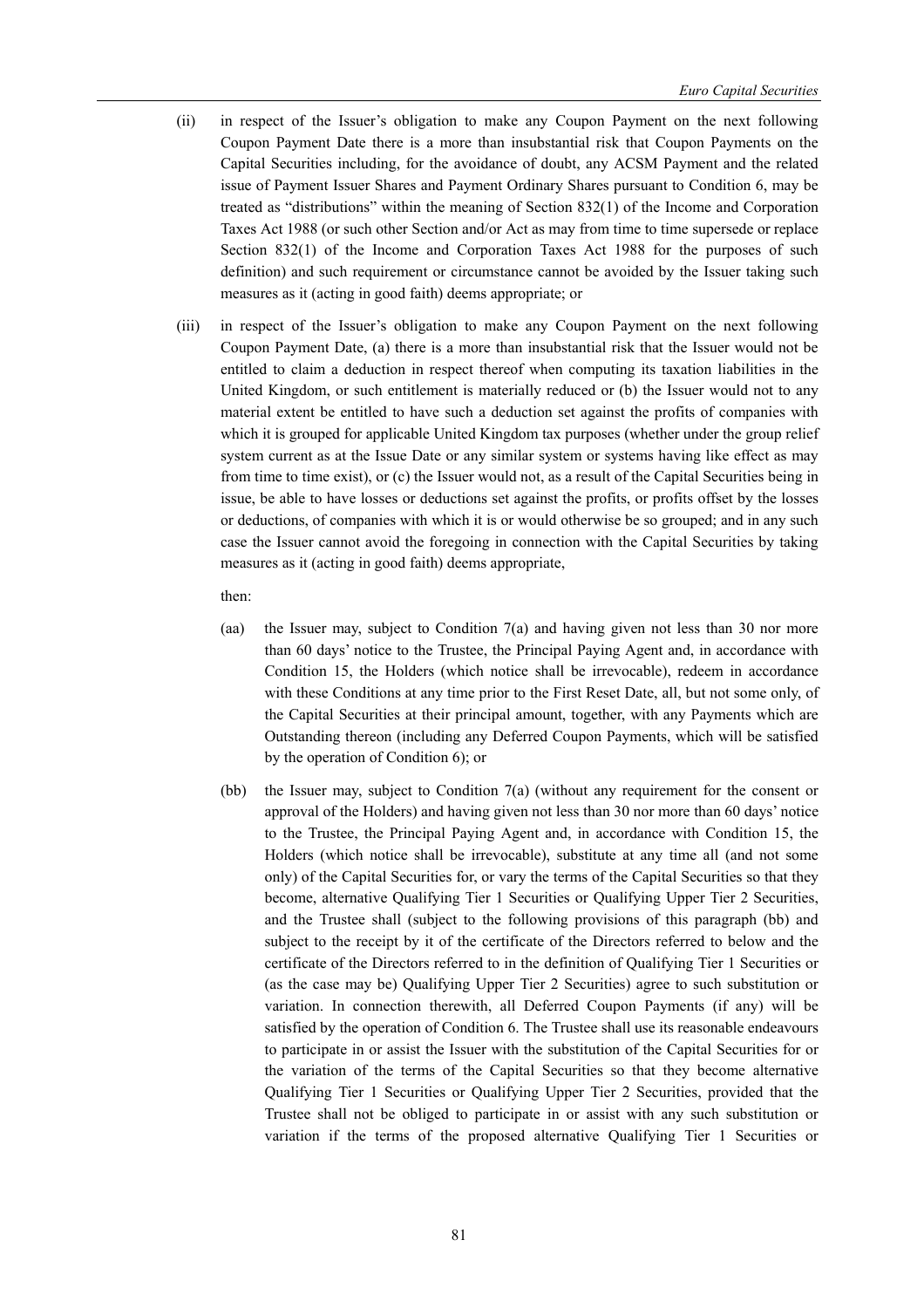Qualifying Upper Tier 2 Securities or the participation in or assistance with such substitution or variation would impose, in the Trustee's opinion, more onerous obligations upon it. If, notwithstanding the above, the Trustee does not participate or assist as provided above, the Issuer may, subject as provided above, redeem the Capital Securities as provided above.

Prior to the publication of any notice of substitution, variation or redemption pursuant to this Condition 7(c), the Issuer shall deliver to the Trustee a certificate signed by two Directors of the Issuer stating that the relevant condition referred to in paragraph (i), (ii) or (iii) above is satisfied and the Trustee shall accept such certificate without any further inquiry as sufficient evidence of the satisfaction of the conditions set out in such paragraphs in which event it shall be conclusive and binding on the Holders. Upon expiry of such notice, the Issuer shall either redeem, vary the terms of or substitute the Capital Securities in accordance with this Condition 7(c), as the case may be.

In connection with any substitution or variation in accordance with this Condition 7(c), the Issuer shall comply with the rules of any stock exchange or other relevant authority on which the Capital Securities are for the time being listed or admitted to trading, and (for so long as the Capital Securities are listed on the London Stock Exchange and the rules of such exchange require) shall publish a supplement in connection therewith.

#### **(d) Substitution, Variation or Redemption for Regulatory Purposes**

If immediately prior to the giving of the notice referred to below a Regulatory Event has occurred and is continuing, then:

- (i) the Issuer may, subject to Condition 7(a) and having given not less than 30 nor more than  $60$ days' notice to the Holders in accordance with Condition 15, the Trustee and the Principal Paying Agent (which notice shall be irrevocable), redeem in accordance with these Conditions at any time prior to the First Reset Date all, but not some only, of the Capital Securities at their Make Whole Redemption Price together with any Payments which are Outstanding thereon (including any Deferred Coupon Payments which will be satisfied by the operation of Condition 6); or
- (ii) the Issuer may, subject to Condition 7(a) (without any requirement for the consent or approval of the Holders) and having given not less than 30 nor more than 60 days' notice to the Trustee, the Principal Paying Agent and, in accordance with Condition 15, the Holders (which notice shall be irrevocable), substitute at any time all (and not some only) of the Capital Securities for, or vary the terms of the Capital Securities so that they become, alternative Qualifying Tier 1 Securities or Qualifying Upper Tier 2 Securities, and the Trustee shall (subject to the following provisions of this paragraph (ii) and subject to the receipt by it of the certificate of the Directors referred to below and the certificate of the Directors referred to in the definition of Qualifying Tier 1 Securities or (as the case may be) Qualifying Upper Tier 2 Securities) agree to such substitution or variation. In connection therewith, all Deferred Coupon Payments (if any) will be satisfied by the operation of Condition 6. The Trustee shall use its reasonable endeavours to participate in or assist the Issuer with the substitution of the Capital Securities for or the variation of the terms of the Capital Securities so that they become alternative Qualifying Tier 1 Securities or Qualifying Upper Tier 2 Securities, provided that the Trustee shall not be obliged to participate in or assist with any such substitution or variation if the terms of the proposed alternative Qualifying Tier 1 Securities or Qualifying Upper Tier 2 Securities or the participation in or assistance with such substitution or variation would impose, in the Trustee's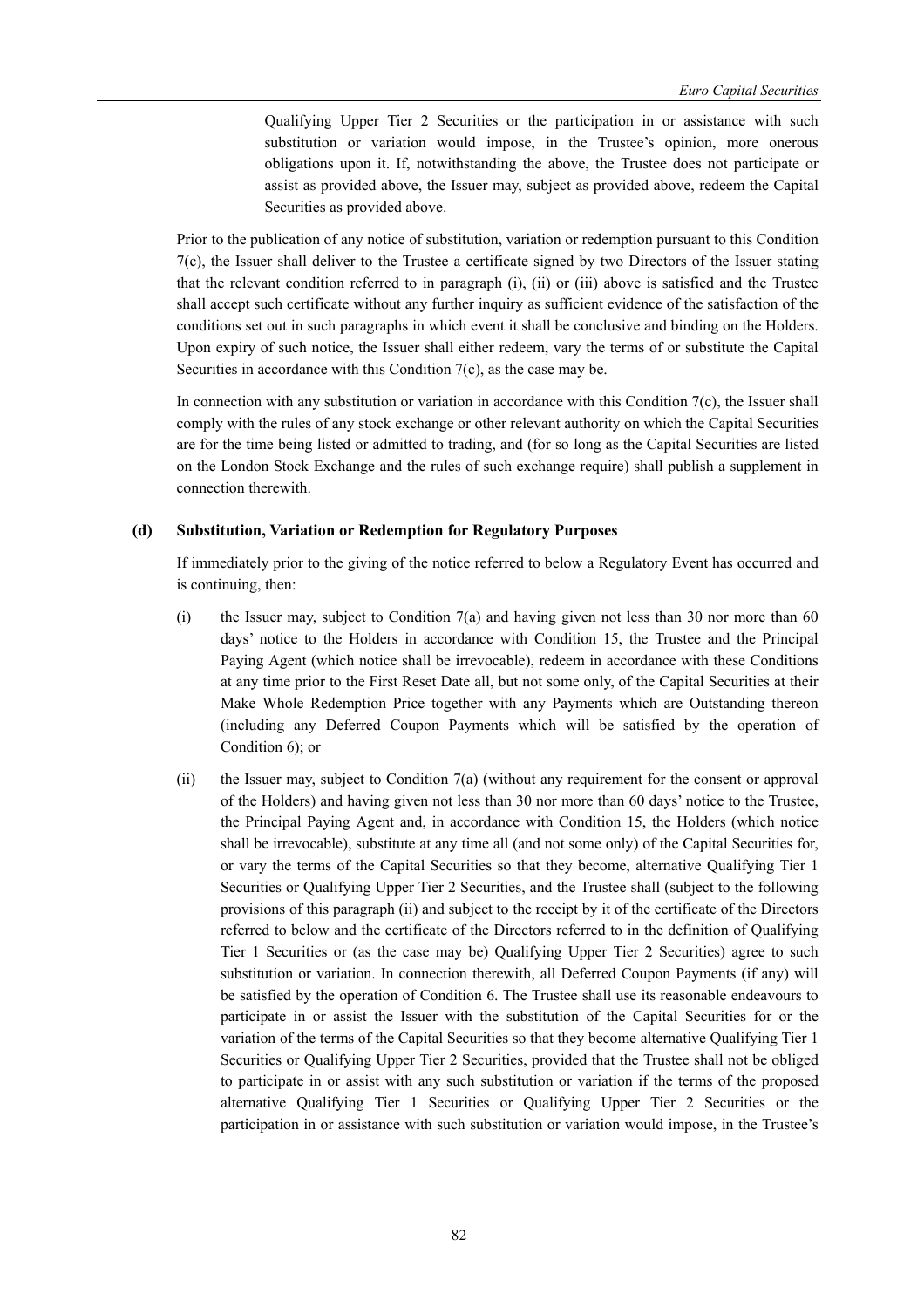opinion, more onerous obligations upon it or require the Trustee to incur any liability for which it is not indemnified and/or secured to its satisfaction. If, notwithstanding the above, the Trustee does not participate or assist as provided above, the Issuer may, subject as provided above, redeem the Capital Securities as provided above.

Prior to the publication of any notice of substitution, variation or redemption pursuant to this Condition 7(d), the Issuer shall deliver to the Trustee a certificate signed by two Directors of the Issuer stating that a Regulatory Event has occurred and is continuing as at the date of the certificate, and the Trustee shall accept such certificate without any further inquiry as sufficient evidence of the occurrence and continuation of a Regulatory Event in which event it shall be conclusive and binding on the Holders. Upon expiry of such notice, the Issuer shall either redeem, vary the terms of or substitute the Capital Securities in accordance with this Condition 7(d), as the case may be.

In connection with any substitution or variation in accordance with this Condition 7(d), the Issuer shall comply with the rules of any stock exchange or other relevant authority on which the Capital Securities are for the time being listed or admitted to trading, and (for so long as the Capital Securities are admitted to official listing on the London Stock Exchange and the rules of such exchange require) shall publish a supplement in connection therewith.

## **(e) Purchases**

The Issuer, the Parent or any other subsidiary of the Parent may, subject to Condition 7(a), at any time purchase Capital Securities in any manner and at any price. In each case, purchases will be made together with all unmatured Coupons and Talons appertaining thereto.

## **(f) Cancellation**

All Capital Securities so redeemed or substituted by the Issuer and any unmatured Coupons and Talons appertaining thereto will be cancelled and may not be reissued or resold. Capital Securities purchased by the Issuer, the Parent or any other subsidiary of the Parent may be held, reissued or resold or, at the option of the Issuer, surrendered to any Paying Agent for cancellation. Any Capital Securities so surrendered for cancellation may not be reissued or resold and the obligations of the Issuer in respect of any such Capital Securities shall be discharged.

## **(g) Trustee Not Obliged to Monitor**

The Trustee shall not be under any duty to monitor whether any event or circumstance has happened or exists within this Condition 7 or whether a Suspension under Condition 8(d) has occurred and will not be responsible to Holders for any loss arising from any failure by it to do so. Unless and until the Trustee has actual knowledge of the occurrence of any event or circumstance within this Condition 7 or the occurrence of a Suspension under Condition  $8(d)$ , it shall be entitled to assume that no such event or circumstance exists.

## **8 Payments**

## **(a) Method of Payment**

(i) Payments of principal, premium and Coupon Amounts will be made by or on behalf of the Issuer against presentation and surrender of Capital Securities or the appropriate Coupons at the specified office of any of the Paying Agents except that payments of Coupon Amounts in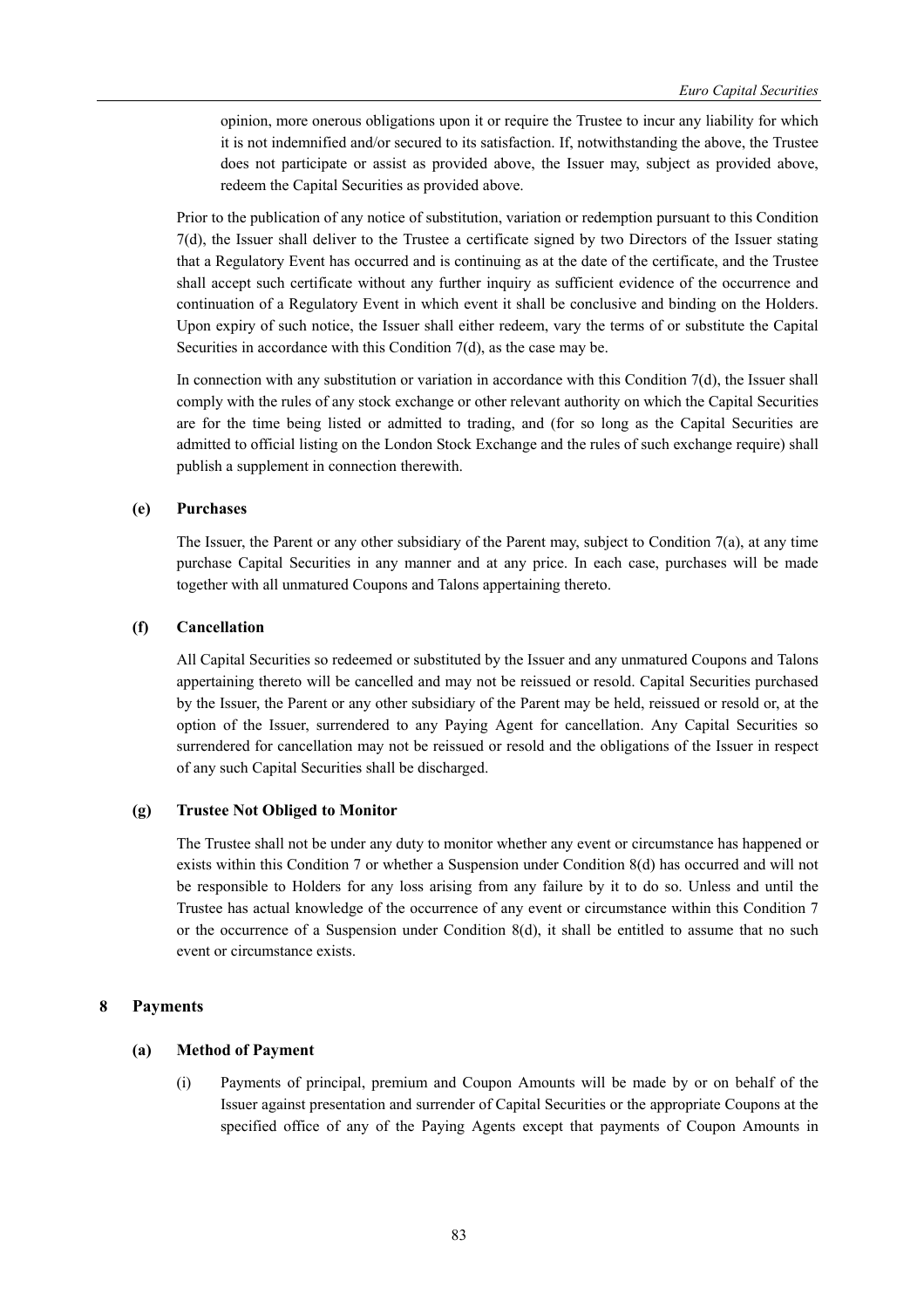respect of any period not ending on a Coupon Payment Date will only be made upon surrender of the relevant Capital Security. Such payments will be made (subject to Condition  $8(a)(ii)$ ) below), at the option of the payee, by euro cheque drawn on, or by transfer to a euro account maintained by the payee with, a bank in the Euro-zone.

- (ii) Upon the due date for redemption of any Capital Security, any unexchanged Talon relating to such Capital Securities (whether or not attached) shall become void and no Coupon shall be delivered in respect of such Talon and unmatured Coupons relating to such Capital Securities (whether or not attached) shall also become void and no payment shall be made in respect of them. If any Capital Security is presented for redemption without all unmatured Coupons and any unexchanged Talon relating to it, redemption shall be made only against the provision of such indemnity as the Issuer may require.
- (iii) On or after the Coupon Payment Date for the final Coupon forming part of a Coupon sheet issued in respect of any Capital Securities, the Talon forming part of such Coupon sheet may be surrendered at the specified office of the Principal Paying Agent in exchange for a further Coupon sheet (and another Talon for a further Coupon sheet) (but excluding any Coupons that may have become void pursuant to Condition 11).

## **(b) Payments Subject to Fiscal Laws**

Without prejudice to the terms of Condition 10, all payments made in accordance with these Conditions shall be made subject to any fiscal or other laws and regulations applicable in the place of payment. No commissions or expenses shall be charged to the Holders in respect of such payments.

## **(c) Payments on Business Days**

If the date for payment of any amount in respect of any Capital Security or Coupon, or any later date on which any Capital Security or Coupon is presented for payment, is not a business day, then the holder thereof shall not be entitled to payment at that place of payment of the amount payable until the next following business day at that place of payment and shall not be entitled to any further interest or other payment in respect of any such delay. In this Condition 8(c), "**business day**" means any day (not being a Saturday, Sunday or a public holiday) on which commercial banks and foreign exchange markets which settle payments in euro are open in the Euro-zone and in the relevant place of payment.

## **(d) Suspension**

If, following any take-over offer made under the City Code on Take-overs and Mergers or any reorganisation, restructuring or scheme of arrangement, the Parent or any subsequent New Owner ceases to be the ultimate holding company of the Lloyds TSB Group, then the Issuer shall as soon as practicable give notice to the Holders in accordance with Condition 15, the Trustee and the Principal Paying Agent, whereupon the operation of the ACSM shall be suspended (such event being a "**Suspension**"). In such event, unless a Permitted Restructuring Arrangement shall be put in place within six months of the occurrence of a Permitted Restructuring (in which case the Suspension shall cease upon such Permitted Restructuring Arrangement being put in place), an independent investment bank, merchant bank, commercial bank, stockbroker or financial institution appointed by the Issuer (at the Issuer's expense) (such appointed entity, the "**Independent Expert**") and approved by the Trustee shall determine, subject to the requirements that: (i) the Issuer shall not be obliged to reduce its net assets; (ii) no amendment may be proposed or made which would alter the FSA's regulatory capital treatment of the Capital Securities for regulatory capital and solvency purposes without the Issuer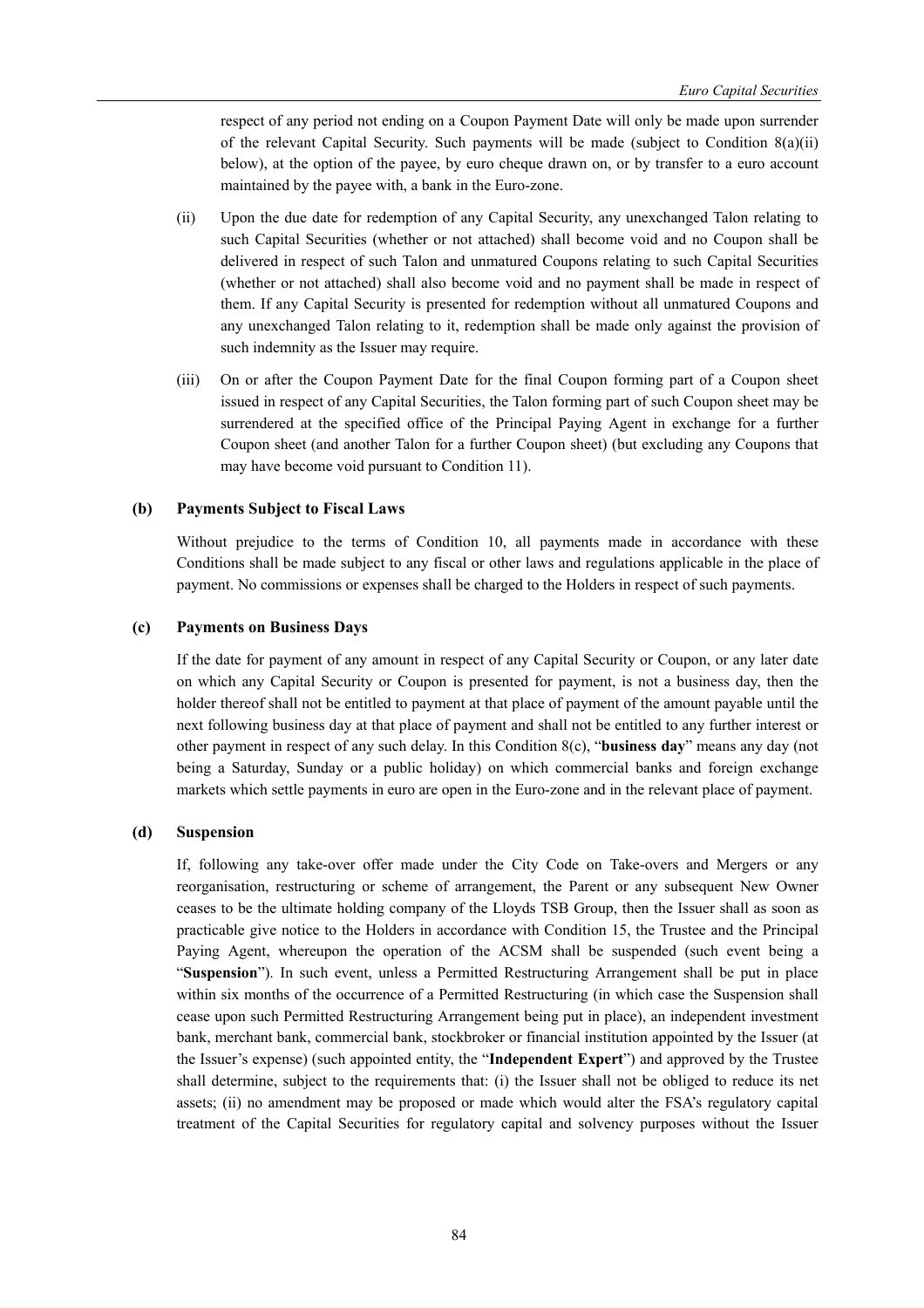*Euro Capital Securities* 

giving prior written notice to, and receiving no objection from, the FSA and (iii) no such amendment may be made which would, in the Trustee's opinion, impose more onerous obligations on it or require the Trustee to incur any liability for which it is not indemnified and/or secured to its satisfaction without its consent, what amendments (if any) to these Conditions, the Trust Deed and any other relevant documents are appropriate in order (aa) to preserve substantially the economic effect, for the Holders, of a holding of the Capital Securities prior to the Suspension and (bb) to replicate the ACSM in the context of the capital structure of the New Owner. Upon any such determination being reached and notified to the Trustee, the Parent and the Issuer by the Independent Expert, the Trustee, the Parent and the Issuer shall, pursuant to the terms of the Trust Deed and without any requirement for the consent or the approval of the Holders or Couponholders, effect the amendments that the Independent Expert has determined are appropriate together with any necessary consequential changes to these Conditions and the Trust Deed and any other relevant documents, whereupon the satisfaction of any ACSM Payment (when due) by the method contemplated in Condition 6 shall no longer be subject to the Suspension.

If, after using all reasonable endeavours, the Independent Expert is unable to formulate such amendments or if, having used all reasonable endeavours, the Issuer is unable to appoint an investment bank, merchant bank, commercial bank, stockbroker or financial institution willing and able to make such determination, the Independent Expert or, as the case may be, the Issuer shall so notify the Issuer (in the case of notification by the Independent Expert), the Parent, the New Owner, the Trustee and the Principal Paying Agent and the Capital Securities shall (subject in each case to the Issuer giving prior written notice to, and receiving no objection from, the FSA and with the prior agreement of the New Owner) at the option of the Issuer either be substituted for, or have their terms varied so that they become, alternative Qualifying Tier 1 Securities or Qualifying Upper Tier 2 Securities or be redeemed, in each case as described below.

If the Capital Securities are to be substituted for, or have their terms varied so that they become, alternative Qualifying Tier 1 Securities or Qualifying Upper Tier 2 Securities, the Issuer shall give not less than 30 nor more than 60 days' notice to the Trustee, the Principal Paying Agent and, in accordance with Condition 15, the Holders (which notice shall be irrevocable) and all (but not some only) of the Capital Securities will be substituted for, or have their terms varied so that they become, alternative Qualifying Tier 1 Securities or Qualifying Upper Tier 2 Securities, and the Trustee shall agree (subject to the following provisions of this paragraph and subject to the receipt by it of the certificate of the Directors referred to in the definition of Qualifying Tier 1 Securities or (as the case may be) Qualifying Upper Tier 2 Securities and subject further to the receipt by it of the notification of the Independent Expert referred to above) to such substitution or variation. In connection therewith, all Deferred Coupon Payments (if any) will either (at the option of the Issuer) (x) be carried over such that the rights of the Holders with respect thereto are preserved in the new Qualifying Tier 1 Securities or Qualifying Upper Tier 2 Securities or (y) be satisfied (unless otherwise agreed by the Issuer and the Trustee) by the issue of Ordinary Shares to the New Owner in consideration for which the New Owner shall issue ordinary shares in its capital (or shares in its capital of an equivalent class) so as to enable it to satisfy the amount of such Deferred Coupon Payments in accordance, *mutatis mutandis*, with Conditions 6(b), 6(c), 6(d) and 6(e) (with references to the Payment Ordinary Shares being construed as references to such ordinary shares or equivalent shares in the capital of the New Owner which, when sold, provide a net cash amount of not less than the amount of such Deferred Coupon Payments which fall to be satisfied by the Issuer). The Trustee shall use its reasonable endeavours to participate in or assist the Issuer with the substitution of the Capital Securities for or the variation of the terms of the Capital Securities so that they become alternative Qualifying Tier 1 Securities or Qualifying Upper Tier 2 Securities, provided that the Trustee shall not be obliged to participate in or assist with any such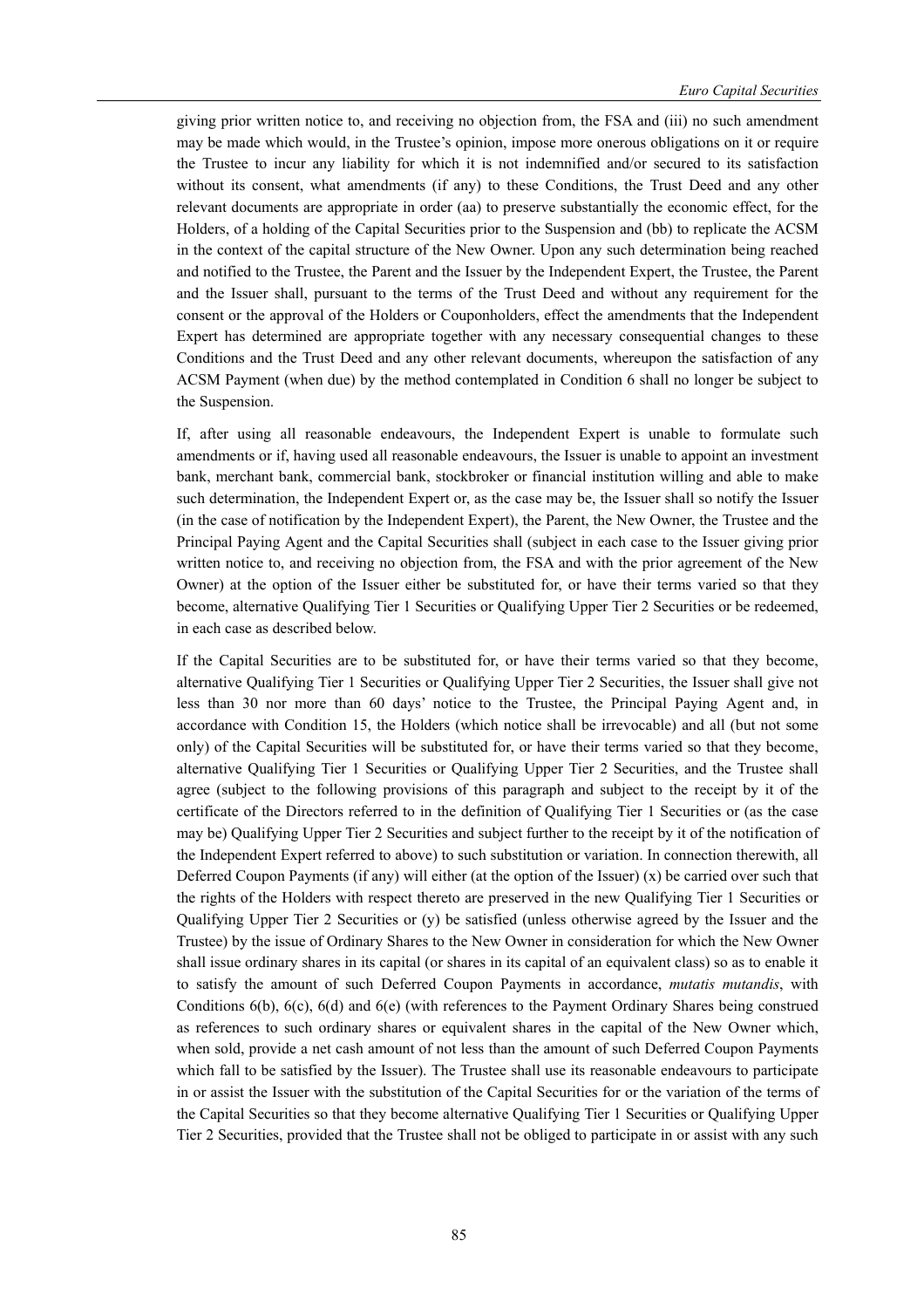substitution or variation if the terms of the proposed alternative Qualifying Tier 1 Securities or Qualifying Upper Tier 2 Securities or the participation in or assistance with such substitution or variation would impose, in the Trustee's opinion, more onerous obligations upon it or require the Trustee to incur any liability for which it is not indemnified and/or secured to its satisfaction. If, notwithstanding the above, the Trustee does not participate or assist as provided above, the FSA objects to such substitution or variation or it is otherwise not practicable for the Capital Securities to be substituted or varied as described above, the Issuer may, subject to Condition 7(a), elect to redeem the Capital Securities as provided in this Condition 8(d). In connection with any substitution or variation in accordance with this Condition 8(d), the Issuer shall comply with the rules of any stock exchange or other relevant authority on which the Capital Securities are for the time being listed or admitted to trading.

If the Capital Securities are to be redeemed by the Issuer in accordance with this Condition 8(d), the Issuer shall give notice thereof to the Trustee, the Principal Paying Agent and, in accordance with Condition 15, the Holders (which notice shall be irrevocable) and all (but not some only) of the Capital Securities will be redeemed at (in the case of any redemption prior to the First Reset Date) their Make Whole Redemption Price or (on or after the First Reset Date) their principal amount, together in each case with any Payments which are Outstanding thereon, not later than the 60th Business Day following the giving of such notice by the Issuer to the Holders. Such redemption will, unless otherwise agreed by the Issuer and the Trustee, be effected by the issue of Ordinary Shares to the New Owner in consideration for which the New Owner shall issue ordinary shares in its capital (or shares in its capital of an equivalent class) so as to enable it to satisfy such redemption amount in accordance, *mutatis mutandis*, with Conditions 6(b), 6(c), 6(d) and 6(e) (with references to the Payment Ordinary Shares being construed as references to such ordinary shares or equivalent shares in the capital of the New Owner which, when sold, provide a net cash amount of not less than the redemption amount which falls to be satisfied by the Issuer).

#### **9 Non-Payment when due**

*Notwithstanding any of the provisions below in Condition 9, the right to institute winding-up proceedings is limited to circumstances where payment has become due. Except in the circumstances contemplated in Condition 3, no principal, premium or Payment (including any Payment which falls to be satisfied by means of the ACSM) will be due on the relevant payment date unless the condition to payment set out in Condition 2(b)(i) is satisfied. Also, in the case of any Coupon Payment, such Payment will not be due if the Issuer has elected to defer that Payment pursuant to Condition 4 or if the circumstances referred to in any of Conditions 6(d), 6(e) or 8(d) then apply. The Trust Deed contains provisions entitling the Trustee to claim from the Issuer, inter alia, the fees, expenses and liabilities incurred by it in carrying out its duties under the Trust Deed. The restrictions on commencing proceedings described below will not apply to any such claim.* 

(a) If the Issuer shall not make payment in respect of the Capital Securities (in the case of payment of principal and/or premium) for a period of 14 days or more after the due date for the same or (in the case of any Coupon Amount or Accrued Coupon Payment) shall not make payment for a period of 14 days or more after the date on which such payment is due, the Issuer shall be deemed to be in default under the Trust Deed, the Capital Securities and the Coupons and the Trustee may, notwithstanding the provisions of Condition 9(b), institute proceedings in England (but not elsewhere) for the winding-up of the Issuer and/or prove in any winding up of the Issuer, provided that it shall not have the right to institute such proceedings if the Issuer withholds or refuses any such payment (i) in order to comply with any fiscal or other law or regulation or with the order of any court of competent jurisdiction, in each case applicable to such payment, the Issuer, the relevant Paying Agent or the holder of the Capital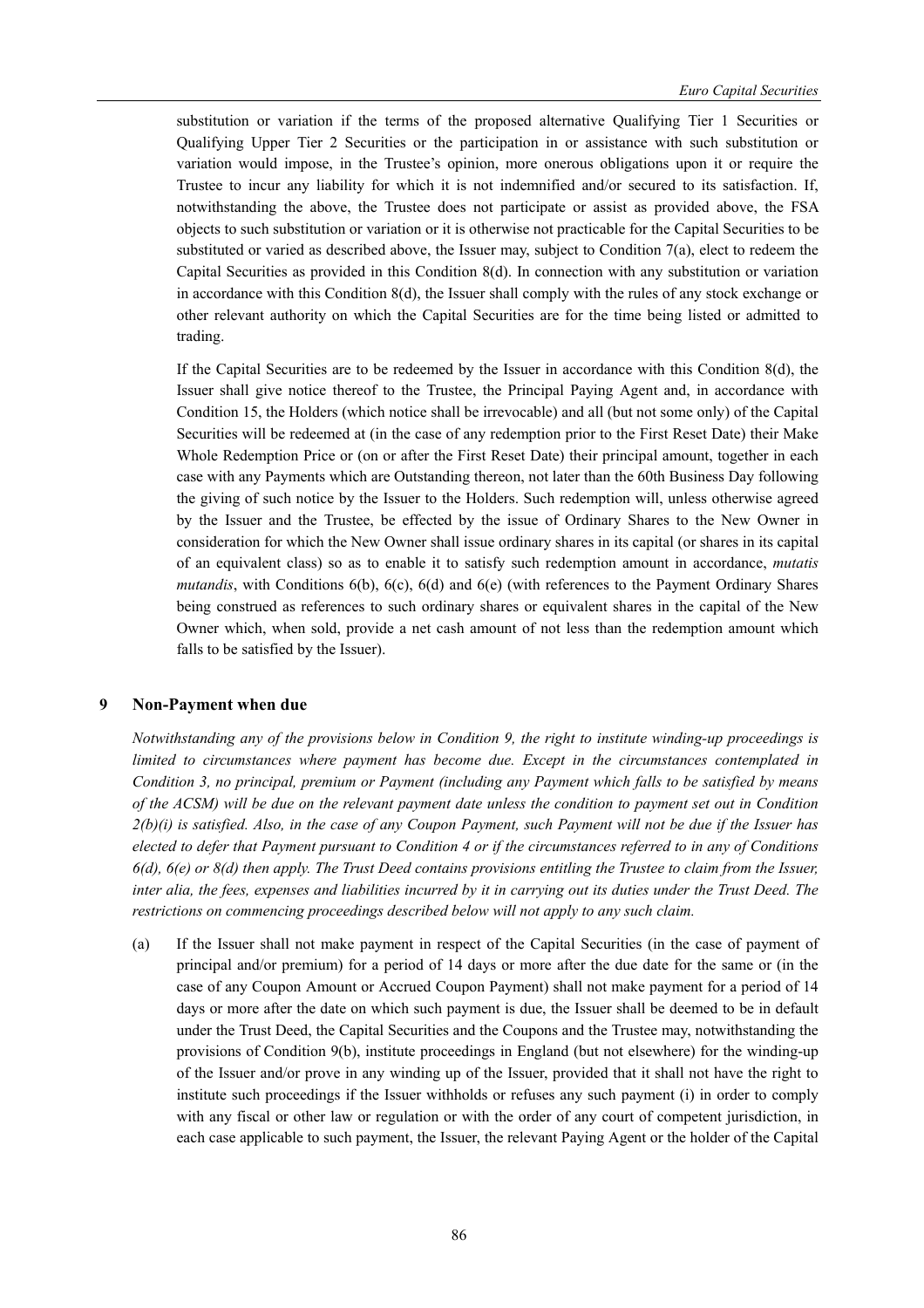Security or Coupon or (ii) (subject as provided in the Trust Deed) in case of doubt as to the validity or applicability of any such law, regulation or order, in accordance with advice as to such validity or applicability given at any time during the said period of 14 days by independent legal advisers acceptable to the Trustee.

- (b) Subject as provided in Condition 18, the Trustee may at its discretion and without further notice institute such proceedings against the Issuer or the Parent as it may think fit to enforce any term or condition binding on the Issuer or, as the case may be, the Parent under the Trust Deed, the Capital Securities or the Coupons (other than for the payment of any principal or premium or satisfaction of any Payments in respect of the Capital Securities or the Coupons or Accrued Coupon Payment) provided that the Issuer shall not by virtue of the institution of any such proceedings be obliged to pay any sum or sums, in cash or otherwise, sooner than the same would otherwise have been payable by it.
- (c) The Trustee shall not be bound to take any of the actions referred to in Condition 9(a) or (b) above against the Issuer or the Parent to enforce the terms of the Trust Deed, the Capital Securities or the Coupons or, save where expressly provided therein, take any other action under the Trust Deed unless (i) it shall have been so requested by an Extraordinary Resolution of the Holders or in writing by the holders of at least one-fifth in principal amount of the Capital Securities then outstanding and (ii) it shall have been indemnified and/or secured to its satisfaction.
- (d) No Holder or Couponholder shall be entitled to proceed directly against the Issuer, the Parent or to institute proceedings for the winding-up of the Issuer in England or to prove in any winding-up of the Issuer unless the Trustee, having become so bound to proceed or being able to prove in such windingup, fails to do so within a reasonable period and such failure shall be continuing, in which case the Holder or Couponholder shall have only such rights against the Issuer as those which the Trustee is entitled to exercise. No remedy against the Issuer shall be available to the Trustee or any Holder or Couponholder (i) for the recovery of amounts owing in respect of the Capital Securities or the Coupons, other than the institution of proceedings in England (but not elsewhere) for the winding-up of the Issuer and/or proving in any winding-up and (ii) for the breach of any other term under the Trust Deed, the Capital Securities or the Coupons, other than as provided in Condition 9(b) above. The Issuer has undertaken in the Trust Deed to pay United Kingdom, Belgian and Luxembourg stamp and other duties (if any) on or in connection with the execution of the Trust Deed and United Kingdom, Belgian and Luxembourg stamp and other duties or taxes (if any) on the constitution and issue of the Capital Securities in temporary global, permanent global or definitive form (provided such stamp and other duties or taxes result from laws applicable on or prior to the date 40 days after the Issue Date and, in the case of exchange of a global Capital Security for Capital Securities in definitive form, such tax results from laws applicable on or prior to the date of such exchange) and stamp and other duties or taxes (if any) payable in the United Kingdom (but not elsewhere) solely by virtue of and in connection with any proceedings under and in accordance with the Trust Deed or the Capital Securities, save that the Issuer shall not be liable to pay any such stamp duties or taxes to the extent that the obligation arises or the amount payable is increased by reason of the Holder or, as the case may be, Couponholder at the relevant time unreasonably delaying in producing any relevant document for stamping or similar process. Subject as aforesaid, the Issuer will not be otherwise responsible for stamp or other duties or taxes otherwise imposed and in particular (but without prejudice to the generality of the foregoing) for any penalties arising on account of late payment where due by the Holder or Couponholder at the relevant time. Any such stamp or other duties or taxes that might be imposed upon or in respect of Capital Securities in temporary global, permanent global or definitive form or the Coupons (in each case other than as aforesaid) are the liability of the holders thereof.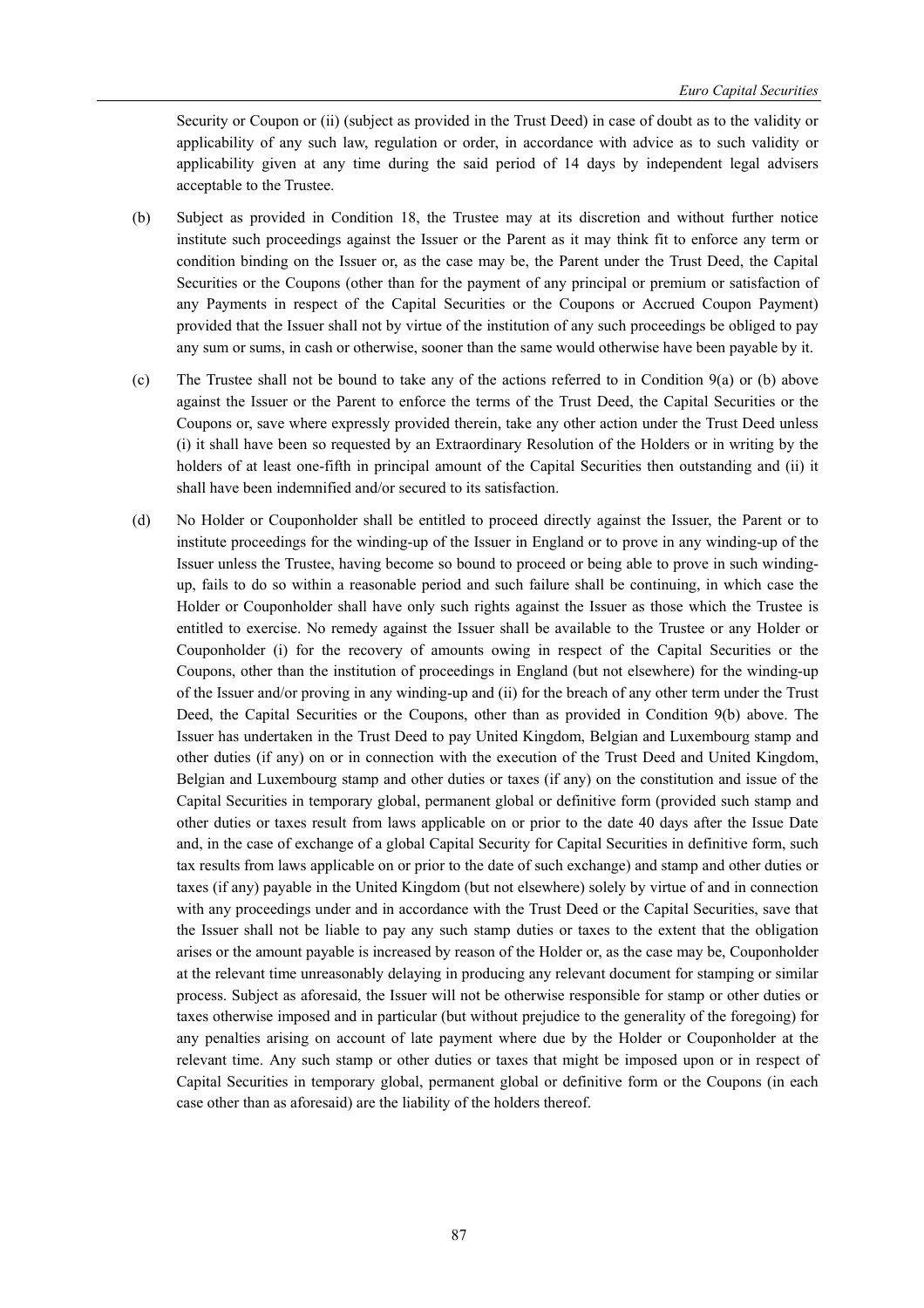- (e) If payment to any Holder of any amount due in respect of the Capital Securities (other than interest) is improperly withheld or refused (any withholding or refusal effected in reliance upon the proviso to paragraph (a) of this Condition where the relevant law, regulation or order proves subsequently not to be valid or applicable shall be treated, for the purpose of ascertaining entitlement to accrued interest but not for any other purpose, as if it had been at all times an improper withholding or refusal), interest shall accrue at the rate determined in accordance with Condition 5 from the date of such withholding or refusal, as the case may be, until (but excluding) the date on which notice is given in accordance with Condition 15 that the full amount in euro payable in respect of such Capital Securities is available for payment or the date of payment, whichever first occurs and shall be calculated in accordance with Condition 5.
- (f) If, in reliance upon the proviso to paragraph (a) above, payment of any amount (each a "**withheld amount**") in respect of the whole or any part of the principal, premium and/or any Payment due (other than a Deferred Coupon Payment) in respect of Capital Securities or any of them is not paid or provided by the Issuer to the Trustee or to the account of or with the Principal Paying Agent, or is withheld or refused by any of the Paying Agents, in each case other than improperly within the meaning of paragraph (e) above, or which is paid or provided after the due date for payment thereof, such withheld amount shall, where not already on interest bearing deposit, if lawful, promptly be so placed, all as more particularly described in the Trust Deed. If subsequently it shall be or become lawful to make payment of such withheld amount in euro, notice shall be given in accordance with Condition 15, specifying the date (which shall be no later than seven days after the earliest date thereafter upon which such interest bearing deposit falls or may (without penalty) be called due for repayment) on and after which payment in full of such withheld amount (or that part thereof which it is lawful to pay) will be made. In such event (but subject in all cases to any applicable fiscal or other law or regulation or the order of any court of competent jurisdiction), the withheld amount or the relevant part thereof, together with interest accrued thereon from (and including) the date the same was placed on deposit to (but excluding) the date upon which such interest bearing deposit was repaid, shall be paid to (or released) by the Principal Paying Agent for payment to the relevant holders of Capital Securities and/or Coupons, as the case may be (or, if the Principal Paying Agent advises the Issuer of its inability to effect such payment, shall be paid to (or released by) such other Paying Agent as there then may be or, if none, to the Trustee, in any such case for payment as aforesaid). For purposes of paragraph (a) above, the date specified in the said notice shall become the due date for payment in respect of such withheld amount or the relevant part thereof. The obligations under this paragraph (f) shall be in lieu of any other remedy otherwise available under these Conditions, the Trust Deed or otherwise in respect of such withheld amount or the relevant part thereof.
- (g) Any interest payable as provided in paragraph (f) above shall be paid net of any taxes applicable thereto and Condition 10 shall not apply in respect of the payment of any such interest.

## **10 Taxation**

All payments by or on behalf of the Issuer of principal, premium, Coupon Amounts, Deferred Coupon Payments, Accrued Coupon Payments and Solvency Claims (whether or not to be satisfied by way of the ACSM) in respect of the Capital Securities will be made without withholding of or deduction for, or on any account of, any present or future United Kingdom taxes, duties, assessments or governmental charges of whatsoever nature imposed or levied by or on behalf of the United Kingdom or any political subdivision thereof or by any authority therein or thereof having power to tax, unless the withholding or deduction of such taxes, duties, assessments or governmental charges is required by law. In that event the Issuer will pay such additional amounts ("**Additional Amounts**") as may be necessary in order that the net amounts receivable by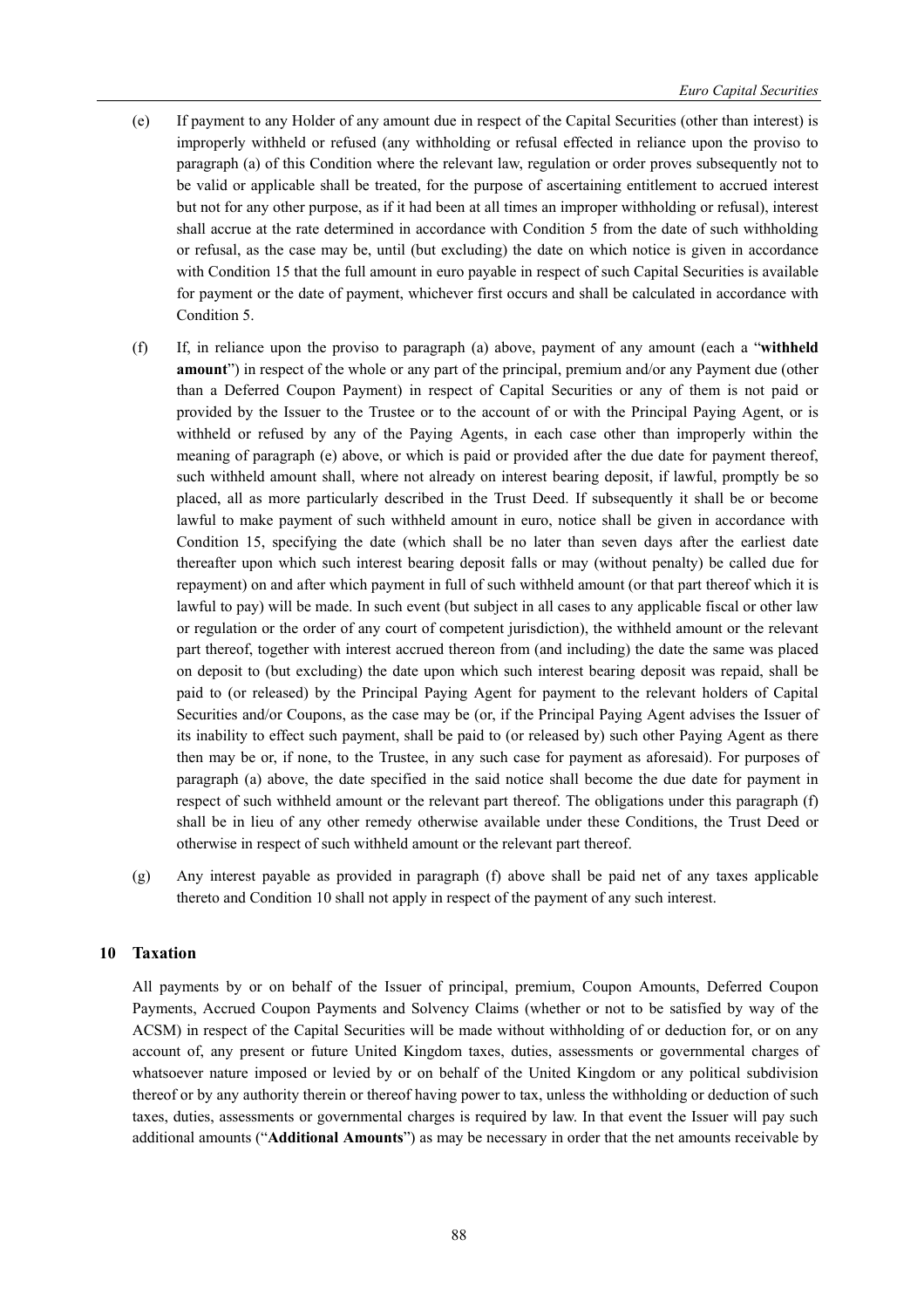Holders or Couponholders after such withholding or deduction shall equal the respective amounts of principal and interest which would have been receivable in respect of the Capital Securities or, as the case may be, Coupons in the absence of a requirement to make such withholding or deduction, except that no such Additional Amounts shall be payable in relation to any payment with respect to any Capital Securities or Coupon:

- (a) presented for payment by, or on behalf of, a Holder or Couponholder who (i) would be able to avoid such withholding or deduction by satisfying any statutory requirements or by making or procuring that any third party makes a declaration of non-residence or similar claim for exemption but fails to do so, or (ii) is liable to such taxes, duties, assessments or governmental charges in respect of such Capital Security or Coupon by reason of his having some connection with the United Kingdom other than a mere holding of such Capital Security or Coupon;
- (b) where such withholding or deduction is imposed on a payment to an individual and is required to be made pursuant to European Council Directive 2003/48/EC or any other Directive implementing the conclusions of the ECOFIN Council meeting of 26-27 November 2000 on the taxation of savings income or any law or treaty implementing or complying with, or introduced in order to conform to, such Directive;
- (c) presented for payment by or on behalf of a Holder or a Couponholder who would have been able to avoid such withholding or deduction by presenting the relevant Capital Security or Coupon to another Paying Agent in a Member State of the European Union; or
- (d) presented for payment more than 30 days after the Relevant Date except to the extent that the Holder or Couponholder thereof would have been entitled to such additional amounts on presenting the same for payment on the last day of such period of 30 days.

References in these Conditions to principal, premium, Coupon Amounts, Deferred Coupon Payments and/or Accrued Coupon Payments, shall be deemed to include any Additional Amounts which may become payable pursuant to the foregoing provisions or any undertakings given in addition thereto or in substitution therefor pursuant to the Trust Deed.

If the Issuer becomes resident for tax purposes in any jurisdiction other than or in addition to the United Kingdom, references in this Condition 10 to the United Kingdom shall be construed as references to the United Kingdom and/or such other jurisdiction as the case may be.

In the event that any payment is satisfied by means of the ACSM then any Additional Amounts which are payable shall also be satisfied by means of the ACSM.

# **11 Prescription**

Claims in respect of Capital Securities and Coupons (which for this purpose shall not include Talons) will become void unless presented for payment within a period of 10 years in the case of Capital Securities and five years in the case of Coupons from the Relevant Date relating thereto. There shall be no prescription period for Talons but there shall not be included in any Coupon sheet issued in exchange for a Talon any Coupon the claim in respect of which would be void pursuant to this Condition 11 or Condition 8(a)(ii) or any Talon which would be void pursuant to Condition 8(a)(ii).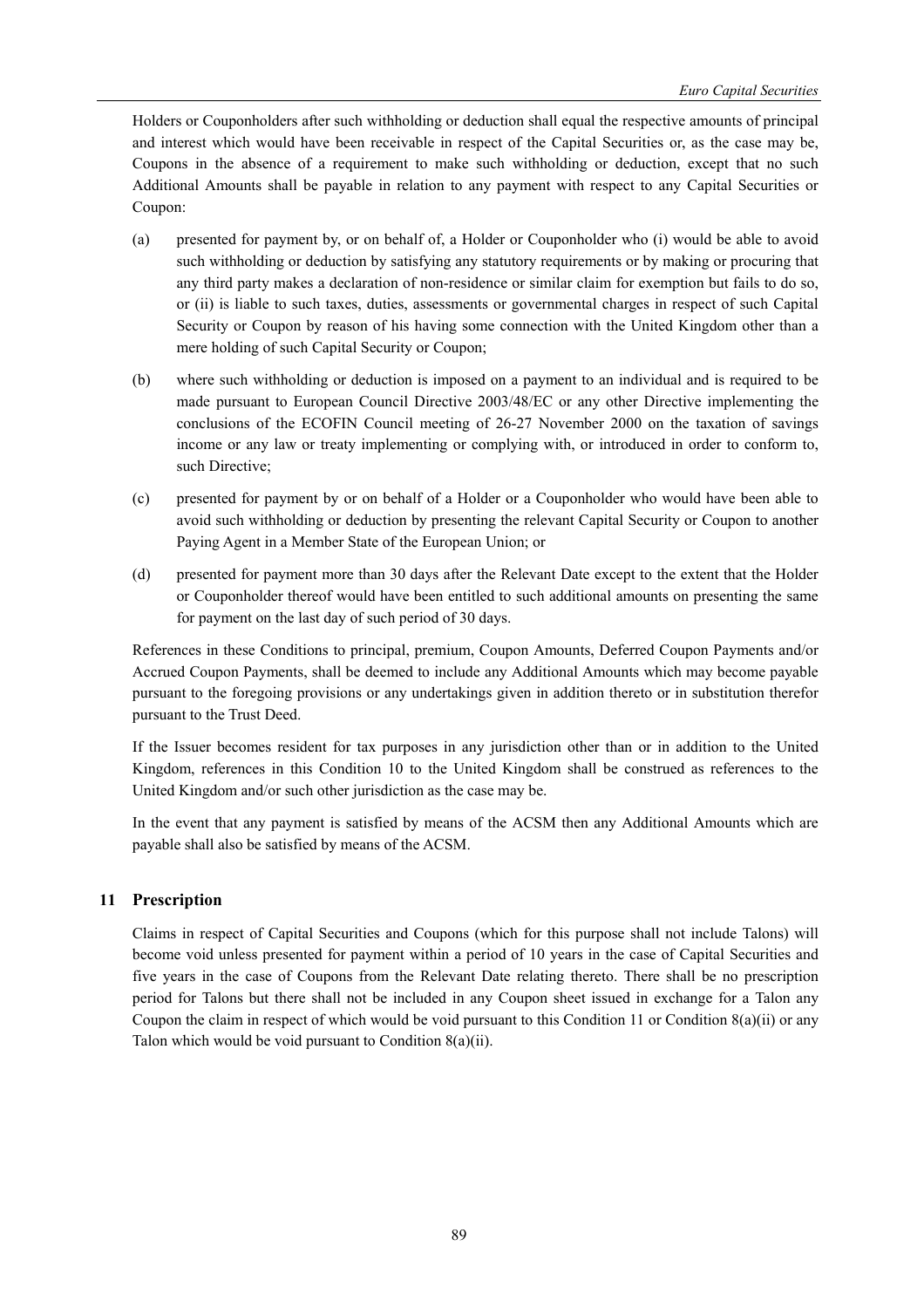## **12 Meetings of Holders, Modification, Waiver and Substitution**

The Trust Deed contains provisions for convening meetings of Holders to consider any matter affecting their interests including the sanctioning by Extraordinary Resolution of any modification of any of these Conditions or any of the provisions of the Capital Securities, the Coupons or the Trust Deed, except that certain provisions of the Trust Deed may only be modified subject to approval by Extraordinary Resolution passed at a meeting of Holders to which special quorum provisions shall have applied. Any Extraordinary Resolution duly passed shall be binding on all Holders (whether or not they were present at the meeting at which such resolution was passed) and on all Couponholders.

The Trustee may agree, without the consent of the Holders or the Couponholders, to (i) any modification of any of the provisions of the Trust Deed or these Conditions that is of a formal, minor or technical nature or is made to correct a manifest error or an error which, in the opinion of the Trustee, is proven, and (ii) any modification (except as mentioned in the Trust Deed) of any of the provisions of the Trust Deed or these Conditions, and any waiver or authorisation of any breach or proposed breach, of any of the provisions of the Trust Deed or these Conditions that is in the opinion of the Trustee not materially prejudicial to the interests of the Holders. Any such modification, authorisation or waiver shall be binding on the Holders and the Couponholders and, if the Trustee so requires, shall be notified to the Holders as soon as practicable thereafter in accordance with Condition 15.

No modification which in the opinion of the Issuer is material to these Conditions or any other provisions of the Trust Deed shall become effective unless the Issuer has given at least one month's prior written notice to, and received no objection from, the FSA (or such other period of notice as the FSA may from time to time require or accept and, in any event, provided that there is a requirement to give such notice).

Subject to the Issuer giving one month's prior written notice to, and receiving no objection from, the FSA (or such other period of notice as the FSA may from time to time require or accept and, in any event, provided that there is a requirement to give such notice) and as provided in the Trust Deed, the Trustee shall agree, if requested by the Issuer and subject to such amendment of the Trust Deed and such other conditions as the Trustee may reasonably require, but without the consent of the Holders or the Couponholders, to the substitution, subject to the Capital Securities and the Coupons being irrevocably guaranteed by the Issuer on a subordinated basis equivalent to that mentioned in Condition 2(b) of the Parent, any New Owner, any other subsidiary of the Parent or any New Owner, any successor in business of the Issuer or any subsidiary of any successor in business of the Parent in place of the Issuer as a new issuing party under the Trust Deed, the Capital Securities and the Coupons and as a party to the Agency Agreement and so that the claims of the Holders and the Couponholders may, in the case of the substitution of the Parent, any New Owner or a banking company (as defined in the Trust Deed) in the place of the Issuer, also be subordinated to the rights of Senior Creditors (as defined in Condition 21, but with the substitution of references to "the Parent", any such "New Owner" or to "that subsidiary" in place of references to "the Issuer" together with such consequential amendments as are appropriate).

In connection with the exercise by it of any of its trusts, powers, authorities and discretions (including, without limitation, any modification, waiver, authorisation or substitution), the Trustee shall have regard to the general interests of the Holders as a class and shall not have regard to any interests arising from circumstances particular to individual Holders or Couponholders (whatever their number) and, in particular but without limitation, shall not have regard to the consequences of any such exercise for individual Holders or Couponholders (whatever the number) resulting from their being for any purpose domiciled or resident in, or otherwise connected with, or subject to the jurisdiction of, any particular territory or any political subdivision thereof and the Trustee shall not be entitled to require, nor shall any Holder or Couponholder be entitled to claim, from the Issuer, the Parent, the Trustee or any other person any indemnification or payment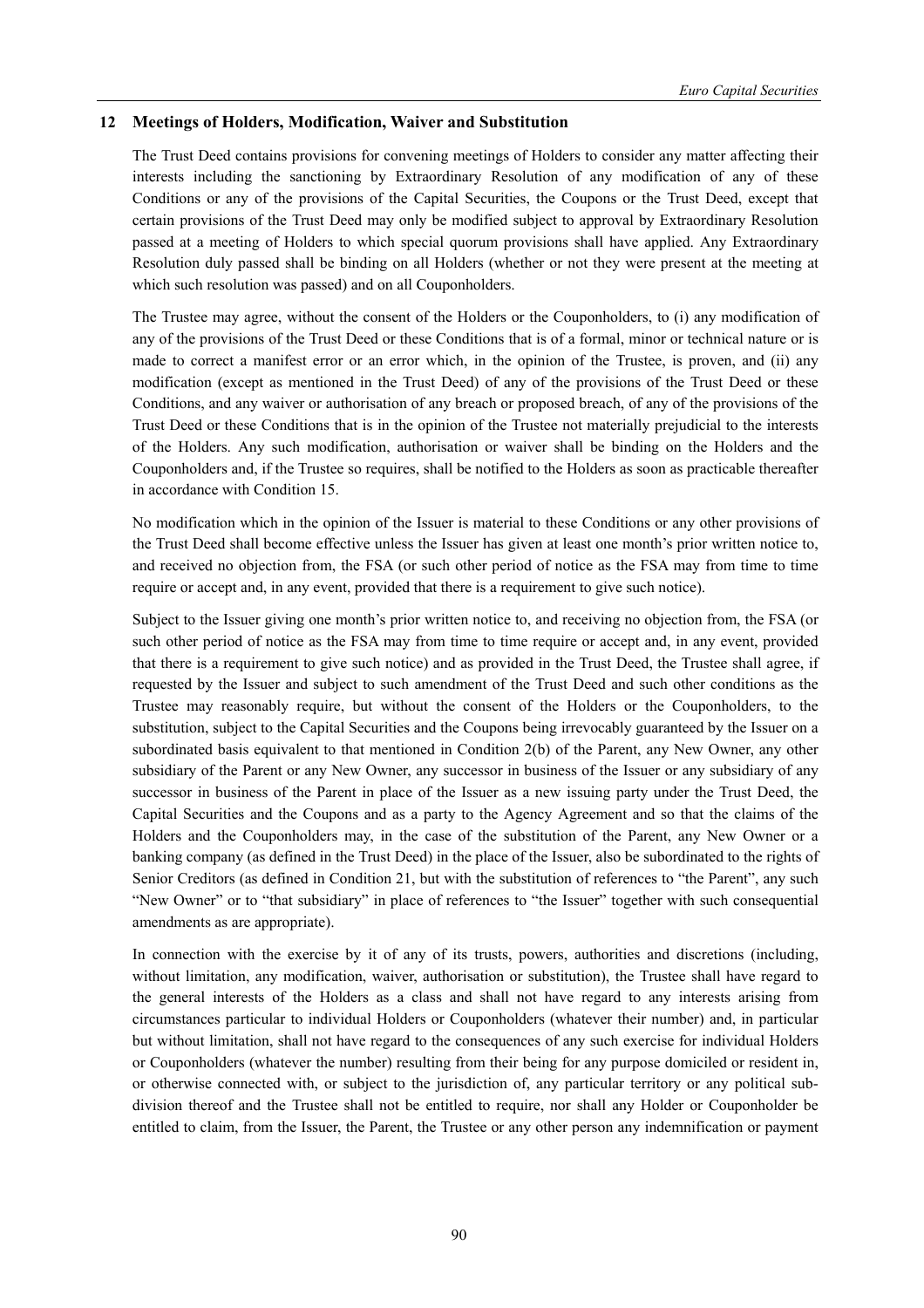in respect of any tax consequence of any such exercise upon individual Holders or Couponholders except to the extent already provided for in Condition 10 and/or any undertaking given in addition thereto or in substitution therefor under the Trust Deed.

## **13 Replacement of the Capital Securities, Coupons and Talons**

Should any Capital Security, Coupon or Talon be lost, stolen, mutilated, defaced or destroyed it may be replaced at the specified office of the Principal Paying Agent (or any other place of which notice shall have been given in accordance with Condition 15) upon payment by the claimant of the expenses incurred in connection therewith and on such terms as to evidence and indemnity as the Issuer may reasonably require. Mutilated or defaced Capital Securities, Coupons or Talons must be surrendered before any replacement Capital Securities, Coupons or Talons will be issued. In addition the Issuer may require the person requesting delivery of a replacement Capital Security or Coupon to pay, prior to delivery of such replacement Capital Security or Coupon, any stamp or other tax or governmental charges required to be paid in connection with such replacement.

## **14 The Trustee**

The Trust Deed contains provisions for the indemnification of the Trustee and for its relief from responsibility, including provisions relieving it from taking any action unless indemnified and/or secured to its satisfaction. The Trustee is entitled to enter into business transactions with the Issuer, the Parent or any other subsidiary of the Parent without accounting for any profit resulting therefrom. The Trustee is entitled under the Trust Deed to rely on reports and certificates addressed and/or delivered to it by two Directors of the Issuer, its auditors or the liquidator or administrators of the Issuer or any other expert (as the case may be) whether or not the report or certificate of its auditors or such liquidator or administrators or any such expert is subject to any limitation on the liability of the auditors or the liquidator or administrators or such expert (as the case may be) and whether by reference to a monetary cap or otherwise.

## **15 Notices**

Notices to Holders will be valid if published in a leading newspaper having general circulation in London (which is expected to be the Financial Times). Any such notice shall be deemed to have been given on the date of such publication or, if published more than once or on different dates, on the first date on which publication is made. If publication as provided above is not practicable notice will be given in such other manner, and shall be deemed to have been given on such date, as the Trustee may approve. Couponholders will be deemed for all purposes to have notice of the contents of any notice given to the Holders in accordance with this Condition.

# **16 Further Issues**

The Issuer is at liberty from time to time without the consent of the Holders or the Couponholders to create and issue further Capital Securities ranking *pari passu* in all respects (or in all respects save for the date from which interest thereon accrues and the amount of the first payment of interest on such further Capital Securities) and so that the same shall be consolidated and form a single series with the outstanding Capital Securities. Any such Capital Securities shall be constituted by a deed supplemental to the Trust Deed.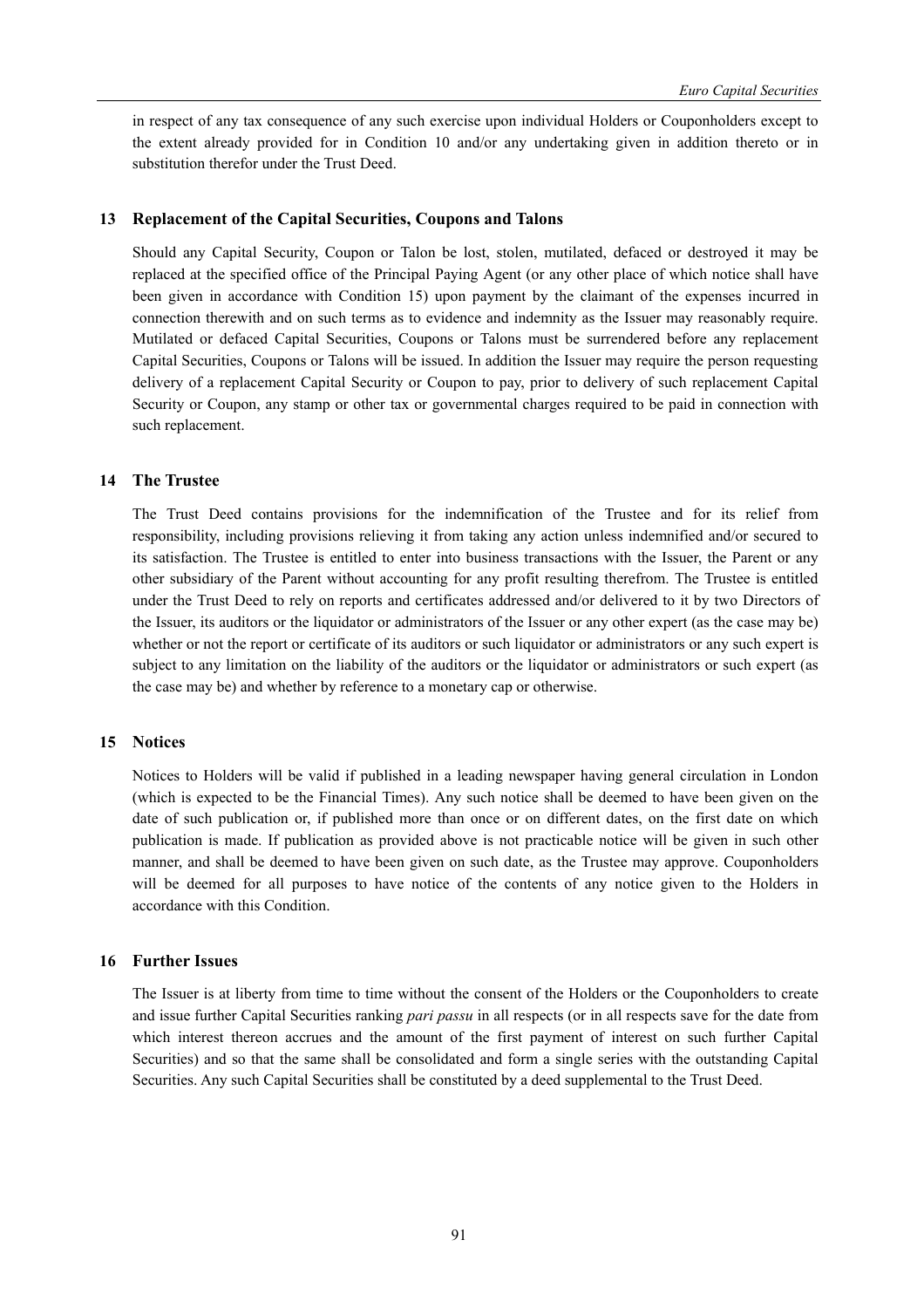# **17 Agents**

The names of the initial Paying Agents and their initial specified offices are set out below. The Issuer reserves the right, subject to the approval of the Trustee, such approval not to be unreasonably withheld, at any time to vary or terminate the appointment of any Paying Agent, Determination Agent or Calculation Agent and to appoint additional or other Paying Agents or (as the case may be) another Determination Agent or Calculation Agent (if a Determination Agent or Calculation Agent has already been appointed), provided that it will:

- (a) at all times maintain a Principal Paying Agent and an Agent Bank;
- (b) at all times maintain a Paying Agent having a specified office in London (which may be the same as the Principal Paying Agent);
- (c) whenever a function expressed in these Conditions to be performed by the Determination Agent or the Calculation Agent falls to be performed, appoint and (for so long as such function is required to be performed) maintain a Determination Agent or, as the case may be, Calculation Agent;
- (d) for so long as the Capital Securities are admitted to official listing on any stock exchange maintain a Paying Agent having a specified office in such location as may be required by the rules of the stock exchange (if other than London); and
- (e) insofar as the Issuer would be obliged to pay Additional Amounts pursuant to Condition 10 upon presentation of the Capital Security or Coupon, as the case may be, for payment in the United Kingdom, maintain a Paying Agent having a specified office in a major city in a Member State of the European Union other than the United Kingdom that will not be obliged to withhold or deduct tax pursuant to European Council Directive 2003/48/EC or any other Directive on the taxation of savings income implementing the conclusions of the ECOFIN Council meeting of 26-27 November 2000 or any law implementing or complying with, or introduced to conform to such Directive which is approved by the Trustee, PROVIDED THAT under no circumstances shall the Issuer be obliged to maintain a Paying Agent with a specified office in such a Member State unless at least one Member State of the European Union other than the United Kingdom does not require a Paying Agent with a specified office in that Member State so to withhold or deduct tax.

Notice of any such termination or appointment and of any change in the specified offices of the Paying Agents will be given to the Holders in accordance with Condition 15. If any of the Agent Bank, Determination Agent, Calculation Agent or the Principal Paying Agent is unable or unwilling to act as such or if it fails to make a determination or calculation or otherwise fails to perform its duties under these Conditions, the relevant Determination Agency Agreement, Calculation Agency Agreement or the Agency Agreement (as the case may be), the Issuer and the Parent shall appoint, on terms acceptable to the Trustee, an independent investment bank, merchant bank, commercial bank, or financial institution acceptable to the Trustee to act as such in its place. All calculations and determinations made by the Agent Bank, Determination Agent, Calculation Agent or the Principal Paying Agent in relation to the Capital Securities shall (save in the case of manifest error) be final and binding on the Issuer, the Parent, the Trustee, the Paying Agents, the Holders and the Couponholders.

Under no circumstances shall the Trustee be required to appoint a Calculation Agent (where the Issuer has failed to do so or otherwise), and the Trustee shall not be responsible, or liable to any person, for the consequences of any failure by the Issuer to appoint a Calculation Agent. None of the Issuer, the Parent, the Trustee, the Agent Bank and the Paying Agents shall have any responsibility to any person for any errors or omissions in any calculation, or any sale of Ordinary Shares made pursuant to Condition 6 or otherwise, by the Calculation Agent.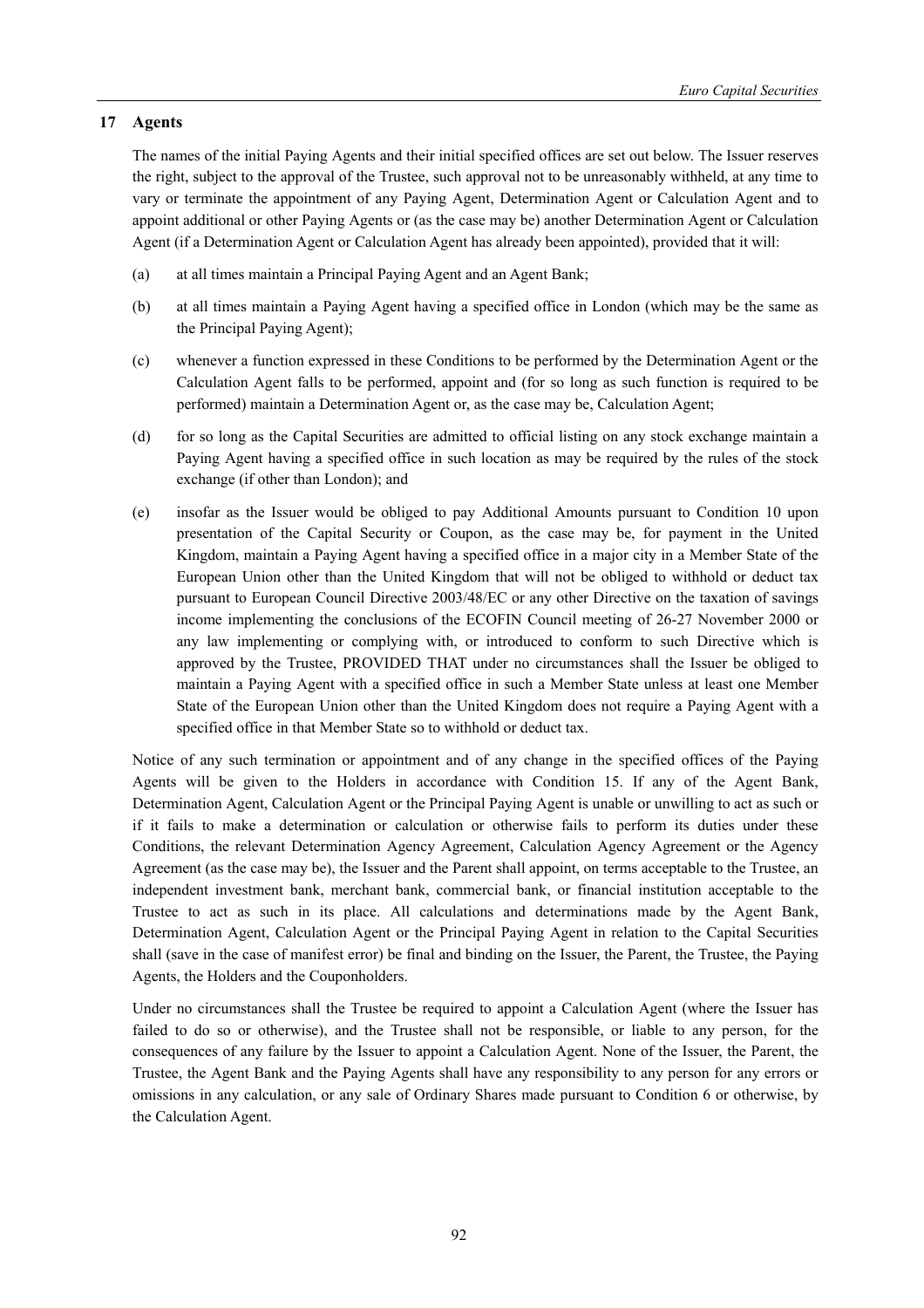## **18 Pre-Emption**

Each of the Issuer and the Parent shall, subject to compliance with the requirements of the Companies Act, use all reasonable endeavours to obtain and maintain at all times all corporate authorisations and take any other corporate actions required for the issue and allotment to the Trustee or its agent (free from any preemption rights) of such number of Ordinary Shares and Payment Ordinary Shares, respectively as it reasonably considers would be required to be issued in order to enable the Issuer and the Parent to make a payment satisfying the aggregate amount of Deferred Coupon Payments (if any) and the aggregate of Coupon Payments due in the next 12 months, provided that such reasonable endeavours shall be satisfied where the relevant corporate authorisation or action required is to be obtained or done by the passing of a resolution of the shareholders of the Issuer or, as the case may be, the Parent and the board of directors of the Issuer or, as the case may be, the Parent proposes the relevant resolution to its shareholders for approval at any general meeting of the Issuer or, as the case may be, the Parent and, if such proposal is rejected, the relevant resolution is proposed again at the next general meeting of the Issuer or, as the case may be, the Parent.

No damages will be payable for breach of this covenant but, in the event of breach by the Issuer or the Parent of this Condition 18, the Trustee may only require the Parent, as applicable (i) to procure that the Issuer holds as soon as practicable an extraordinary general meeting of the shareholders of the Issuer at which a resolution is proposed to remedy the breach or (ii) to put before the next general meeting of the shareholders of the Parent a resolution to remedy the breach.

The Trustee shall not be obliged to monitor compliance by the Issuer or the Parent with this Condition and shall be entitled to assume, unless it has actual knowledge to the contrary, that each of the Issuer and the Parent is complying with its obligations under this Condition.

Any authorised but unissued Ordinary Shares which the Issuer or the Parent is required to maintain other than in connection with the Capital Securities shall be discounted in determining whether the Issuer or, as the case may be, the Parent, is complying with its obligations under this Condition 18.

## **19 Governing Law**

The Trust Deed, the Capital Securities, the Coupons and the Talons (including any non-contractual obligations arising out of or in connection with the Trust Deed, the Capital Securities, the Coupons or the Talons) are governed by, and shall be construed in accordance with, the laws of England.

The Courts of England are to have exclusive jurisdiction to settle any disputes which may arise out of or in connection with the Trust Deed, the Capital Securities, the Coupons or the Talons and accordingly any legal action or proceedings arising out of or in connection with the Trust Deed, the Capital Securities, the Coupons or the Talons ("**Proceedings**") may be brought in such courts. The Parent has in the Trust Deed irrevocably submitted to the jurisdiction of such courts. Service or process in any Proceedings in England may be effected on the Parent by delivery to the Parent's principal place of business in England currently at 25 Gresham Street, London EC2V 7HN or such other address as may be notified to Holders in accordance with Condition 15.

# **20 Contracts (Rights of Third Parties) Act 1999**

No person shall have any right to enforce any term or condition of the Capital Securities by virtue of the Contracts (Rights of Third Parties) Act 1999.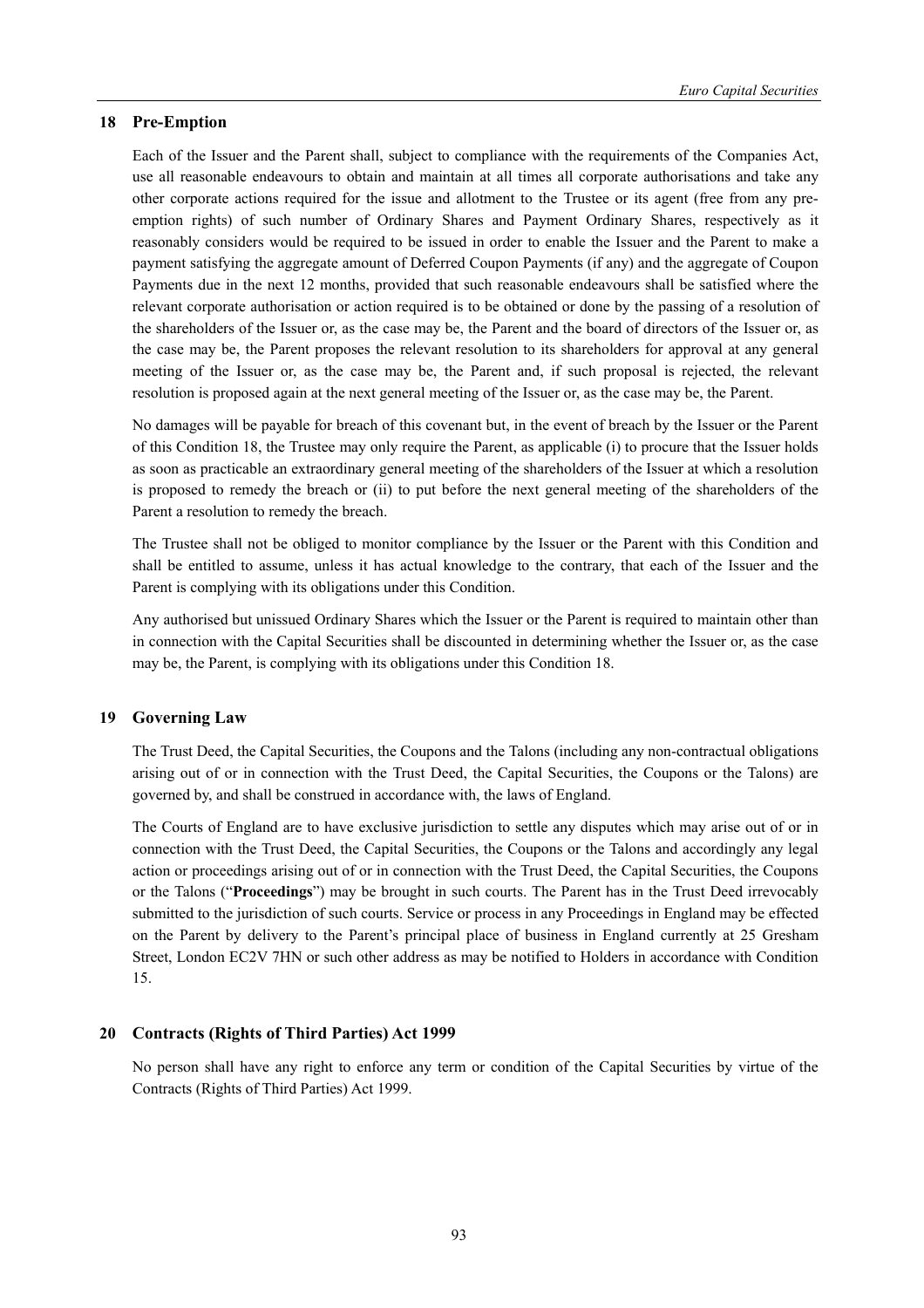# **21 Definitions**

In these Conditions:

"**Accrued Coupon Payment**" means, as at any given time, where these Conditions provide that interest shall continue to accrue after a Coupon Payment Date or ACSM Payment Date in respect of a Capital Security or an ACSM Payment, the amount of interest accrued thereon at that time in accordance with Condition 5 or 6(e), as the case may be;

"**ACSM Payment**" means any Deferred Coupon Payment and/or any Accrued Coupon Payment which has been or is to be satisfied pursuant to Condition 6(e);

"**ACSM Payment Date**" means the date on which an ACSM Payment is due to be satisfied pursuant to these Conditions provided that where the provisions of Condition 6(e) cause an ACSM Payment to be deferred, references therein to "**ACSM Payment Date**" shall be to the date on which such ACSM Payment would otherwise have been due to be satisfied had such ACSM Payment not been deferred pursuant to Condition 6(e);

"**Additional Amounts**" has the meaning given to it in Condition 10;

"**Agency Agreement**" has the meaning given to it in the preamble to these Conditions;

"**Agent Bank**" has the meaning given to it in the preamble to these Conditions;

"**Alternative Coupon Satisfaction Mechanism**" or "**ACSM**" means the mechanism described in Condition 6;

"**Assets**" means the unconsolidated gross assets of the Issuer, as shown in the latest published audited balance sheet of the Issuer, but adjusted for subsequent events in such manner as the Directors or, if the Issuer is in a winding-up or administration, its liquidator or administrator may determine;

"**Associated Costs**" means (a) any stamp duty, stamp duty reserve tax and any other duties or taxes (if any) and (b) costs (including any brokerage fees) that would be payable by the Trustee or its agent in connection with the issue, transfer and/or sale of Payment Issuer Shares or Payment Ordinary Shares pursuant to Condition 6;

"**Business Day**" means a day, other than a Saturday, Sunday or public holiday, on which commercial banks and foreign exchange markets are open for general business in London and which is a TARGET business day also;

"**Calculation Amount**" means €1,000 in principal amount;

"**Calculation Agency Agreement**" means any agreement entered into by the Issuer, the Parent, the Trustee and the Calculation Agent in respect of any of the functions expressed to be performed by the Calculation Agent under these Conditions;

"**Calculation Agent**" means the independent investment bank of international repute, appointed on the terms of a Calculation Agency Agreement, selected by the Issuer and approved by the Trustee, such approval not to be unreasonably withheld, for the purposes of performing any of the functions expressed to be performed by it under these Conditions;

"**Capital Breach Event**" means the occurrence of a breach by the Issuer or the Group or any member of the Group of the Capital Regulations applicable to the Issuer or the Group or any member of the Group, as the case may be (whether or not such requirements, guidelines or measures have the force of law and whether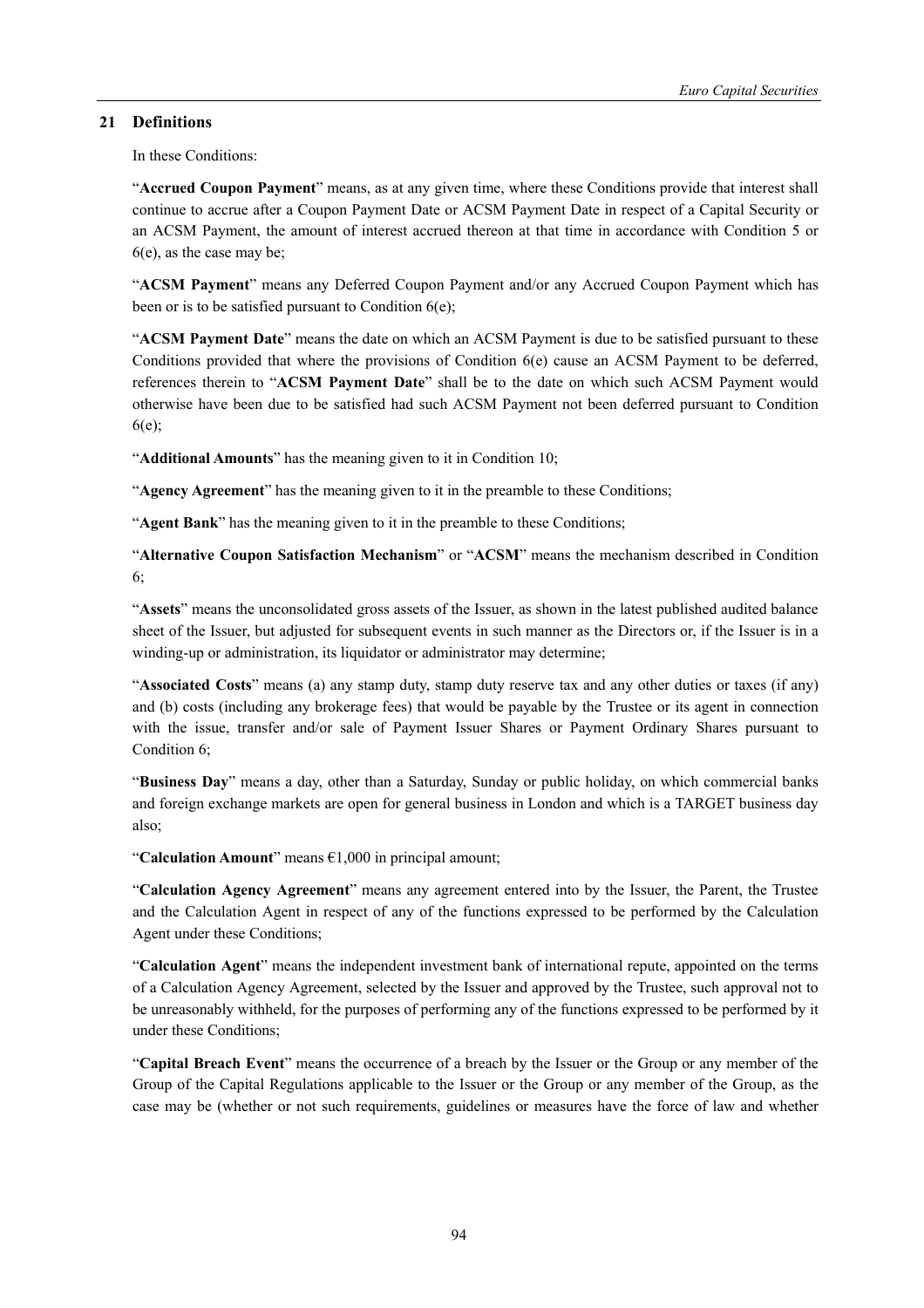they are applied generally or specifically to the Issuer or the Group or any member of the Group, as the case may be);

"**Capital Disqualification Event**" is deemed to have occurred if as a result of a change of law or regulation or interpretation thereof, the Capital Securities would cease to be eligible to qualify (save where such nonqualification is only as a result of any applicable limitation on the amount of such capital) as regulatory capital for the Issuer on a solo and/or consolidated basis under applicable Capital Regulations;

"**Capital Regulations**" means at any time the regulations, requirements, guidelines and policies of the FSA relating to capital adequacy then in effect;

"**Capital Securities**" means the €532,111,000 13 per cent. Step-Up Perpetual Capital Securities, and such expression shall include, unless the context otherwise requires, any further capital securities issued pursuant to Condition 16 and forming a single series with the Capital Securities;

"**Companies Act**" means the Companies Act 2006 (as amended or re-enacted from time to time);

"**Conditions**" means these terms and conditions of the Capital Securities, as amended from time to time;

"**Coupon**" means an interest coupon relating to a Capital Security and includes, where the context so permits, a Talon;

"**Coupon Amount**" means, in respect of a Coupon, the amount of interest payable on the presentation and surrender of such Coupon for the relevant Coupon Period in accordance with Condition 5 and includes Floating Coupon Amounts;

"**Coupon Determination Date**" means, in relation to each Coupon Period from and including the Coupon Period beginning on the First Reset Date, the second Business Day prior to the relevant Coupon Period;

"**Couponholder**" means the bearer of any Coupon;

"**Coupon Payment**" means, in respect of a Coupon Payment Date, the aggregate Coupon Amounts for the Coupon Period ending on such Coupon Payment Date;

"**Coupon Payment Date**" means (i) in respect of the period from the Issue Date to (and including) the First Reset Date, 21 January and 21 July in each year, starting on (and including) 21 July 2009, save that the twentieth Coupon Payment date shall fall on the First Reset Date and (ii) after the First Reset Date, 21 January, 21 April, 21 July and 21 October in each year, starting on (and including) 21 April 2019, provided that if any Coupon Payment Date after the First Reset Date would otherwise fall on a day which is not a Business Day, it shall be postponed to the next day which is a Business Day, unless it would thereby fall in the next calendar month, in which event it shall be brought forward to the immediately preceding Business Day;

"**Coupon Period**" means the period beginning on (and including) the Issue Date and ending on (but excluding) the first Coupon Payment Date and each successive period beginning on (and including) a Coupon Payment Date and ending on (but excluding) the next succeeding Coupon Payment Date;

"**Coupon Rate**" means the Fixed Coupon Rate and/or the Floating Coupon Rate, as the case may be;

"**Deferred Coupon Payment**" means (i) any Coupon Payment which, pursuant to Condition 4, the Issuer has elected to defer and which has not been satisfied and (ii) any Coupon Payment which, by reason of the condition to payment set out in Condition 2(b)(i), has not been satisfied;

"**Determination Agency Agreement**" means any agreement entered into by the Issuer, the Trustee and the Determination Agent in respect of any of the functions expressed to be performed by the Determination Agent under these Conditions;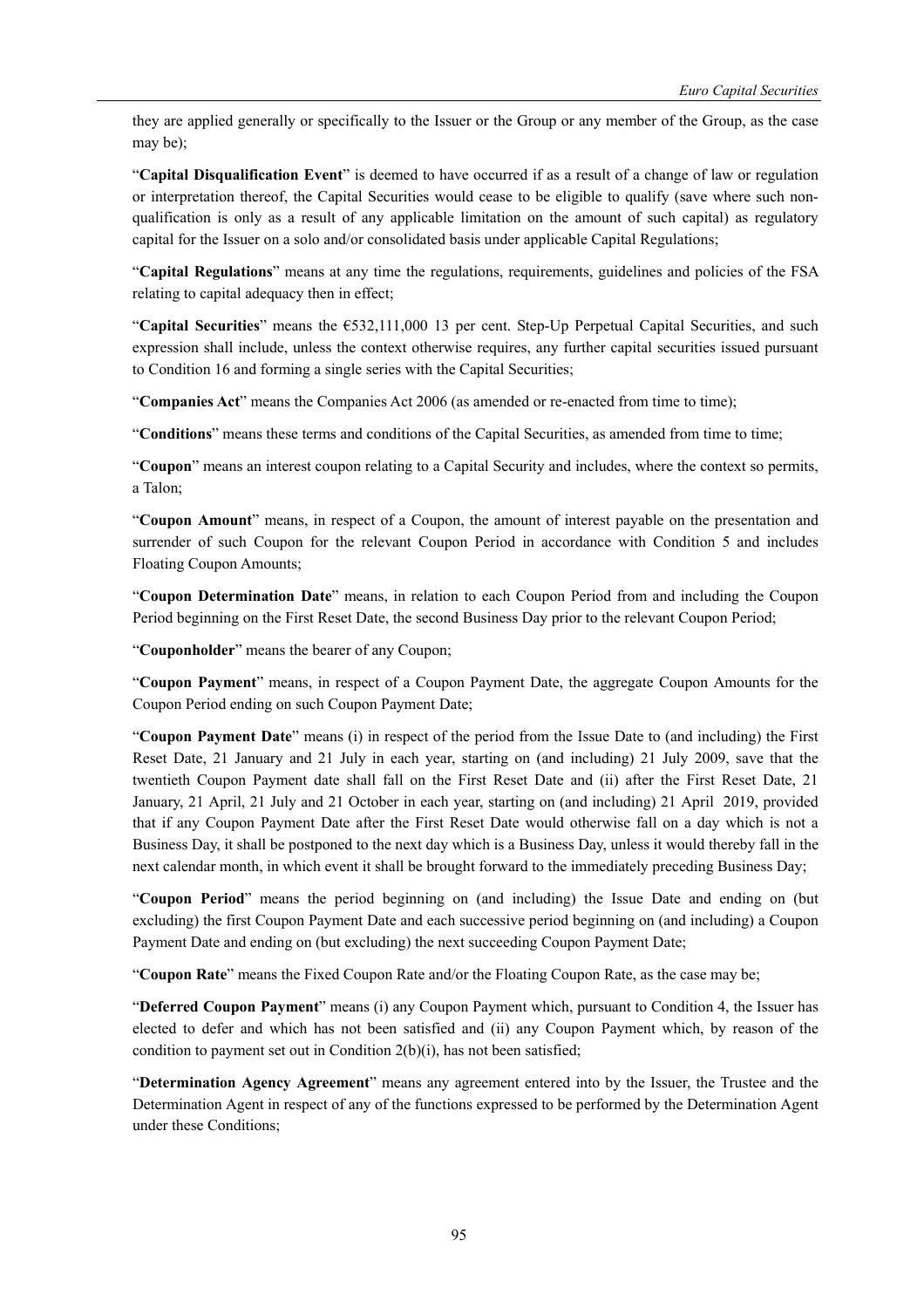"**Determination Agent**" means the independent investment bank of international repute, appointed on the terms of a Determination Agency Agreement, selected by the Issuer and approved by the Trustee, such approval not to be unreasonably withheld, for the purposes of performing any of the functions expressed to be performed by it under these Conditions;

"**Directors**" means the directors of the Issuer or, as the case may be, the Parent;

"**EEA Regulated Market**" means a market as defined by Article 4.1(14) of Directive 2004/39/EC of the European Parliament and of the Council on markets in financial instruments;

"**Eligible Company**" means a company incorporated in a member state of the European Union or in the United States of America by or on behalf of the Parent whose ordinary shares are listed (i) on the Official List of the Financial Services Authority in its capacity as competent authority under the Financial Services and Markets Act 2000 and are admitted to trading on the Market or (ii) on such other internationally Recognised Stock Exchange as the Trustee may approve;

"**€**" or "**euro**" means the single currency introduced at the start of the third stage of the European Economic and Monetary Union pursuant to the Treaty of Rome establishing the European Communities as amended;

"**Financial Services Authority**" or "**FSA**" means the Financial Services Authority or such other governmental authority in the United Kingdom (or if the Issuer becomes domiciled in a jurisdiction other than the United Kingdom, in such other jurisdiction) having primary supervisory authority with respect to the Group;

"**FSMA**" means the Financial Services and Markets Act 2000;

"**First Reset Date**" means 22 January 2019;

"**Fixed Coupon Rate**" has the meaning given to it in Condition 5(c);

"**Fixed Rate Coupon Period**" means the period from (and including) the Issue Date to (but excluding) the First Reset Date;

"**Floating Coupon Amounts**" has the meaning given to it in Condition 5(e);

"**Floating Coupon Rate**" has the meaning given in Condition 5(d);

"**Group**" means the Issuer and its Subsidiaries;

"**Holder**" means the bearer of any Capital Security;

"**holding company**" has the meaning given to it under Section 1159 of the Companies Act 2006;

"**Holding Company Shares**" means ordinary shares in the capital of the New Holding Company;

"**interest**" shall, where appropriate, include Coupon Amounts, Deferred Coupon Payments and Accrued Coupon Payments;

"**Issue Date**" means 21 January 2009, being the date of the initial issue of the Capital Securities;

"**Issuer**" means Lloyds TSB Bank plc;

"**Issuer Shares**" means ordinary shares of the Issuer;

"**Junior Share Capital**" means the Issuer Shares, the ordinary shares of the Parent, any other securities of the Issuer ranking, or expressed to rank, junior whether contractually or structurally to the Capital Securities (and shall include the 6 per cent. Non-Cumulative Redeemable Preference Shares issued by the Issuer) and any securities issued by any subsidiary of the Parent which securities benefit from a guarantee or support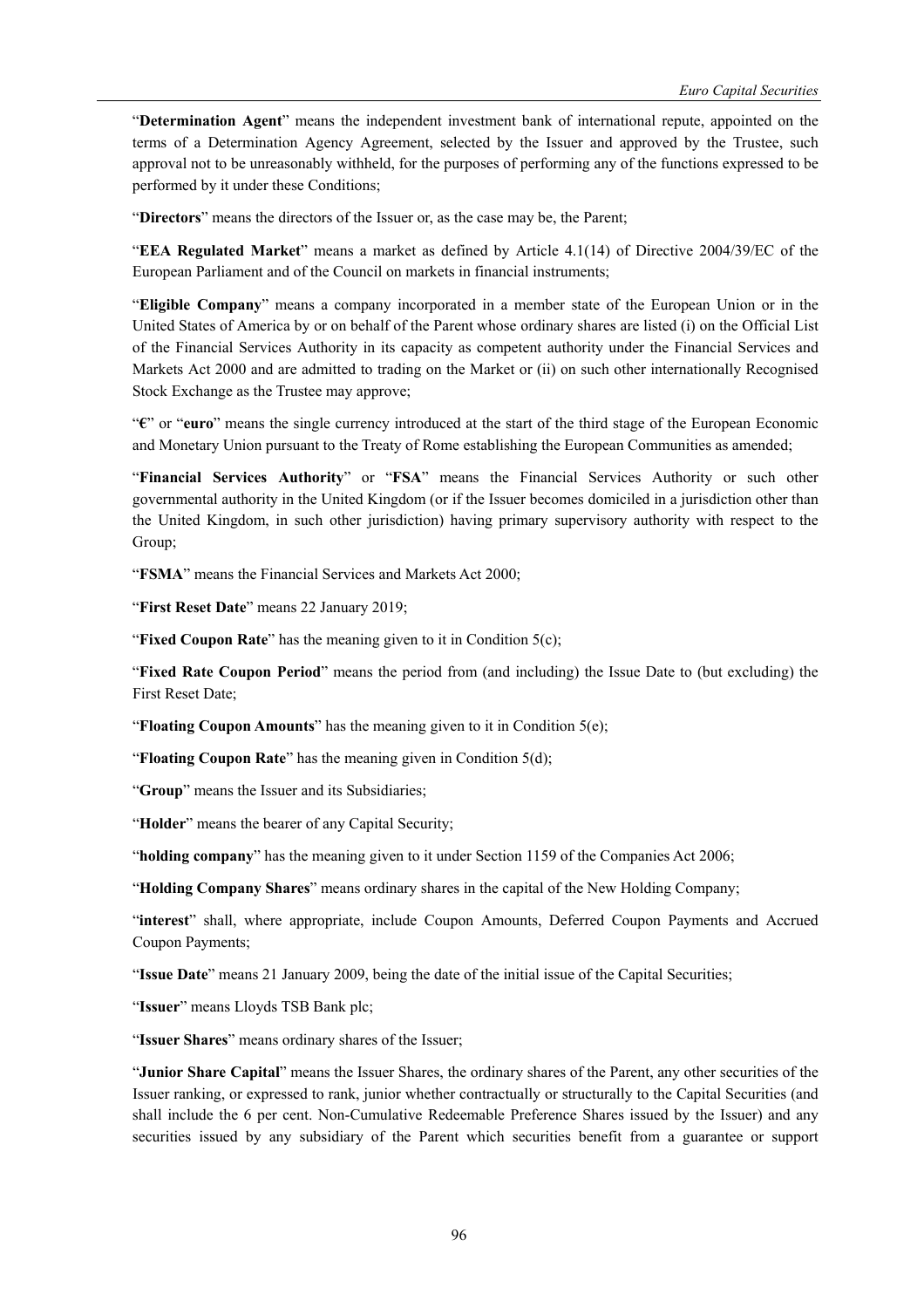agreement entered into by the Issuer and ranking or expressed to rank junior to the Capital Securities and any other securities of the Parent or guarantee or support undertaking by the Parent ranking junior to the most senior preference shares of the Parent;

"**Junior Subordinated Debt**" means the Issuer's outstanding obligations which constitute Tier 2 Capital and any other obligations of the Issuer which rank or are expressed to rank *pari passu* with the aforesaid obligations;

"**Liabilities**" means the non-consolidated gross liabilities of the Issuer, as shown in the latest published audited balance sheet of the Issuer, but adjusted for contingent liabilities and for subsequent events in such manner as the Directors, the auditors or, if the Issuer is in a winding-up or administration, its liquidator or administrator may determine;

"**Lloyds TSB Group**" means the Parent and its subsidiary undertakings from time to time;

"**London Stock Exchange**" means the London Stock Exchange plc;

"**Make Whole Redemption Price**" means, in respect of each Capital Security, (a) the principal amount of such Capital Security or, if this is higher, (b) the price, expressed as a percentage (rounded to four decimal places, 0.00005 being rounded upwards), at which the annual yield to redemption on the Capital Security on the Reference Date (assuming for this purpose that the Capital Securities are to be redeemed at their principal amount on the First Reset Date) is equal to the Reference Bond Yield (determined by reference to the middle market price) at 11.00 a.m. (Brussels time) on the Reference Date of the Reference Bond plus five per cent., all as determined by the Calculation Agent. For the purposes of the definition of Make Whole Redemption Price:

"**Primary Bond Dealer**" means any credit institution or financial services institution that regularly deals in bonds and other debt securities;

"**Reference Bond**" means the 3.75% German Government bond due 4 January 2019 or if such security is no longer in issue such other German Bundesobligationen with a maturity date as near as possible to the First Reset Date as the Calculation Agent may, with the advice of the Reference Bond Dealers and in consultation with the Issuer, determine to be appropriate by way of substitution for the 3.75% German Government bond due 4 January 2019;

"**Reference Bond Dealer**" means either the Calculation Agent or any other Primary Bond Dealer selected by the Calculation Agent after consultation with the Issuer and approved for this purpose by the Trustee;

"**Reference Bond Dealer Quotations**" means the average, as determined by the Calculation Agent, of the bid and ask prices for the Reference Bond (expressed in each case as a percentage of its principal amount) quoted in writing to the Calculation Agent by such Reference Bond Dealer at 11.00 a.m. (Brussels time) on the Reference Date;

"**Reference Bond Price**" means (i) the average of five Reference Bond Dealer Quotations, after excluding the highest and lowest such Reference Bond Dealer Quotations, or (ii) if the Calculation Agent obtains fewer than five such Reference Bond Dealer Quotations, the average of all such Reference Bond Dealer Quotations;

"**Reference Bond Yield**" means the rate per annum equal to the annual yield to maturity of the Reference Bond, assuming a price equal to the Reference Bond Price for the Reference Date; and

"**Reference Date**" means the date which is three TARGET Business Days prior to the date fixed for redemption pursuant to Conditions 7(c), 7(d) or 8(d) by the Issuer;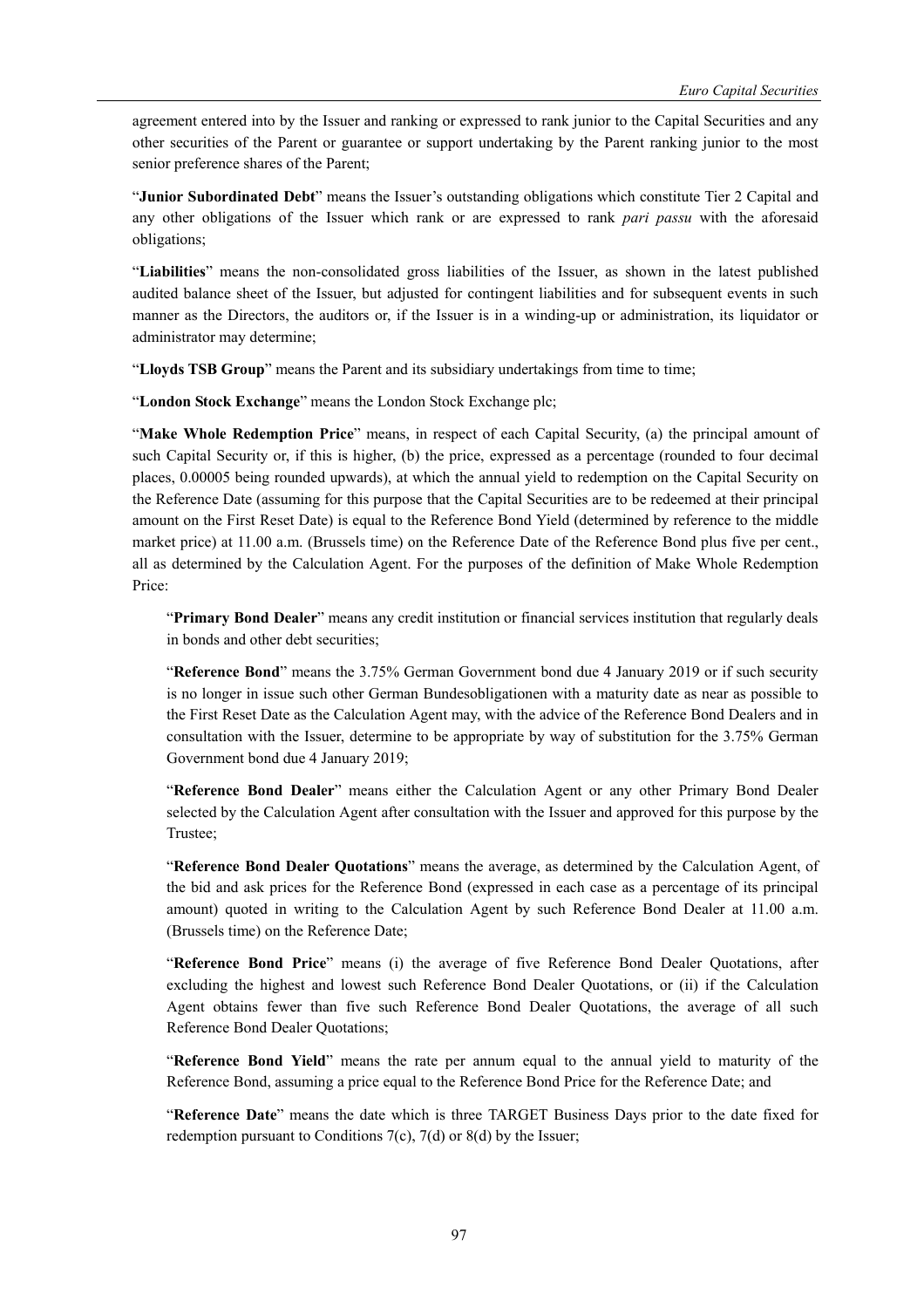"**Margin**" means 14 per cent.;

"**Market**" means the London Stock Exchange's EEA Regulated Market;

"**Market Disruption Event**" means (i) the occurrence or existence of any suspension of or limitation imposed on trading (by reason of movements in price exceeding limits permitted by the London Stock Exchange or such other principal exchange of the Parent from time to time or otherwise) or on settlement procedures for transactions in the ordinary shares of the Parent on the London Stock Exchange or such other principal exchange of the Parent from time to time if, in any such case, the Calculation Agent has confirmed to the Issuer and the Parent that the suspension or limitation is material in the context of the sale of the Payment Ordinary Shares, or (ii) in the opinion of the Issuer, there has been a substantial deterioration in the price and/or value of the ordinary shares of the Parent or circumstances are such so as to prevent or to a material extent restrict the issue, allotment, sale, delivery or listing of the Payment Ordinary Shares, as the case may be, including the Parent entering a close period (within the meaning of the FSA Handbook: Listing Rules), except that an event or circumstance contemplated by Condition 8(d) which leads to a Suspension shall not constitute a Market Disruption Event or (iii) where pursuant to these Conditions, moneys are required to be converted from one currency into another currency in respect of any Payment, the occurrence of any event that makes it impracticable to effect such conversion;

"**New Holding Company**" means an Eligible Company that becomes the New Owner following a Permitted Restructuring;

"**New Owner**" means any new ultimate holding company of the Parent;

"**New Owner Shares**" means ordinary shares of the New Owner;

"**Official List**" means the official list of the UK Listing Authority;

"**Ordinary Shares**" means ordinary shares in the capital of the Issuer, having on the Issue Date a par value of £0.25 each;

"**Other Tier 1 Securities**" means, in respect of the Issuer or the Parent (as the case may be), any securities which are Tier 1 Capital of the Issuer or the Parent (as the case may be) and which rank on a winding-up of the Issuer or the Parent (as the case may be) or in respect of a distribution or payment of dividends or any other payments thereon, in the case of the Issuer, *pari passu* with the Capital Securities (on the assumption that the Capital Securities are still Tier 1 Capital of the Issuer) or, in the case of the Parent, *pari passu* with the most senior preference share capital of the Parent;

"**Outstanding**" in relation to any Coupon Payment, Deferred Coupon Payment or Coupon Amount not falling within the definition of Coupon Payment, means that such payment (a) has either become due and payable or would have become due and payable except for the non-satisfaction on the relevant date of the condition to payment set out in Condition 2(b)(i) or the deferral, postponement or suspension of such payment in accordance with any of Condition 4,  $6(d)$ ,  $6(e)$  or  $8(d)$ ; and (b) in any such case has not been satisfied and, in respect of any Accrued Coupon Payment, means any amount thereof which has not been satisfied whether or not payment has become due;

"**Parent**" means Lloyds Banking Group plc (formerly Lloyds TSB Group plc);

 "**Paying Agents**" means the paying agents appointed pursuant to the Agency Agreement and such term shall, unless the context otherwise requires, include the Principal Paying Agent;

"**Payment**" means any Coupon Payment, Deferred Coupon Payment, Accrued Coupon Payment or Coupon Amount not falling within the definition of Coupon Payment;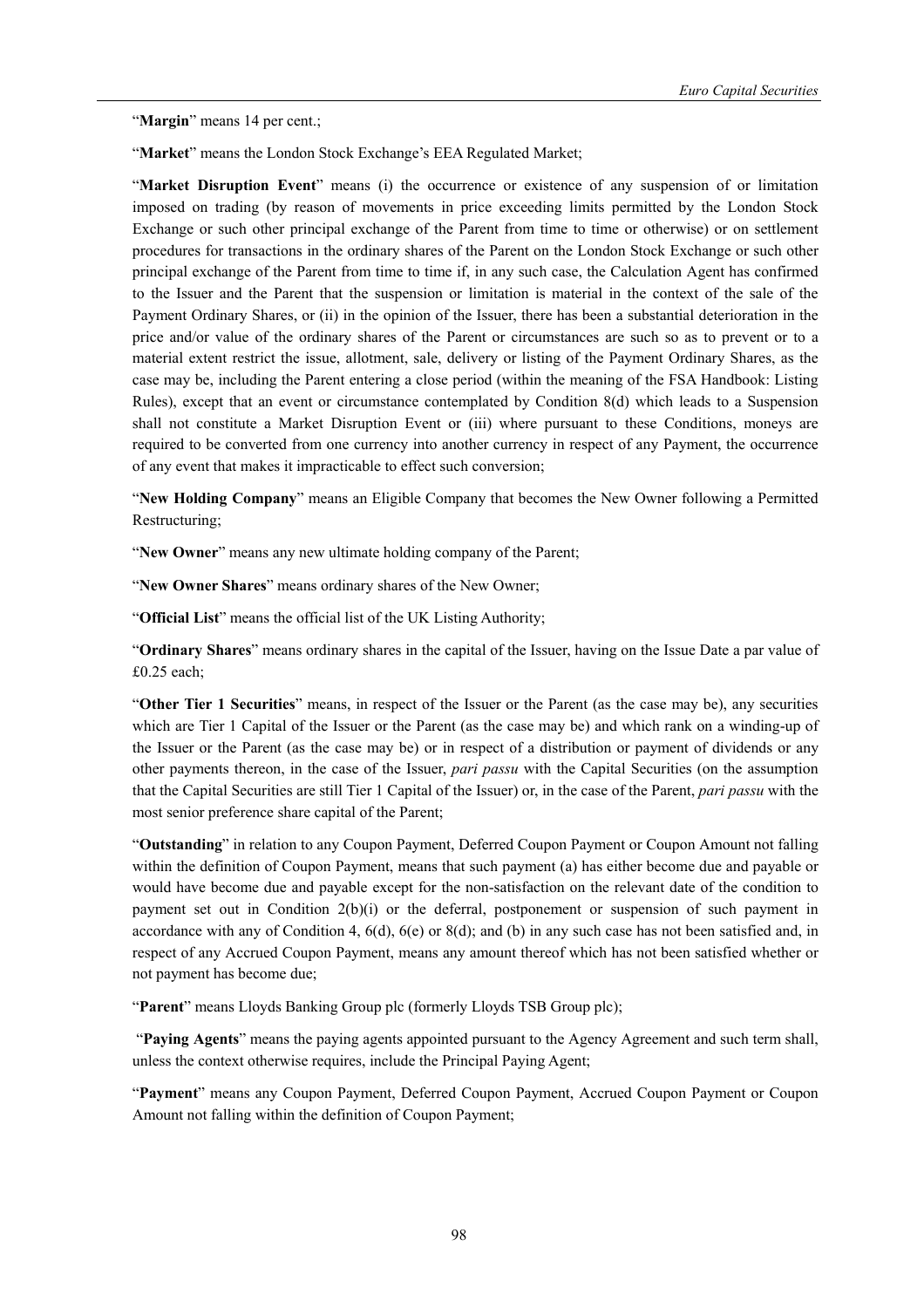"Payment Issuer Shares" has the meaning given to it in Condition 6(b);

"**Payment Ordinary Shares**" has the meaning given to it in Condition 6(b);

"**Permitted Restructuring**" means the completion of (i) an offer made by or on behalf of, an Eligible Company to all (or as nearly as may be practicable all) shareholders of the Parent to acquire the whole (or as nearly as may be practicable the whole) of the issued ordinary share capital of the Parent other than that which is already held by or on behalf of such Eligible Company or (ii) a reorganisation or restructuring whether by way of a scheme of arrangement or otherwise pursuant to which an Eligible Company acquires all (or as nearly as may be practicable all) of the issued ordinary share capital of the Parent other than that which is already held by such Eligible Company or pursuant to which all (or as nearly as may be practicable all) of the issued ordinary share capital of the Parent not held by the New Owner is cancelled;

"**Permitted Restructuring Arrangement**" means in relation to a Permitted Restructuring an arrangement whereby the following conditions are satisfied: (a) the execution of a trust deed supplemental to the Trust Deed and/or such other documentation as may be necessary to ensure that (i) the alternative coupon satisfaction mechanism as described in Condition 6, the Trust Deed and any Calculation Agency Agreement operates so that Issuer Shares may be exchanged for New Owner Shares in such a manner that ensures that upon the sale of such New Owner Shares the holder of each Capital Security then outstanding will receive, in the event of a payment to be satisfied pursuant to Condition 6, an amount not lower than that which would have been receivable had such a restructuring not taken place and (ii) the economic effect, for the Holders, of a holding of the Capital Securities prior to the Permitted Restructuring is substantially preserved; and (b) the Trustee is satisfied that the credit ratings that would be assigned to the Capital Securities by Standard  $\&$ Poor's Ratings Services, a Division of The McGraw-Hill Companies, Inc. and by Moody's Investors Service, Inc. following any such restructuring, shall not be lower than those assigned to the Capital Securities immediately prior to such Permitted Restructuring taking place as confirmed by each such rating agency in writing;

"**Principal Paying Agent**" has the meaning given to it in the preamble to these Conditions;

"**Qualifying Tier 1 Securities**" means securities issued directly or indirectly by the Issuer that:

- (a) have terms not materially less favourable to an investor than the terms of the Capital Securities (as reasonably determined by the Issuer, and provided that a certification to such effect of two Directors of the Issuer shall have been delivered to the Trustee prior to the issue of the relevant securities), provided that (1) they shall contain terms which comply with the then current requirements of the FSA in relation to Tier 1 Capital; (2) they shall include terms which provide for the same Coupon Rate from time to time applying to the Capital Securities; (3) they shall rank *pari passu* with, the Capital Securities; and (4) such securities shall preserve any existing rights under these Conditions to any Accrued Coupon Payment which has not been satisfied, except that such securities need not necessarily include provisions analogous to the provisions of Condition 6; and
- (b) do not have terms such that (x) the Issuer would not, as a result of the Qualifying Tier 1 Securities being in issue, be able to have losses or deductions set against the profits, or profits offset by the losses or deductions, of companies with which it is or would otherwise be grouped for United Kingdom tax purposes or (y) the holders of such Qualifying Tier 1 Securities would constitute "equity holders" of the Issuer for United Kingdom tax purposes; and
- (c) are (i) listed on the Official List and admitted to trading on the Market or (ii) listed on such other stock exchange as is a Recognised Stock Exchange at that time as selected by the Issuer and approved by the Trustee;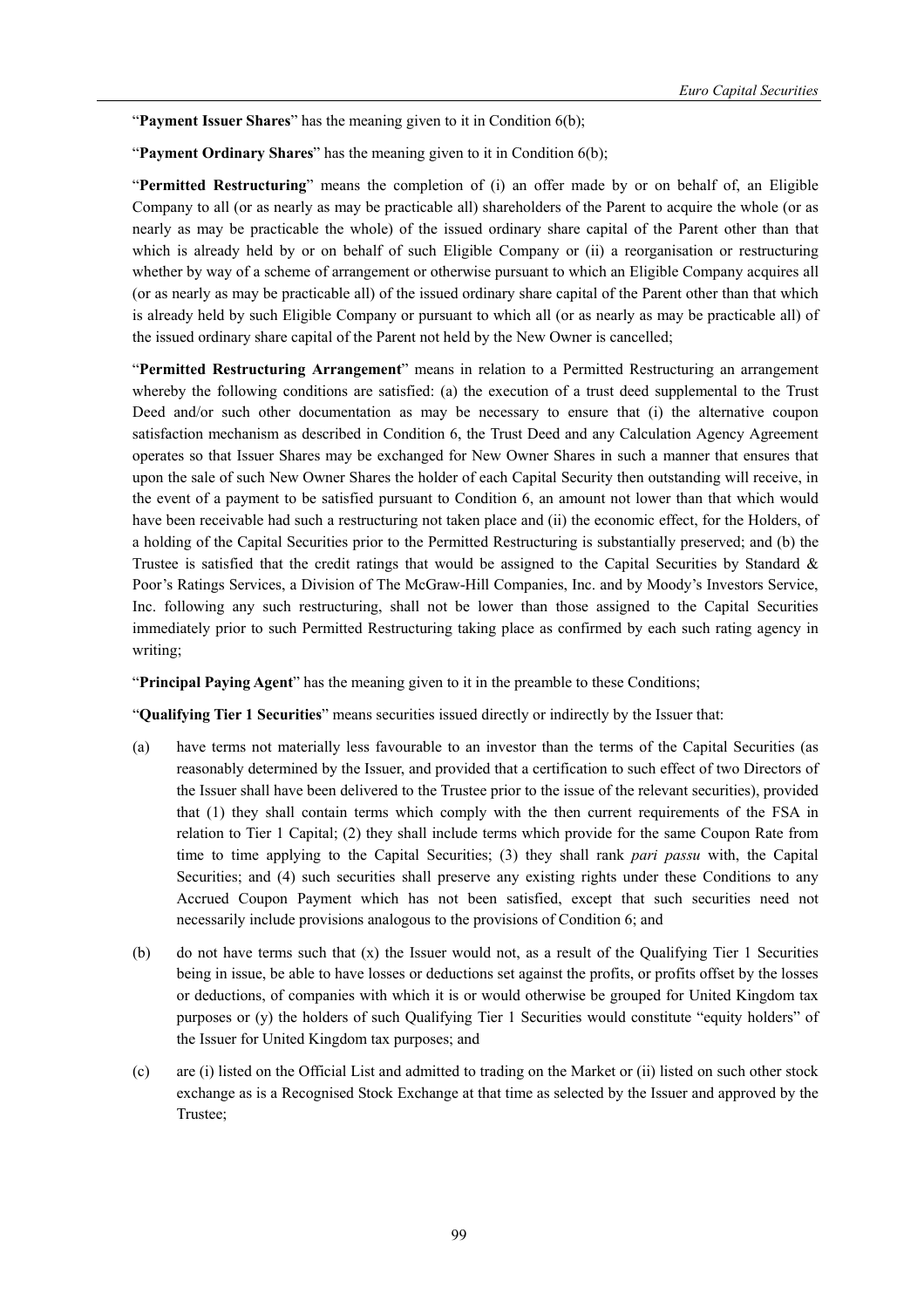"**Qualifying Upper Tier 2 Securities**" means securities issued directly or indirectly by the Issuer that:

- (a) have terms not materially less favourable to an investor than the terms of the Capital Securities (as reasonably determined by the Issuer, and provided that a certification to such effect of two Directors of the Issuer shall have been delivered to the Trustee prior to the issue of the relevant securities), provided that (1) they shall contain terms which comply with the then current requirements of the FSA in relation to Upper Tier 2 Capital; (2) they shall include terms which provide for the same Coupon Rate from time to time applying to the Capital Securities; (3) they shall rank senior to, or *pari passu* with, the Capital Securities; and (4) such securities shall preserve any existing rights under these Conditions to any Accrued Coupon Payment which has not been satisfied, except that such securities need not include provisions analogous to the provisions of Condition 6; and
- (b) do not have terms such that (x) the Issuer would not, as a result of the Qualifying Upper Tier 2 Securities being in issue, be able to have losses or deductions set against the profits, or profits offset by the losses or deductions, of companies with which it is or would otherwise be grouped for United Kingdom tax purposes or (y) the holders of such Qualifying Upper Tier 2 Securities would constitute "equity holders" of the Issuer for United Kingdom tax purposes; and
- (c) are (i) listed on the Official List and admitted to trading on the Market or (ii) listed on such other stock exchange as is a Recognised Stock Exchange at that time as selected by the Issuer and approved by the Trustee;

"**Recognised Stock Exchange**" means a recognised stock exchange as defined in section 1005 of the Income Tax Act 2007 as the same may be amended from time to time and any provision, statute or statutory instrument replacing the same from time to time;

"**Reference Banks**" means four major banks in the Euro-zone interbank market as selected by the Agent Bank;

a "**Regulatory Event**" is deemed to have occurred if at any time the FSA has determined that securities of the nature of the Capital Securities cease to qualify as Tier 1 Capital (save where such non-qualification is only as a result of any applicable limitation on the amount of such capital);

"**Relevant Date**" means (i) in respect of any payment other than a Solvency Claim to be paid by the Issuer in a winding-up of the Issuer, the date on which such payment first becomes due and payable but, if the full amount of the moneys payable on such date has not been received by the Principal Paying Agent or the Trustee on or prior to such date, the Relevant Date means the date on which such moneys shall have been so received and notice to that effect shall have been given to the Holders in accordance with Condition 15, and (ii) in respect of a Solvency Claim to be paid by the Issuer in a winding-up of the Issuer, the date which is one day prior to the commencement of the winding-up or, in the case of an administration, one day prior to the date on which any dividend is distributed;

"**Senior Creditors**" means creditors of the Issuer (a) who are depositors or other unsubordinated creditors of the Issuer; or (b) whose claims are, or are expressed to be, subordinated (whether only in the event of the winding-up of the Issuer or otherwise) to the claims of depositors and other unsubordinated creditors of the Issuer but not further or otherwise; or (c) whose claims are in respect of Junior Subordinated Debt of the Issuer; or (d) who are subordinated creditors of the Issuer other than those whose claims are, or are expressed to rank, *pari passu* with, or junior to, the claims of the Holders;

"**Solvency Claim**" has the meaning given to it in Condition 2(b)(ii);

"**Subsidiary**" means each subsidiary for the time being of the Issuer;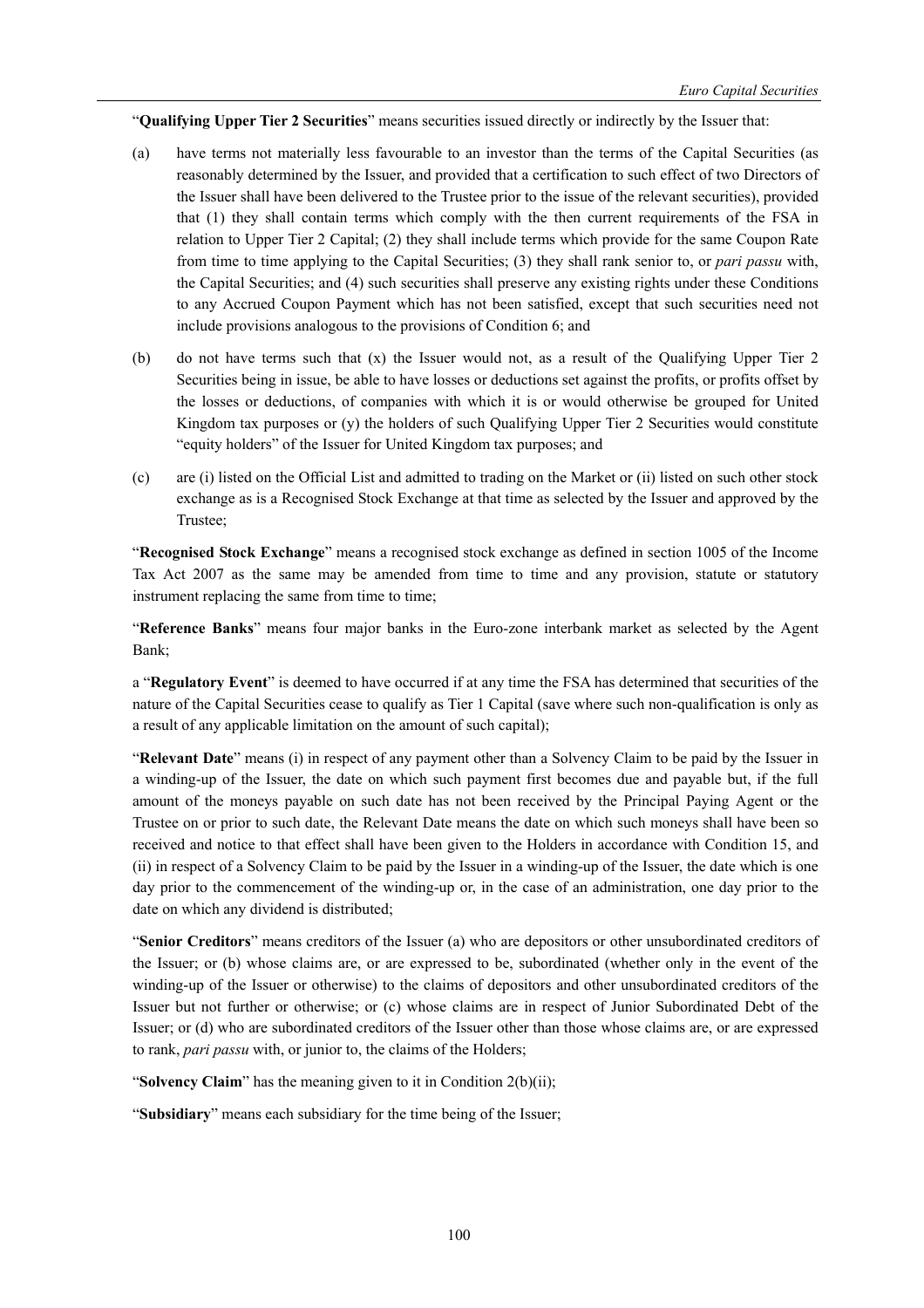"**subsidiary**" has the meaning given to subsidiary undertaking under section 1159 of the Companies Act 2006;

"**Suspension**" has the meaning given to it in Condition 8(d);

"**Talon**" has the meaning given to it in the preamble to these Conditions;

"**TARGET Business Day**" means a day on which the TARGET System is operating;

"**TARGET System**" means the Trans-European Real-Time Gross Settlement Express Transfer (TARGET2) System which was launched on 19 November 2007 or any successor thereof;

"**Tax Event**" means an event of the type described in Condition 7(c)(i), (ii) and/or (iii);

"**Tax Law Change**" means a change in or proposed change in, or amendment or proposed amendment to, the laws or regulations of the United Kingdom or any political subdivision or authority therein or thereof having the power to tax, including any treaty to which the United Kingdom is a party, or any change in the application of official or generally published interpretation of such laws, including a decision of any court or tribunal, or any written interpretation or pronouncement by any relevant tax authority that provides for a position with respect to such laws or regulations that differs from the previously generally accepted position in relation to similar transactions or which differs from any specific written statements made by a tax authority regarding the anticipated tax treatment of the Capital Securities, which change or amendment  $(x)$ becomes, or would become, effective on or after the Issue Date;

"**Tier 1 Capital**" and "**Tier 2 Capital**" have the respective meanings given to them from time to time by the FSA;

"**Trust Deed**" means the trust deed dated 21 January 2009 between the Issuer, the Parent and the Trustee;

"**Trustee**" means The Law Debenture Trust Corporation p.l.c. as trustee for the Holders and includes its successor(s);

"**UK Listing Authority**" means the FSA in its capacity as competent authority under FSMA;

"**United Kingdom**" means the United Kingdom of Great Britain and Northern Ireland; and

"**Upper Tier 2 Capital**" has the meaning given to it by the FSA from time to time.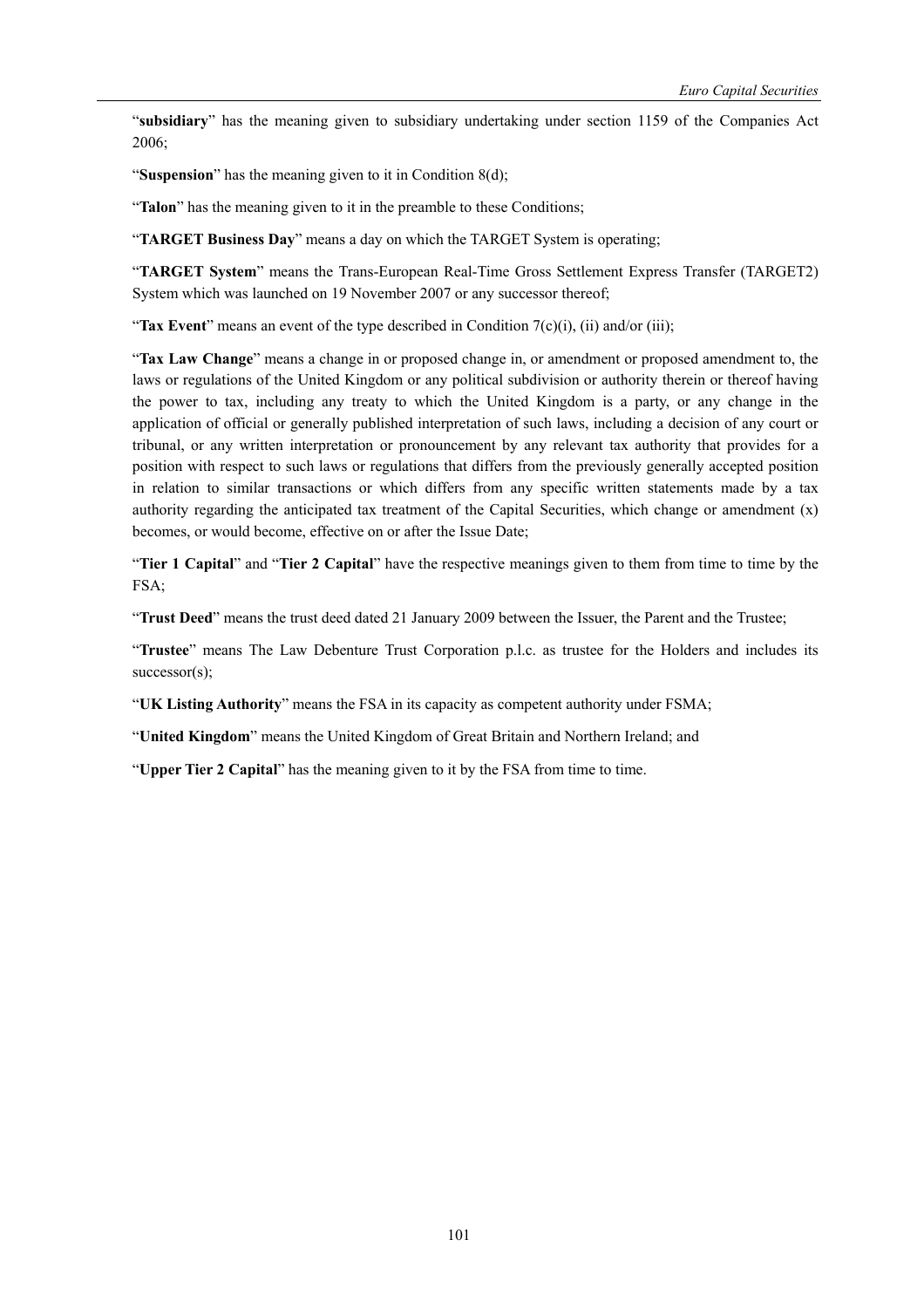# **SUMMARY OF PROVISIONS RELATING TO THE CAPITAL SECURITIES WHILE IN GLOBAL FORM**

# **1 Exchange**

Each tranche of Capital Securities will be represented initially by a Temporary Global Capital Security in bearer form without Coupons or Talons which will be deposited outside the United States with a common depositary for Clearstream, Luxembourg and Euroclear on or about the Issue Date. Each Temporary Global Capital Security will be exchangeable in whole or in part (free of charge to the holder) for interests in a Permanent Global Capital Security in bearer form without Coupons or Talons on or after a date which is 40 days after the Issue Date (the "Exchange Date") upon certification as to non-US beneficial ownership as required by US Treasury regulations and as described in the relevant Temporary Global Capital Security. Upon deposit of each Temporary Global Capital Security or Permanent Global Capital Security (each a "Global Capital Security") with a common depositary, Euroclear and Clearstream, Luxembourg will credit each subscriber with a principal amount of Capital Securities equal to the principal amount thereof for which it has subscribed and paid.

Each of the persons shown in the records of Clearstream, Luxembourg or Euroclear as the holder of a Bank Capital Security represented by a Global Capital Security must look solely to Clearstream, Luxembourg or Euroclear for his share of each payment made by the Issuer to the bearer of such Global Capital Security, subject to and in accordance with the rules and procedures of Clearstream, Luxembourg or Euroclear (as the case may be).

The Global Capital Securities will contain provisions applicable to the Capital Securities represented thereby, some of which modify the effect of the Terms and Conditions of the Capital Securities. Certain of these are summarised in this section.

For so long as any of the Capital Securities is represented by a Global Capital Security, the bearer of the each Global Capital Security may, except as ordered by a court of competent jurisdiction or as required by law, be treated by the Issuer, the Trustee and the Paying Agents as the owner thereof and of all rights thereunder free from all encumbrances (in accordance with and subject to its terms and the Trust Deed) and the expression "Holder" and related expressions shall be construed accordingly. Interests in Capital Securities which are represented by a Global Capital Security will only be transferable in accordance with the rules and procedures for the time being of Clearstream, Luxembourg and/or Euroclear, as the case may be.

If any date on which a payment is due on the Capital Securities occurs prior to the Exchange Date, the relevant payment will be made on the relevant Temporary Global Capital Security only to the extent that certification as to non-US beneficial ownership as required by US Treasury regulations (in substantially the form referred to in the relevant Temporary Global Capital Security or in such other form as is customarily issued in such circumstances by the relevant clearing system or depositary) has been received by Clearstream, Luxembourg or Euroclear. Payment of amounts due in respect of the Permanent Global Capital Security will be made through Clearstream, Luxembourg or Euroclear without any requirement for certification.

The holder of each Temporary Global Capital Security shall not (unless, upon due presentation of such Temporary Global Capital Security for exchange (in whole or in part) for interests in a Permanent Global Capital Security, such exchange is improperly withheld or refused and such withholding or refusal is continuing at the relevant payment date) be entitled to receive any payment in respect of the Capital Securities represented by the relevant Temporary Global Capital Security which falls due on or after the Exchange Date.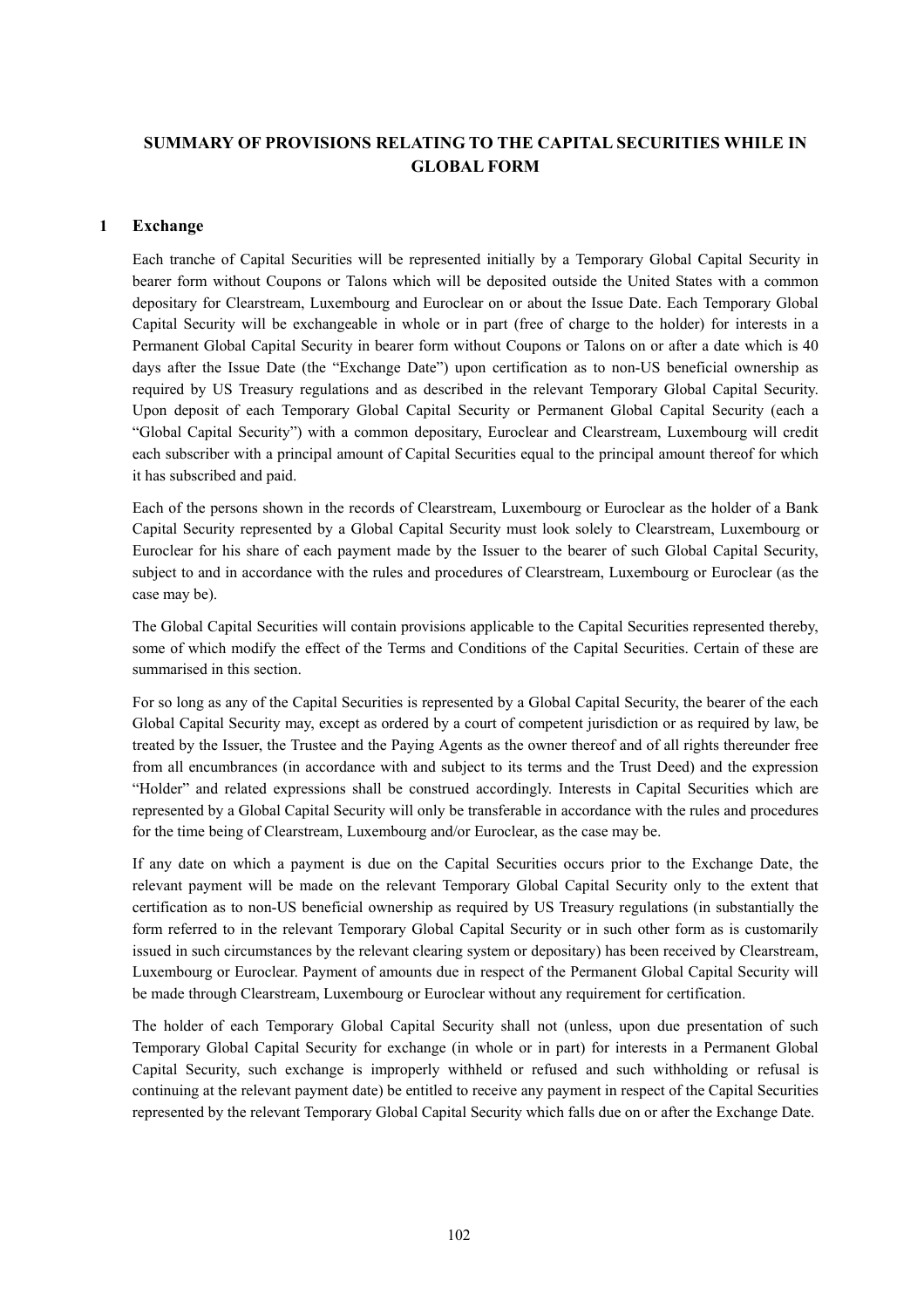Interests in each Permanent Global Capital Security will be exchangeable in whole but not in part (free of charge to the holder) for definitive bearer Capital Securities (a) if the relevant Permanent Global Capital Security is held on behalf of Clearstream, Luxembourg or Euroclear or an Alternative Clearing System (as defined below) and any such clearing system is closed for business for a continuous period of 14 days (other than by reason of public holidays, statutory or otherwise) or announces an intention permanently to cease business or does in fact do so or (b) at any time at the option of the Issuer, by the Issuer or, in the case of (a) above, the Holder of the relevant Permanent Global Capital Security giving notice to the Principal Paying Agent and, if applicable, the Issuer or the Holders of its intention to exchange interests in such Permanent Global Capital Security for definitive Capital Securities on or after the Permanent Global Exchange Date (as defined below) specified in the notice.

On or after the Permanent Global Exchange Date the holder of each Permanent Global Capital Security shall surrender the relevant Permanent Global Capital Security to or to the order of the Principal Paying Agent. In exchange for such Permanent Global Capital Security, the Issuer shall deliver, or procure the delivery of, an equal aggregate principal amount of duly executed and authenticated definitive Capital Securities having attached to them all Coupons in respect of interest which has not already been paid on the relevant Permanent Global Capital Security and a Talon.

"Alternative Clearing System" means any such other clearing system as shall have been approved by the Trustee.

"Permanent Global Exchange Date" means a day falling not less than 60 days after that on which the notice requiring exchange is given and on which banks are open for business in the city in which the specified office of the Principal Paying Agent is located and, except in the case of exchange pursuant to (a) above, in the cities in which Clearstream, Luxembourg and Euroclear or, if relevant, the Alternative Clearing System are located.

# **2 Payments**

Principal and interest in respect of each Permanent Global Capital Security shall be paid to the relevant holder against presentation and (if no further payment falls to be made on it) surrender of it to or to the order of any Paying Agent which shall endorse such payment or cause payment to be endorsed in the appropriate schedule to such Permanent Global Capital Security. A record of each payment so made will be endorsed in the appropriate schedule to the relevant Permanent Global Capital Security which endorsement shall be prima facie evidence that such payment has been made in respect of the Capital Securities. No person shall however be entitled to receive any payment on a Permanent Global Capital Security falling due after the Permanent Global Exchange Date, unless exchange of the relevant Permanent Global Capital Security for definitive Capital Securities is improperly withheld or refused by or on behalf of the Issuer. Condition 11(c) of the Capital Securities will apply to definitive Capital Securities only.

## **3 Notices**

So long as each Permanent Global Capital Security is held on behalf of Clearstream, Luxembourg or Euroclear or an Alternative Clearing System, notices required to be given to Holders may be given by their being delivered to Clearstream, Luxembourg and/or Euroclear or, as the case may be, the Alternative Clearing System, rather than by publication as required by the Terms and Conditions of the Capital Securities. Any notice delivered to Clearstream, Luxembourg and/or Euroclear and/or, as the case may be, the Alternative Clearing System shall be deemed to have been given to the Holders on the day on which such notice is so delivered.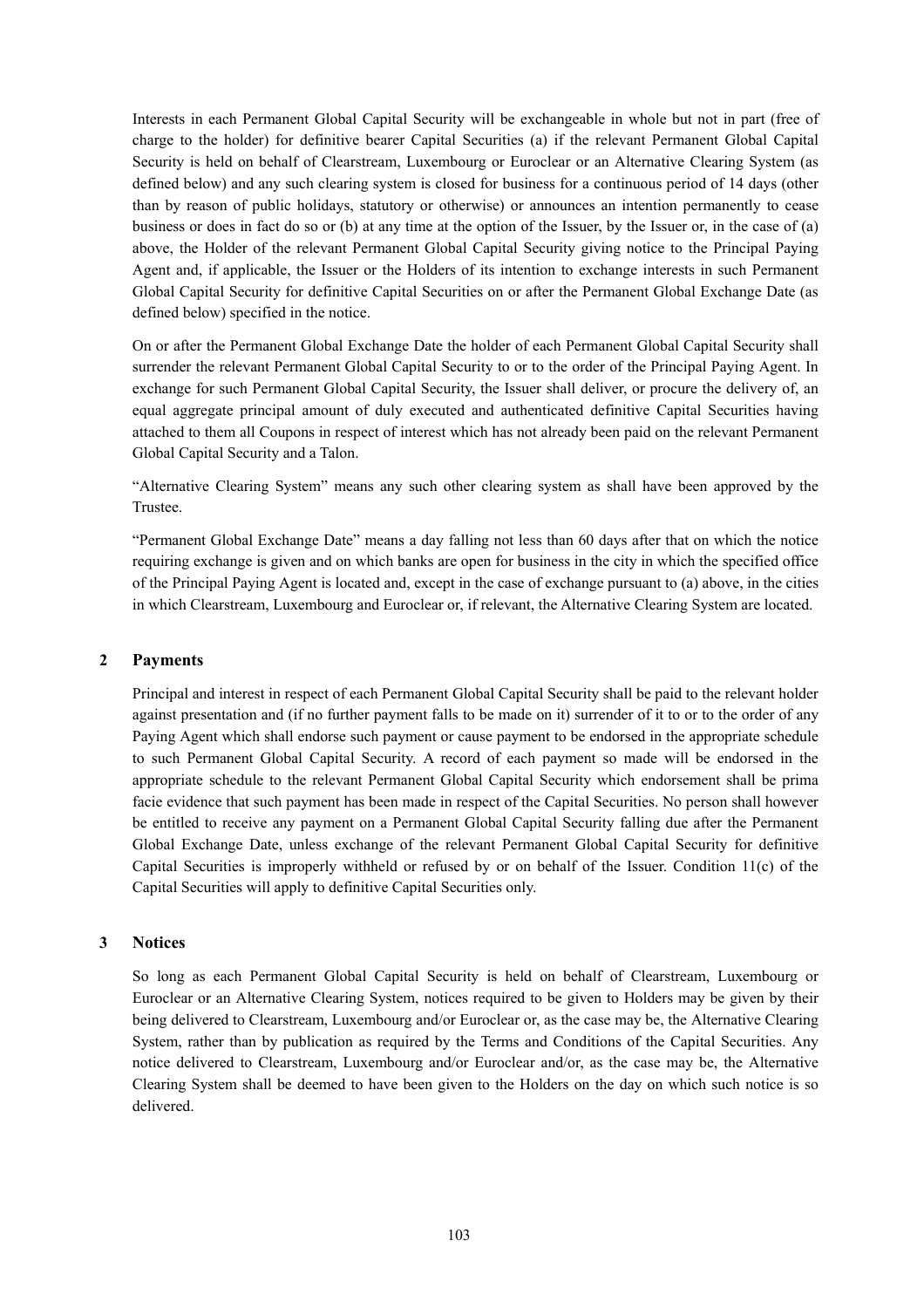# **4 Meetings**

The holder of each Permanent Global Capital Security shall be treated at any meeting of Holders as having one vote in respect of each integral currency unit of the currency of the Capital Securities' principal amount of Capital Securities for which the relevant Permanent Global Capital Security may be exchanged.

# **5 Purchase and Cancellation**

Cancellation of any Bank Capital Security represented by a Permanent Global Capital Security which is required by the Terms and Conditions of the Capital Securities to be cancelled will be effected by reduction in the principal amount of such Permanent Global Capital Security.

# **6 Trustee's Powers**

In considering the interests of Holders in circumstances where the relevant Permanent Global Capital Security is held on behalf of any one or more of Clearstream, Luxembourg, Euroclear and an Alternative Clearing System, the Trustee may have regard to such information as may have been made available to it by or on behalf of the relevant clearing system or its operator as to the identity of its accountholders (either individually or by way of category) with entitlements in respect of the relevant Permanent Global Capital Security and may consider such interests on the basis that such accountholders were the holder of the relevant Permanent Global Capital Security.

# **7 Prescription**

Claims against the Issuer in respect of principal and interest on the Capital Securities while the Capital Securities are represented by a Permanent Global Capital Security will become void unless it is presented for payment within a period of 10 years (in the case of principal) and five years (in the case of interest) from the appropriate Relevant Date.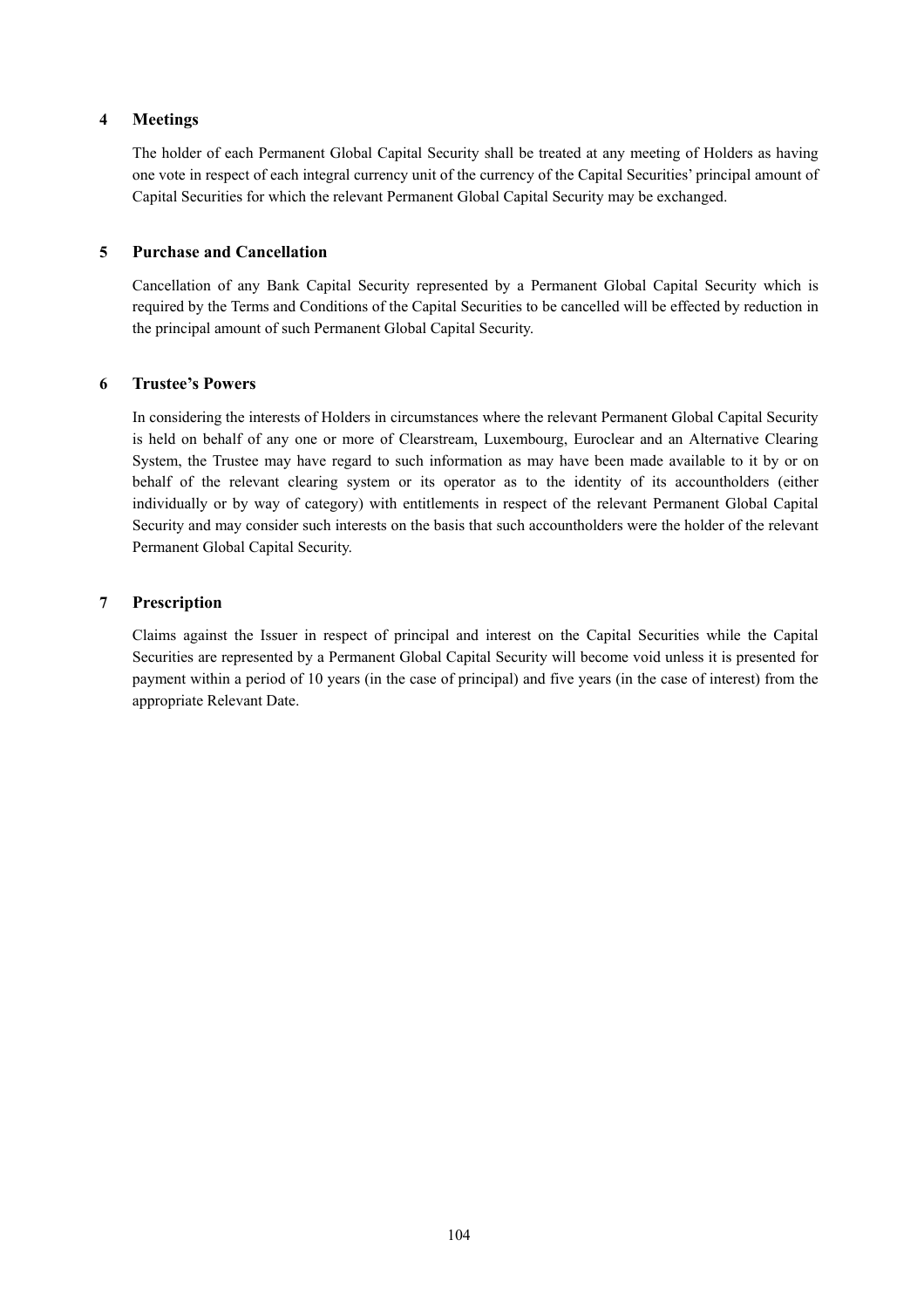## **LLOYDS TSB GROUP**

*Terms defined in the sub-sections entitled "Regulation and Supervision in the United Kingdom", "Capital Liquidity and Funding Arrangements" and "Legal actions" below have the meanings set out in the Definitions section of the Lloyds TSB Placing and Open Offer Prospectus as incorporated by reference herein. See also the definition of "Lloyds TSB Group" and "Group" in "Definitions" on page 136 below.* 

Lloyds TSB Group plc is the parent company of the Issuer. The Issuer was incorporated on 20 April 1865 (Registration number 2065). The Issuer's registered office is at 25 Gresham Street, London EC2V 7HN, telephone number 020 7626 1500.

## **Overview**

The Lloyds TSB Group is a leading UK based financial services group providing a wide range of banking and financial services, primarily in the UK, to personal and corporate customers. Its main business activities are retail, commercial and corporate banking, general insurance, and life, pensions and investment provision. For the six months ended 30 June 2008, Lloyds TSB had revenues of £4.6 billion and net income of £0.6 billion. As at 30 June 2008, Lloyds TSB Group had total assets of £367.8 billion and shareholders' equity of £10.8 billion. As at 30 June 2008, the risk asset ratios were 11.3 per cent. for total capital, 8.6 per cent. for Tier 1 capital and 6.2 per cent. for core Tier 1 capital.

The Lloyds TSB Group was formed in 1995 following the merger of Lloyds Bank and TSB Group plc, and now comprises the Lloyds TSB brand, along with Cheltenham & Gloucester, one of the largest mortgage providers in the UK, and Scottish Widows, one of the UK's largest providers of life, pensions and investment products.

Lloyds TSB Group's activities are organised into three divisions: UK Retail Banking, Insurance and Investments and Wholesale and International Banking. Services provided by UK Retail Banking include the provision of banking and other financial services to personal customers, private banking and mortgages. Insurance and Investments offers life assurance, pensions and investment products, general insurance and fund management services. Wholesale and International Banking provides banking and related services for major UK and multinational corporates and financial institutions, and small and medium-sized UK businesses. It also provides asset finance to personal and corporate customers, manages Lloyds TSB Group's activities in financial markets through its treasury function and provides banking and financial services overseas. On 30 October 2008, the Company announced that following the Acquisition becoming effective, a new division of "Wealth & International" will be established. The divisions of "Wholesale and International Banking" and "Insurance and Investments" will be restructured and re-named "Wholesale" and "Insurance" respectively.

The operations of Lloyds TSB Group in the UK are conducted through over 1,980 branches of Lloyds TSB Bank, Lloyds TSB Scotland and Cheltenham & Gloucester. C&G is Lloyds TSB Group's specialist mortgage arranger. International business is conducted mainly in the US and continental Europe. Lloyds TSB Group's services in these countries are offered largely through branches of Lloyds TSB Bank. Lloyds TSB Group also offers offshore banking facilities in a number of countries.

#### **History and development of Lloyds TSB**

The history of the Lloyds TSB Group can be traced back to the 18th century when the banking partnership of Taylors and Lloyds was established in Birmingham, England. Lloyds Bank Plc was incorporated in 1865 and during the late 19th and early 20th centuries entered into a number of acquisitions and mergers, significantly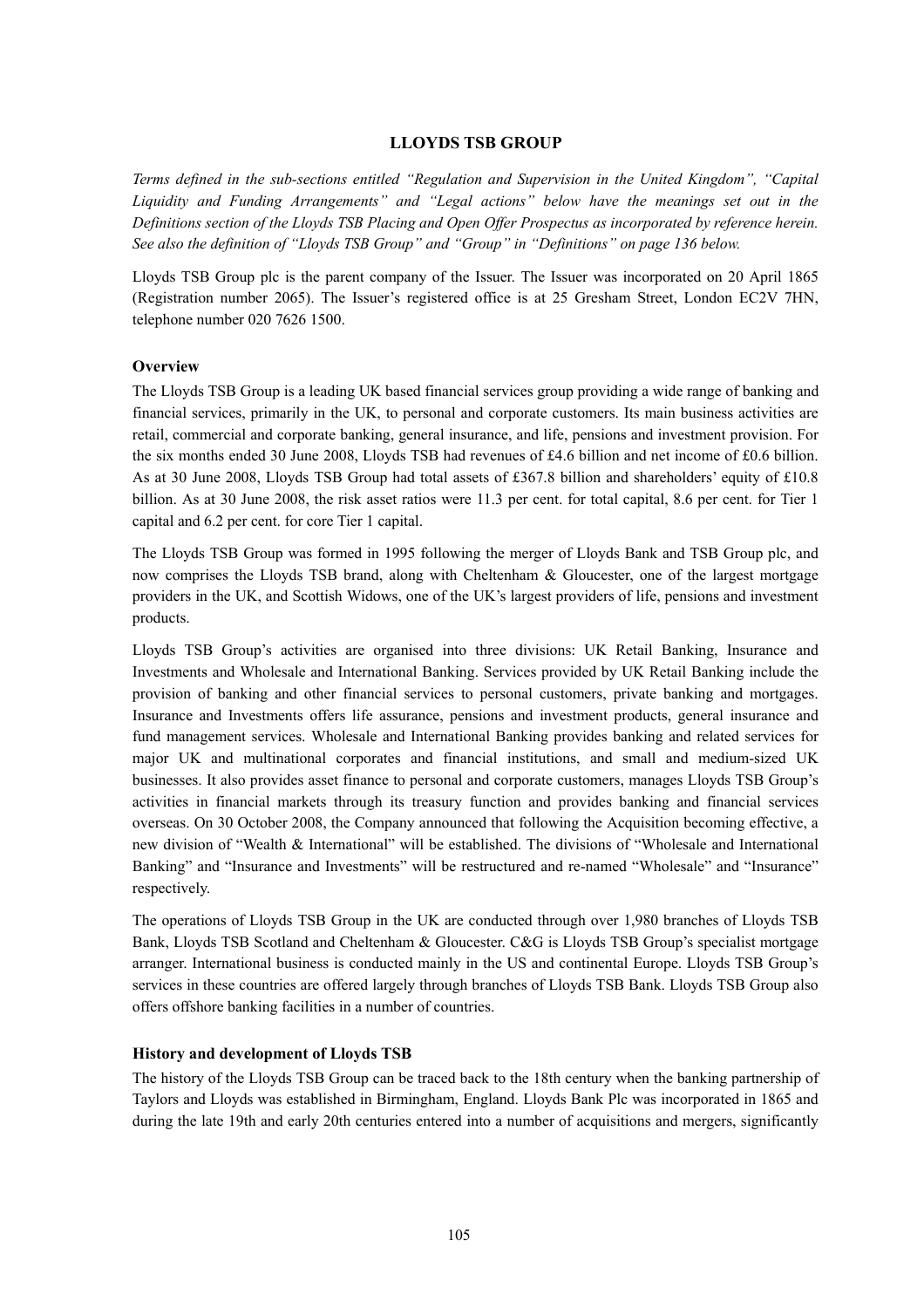increasing the number of banking offices in the UK. In 1995, it continued to expand with the acquisition of the Cheltenham and Gloucester Building Society.

TSB Group plc became operational in 1986 when, following UK Government legislation, the operations of four Trustee Savings Banks and other related companies were transferred to TSB Group plc and its new banking subsidiaries. By 1995, the TSB Group had, either through organic growth or acquisition, developed life and general insurance operations, investment management activities, and a motor vehicle hire purchase and leasing operation to supplement its retail banking activities.

In 1995, TSB Group plc merged with Lloyds Bank Plc. Under the terms of the merger, the TSB and Lloyds Bank groups were combined under TSB Group plc, which was re-named Lloyds TSB Group plc with Lloyds Bank Plc, which was subsequently re-named Lloyds TSB Bank plc, the principal subsidiary. In 1999, the businesses, assets and liabilities of TSB Bank plc, the principal banking subsidiary of the TSB Group prior to the merger, and its subsidiary Hill Samuel Bank Limited were vested in Lloyds TSB Bank plc, and in 2000, the Lloyds TSB Group acquired Scottish Widows' Fund and Life Assurance Society. In addition to already being one of the leading providers of banking services in the UK, this transaction also positioned the Lloyds TSB Group as one of the leading suppliers of long-term savings and protection products in the UK.

In more recent years, the Lloyds TSB Group has disposed of a number of its non-core operations, as part of the process of managing its portfolio of businesses to focus on its core markets. These disposals have resulted in a significant reduction in the size of the Lloyds TSB Group's international business.

# **Strategy**

In an environment of strong competition, the Lloyds TSB Group believes that shareholder value can best be achieved by:

- focusing on markets where it can build and sustain competitive advantage;
- developing business strategies which are founded on being profitably different in the way it creates customer value; and
- building a high-performance organisation focused on the right goals and the best possible execution of the Lloyds TSB Group's strategies.

Reflecting this, in 2003, the Lloyds TSB Group put in place a three-phase strategy. In phase 1, the Lloyds TSB Group focused on enhancing the quality of its earnings by exiting businesses which were not regarded as core or which added unnecessary volatility to earnings. During this phase, the Lloyds TSB Group divested businesses in New Zealand and Latin America, markets in which it did not expect to be able to build and sustain competitive advantage. In phase 2, the Lloyds TSB Group focused on accelerating growth by deepening its customer relationships, improving productivity and building competitive advantage through enhanced capabilities. The Lloyds TSB Group also remained alert for opportunities to enter into phase 3, i.e. an acquisition that complemented its existing organic strategies. The HBOS acquisition constitutes the final phase of this strategy.

Relationships were and still are critical to the Lloyds TSB Group's strategy. The Lloyds TSB Group has chosen to focus on building deep, long-lasting relationships with its customers in order to deliver high quality, sustainable results over time. By building deep relationships, the Lloyds TSB Group aims to grow revenues and achieve a lower risk profile.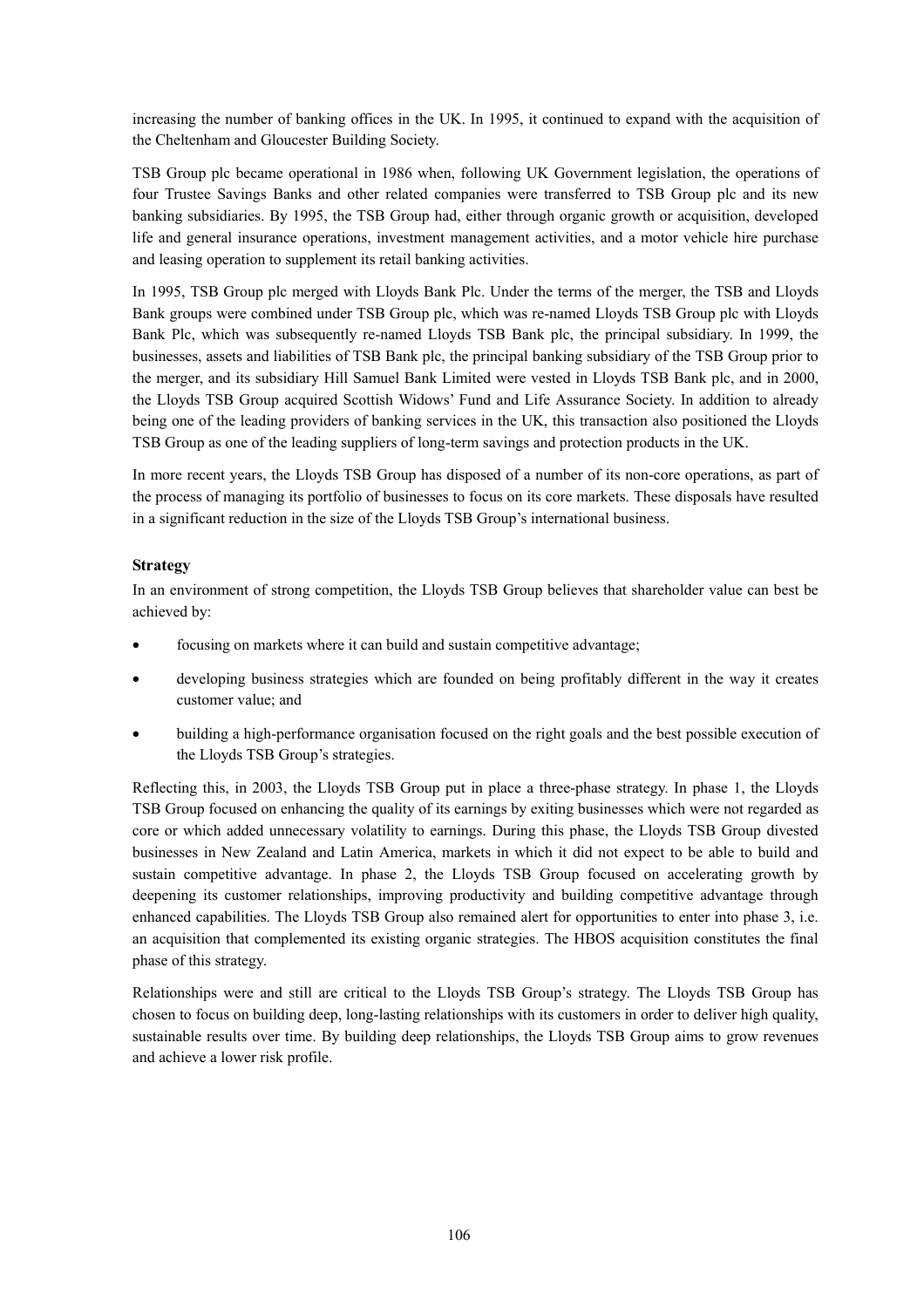## *Markets*

The Lloyds TSB Group focuses on building competitive advantage in its core markets by seeking opportunities to consolidate its position in businesses where it is already strong, through a combination of organic growth and acquisitions, and by divesting businesses in markets where it is not a leader and cannot aspire reasonably to being one of the market leaders. The Lloyds TSB Group believes that it has good potential within its existing franchise to grow by meeting more of its customers' needs as well as through adding new customers to the franchise.

## *Strategy*

The Lloyds TSB Group's strategy is based on a belief that sustained growth comes from simultaneously focusing on (i) building strong customer relationships, (ii) continuous productivity improvement and (iii) strong capital management.

## *Strong customer relationships*

In an increasingly competitive financial services market, and with customers able to exercise choice amongst alternative providers, shareholder value creation is closely linked to customer value creation. Shareholder value can only be created by attracting and retaining customers and winning a greater share of their financial services business. Across its main businesses, Lloyds TSB Group has strong core banking franchises, based on building strong customer relationships. The Lloyds TSB Group's strategy is focused on being differentiated in the creation of customer value to win a bigger share of its customers' total financial services spend.

## *Continuous productivity improvement*

Superior economic profit growth also requires a continuous focus on productivity improvement, which drives both improved customer service and cost reduction. In recent years, the Lloyds TSB Group has been building a set of capabilities in 'six sigma' (error reduction), 'lean manufacturing' (operations efficiency) and procurement. Alongside those capabilities, the Lloyds TSB Group applies an 'income growth must exceed cost growth' discipline in setting goals for each business, requiring a wider gap between income growth and cost growth for lower growth/return businesses than for higher growth/return businesses.

The results have been evidenced across all three divisions in much reduced error rates in key processes, growing levels of income per employee and falling unit costs, without impacting investment in future growth. Further improvements in the Lloyds TSB Group's cost: income ratio are expected as these capabilities and disciplines are extended further.

# *Capital and risk management*

Lloyds TSB Group measures value internally by economic profit growth, a measure of financial performance which signals where value is created or destroyed. It has developed a framework to measure economic equity requirements across all its businesses, taking into account market, credit, insurance, business and operational risk. Using economic profit as a key performance measure enables the Lloyds TSB Group to understand which strategies, products, channels and customer segments are destroying value and which are creating the most value and to make better capital allocation decisions as a result.

The application of these economic profit disciplines, alongside goal-setting linked to ensuring that revenue growth constantly exceeds cost growth, has already been reflected in a significant improvement in the capital efficiency of the Lloyds TSB Group's Insurance and Investments division and by a shift in business mix towards sectors offering higher risk-adjusted returns in wholesale banking. By the continued rigorous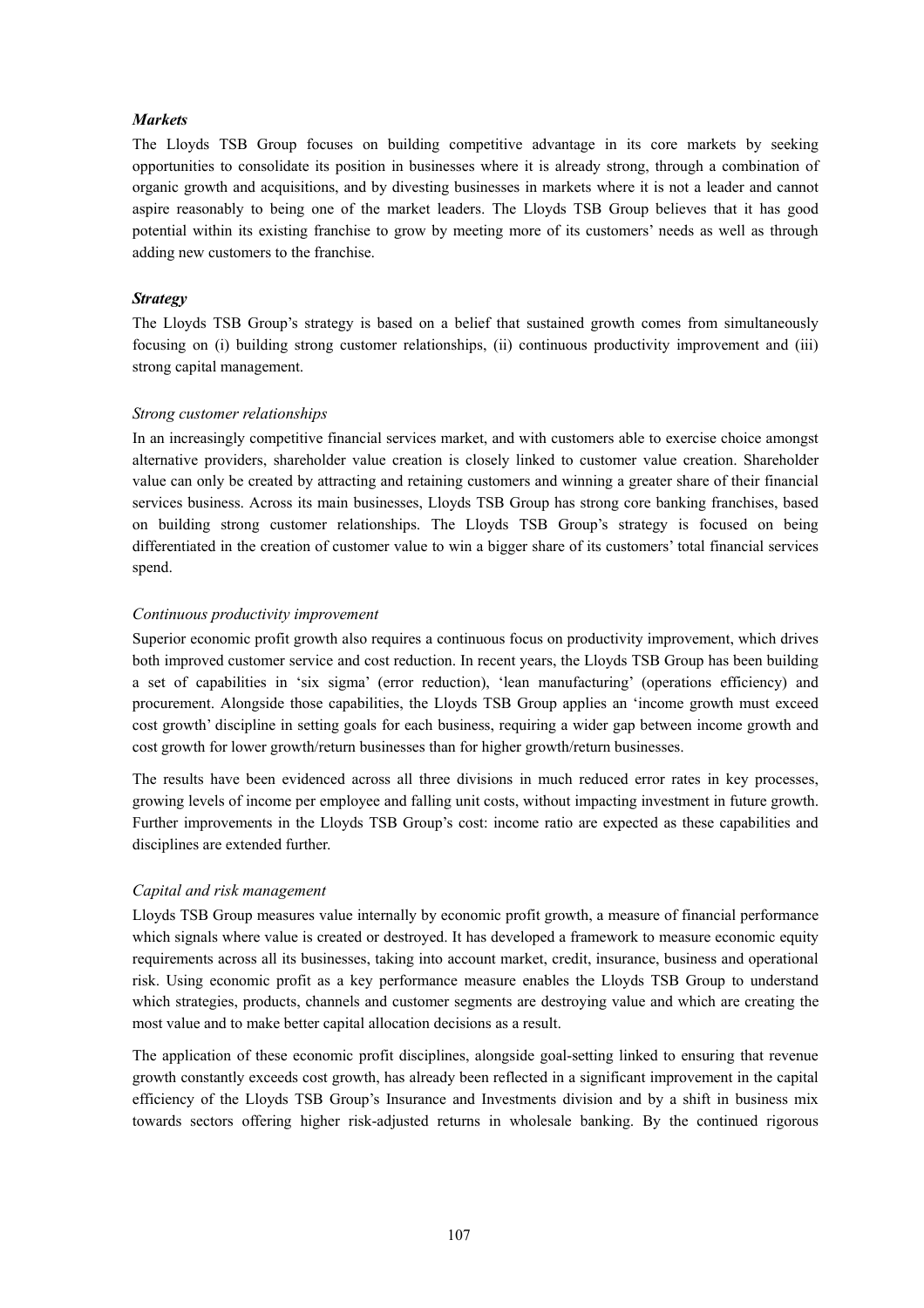application of these disciplines at every level, the Lloyds TSB Group expects to further improve capital efficiency whilst remaining strongly capitalised.

It is the Lloyds TSB Group's belief that the relationship focused strategy has demonstrated its effectiveness in generating sustainable, high quality results. The prudent approach to risk means that the Lloyds TSB Group believes that it has relatively limited exposure to assets affected by capital market uncertainties and continues to retain a strong liquidity position.

# **Principal Activities**

The Lloyds TSB Group's activities are organised into three divisions: UK Retail Banking, Insurance and Investments and Wholesale and International Banking. On 30 October 2008, the Company announced that following the Acquisition becoming effective a new division of "Wealth & International" will be established. The divisions of "Wholesale and International Banking" and "Insurance and Investments" will be restructured and re-named "Wholesale" and "Insurance" respectively.

# *UK Retail Banking*

UK Retail Banking provides banking, financial services, mortgages and private banking to some 16 million personal customers through the Lloyds TSB Group's multi-channel distribution capabilities.

# *Branches*

The Lloyds TSB Group provides wide-reaching geographic branch coverage in England, Scotland and Wales, through over 1,980 branches of Lloyds TSB Bank, Lloyds TSB Scotland and C&G.

# *Internet banking*

Internet banking provides online banking facilities for personal customers. Some 4.9 million customers have registered to use the Lloyds TSB Group's internet banking services. For the half year to 30 June 2008, these customers were conducting on average more than 75 million actions per month online, a 16 per cent. increase on the same period in 2007.

# *Telephone banking*

As at 30 June 2008, some 5.5 million customers had registered to use the services of PhoneBank and the automated voice response service, PhoneBank Express. Lloyds TSB's telephone banking centres handled some 39 million calls during the first six months of 2008.

# *Cash machines*

The Lloyds TSB Group has one of the largest cash machine networks of any leading banking group in the UK and, personal customers of Lloyds TSB Bank and Lloyds TSB Scotland are able to withdraw cash and check balances through over 4,100 ATMs at branches and external locations around the country. In addition, UK Retail Banking's personal customers have access to over 65,000 cash machines via LINK in the UK and to cash machines worldwide through the VISA and MasterCard networks.

# *Current accounts*

Lloyds TSB Bank and Lloyds TSB Scotland offer a wide range of current accounts, including interest-bearing current accounts and a range of added value accounts.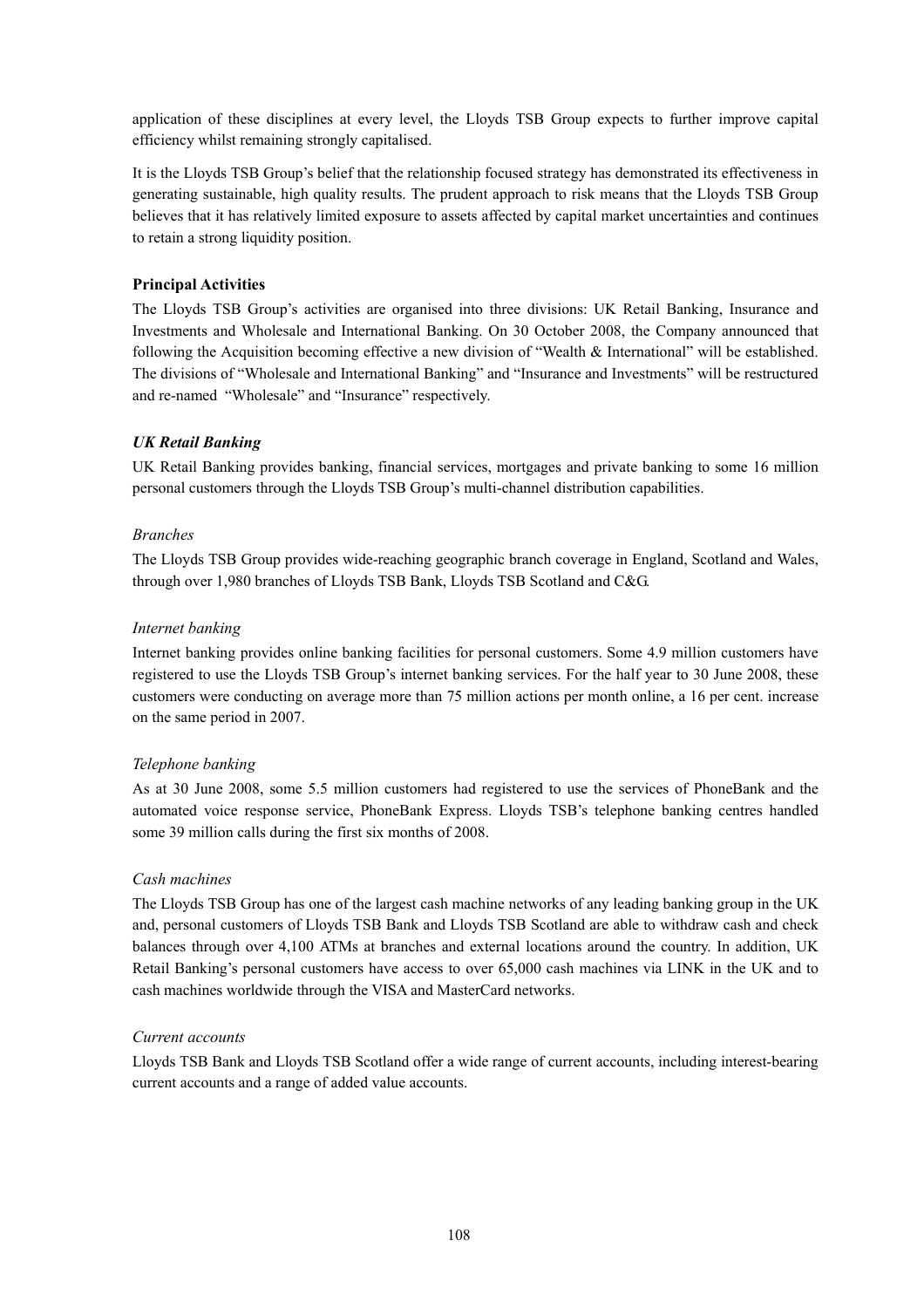## *Savings accounts*

Lloyds TSB Bank, Lloyds TSB Scotland and C&G offer a wide range of savings accounts and retail investments through their branch networks and a postal investment centre.

## *Personal loans*

Lloyds TSB Bank and Lloyds TSB Scotland offer a range of personal loans through their branch networks and directly to the customer via the internet and telephone.

#### *Cards*

The Lloyds TSB Group provides a range of card-based products and services, including credit and debit cards and card transaction processing services for retailers. The Lloyds TSB Group is a member of both the VISA and MasterCard payment systems and has access to the American Express payment system.

## *Mortgages*

C&G is the Lloyds TSB Group's specialist residential mortgage arranger, offering a range of mortgage products to personal customers through its own branches and those of Lloyds TSB Bank in England and Wales, as well as through the telephone, internet and postal service, Mortgage Direct. Lloyds TSB Group also provides mortgages through Lloyds TSB Scotland and Scottish Widows Bank. The Lloyds TSB Group is one of the largest residential mortgage lenders in the UK on the basis of outstanding balances, with mortgages outstanding at 30 June 2008 of £109.3 billion.

# *UK Wealth Management*

Wealth Management provides financial planning and advice for the Lloyds TSB Group's affluent customers, providing financial solutions across investments, retirement planning and income, trusts, tax and estate planning as well as share dealing. Expert advice is provided through a large population of the Lloyds TSB Group's financial advisors who can be accessed via the retail branch network and Private Banking offices throughout the United Kingdom. Customers are also provided with access to relationship banking as part of Lloyds TSB Private Banking, one of the largest private banks in the UK.

The UK Competition Commission's investigation of payment protection (also known as repayment) insurance could affect the distribution and pricing of this product across the industry. Further details as to the investigations are set out under the heading "Legal actions – UK Competition Commission investigation of payment protection insurance" below.

#### *Insurance and Investments*

Insurance and Investments offers life assurance, pensions and investment products, general insurance and fund management products and services through the Lloyds TSB, Scottish Widows and SWIP brands.

#### *Life assurance, pensions and investments*

Scottish Widows is the Lloyds TSB Group's specialist provider of life assurance, pensions and investment products, which are distributed through Lloyds TSB Bank's branch network, through independent financial advisers and directly via a direct sales force, telephone and the internet. The Scottish Widows brand is the main brand for new sales of Lloyds TSB Group's life, pensions, Open Ended Investment Companies ("OEICs") and other long-term savings products.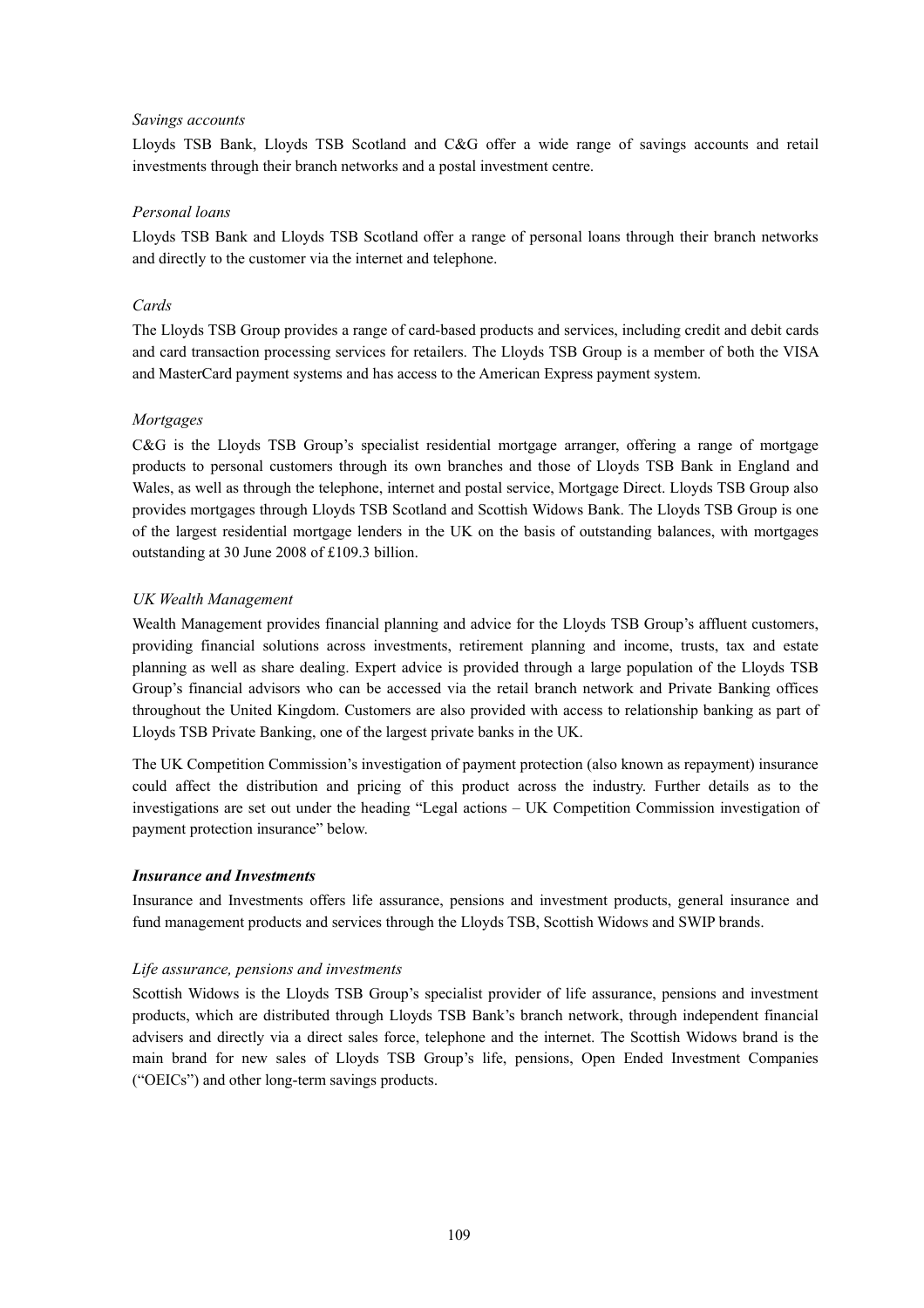In common with other life assurance companies in the UK, the life and pensions business of each of the life assurance companies in the Lloyds TSB Group is written in a long-term business fund. The main long-term business fund is divided into With-Profits and Non-Profit sub-funds.

With-profits life and pensions products are written from the With-Profits sub-fund. The benefits accruing from these policies are designed to provide a smoothed return to policyholders who hold their policies to maturity through a mix of annual and final (or terminal) bonuses added to guaranteed basic benefits. The guarantees generally only apply on death or maturity. The actual bonuses declared will reflect the experience of the With-Profits sub-fund.

Other life and pensions products are generally written from the Non-Profit sub-fund. Examples include unitlinked policies, annuities, term assurances and health insurance (under which a predetermined amount of benefit is payable in the event of an insured event such as being unable to work through sickness). The benefits provided by linked policies are wholly or partly determined by reference to a specific portfolio of assets known as unit-linked funds.

During 2007, Lloyds TSB Group sold Abbey Life, the UK life operation which was closed to new business in 2000.

# *General insurance*

Lloyds TSB Insurance provides general insurance through the retail branches of Lloyds TSB Bank, Lloyds TSB Scotland and C&G, and through a direct telephone operation and the internet. Lloyds TSB Insurance is one of the leading distributors of household insurance in the UK.

## *Scottish Widows Investment Partnership*

Scottish Widows Investment Partnership manages funds for Lloyds TSB Group's retail life, pensions and investment products. Clients also include corporate pension schemes, local authorities and other institutions in the UK and overseas.

# *Wholesale and International Banking*

Wholesale and International Banking provides banking and related services for major UK and multinational corporates and financial institutions, and small and medium-sized UK businesses. It also provides asset finance to personal and corporate customers, manages Lloyds TSB's activities in financial markets through its treasury function and provides banking and financial services overseas.

During 2007, the Lloyds TSB Group completed the sale of Lloyds TSB Registrars and The Dutton-Forshaw Group, two of Wholesale and International Banking's businesses.

# *Corporate Markets*

Combining the respective strengths of some 3,000 people in Corporate Banking and Products and Markets, Corporate Markets plays an integral role in leveraging and expanding the Lloyds TSB Group's customer franchise and building deep, long-lasting relationships with around 26,000 corporate customers.

Corporate Banking manages the core customer franchise, providing a relationship-based financial and advisory service to the corporate market place. This is delivered through dedicated regional teams throughout the UK and key strategic locations abroad, including New York. Customers have access to expert advice and a broad range of financial solutions. Relationship Managers act as a conduit to product and service partners in Corporate Markets and other parts of the Lloyds TSB Group. Lloyds Development Capital, the Lloyds TSB Group's captive private equity arm, also reports through the Corporate Bank.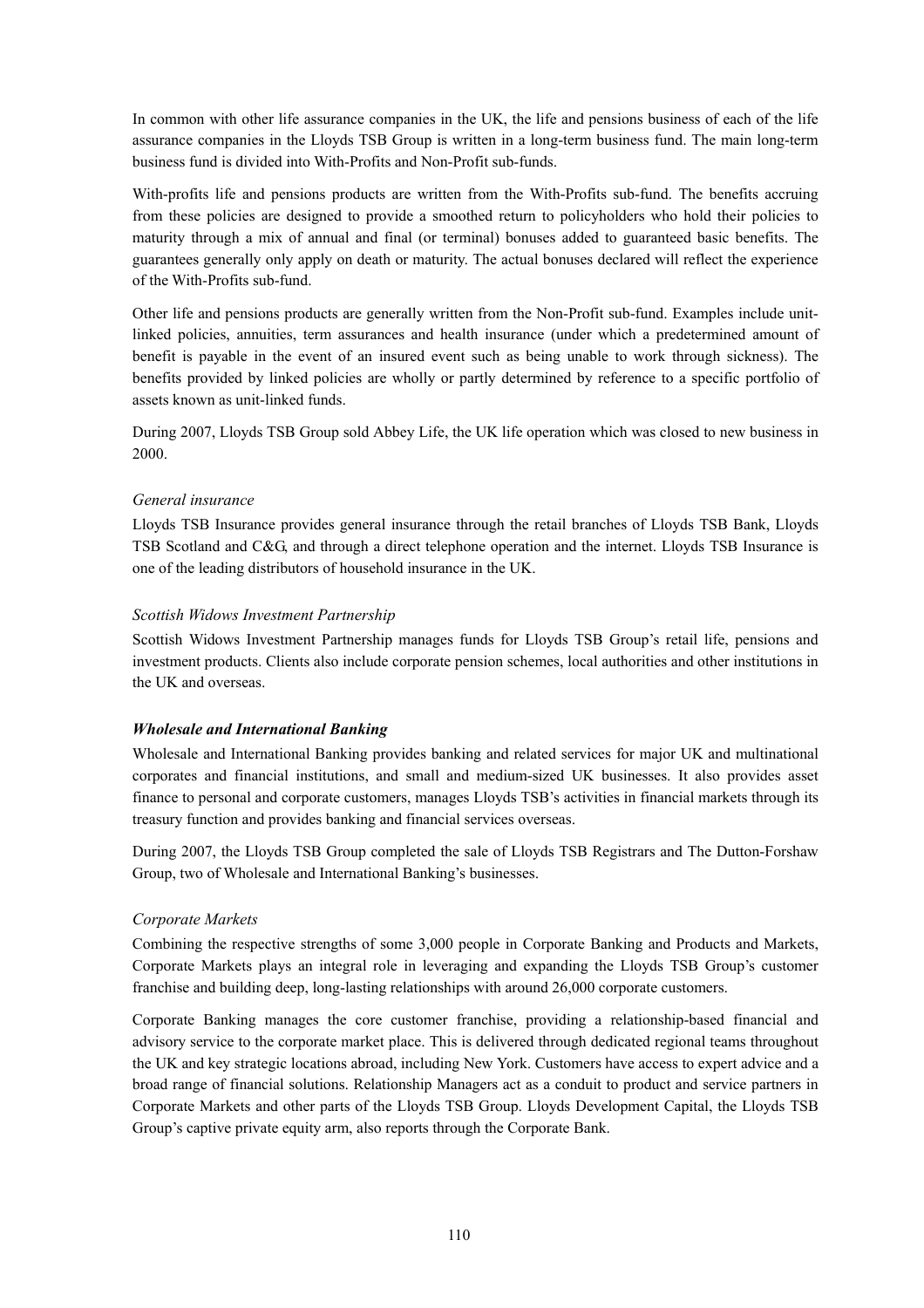Products and Markets is where the specialist product capability resides for both the corporate relationship customers and certain other customers of the Lloyds TSB Group. It offers customers a wide range of finance and capital solutions, and also provides tailored risk management solutions and structured solutions across all areas of risk. These areas include foreign exchange, interest rates, credit, inflation and commodities on behalf of the Lloyds TSB Group. Additionally, Products and Markets fulfils the treasury role for Lloyds TSB Group including the management of balance sheet liquidity.

## *Commercial Banking*

Commercial Banking serves nearly one million customers across the UK from one-person start-ups to large, established enterprises. The expanded business focuses on providing banking facilities and solutions to customers with business turnover up to £15 million per annum, and incorporates the invoice discounting and factoring subsidiary, Lloyds TSB Commercial Finance, through which Lloyds TSB Group provides specialised working capital finance for its customers. Commercial Banking continues to build its market share of high value customers as a result of continued progress in attracting customers "switching" from other financial services providers. The main activity of The Agricultural Mortgage Corporation is to provide longterm finance to the agricultural sector.

#### *Asset Finance*

The Lloyds TSB Group's asset finance businesses provide individuals and companies with specialist personal lending, store credit and finance, including motor finance. Black Horse Consumer Finance, including the Retail and Motor businesses, acquire largely non-Lloyds TSB franchise customers through Point of Sale (POS) credit creating the opportunity to sell Black Horse personal loans subsequently. Asset Finance is also the Group's provider of contract hire vehicles through Lloyds TSB Autolease. Asset Finance has approximately 3,650 staff throughout the UK, over 1.7 million individual customers and relationships with some 16,800 companies and small businesses.

#### *International Banking*

Lloyds TSB Group has continued to shape its international network to support its UK operations. Its overseas banking operations include offices in the UK, the Channel Islands, the Isle of Man, Dubai, Hong Kong, Spain, France, Switzerland, Luxembourg, Belgium, Netherlands, Monaco, Gibraltar, Cyprus, South Africa, Japan, Singapore, Malaysia, China and the US. The business provides a wide range of private and retail banking, wealth management and expatriate services to local island residents, UK expatriates, foreign nationals and to other customers and also serves the corporate and institutional market in a number of these locations.

#### **Competitive Environment**

The Lloyds TSB Group's key markets are in the UK, in both the retail and wholesale financial services sectors, where the markets are relatively mature. Retail banking markets have shown strong rates of growth in recent years, but have slowed in 2008 as a result of low consumer confidence, a squeeze on household spending power, tightness in wholesale lending markets, the withdrawal of some competitors from the mortgage market and a sharply lower housing market. The markets for life, pensions and insurance products are expected to grow over time in a number of key areas although the weakness of stock markets in 2008 will in the short term limit demand for equity-based products. The fragmented nature of the life, pensions and insurance market in the UK has resulted in some consolidation within certain product sectors, although the overall share of new business of the top ten providers fell slightly in 2007. In the general insurance sector, the long-term trend of consolidation amongst underwriters and brokers continues, while distribution remains fragmented through growth in the number of affinity partnerships. Wholesale markets showed strong growth until mid-2007, since when the ongoing dislocation of global capital markets and growing concern about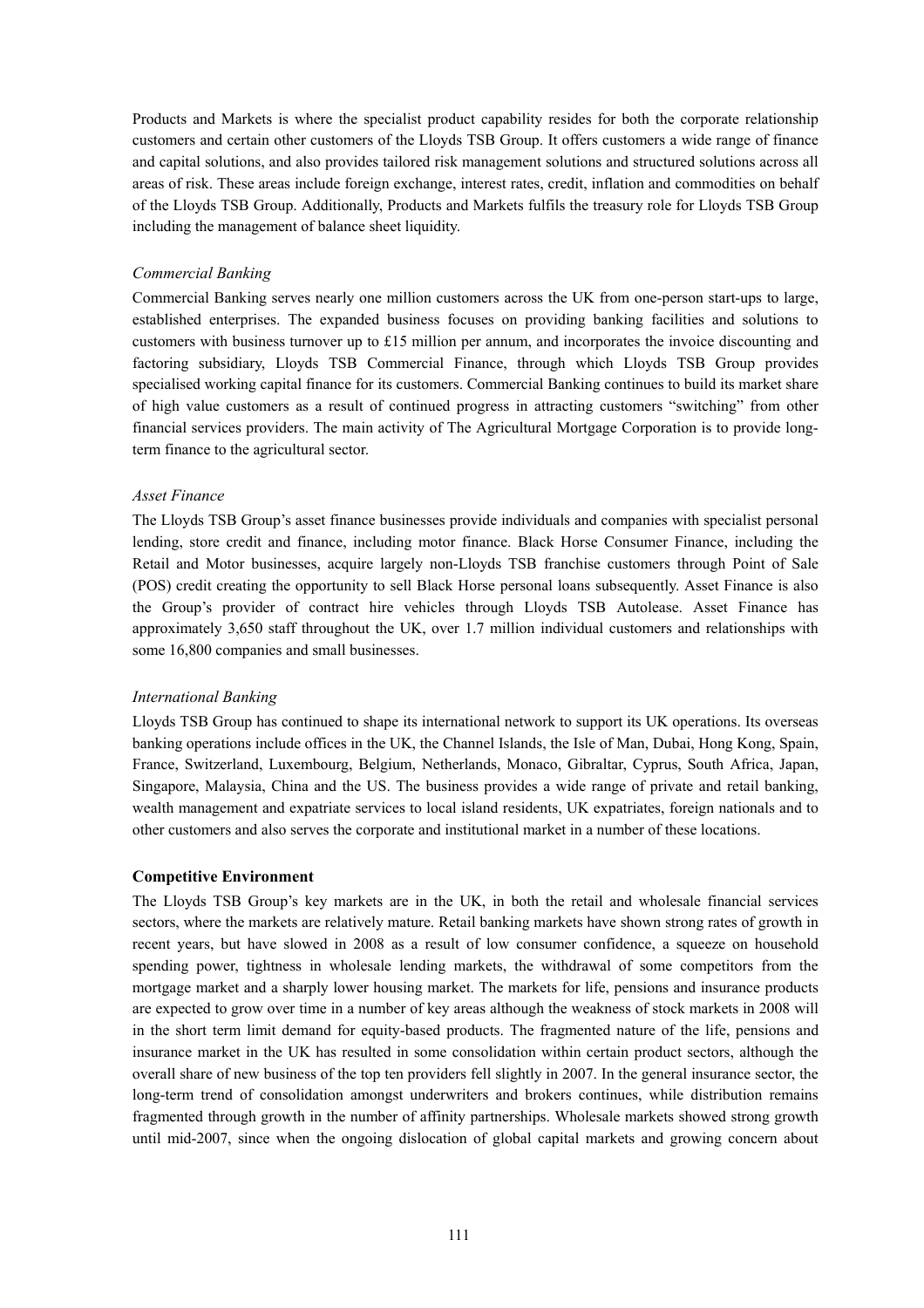economic prospects has had a severe impact. Slower growth is now evident and this trend is likely to intensify going forward, together with a return to more normal levels of bad debt from recent cyclical lows.

The Lloyds TSB Group's competitors include all the major financial services companies operating in the UK. In the retail banking market, the Lloyds TSB Group competes with banks and building societies, major retailers and internet-only providers. In the mortgage market, competitors include the traditional banks and building societies and specialist providers, although some of these have had to reduce their business activity or exit as a result of capital and funding constraints. In the wholesale banking market, the Lloyds TSB Group competes with both UK and foreign financial institutions; in asset finance the main competition comes from other banks and specialised asset finance providers; and in the insurance market, competitors include bancassurance, life assurance and general insurance companies operating in the UK.

The current dislocation in global capital markets has been the most severe examination of the banking system's capacity to absorb sudden significant changes in the funding and liquidity environment for many years and individual institutions have faced varying degrees of stress. Many competitors have reacted to short-term funding concerns by withdrawing products and/or tightening lending criteria. Lloyds TSB Group expects these conditions to continue throughout the remainder of 2008 and in 2009.

## **Regulation and Supervision in the United Kingdom**

#### *Overview of UK Regulation*

The Lloyds TSB Group and the HBOS Group are subject to the financial regulation and supervisory regime in the United Kingdom. Non-financial companies within the Lloyds TSB Group and the HBOS Group (such as investment and insurance companies) are also subject to their appropriate regulatory and supervisory regimes. Responsibility for banking, insurance, investment and other financial services supervision in the United Kingdom rests with the FSA. The FSA's powers and responsibilities are derived from the FSMA. The FSA has responsibility for: (i) regulating and authorising all businesses carrying on regulated activities in the UK (which currently includes all forms of deposit taking, investment activity, mortgages and insurance business); (ii) regulating and authorising unit trusts and open ended investment companies; and (iii) recognising and supervising markets and investment exchanges. The Lloyds TSB Group's ability to conduct its business is dependent upon its retention of its regulatory licences with the FSA.

The FSA is required to observe and pursue four statutory objectives: (i) to maintain confidence in the UK financial system; (ii) to promote public understanding of the financial system; (iii) to secure the right degree of protection for consumers; and (iv) to reduce financial crime.

# *Banking supervision in the UK*

Deposit taking business is a regulated activity under the FSMA. The FSA is broadly empowered to request information from and give directions to banks and also sets standards that serve as guidelines for banks under its supervision. Each bank is obliged to submit regular reports to the FSA which provide material for supervisory assessment. The approach adopted by the FSA in supervising banks is risk based with the objectives of: (i) systematic assessment of whether a bank meets FSMA authorisation criteria; (ii) understanding the quality of the management and the risks banks face; (iii) using appropriate supervisory tools to identify risks such as skilled persons' reports on internal controls; and (iv) allocating resources proportionate to risk by focusing on banks with a high risk profile.

The FSA may also obtain independent confirmation from skilled persons as to the accuracy of accounting records and prudential returns and the adequacy of internal controls.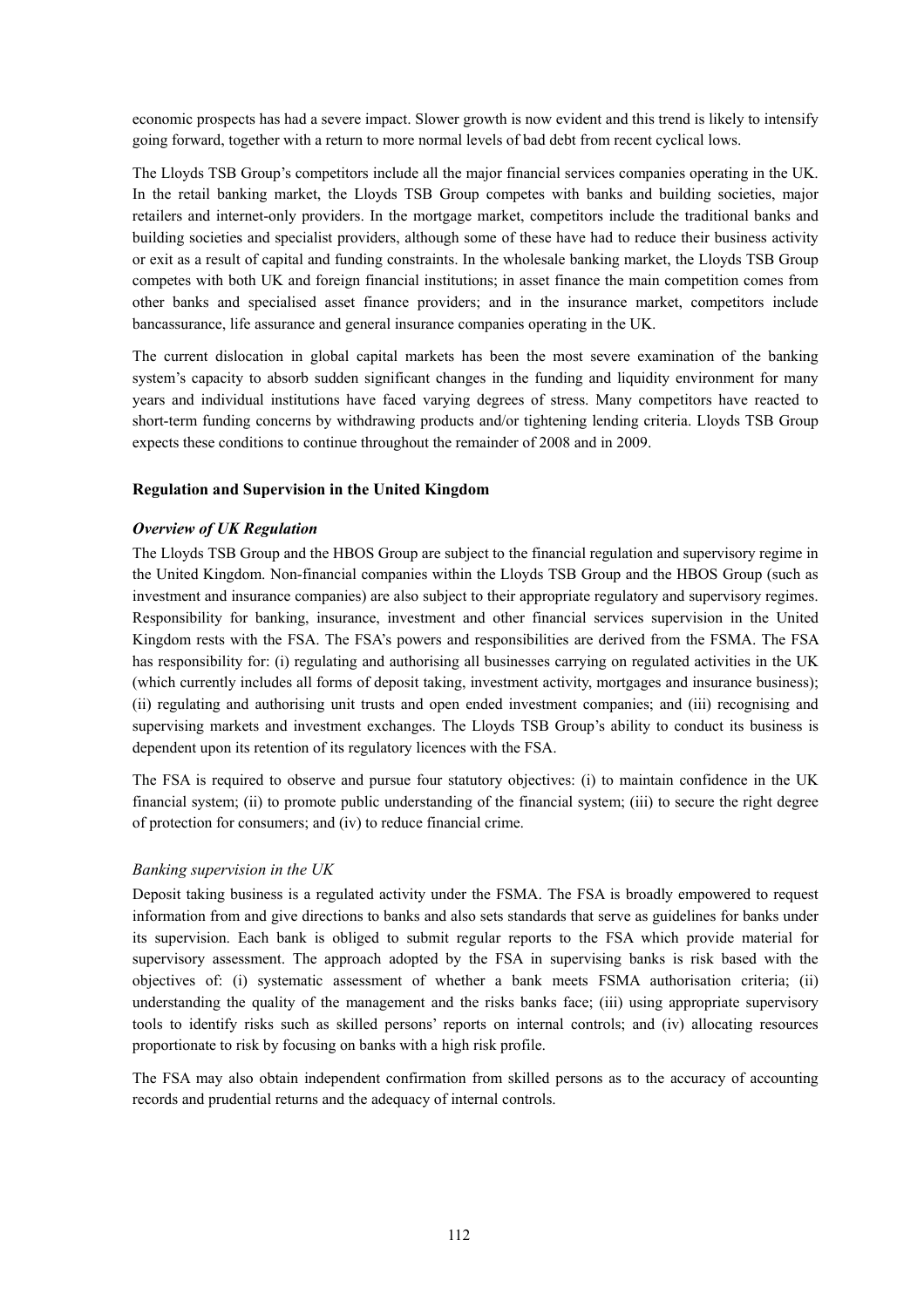#### *European Commission Directive on Consumer Credit*

In September 2002, the European Commission published a proposal for a directive of the European Parliament and of the Council of the European Union on the harmonisation of the laws, regulations and administrative provisions of the member states concerning credit for consumers.

This proposal has now become the Consumer Credit Directive, the text of which was finally approved by the European Parliament in January 2008 after many years of negotiation. The Directive was approved by the European Council in April 2008 and published in the Official Journal on 22 May 2008. The UK Government has a period of two years in which to implement the Directive, meaning that it is currently estimated that this will happen sometime in the spring of 2010.

In this regard, for credit risk Lloyds TSB have adopted the Foundation Internal Ratings Based approach for its non retail exposures and the Advanced (Retail) Internal Ratings Based approach for its retail exposures and with effect from 1 January 2008 the Advanced Measurement Approach for Operational Risk.

## *Insurance business supervision*

Effecting and carrying out contracts of insurance is a regulated activity under the FSMA. The FSA's powers in regulating insurance business are equivalent to those described in relation to the supervision of banking business.

## *Financial services supervision*

Aspects of the Lloyds TSB Group's and the HBOS Group's business activities such as advising on, dealing in or managing investments such as bonds, money market derivative products and equities and also the sale of personal financial services and investments, undertaken through bank branches and other business channels (e.g. telephone and online banking), are regulated by the FSA.

Accordingly, companies within the Lloyds TSB Group and the HBOS Group carrying on these businesses are subject to the regulation of the FSA. FSA regulation on mortgages and mortgage advice was introduced on 31 October 2004, with sales of general insurance by intermediaries coming under FSA regulation on 14 January 2005.

# *Financial Services Compensation Scheme*

FSMA introduced the Financial Services Compensation Scheme which combines the functions of previous compensation schemes. From 7 October 2008, under this compensation scheme and subject to the rules of the scheme, eligible deposit claimants have been entitled to receive 100 per cent. compensation for financial loss up to £50,000. The limits in respect of investment business and mortgage advice and arranging claims are £48,000 (100 per cent. of the first £30,000 and 90 per cent. of the next £20,000), and in respect of insurance claims are 100 per cent. of the first £2,000 and 90 per cent. of the remainder of the claim (except compulsory insurance for which it is 100 per cent. of the claim). These levels of compensation may vary over time and may differ from those applicable to claims in respect of firms in other jurisdictions.

The European Commission has proposed to amend the Directive on Deposit Guarantee Schemes (1994/19/EC) to increase the minimum level of coverage for deposits from  $\epsilon$ 20,000 to  $\epsilon$ 100,000 within one year, and initially to €50,000 in the intervening period. The payout period in the event of bank failure will be reduced from three months to three days. The coverage level of €50,000 would apply from 15 October 2008 and all other provisions will be effective as of 31 December 2008.

Further information relating to the Financial Services Compensation Scheme is set out in paragraph 3 ("Financial Services Compensation Scheme") of Part V ("Update on the Acquisition and the Placing and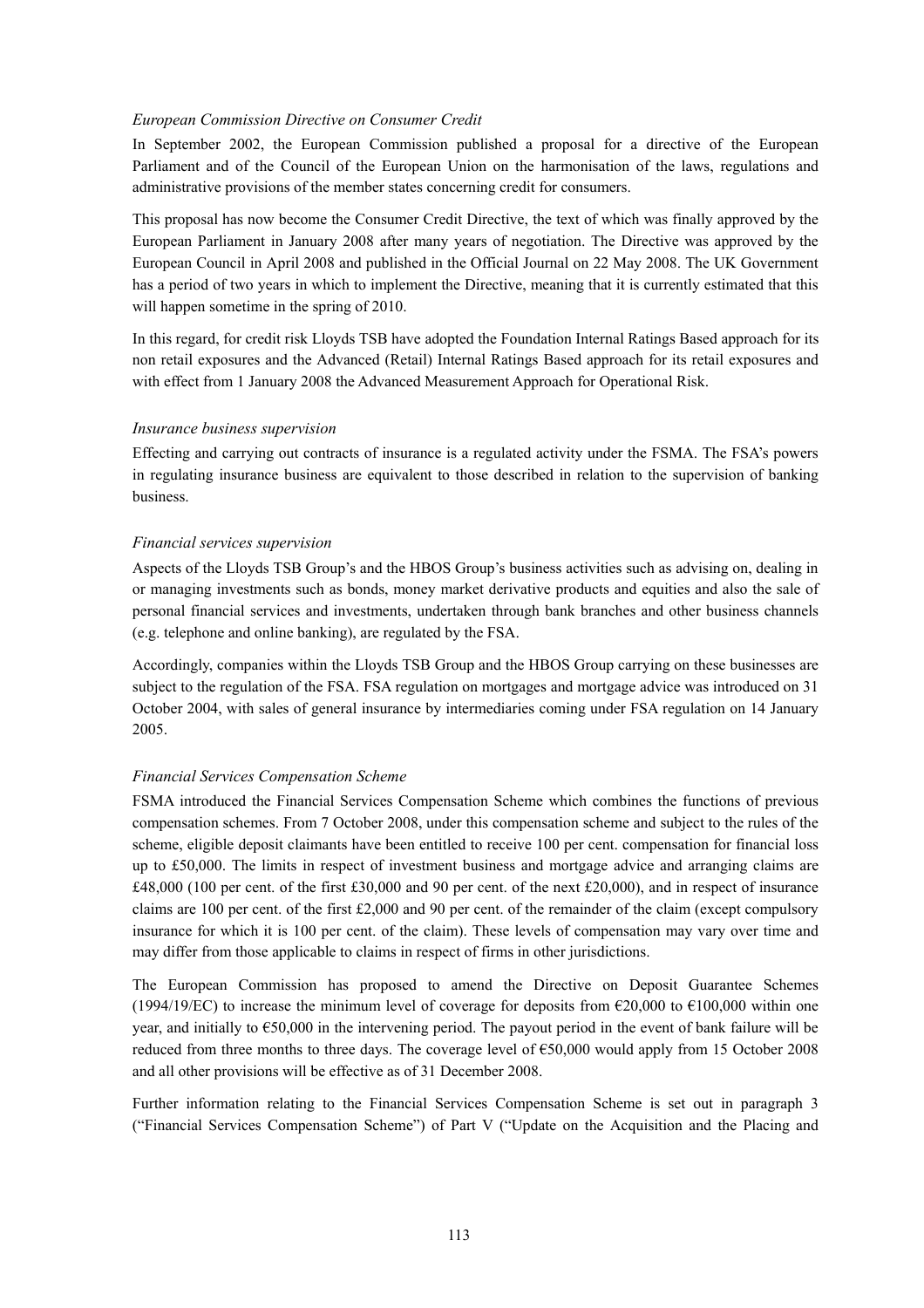Open Offer, Payment Protection Insurance, and Certain Other Matters") on page 11 of the Lloyds TSB Supplementary Placing and Open Offer Prospectus, as incorporated by reference herein.

# *Capital adequacy*

Lloyds TSB, HBOS, and certain members of the Lloyds TSB Group and the HBOS Group respectively, are subject to capital adequacy guidelines adopted by the FSA for a bank or a bank holding company, which provide for a minimum ratio of total capital to risk-adjusted assets both on a consolidated basis and on a soloconsolidated basis expressed as a percentage.

The risk-adjusted capital guidelines (the "Basel Accord") promulgated by the Basel Committee on Banking Supervision (the "Basel Committee"), which form the basis for the FSA's capital adequacy guidelines, have been revised and implemented in the UK with effect from 1 January 2007 ("Basel II"). The principal changes effected by the revised guidelines include a range of options to determine risk-weighting. In this regard, for credit risk Lloyds TSB have adopted the Foundation Internal Ratings Based approach for its non retail exposures and the Advanced (Retail) Internal Ratings Based approach for its retail exposures and with effect from 1 January 2008, the Advanced Measurement Approach for Operational Risk. HBOS has adopted the Advanced Internal Ratings Based Approach (for Credit Risk) and the Advanced Measurement Approach (for Operational Risk) with effect from 1 January 2008, following a year of parallel running of these approaches. Certain HBOS portfolios remain on the standardised approach with agreement with the FSA of a timetable for further roll out of credit risk models over the next two years. Under Basel II, capital requirements are inherently more volatile than under previous regimes and will increase if economic conditions or default trends worsen.

The Lloyds TSB Group's and the HBOS Group's banking businesses outside the UK are subject to the capital adequacy regimes of those jurisdictions, some of which will implement Basel II on a longer time frame.

The Lloyds TSB Group's and the HBOS Group's life assurance and general insurance businesses in the UK are also subject to the risk-based capital requirements prescribed by the FSA, and the HBOS Group's life and general insurance companies outside the UK are subject to local regulatory capital requirements. In July 2007, the European Commission published a draft proposal for primary legislation to define broad "framework" principles for Solvency II, a fundamental review of the capital adequacy regime for the European insurance industry. Solvency II aims to establish a revised set of EU-wide capital requirements where the required regulatory capital will be dependent upon the risk profile of the entities, together with risk management standards, that will replace the current Solvency I requirements. At this early stage of development, it is not possible to predict the ultimate impact of this proposed regime on the Lloyds TSB Group's, the HBOS Group's or the Enlarged Group's capital. However, the final regime could significantly impact the capital the Lloyds TSB Group's and the HBOS Group's life assurance and general insurance businesses are required to hold.

The Lloyds TSB Group's and the HBOS Group's failure to maintain adequate capital ratios may result in administrative actions or sanctions against the Lloyds TSB Group or the Enlarged Group which may have a material adverse impact on the Lloyds TSB Group's and the Enlarged Group's business, financial position and results of operations.

# *The Bank of England*

The Bank of England has the task of ensuring stability in the financial markets which it undertakes in cooperation with the FSA. The agreed framework for co-operation in the field of financial stability is set out in detail in the Memorandum of Understanding published jointly by HM Treasury, the FSA and the Bank of England at the end of October 1997 and updated in March 2006. The Bank of England is responsible for the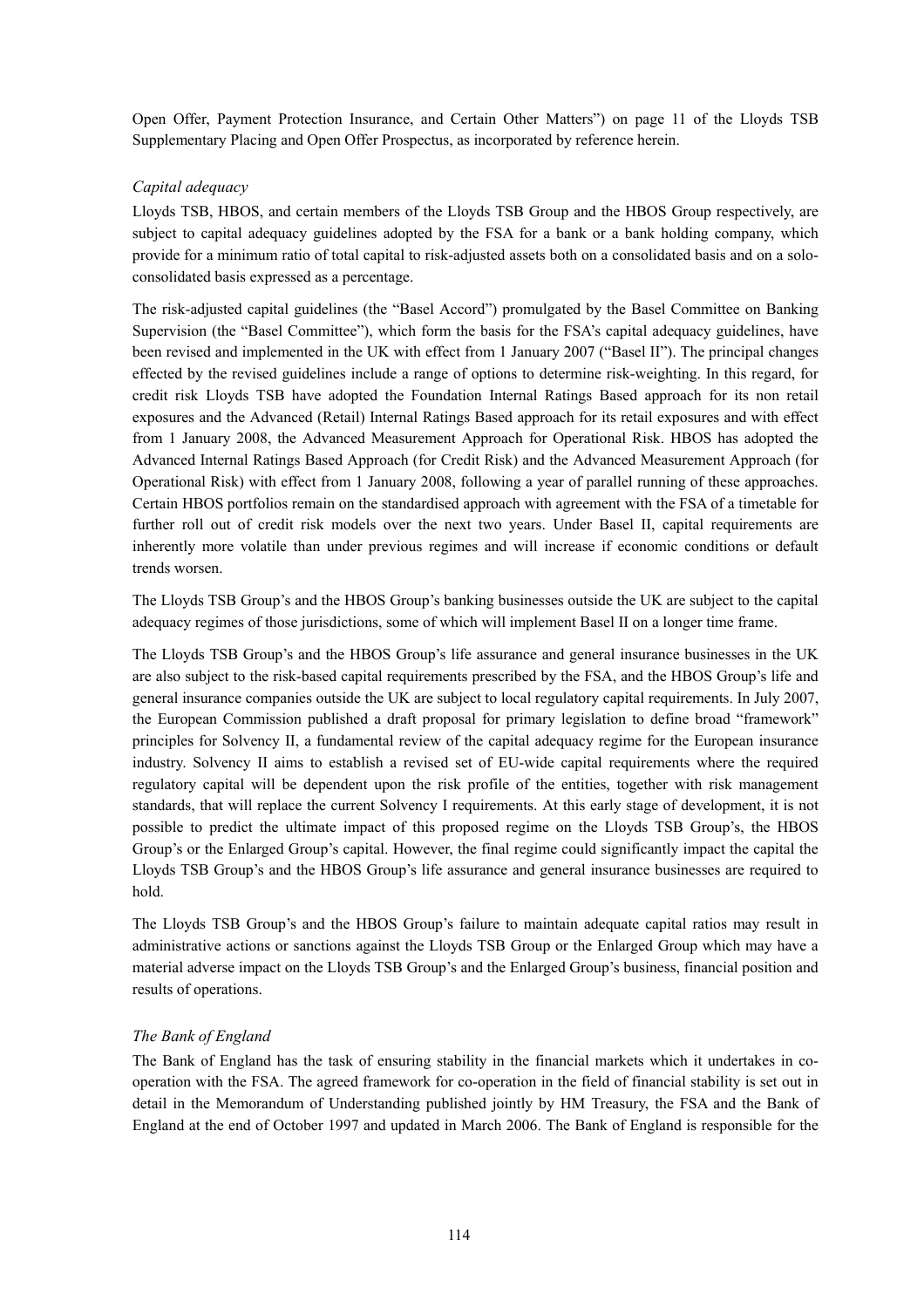overall stability of the financial system as a whole, including: (i) ensuring the stability of the monetary system; (ii) oversight of the financial system infrastructure, in particular payments systems at home and abroad; and (iii) maintaining a broad overview of the financial system through its monetary stability role and the deputy governor's membership of the FSA's Board.

# *UK Government*

The UK Government is responsible for the overall structure of financial regulation and the legislation which governs it. It has no operational responsibility for the activities of the FSA or the Bank of England. However, there are a variety of circumstances where the FSA and the Bank of England will need to alert HM Treasury about possible problems, for example where there may be a need for a support operation or a problem arises which could cause wider economic disruption.

In order to deal with the crisis caused by the failure of Northern Rock, the BSP Act was enacted on an expedited basis in February 2008, when it became apparent that it would not be possible to achieve a private sector sale of Northern Rock plc which would adequately protect taxpayers' and consumers' interests. The key provisions of the BSP Act are subject to a sunset clause and are due to expire in February 2009. The BSP Act confers on HM Treasury various powers including, for example, the power to take UK deposit-taking institutions into temporary public ownership by way of the compulsory transfer of the securities or property of such UK deposit-taker to the Bank of England, a nominee of HM Treasury, a company wholly owned by the Bank of England or HM Treasury, or to any other company. The powers under the BSP Act have been exercised in relation to Northern Rock, Bradford and Bingley, Heritable Bank and Kaupthing, Singer and Friedlander.

Lloyds TSB understands that HM Treasury has been working with the Bank of England and the FSA (collectively, the "Tripartite Authorities") in developing proposals for a permanent set of measures to replace the BSP Act. In October 2008, following a process of consultation, the Banking Bill was introduced to Parliament. The Bill sets out the permanent measures which are designed to achieve a number of key policy priorities, including reducing the likelihood, and impact, of individual banks failing.

In particular, the measures include a special resolution regime (the "SRR"), which will provide the Tripartite Authorities with significant new tools for facilitating the resolution of a failing bank before it becomes insolvent. These tools consist of three "stabilisation options", which are designed to address a distressed bank which is failing or is likely to fail to meet the threshold conditions set out in the FSA Handbook and cannot be assisted through normal regulatory action or marketbased solutions. The stabilisation options comprise powers to transfer the property, assets and liabilities ("property") or the securities of a failing bank to a private sector purchaser; the property of a bank to a "bridge bank" controlled by the Bank of England; or the securities of a bank into temporary public ownership. In addition, the Bill provides for a special bank insolvency procedure, which may be triggered at existing insolvency thresholds and provides a mechanism to enable fast and orderly Financial Services Compensation Scheme payments and minimise the risk of a run on a bank. The Bill also makes provision for the "bank administration procedure" which is a special form of insolvency which may be used where only part of a failing bank is transferred to a bridge bank, a private sector purchaser or by way of an onwards transfer from temporary public ownership, leaving behind an insolvent "residual company".

The details of this regime and possible other proposals have not been fully developed and so it is not clear how they would operate in practice and how they would impact the relationship between the Bank of England, HM Treasury and the FSA. Changes to the Memorandum of Understanding referred to above may also be required.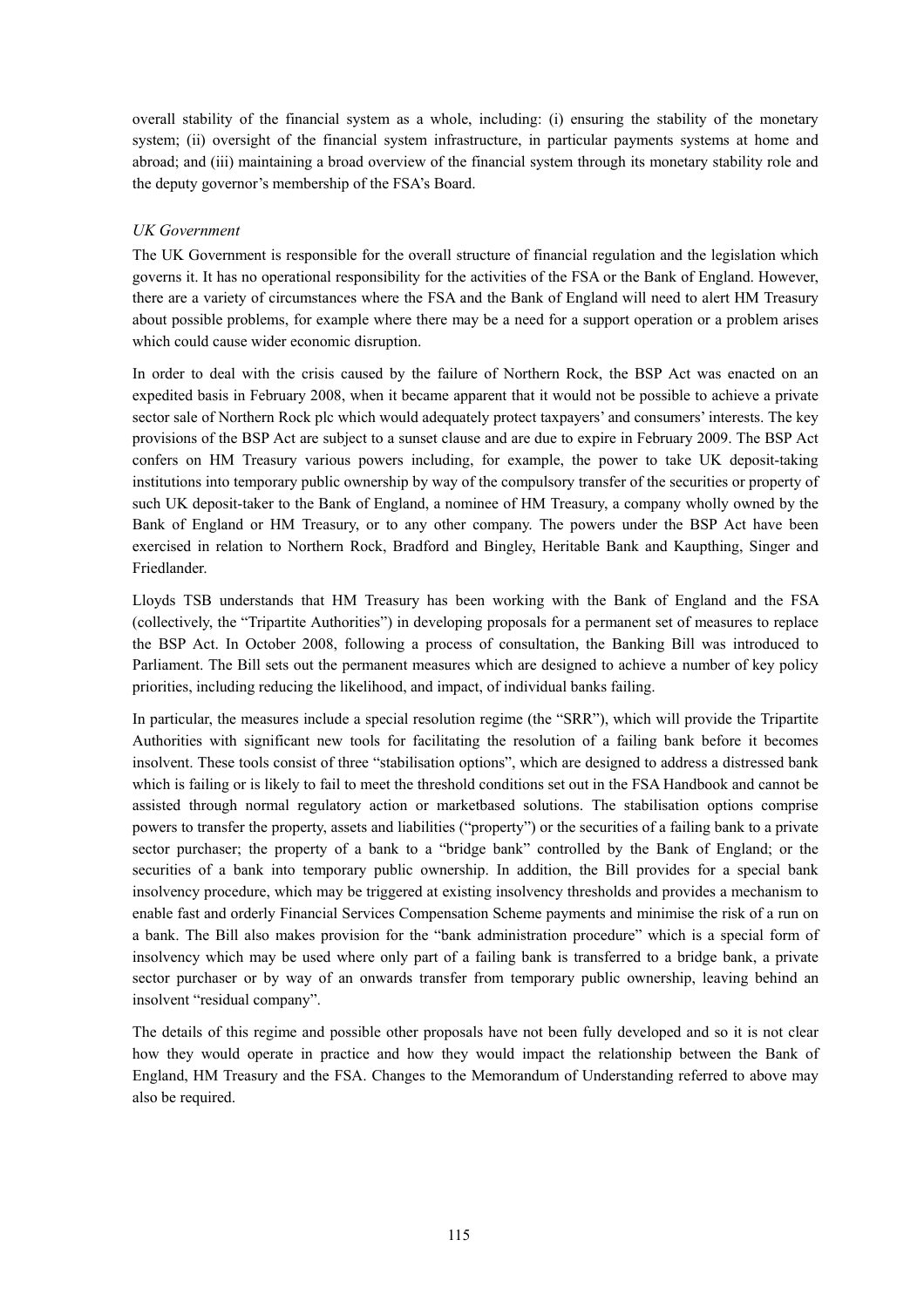Further information relating to the BSP Act and the proposed Banking Bill is set out in paragraph 3.2 of the section entitled "Risk Factors - Risk factors relating to the Lloyds TSB Group" contained in this document.

# *Data protection*

Members of the Lloyds TSB Group and the HBOS Group in the UK which hold, control and/or process data relating to identifiable individuals are subject to the UK data protection regime, consisting principally of the Data Protection Act 1998 and subordinate legislation made thereunder. The UK data protection regime is supervised by the Information Commissioner. The regime imposes limitations on the manner in which, and the extent to which, persons controlling personal data can hold, process and transfer that data to third parties, including between members of the same group of companies. Similar data protection and security requirements apply to members of the respective groups carrying on business in EEA member states other than the UK.

# *Retail Distribution Review*

As a part of its Treating Customers Fairly initiative, the FSA announced a Retail Distribution Review ("RDR") in June 2006 with the aim of identifying measures that would increase consumer confidence in the retail market and encourage more frequent use of its products and services. Following discussions with stakeholders, the FSA published a Discussion Paper in June 2007, followed by an Interim Report in April 2008 and a feedback statement in November 2008. The FSA intends to continue to develop its thinking in this area in consultation with all relevant stakeholders. No firm proposals will be known for at least several months and no assessment of the ultimate potential outcome for the Lloyds TSB Group or the HBOS Group is possible at this time.

# *UK Competition Commission investigation of payment protection insurance*

The Competition Commission is formally investigating the supply of Payment Protection Insurance ("PPI") services (except store card PPI) to non-business customers in the UK. Various members of the Lloyds TSB Group underwrite PPI, while other members of the Lloyds TSB Group distribute PPI, by offering it for sale with various of the credit products which they supply.

On 5 June 2008, the Competition Commission issued its provisional findings, to the effect that there are market features which prevent, restrict or distort competition in the supply of PPI to non-business customers, with an adverse effect on competition and with resulting detriments to consumers.

On 13 November 2008, the Competition Commission issued its provisional decision as to what remedies it proposes to adopt to address the adverse effects on competition identified in its provisional findings, on the assumption that it decides to adopt, in its final report, the provisional findings outlined in its publication of 5 June 2008. In summary, the Competition Commission has provisionally decided to adopt the following remedies: (i) a prohibition on the active sale of PPI by a distributor to a customer within 14 days of the distributor's sale of credit to that customer. However, customers may pro-actively return to the distributor to initiate a purchase by telephone or online from 24 hours after the credit sale; (ii) a requirement on all PPI providers to provide certain information and messages in PPI marketing materials, and a requirement on distributors to advertise personal loan PPI and second mortgage PPI in close proximity to their respective credit advertisements; (iii) a requirement on all PPI providers to provide certain information on PPI policies to the FSA; (iv) a recommendation to the FSA that it use the information provided under the requirement in (iii) to populate its PPI price comparison tables; (v) a requirement on distributors to provide an annual statement for PPI customers containing information on their PPI policy and what it costs; and (vi) a prohibition on the levying by distributors of payments for PPI on a single premium basis. Instead, distributors will be permitted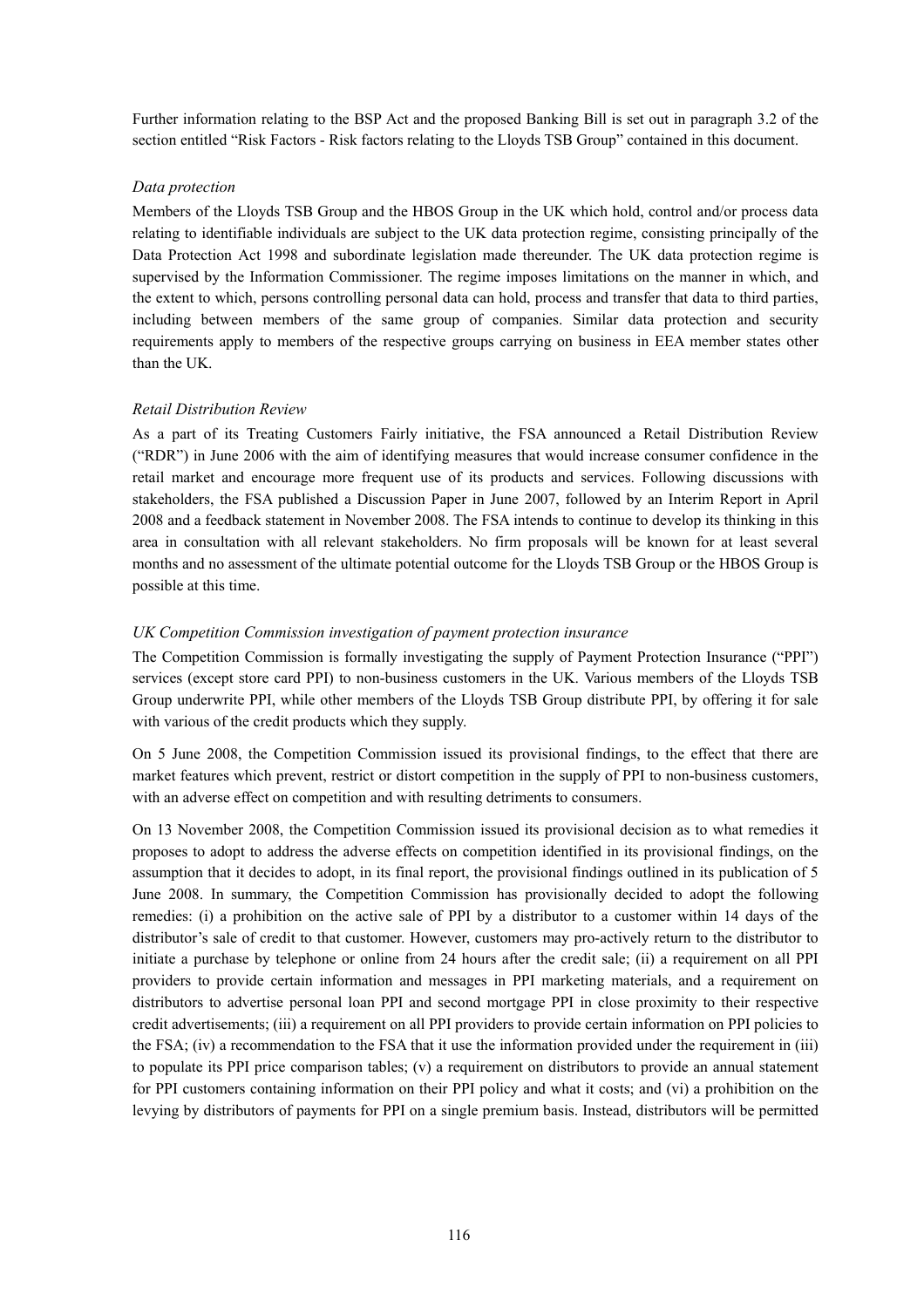to charge only regular premiums at a constant rate, paid monthly or annually. This remedy would therefore preclude the selling of multiyear PPI policies for a single premium.

The Competition Commission invited comments on its proposed remedies by 4 December 2008.

The Competition Commission is expected to adopt its final report by February 2009. The final report will contain the Competition Commission's final decision on the competition issues addressed in its provisional findings and the remedies to be adopted to address any adverse competition effects which the report identifies. After adoption of the report, it will be open to the Competition Commission to adopt statutory orders implementing the remedies included in its final report. Whilst the impact of the final remedies as a whole remains uncertain, if the provisional remedies were to be adopted in any statutory orders this could have a significant adverse impact on the level of sales and thus the revenue generation and profitability of the payment protection insurance products which the Lloyds TSB Group and the Enlarged Group offers its customers, but the ultimate impact would be determined by a number of factors including the extent to which the Lloyds TSB Group or the Enlarged Group, as appropriate, were able to mitigate the potentially adverse effects of such statutory changes through restructuring the payment protection products which it offers its customers and/or developing alternative products and revenue streams.

On 1 July 2008 the Financial Ombudsman Service referred concerns regarding the handling of PPI complaints to the FSA as an issue of wider implication. The Lloyds TSB Group and other industry members and trade associations have made submissions to the FSA regarding this referral. The matter was considered at the FSA Board meeting on 25 September 2008. The Lloyds TSB Group is awaiting further developments.

On 30 September 2008 the FSA published a statement arising from its ongoing thematic review of PPI sales. In the statement, which was directed at the industry generally, the FSA highlighted certain concerns and indicated that it was escalating its regulatory intervention and considering appropriate action to deal with ongoing non-compliant sales practices and to remedy non-compliant past sales. The FSA plans to publish an update on the third phase of the thematic work in the first quarter of 2009.

# *UK Office of Fair Trading*

# *Fairness of current account overdraft charges*

In April 2007, the OFT commenced an investigation into the fairness of current account overdraft charges. At the same time, it commenced a market study into wider questions about competition and price transparency in the provision of personal current accounts.

On 27 July 2007, following agreement between the OFT and eight UK financial institutions, the OFT issued High Court legal proceedings against those institutions, including the Lloyds TSB Group and the HBOS Group, to determine the legal status and enforceability of certain of the charges applied to their personal customers in relation to requests for unplanned overdrafts. On 24 April 2008, the High Court ruled on the preliminary issues of whether the financial institutions' terms and conditions in relation to unplanned overdraft charges are capable of being assessed for fairness under the Unfair Terms in Consumer Contracts Regulations 1999 or are capable of amounting to penalties at common law. The High Court determined, in relation to the financial institutions' current terms and conditions, that the relevant charges are not capable of amounting to penalties but that they are assessable for fairness under the Unfair Terms in Consumer Contracts Regulations 1999. On 23 May 2008, the Lloyds TSB Group and the HBOS Group along with the other relevant financial institutions, were given permission to appeal the finding that unplanned overdraft charges are assessable for fairness under the Unfair Terms in Consumer Contracts Regulations 1999. The appeal hearing commenced on 28 October 2008 and concluded on 5 November 2008. The judgment is awaited.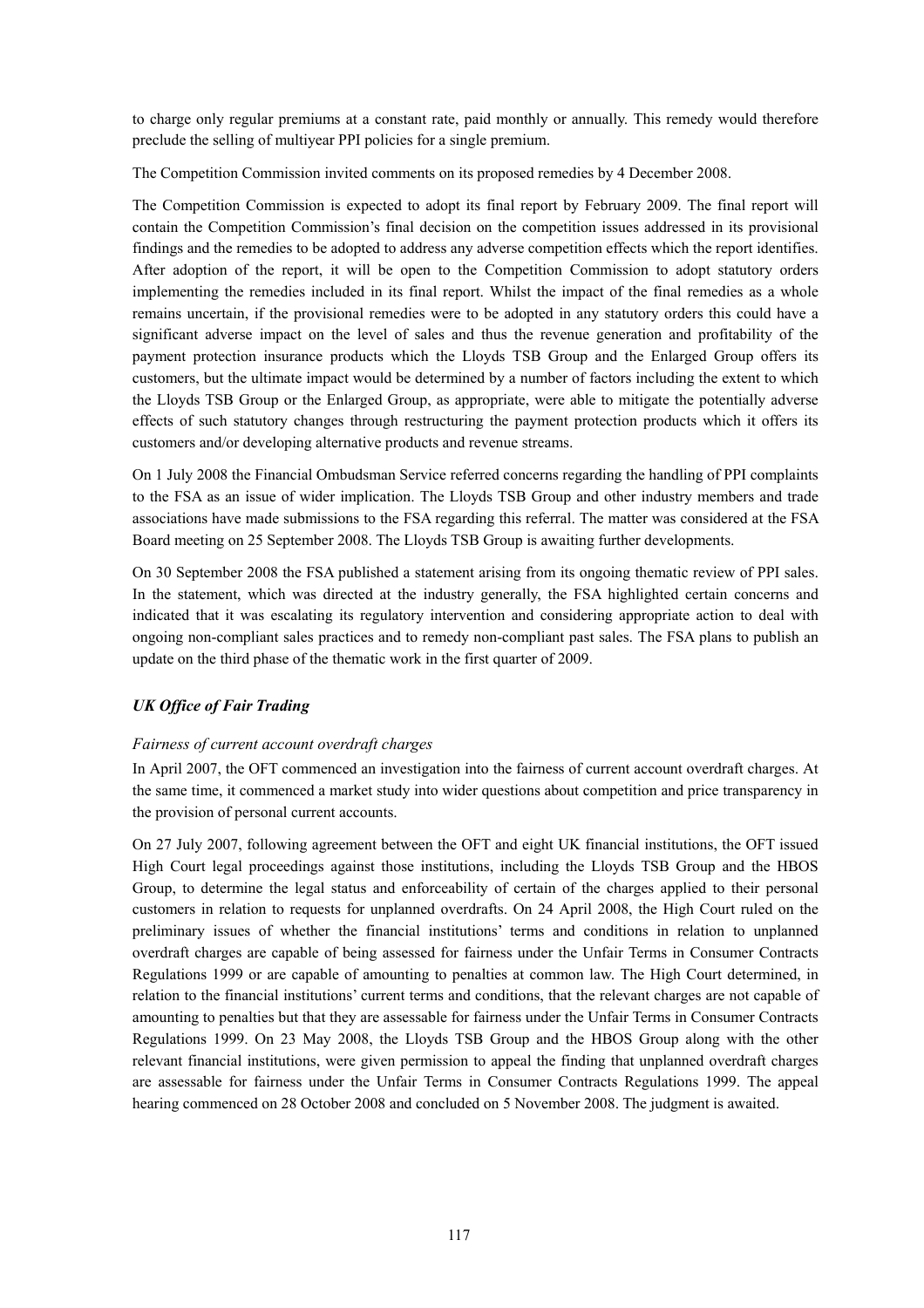A further hearing was held on 7 to 9 July 2008 to consider whether the financial institutions' historic terms and conditions are similarly not capable of being penalties, and to consider whether their historic terms are assessable for fairness. On 8 October 2008, the High Court issued its group judgment broadly holding that these unplanned overdraft charges are assessable for fairness but are not capable of being penalties, although it invited clarification from a number of banks, including the Lloyds TSB Group, before making any formal ruling on their historical terms and conditions. A further hearing was held on 9 December 2008 to enable Lloyds TSB Group and the other relevant banks to provide such further clarification. The judgment from this hearing is also awaited. Subject to the outcome of any appeal in relation to whether the charges are assessable for fairness, it is expected that there will be further substantive hearings to establish whether the charges are fair. If various appeals are pursued, the proceedings may take a number of years to conclude.

On 16 July 2008, the OFT released a report following the market study referred to above. The OFT is now engaging in a period of consultation. The OFT has stated that at the conclusion of the consultation period, it will publish a summary of the responses received, and that it will then aim to publish a further or final report in early 2009 which will contain recommendations for the banking industry.

The FSA has agreed, subject to certain conditions, that the handling of customer complaints on this issue can be suspended until the earlier of either conclusion of the proceedings or 26 January 2009, subject to any renewal or extension which the FSA may agree. Cases before the Financial Ombudsman Service and the County Courts are also currently stayed pending the outcome of the legal proceedings initiated by the OFT. The Lloyds TSB Group intends to continue to defend its position strongly. Accordingly, no provision in relation to the outcome of this litigation has been made. Depending on the High Court's determinations and any Appeal Court determinations, a range of outcomes is possible, some of which could have a significant financial impact on the Lloyds TSB Group and the HBOS Group. The ultimate impact of the litigation on the Lloyds TSB Group or the Enlarged Group can only be known at its conclusion.

# *Interchange Fees*

The European Commission has adopted a formal decision finding that an infringement of EC competition laws has arisen from arrangements whereby MasterCard issuers charged a uniform fallback interchange fee in respect of cross-border transactions in relation to the use of a MasterCard or Maestro branded payment card. The European Commission has required that the fee be reduced to zero for relevant cross-border transactions within the EEA. This decision has been appealed to the European Court of First Instance. The Lloyds TSB Group and the HBOS Group (along with certain other MasterCard issuers) have successfully applied to intervene in the appeal in support of MasterCard's position that the arrangements for the charging of a uniform fallback interchange fee are compatible with EC competition laws. Meanwhile, the European Commission and the UK's Office of Fair Trading are pursuing investigations with a view to deciding whether arrangements adopted by other payment card schemes for the levying of uniform fallback interchange fees in respect of domestic and/or cross-border payment transactions also infringe EC and/or UK competition laws. As part of this initiative the OFT will also intervene in the Court of First Instance appeal supporting the European Commission position. The ultimate impact of the investigations on the Lloyds TSB Group or the Enlarged Group can only be known at the conclusion of these investigations and any relevant appeal proceedings.

# *Personal current accounts*

In April 2007, the OFT launched a market study into personal current accounts which resulted in a report that was published on 16 July 2008. The OFT stated that it had found evidence of competition in the personal current account market. Banks could also demonstrate high consumer satisfaction and low fees on the more visible elements of current accounts – such as withdrawals from ATMs. Internet and telephone banking have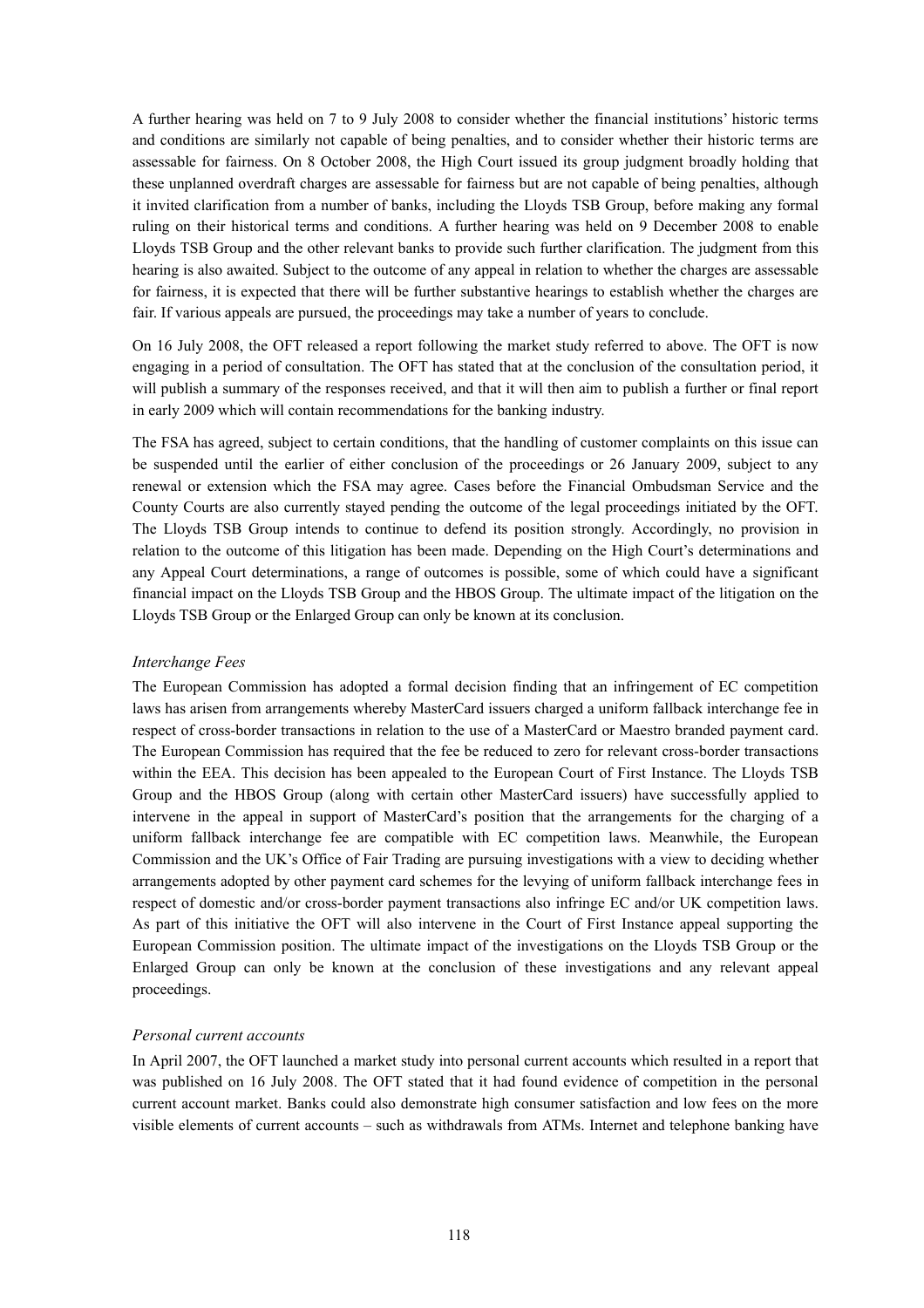also made it easier for consumers to manage their accounts. However, the OFT concluded that the personal current account market as a whole is not working well for consumers. A combination of complexity and a lack of transparency means that consumers and competition are focused almost exclusively on more visible fees and not on the less visible elements, such as insufficient funds charges and foregone interest – despite the fact that these make up the vast bulk of banks' revenues. For insufficient fund charges, this effect is exacerbated by a lack of simple mechanisms to control, or opt out of, an unarranged overdraft. Furthermore, a significant proportion of consumers believe that it is complex and risky to switch accounts, with the result that switching rates are very low.

The OFT invited comments from interested parties, with a deadline for responses of 31 October 2008. It has in particular highlighted the low levels of transparency and switching and complexity of charges as issues upon which it would welcome comments together with potential measures to address those issues. The OFT has indicated that, depending upon the outcome of the consultation, it may publish a further or final report early in 2009. Its objective is to produce recommendations that the banking industry, in consultation with government and other relevant stakeholders, will take forward. Failing resolution of its concerns by that means, the OFT has indicated that it would consider alternative remedies including changes to the Banking Code, recommendations to government or regulatory bodies or a market reference to the Competition **Commission** 

## *Continuing review of certain markets*

In the Secretary of State's announcement on 31 October 2008 that the Acquisition would not be referred to the Competition Commission (noted in paragraph 2.4 of the section entitled "Risk Factors - Risk factors relating to the Lloyds TSB Group" contained in this document), he said that, in view of the fact that there were some concerns about the possible effects of the Acquisition on competition, he was asking the OFT to keep the relevant markets under review in order to protect the interests of UK consumers and the British economy.

The concerns to which the Secretary of State referred are identified in the OFT's report to him on the effects of the Acquisition on competition. The OFT's concerns relate to three markets, namely personal current accounts, SME banking (primarily in Scotland) and mortgages. The OFT stated that it was not required to reach a definite conclusion as to the competitive effects of the Acquisition. Rather, it was only required to conclude whether the test for reference of the Acquisition to the Competition Commission was satisfied. Applying that test, the OFT concluded that it believed there to be a realistic prospect that the Acquisition may give rise to a substantial lessening of competition in the three markets identified. It was by no means a foregone conclusion, the OFT said, that, in the event of a reference, the Competition Commission would find that, on a balance of probabilities, the Acquisition would give rise to a substantial lessening of competition in any of those markets.

In relation to the personal current account market, the OFT's assessment follows closely the analysis and conclusions in the market study that it published in July 2008 (see preceding section). In the context of a market that, in the OFT's opinion, is not working well for consumers, the OFT said that there was a realistic prospect that, by reason of the Enlarged Group's greater market share, it would have a lesser incentive to reduce prices or raise standards of quality and service to established customers.

In relation to SME banking, the OFT's assessment mirrored that applied to the personal current account market. It was particularly concerned about the possible effects of the Acquisition in Scotland where the Enlarged Group and Royal Bank of Scotland plc would together account for a substantial proportion of SME banking. The OFT also said that it could not exclude the risk of adverse effects in other local markets.

In relation to mortgages, the OFT said that its concerns were more marginal. Prior investigations (notably the Competition Commission's investigation of Lloyds TSB's proposed acquisition of Abbey National in 2001)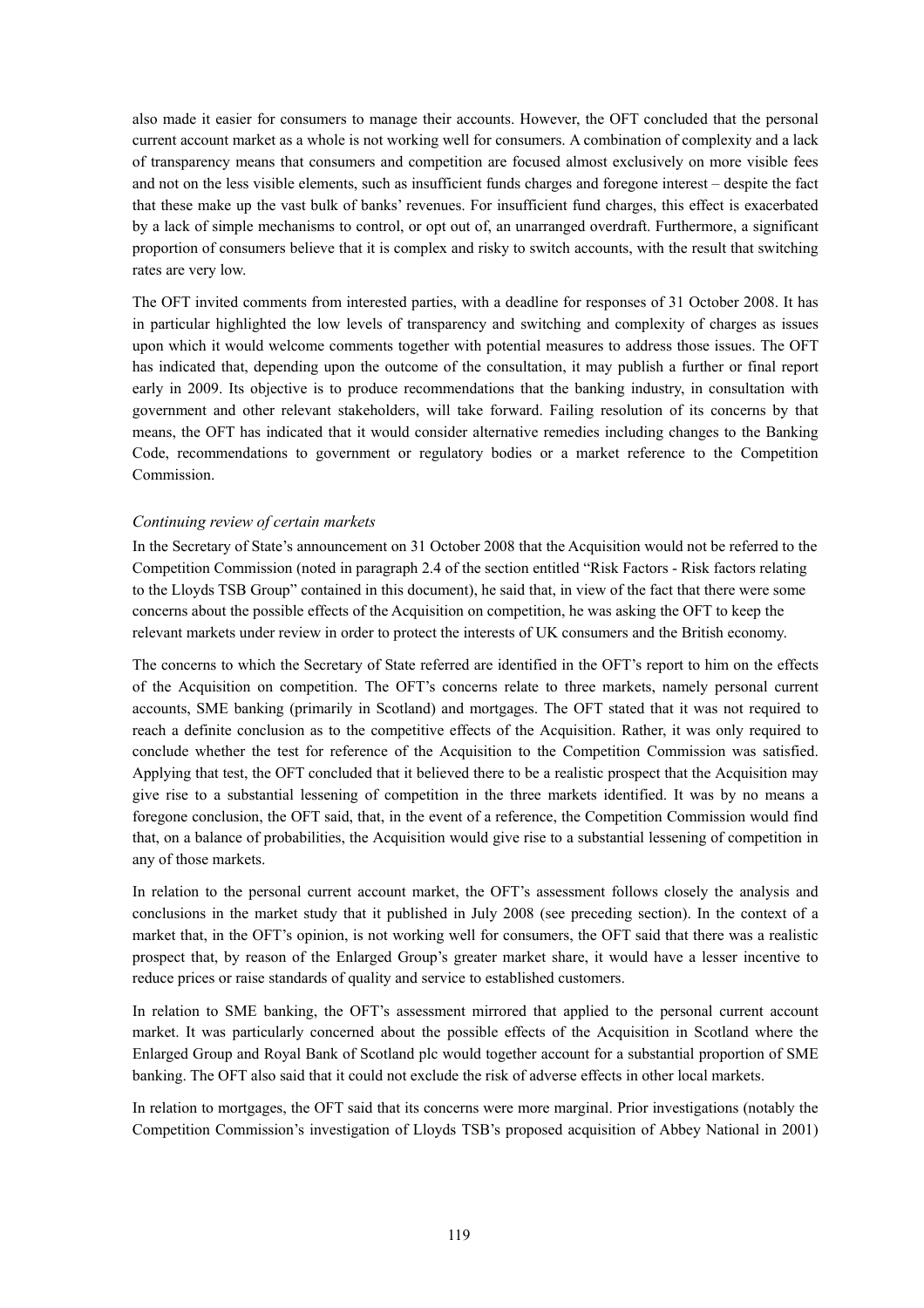had concluded that the mortgage market was competitive. However, the OFT observed that, under current conditions, the mortgage market may be tighter than it was with higher barriers to entry and greater obstacles to customer switching: under such conditions, the combination of the largest and third largest mortgage providers was significant enough to cause concern.

The OFT also assessed the impact of the Acquisition on other markets (wealth management savings, personal loans, credit cards, pensions, banking services to large corporations, treasury and capital markets, asset finance/fleet car hire, life insurance and general insurance) and concluded that it did not raise competition concerns in any of those markets. The market for payment protection insurance is currently under investigation by the Competition Commission which has proposed a number of possible remedies to address adverse effects on competition that it has identified in the market: the OFT concluded that, given the present factual situation and the uncertain effect of the Competition Commission's possible remedies, it could not be said that there was a reasonable prospect that the Acquisition would result in a substantial lessening of competition in that market.

The OFT has not yet indicated what steps it will take to keep the relevant markets under review. In relation to personal current accounts, however, it is to be expected that those steps will consist of a continuation of the process initiated by the market study (discussed above).

# *The European Commission*

On 10 January 2007, the European Commission published the Final Report of its sector inquiry into European retail banking markets covering payment cards and (non-card) payment systems and current accounts and related services. The Commission found that markets were fragmented along national lines, limiting consumer choice and leading to higher costs for current accounts, loans or payments. High degrees of variation of prices, profit margins and selling patterns between Member States and high degrees of homogeneity within Member States were found to be indicative of persisting regulatory or behavioural barriers to competition.

The Final Report identified competition concerns in several areas of retail banking, including:

- the combination of sustained high profitability, high market concentration and evidence of entry barriers in some Member States raise concerns about banks' ability to influence the level of prices for consumers and small firms;
- large variations in merchant and interchange fees between banks across the EU may indicate competition barriers;
- the existence of high joining fee for payment cards, co-branding, surcharging and the practice of "blending" card fees where a retailer is charged the same merchant fee irrespective of the different costs of card types;
- some credit registers, holding confidential data that lenders use to set loan rates, may be used to exclude new entrants to retail banking markets;
- some aspects of co-operation among banks, including savings and co-operative banks, can reduce competition and deter market entry;
- product tying by banks is widespread in Member States and can reduce consumer choice and increase banks' power in the market place to influence prices; and
- obstacles to customer mobility in banking, notably the inconvenience of changing a current account, are high.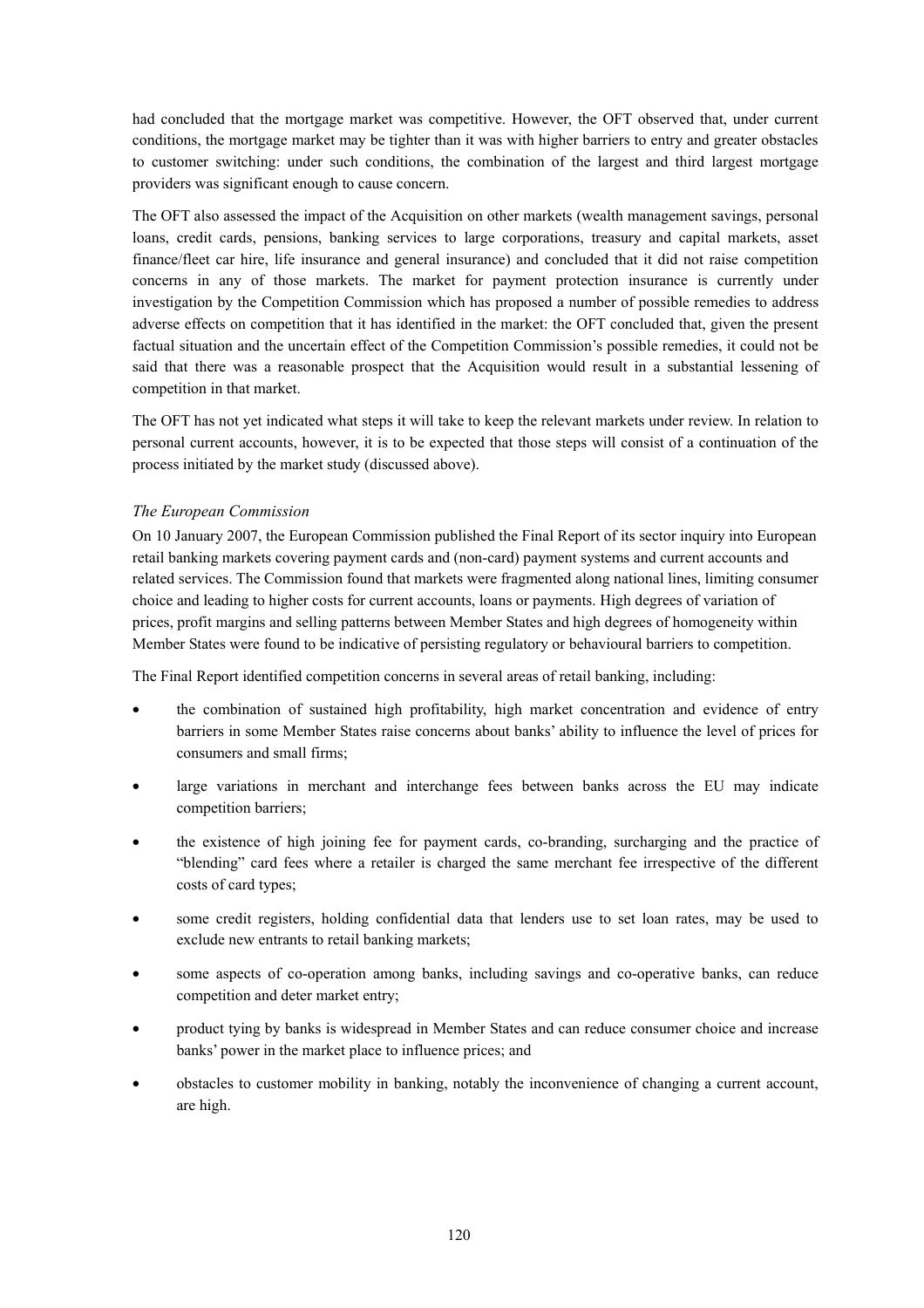Some of these concerns have already been addressed, at least in part. For example, following the interim report being published, the Commission met with Austrian banks who agreed to review arrangements for setting interchange fees and announced that a reduction can be expected. In Portugal, issuers and acquirers have met some of the concerns raised in the report by reducing domestic interchange fees and removing preferential bilateral domestic interchange fees. The establishment of a Single Euro Payments Area ("SEPA") is also seen as a method of remedying some of the competition concerns raised in the report. Since 1 January 2008, banks have been able to make the first SEPA products available and are aiming to make SEPA a reality for all customers by the end of 2010.

The Final Report also listed the following specific areas where enforcement action by the European Commission and the national competition authorities is appropriate:

- high interchange fees and merchant fees in some payment card networks;
- access barriers and discriminatory rules in relation to credit registers;
- tying of products by some banks; and
- bank co-operation (in respect to which the Commission indicated that it intended to gather more information before acting).

Since the Final Report was published, the Commission has adopted three decisions affecting payment card services. On 3 October 2007, the Commission fined Visa International and Visa Europe €10.2 million for refusing to admit Morgan Stanley as a member from March 2000 to September 2006. In a decision of 17 October 2008, the Commission concluded that the *Groupement des Cartes Bancaires* infringed Article 81 of the Treaty by adopting price measures hindering the issuing of cards in France at competitive rates by certain member banks, thereby keeping the price of payment cards artificially high and thus favouring the major French banks. On 19 December 2007, the Commission adopted a decision prohibiting MasterCard's multilateral interchange fees for cross-border card payments with MasterCard and Maestro consumer credit and debit cards between Member States of the European Economic Area (intra-EEA MIFs).

In addition, a number of EU directives, including the Unfair Commercial Practices Directive, Acquisitions Directive and the Payment Services Directive are currently being implemented in the UK. The EU is also considering regulatory proposals for, *inter alia*, Consumer Credit, Mortgage Credit, Single European Payments Area, Retail Financial Services Review and capital adequacy requirements for insurance companies (Solvency II).

#### *International Regulation*

Certain entities within the Lloyds TSB Group and the HBOS Group are also subject to the supervision of international regulators, including the Comptroller of the Currency, the Board of Governors of the Federal Reserve System and various state regulators in the United States, the Australian Securities and Investments Commission and the Australian Prudential Regulation Authority in Australia, the Irish Financial Regulator in the Republic of Ireland and the Irish Financial Regulator and the FSA in Northern Ireland.

# *Recapitalisation of financial institutions*

The global financial system has recently experienced an unprecedented degree of volatility. The UK Government has announced recently a package of measures to address the current instability in the financial markets, which include a recapitalisation scheme for the UK banking sector. As part of the recapitalisation scheme, HM Treasury is underwriting, and may acquire, a significant shareholding in certain financial institutions issued under placings and open offers. HM Treasury has announced that its intention is to return to the private sector its holdings in the financial institutions participating in the recapitalisation scheme as soon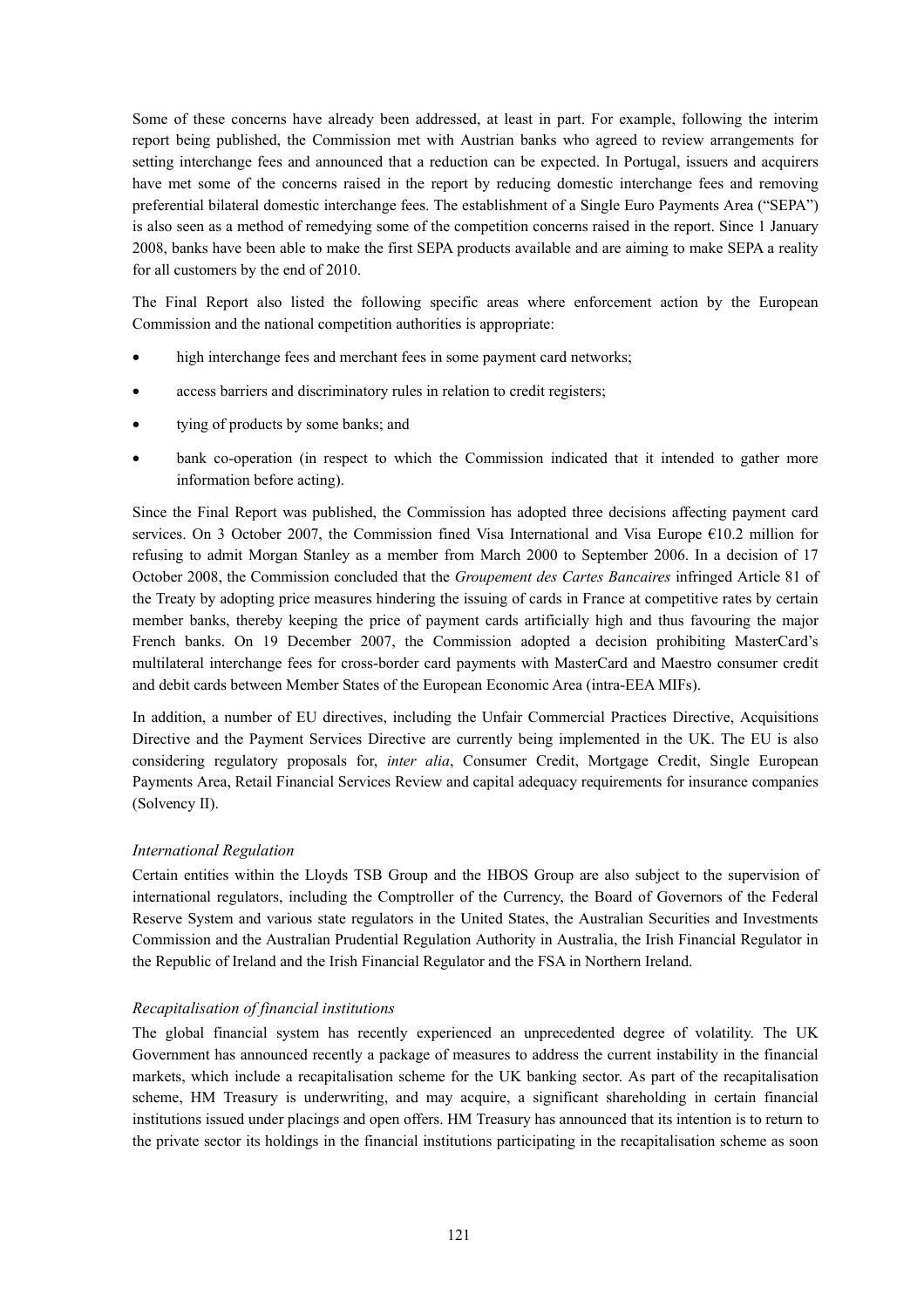as feasibly possible. The new HM Treasury preference shares are being issued by Lloyds TSB Group plc to HM Treasury as part of the recapitalisation scheme.

# **Capital, Liquidity and Funding Arrangements**

## *Overview*

Capital risk is defined as the risk that the Lloyds TSB Group has insufficient capital to absorb any losses or that the capital structure is inefficient. An exposure would arise if the Lloyds TSB Group had insufficient regulatory capital resources to support its strategic objectives and plans, or to meet external stakeholder requirements and expectations.

Liquidity risk is defined as the risk that the Lloyds TSB Group does not have sufficient financial resources to meet its commitments when they fall due, or can secure them only at excessive cost. Funding risk is further defined as the risk that the Lloyds TSB Group does not have sufficiently stable and diverse sources of funding or that funding structure is inefficient. An exposure would arise if the amount of potential outflows in any future period less committed inflows in that period is such that the Lloyds TSB Group is unable to meet its financial obligations as they fall due, or can meet them by securing funds only at excessive cost.

## *Capital Arrangements*

The effective management of capital and risk remains central to Lloyds TSB's strategy. Lloyds TSB continues to be focused on the maintenance of a strong capital base, to ensure this base expands appropriately and to utilise capital efficiently throughout Lloyds TSB's activities to both maintain a prudent relationship between the capital base and the underlying risks of the business and also optimise returns to shareholders. It is intended that this same approach will apply in the Enlarged Group. In the pursuit of this focused approach to capital and risk management, Lloyds TSB follows the supervisory requirements of the FSA. During 2008, the key focus of capital adequacy has shifted to the ratio of core Tier 1 capital to risk-weighted assets. At 30 June 2008 Lloyds TSB had a core Tier 1 ratio of 6.2 per cent.

In the context of continued turbulence and uncertainty in financial markets, combined with the deteriorating global economic outlook, the Lloyds TSB Board believes it is essential to maintain higher levels of capital in order to ensure the Enlarged Group remains resilient to any further shocks to the financial system and that it remains competitive. Upon completion of the Placing and Open Offer, Lloyds TSB will issue approximately 2.6 billion Open Offer Shares in accordance with the terms of the Placing and Open Offer Agreement and HBOS will issue approximately 7.5 billion HBOS Open Offer Shares in accordance with the terms of the HBOS Placing and Open Offer Agreement (which will as a result of the Acquisition be exchanged into approximately 4.5 billion Lloyds TSB Shares), raising in aggregate approximately £13 billion. The fair value of these new shares is £7.0 billion based on the Closing Price of the Lloyds TSB Shares of 98.4 pence per share on 16 January 2009, the last practicable date prior to the date of publication of this Prospectus. Upon completion of the Acquisition and the Placing and Open Offer, Lloyds TSB will also issue 1 million New Preference Shares with an aggregate liquidation preference of £1 billion to HM Treasury in accordance with the terms of the Preference Share Subscription Agreement, and HBOS will issue 3 million New HBOS Preference Shares with an aggregate liquidation preference of £3 billion to HM Treasury in accordance with the terms of the HBOS Preference Share Subscription Agreement, such issues raising in aggregate approximately £4 billion. Based on published information at 30 June 2008, and taking into account Lloyds TSB's equity placing completed on 19 September 2008, the Placing and Open Offer, HBOS' rights issue announced on 29 April 2008 and the HBOS Placing and Open Offer, Lloyds TSB estimates that the Enlarged Group would have had a core Tier 1 ratio of 8.8 per cent. at 30 June 2008. Lloyds TSB has made a preliminary assessment that net negative capital adjustments of no more than £10 billion after tax would need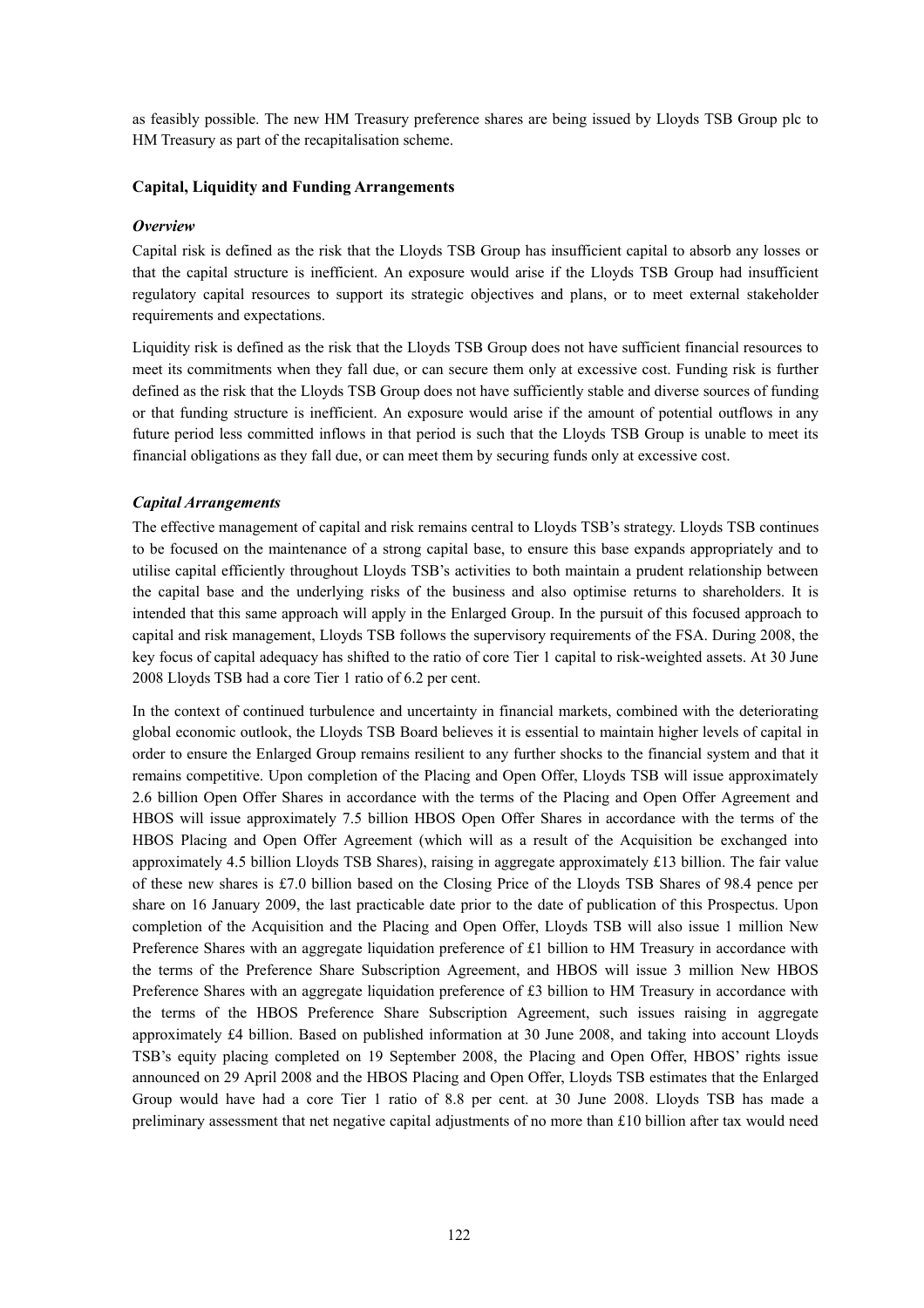to be made to HBOS' financial position for core Tier 1 capital purposes as a result of the Acquisition, the effect of which would mean that the Enlarged Group would have a core Tier 1 ratio in excess of 7 per cent.

# *Liquidity and Funding Arrangements*

Within Lloyds TSB, the liquidity management framework focuses on both overall balance sheet structure and the control, within prudent limits, of risk arising from the maturity mismatch of assets and liabilities across the balance sheet, as well as from undrawn commitments and other contingent obligations. The aim of Lloyds TSB's balance sheet structure management is to maintain substantial diversification, minimise concentration across Lloyds TSB's various deposit sources and control the level of reliance on total short-term wholesale sources of funds (both secured and unsecured). As part of Lloyds TSB's planning process, it regularly reviews the forecast structure of its balance sheet over the planning period, and updates the funding plan as appropriate. In addition, Lloyds TSB continuously monitors the level of large deposits taken from individual bank, corporate, non-bank financial institution and other customer types and also reviews the significant cash outflows therefrom to monitor concentration and trends. Lloyds TSB operates within the context of a full suite of liquidity metrics to ensure that the Lloyds TSB Group is within the liquidity risk appetite set by the Lloyds TSB Board.

During 2008, global financial markets have experienced extremely turbulent conditions. As a consequence of this, governments and central banks have undertaken a series of escalating actions in an attempt to improve liquidity within their respective banking systems. In September and October, the Bank of England, the European Central Bank and the US Federal Reserve announced a number of new mechanisms and tools for the provision of liquidity to banks in their respective jurisdictions, including those in which Lloyds TSB and HBOS operate. Such measures include weekly and longer term repurchase agreements, expanding the types of collateral accepted by these central banks as security for funding; and co-ordinating global action to strengthen the banking system and functioning of the interbank markets. On 8 October 2008, the UK Government announced a broad range of measures intended to ease both the cause and the symptoms of the current difficulties in the UK banking system, including the provision of liquidity and funding support to banks. This currently consists of the Special Liquidity Scheme, whereby banks and building societies can exchange eligible securities for UK Treasury bills; and a guarantee on short and medium term debt issuance by HM Treasury.

However, there can be no assurance that these global measures will succeed in improving the funding and liquidity of the markets in which the major banks, including Lloyds TSB and HBOS, operate. Lloyds TSB believes the Enlarged Group remains relatively well positioned to access a number of wholesale funding sources from a range of counterparties, markets, sectors and geographical markets. However, despite the relatively advantageous situation enjoyed by the Enlarged Group, the uncertainty facing the markets is such that management believe that no institution is immune from the effects of an extended closure of the wholesale markets without the support of the central bank and/or government. It is likely that in this context, the Enlarged Group will continue to draw on the Special Liquidity Scheme, and will take advantage of the guaranteed funding provided by HM Treasury. See paragraph 1.5 of the section headed "Risk Factors - Risk factors relating to the Lloyds TSB Group contained in this document.

As discussed above, the global markets for short, medium, and long term sources of funding on which banks rely to support their business activities have undergone a period of unprecedented upheaval and contraction, which has led to direct intervention by HM Treasury (via the introduction of the government guarantee scheme for senior funding) and the Bank of England (via the extended Long Term Repo facility, and the new Discount Window facility) in order to provide further assurance of liquidity support for the markets. The Enlarged Group is eligible to participate in the schemes, and will use these tools as appropriate in future liquidity and funding management, particularly in an environment as currently experienced.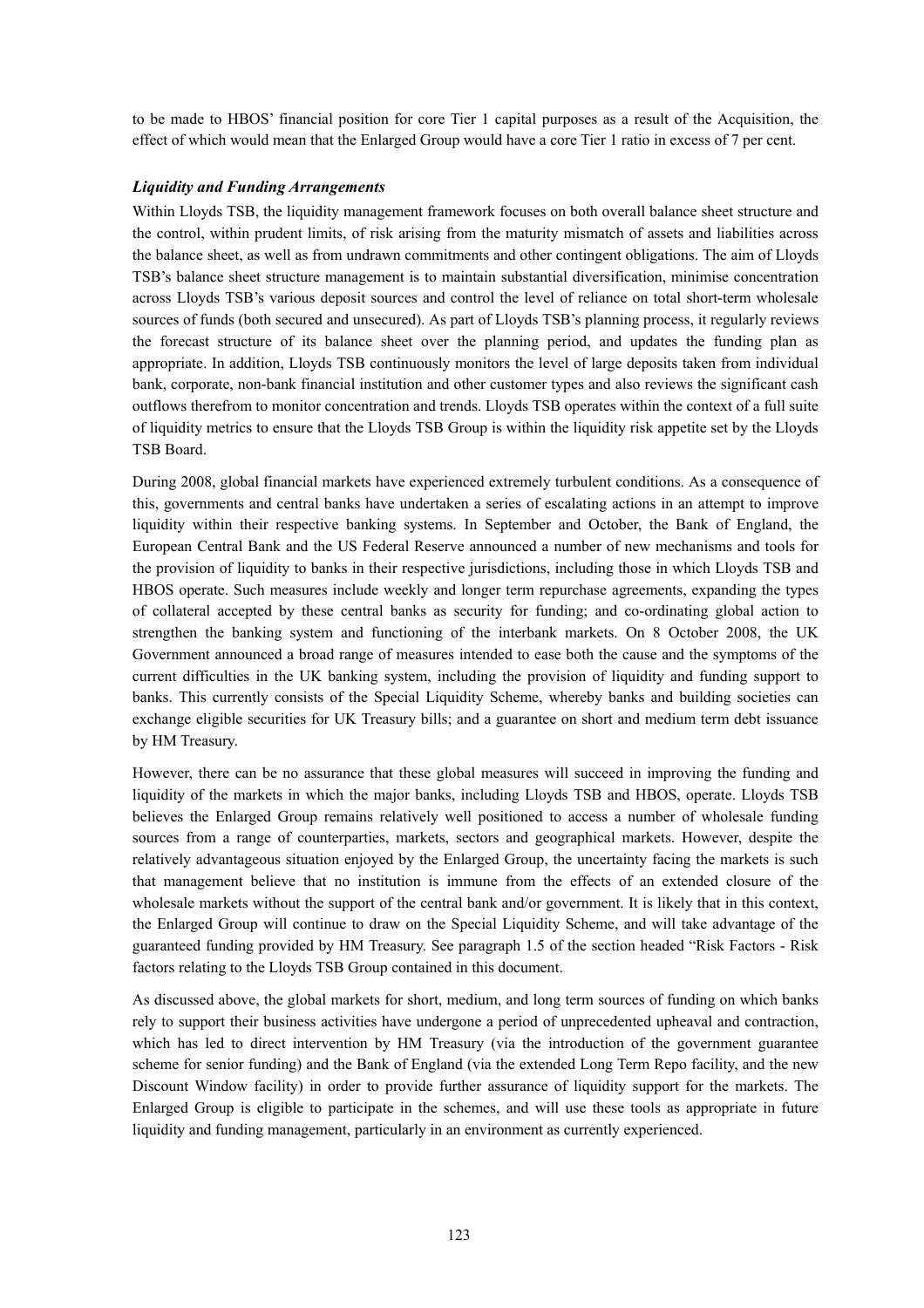# **Legal actions**

## **1 UK Competition Commission investigation of payment protection insurance**

The Competition Commission is formally investigating the supply of Payment Protection Insurance (PPI) services (except store card PPI) to non-business customers in the UK. Various members of the Lloyds TSB Group underwrite PPI, while other members of the Lloyds TSB Group distribute PPI, by offering it for sale with various of the credit products which they supply.

On 5 June 2008, the Competition Commission issued its provisional findings, to the effect that there are market features which prevent, restrict or distort competition in the supply of PPI to non-business customers, with an adverse effect on competition and with resulting detriments to consumers.

On 13 November 2008, the Competition Commission issued its provisional decision as to what remedies it proposes to adopt to address the adverse effects on competition identified in its provisional findings, on the assumption that it decides to adopt, in its final report, the provisional findings outlined in its publication of 5 June 2008. In summary, the Competition Commission has provisionally decided to adopt the following remedies: (i) a prohibition on the active sale of PPI by a distributor to a customer within 14 days of the distributor's sale of credit to that customer. However, customers may pro-actively return to the distributor to initiate a purchase by telephone or online from 24 hours after the credit sale; (ii) a requirement on all PPI providers to provide certain information and messages in PPI marketing materials, and a requirement on distributors to advertise personal loan PPI and second mortgage PPI in close proximity to their respective credit advertisements; (iii) a requirement on all PPI providers to provide certain information on PPI policies to the FSA; (iv) a recommendation to the FSA that it use the information provided under the requirement in (iii) to populate its PPI price comparison tables; (v) a requirement on distributors to provide an annual statement for PPI customers containing information on their PPI policy and what it costs; and (vi) a prohibition on the levying by distributors of payments for PPI on a single premium basis. Instead, distributors will be permitted to charge only regular premiums at a constant rate, paid monthly or annually. This remedy would therefore preclude the selling of multi-year PPI policies for a single premium.

The Competition Commission invited comments on its proposed remedies by 4 December 2008.

The Competition Commission is expected to adopt its final report by February 2009. The final report will contain the Competition Commission's final decision on the competition issues addressed in its provisional findings and the remedies to be adopted to address any adverse competition effects which the report identifies. After adoption of the report, it will be open to the Competition Commission to adopt statutory orders implementing the remedies included in its final report. Whilst the impact of the final remedies as a whole remains uncertain, if the provisional remedies were to be adopted in any statutory orders this could have a significant adverse impact on the level of sales and thus the revenue generation and profitability of the payment protection insurance products which the Lloyds TSB Group offers its customers, but the ultimate impact would be determined by a number of factors including the extent to which the Lloyds TSB Group were able to mitigate the potentially adverse effects of such statutory changes through restructuring the payment protection products which it offers its customers and/or developing alternative products and revenue streams.

On 1 July 2008 the Financial Ombudsman Service referred concerns regarding the handling of PPI complaints to the FSA as an issue of wider implication. The Lloyds TSB Group and other industry members and trade associations have made submissions to the FSA regarding this referral. The matter was considered at the FSA Board meeting on 25 September 2008. The Lloyds TSB Group is awaiting further developments.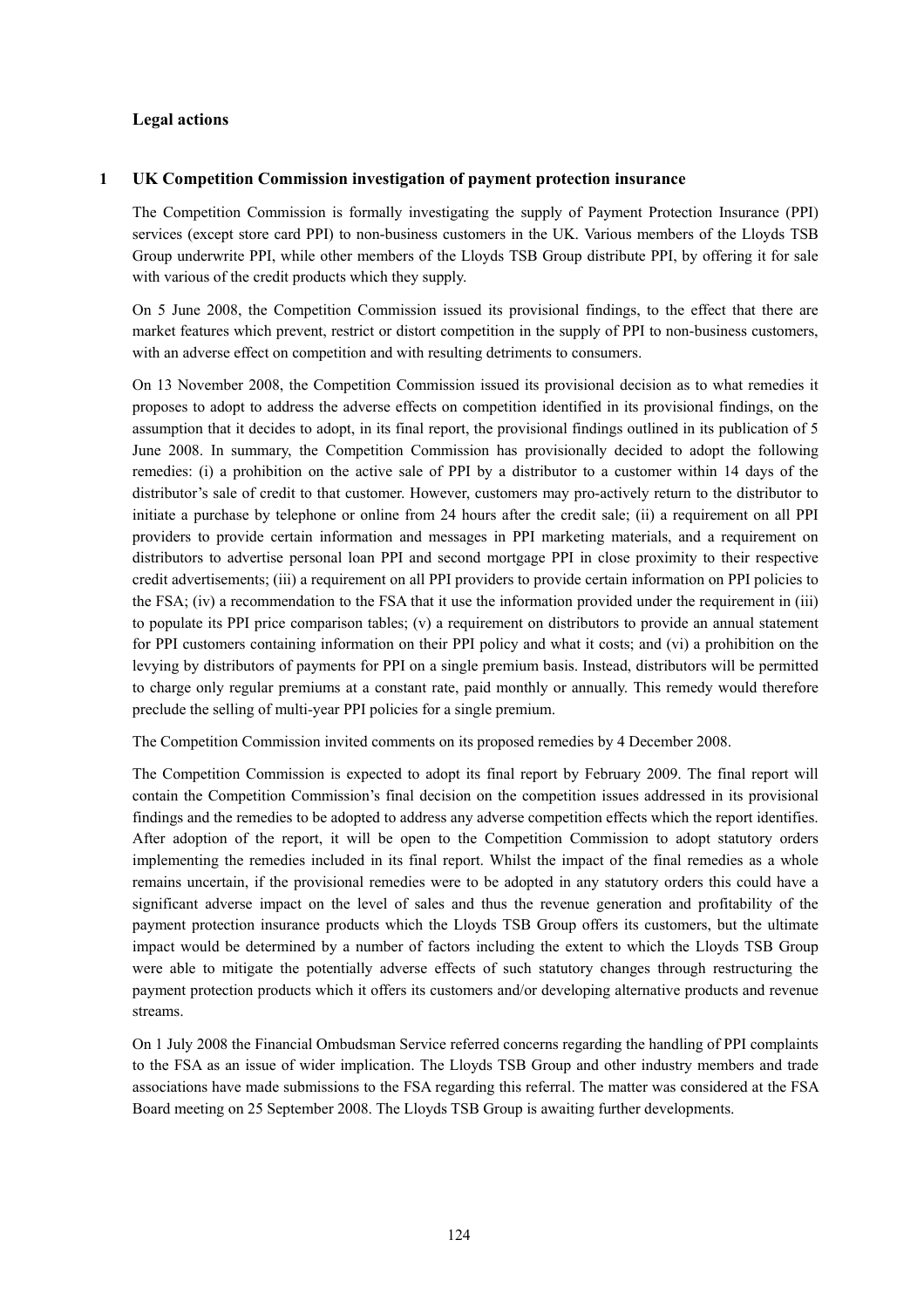On 30 September 2008 the FSA published a statement arising from its ongoing thematic review of PPI sales. In the statement, which was directed at the industry generally, the FSA highlighted certain concerns and indicated that it was escalating its regulatory intervention and considering appropriate action to deal with ongoing non-compliant sales practices and to remedy non-compliant past sales. The FSA plans to publish an update on the third phase of the thematic work in the first quarter of 2009.

# **2 UK Office of Fair Trading**

#### 2.1 *The following reviews and inquiries are being carried out:*

In April 2007, the UK Office of Fair Trading ("OFT") commenced an investigation into the fairness of current account overdraft charges. At the same time it commenced a market study into wider questions about competition and price transparency in the provision of personal current accounts.

On 27 July 2007, following agreement between the OFT and eight UK financial institutions, the OFT issued High Court legal proceedings against those institutions, including the Lloyds TSB Group and the HBOS Group, to determine the legal status and enforceability of certain of the charges applied to their personal customers in relation to requests for unplanned overdrafts. On 24 April 2008, the High Court ruled on the preliminary issues of whether the financial institutions' terms and conditions in relation to unplanned overdraft charges are capable of being assessed for fairness under the Unfair Terms in Consumer Contracts Regulations 1999 or are capable of amounting to penalties at common law. The High Court determined, in relation to the financial institutions' current terms and conditions, that the relevant charges are not capable of amounting to penalties but that they are assessable for fairness under the Unfair Terms in Consumer Contracts Regulations 1999. On 23 May 2008, the Lloyds TSB Group and the HBOS Group, along with the other relevant financial institutions, were given permission to appeal the finding that unplanned overdraft charges are assessable for fairness under the Unfair Terms in Consumer Contracts Regulations 1999. The appeal hearing commenced on 28 October 2008 and concluded on 5 November 2008. The judgment is awaited.

A further hearing was held on 7 to 9 July to consider whether the financial institutions' historical terms and conditions are similarly not capable of being penalties, and to consider whether their historical terms are assessable for fairness. On 8 October 2008, the High Court issued its judgment broadly holding that these unplanned overdraft charges are assessable for fairness but are not capable of being penalties, although it invited clarification from a number of banks, including the Lloyds TSB Group, before making any formal ruling on their historical terms and conditions. A further hearing was held on 9 December 2008 to enable Lloyds TSB Group and the other relevant banks to provide such further clarification. The judgment from this hearing is also awaited. Subject to the outcome of any appeal in relation to whether the charges are assessable for fairness, it is expected that there will be further substantive hearings to establish whether the charges are fair. If various appeals are pursued, the proceedings may take a number of years to conclude.

On 16 July 2008, the OFT released a report following the market study referred to above. The OFT is now engaging in a period of consultation. The OFT has stated that at the conclusion of the consultation period, it will publish a summary of the responses received, and that it will then aim to publish a further or final report in early 2009 which will contain recommendations for the banking industry.

The FSA has agreed, subject to certain conditions, that the handling of customer complaints on this issue can be suspended until the earlier of either conclusion of the proceedings or 26 January 2009, subject to any renewal or extension which the FSA may agree. Cases before the Financial Ombudsman Service and the County Courts are also currently stayed pending the outcome of the legal proceedings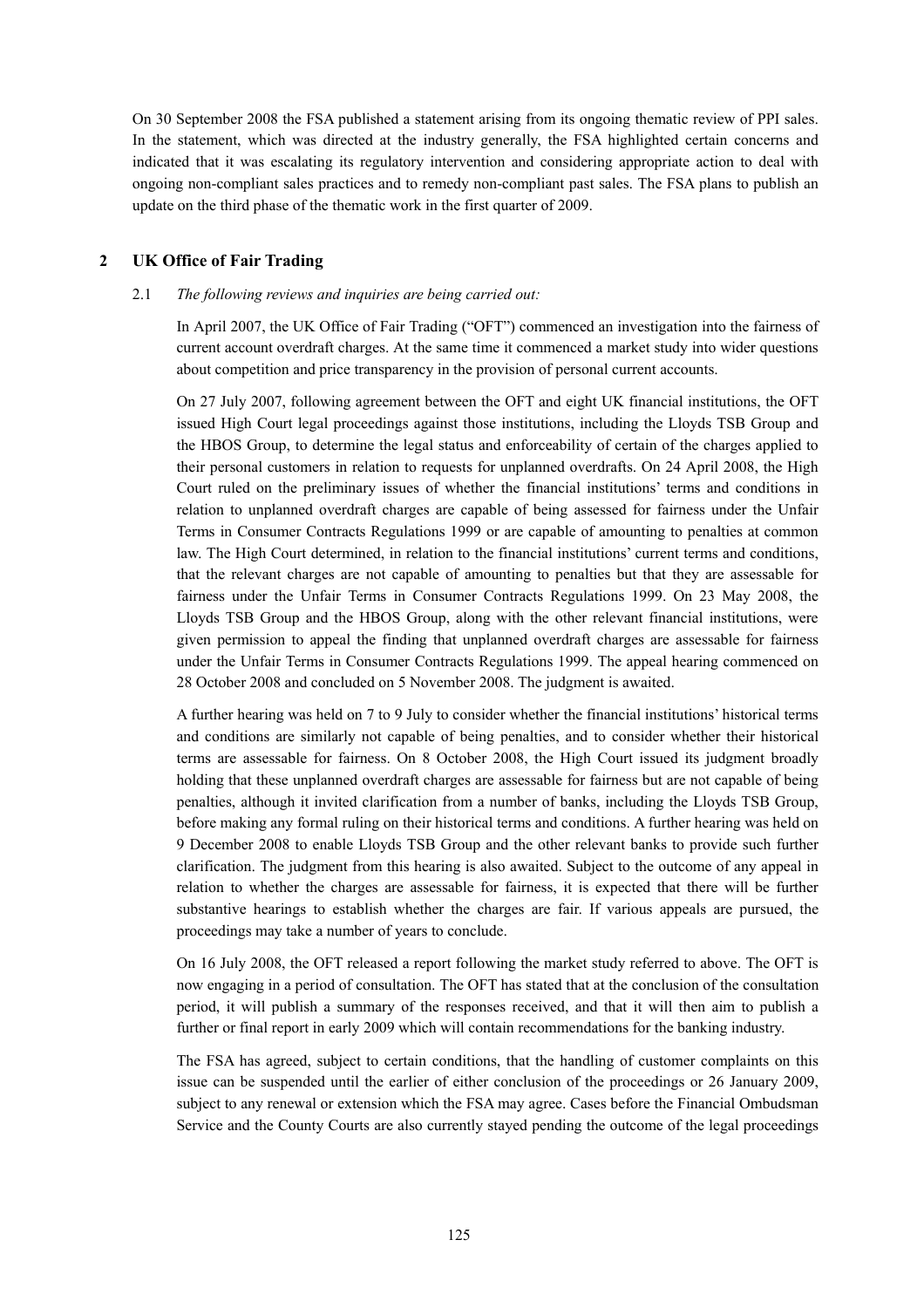initiated by the OFT. The Lloyds TSB Group intends to continue to defend its position strongly. Accordingly, no provision in relation to the outcome of this litigation has been made. Depending on the High Court's determinations, a range of outcomes is possible, some of which could have a significant financial impact on the Lloyds TSB Group and the HBOS Group. The ultimate impact of the litigation on the Lloyds TSB Group or the Enlarged Group can only be known at its conclusion.

#### 2.2 *Interchange Fees*

The European Commission has adopted a formal decision finding that an infringement of EC competition laws has arisen from arrangements whereby MasterCard issuers charged a uniform fallback interchange fee in respect of cross-border transactions in relation to the use of a MasterCard or Maestro branded payment card. The European Commission has required that the fee be reduced to zero for relevant cross-border transactions within the EEA. This decision has been appealed to the European Court of First Instance. The Lloyds TSB Group and the HBOS Group (along with certain other MasterCard issuers) have successfully applied to intervene in the appeal in support of MasterCard's position that the arrangements for the charging of a uniform fallback interchange fee are compatible with EC competition laws. Meanwhile, the European Commission and the UK's Office of Fair Trading are pursuing investigations with a view to deciding whether arrangements adopted by other payment card schemes for the levying of uniform fallback interchange fees in respect of domestic and/or crossborder payment transactions also infringe EC and/or UK competition laws. As part of this initiative the OFT will also intervene in the Court of First Instance appeal supporting the European Commission position. The ultimate impact of the investigations on the Lloyds TSB Group or the Enlarged Group can only be known at the conclusion of these investigations and any relevant appeal proceedings.

## 2.3 *Continuing Obligations*

The Issuer intends to comply with its obligations as a company with securities admitted to the Official List in connection with further disclosures in relation to the impact of the reviews and inquiries being conducted by the UK Office of Fair Trading as disclosed above on the Issuer.

# **3 Office of Foreign Assets Control**

There has been increased scrutiny of the financial institutions sector, especially in the US, with respect to combating money laundering and terrorist financing and enforcing compliance with economic sanctions. The Office of Foreign Assets Control ("OFAC") administers US laws and regulations in relation to US economic sanctions against designated foreign countries, nationals and others and the Lloyds TSB Group has been conducting a review of its conduct with respect to historical US dollar payments involving countries, persons or entities subject to those sanctions. The Lloyds TSB Group has provided information relating to its review of such historical payments to a number of authorities including OFAC, the US Department of Justice and the New York County District Attorney's office which, along with other authorities, have been reported to be conducting a broader review of sanctions compliance by non-US financial institutions. On 9 January 2009, the Lloyds TSB Group announced that it had reached a settlement with both the United States Department of Justice and the New York County District Attorney's office in relation to their investigations. The Lloyds TSB Group provided £180 million in respect of this matter in the first half of 2008. That provision was hedged into US dollars at the time and fully covers the settlement.

The Lloyds TSB Group is continuing discussions with OFAC regarding the terms of the resolution of its investigation. OFAC has confirmed to the Lloyds TSB Group that the amount paid to the United States Department of Justice and the New York County District Attorney's Office will be credited towards satisfying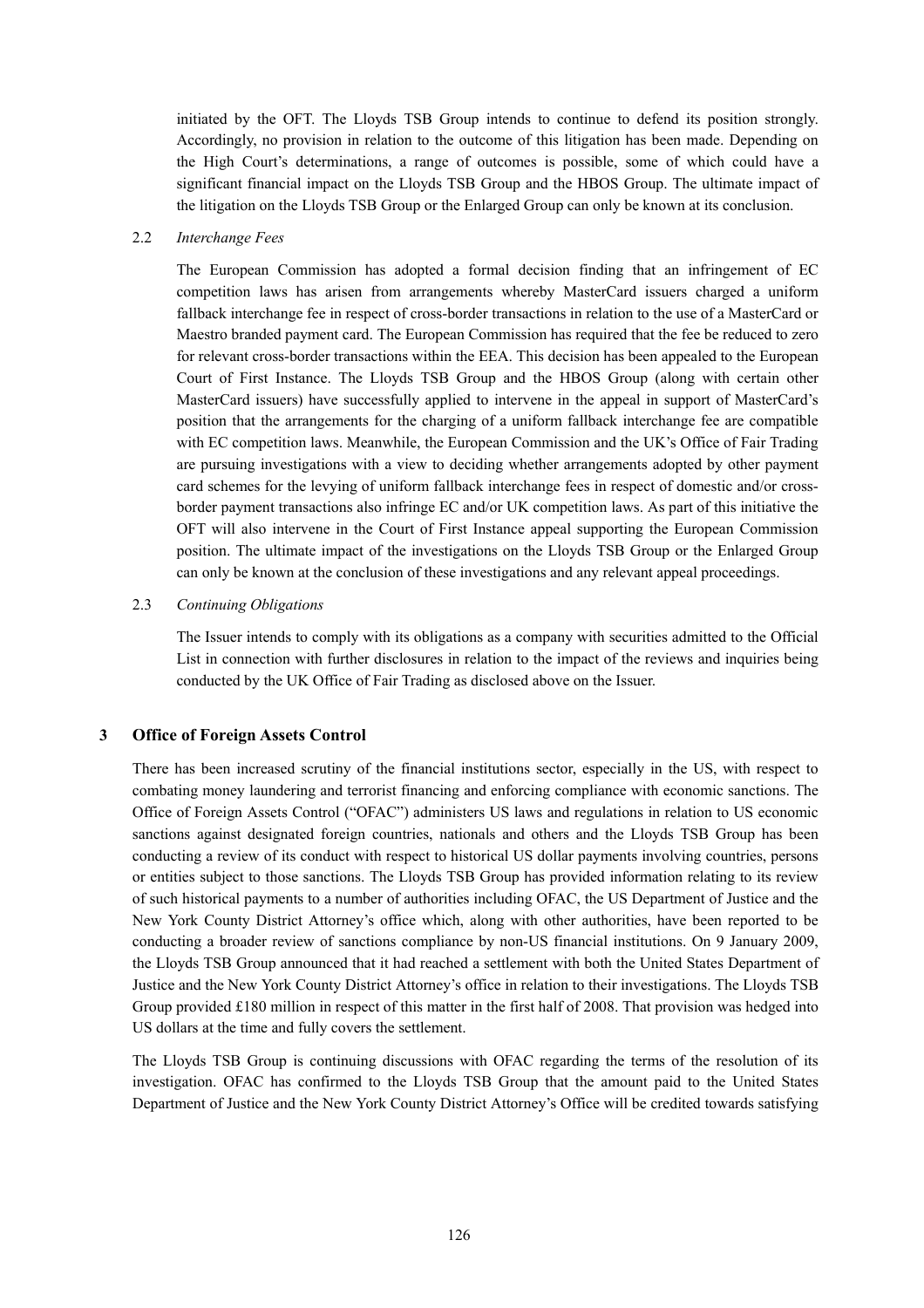any penalty it imposes. Accordingly, the Lloyds TSB Group does not believe there will be any payment due to OFAC and no further provisions are necessary.

The Lloyds TBS Group does not anticipate any further enforcement actions as to these issues.

# **Recent Developments**

- On 30 July 2008, Lloyds TSB Group plc published its 2008 Company Interim Results and the Issuer published its Interim Management Report for the half-year to 30 June 2008. Certain recent developments referred to in the 2008 Company Interim Results are described below (compared to the first half of 2007):
	- On a statutory basis, profit before tax for the first half of 2008 fell by 70 per cent to £599 million which was largely resultant of the impact of market dislocation and volatility relating to the Group's insurance businesses.
	- At the end of June 2008, the Group had a total capital ratio on a Basel II basis of 11.3 per cent, a tier 1 ratio of 8.6 per cent and a core tier 1 ratio of 6.2 per cent.
- On 18 September 2008, Lloyds TSB Group plc published the Acquisition Announcement. A copy of the Acquisition Announcement has been filed with the Financial Services Authority and certain parts of the Acquisition Announcement are incorporated by reference in, and form part of, this Prospectus.
- On 18 September 2008, Moody's Investors Service Limited published a ratings update placing the Issuer's 'B+' financial strength rating, its 'Aaa' senior debt and long-term deposit ratings and Lloyds TSB's 'Aa1' senior debt rating on review for possible downgrade and affirming the Issuer's 'P-1' short term rating.
- On 8 October 2008, HM Treasury issued a press release entitled "Financial support to the banking industry" (the "Government's Announcement") announcing proposals by the UK Government to ensure stability of the financial system and to protect ordinary savers, depositors, businesses and borrowers.
- On 8 October 2008, Lloyds TSB Group plc issued an announcement via the London Stock Exchange plc's Regulatory News Service confirming that it welcomed the Government's Announcement, and stating that Lloyds TSB Group plc would make a further announcement in due course once it had fully assessed the implications of the Government's Announcement.
- On 13 October 2008, Lloyds TSB Group plc published the Acquisition and Capital Announcement. A copy of the Acquisition and Capital Announcement has been filed with the Financial Services Authority and certain parts of the Acquisition and Capital Announcement are incorporated by reference in, and form part of, this Prospectus.
- On 3 November 2008, Lloyds TSB Group plc:
	- published the Management Statement; and
	- posted the Share Circular.

Copies of the Management Statement and the Share Circular have been filed with the Financial Services Authority and the Management Statement and certain parts of the Share Circular are incorporated by reference in, and form part of, this Prospectus.

• (i) On 18 November 2008, Lloyds TSB Group plc published the Lloyds TSB Placing and Open Offer Prospectus and (ii) on 19 November 2008, Lloyds TSB Group plc published an announcement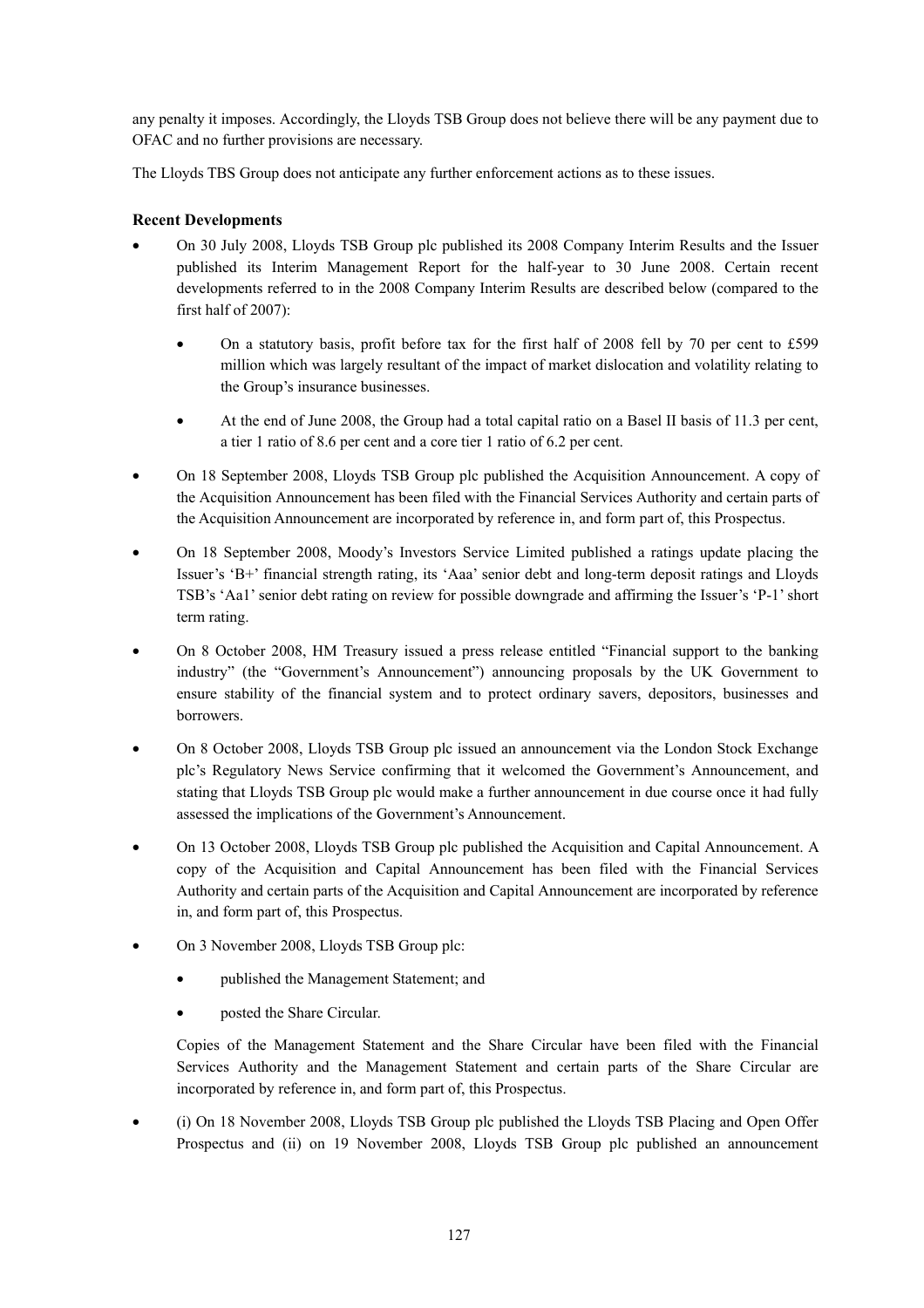regarding the publication of the Lloyds TSB Placing and Open Offer Prospectus and an update on the timetable for and details of the excess application facility for Lloyds TSB Group plc's shareholders in the context of the placing and open offer. A copy of the Lloyds TSB Placing and Open Offer Prospectus has been filed with the Financial Services Authority and certain parts of the Lloyds TSB Placing and Open Offer Prospectus are deemed to be incorporated by reference in, and form part of, this Prospectus.

- On 18 November 2008, HBOS plc published the HBOS Placing and Open Offer Prospectus relating to the placing and open offer of 7,482,394,366 open offer shares at 113.6 pence per open offer share in connection with the proposed acquisition of HBOS plc by Lloyds TSB Group plc. A copy of the HBOS Placing and Open Offer Prospectus has been filed with the Financial Services Authority and certain parts of the HBOS Placing and Open Offer Prospectus are deemed to be incorporated by reference in, and form part of, this Prospectus.
- On 20 November 2008, Lloyds TSB Group plc published a prospectus relating to certain classes of preference share proposed to be issued by Lloyds TSB Group plc in connection with the Preference Share Scheme.
- On 17 December 2008, Lloyds TSB Group plc published the Lloyds TSB Supplementary Placing and Open Offer Prospectus. A copy of the Lloyds TSB Supplementary Placing and Open Offer Prospectus has been filed with the Financial Services Authority and certain parts of the Lloyds TSB Supplementary Placing and Open Offer Prospectus are deemed to be incorporated by reference in, and form part of, this Prospectus.
- On 9 January 2009, the Lloyds TSB Group announced that it had reached a settlement with both the United States Department of Justice and the New York County District Attorney's office in relation to their investigations into certain historic US dollar payment practices by the Lloyds TSB Group. For further information, see "Legal actions – Office of Foreign Assets Control" on page 126 above.
- On 14 January 2009, Standard & Poor's Ratings Services published a ratings update lowering the Issuer's long-term counterparty credit rating by one notch to 'AA-' (AA minus) from 'AA' and affirming the Issuer's 'A-1+' short-term counterparty credit rating. In addition, Standard & Poor's Ratings Services lowered Lloyds TSB's long- and short-term counterparty credit ratings from 'AA-/A-1+' to 'A+/A-1' and removed the long-term counterparty credit rating of the Issuer and the long- and short-term counterparty credit ratings of Lloyds TSB from CreditWatch with negative implications where they had been placed on 18 September 2008.
- On 16 January 2009, Fitch Ratings Ltd published a ratings update downgrading the Issuer's long-term issuer default ratings and senior unsecured debt ratings from 'AA+' to 'AA-' (AA minus), its individual rating from 'A' to 'B' and its subordinated debt ratings from 'AA' to 'A+', and removed these ratings of the Issuer from Rating Watch Negative where they were placed on 18 September 2008. Fitch Ratings Ltd affirmed each of the Issuer's short-term issuer default ratings and debt at 'F1+', its Support Rating at '1' and its Support Rating Floor at 'AA-' (AA minus). In addition, Fitch Ratings Ltd downgraded Lloyds TSB's long-term issuer default ratings and senior unsecured debt ratings from 'AA+' to 'AA-' (AA minus), its individual rating from 'A' to 'B/C', its preference shares from 'AA' to 'A-' (A minus) and its subordinated debt ratings from 'AA' to 'A+', and (other than in respect of Lloyds TSB's preference shares rating) removed these ratings of Lloyds TSB from Rating Watch Negative where they were placed on 18 September 2008. Fitch Ratings Ltd also affirmed each of Lloyds TSB's short-term issuer default ratings at 'F1+', its Support Rating at '5' and its Support Rating Floor at 'No Floor'.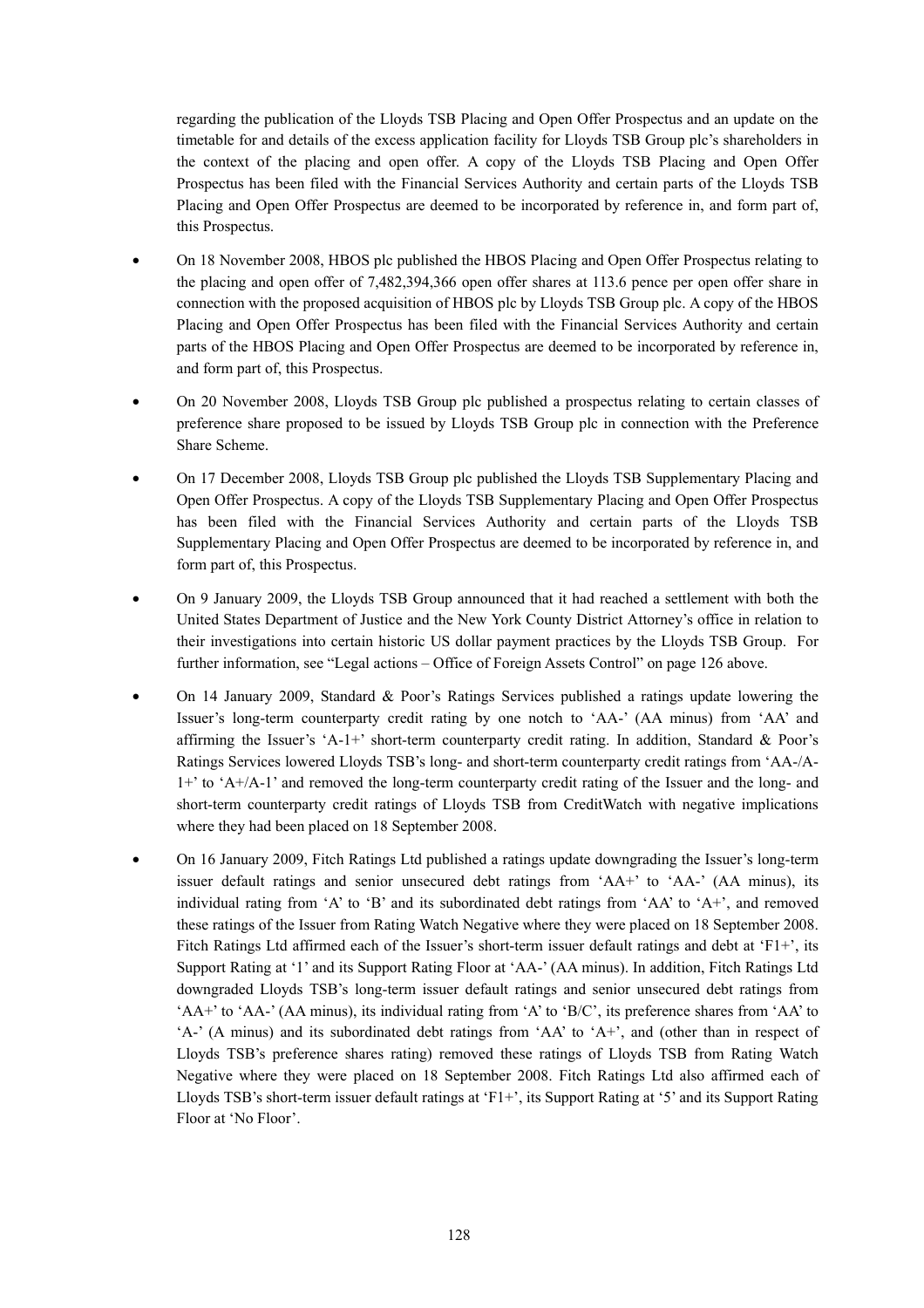- On 16 January 2009, DBRS published a ratings update downgrading the Issuer's Senior Debt  $\&$ Deposit rating from 'AA (high)' to 'AA' and Subordinated Debt rating from 'AA' to 'AA (low)', and affirming the Issuer's 'R-1 (high)' short-term debt rating. In addition, DBRS removed the long-term ratings of the Issuer from Under Review with Negative Implications where they were placed on 18 September 2008.
- On 16 January 2009, Lloyds TSB Group plc announced that the Scheme by which the Acquisition of HBOS plc was being implemented had become effective in accordance with its terms.
- On 16 January 2009, following the Scheme becoming effective, Lloyds TSB Group plc re-registered a change of name by the Registrar of Companies in Scotland with the name "Lloyds Banking Group plc" pursuant to a resolution passed at the meeting of its shareholders held on 19 November 2008 and to a certificate of re-registration on change of name dated 16 January 2009.
- On 19 January 2009, Lloyds TSB published the Acquisition Update Announcement. A copy of the Acquisition Update Announcement has been filed with the Financial Services Authority and certain parts of the Acquisition Update Announcement are incorporated by reference in, and form part of, this Prospectus.
- On 19 January 2009, HM Treasury announced its intention to establish an asset protection scheme under which HM Treasury intends, in return for a fee, to insure eligible financial institutions in respect of possible future losses on certain defined asset classes exceeding prescribed levels. The Government has said it expects the details of the scheme to be published by the end of February. Accordingly, as at the date of this Prospectus, the Issuer is not in a position to determine whether or not it will participate in any such scheme when implemented or assess the impact of such scheme for the Lloyds TSB Group.

# **Directors**

The directors of Lloyds TSB Group plc and of the Issuer, the business address of each of whom is 25 Gresham Street, London EC2V 7HN, England, and their respective principal outside activities, where significant to the Issuer, are as follows:

| <b>Name</b>                             | <b>Principal outside activities</b>                                                                 |
|-----------------------------------------|-----------------------------------------------------------------------------------------------------|
| <b>Sir Victor Blank</b>                 | A member of the Financial Reporting Council from 2002                                               |
| Chairman                                | to 2007 and a member of the Council of Oxford                                                       |
|                                         | University from 2000 to 2007. A senior adviser to the                                               |
|                                         | Texas Pacific Group and appointed by the Prime                                                      |
|                                         | Minister as a Business Ambassador. Chairs two charities,                                            |
|                                         | Wellbeing of Women and UJS Hillel, as well as the                                                   |
|                                         | Council of University College School.                                                               |
| <b>Executive directors</b>              |                                                                                                     |
| <b>J. Eric Daniels</b>                  | A non-executive director of BT Group.                                                               |
| Group Chief Executive                   |                                                                                                     |
| <b>Archie G. Kane</b>                   | Chairman of the Association of British Insurers and a                                               |
| Group Executive Director, Insurance and | member of the Chancellor's Financial Services Global                                                |
| Investments                             | Competitiveness Group, The Takeover Panel and the<br>Chancellor's Insurance Industry Working Group. |
|                                         |                                                                                                     |
| <b>G.</b> Truett Tate                   | A non-executive director of BritishAmerican Business                                                |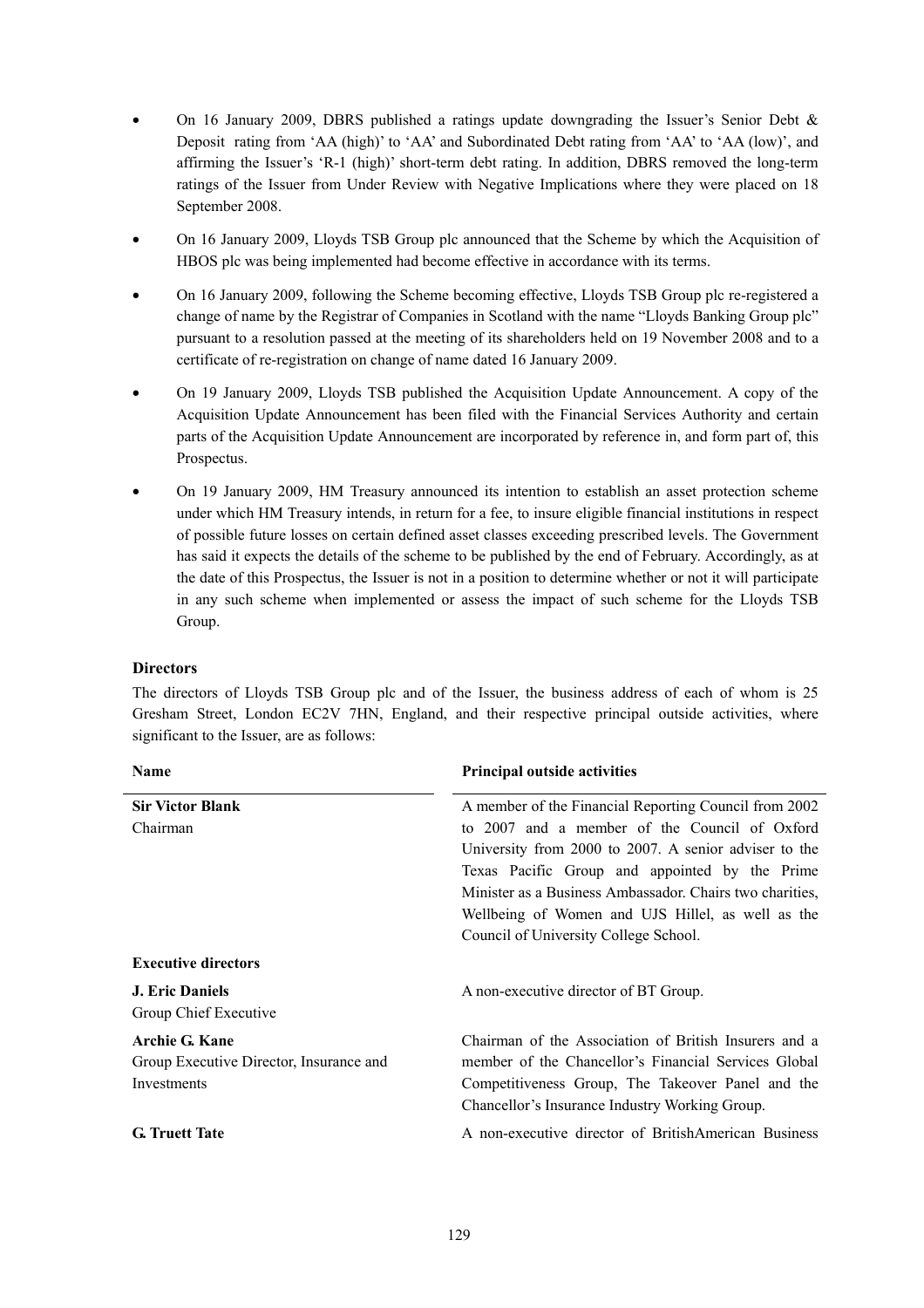| Group Executive Director, Wholesale $\&$<br><b>International Banking</b> | Inc. A member of the fund-raising board of the National<br>Society for the Prevention of Cruelty to Children.                                                                                                                                                   |
|--------------------------------------------------------------------------|-----------------------------------------------------------------------------------------------------------------------------------------------------------------------------------------------------------------------------------------------------------------|
| Tim J.W. Tookey<br>Group Finance Director                                | None.                                                                                                                                                                                                                                                           |
| <b>Helen A. Weir CBE</b><br>Group Executive Director, UK Retail Banking  | A non-executive director of Royal Mail Holdings. A<br>member of the Said Business School Advisory Board.                                                                                                                                                        |
| <b>Non-executive directors</b>                                           |                                                                                                                                                                                                                                                                 |
| <b>Wolfgang C.G. Berndt</b>                                              | A non-executive director of Cadbury, GfK AG and<br>MIBA AG.                                                                                                                                                                                                     |
| <b>Ewan Brown CBE FRSE</b>                                               | A non-executive director of Noble Grossart and<br>Stagecoach Group, senior governor of the Court of the<br>University of St Andrews and vice chairman of the<br>Edinburgh International Festival.                                                               |
| Jan P. du Plessis                                                        | Chairman of British American Tobacco and a non-<br>executive director of Rio Tinto and Marks and Spencer<br>Group.                                                                                                                                              |
| <b>Philip N. Green</b>                                                   | Chief Executive of United Utilities. A director of<br>Business in the Community, a member of the<br>government's UK Commission for Employment and<br>Skills and a trustee of the Philharmonia Orchestra.                                                        |
| <b>Sir Julian Horn-Smith</b>                                             | A non-executive director of Digicel Group, a member of<br>the Altimo International advisory board and a senior<br>UBS.<br>in<br>relation<br>adviser<br>to<br>the<br>to<br>global<br>telecommunications sector.                                                  |
| <b>Lord Leitch</b>                                                       | Appointed chairman of Scottish Widows in 2007.<br>Chairman of the government's Review of Skills and<br>deputy chairman of the Commonwealth Education Fund.<br>Chairman of BUPA and Intrinsic Financial Services and<br>a non-executive director of Paternoster. |
| <b>Sir David Manning GCMG CVO</b>                                        | A non-executive director of BG Group and Lockheed<br>Martin UK Holdings.                                                                                                                                                                                        |
| Carolyn J. McCall OBE                                                    | Group Chief Executive of Guardian Media Group. Chair<br>of Opportunity Now and a board member of Business in<br>the Community.                                                                                                                                  |
| Martin A. Scicluna                                                       | A non-executive director of Great Portland Estates.                                                                                                                                                                                                             |

None of the directors of Lloyds TSB Group plc and of the Issuer have any actual or potential conflict between their duties to Lloyds TSB Group plc or the Issuer and their private interests or other duties as listed above.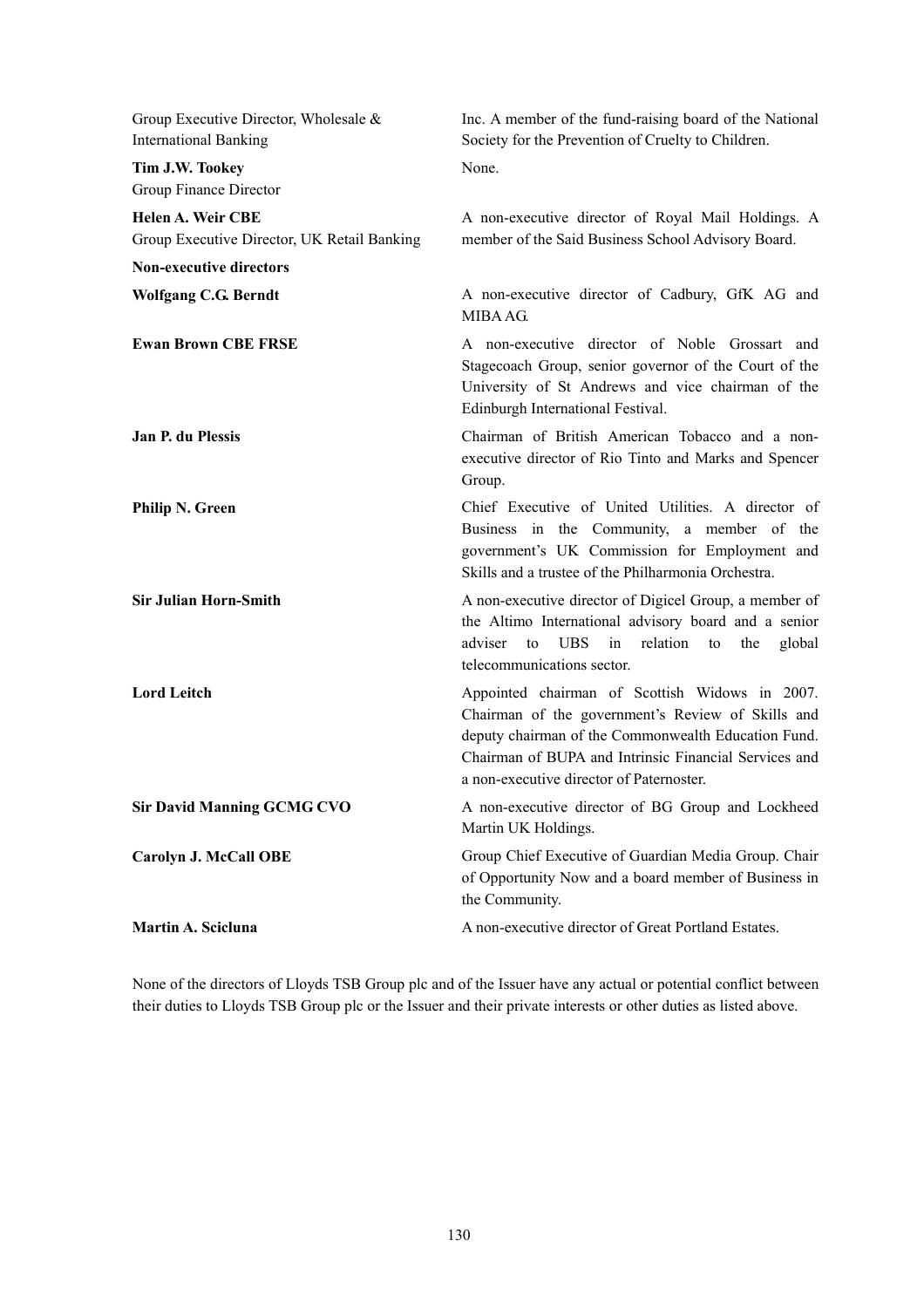#### **TAXATION**

*The following discussion is a summary of the current taxation treatment of payments of interest on the Bank Capital Securities under tax law in the United Kingdom. The discussion does not purport to be a comprehensive description of all tax considerations which may be relevant to a decision to purchase Capital Securities. The discussion is based on the tax laws of the United Kingdom and the published practice of HM Revenue & Customs as in effect on the date of this document, which are subject to change, possibly with retroactive effect. The discussion does not consider any specific facts or circumstances that may apply to a particular Holder and relates only to the position of persons who are absolute beneficial owners of their Capital Securities and may not apply to certain classes of persons such as dealers or certain professional investors. The discussion does not necessarily apply where the income is deemed for tax purposes to be the income of any other person. Holders who are in any doubt as to their tax position or who may be subject to tax in a jurisdiction other than that discussed should consult their professional advisers.* 

#### **United Kingdom Taxation**

For so long as the Capital Securities continue to be listed on a "recognised stock exchange" within the meaning of section 1005 of the Income Tax Act 2007, payments of interest on the Capital Securities may be made without withholding or deduction for or on account of United Kingdom tax. The London Stock Exchange is a recognised Stock Exchange for these purposes. Securities will be treated as listed on the London Stock Exchange if they are admitted to the Official List by the United Kingdom Listing Authority and are admitted to trading on the London Stock Exchange.

Interest on the Capital Securities may also be paid without withholding or deduction on account of United Kingdom tax where interest on the Capital Securities is paid to a person who belongs in the United Kingdom for United Kingdom tax purposes and, at the time the payment is made, the Issuer reasonably believes (and any person by or through whom interest on the Capital Securities is paid reasonably believes) that the beneficial owner is within the charge to United Kingdom corporation tax as regards the payment of interest, provided that HM Revenue & Customs has not given a direction (in circumstances where it has reasonable grounds to believe that it is likely that the above exemption is not available in respect of such payment of interest at the time the payment is made) that the interest should be paid under deduction of tax.

In other cases, interest will generally be paid under deduction of income tax at the basic rate (currently 20 per cent.), subject to any direction to the contrary from HM Revenue & Customs in respect of such relief as may be available pursuant to the provisions of any applicable double taxation treaty.

Persons in the United Kingdom paying interest to or receiving interest on behalf of another person may be required to provide certain information to HM Revenue & Customs regarding the identity of the payee or person entitled to the interest and, in certain circumstances, such information may be provided to the tax authorities in other countries.

Where interest on the Capital Securities has been paid under deduction of United Kingdom income tax, Capital Security Holders who are not resident in the United Kingdom may be able to recover all or part of the tax deducted if there is an appropriate provision in an applicable double taxation treaty.

The interest on the Capital Securities will have a United Kingdom source and, accordingly, subject as set out below, may be chargeable to United Kingdom tax by direct assessment even if paid without withholding or deduction. However, such interest received without deduction or withholding is not chargeable to United Kingdom tax in the hands of a Holder who is not resident for tax purposes in the United Kingdom unless the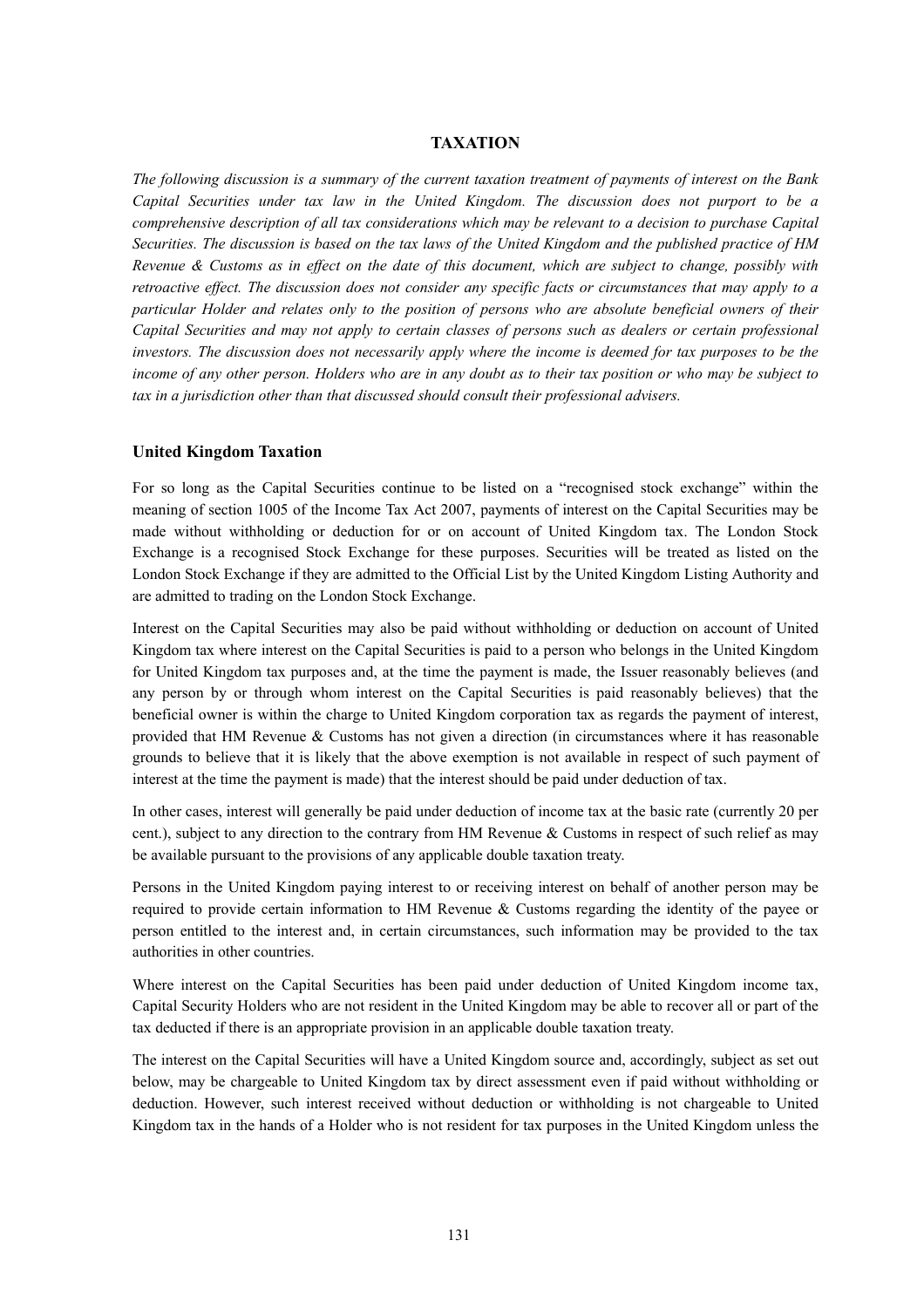Holder carries on a trade, profession or vocation in the United Kingdom through a branch or agency or, in the case of a corporate holder, a permanent establishment in the United Kingdom in connection with which the interest is received or to which the Capital Securities are attributable in which case (subject to exemptions for certain categories of agent) tax may be levied on the United Kingdom branch or agency or permanent establishment.

Holders should be aware that the provisions relating to additional payments referred to in Condition 11 of Terms and Conditions of the Capital Securities would not apply if HM Revenue & Customs sought to assess the person entitled to the relevant interest on any Capital Security directly to United Kingdom income tax.

However, exemption from or reduction of such United Kingdom tax liability might be available under an applicable double taxation treaty.

## **EU Directive on the Taxation of Savings Income**

The EU has adopted a Directive regarding the taxation of savings income. The Directive requires Member States to provide to the tax authorities of other Member States details of payments of interest and other similar income paid by a person to an individual or to certain other persons in another Member State, except that Austria, Belgium and Luxembourg may instead impose a withholding system for a transitional period unless during such period they elect otherwise. A number of non-EU countries and territories including Switzerland have adopted similar measures (a withholding system in Switzerland).

Investors should note that the European Commission has enacted proposals to amend the Directive. If implemented, the proposed amendments would, *inter alia*, extend the scope of the Directive to (i) payments made through certain intermediate structures (whether or not established in a Member State) for the ultimate benefit of an EU resident individual and (ii) a wider range of income similar to interest.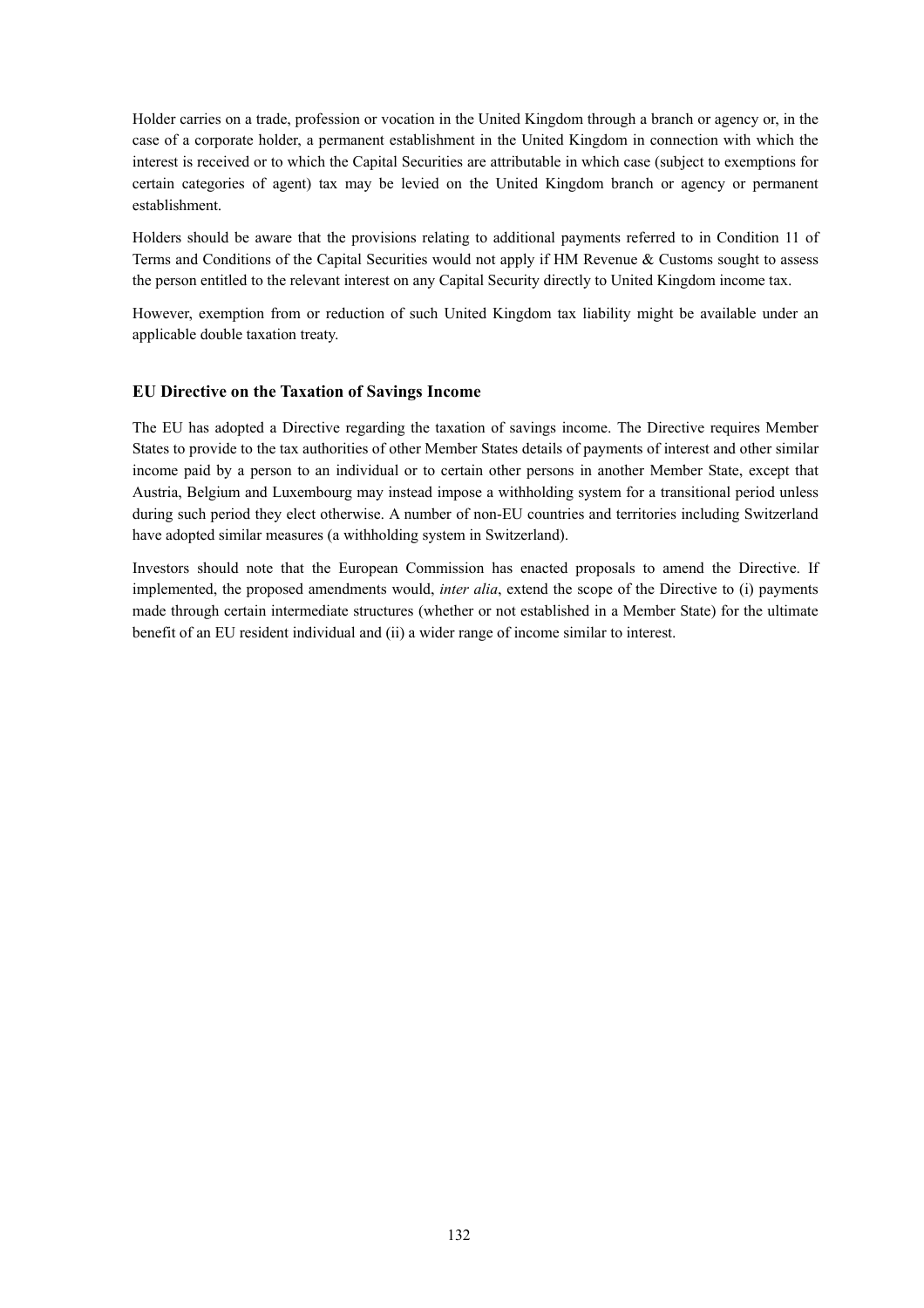#### **GENERAL INFORMATION**

- (1) The listing of the Capital Securities on the Official List will be expressed as a percentage of their nominal amount (exclusive of accrued interest). It is expected that listing of the Capital Securities on the Official List and admission of the Capital Securities to trading on the Market will be granted on or around the Issue Date, subject only to the issue of a temporary or permanent Global Capital Security. Prior to official listing and admission to trading, however, dealings will be permitted by the London Stock Exchange in accordance with its rules. Transactions will normally be effected for delivery on the third working day after the day of the transaction.
- (2) The issue of the Capital Securities by the Issuer has been duly authorised by resolutions of the Board of Directors of the Issuer passed on 19 September 2008 and 12 December 2008.
- (3) The Issuer estimates that the expenses in connection with the issue of the Capital Securities are expected to be £20.5 million.
- (4) The Capital Securities have been accepted for clearance through the Euroclear and Clearstream, Luxembourg systems (which are the entities in charge of keeping the records) with a Common Code. The International Securities Identification Number (ISIN) for the Series A Sterling Capital Securities is XS0408620135, the ISIN for the Series B Sterling Capital Securities is XS0408620721, and the ISIN for the Euro Capital Securities is XS0408623311.

The address of Euroclear is 1 Boulevard du Roi Albert II, B-1210 Brussels, Belgium and the address of Clearstream, Luxembourg is 42 Avenue JF Kennedy L-1855 Luxembourg.

- (5) All Capital Securities and Coupons will carry a legend to the following effect "Any United States person who holds this obligation will be subject to limitations under the United States income tax laws, including the limitations provided in sections 165(j) and 1287(a) of the Internal Revenue Code". The sections referred to in such legend provide that United States persons, with certain exceptions, will not be entitled to deduct any loss, and will not be entitled to capital gains treatment with respect to any gain, realised on any sale, exchange or redemption of a Capital Security or Coupon.
- (6) Save for a further deterioration in insurance volatility during October, and save as disclosed in the third paragraph of the section headed "Strong relationship banking growth in Wholesale and International Banking", the third paragraph of the section headed "In a difficult economic environment, asset quality remains satisfactory" and the section headed "Insurance volatility" in the Management Statement, as incorporated by reference herein, there has been no significant change in the financial or trading position of Lloyds TSB Bank Group since 30 June 2008, and save as disclosed in the Issuer's Interim Management Report as incorporated by reference herein and save for a further deterioration in insurance volatility during October, and save as disclosed in the third paragraph of the section headed "Strong relationship banking growth in Wholesale and International Banking", the third paragraph of the section headed "In a difficult economic environment, asset quality remains satisfactory" and the section headed "Insurance volatility" in the Management Statement, as incorporated by reference herein, and save as disclosed in Part V of the Lloyds TSB Supplementary Placing and Open Offer Prospectus, as incorporated by reference herein, there has been no material adverse change in the prospects of the Lloyds TSB Bank Group since 31 December 2007.
- (7) Save as disclosed in section 1 ("UK Competition Commission investigation of payment protection insurance"), sub-section 2.1 of section 2 ("UK Office of Fair Trading"), sub-section 2.2 of section 2 ("UK Office of Fair Trading") and section 3 ("Office of Foreign Assets Control") of the section entitled "Lloyds TSB Group – Legal actions" on pages 124-127 of this Prospectus, sections 18.1.1 to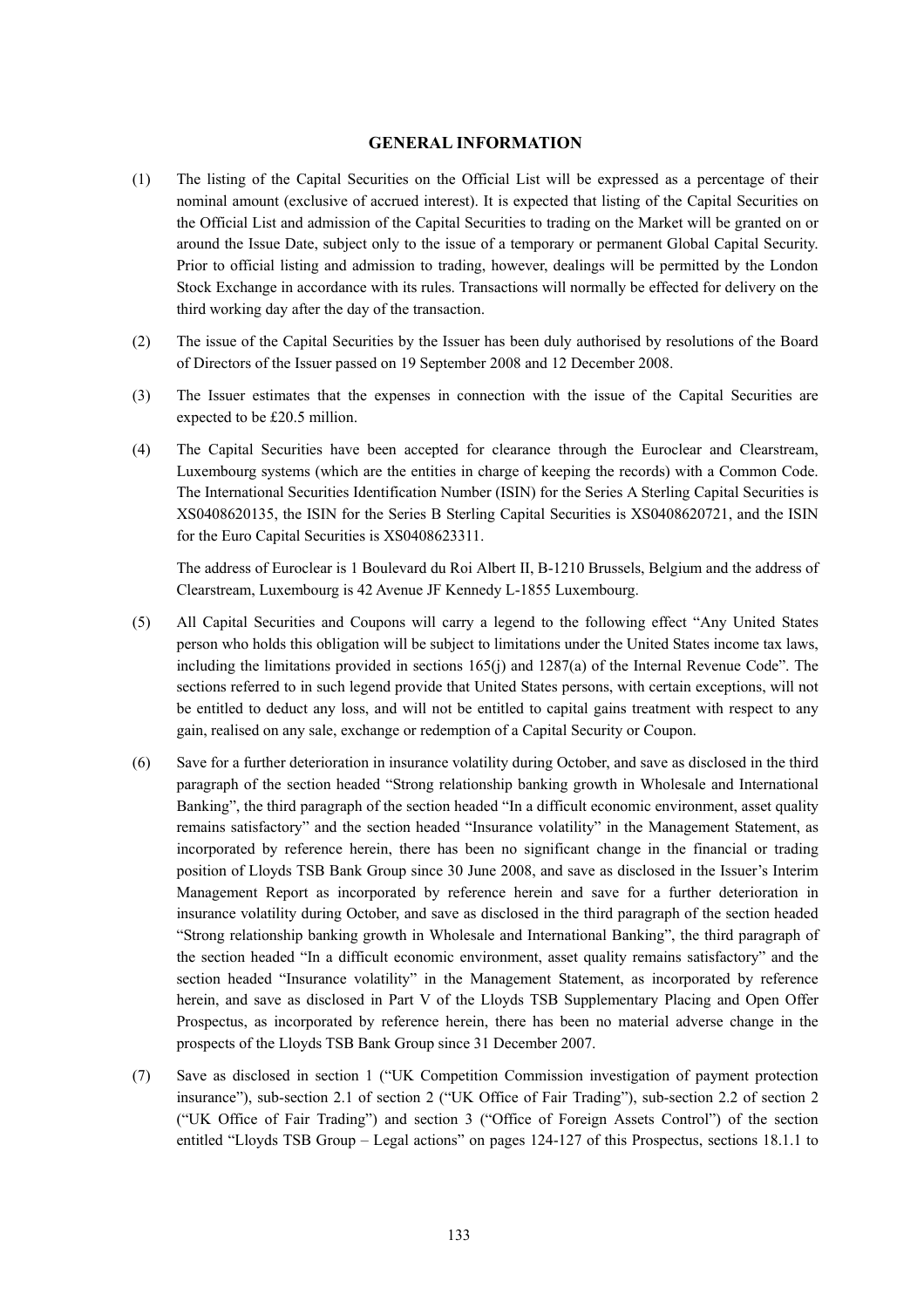18.1.3 ("Litigation – HBOS") of Part XXII ("Additional Information") of the HBOS Placing and Open Offer Prospectus and section 18 ("Litigation") of Part XVIII ("Additional Information") of the HBOS Rights Issue Prospectus (each as incorporated by reference herein), there are no governmental, legal or arbitration proceedings (including any such proceedings pending or threatened of which the Issuer is aware) during the 12 months preceding the date of this Prospectus, which may have or have had in the recent past, significant effects on the financial position or profitability of the Lloyds TSB Group.

- (8) For the period of 12 months starting on the date on which this Prospectus is made available to the public, copies of the following documents will be available, during usual business hours on any weekday (Saturdays, Sundays and public holidays excepted), for inspection at the office of, and copies may be obtained free of charge from, Lloyds TSB Bank plc, Investor Relations, 25 Gresham Street, London EC2V 7HN, telephone: +44 207 356 1273, email: investor.relations@ltsbfinance.co.uk:
	- (a) the Memorandum and Articles of Association of the Issuer;
	- (b) the Trust Deed;
	- (c) the Agency Agreement;
	- (d) the Annual Report and Accounts of the Issuer for the two financial years ending 31 December 2006 and 31 December 2007;
	- (e) copies of documents incorporated by reference, as set out in the section "Documents Incorporated by Reference" in this Prospectus; and
	- (f) a copy of this Prospectus together with any supplemental Prospectus or further Prospectus.
- (9) PricewaterhouseCoopers LLP, Chartered Accountants and Registered Auditors, (members of the Institute of Chartered Accountants in England and Wales) have audited, and rendered unqualified audit reports on, the annual consolidated published accounts of the Issuer and its subsidiaries for the two financial years ended 31 December 2006 and 31 December 2007.
- (10) The Memorandum of Association of the Issuer was last altered on 24 April 1991 and the most recent Articles of Association of the Issuer were adopted on 1 October 2008.
- (11) The Memorandum of Association of the Issuer provides, amongst other things, that the main objects for which the Issuer is formed and incorporated are to carry on the business of banking including (but without limitation) the transaction of all financial, monetary and other businesses which are now or may be at any time during the existence of the Issuer usually or commonly carried on in any part of the world by banks, merchant banks, discount houses or financiers. The objects of the Issuer are set out in full in clause 4 of its Memorandum of Association.
- (12) The Issuer's authorised share capital is comprised of (i) 1,650 million £1.00 ordinary shares, (ii) one £1.00 cumulative floating rate preference share; (iii) 100 £1.00 6 per cent. non-cumulative redeemable preference shares; (iv) 600,000 £0.25 floating rate non-cumulative redeemable Series III preference shares; (v) 174,400,000 £0.25 preference shares; (vi) 160,000,000 €0.25 preference shares; (vii) 50,000,000 ¥25.00 preference shares; (vii) 1,000,000 U.S.\$0.25 floating rate non-cumulative redeemable Series III preference shares and (viii) 159,000,000 U.S.\$0.25 preference shares.
- (13) The issued share capital of the Issuer is comprised of
	- (i)  $1,542$  million £1.00 ordinary shares;
	- (ii) 100 £1.00 6 per cent. non-cumulative redeemable preference shares (the "6% Preference Shares"), which are redeemable at the option of the Issuer at any time and carry rights to a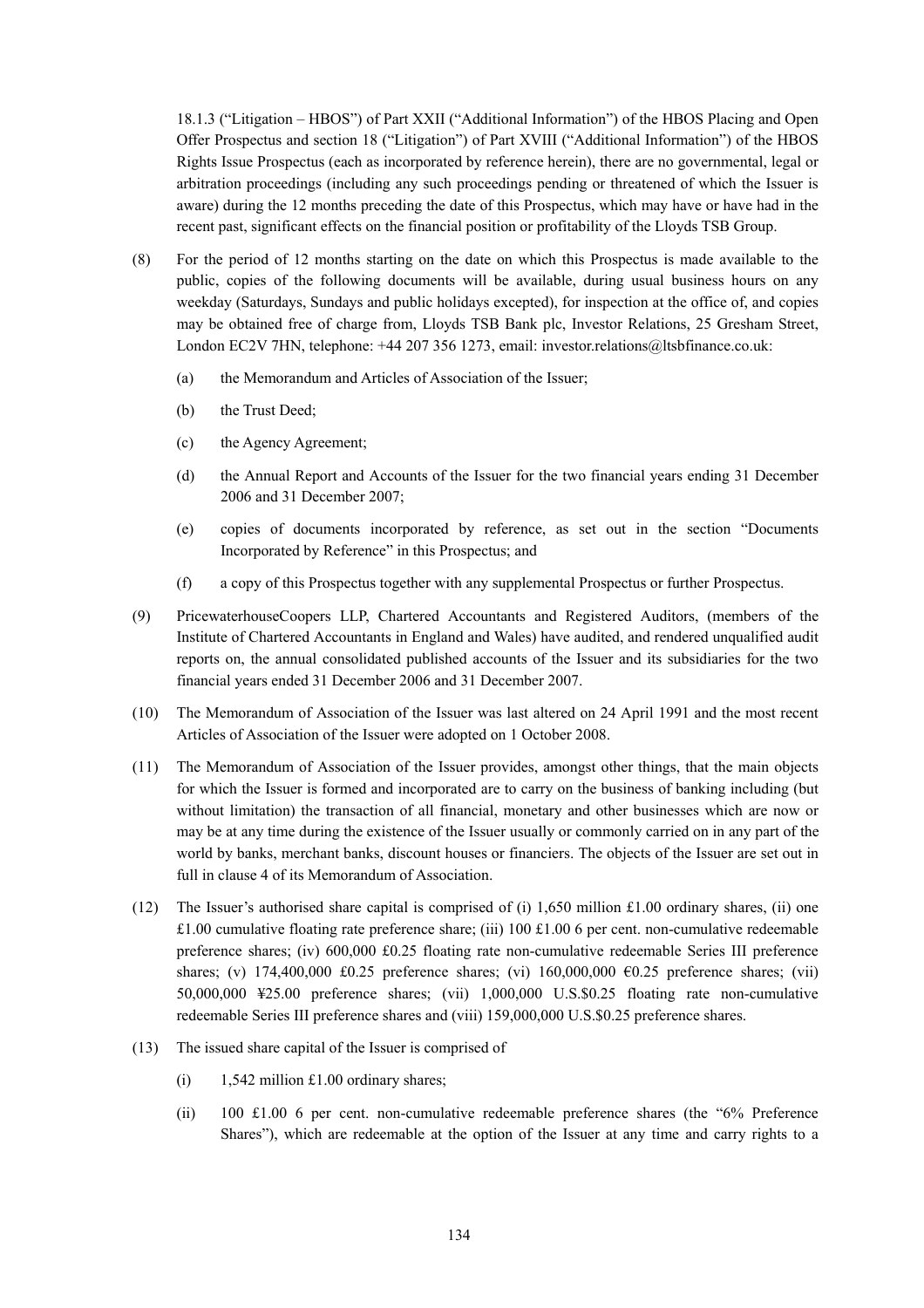fixed-rate non-cumulative preferential dividend at a rate of 6 per cent. per annum. No dividend shall be payable in the event that the directors of the Issuer determine that prudent capital ratios would not be maintained if the dividend were paid. Upon winding up or administration of the Issuer, the 6% Preference Shares rank equally with any other preference shares issued by the Issuer;

- (iii) 600,000 £0.25 floating rate non-cumulative redeemable Series III preference shares, issued with a liquidation preference of £1,000 (the "Sterling Series III Preference Shares") which carry rights to a floating rate non-cumulative preferential dividend, payable quarterly in arrear. The Sterling Series III Preference Shares may be redeemed on 25 August 2015 or upon any dividend payment date thereafter. Upon winding up or administration of the Issuer, the Sterling Series III Preference Shares rank equally with certain other preference shares issued by the Issuer; and
- (iv) 1,000,000 U.S.\$0.25 floating rate non-cumulative redeemable Series III preference shares, issued with a liquidation preference of U.S.\$1,000 (the "Dollar Series III Preference Shares") which carry rights to a floating rate non-cumulative preferential dividend, payable monthly in arrear. The Dollar Preference Shares may be redeemed on 14 November 2016 or every ten years thereafter. Upon winding up or administration of the Issuer, the Dollar Preference Shares rank equally with certain other preference shares issued by the Issuer.
- **Year Interim Dividend Final Dividend** *(pence per ordinary share)*  2008 ................................................................................................... 42.0 — 2007 ................................................................................................... 41.0 105.1 2006 ................................................................................................... 39.0 85.9 2005 ................................................................................................... 38.9 85.4 2004 ................................................................................................... 38.9 85.2 2003 ................................................................................................... 38.7 85.2
- (14) The Issuer has paid the following dividends on its ordinary shares for the previous five years: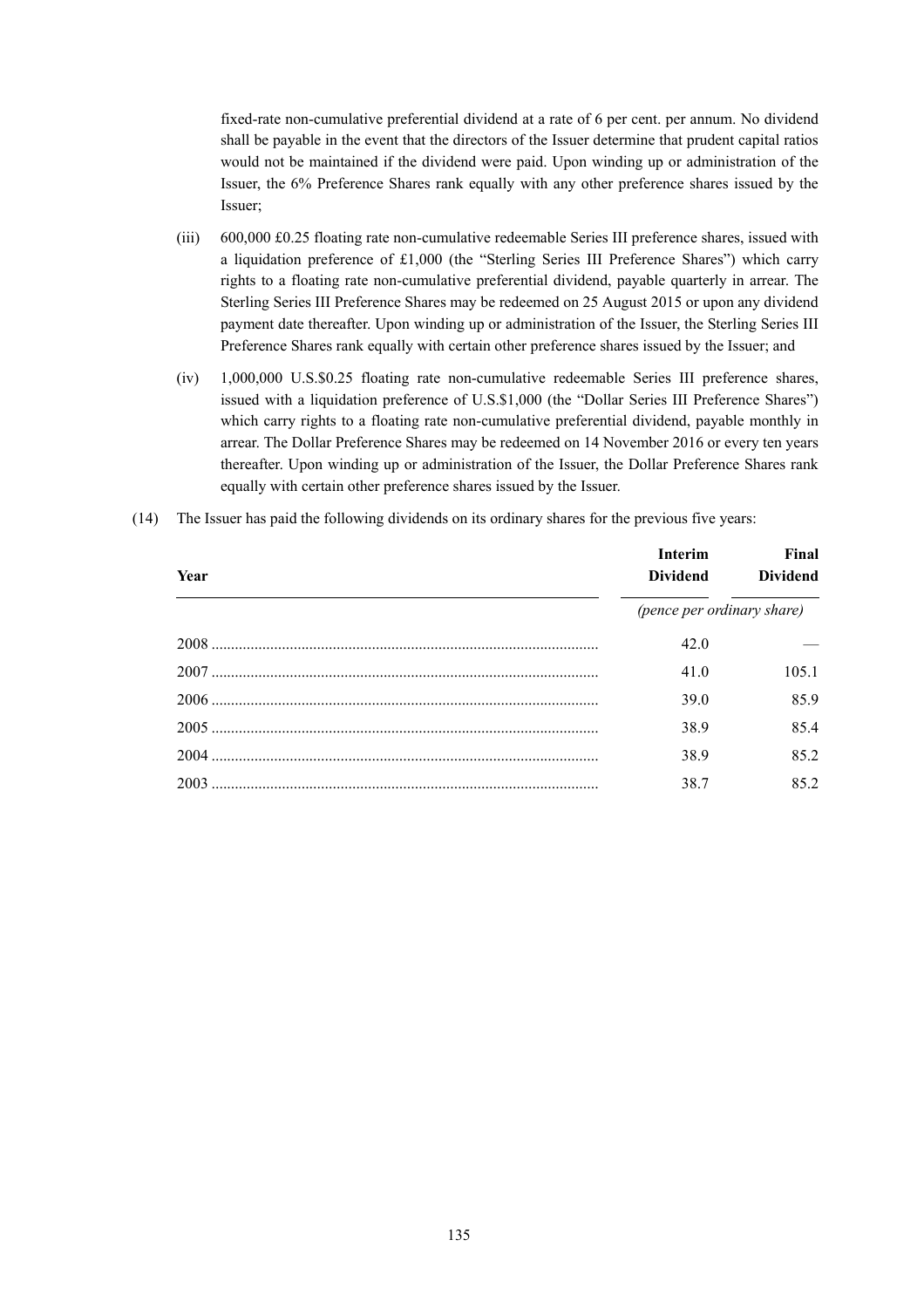# **DEFINITIONS**

The following definitions apply throughout this document unless the context otherwise requires:

| <b>2008 Company Interim Results</b>            | has the meaning given in $(v)$ on page 4;                                                                                                                                                                                                                                                                                                                     |
|------------------------------------------------|---------------------------------------------------------------------------------------------------------------------------------------------------------------------------------------------------------------------------------------------------------------------------------------------------------------------------------------------------------------|
| <b>A Ordinary Shares</b>                       | means the A ordinary shares of 25 pence each in the capital of<br>HBOS, as created on the reclassification of HBOS share capital<br>pursuant to the Scheme Special Resolution and the Scheme,<br>and "A Ordinary Shares" means any one of them;                                                                                                               |
| <b>Acquisition</b>                             | means the proposed acquisition by Lloyds TSB Group plc of<br>HBOS by means of the Scheme (or by means of an offer if<br>Lloyds TSB so elects in accordance with the terms of the Share<br>Circular and subject to the consent of the Panel);                                                                                                                  |
| <b>Acquisition Announcement</b>                | has the meaning given in $(vi)$ on page 4;                                                                                                                                                                                                                                                                                                                    |
| <b>Acquisition and Capital</b><br>Announcement | has the meaning given in $(vii)$ on page 4;                                                                                                                                                                                                                                                                                                                   |
| <b>B Ordinary Shares</b>                       | means the B ordinary shares of 25 pence each in the capital of<br>HBOS, as created on the reclassification of HBOS share capital<br>pursuant to the Scheme Special Resolution and the Scheme,<br>and "B Ordinary Shares" means any one of them;                                                                                                               |
| <b>Capital Reduction</b>                       | means the proposed reduction of share capital of HBOS<br>comprised in the Scheme;                                                                                                                                                                                                                                                                             |
| <b>Competition Commission</b>                  | means the body corporate known as the Competition<br>Commission as established under section 45 of the Competition<br>Act 1998, as amended;                                                                                                                                                                                                                   |
| <b>Court Meeting or HBOS Court</b><br>Meeting  | means the meeting of the Scheme Shareholders (and any<br>adjournment thereof) to be convened pursuant to an order of the<br>Court of Session in Edinburgh pursuant to section 896 of the<br>Companies Act 2006 (as amended) in so far as in force for the<br>purpose of considering and, if thought fit, approving the<br>Scheme (with or without amendment); |
| <b>Deferred Share</b>                          | means one unissued ordinary shares of 25 pence in the share<br>capital of HBOS that is to be reclassified as a non-voting<br>deferred share of 25 pence and issued to Lloyds TSB prior to<br>the Scheme record date;                                                                                                                                          |
| <b>Disclosure and Transparency Rules</b>       | means the Disclosure and Transparency Rules made by the FSA<br>under Part VI of the FSMA;                                                                                                                                                                                                                                                                     |
| <b>Effective</b>                               | means, in the context of the Acquisition:                                                                                                                                                                                                                                                                                                                     |
|                                                | if the Acquisition is implemented by way of the Scheme, the<br>Scheme having become effective pursuant to its terms; or                                                                                                                                                                                                                                       |
|                                                | if the Acquisition is implemented by way of a takeover offer<br>under section 974 of the Companies Act 2006 (as amended) in<br>so far as in force, the takeover offer having been declared or<br>become unconditional in all respects in accordance with the                                                                                                  |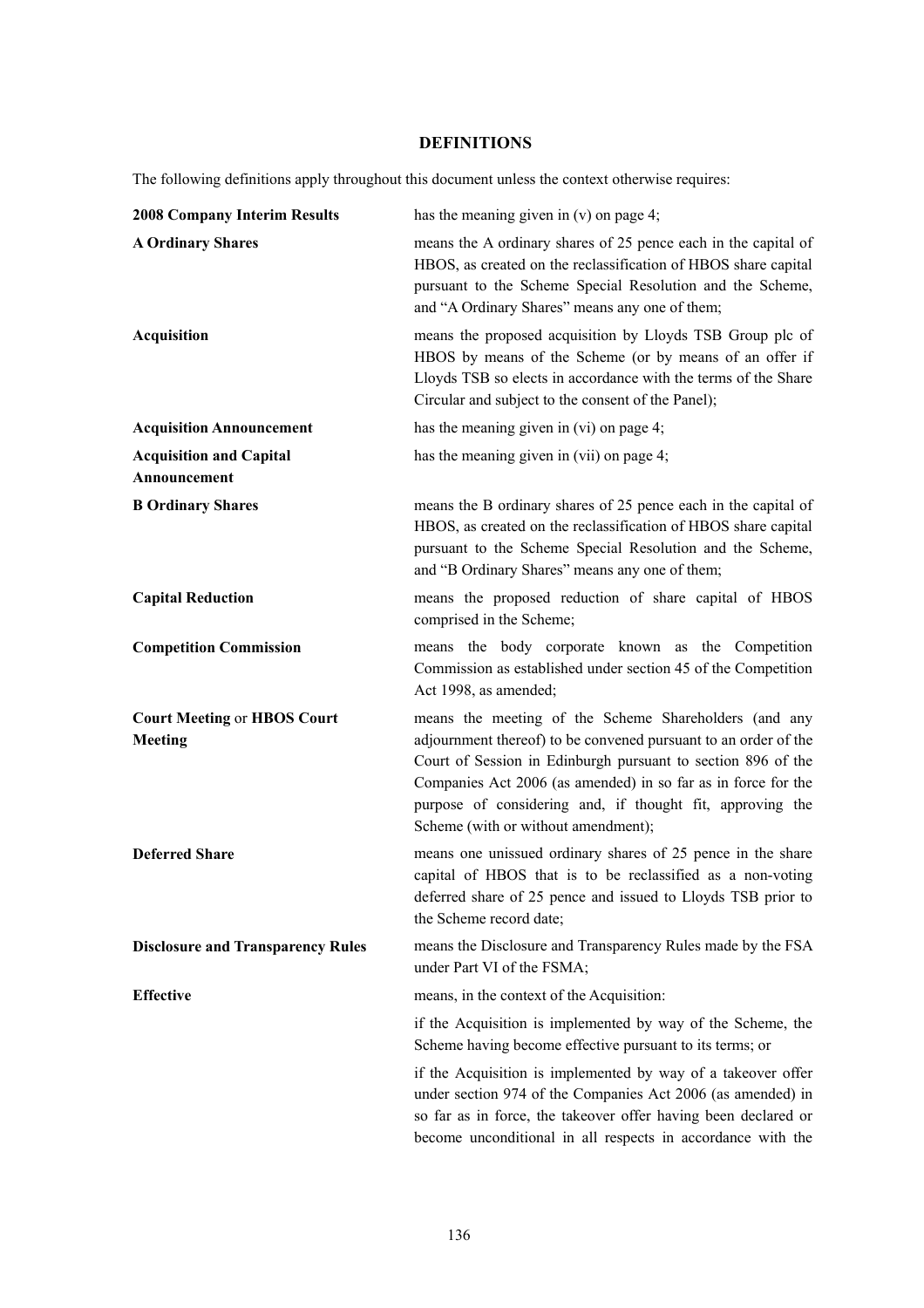|                                                         | requirements of the City Code on Takeovers and Mergers;                                                                                                                                                                                                                                                           |
|---------------------------------------------------------|-------------------------------------------------------------------------------------------------------------------------------------------------------------------------------------------------------------------------------------------------------------------------------------------------------------------|
| <b>Effective Date</b>                                   | means the date on which the Scheme becomes effective in<br>accordance with its terms;                                                                                                                                                                                                                             |
| <b>Enlarged Group</b>                                   | means, with effect from the Effective Date, the combined<br>Lloyds TSB Group and HBOS Group;                                                                                                                                                                                                                      |
| <b>HBOS</b>                                             | means HBOS plc, registered in Scotland with registered<br>number SC218813;                                                                                                                                                                                                                                        |
| <b>HBOS ADSs</b>                                        | means the American Depositary Shares of HBOS, each<br>representing one HBOS Share and evidenced by American<br>Depositary Receipts, and "HBOS ADS" means any one of<br>them;                                                                                                                                      |
| <b>HBOS</b> Articles                                    | means the articles of association of HBOS in force from time to<br>time;                                                                                                                                                                                                                                          |
| <b>HBOS General Meeting</b>                             | means the general meeting of HBOS Shareholders (and any<br>adjournment thereof) to be convened for the purposes of<br>considering and, if thought fit, approving, among other things,<br>certain resolutions in connection with the Scheme, including<br>any adjournment thereof;                                 |
| <b>HBOS</b> Group                                       | means HBOS and its subsidiary undertakings;                                                                                                                                                                                                                                                                       |
| <b>HBOS</b> Open Offer                                  | means the offer by HBOS to qualifying HBOS Shareholders to<br>apply for the HBOS Open Offer Shares on the terms and<br>subject to the prospectus to be published by HBOS and any<br>associated application form;                                                                                                  |
| <b>HBOS Open Offer Shares</b>                           | means approximately 7.5 billion new HBOS Shares to be<br>offered pursuant to the HBOS Placing and Open Offer and<br>which HM Treasury has agreed to acquire pursuant to the<br>HBOS Placing and Open Offer Agreement, subject to clawback<br>in respect of valid applications by qualifying HBOS<br>Shareholders; |
| <b>HBOS Placing</b>                                     | means the conditional placing by HBOS of the HBOS Open<br>Offer Shares with HM Treasury;                                                                                                                                                                                                                          |
| <b>HBOS Placing and Open Offer</b>                      | means the HBOS Placing and the HBOS Open Offer;                                                                                                                                                                                                                                                                   |
| <b>HBOS Placing and Open Offer</b><br>Agreement         | means the agreement relating to the HBOS Placing and Open<br>Offer entered into with effect from 13 October 2008 by HBOS,<br>HM Treasury, Morgan Stanley and Dresdner Kleinwort;                                                                                                                                  |
| <b>HBOS Placing and Open Offer</b><br><b>Prospectus</b> | has the meaning given in $(xi)$ on page 6;                                                                                                                                                                                                                                                                        |
| <b>HBOS Rights Issue Prospectus</b>                     | has the meaning given in $(xii)$ on page 6;                                                                                                                                                                                                                                                                       |
| <b>HBOS Shareholders</b>                                | means the registered holders of HBOS Shares and such term<br>shall include holders of HBOS ADSs, as the case may be, and<br>"HBOS Shareholder" means any of such holders;                                                                                                                                         |
| <b>HBOS</b> Shares                                      | means the ordinary shares of 25 pence each in the capital of<br>HBOS (including Shares underlying HBOS ADSs) and HBOS                                                                                                                                                                                             |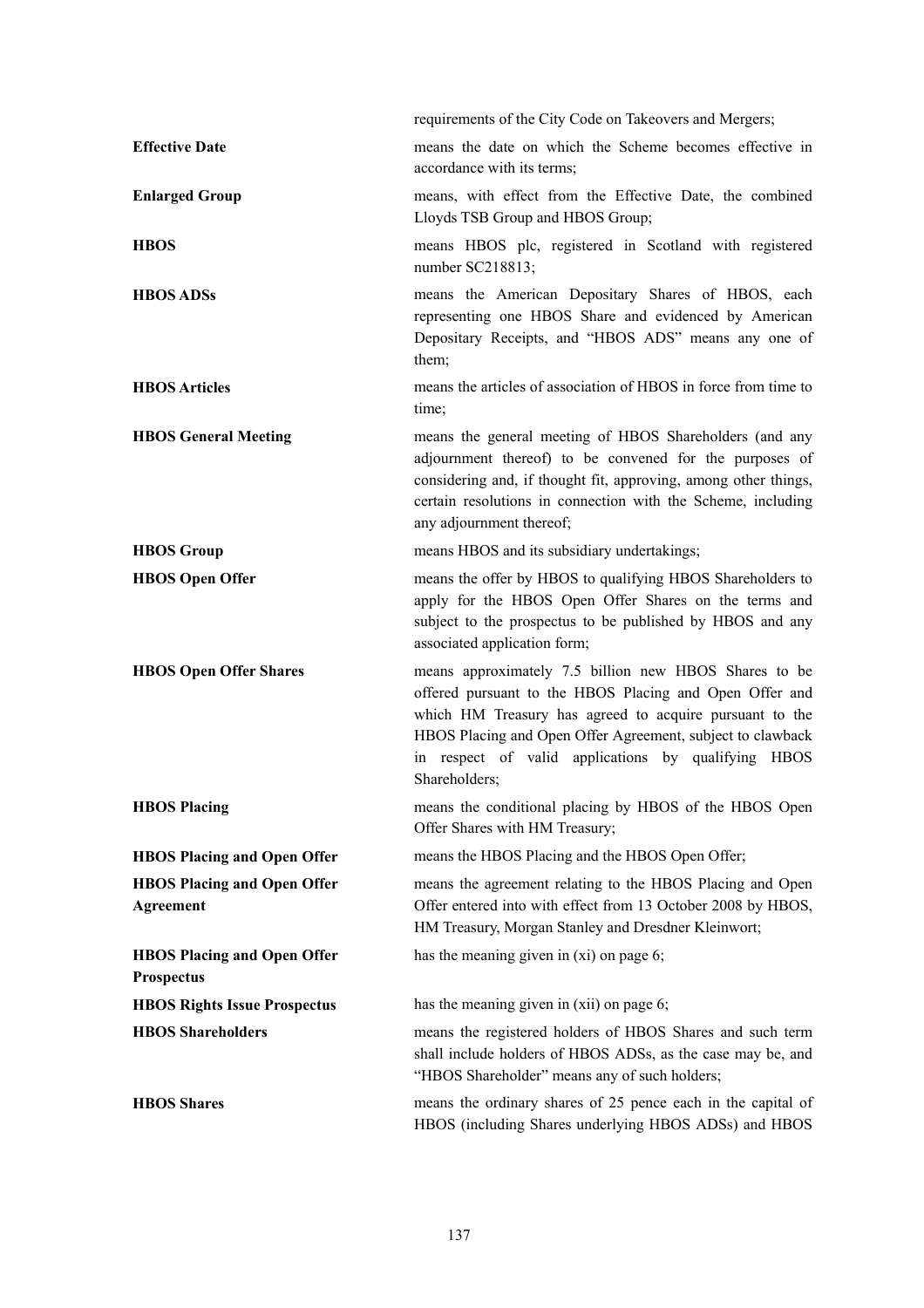|                                                                      | Share means any one of them;                                                                                                                                                                                                                                                                                                                                                                                                                                                                                                                                                                                                                          |
|----------------------------------------------------------------------|-------------------------------------------------------------------------------------------------------------------------------------------------------------------------------------------------------------------------------------------------------------------------------------------------------------------------------------------------------------------------------------------------------------------------------------------------------------------------------------------------------------------------------------------------------------------------------------------------------------------------------------------------------|
| <b>Hearing Record Time</b>                                           | means 6:00 p.m. on the Business Day (meaning any day<br>(excluding Saturdays, Sundays and public holidays) on which<br>banks are generally open for business in the City of London and<br>Edinburgh) immediately preceding the Reduction Court<br>Hearing;                                                                                                                                                                                                                                                                                                                                                                                            |
| <b>HM</b> Treasury                                                   | means the Commissioners of Her Majesty's Treasury (or, where<br>HM Treasury has nominated a nominee to acquire any shares<br>which HM Treasury would otherwise be obliged to acquire,<br>such nominee);                                                                                                                                                                                                                                                                                                                                                                                                                                               |
| <b>Issuer's Interim Management Report</b>                            | has the meaning given to it in $(iv)$ on page 4;                                                                                                                                                                                                                                                                                                                                                                                                                                                                                                                                                                                                      |
| <b>Listing Rules</b>                                                 | means the Listing Rules made by the FSA under Part VI of<br>FSMA;                                                                                                                                                                                                                                                                                                                                                                                                                                                                                                                                                                                     |
| <b>Lloyds TSB Bank Group</b>                                         | means the Bank and its subsidiary undertakings from time to<br>time;                                                                                                                                                                                                                                                                                                                                                                                                                                                                                                                                                                                  |
| <b>Lloyds TSB Group or Group</b>                                     | means Lloyds TSB and its subsidiary undertakings from time to<br>time and being the Enlarged Group following completion of the<br>Acquisition (except that for the purposes of the sections headed<br>"Forward-Looking Statements" and "Risk Factors", and the<br>following sub-sections under the heading "Lloyds TSB Group":<br>"Overview", "History and development of Lloyds TSB",<br>"Strategy", "Principal Activities", "Competitive Environment",<br>"Regulation and Supervision in the United Kingdom", "Capital,<br>Liquidity and Funding Arrangements", "Legal Actions" and<br>"Recent Developments", it shall not include the HBOS Group); |
| <b>Lloyds TSB Placing and Open Offer</b><br><b>Prospectus</b>        | has the meaning given in $(x)$ on page 5;                                                                                                                                                                                                                                                                                                                                                                                                                                                                                                                                                                                                             |
| <b>Lloyds TSB Scotland</b>                                           | means Lloyds TSB Scotland plc;                                                                                                                                                                                                                                                                                                                                                                                                                                                                                                                                                                                                                        |
| <b>Lloyds TSB Supplementary Placing</b><br>and Open Offer Prospectus | has the meaning given in $(xiii)$ on page 6;                                                                                                                                                                                                                                                                                                                                                                                                                                                                                                                                                                                                          |
| Panel or Takeover Panel                                              | means the Panel on Takeovers and Mergers;                                                                                                                                                                                                                                                                                                                                                                                                                                                                                                                                                                                                             |
| <b>Prospectus Rules</b>                                              | means the prospectus rules made by the FSA under Part VI of<br>FSMA;                                                                                                                                                                                                                                                                                                                                                                                                                                                                                                                                                                                  |
| <b>Reduction Court Hearing</b>                                       | means the hearing by the Court of Session in Edinburgh,<br>Scotland of the petition to confirm the Capital Reduction under<br>section 137 of the Companies Act 1985 (as amended or re-<br>enacted) and authorising the re-registration of HBOS as a<br>private company under section 139 of the Companies Act 1985<br>(as amended or re-enacted);                                                                                                                                                                                                                                                                                                     |
| <b>Scheme or Scheme of Arrangement</b>                               | means the proposed scheme of arrangement under sections 895<br>to 899 of the Companies Act 2006, (as amended) in so far as in<br>force between HBOS and the holders of the Scheme Shares,<br>with or subject to any modification thereof or in addition<br>thereto or condition agreed by HBOS and Lloyds TSB and                                                                                                                                                                                                                                                                                                                                     |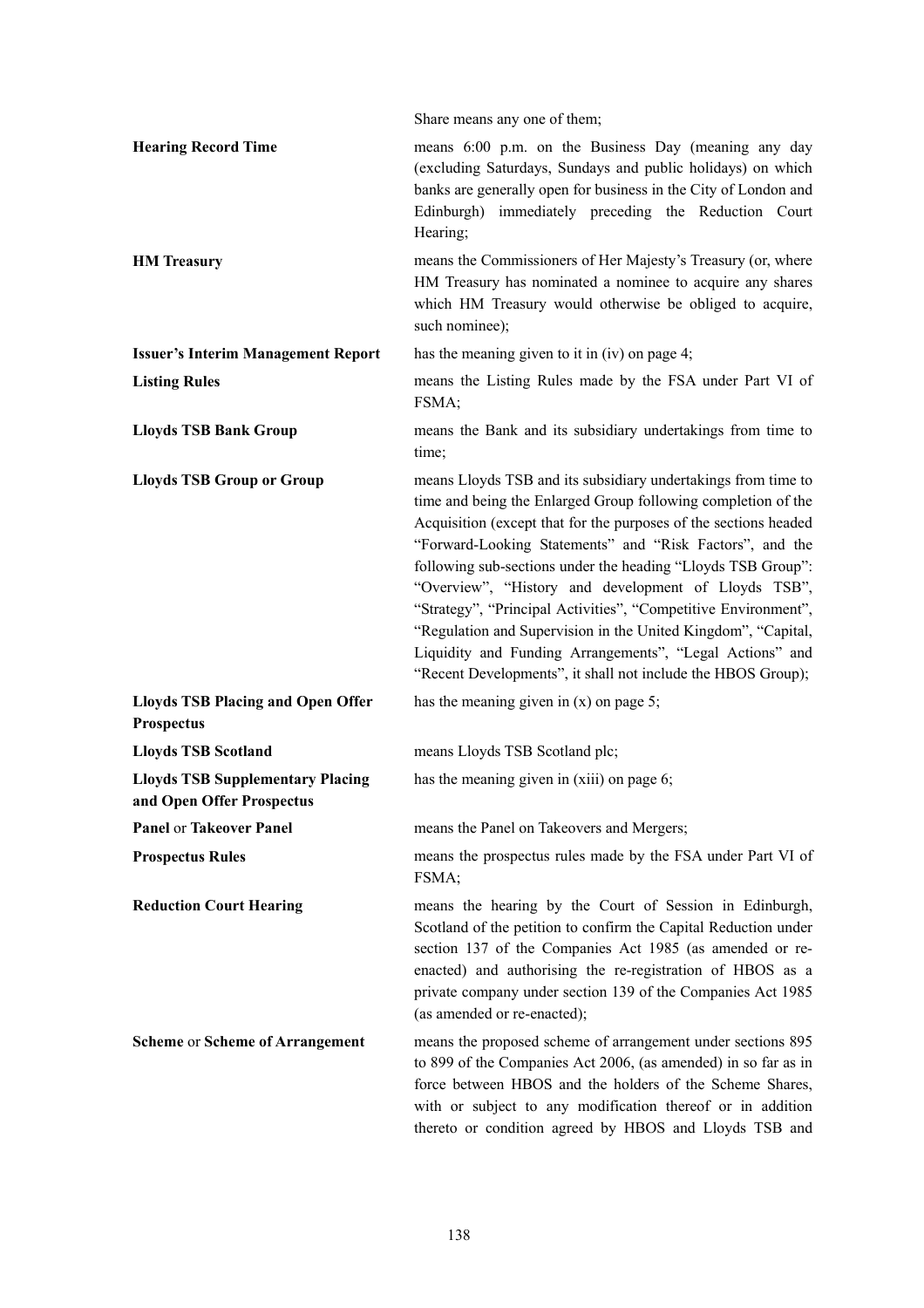which the Court of Session in Edinburgh may think fit to approve or impose; **Scheme Document** means the document dated 14 November 2008 containing, *inter alia*, the Scheme and the notice of the Court Meeting and the HBOS General Meeting; **Scheme Shares means HBOS Shares:** (a) in issue on the date of the Scheme Document; (b) issued after the date of the Lloyds TSB Placing and Open Offer Prospectus and prior to the Voting Record Time; (c) issued on or after the Voting Record Time but before the Hearing Record Time either on terms that the original or any subsequent holder thereof shall be bound by the Scheme or, in the case of any such shares issued prior to the adoption of the amendment to the HBOS Articles to be adopted at the HBOS General Meeting, in respect of which the holder thereof shall have agreed in writing to be bound by the Scheme. and including, for the avoidance of doubt, the HBOS Open Offer Shares and, where the context requires, the A Ordinary Shares and (if any) the B Ordinary Shares but excluding the Deferred Shares and Scheme Share means any one of them; **Scheme Shareholders** means the holders of Scheme Shares and **Scheme Shareholder** means any one of them; **Scheme Special Resolution means** resolution 2 to be proposed at the HBOS General Meeting in connection with the implementation of the Scheme; **Scottish Widows The Scottish Widows Plus Accepts and Scottish Widows Plus Accepts Accepts Accepts Accepts Accepts Accepts Accepts Accepts Accepts Accepts Accepts Accepts Accepts Accepts Accepts Accepts Accepts Accepts Acc** 199549); **Share Circular** has the meaning given in (ix) on page 4; and **Voting Record Time means the time fixed by the Court of Session in Edinburgh for** determining the entitlement to vote at the Court Meeting as set out in notice thereof, which will be 6.00 pm on the day which is two days prior to the date of the Court Meeting and the HBOS General Meeting or, if the Court Meeting and/or the HBOS General Meeting is adjourned, 6.00 pm on the day which is two days after the date of such adjourned meeting.